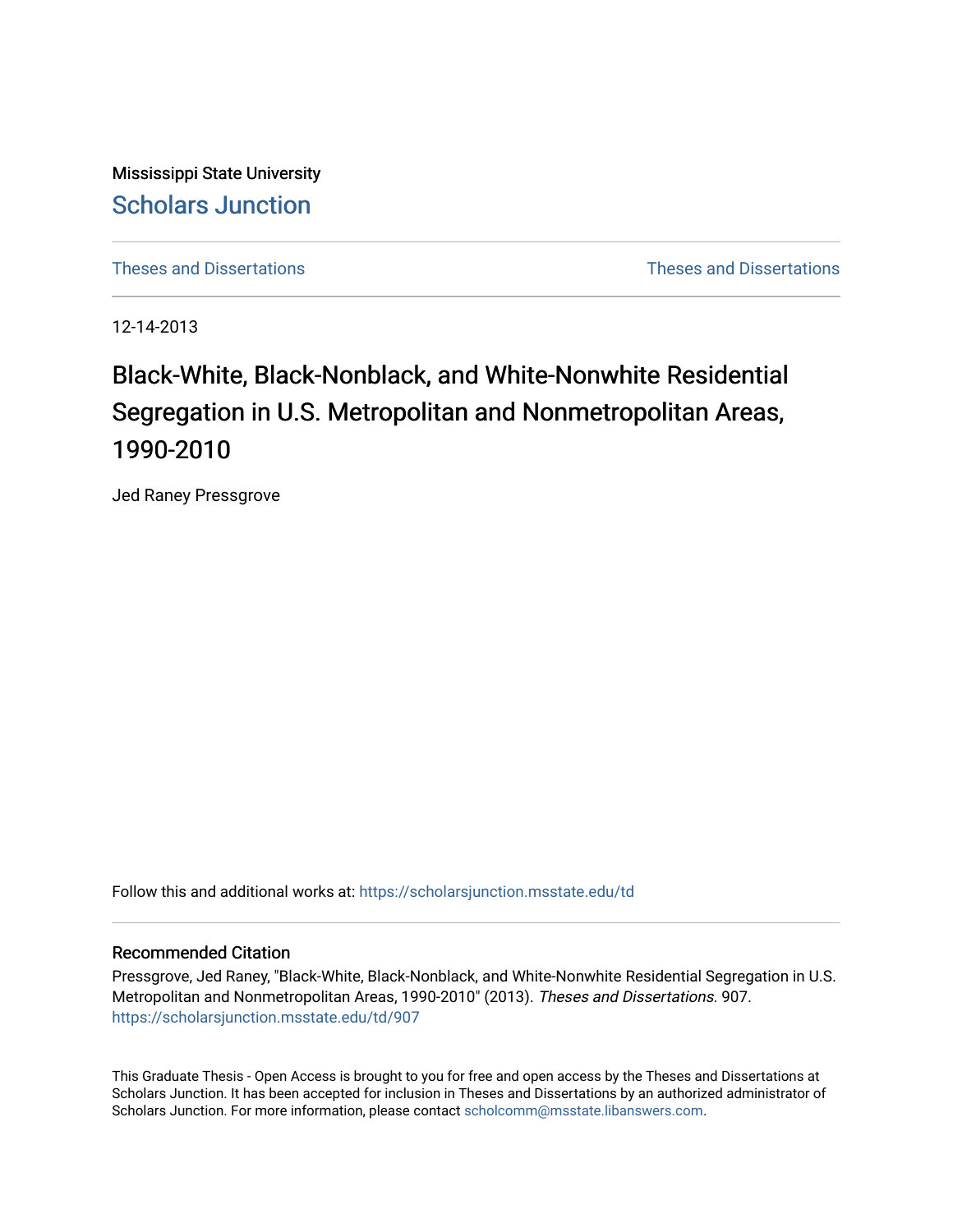Black-white, black-nonblack, and white-nonwhite residential segregation in U.S. metropolitan and nonmetropolitan areas, 1990-2010

By

Jed Raney Pressgrove

A Thesis Submitted to the Faculty of Mississippi State University in Partial Fulfillment of the Requirements for the Degree of Master of Science in Sociology in the Department of Sociology

Mississippi State, Mississippi

December 2013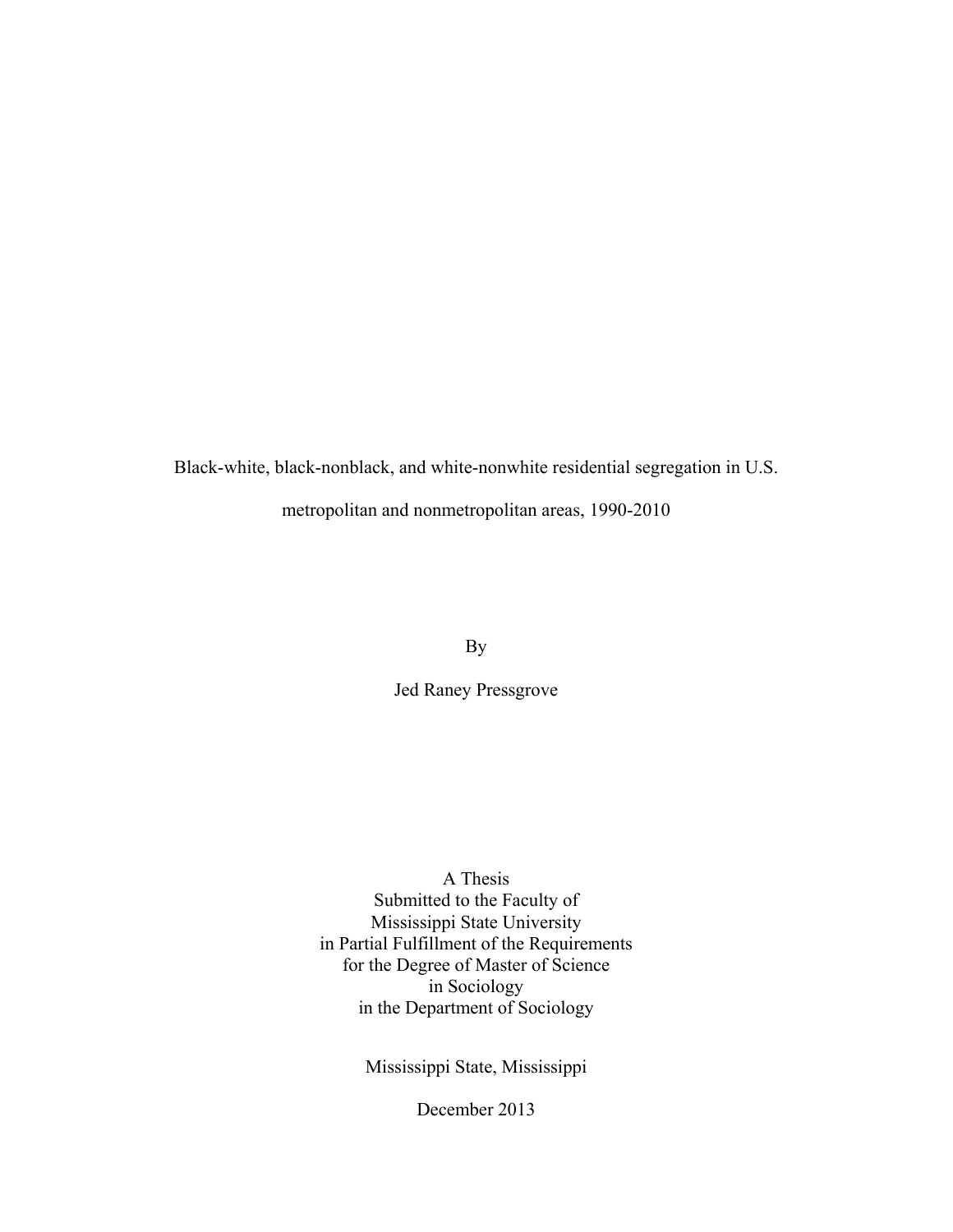Copyright by

Jed Raney Pressgrove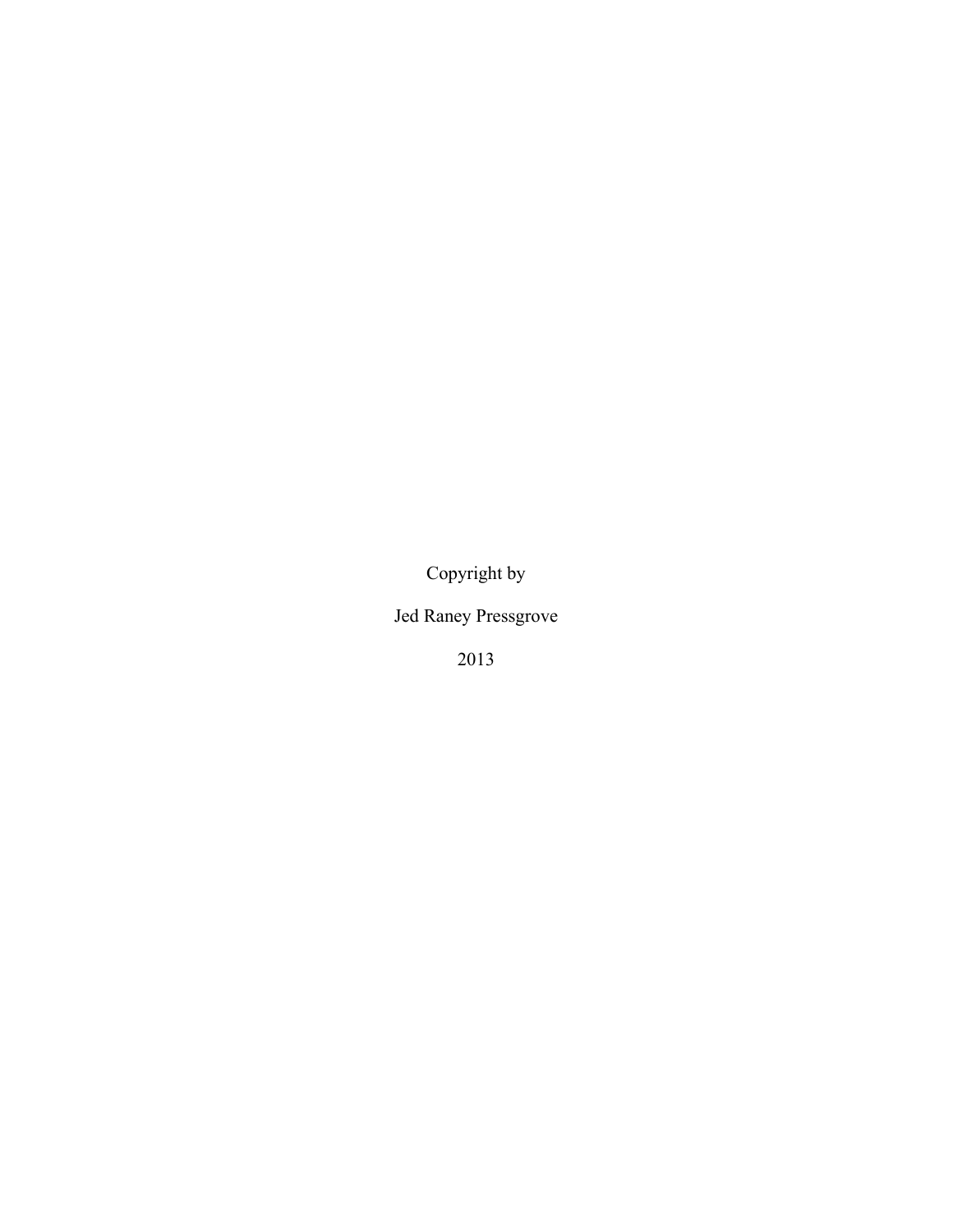Black-white, black-nonblack, and white-nonwhite residential segregation in U.S.

metropolitan and nonmetropolitan areas, 1990-2010

By

Jed Raney Pressgrove

Approved:

Domenico Parisi (Major Professor)

 $\_$ 

Robert L. Boyd (Committee Member)

 $\_$ 

Grigoris Argeros (Committee Member)

 $\_$ 

Nicole E. Rader (Graduate Coordinator)

 $\_$ 

R. Gregory Dunaway Dean College of Arts & Sciences

 $\_$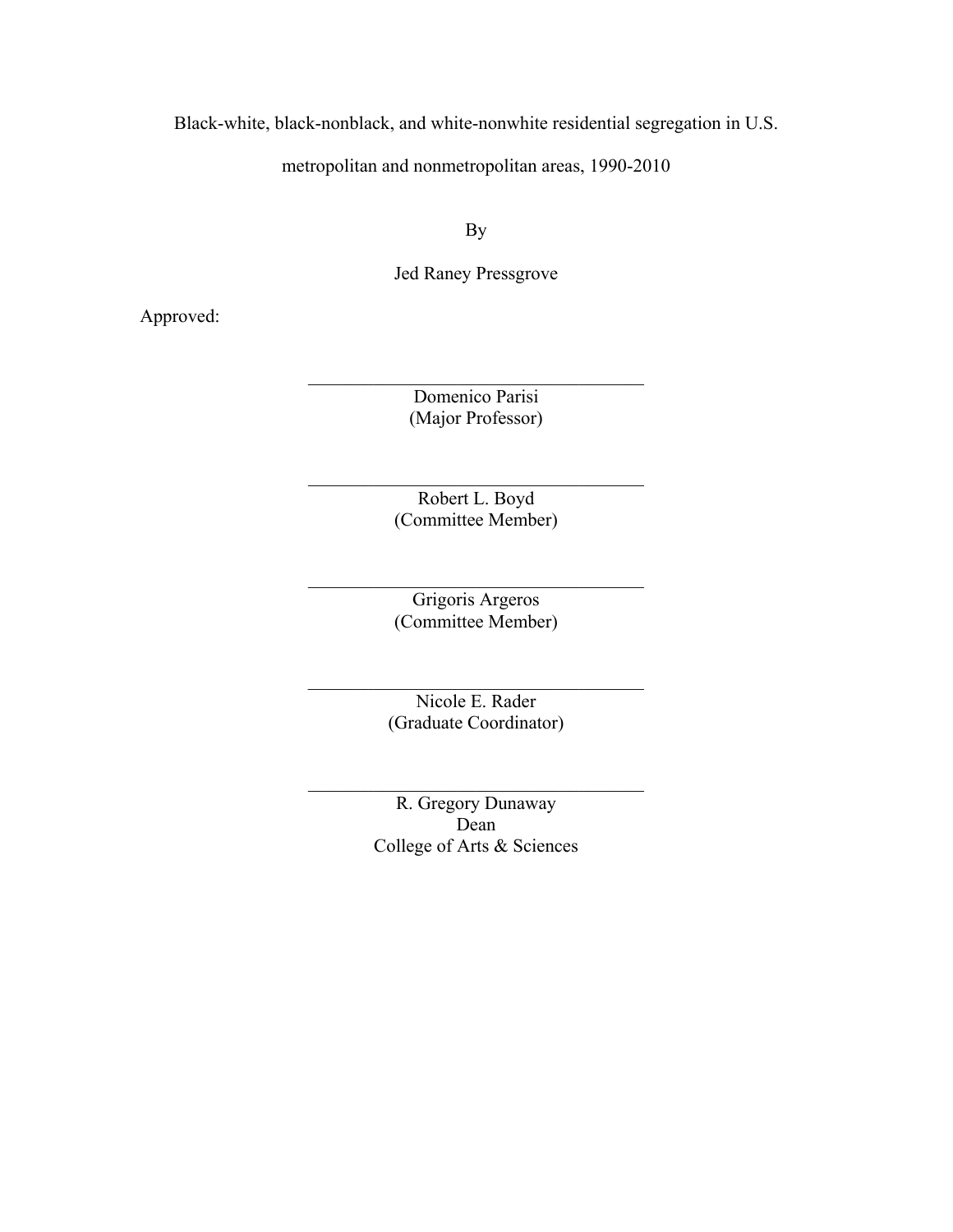Name: Jed Raney Pressgrove

Date of Degree: December 14, 2013

Institution: Mississippi State University

Major Field: Sociology

Major Professor: Domenico Parisi

Title of Study: Black-white, black-nonblack, and white-nonwhite residential segregation in U.S. metropolitan and nonmetropolitan areas, 1990-2010

Pages in Study: 164

Candidate for Degree of Master of Science

The goal of this study is to examine racial residential segregation in U.S. metropolitan and nonmetropolitan areas. The study uses 1990-2010 decennial census data to answer a broad theoretical question: is the historical black-white color line being replaced by a black-nonblack or white-nonwhite color line? The results show that blackwhite segregation is higher than black-nonblack and white-nonwhite segregation in metropolitan areas, nonmetropolitan areas, and the United States as a whole. A multivariate analysis reveals that population size tends to be associated with higher segregation in metropolitan areas and lower segregation in nonmetropolitan areas. As a control variable, diversity seems to play an important role in segregation by U.S. region. The study concludes that further research is needed to examine how the color line might change, especially in nonmetropolitan areas, which experienced rapid minority population growth during the 2000s.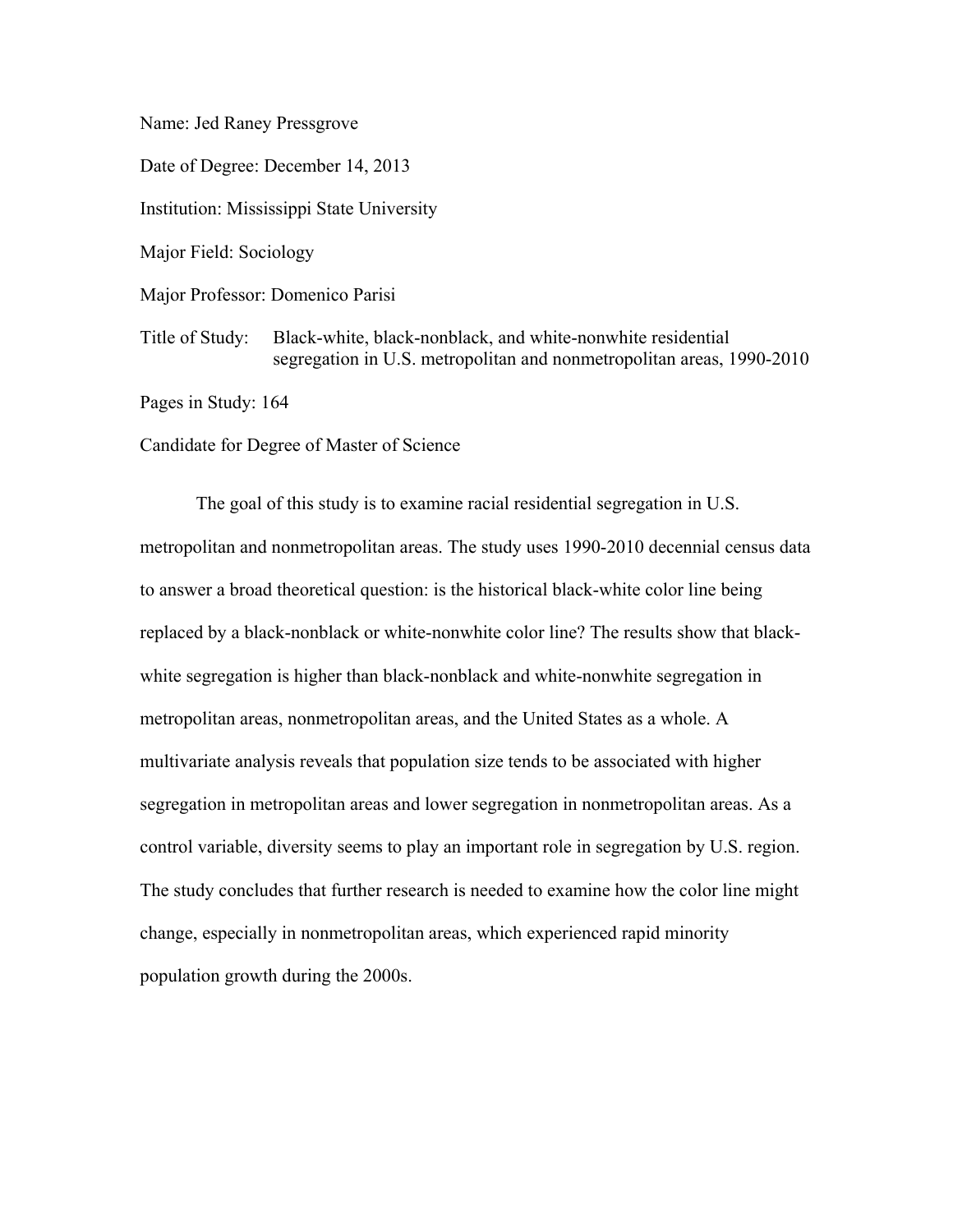# DEDICATION

I dedicate this thesis to my mother, Debbie Pressgrove.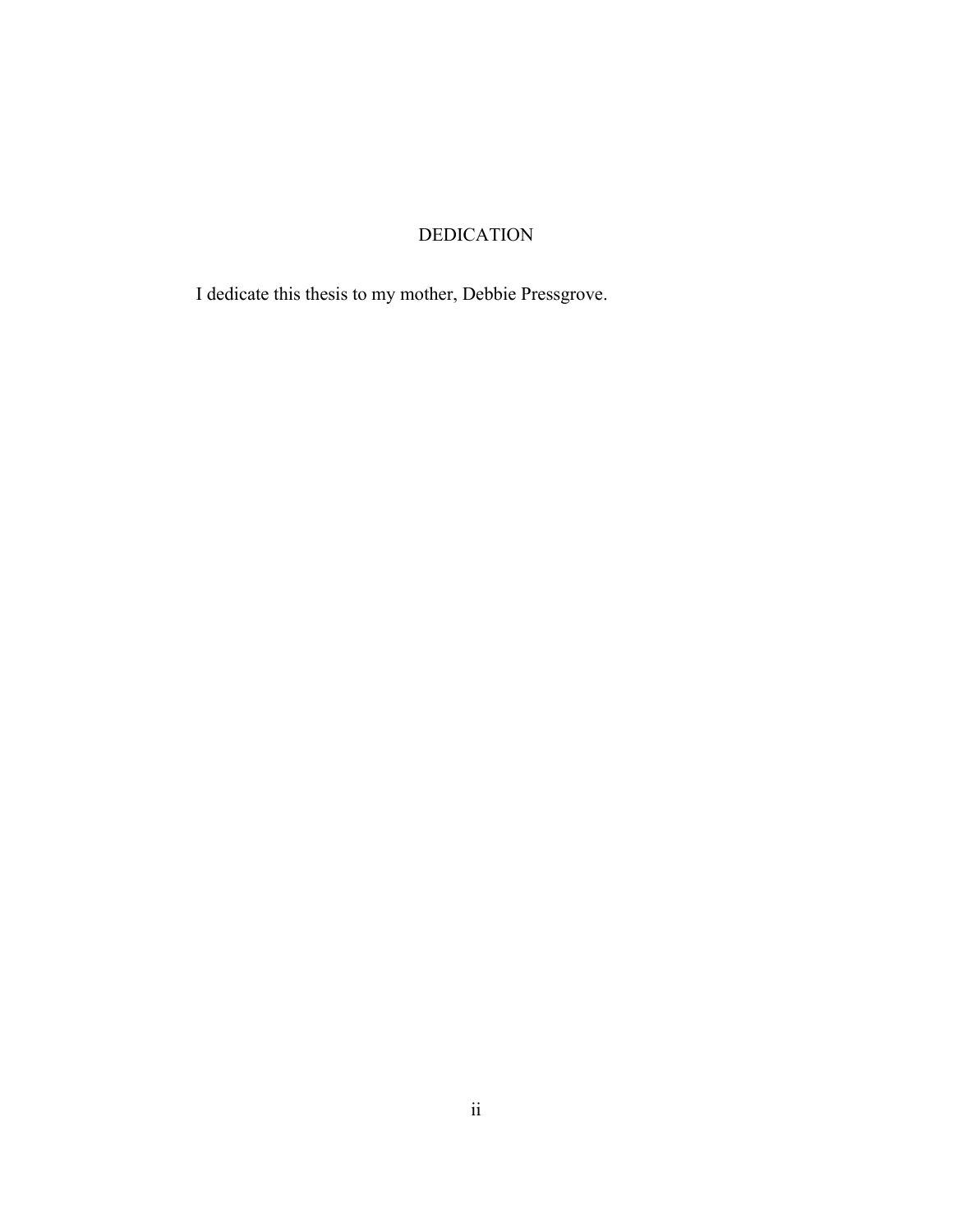### ACKNOWLEDGEMENTS

I would like to acknowledge the influence and guidance of my major professor, Dr. Domenico Parisi, who instilled a passion for residential segregation within me and always kept me on the right track, even when I was unsure of how things would work out. I would also like to thank my committee members, Dr. Robert L. Boyd and Dr. Grigoris Argeros, for making me think even harder about my work; this document would have been weaker without their input. Special thanks must go to Dr. Michael Taquino, who assisted me in answering questions related to data and methodology. I must acknowledge Dr. James Unnever, whose explosive teaching style challenged and inspired me every time I was in his classroom. Without Dr. Unnever, I would not have pursued a master's degree in sociology. I would like to thank Ms. Pam Linley and Ms. Jan Wells in the Department of Sociology for their help, as well as Mr. James Nail for taking great care to ensure this document is in the correct format. Last but not least, I would like to express my deepest gratitude to my family, Lacey Pressgrove and Delia Lochala. They were patient when I had things to do that did not involve them. This work is proof that I am a better man with their support and love.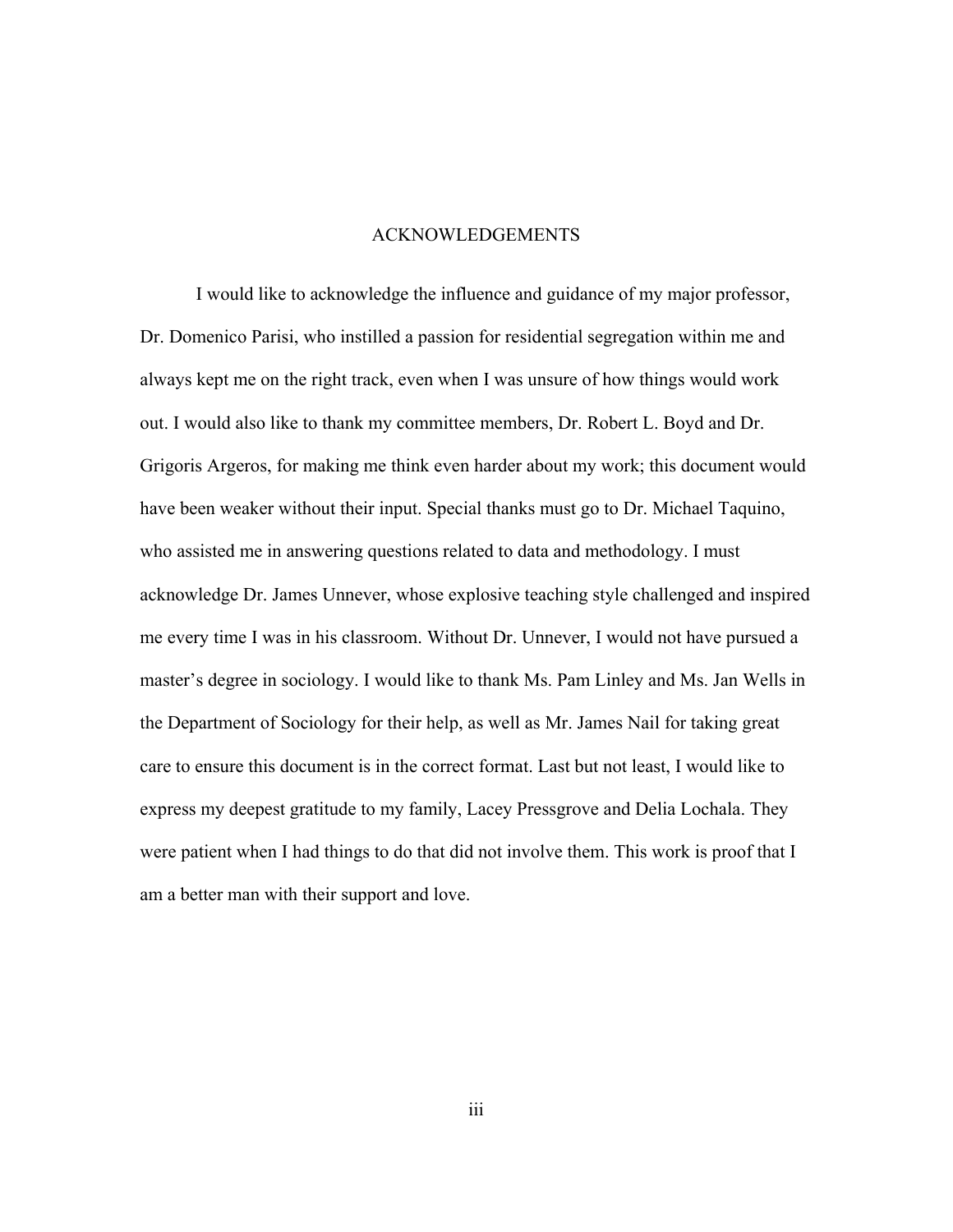# TABLE OF CONTENTS

| <b>CHAPTER</b> |                                                       |  |
|----------------|-------------------------------------------------------|--|
| I.             |                                                       |  |
| II.            |                                                       |  |
|                |                                                       |  |
|                |                                                       |  |
|                |                                                       |  |
|                |                                                       |  |
|                |                                                       |  |
|                |                                                       |  |
|                |                                                       |  |
|                |                                                       |  |
|                |                                                       |  |
|                | Urban Processes: Invasion-Succession and Neighborhood |  |
|                |                                                       |  |
|                |                                                       |  |
|                |                                                       |  |
| III.           |                                                       |  |
|                |                                                       |  |
|                |                                                       |  |
|                |                                                       |  |
|                |                                                       |  |
| IV.            | METHODS: DATA, MEASURES, AND ANALYTICAL               |  |
|                |                                                       |  |
|                |                                                       |  |
|                |                                                       |  |
|                |                                                       |  |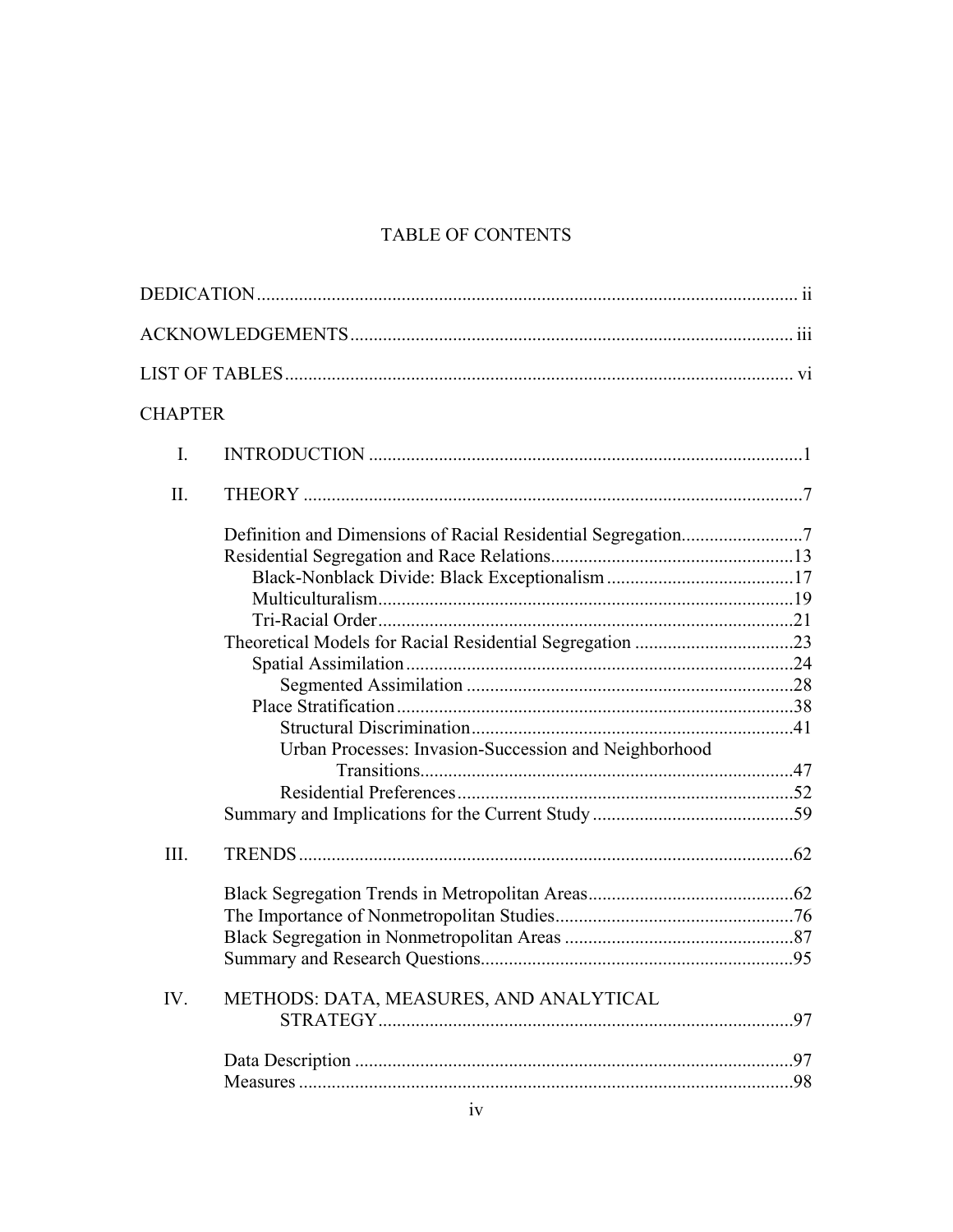| $V_{\cdot}$     |                                                              |  |
|-----------------|--------------------------------------------------------------|--|
|                 | Black-White, Black-Nonblack, and White-Nonwhite Segregation, |  |
|                 |                                                              |  |
|                 |                                                              |  |
|                 |                                                              |  |
|                 |                                                              |  |
| VI.             |                                                              |  |
|                 |                                                              |  |
| <b>APPENDIX</b> |                                                              |  |
| A.              | MULTICOLLINEARITY TEST: VARIANCE INFLATION                   |  |
|                 |                                                              |  |

| MULTICOLLINEANTTI TEST. VANIANCE INFEATION |  |
|--------------------------------------------|--|
|                                            |  |
|                                            |  |
|                                            |  |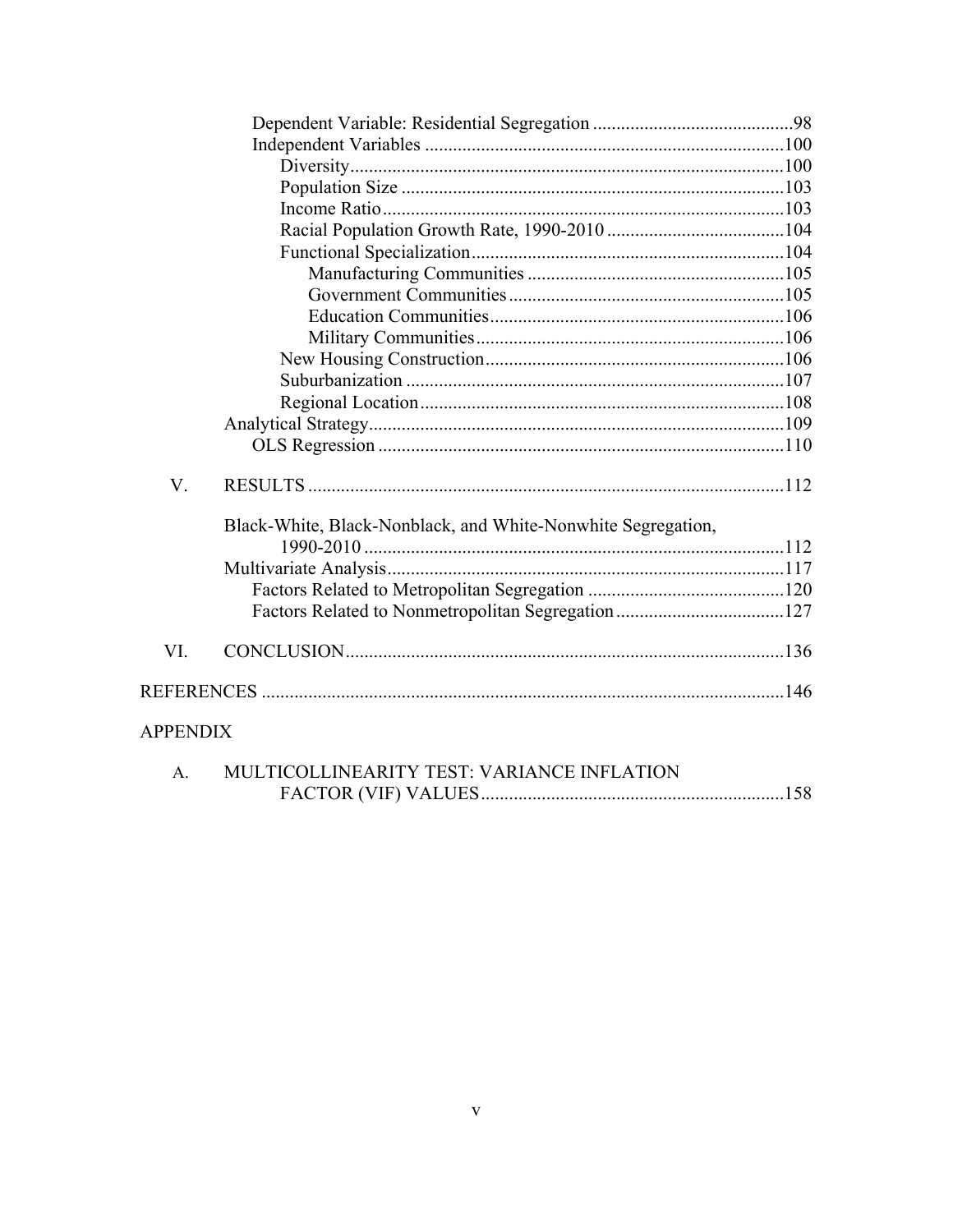# LIST OF TABLES

| $\mathbf{1}$   | Average Segregation in Metro and Nonmetro Areas, 1990-2010113        |  |
|----------------|----------------------------------------------------------------------|--|
| $\overline{2}$ |                                                                      |  |
| $\mathfrak{Z}$ | Metro Area Factors Related to Black-White Segregation, 2010121       |  |
| $\overline{4}$ | Metro Area Factors Related to Black-Nonblack Segregation, 2010122    |  |
| 5              | Metro Area Factors Related to White-Nonwhite Segregation, 2010 125   |  |
| 6              | Nonmetro Area Factors Related to Black-White Segregation, 2010 129   |  |
| $\tau$         | Nonmetro Area Factors Related to Black-Nonblack Segregation, 2010131 |  |
| 8              | Nonmetro Area Factors Related to White-Nonwhite Segregation, 2010133 |  |
| 9              |                                                                      |  |
| 10             | VIF Values for Black-Nonblack Metropolitan Analysis160               |  |
| 11             | VIF Values for White-Nonwhite Metropolitan Analysis161               |  |
| 12             |                                                                      |  |
| 13             | VIF Values for Black-Nonblack Nonmetropolitan Analysis 163           |  |
| 14             | VIF Values for White-Nonwhite Nonmetropolitan Analysis 164           |  |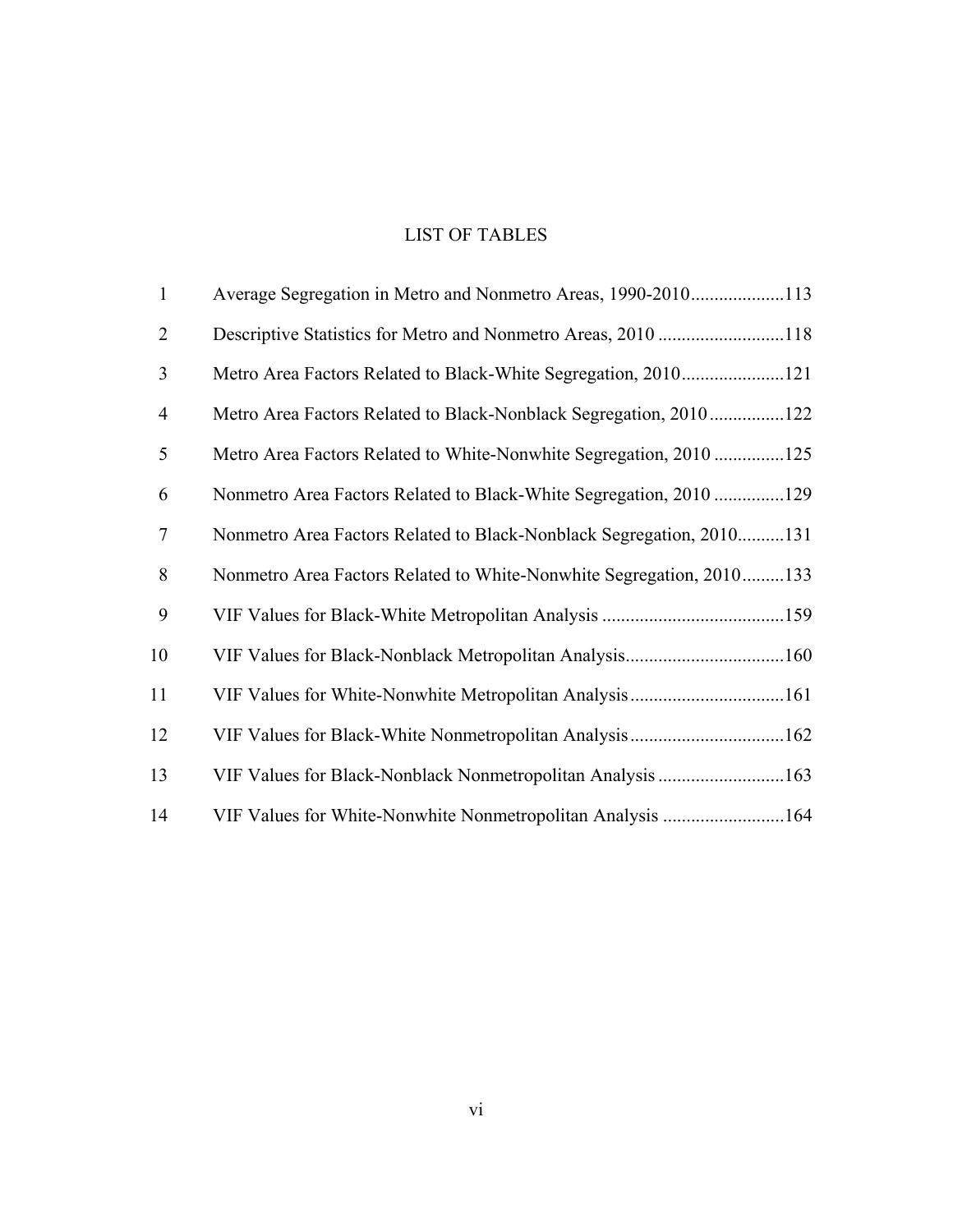# **CHAPTER I**

# INTRODUCTION

The goal of this study is to examine differences in patterns of racial residential segregation between metropolitan and nonmetropolitan areas in the United States. Specifically, the study examines how black-white residential segregation might differ between metropolitan and nonmetropolitan areas. Going by historical trends, the general expectation is that black-white residential segregation should be high in both metropolitan and nonmetropolitan areas, though recent studies show more severe blackwhite segregation in nonmetropolitan areas, which could be due to historical conditions, the more disadvantaged status of nonmetropolitan minority groups compared to metropolitan minority groups, and lagging positive racial attitudes in nonmetropolitan areas (Allen and Turner 2011; Lichter et al. 2007a). To account for the rapid increase of immigrants from Latin America and Asia in metropolitan and nonmetropolitan areas, the study also examines differential patterns of (a) black-nonblack segregation and (b) whitenonwhite segregation. The objective here is to indicate whether the dominant historic pattern of black-white segregation will be replaced by a black-nonblack pattern or whitenonwhite pattern in an increasingly diverse country (Gans 1999; Lee and Bean 2007). A dominant black-nonblack pattern of residential segregation would suggest that minority groups like Hispanics and Asians are either integrating into the white mainstream or maintaining their own distinct communities and therefore distancing themselves from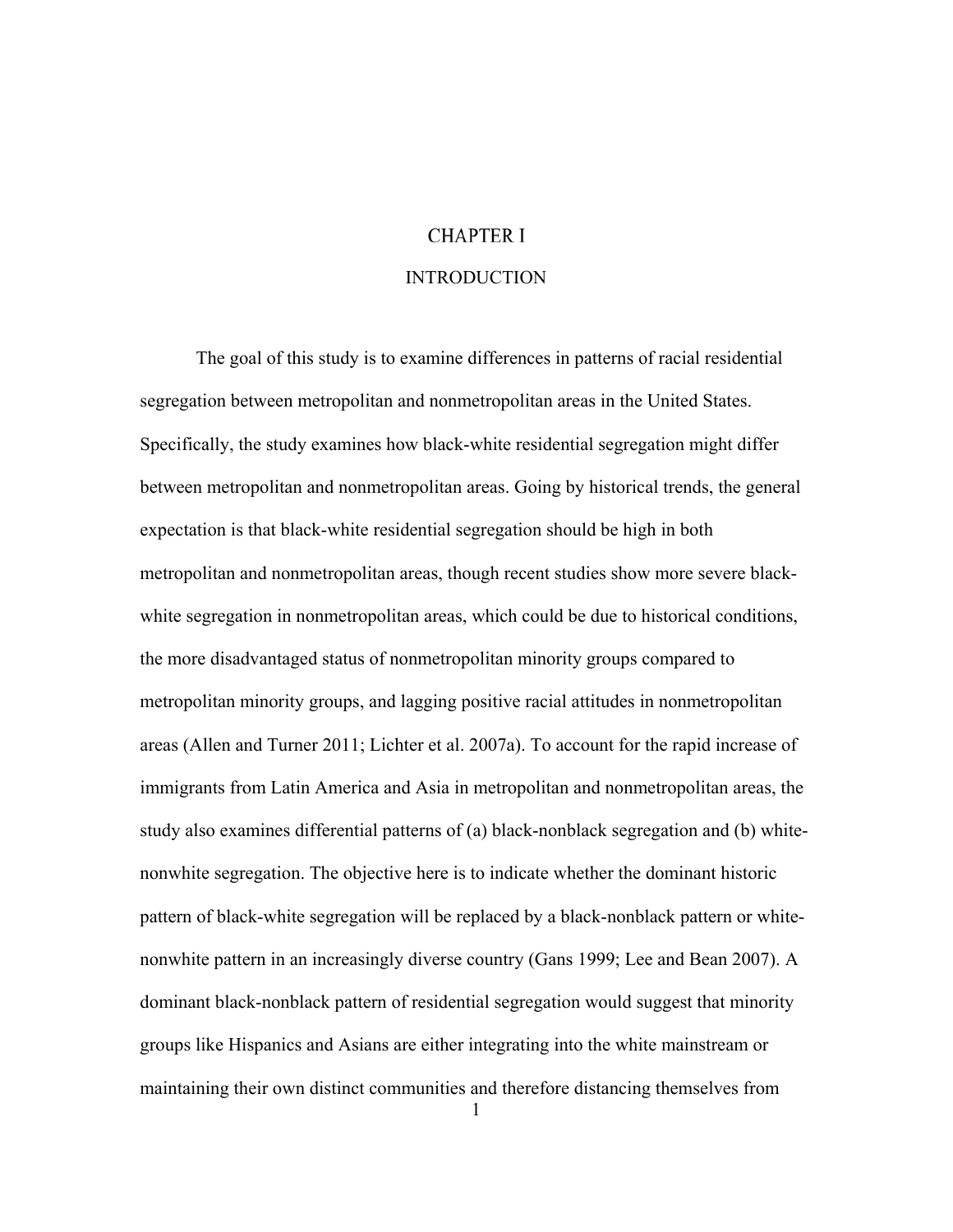blacks. This scenario stresses the idea of black exceptionalism, which, in its strictest form, states that "[b]lacks cannot become nonblack" (Parisi, Lichter, and Taquino 2011:3). In contrast, a dominant white-nonwhite pattern of residential segregation might suggest that any minority group might face the same residential barriers as their black counterparts. This scenario stresses the idea of white dominance and privilege in a triracial order of whites, honorary whites, and a collective black (Bonilla-Silva 2004).

For many decades in the United States, residential segregation was mainly perceived as an issue between whites and blacks, once the two largest racial groups in the country. After the turn of the 20th century, W.E.B. Du Bois (1997 [1903]) described the social and physical barriers between blacks and whites as a "color line." Eventually, the U.S. government realized the negative ramifications of its white favoritism and attempted to repair the racial divide it helped create and grow with court decisions and legislation. The problem of residential segregation was addressed specifically with the Fair Housing Act of 1968 – or at least, that is what many had hoped. Many sociological articles after the Fair Housing Act showed that residential segregation was alive and, with the increase of Hispanic and Asian immigration due to the Immigration and Nationality Act of 1965, becoming more complex (Alba et al. 1999; Charles 2003; Massey and Denton 1988a; Schneider and Phelan 1993). However, it was not until Massey and Denton's (1993) *American Apartheid* that residential segregation received another strong look from the public as a major force in social inequality.

Most sociological attention to residential segregation, including Massey and Denton (1993), has analyzed the problem as an urban (metropolitan) phenomenon. This is true for three reasons. First, given that census tracts have been used as proxies for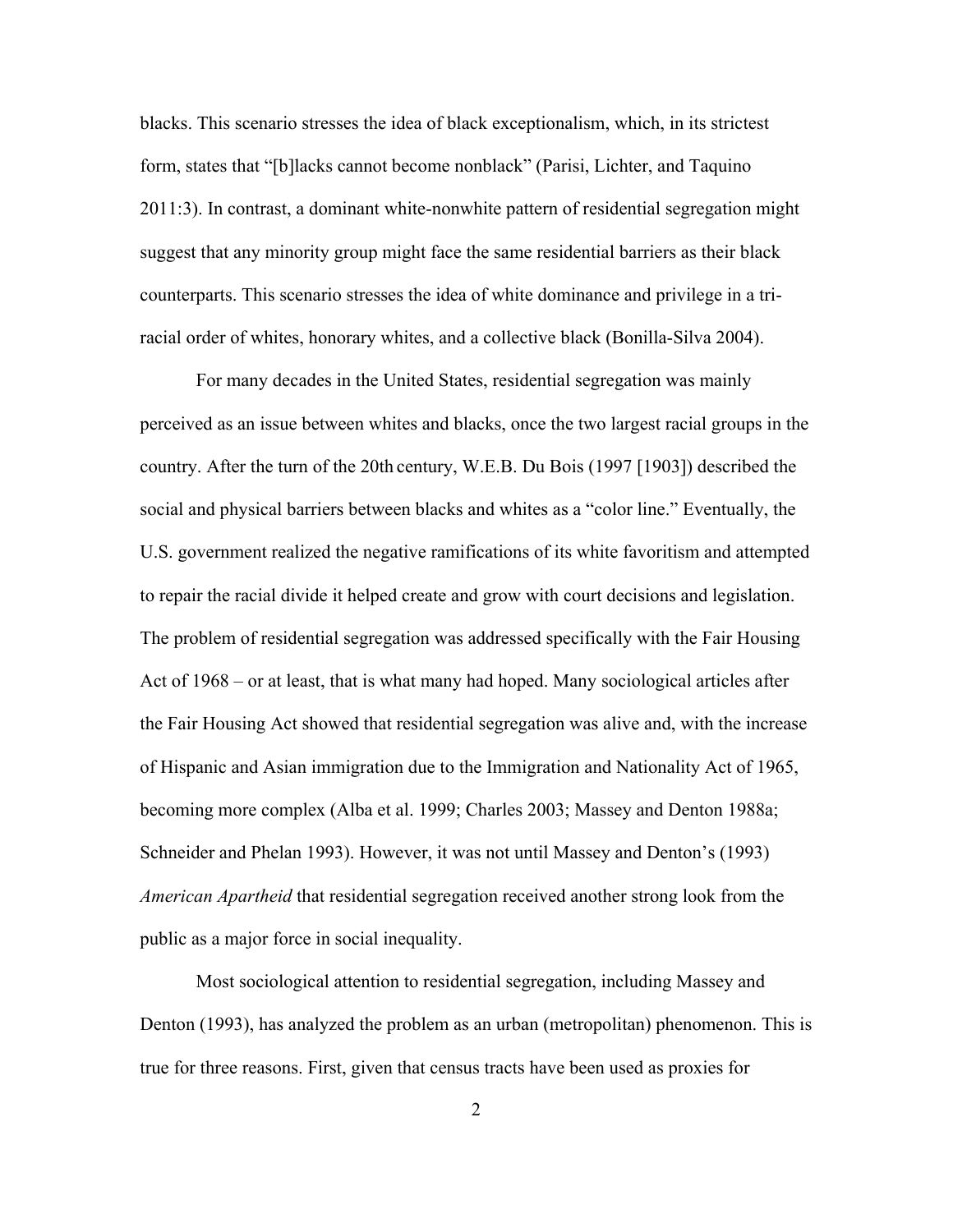metropolitan neighborhoods for decades, it is easier to compute and compare residential segregation scores in metropolitan areas. Second, most people in the United States live in metropolitan areas. Third, for quite some time, the most significant population growth occurred in metropolitan areas, resulting in consistent patterns of black-white segregation. Specifically, many blacks left the South between 1915 and 1970 to Northern cities for better opportunities in a demographic event known as the Great Migration. This massive migration of blacks to metropolitan areas created discontent among many whites, who attempted to keep blacks out of their neighborhoods with various forms of discrimination, including firebombing and restrictive covenants (Farley and Frey 1994). After World War II, whites left central cities en masse and established suburban communities that developed new strategies (e.g., real estate and labor market discrimination) that largely kept blacks in segregated central city neighborhoods. Much has been written about the evolving ability of blacks to suburbanize (i.e., to move to a suburban area) and how this dynamic continues to change residential patterns in metropolitan areas – sometimes for the better, sometimes for the worse (Alba et al. 1999; Alba and Logan 1993; Farley 1970; Frey 1985, 2001; Guest 1978; Logan and Alba 1993; Logan, Alba, and Leung 1996; Logan, Stults, and Farley 2004; Marshall 1979; Massey and Denton 1988a; Pattillo 2005; Schneider and Phelan 1993).

However, some scholars suggest that the conventional notion of a black-white divide is outdated in today's multiracial society (Alba and Nee 2003; Gans 1999; Huntington 2004; Lee and Bean 2007). To be sure, the continued growth of Hispanic and Asian populations in metropolitan areas is changing the contour of racial and ethnic boundaries (Alba 1999). Some argue that the color line will shift to black-nonblack (Gans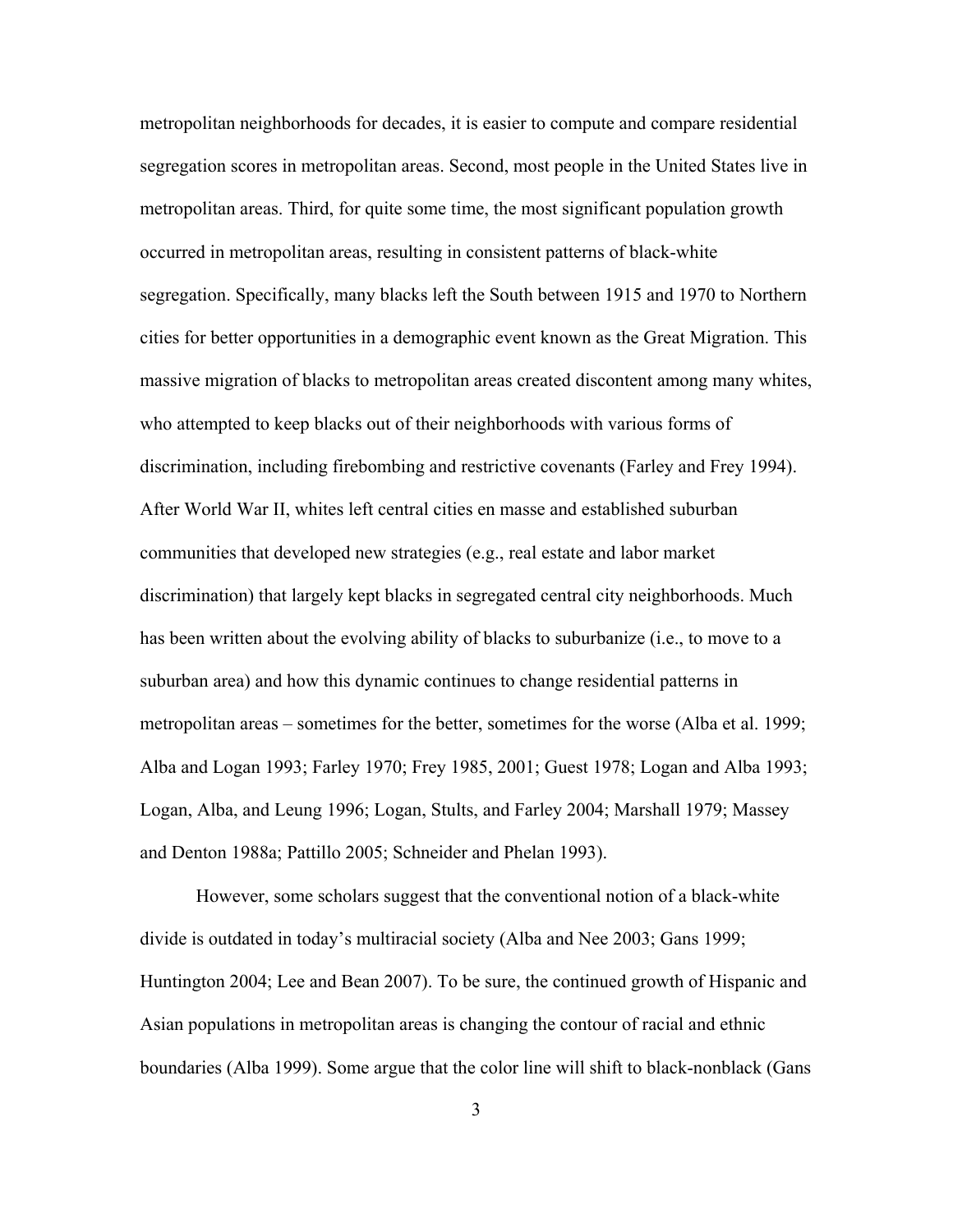2005), while others argue that it will shift to a tri-racial order that privileges whites above others (Bonilla-Silva 2004). More recently, the changing color line has become not only a metropolitan issue but also a nonmetropolitan issue, where many Hispanics are moving to new destinations in small towns to live and work (Lichter 2012). At this time, it is unclear how various racial residential segregation patterns are similar or different in metropolitan and nonmetropolitan America – a limitation that is addressed in this study.

As important as metropolitan studies are, sociologists have often overlooked race relations in nonmetropolitan settings. Snipp (1996) provides a compelling example: "While the 1960s were a period of racial turmoil for the rest of the United States, judging from the contents of *Rural Sociology*, rural America was a remarkably placid and pastoral place" (138). Literature on residential segregation in nonmetropolitan areas was limited to small portions of case studies before Hwang and Murdock (1983) used Census block data to analyze segregation in nonmetropolitan Texas. The 1980s and 1990s offered a few more studies addressing nonmetropolitan residential segregation (Aiken 1987, 1990; Cromartie and Beale 1996; Lichter, Fuguitt, and Heaton 1985; Lichter and Heaton 1986; Massey and Hajnal 1995; Murdock, Hwang, and Hoque 1994; Snipp 1996).

Population trends clearly call for more attention to residential segregation in nonmetropolitan areas. During the 1970s, black and white populations in nonmetropolitan areas tended to grow in different types of places (Lichter et al. 1985). Wahl and Gunkel (2007) indicate that push and pull factors have drawn black migrants back to the nonmetropolitan South for four decades. Hispanic immigration has spread beyond the traditional metropolitan destinations; in fact, Hispanics were the fastest growing nonmetropolitan group between 1980 and 2000 (Kandel and Cromartie 2004), and they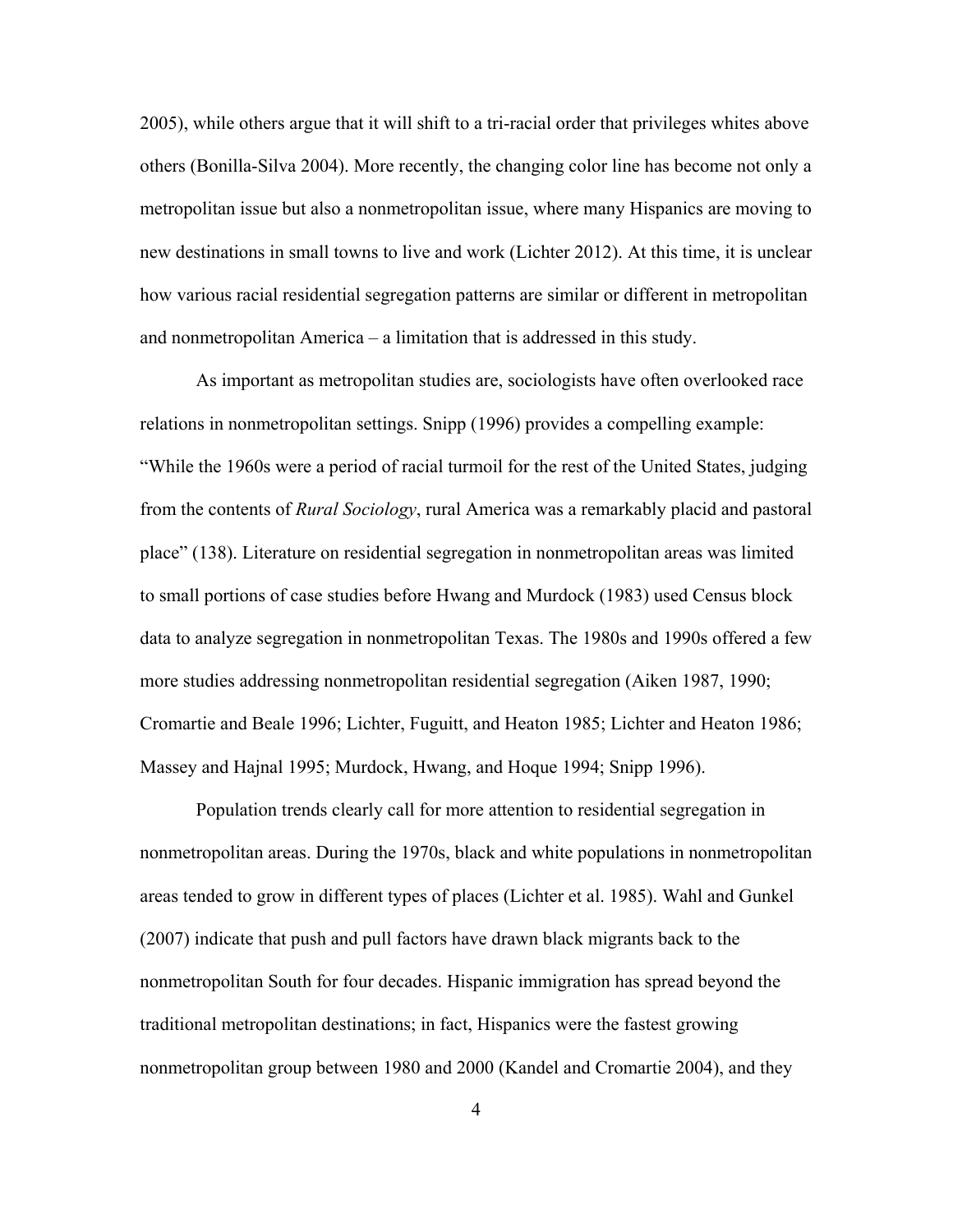grew even faster in nonmetropolitan areas during the 2000s (Lichter 2012). The nonmetropolitan Hispanic population is now almost as large as the nonmetropolitan black population. At the same time, record Hispanic immigration should not overshadow the presence of other nonblack minority groups, such as Asians and American Indians, in nonmetropolitan areas.

Perhaps the most important reason to study nonmetropolitan residential segregation is to examine how race relations and locational returns differ between nonmetropolitan and metropolitan areas. Research by Snipp (1996) indicates that minority groups in nonmetropolitan America face institutional and socioeconomic barriers that differ from those in metropolitan settings. For example, while a poor minority in a big city can save money by using public transportation, he or she would have to maintain a car in sparsely populated nonmetropolitan areas. Whereas racial groups tend to be segregated by neighborhoods in metropolitan areas, they can be segregated by entire towns in nonmetropolitan areas (Aiken 1987; Cromartie and Beale 1996; Massey and Hajnal 1995). Other research has suggested that factors like homeownership may have more of an impact on residential segregation in nonmetropolitan settings for blacks (Wahl and Gunkel 2007) and Hispanics (Wahl, Breckenridge, and Gunkel 2007). Lichter (2012) indicates that new nonmetropolitan Hispanic destinations have less poverty and crime than established metropolitan Hispanic destinations. A study by Johnson et al. (2004) showcases significant black disenfranchisement in a small North Carolina town that would be difficult to hide in the political spotlight of a big city.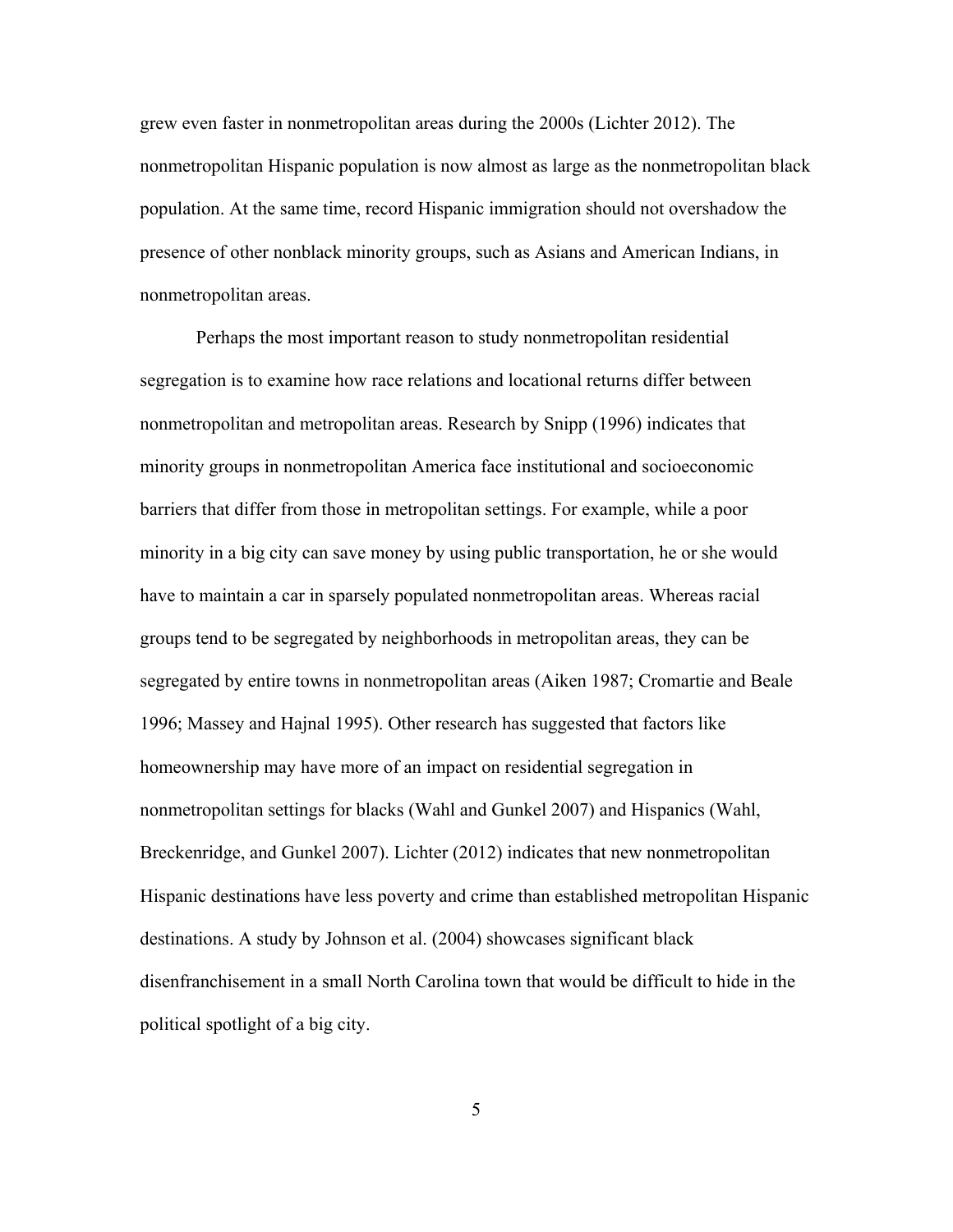Studies that compare the residential segregation scores of metropolitan and nonmetropolitan areas have multiplied over the last few years (Allen and Turner 2011; Lichter et al. 2007a, 2010; Parisi et al. 2011; Wahl et al. 2007; Wahl and Gunkel 2007). Such comparisons provide sociologists with a broad picture of race relations in the United States. However, given that Census data for 2010 have only recently become available, there has been little research identifying the most current trends. The intention of this study is to fill this gap in the literature and provide a broad description of how race relations might differ in metropolitan and nonmetropolitan areas. Specifically, this study will examine black-white, black-nonblack, and white-nonwhite patterns of racial residential segregation in metropolitan and nonmetropolitan areas from 1990 to 2010.

Data for the study will come from the last three U.S. decennial censuses: 1990, 2000, and 2010. Metropolitan and nonmetropolitan areas will be the basic geographic units for the analysis. The index of dissimilarity (*D*) using block data will be used to measure segregation levels across geographic settings. The analytical strategy will be to first provide a simple descriptive comparison of indexes of dissimilarity between metropolitan and nonmetropolitan areas. Next, the study will fit various regression models of black-white, black-nonblack, and white-nonwhite segregation and of 1990- 2010 change in black-white, black-nonblack, and white-nonwhite segregation to determine the extent to which other ecological factors contributed to levels and change in segregation in metropolitan and nonmetropolitan areas. Based on previous ecological research (Farley and Frey 1994; Iceland 2004; Logan et al. 2004), the study identifies various control variables such as population size, functional specialization, income, racial diversity, and region.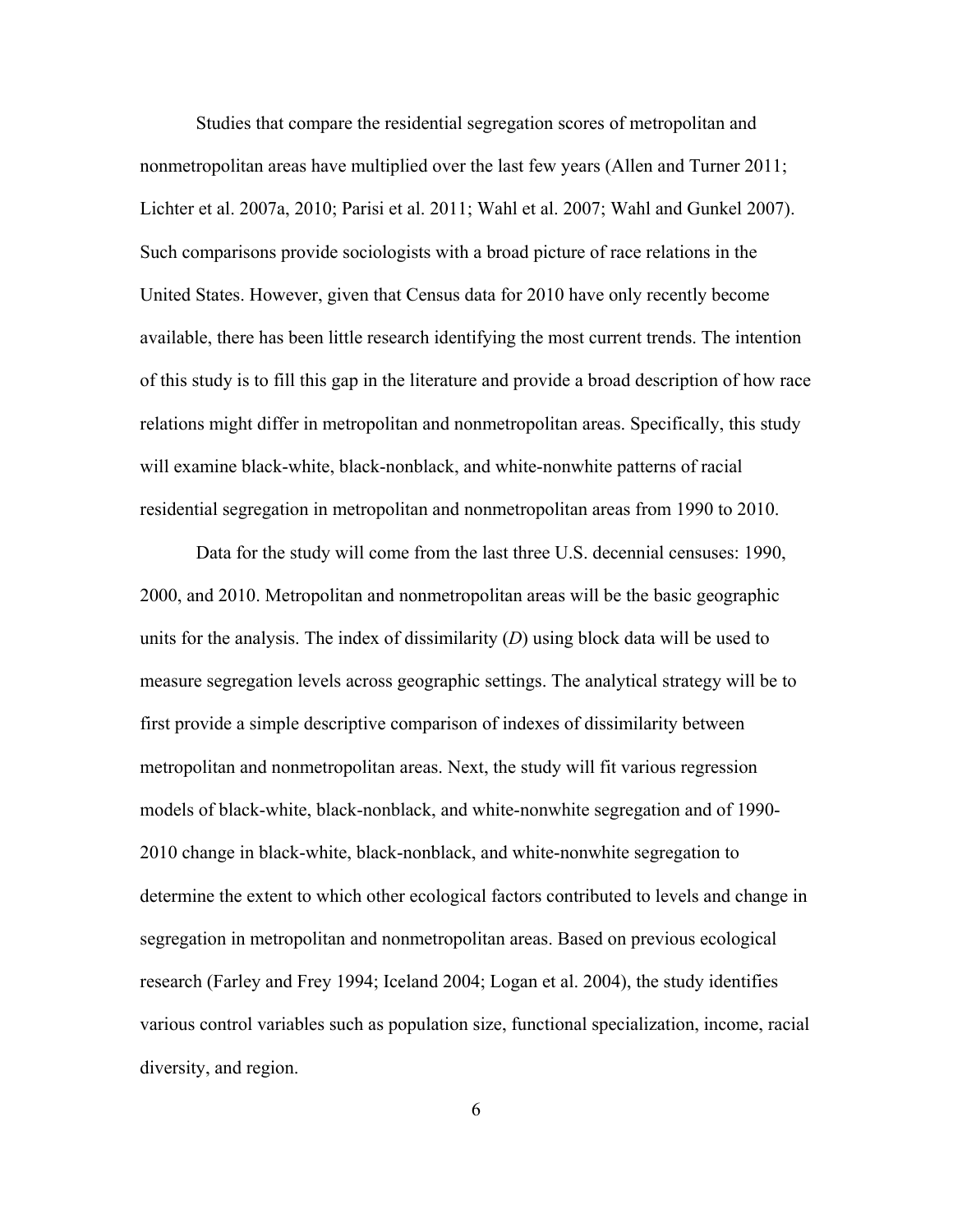# **CHAPTER II**

# **THEORY**

This chapter reviews the theoretical literature that is relevant to the goal of the study. The chapter begins with the definition of racial residential segregation and its multiple dimensions. Next, it presents a description of the relationship between residential segregation and race relations in the United States. This section also includes an overview of the black-nonblack divide and black exceptionalism in the United States; an explanation of the multiculturalism perspective; and a description of a potential triracial order. The chapter then outlines the two main theoretical models of residential segregation: spatial assimilation (including segmented assimilation) and place stratification. In the description of the place stratification model, an emphasis is placed on structural discrimination, urban processes (e.g., invasion-succession), and residential preferences. The chapter ends with a summary of the findings and their implications for the research design of this study.

# **Definition and Dimensions of Racial Residential Segregation**

Racial residential segregation is typically referred to as the distribution of racial groups across neighborhoods within a central city or metropolitan area. Racial groups can be segregated on five distinct but related dimensions: (1) centralization, (2)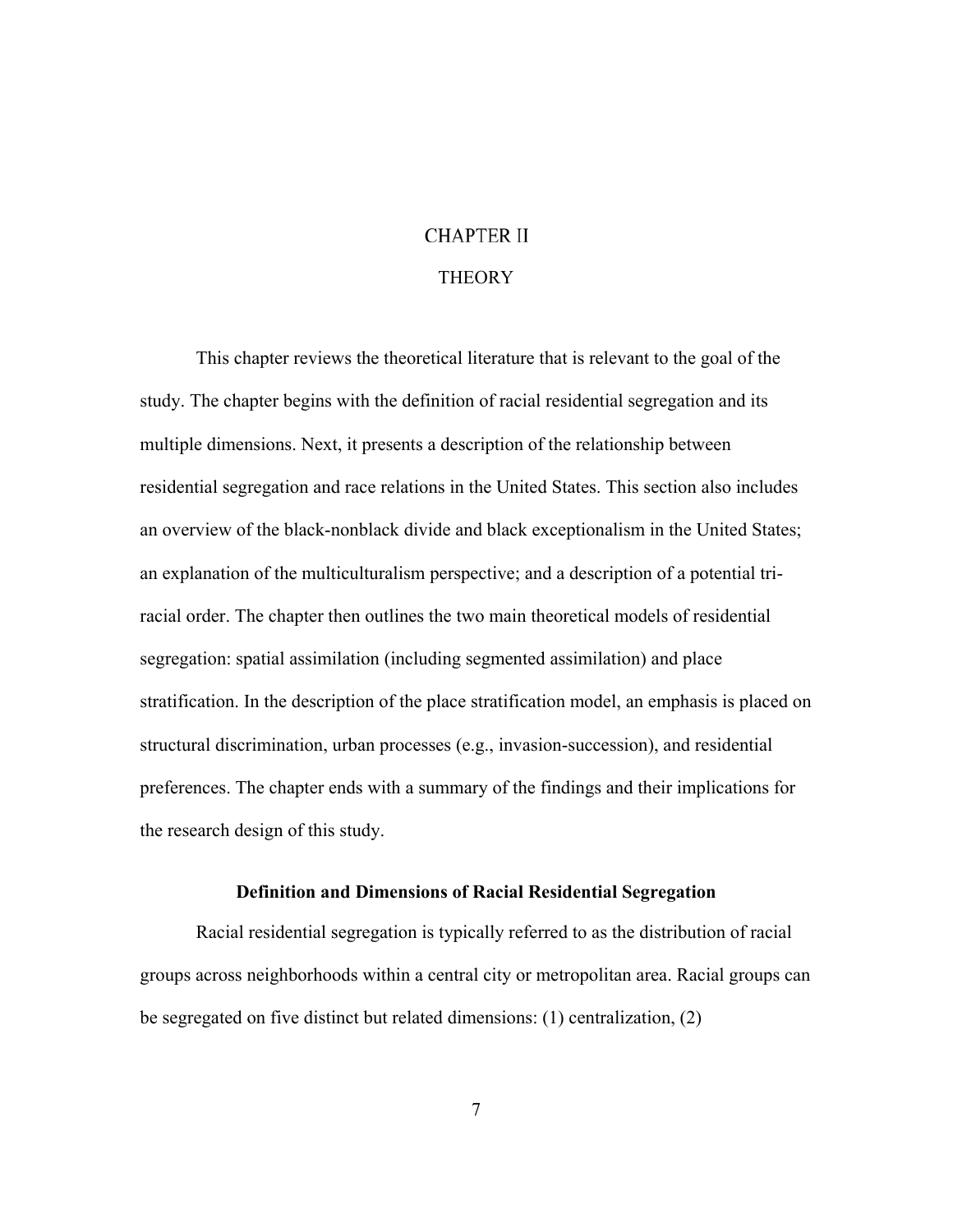concentration, (3) clustering, (4) exposure, and, last but not least, (5) evenness (Massey and Denton 1988b).

Centralization indicates the degree to which members of a racial group are located near the center or central city of a metropolitan area. Specifically, centralization measures how much a racial group is "spatially distributed close to, or far away from, the central business district" (Massey and Denton 1993:75). The centralization index essentially compares the residential area a racial group occupies near the central business district with the total amount of land area around the district. This procedure results in a number that conventionally ranges between  $-1$  and  $+1$ , with negative scores indicating that racial group members tend to live near the central business district and positive scores indicating that racial group members tend to live in areas away from the district (Iceland, Weinberg, and Steinmetz 2002).

Concentration indicates whether a racial group is densely packed into a smaller area or spread throughout the larger geographic unit, such as a metropolitan area (Massey and Denton 1988b). The dimension measures how much space a racial group occupies in comparison to the space that another racial group occupies in an environment. Concentration is an important dimension of segregation because it can reveal whether a racial group is confined to the resources/opportunities of a very small area (Iceland et al. 2002).

Clustering refers to whether a racial group forms "one large contiguous enclave or [is] scattered about in checkerboard fashion" (Massey and Denton 1993:74). Clustering differs from concentration in that it describes whether, for example, black households in a metropolitan area are all spatially connected or spaced out; in contrast, concentration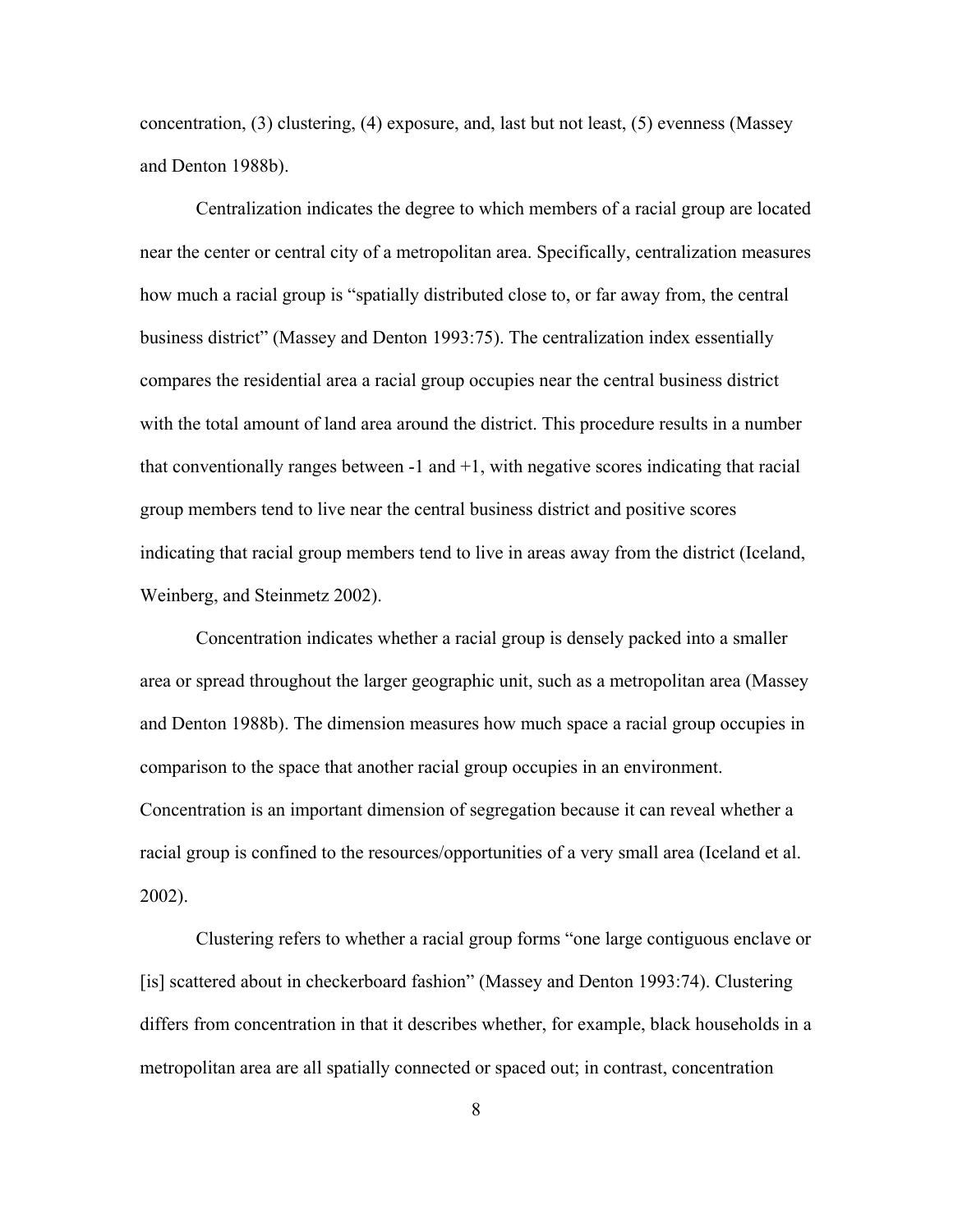would describe whether all blacks within a metropolitan area are concentrated in a few densely packed neighborhoods or spread out across more space. In more technical terms, clustering is a weighted average of the distance that tends to separate individuals within Group A and of the distance that tends to separate individuals of Group A from Group B (Iceland et al. 2002).

Exposure involves how much probable contact one racial group will have with another based on the comingling of their residential patterns in neighborhoods or places. Specifically, exposure measures whether people tend to live among members of their own racial group, thus gauging "the potential for interracial contact" within a neighborhood or place (Massey and Denton 1993:65). It is also important to note that exposure is influenced by the size of each racial population within the larger geographic unit. A minority group, for example, may not be especially segregated on any other dimension of segregation, but if the proportion of the minority group is very large within the overall geographic area (i.e., the city), the group may not have a high likelihood of being exposed to members of the majority group. Conversely, a minority group that makes up a small proportion of the overall city population has a greater likelihood of having contact with the majority population, regardless of the level of evenness between the two groups (Iceland et al. 2002). Exposure index scores can vary from 0 to 100, with larger values indicating a greater probability of exposure to a reference group (e.g., whites). The isolation index is the opposite of the exposure index. Isolation index scores indicate the percentage of households in a neighborhood that are part of the same racial group. In this case, a score closer to 100 means that almost everyone in the neighborhood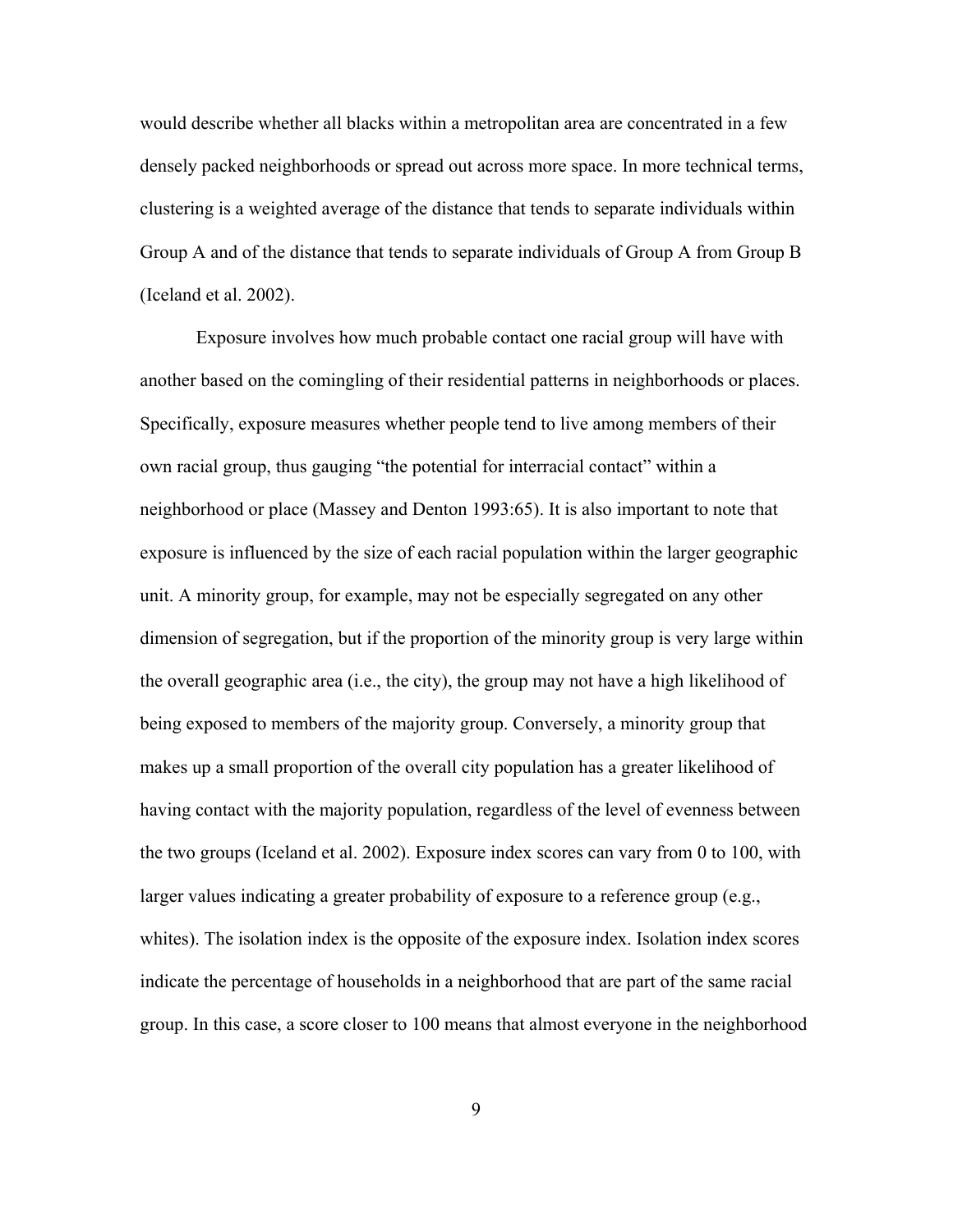is in the same racial group. Scores of 70 or more on the isolation index are considered very high (Charles 2003).

Evenness refers to the equal or unequal distribution of racial groups across the neighborhoods of an metropolitan area (Massey and Denton 1988b). In statistical terms, evenness detects the overrepresentation or underrepresentation of different racial groups within a geographic space (Iceland et al. 2002). Due to its widespread usage and ease of interpretation, evenness is often considered the most important dimension of racial residential segregation. The standard measure of evenness is the index of dissimilarity. The index of dissimilarity defines evenness "with respect to the racial composition of the city as a whole" (Massey and Denton 1993:20). In other words, if we were interested in measuring the evenness of Chicago, we would have to know the overall racial distribution of the city. If the city as a whole is 50 percent black and 50 percent white, each neighborhood within the city must have the same distribution of blacks and whites in order for there to be complete evenness in the area of study. Thus, a score from the index of dissimilarity indicates "the percentage of blacks who would have to move to create an 'even' residential pattern—one where every neighborhood replicates the racial composition of the city" (Massey and Denton 1993:20). For example, if a 50/50 blackwhite city has a dissimilarity index score of 20 in regard to black segregation, 20 percent of blacks who live in neighborhoods with an above-average proportion of blacks would have to move to neighborhoods with a below-average proportion of blacks to achieve residential evenness across the entire city (Taeuber and Taeuber 1965). Massey and Denton (1988b) indicate that dissimilarity scores are low, moderate, and high if they fall into the 0-30, 30-60, and 60-100 ranges, respectively.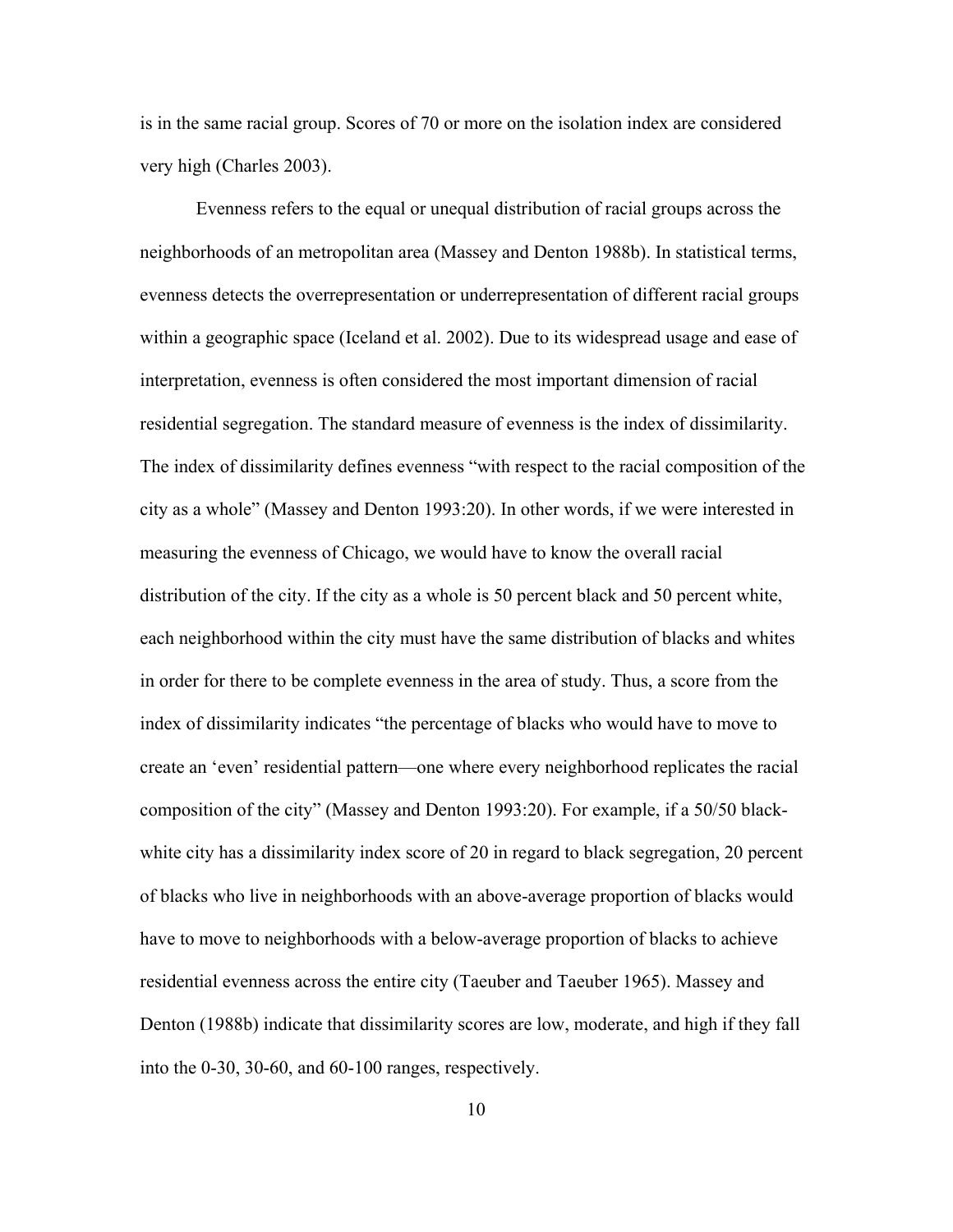Scholars present different but equally helpful views on how these five dimensions are related. Massey, Rothwell, and Domina (2009) indicate that the first three dimensions (centralization, concentration, and clustering) examine the layout of a geographic space as inhabited by a specific racial group. They suggest that the fourth and fifth dimensions (exposure and evenness) essentially describe the potential for shared space between different racial groups. In another study, Johnson, Poulsen, and Forrest (2007) perform a series of analyses to determine how the five dimensions identified by Massey and Denton (1988b) are related. Their results lead them to condense the five dimensions into two "superdimensions" of residential segregation: (1) location (centralization and concentration), or the extent to which a racial group resides in dense inner-city neighborhoods; and (2) separateness (clustering, exposure, and evenness), or the extent to which different racial groups are separated across a given area (Johnson et al. 2007:497- 98).

A racial group may be more segregated based on one dimension of segregation and less segregated based on another (Massey and Denton 1988a; Johnson et al. 2007). However, high segregation on only one dimension is still substantial, as any dimension reduces access to resources and opportunities. According to Massey and Denton (1989), if a racial group is considered highly segregated on four of the five traditional dimensions, the group is hypersegregated. Massey and Denton (1993) show that hypersegregation intensifies the potential negative effects of residential segregation, especially the concentration of metropolitan poverty and other social problems.

A major limitation of these measures is that they can gauge segregation between two groups at the most (e.g., black vs. white, Hispanic vs. white, etc.). In a multiracial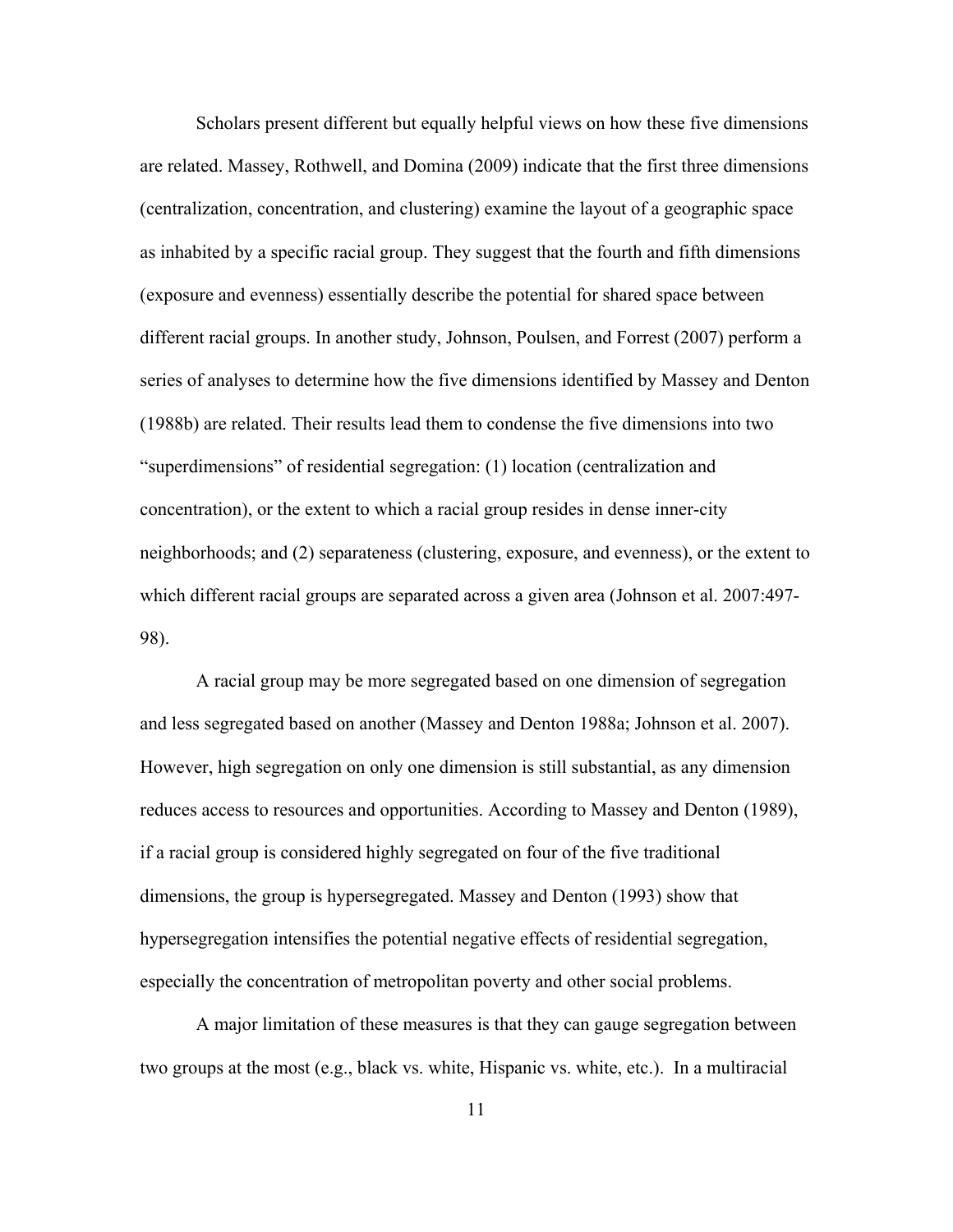society, a two-group approach oversimplifies the complex dynamics of multi-group relations. Therefore, more recent studies have used the multi-race information theory index (H) to capture multi-group segregation (Fischer 2003; Iceland 2004). Others, however, have indicated that to account fully for multi-group dynamics, each group should be examined in its own right and in relation to one another – white versus black, black versus Hispanic, and so on (Fong and Shibuya 2005; Logan et al. 2004; Parisi et al. 2011).

Traditionally, the unit of analysis in the residential segregation literature is the neighborhood, commonly captured with the use of census tract boundaries. The increased racial differentiation within census tracts has shifted the focus onto sub-tract units (census block groups and census blocks) as the most appropriate units of analysis to highlight patterns of segregation (Lichter et al. 2007a; Parisi et al. 2011). Using neighborhoods as the units of analysis, patterns of segregation were originally assessed within specific cities. With the extensive suburbanization that occurred between 1945 and 1970, patterns of segregation began to be assessed across the entire metropolitan region using Standard Metropolitan Areas. The assumption was that the housing market operates similarly in central cities and suburban areas. Other studies, however, indicated there is a discontinuity between city boundaries and suburban boundaries, emphasizing the importance of distinguishing between populations within central cities and suburban places (Alba and Logan 1991; Alba, Logan, and Stults 2000; Guest 1978; Logan and Stearns 1981; Logan et al. 1996; Schneider and Phelan 1993). More recent studies have also suggested that the suburban population should be distinguished between those falling within suburban place boundaries and those falling on the fringe of places outside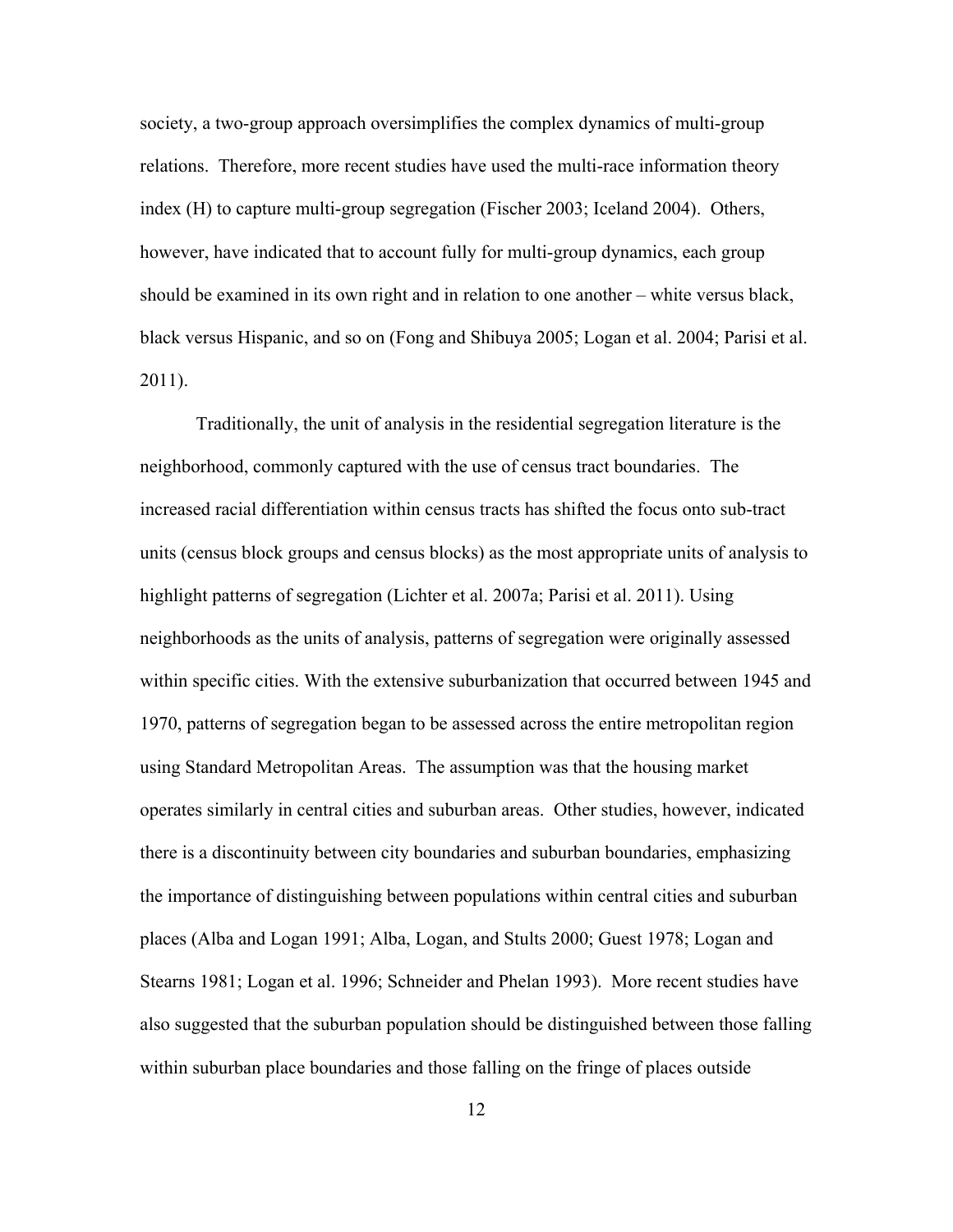jurisdictional boundaries (Gordon 2004; Lichter 2007b). Because segregation between neighborhoods within a place contributes to the total segregation of the place and segregation between places contributes to the total segregation of the metropolitan area within which they are located, a multi-scale approach is required to account for the contribution of each level of geography to the total segregation (Fischer et al. 2004; Parisi et al. 2011).

### **Residential Segregation and Race Relations**

Residential segregation is a prominent indicator of social standing and, as such, reflects life chances and access to economic opportunities and public and private goods. Research indicates that residential location can impact factors such as quality of housing, access to good schools, safety, transportation, exposure to poverty and crime, mortality, and amenities (Akins 2007; Charles 2003; Iceland and Wilkes 2006; LaVeist 2003; Logan and Alba 1993). Residential segregation has been recognized as the key factor to certain aspects of racial inequality and disadvantage. Massey and Denton's (1993) groundbreaking *American Apartheid: Segregation and the Making of the Underclass*  argues that segregation is the structure that intensified the urban black poverty caused by economic dislocations identified by Wilson (1987). In a recent study on neighborhood crime, Peterson and Krivo (2010:26) call residential segregation the "lynchpin that connects the overall racial order with dramatic racial and ethnic differentials in violent and property crime across communities." One's residence can make or break one's ability to succeed, and segregation is the structure that highly influences the probability of residing in a given area.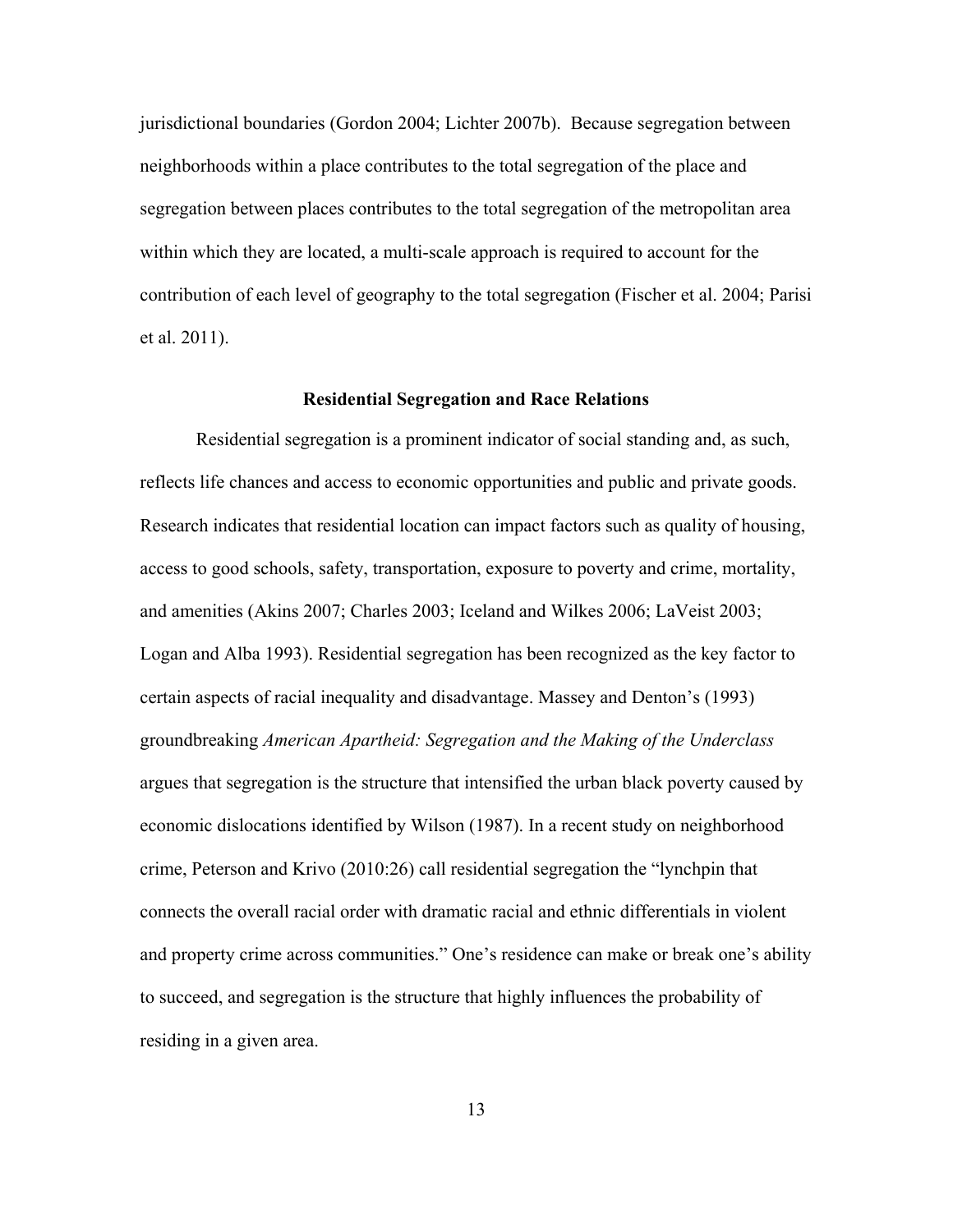Park (1926) and Taeuber and Taeuber (1965) helped establish the idea that physical distance can act as a measure of social distance. More specifically, racial residential segregation can be used to gauge the integration of cultural and social differences between racial groups, where high levels of segregation are indicative of high cultural and social distance between groups (Iceland and Wilkes 2006). In studies of racial residential segregation, social distance between groups is reflected in unequal population distribution across socially meaningful spatial units (i.e., neighborhoods) in a geographic area. The degree to which groups are physically separated or integrated by neighborhoods can reflect the progress, or lack thereof, of society in terms of race relations (Charles 2003; Farley et al. 1978; Massey and Denton 1993).

Residential segregation can be seen as a means by which those at the top of the social order preserve their privileged status from those in subordinate positions. As Logan and Alba (1993) indicate, location "is a much-valued and guarded resource" (p. 243). Traditionally, studies of residential segregation have identified whites as the dominant racial group in this social order, with blacks, Hispanics, and Asians occupying subordinate positions. This idea is reflected in how sociologists measure residential segregation between racial groups (Charles 2003). Segregation research questions are usually "How segregated are blacks from whites? How segregated are Hispanics from whites? How segregated are Asians from whites?" rather than "How segregated are blacks from Hispanics?" or "How segregated are Hispanics from Asians?" (Parisi et al. 2011). The emphasis on minority segregation from whites suggests that whites live in neighborhoods and places that have, on average, more resources than black, Hispanic, and Asian neighborhoods and places. Research on neighborhood resources has backed up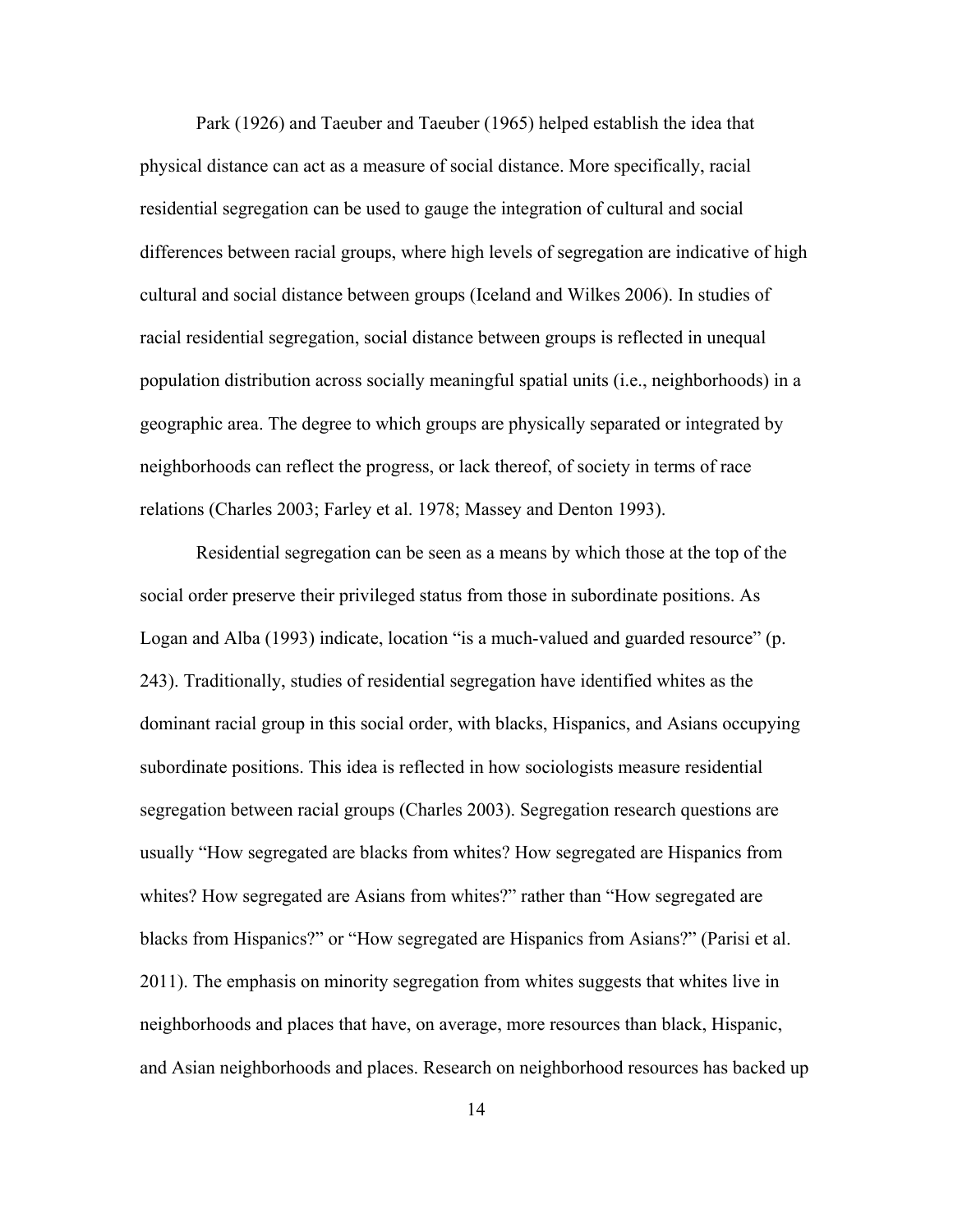this suggestion (Logan and Alba 1993; Alba et al. 2000), thus producing the concept of a white-nonwhite model of locational advantage.

Under conventional notions of racial relations framed along the white-nonwhite model of locational advantage, blacks are placed at the bottom of the social order, as they have been the most segregated minority group in recent U.S. history (Charles 2003; Taeuber and Taeuber 1965). Several explanations have been offered for the greater segregation of blacks compared to other racial groups like Hispanics and Asians. The most common explanation focuses on prejudice, antipathy, and racism against people with darker skin (Gans 2005). Another explanation focuses on the unique history of blacks compared to other minority groups. Unlike the case for most immigrant groups in the United States, black immigration was mostly involuntary, and they have been the largest minority group throughout the majority of U.S. history. Moreover, blacks and the issue of slavery were involved in "critical points of dispute at the three most crucial moments in the nation building of the United States: the writing of the Declaration of Independence and the Constitution, and the outbreak of the Civil War" (Sears and Salavei 2006:898). Although Hispanics and Asians have been involved in political controversies throughout American history (e.g., Mexican-U.S. War and Japanese American internment during World War II), the well-known historical controversies involving blacks more clearly point to the construction of the American nation and its social order. From a discriminatory perspective, the lowly status of blacks was firmly established with the historical legacy of slavery and Jim Crow laws. For example, the mere association between blacks and labor led to Chinese laborers being labeled black during the Jim Crow era (Alba and Nee 2003:44). Other explanations for the relatively disadvantaged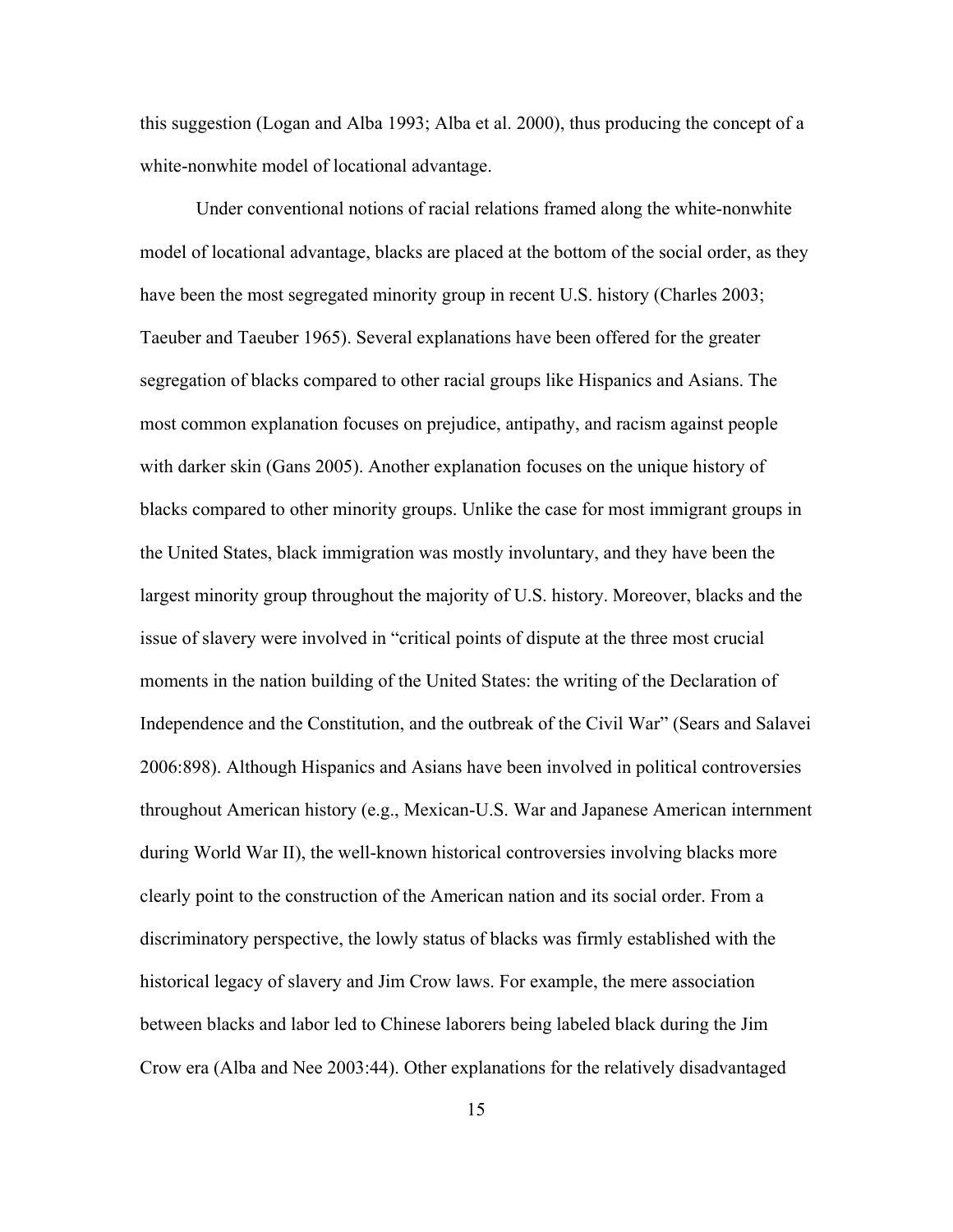status of blacks are more class-related, as blacks are often associated with undesirable aspects of American society, such as welfare dependency, persistent poverty, and out-ofwedlock childbearing, all factors that might characterize the so-called American underclass (Massey and Denton 1993). This explanation is commonly known as the stereotype perspective (Ellen 2000).

The U.S. government has played a large role in creating a social order where blacks are considered lower than every other racial group. Slavery and the denial of human rights to blacks are the most obvious historical examples (Gans 2005). A less cited example is the one-drop rule, which was adopted by many states in the early 20th century. The one-drop rule officially classified any individual with one drop of black blood as black (Sears and Savalei 2006). Despite being taken off the books, the one-drop rule has been culturally reproduced (Lee and Bean 2010). As a result, multiracial children with one black parent have been found to be less able to identify as "white" than multiracial children with one Hispanic or one Asian parent. The government's influence on the social order of racial groups lives on in subtle ways (Bonilla-Silva 2004; Lee and Bean 2007).

The stigma attached to blacks as a group is reflected in a social order that privileges the idea of being "white." The first wave (1820-1890: mainly Irish, German, and English) and second wave (1870-1924: mainly Italian, Polish, and Russian/Polish Jews) of early European immigrants learned that it was advantageous in America to undergo a process of "whitening," that is, becoming more like the white middle class and distancing themselves from blacks. Ethnic groups like the Irish and Italians – now considered "white" – were considered "black" or "nonwhite" in the early 20th century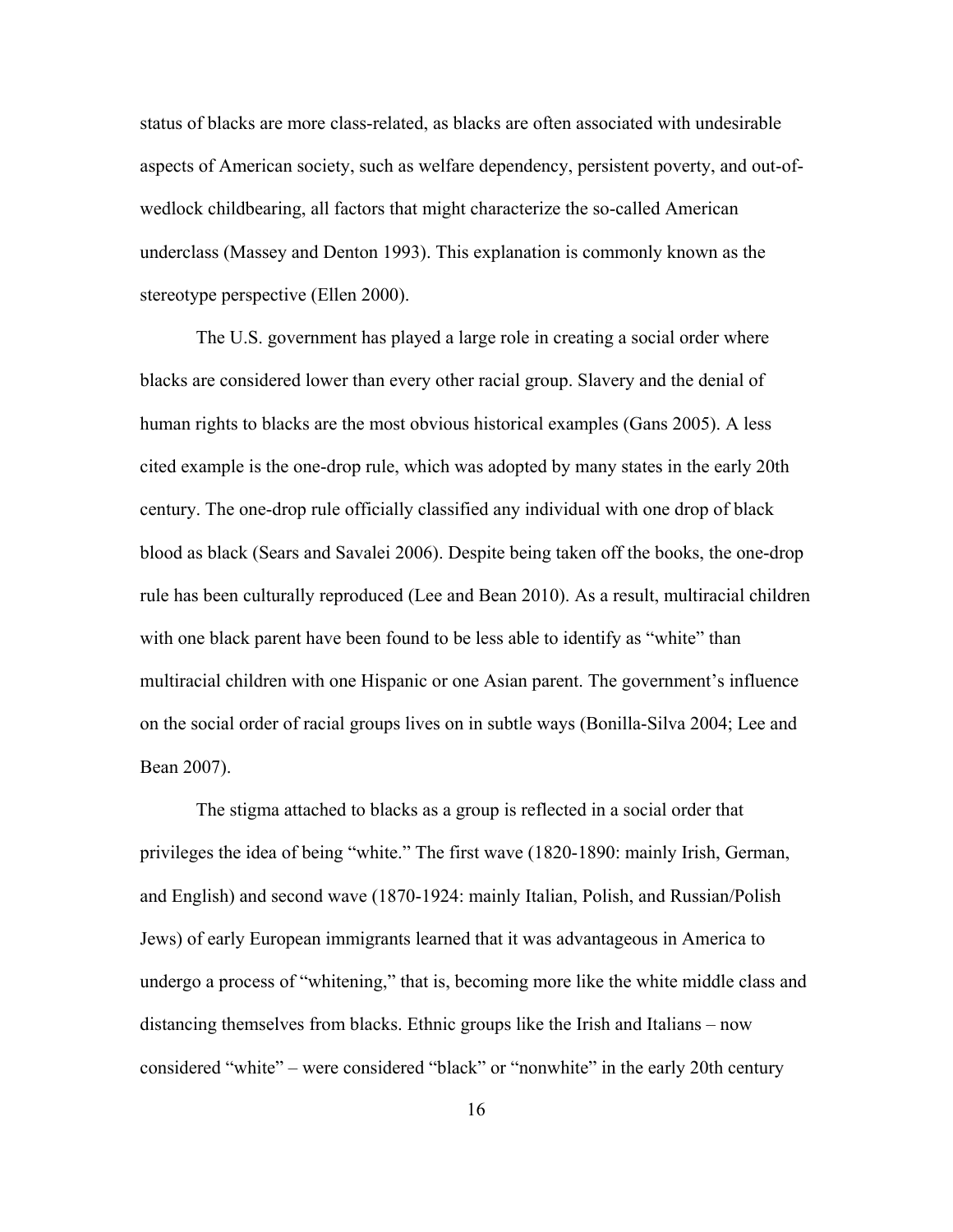before they improved their socioeconomic status and engaged in racial violence and discriminatory practices against blacks (Alba 1990; Gans 2005). Language also played a major role. Massey and Denton (1993:29) indicate that blacks during this time "frequently said that the first English word an immigrant learned was 'nigger.'" Beforehand, these immigrants were called various slurs by native whites (Gans 2005).

However, some scholars suggest that the conventional notion of blacks being at the bottom of the social order could become outdated in today's multiracial society (Alba and Nee 2003; Gans 1999; Huntington 2004; Lee and Bean 2007). To be sure, the continued growth of Hispanic and Asian populations is changing the contour of racial and ethnic boundaries (Alba 1999). How such changes will transform the racial structure and, therefore, the meaning of "being black" in American society remains the object of a debate divided among three views.

#### **Black-Nonblack Divide: Black Exceptionalism**

One side of the debate states that "white" and "black" will continue to be the primary markers of racial classification and that Hispanic and Asian immigrants, like the early European immigrants, will join the dominant racial group, whites, an amalgamation of many European groups (Gans 2005). Because the rapid population growth of Hispanics and Asians might threaten the status of the white majority, the dominant group will likely receive Hispanics and Asians into their residential areas. Moreover, Sears and Savalei (2006:918) find that Hispanics and Asians do not have the same "sense of common fate" that blacks do and thus are more likely to assimilate with whites instead of displaying strong "group consciousness." Thus, Hispanics and Asians will have the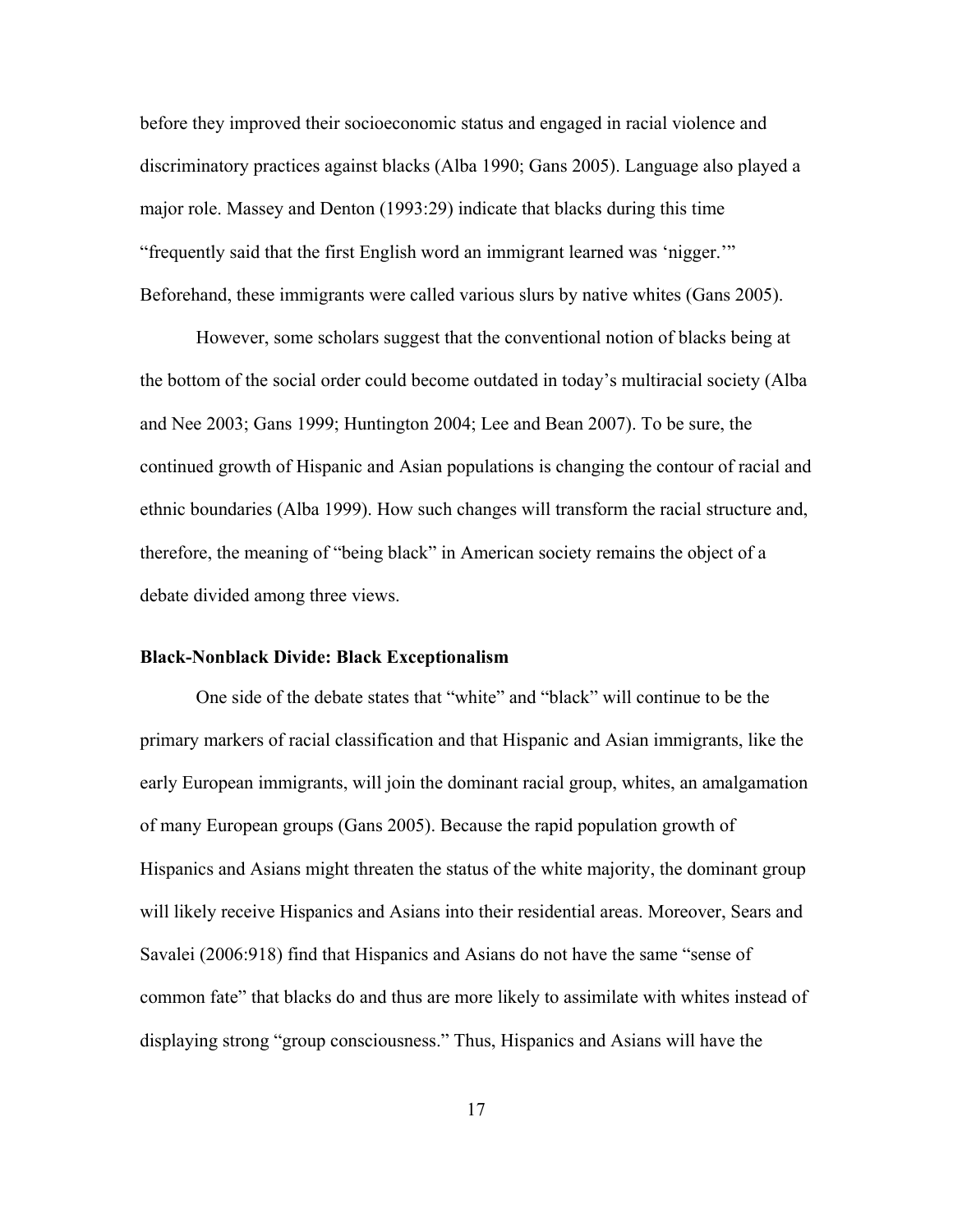ability to choose to become "white" or "nonblack" rather than "face the seemingly permanent inferiority that goes with being black" (Gans 1999:375).

Immigrants groups can become nonblack by virtue of improving their socioeconomic conditions along with making a conscious effort to distance themselves from blacks (Loewen 1971; Zhou 2004). Becoming nonblack, therefore, implies that new minority groups would accept rather than challenge the privileged position of being "white" by adopting mainstream white culture (or Anglo-American culture, as it was established by Anglo-Saxons), which is "that part of the society *within* which racial and ethnic origins have at most minor impacts on life chances or opportunities" (Alba and Nee 2003:12). Within this racial order, the organization and reorganization of racial and ethnic boundaries will continue to follow a pattern of "black exceptionalism," a discriminatory assimilation process in which immigrant groups gain social, economic, and cultural advantages by widening their distance, both socially and physically, from blacks and others with darker skin (e.g., Puerto Ricans and some Southeast Asians) (Gans 2005). By becoming more integrated into the white American mainstream, Asians and Hispanics will redraw America's color line, replacing the white-nonwhite racial order with a black-nonblack racial order, where less affluent groups will fall within a "new black" category that will be characterized as an "undeserving race" (Gans 1999:373). In its strictest terms, black exceptionalism posits that "[b]lacks cannot become nonblack" (Parisi et al. 2011:3). At a minimum, the black-nonblack model assumes that nonblacks must "be located meaningfully closer to whites than blacks" (Marrow 2009:1039). Research by Massey and Hajnal (1995) and Parisi et al. (2011) shows evidence that residential patterns at multiple levels of geography – whether by state, county,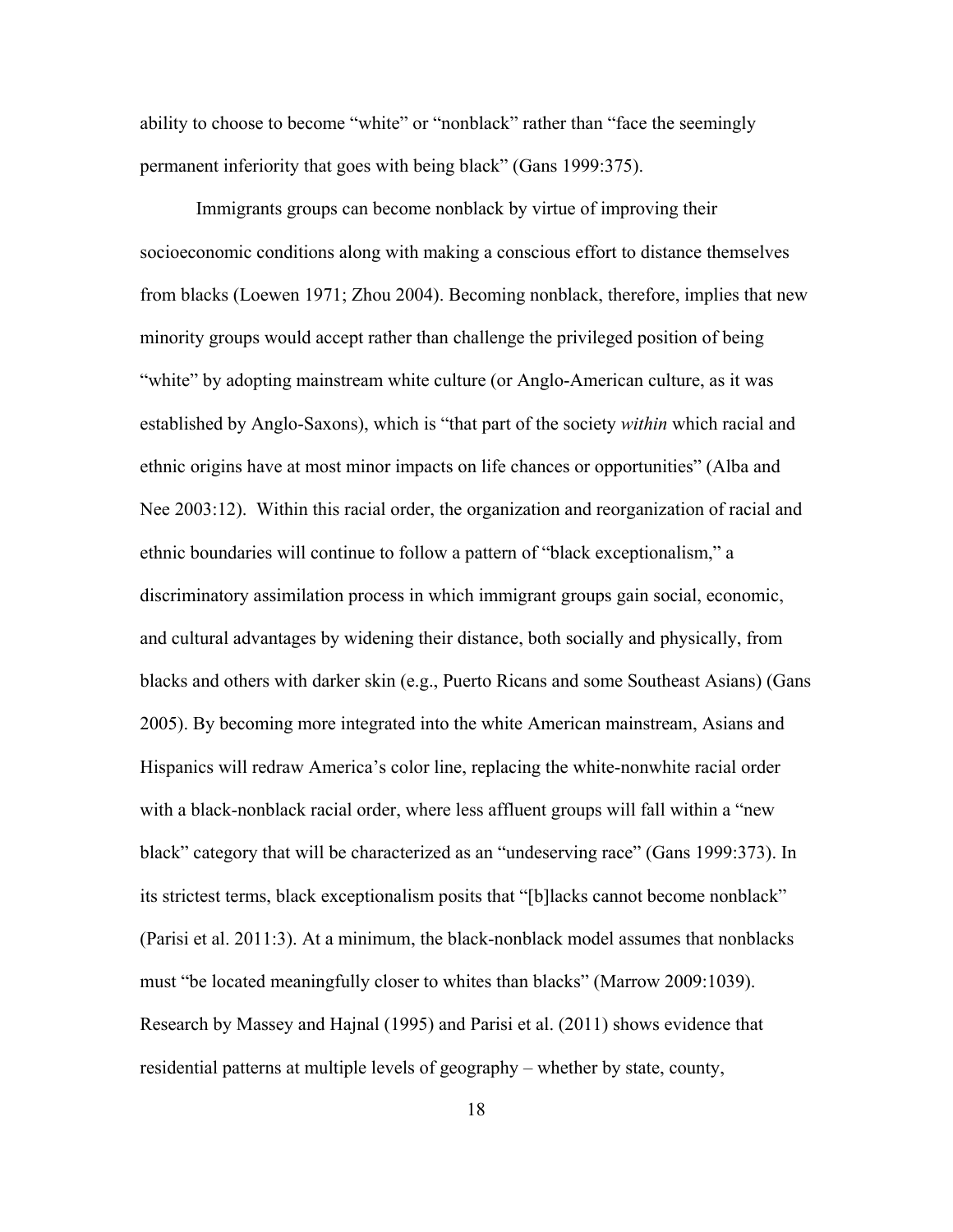metropolitan area, city, neighborhood, or place – work together to disenfranchise blacks from mainstream American society and socioeconomic opportunities.

## **Multiculturalism**

On another side of the debate, Alba and Nee (2003) question the notion of black exceptionalism in favor of multiculturalism. Multiculturalism is a successor to pluralism, the idea that groups with different cultural backgrounds enrich society by sharing an equal interest in improving the collective quality of life (e.g., school quality, exposure to crime, and access to employment) in the United States. The multiculturalism view argues that new immigrants may assimilate into the mainstream white culture but maintain sizeable parts of their ethnic and racial identities. Spatial assimilation has been accompanied by "boundary blurring" throughout U.S. history, wherein the mainstream culture is expanded "to include elements of the minority cultures" (Alba and Nee 2003:287). Alba (1999) sums up multiculturalism as the simple idea of recognition – that is, the recognition by the white majority that other ethnic groups have the right to live the way they want to, as long as their lifestyles do not infringe upon the rights of anyone else. Moreover, although Hispanics and Asians have traditionally been more able than blacks to identify as white, Alba and Nee (2003) argue that the continued growth of the black middle class and black-white intermarriage (in many cases, between whites and black immigrants), along with the more prevalent idea of recognizing multiracial backgrounds (e.g., U.S. census allowing individuals to identify as multiple races), could blur "America's most salient and hitherto indestructible racial divide" (290). Lee and Bean (2010) further argue that the election of U.S. President Barack Obama shortly after the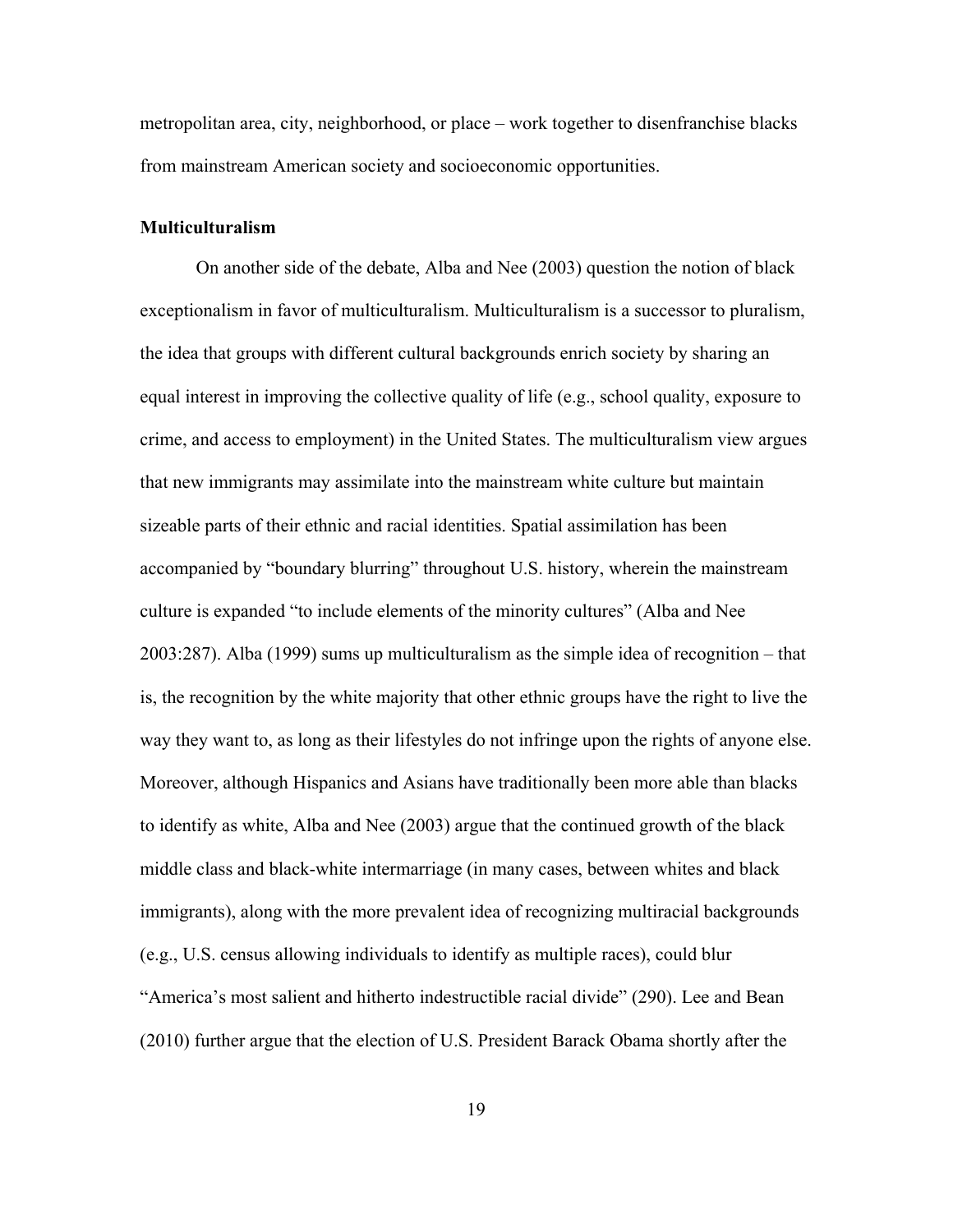end of the 20th century sheds a different light on Du Bois' (1977 [1903]) "pessimistic" prediction about black-white relations.

According to Alba (1999:20), multiculturalism "could dissolve the transparency of racial distinctions and thus impact upon the distinctions that set African Americans racially apart." In other words, the cultural standards imposed by the white majority, which would include the racial order, may lose their priority or cease to exist altogether. Alba (1999:3-4) justifies this speculation by providing three major reasons. First, unlike the immigrants of the late 19th and early 20th century, new immigrants do not come from Europe but from Asia, Latin America, and the Caribbean. Most importantly, they are arriving in the United States during a time marked by transnationalism, defined by Massey and Sanchez (2010:10) as "the channeling of one's hopes, dreams, efforts, and earnings into projects in the sending country." Under multiculturalism, new immigrants will not have to identify fully as "black" or "white" but can retain portions of their own identities, as they will be able to maintain, through information technology and modern transportation, relationships with their own countries of origin throughout several generations. Second, contrary to European immigrants, contemporary immigrants are expected to continue to arrive in the United States at a sustained rate for some time (Alba 1999). Thus, in terms of sheer numbers, the majority status of European American whites will be lost, meaning the majority might have to evolve socially and politically based on some of the standards of other racial groups. Sustained immigration will be the engine that maintains and sustains multiculturalism (Alba and Nee 2003)**.** Third, under the current economic environment, many new immigrants, especially those from Latin America, do not have the same opportunities as earlier immigrants for achieving middle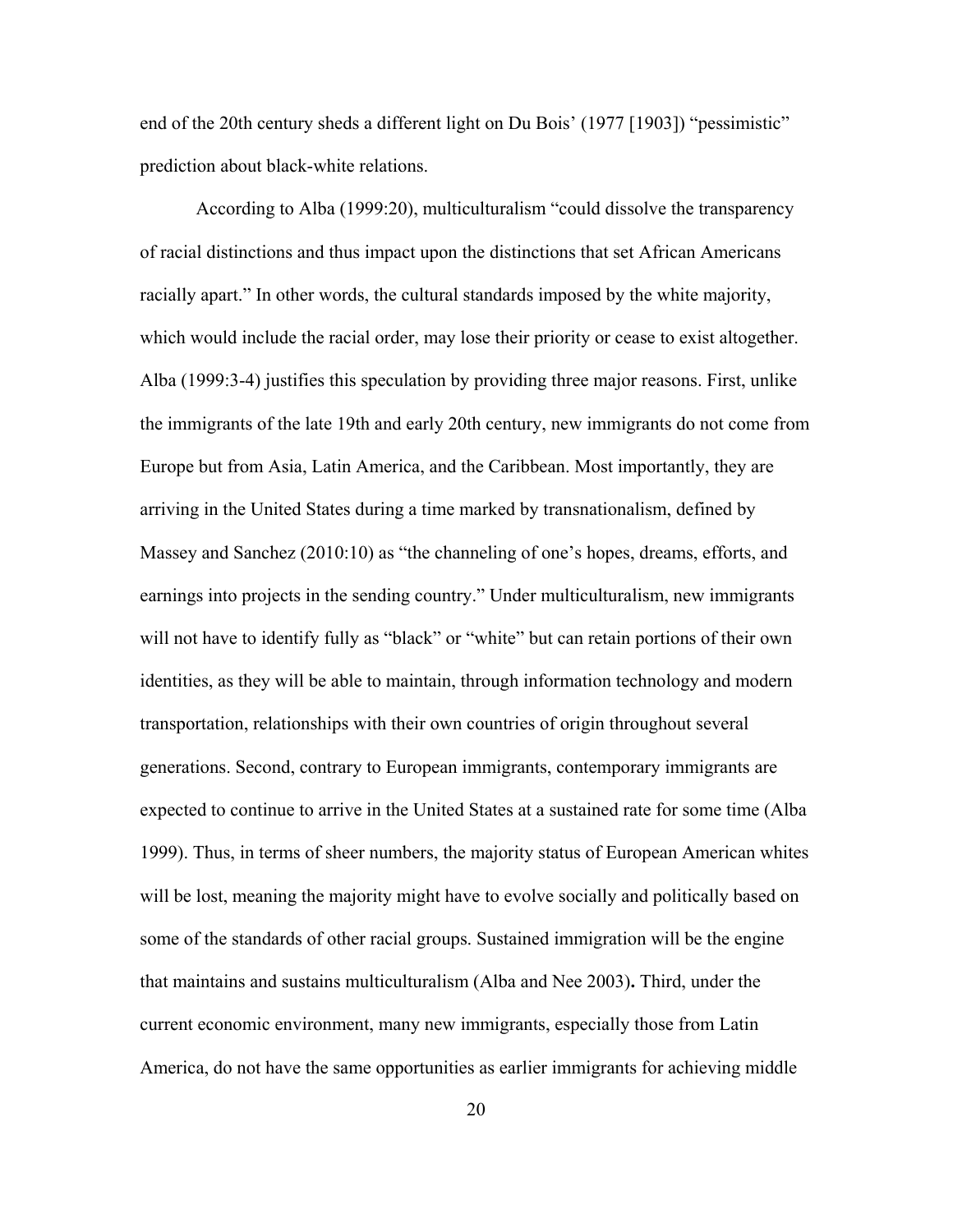class status in a short period of time (one generation) and, therefore, drastically separate themselves by class from one generation to the next (Alba 1999). The new American mainstream will not be limited to the middle class but will include other classes, such as the working class and less affluent, due to networks of support that new immigrants can find in more established ethnic communities when they first arrive. The connection between new and established immigrants makes the new mainstream an environment that offers opportunities to make assimilation rewarding not only for newcomers but also for their subsequent generations, as it provides opportunities to improve social and material conditions for all. Each of these factors could contribute to the remaking of an ethnocentric American white mainstream into a multicultural society (Alba and Nee 2003).

## **Tri-Racial Order**

Yet another side of the debate calls into question the assumption that Hispanic and Asian immigrants will desire to assimilate or be able to fuse their identities with that of the white mainstream (Bonilla-Silva 2004; Frank, Akresh, and Lu 2010; Kim 2007; Zhou 2004). These scholars suggest that modern racial dynamics cannot be based on the black-white historical experience, as Hispanics and Asians are very diverse immigrant groups. Even though Alba and Nee (2003) insist that assimilation does not entail the loss of one's ethnicity, Zhou (2004) suggests that ethnic identity varies so much within the broader Asian category that many Asian immigrants would have to abandon their ethnicities just to form a proper panethnicity, much less become "white." Frank et al. (2010) indicate that racial identification is influenced by two factors – self-identification of individuals and society's identification system – that do not produce consistent results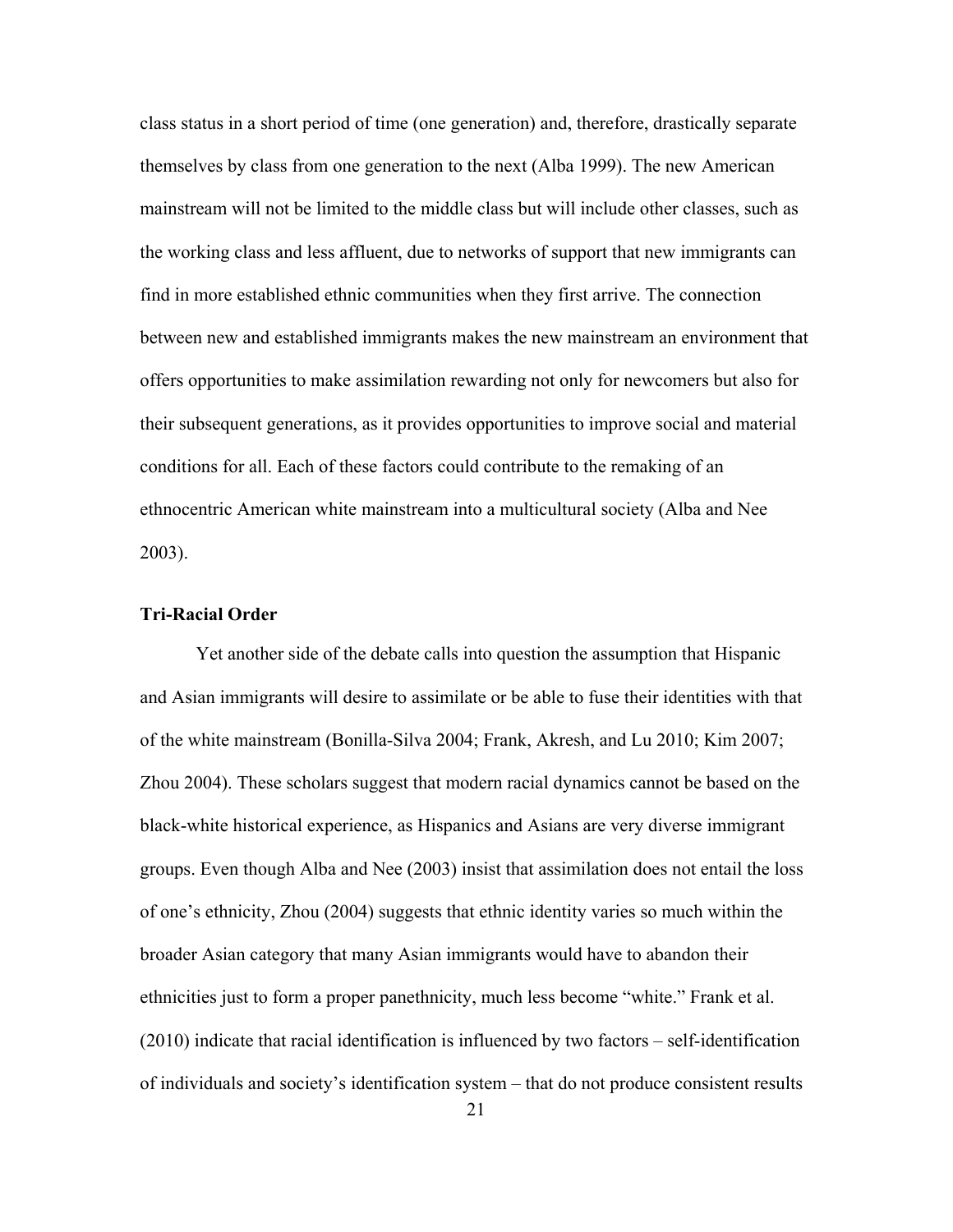for U.S. Hispanic groups. Moreover, the concept of "whitening" assumes that immigrant groups do not experience discrimination, despite the fact that hate crimes against Asians have been on the rise since the 1990s (Kim 2007) and that Hispanic neighborhoods are stereotypically associated with crime (Peterson and Krivo 2010).

Bonilla-Silva (2004:932) provides a detailed tri-racial order "comprised of 'whites' at the top, an intermediary group of 'honorary whites' … and a nonwhite group or the 'collective black' at the bottom." He predicts where numerous groups will fit in this racial order. The white group at the top will include native whites, new white immigrants (e.g., Russians), fully assimilated Hispanics (e.g., actor Martin Sheen), some multiracial individuals, and other subgroups. The honorary white group will include many light-skinned Hispanics, several Asian groups like Japanese Americans and Korean Americans, and most multiracial individuals. Finally, the collective black group will include blacks, dark-skinned Hispanics, and a few Asian groups like Vietnamese Americans and Hmong refugees from Southeast Asia.

Given that the tri-racial order is complex, skin color gradations will serve as important markers of stratification, suggesting that individuals within the broad groups, even blacks, can move up or down the racial ladder. Bonilla-Silva (2004) stresses that honorary whites are still secondary and will not always receive fair treatment, even though they will be considered superior to the collective black. For example, recent evidence from interviews with Hispanics and Asians reveal that neither minority group is able to avoid discrimination from the white majority, even those who are well-educated (O'Brien 2008). Thus, honorary whites will merely function as a buffer between the other two groups (much like a large middle class between the rich and the poor), which will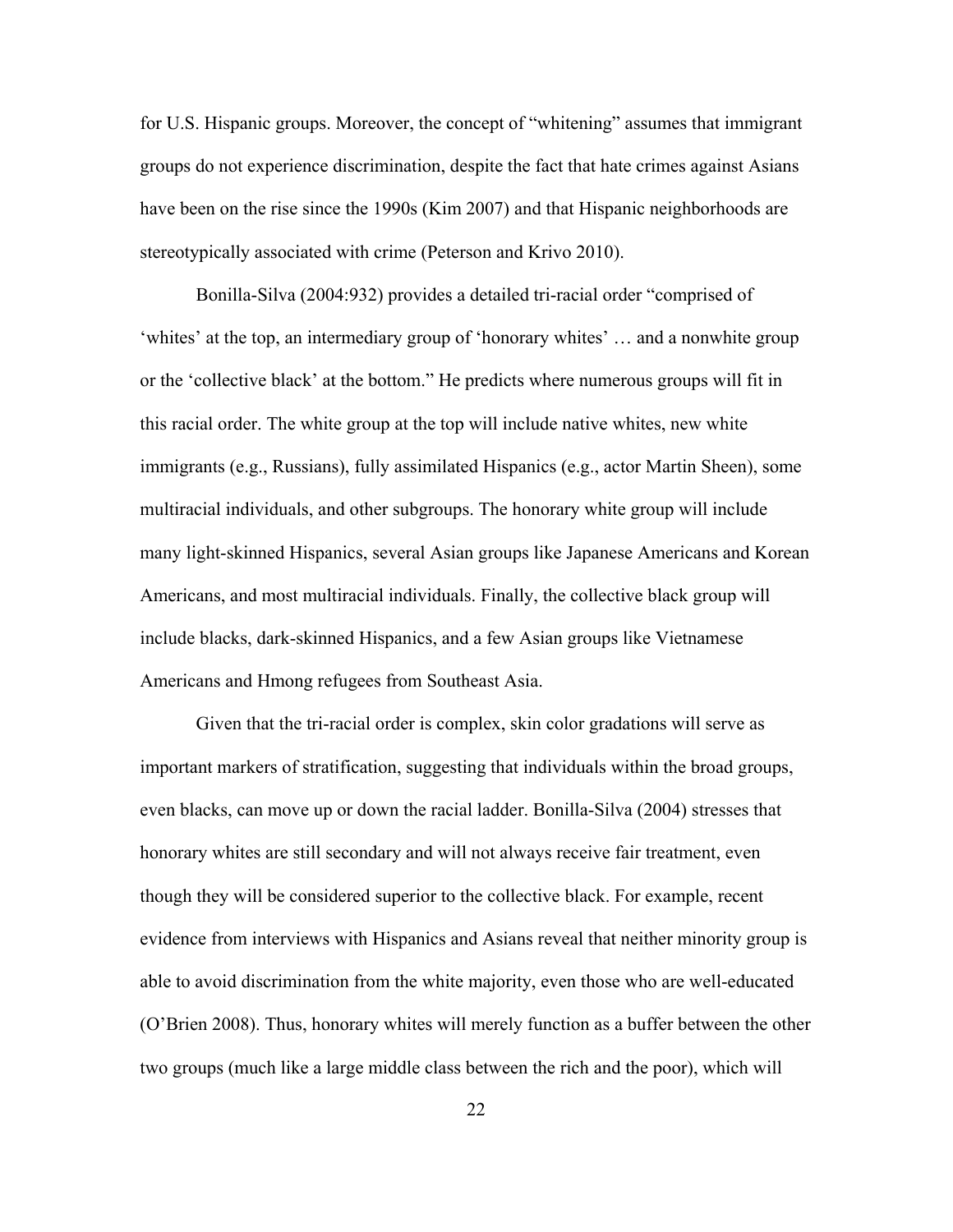help create a societal ideology that race does not exist or should not be a hindrance to anyone. With this emphasis on the idea that race and racism are things of the past, the triracial order will function as a mechanism that upholds white dominance (Bonilla-Silva 2004).

#### **Theoretical Models for Racial Residential Segregation**

Sociologists have framed their examination of racial residential segregation patterns with two distinct theoretical models: (1) spatial assimilation and (2) place stratification. Spatial assimilation predicts residential outcomes as a function of socioeconomic status and acculturation, the adoption of the white majority's culture (e.g., English language, proper dress, and work ethic). In contrast, place stratification emphasizes the role of discrimination or prejudice in determining residential outcomes of racial groups. Although the two models may seem to be polar opposites at times, they can be complementary (Charles 2003). For example, one model might be more predictive of outcomes for certain racial groups than the other. Moreover, place stratification does not discount the role of socioeconomic status; it simply points out that discrimination can affect locational returns for minority groups. Even spatial assimilation suggests some discrimination; the fact that minority groups have to jump through hoops to live in certain areas and be accepted by the white majority is not necessarily an ideal picture. Finally, the complementariness of the theories is especially apparent when single studies report evidence supporting both models (Alba and Logan 1993; Iceland and Wilkes 2006; Logan and Alba 1993; Massey and Denton 1987; Tolnay, Crowder, and Adelman 2002).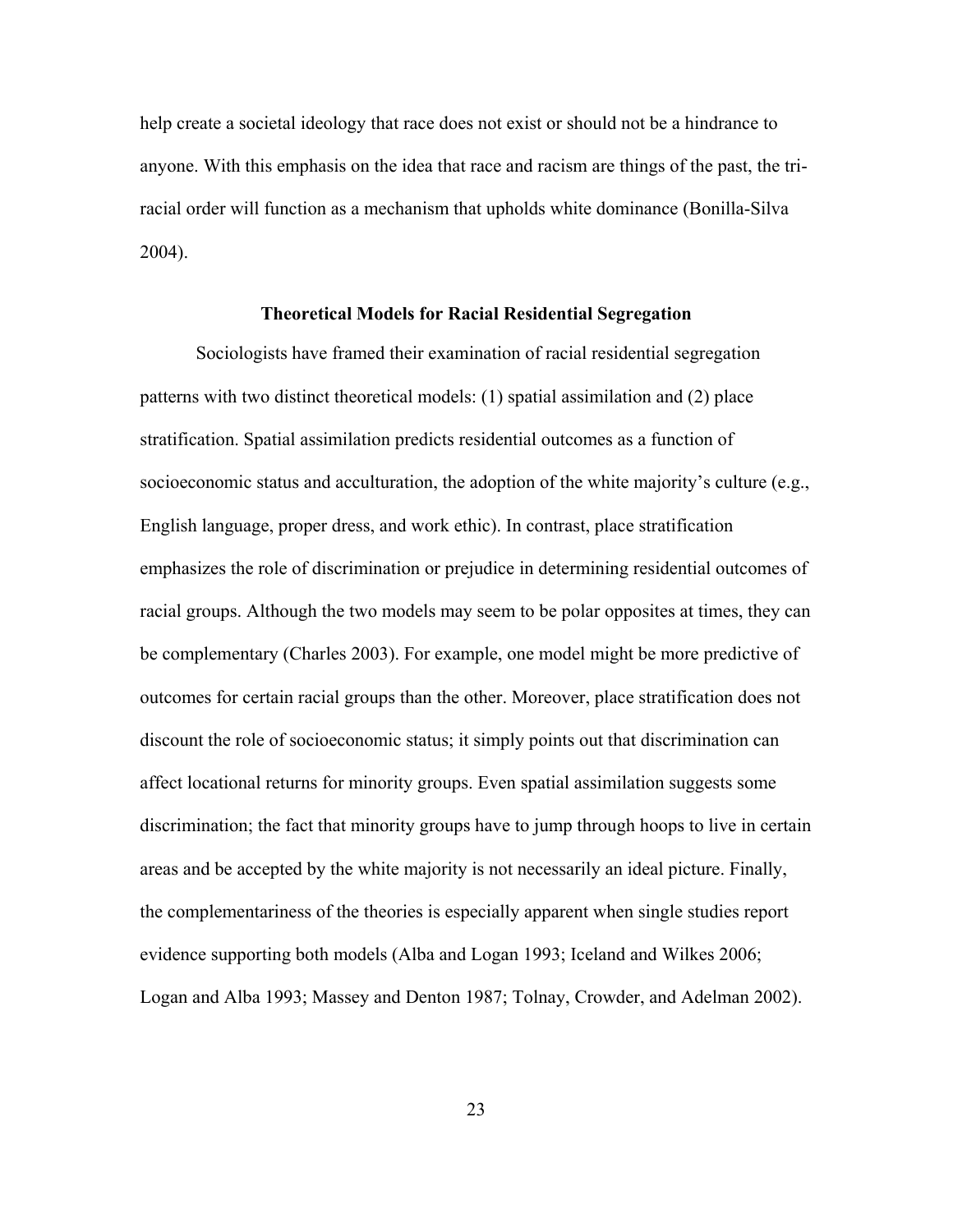# **Spatial Assimilation**

The economic, social, and cultural dimensions of the general process of assimilation are best captured by patterns of racial residential segregation, the unequal spatial distribution of groups. In regard to residential mobility, spatial assimilation emphasizes the agency of minority groups, that is, their ability to achieve parity with the majority group by "participating in American culture and advancing in education and class status" (Logan et al. 1996:854). The general idea is that racial minorities in the United States become residentially mobile when they work hard and learn American values – spatial mobility follows social mobility. Once they move to white neighborhoods, they are then able to establish a more permanent bond with the majority group through more frequent exposure (Massey 1985). This theoretical model is mainly based on the social progress and success of European immigrants in the United States during the early 20th century. As Gans (1999) points out, early European immigrant groups were initially perceived as nonwhite or even black (regardless of skin color) by whites, but their progress in residential attainment helped them become part of the white majority.

Early European immigrants first concentrated in cities near central business districts for low-paying jobs in slums (Alba et al. 1999; Logan and Alba 1993). Next, the early immigrants would upgrade to "working-class districts with an ethnic character" (Alba et al. 1999:447) – residencies that were close to industries that had become ethnic niches (i.e., occupations or industries in which a minority group is overrepresented; see Waldinger 1996). Over a couple of generations, the immigrants would learn about American culture and aspire to live in "better" neighborhoods, resource-rich communities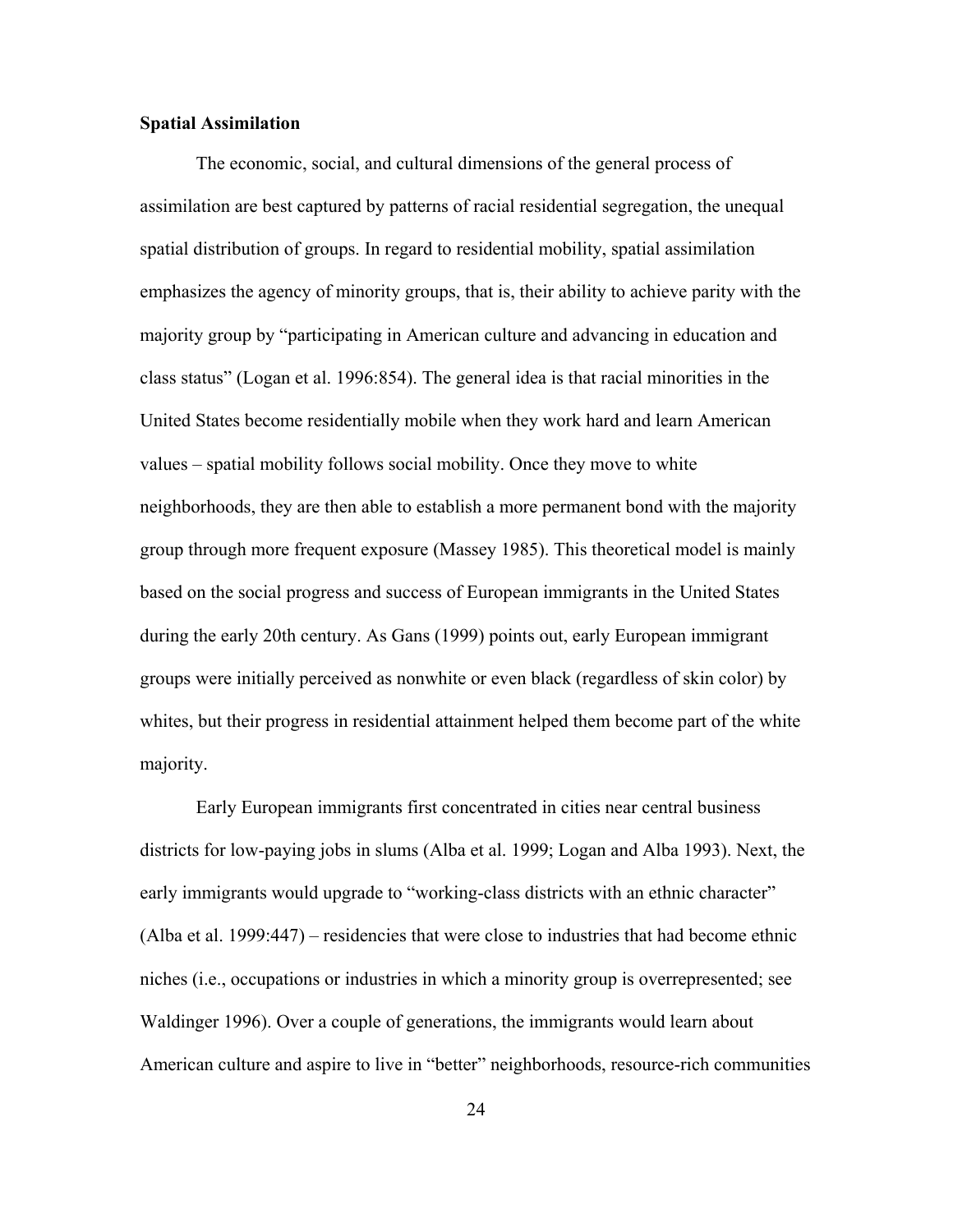just outside the city in which whites had been settling for years. Eventually, the immigrants achieved better education and income and were able to move into suburban communities occupied by the white majority. This movement into the suburbs, labeled "surburbanization," was different from the "collective processes behind the development of ethnic enclaves" (Alba et al. 1999:447). Suburbanization required individual aspiration, will, and hard work. In many cases, it was the American Dream for the early European immigrants. They sought to become real Americans. Additionally, whites pressured immigrants to conform to the majority culture as stated by the Angloconformity model (Alba and Nee 2003).

The socioeconomic gains that early European immigrants achieved in order to move into more advantaged communities cannot be viewed solely in financial, cultural, and/or human capital terms (Alba and Logan 1993; Alba and Nee 2003). Undoubtedly, income, education, and English language ability all play important roles in spatial assimilation. The crucial point, however, is that immigrants' various socioeconomic achievements result in an improved "ability to interact socially with members of the majority" (Alba and Logan 1993:1390), thus giving them an advantage over immigrants who are still learning the American way while working in low-wage positions and deciphering the intricacies of English and the U.S. school system. Improved communication with the majority would also presumably make whites more open-minded about other similar immigrant families moving into the neighborhood, as well as more receptive to "elements of minority culture" that can be "fused with mainstream elements to create a composite culture" (Alba and Nee 2003:25). All the same, spatial assimilation states that different levels of residential mobility merely "reflect compositional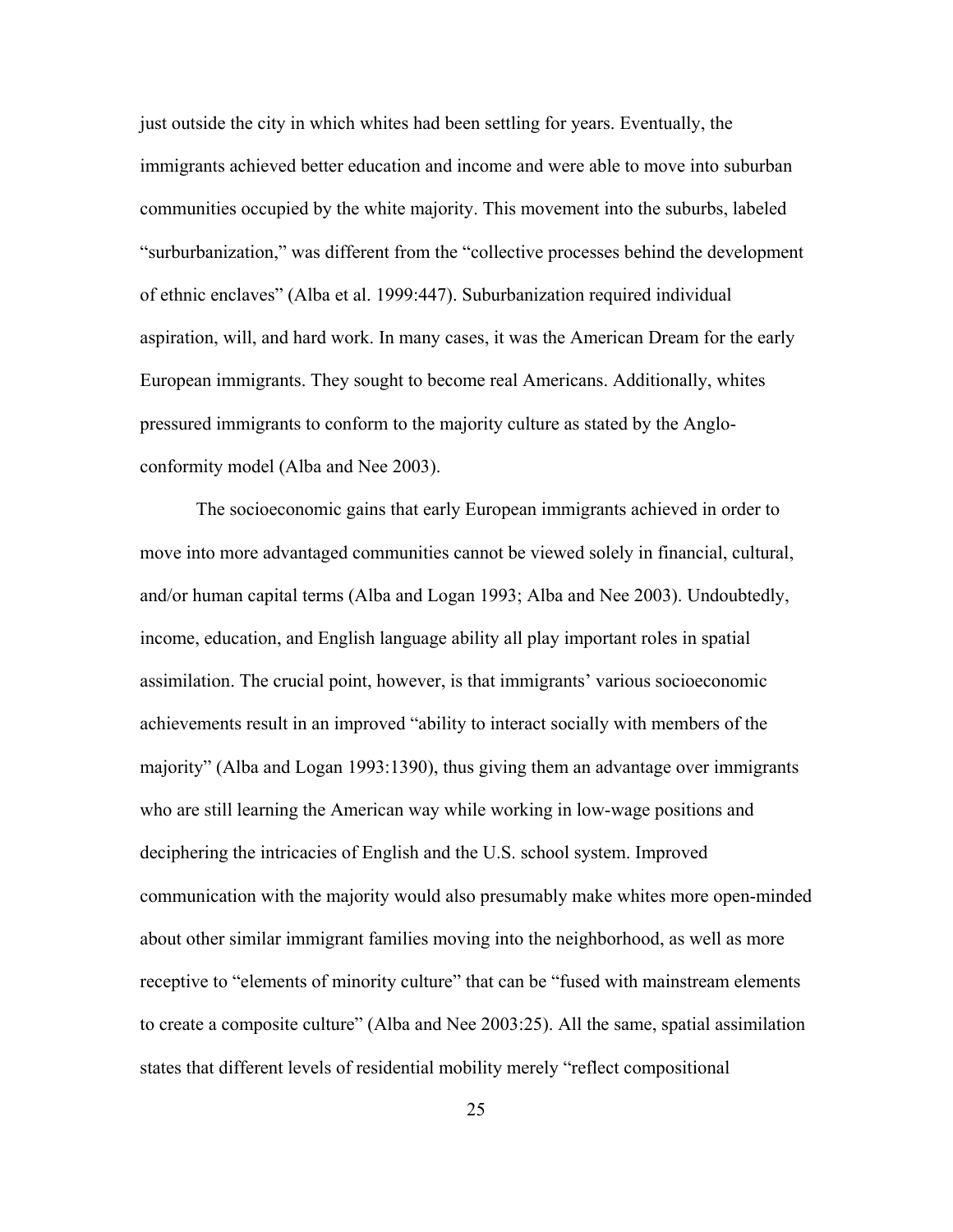differences among groups" (Logan and Alba 1993:244). Once financial, cultural, and human capital differences are controlled, the assumption is that residential differences should, for the most part, cease to be significant. Thus, the model implies that racial residential segregation is temporary and that any member of a minority group has the chance to live in a better place.

Even if a member of a minority group is fluent in English, understands American values, and appears to be an educated citizen, there is still the possibility that he or she cannot move into a better neighborhood due to a lack of income (Iceland and Wilkes 2006). As implied by the "spatial mismatch" concept of Wilson (1987), the cost of commuting to a higher-paying job in a suburban area might discourage or prevent minority groups from attaining the income necessary to move into a better neighborhood. Moreover, money can be saved with public transportation in the city and in inner-city ethnic neighborhoods that are closer to workplaces. Recent research has found that groups with different incomes live in different places to an extent (Iceland and Wilkes 2006). However, spatial assimilation states that once a socially assimilated minority member reaches a certain income level, a higher quality residence should not be far behind. Indeed, socioeconomic status increases the likelihood of living in neighborhoods with more whites for blacks, Hispanics, and Asians (Iceland et al. 2010). Iceland et al. (2010) also finds that minority groups were more segregated from poor whites than nonpoor whites, with the explanation that nonpoor whites do not feel the need to distance themselves from minority groups since nonpoor whites already live in higher quality neighborhoods than poor whites. At the same time, although spatial assimilation hypothesizes that higher socioeconomic status leads to residential attainment in white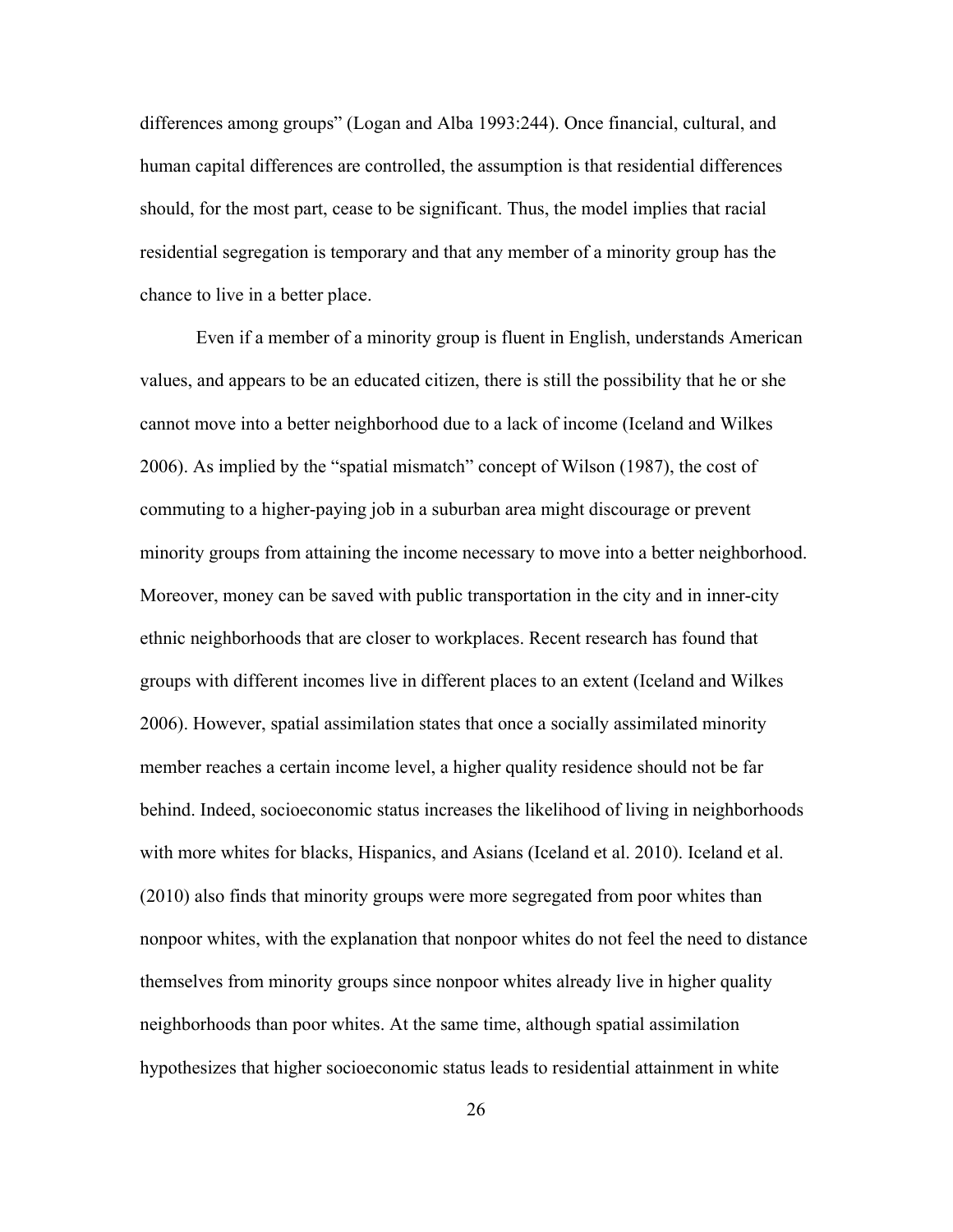neighborhoods, no clear conclusion about causality has been established. It is possible that residence in white neighborhoods itself may increase socioeconomic status by helping minorities gain access to better opportunities for education and employment (South, Crowder, and Chavez 2005a).

Assimilation nevertheless remains the main mechanism by which immigrants enter into mainstream American culture (Gans 2005; Gordon 1964; Alba 1999; Charles 2003). In the words of Park and Burgess (1969:735), assimilation is "a process of interpenetration and fusion in which persons and groups acquire the memories, sentiments, and attitudes of other persons and groups and, by sharing their experience and history, are incorporated with them in a common cultural life." Through this process, ethnic and racial boundaries gradually disappear as inter-group parity in socioeconomic status (e.g., education and occupational attainment) and cultural expressions are achieved (Alba and Nee 2003; Gans 1992; Gordon 1964; Warner and Srole 1945). Achieving such parity (i.e., acculturation) is a two-way process. A minority group must embrace the culture imposed by the majority group, and the majority group must be willing to accept the minority group culture. Successful negotiations of culture can result in two ways: substitution, wherein "one cultural element [is substituted] for its equivalent" (which tends to emphasize the minority group's adoption of majority group elements); and addition, wherein a cultural element becomes "what is considered normative behavior within the mainstream" (Alba and Nee 2003:25). Assimilation, therefore, implies a recognition and acceptance of cultural and social differences. Furthermore, neither the dominant nor minority cultures are fixed but constructed and reconstructed over time in a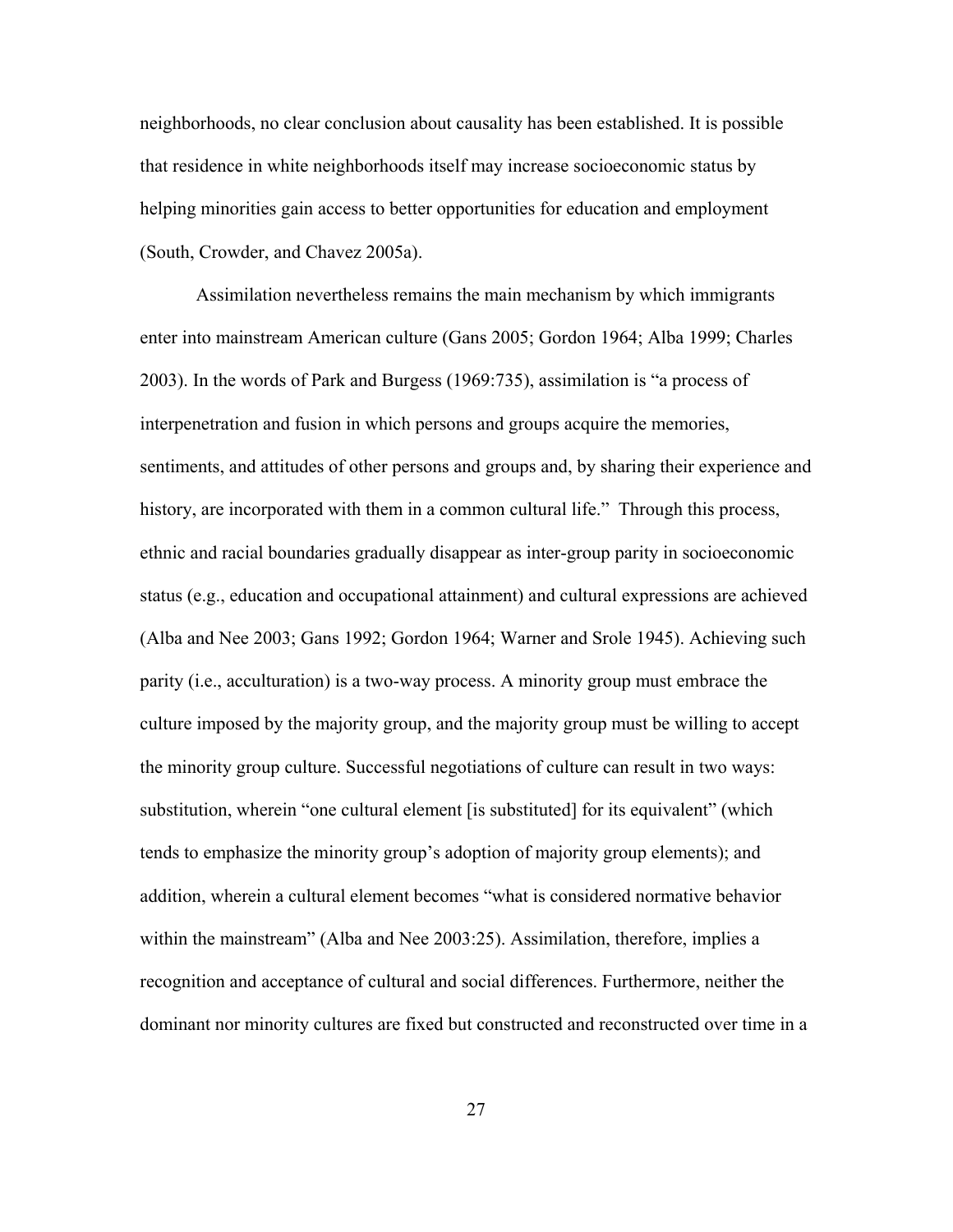symmetrical process that operates on each side of the social boundary (Alba and Nee 2003).

#### *Segmented Assimilation*

Although some evidence has shown that newer immigrant groups to the United States – Hispanics and Asians – can have similar experiences to the early European immigrants, spatial assimilation does not tell the whole story for modern minority groups (Fong and Shibuya 2005; Iceland 2004; Logan et al. 2004). Alba et al. (1999) observes that suburbanization, a key component of the spatial assimilation model, may not result in increased contact with the white majority. For example, some suburban communities are more industrialized and thus are more prone to becoming ethnic enclaves due to their close proximity to specific occupations. Ethnic suburban enclaves could also result from the fact that some groups are able to suburbanize immediately after arriving in the United States, bypassing the initial steps of the spatial assimilation model (Alba et al. 1995; Alba et al. 1999; Scopilliti and Iceland 2008; Zhou 2004).

Spatial assimilation also does not explain the lower integration of blacks with the white majority (Massey and Denton 1993). Moreover, blacks with higher socioeconomic status remain relatively segregated (Charles 2003; Iceland and Wilkes 2006; Pattillo 2005). As a study on the New York metropolitan area indicated, "residential proximity [of blacks] to whites is determined substantially by race and little affected by other individual characteristics" (Alba and Logan 1993:1422).

The acculturation element of spatial assimilation has been called into question for various reasons. Alba and Nee (2003) point out that the emphasis on the acculturation of immigrant groups in spatial assimilation has been rightly criticized for implying that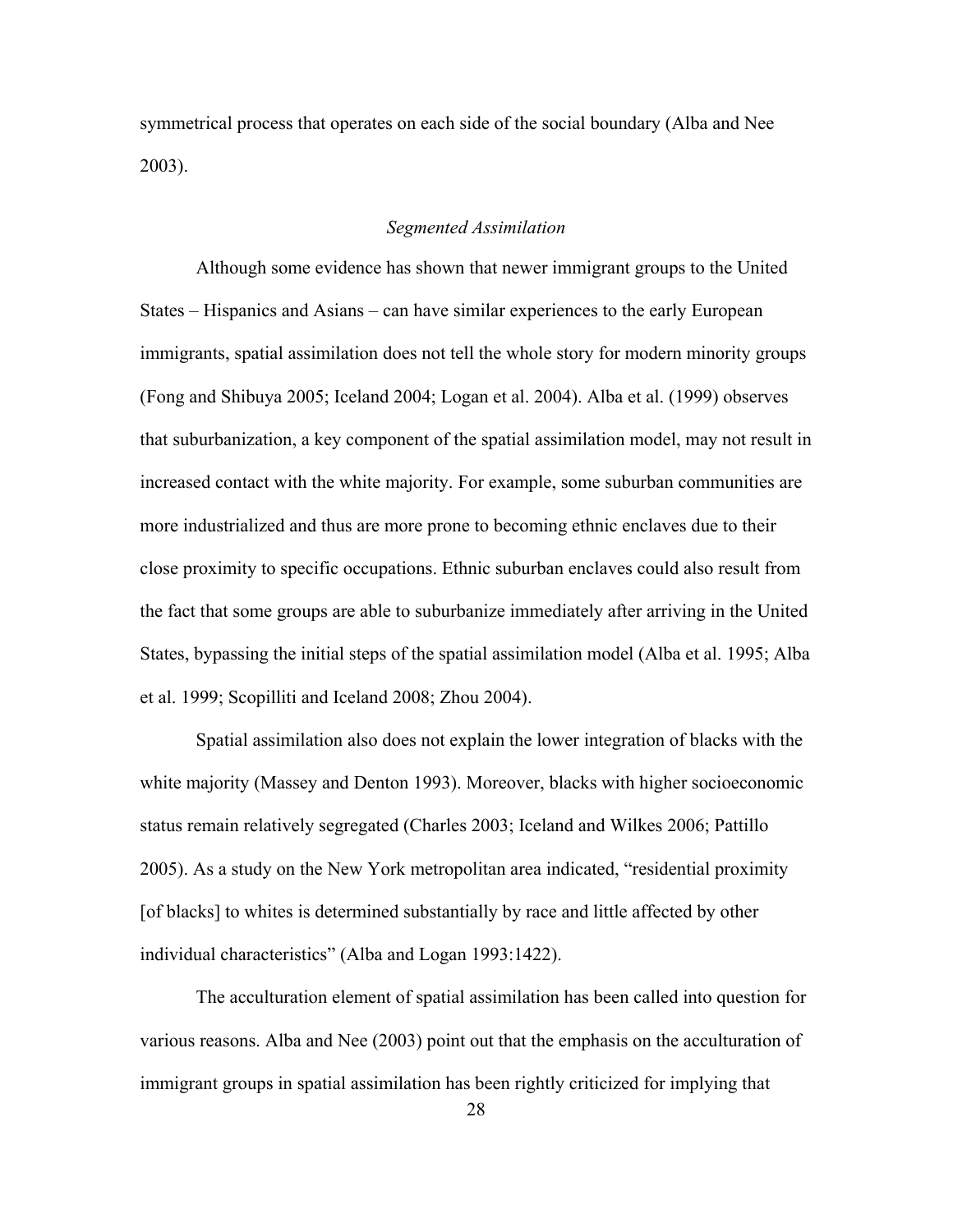white Anglo-American culture is superior to other ethnic cultures. Findings that foreignborn blacks are more advantaged than native-born blacks might reveal less significance in the acculturation variable than is assumed by traditional spatial assimilation theory (Adelman et al. 2001). Hispanics with darker skin, especially Puerto Ricans, have been shown to have less residential mobility than Hispanics with lighter skin (Iceland and Nelson 2008; Massey and Denton 1987; Massey and Denton 1988a). At the same time, acculturation has been shown to be more important for Hispanics than it is for Asians in moving into quality neighborhoods (Alba and Logan 1993; Logan and Alba 1993).

Segmented assimilation was developed to make up for spatial assimilation's limited applicability to new immigrant groups in the United States. As Portes and Zhou (1993:76) suggest, traditional spatial assimilation does not describe the dynamic of "smooth acceptance and traumatic confrontation depending on the characteristics that immigrants and their children bring along and the social context that receives them." Thus, second- and third-generation new immigrants are not necessarily more assimilated than the first generation.

The situation that early European immigrants faced is much different than what new immigrants face for two main reasons (Portes and Zhou 1993). First, the skin color of early European immigrants was more similar to that of American natives (also of European descent), which made assimilation a simpler process of embracing a new culture. The skin color barrier alone makes assimilation much different for blacks, Asians, and mestizos (i.e., multiracial individuals, particularly those of Spanish/Portuguese and American Indian descent), primarily due to negative qualities associated with and discrimination against darker skin (Gans 2005). Second, in the early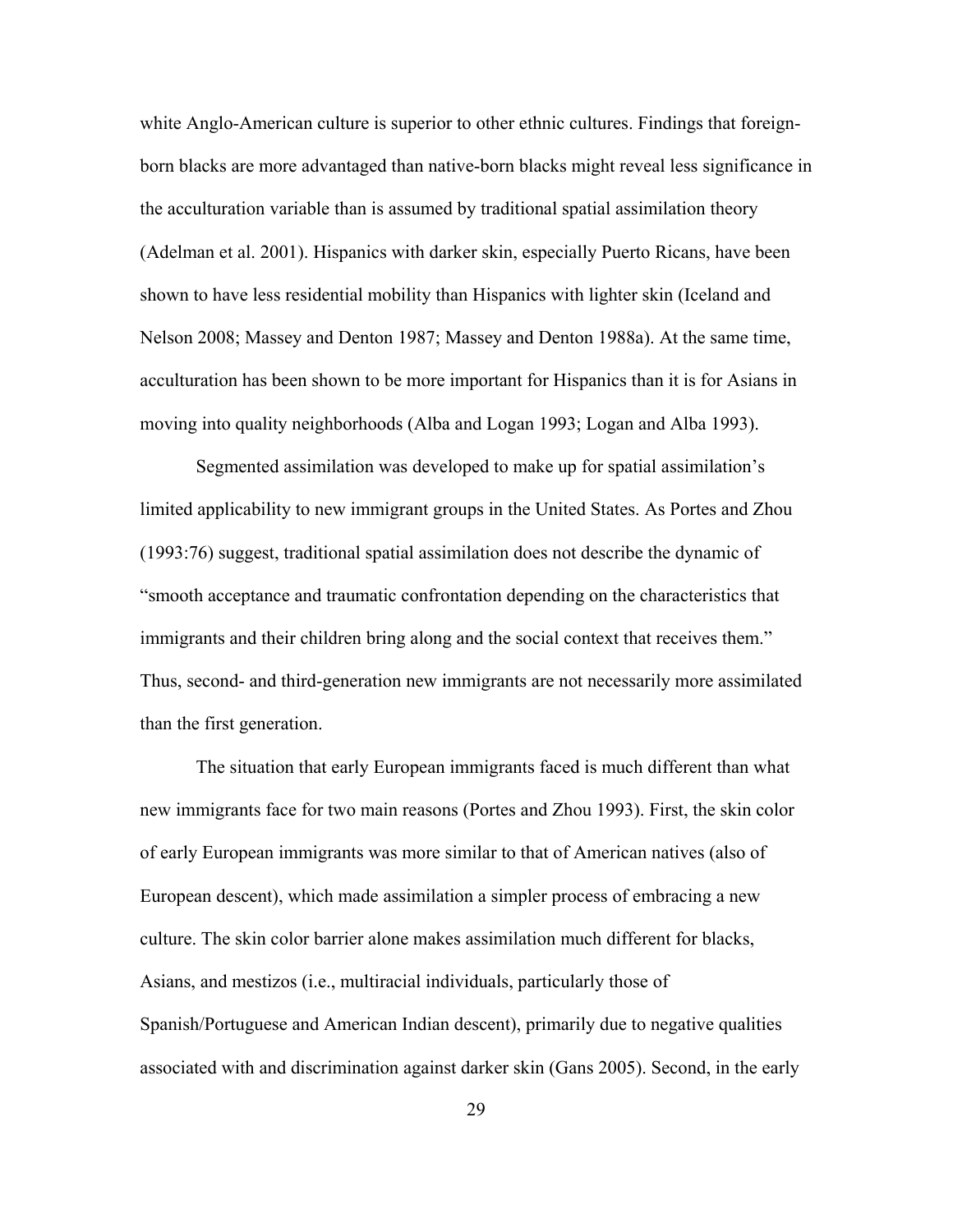20th century, American was the world leader in industrialization, a growing trend that allowed second-generation and third-generation immigrants the opportunity to gain entrylevel manufacturing jobs and advance into higher-paying positions. However, since the deindustrialization of the U.S. economy, many high-paying jobs are now in fields that require college degrees, and many of these jobs are already taken by natives. The reality is that new immigrants cannot often succeed in the same way that early European immigrants did (Portes and Zhou 1993).

Immigrant experiences in the United States are shaped by specific vulnerabilities and resources (Portes and Zhou 1993). Vulnerabilities refer to factors that can result in downward assimilation. The first vulnerability has been described already: skin color discrimination. It must be noted, however, that skin color is not a characteristic of a person but rather a "trait belonging to the host society" (Portes and Zhou 1993:83). Many people have not experienced the level of skin color discrimination in their home countries as they do in the United States, where physical differences can be seen as disabilities. The second type of vulnerability is increased exposure to poor native minorities. Established immigrant destinations in central cities mean that many immigrants are more likely to live next to poor blacks, which causes immigrants to be associated with what whites already discriminate against, fair or not. In more extreme cases, second-generation immigrant youth, even those with more affluent parents, might find solace in the countercultural crime movement among native young minority groups. The third type of vulnerability is another factor mentioned previously: the reduction and absence of occupational ladders in the host society's economy. Economic sectors in which many immigrants get jobs, such as manufacturing and services, do not have the same

30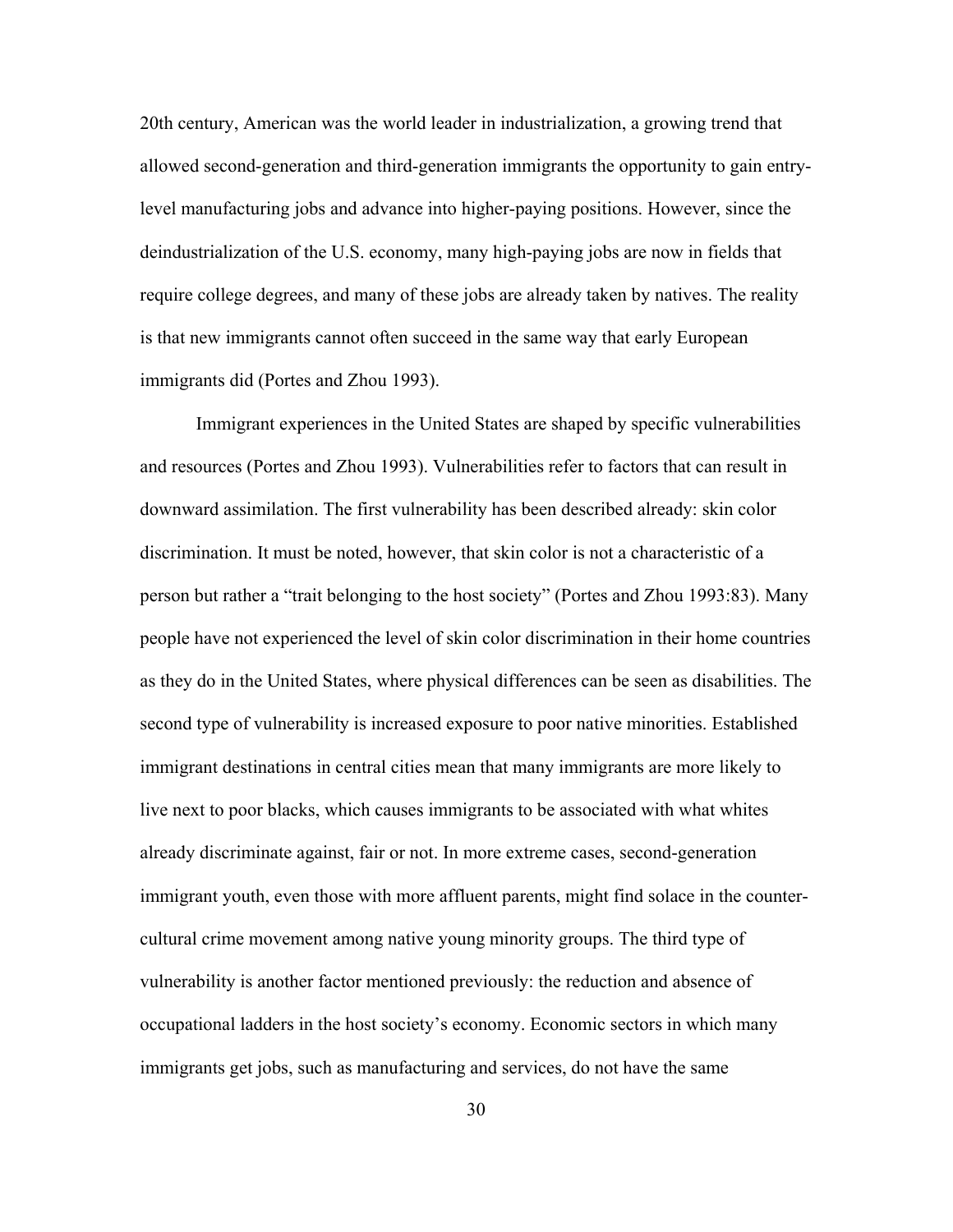opportunities for advancement as the jobs of early European immigrants. The narrowing of the middle class, conceptualized as an hourglass economy, compels first-generation immigrant parents to obtain resources to put their children through educational pathways that lead to better opportunities. As Gans (1992:174) indicates, the upward mobility of early European immigrants occurred when "the American economy was growing more or less continuously, especially with the employment of immigrant physical labour," but Portes and Zhou (1993) argue that the substantial demand for this type of labor is no longer the case. However, Waldinger (1996) shows that various immigrant groups in New York (the most diverse city in the United States) continue to establish ethnic niches as well as compete for occupations that whites and blacks no longer fill, thus "massively expand [ing] their economic base" (82).

Portes and Zhou (1993) identify three types of resources that create uneven opportunities among new immigrant groups. The first type of resource is government programs. Some immigrants are more privileged than others due to government programs that aim to assist political refugees. For example, the relatively high socioeconomic status of Cubans among Hispanic subgroups is partly attributable to the Cuban Loan Program of the Kennedy administration. The second type of resource is cultural capital. That is, some immigrants do not face as much discrimination because of their political or cultural status. Immigrants escaping religious persecution could be one example. Another example is if an immigrant group's culture is already held in high regard in particular communities (e.g., Irish immigration to Boston in the 1980s). The third type of resource is whatever advantage that can be gained from social networks in ethnic enclaves. Immigrants that move to residences in well-established and prosperous ethnic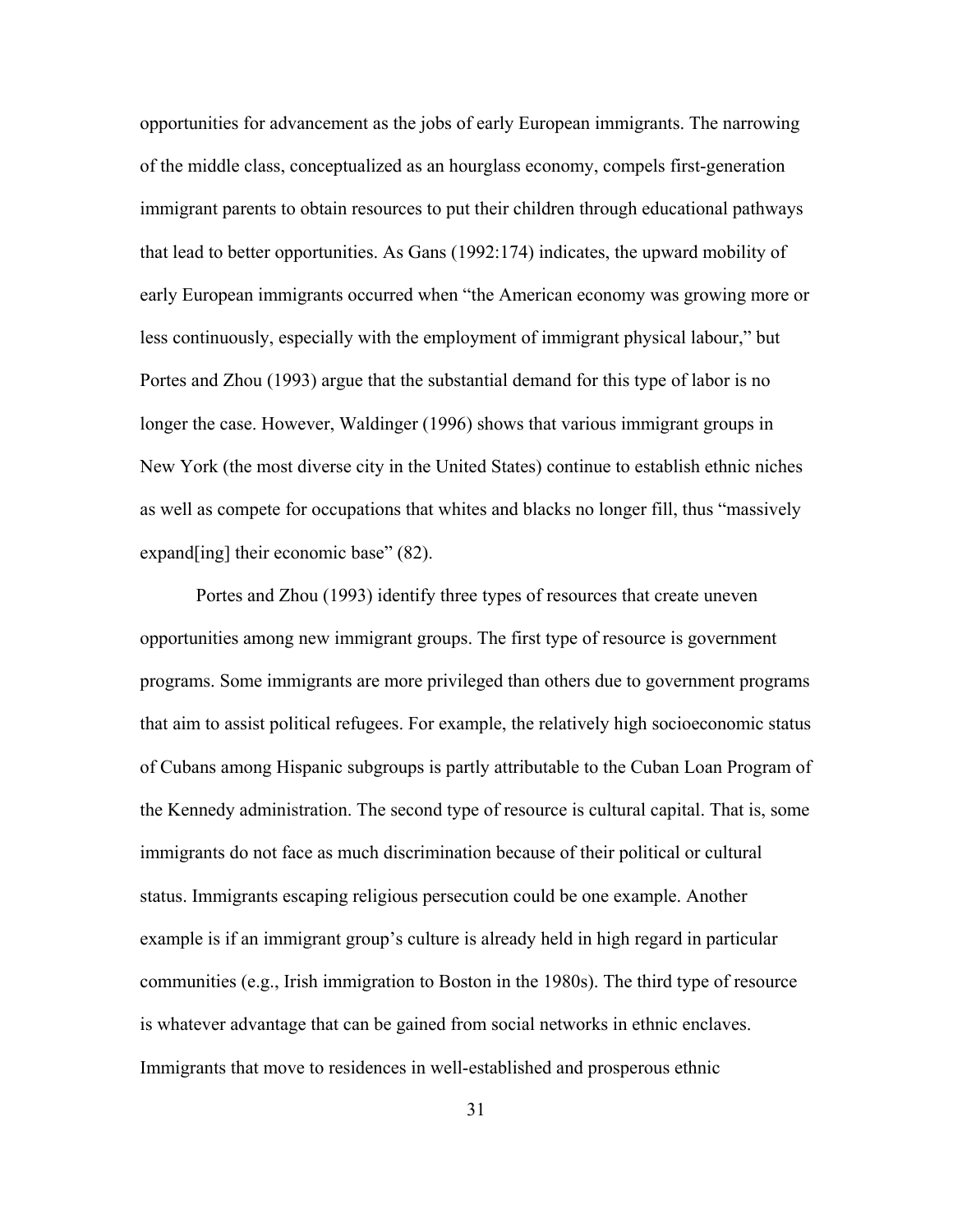communities are more likely to succeed, even without the assistance of acculturation variables in the traditional spatial assimilation model. In strong ethnic communities, everything from schools to labor market requirements can be designed to facilitate coethnic success (Portes and Zhou 1993). At the same time, ethnic communities may not benefit many immigrants who are not business owners or entrepreneurs. For example, evidence shows that participation in some ethnic communities do not result in better jobs for immigrant workers, as "[i]mmigrants who depend on kinship or ethnic group assistance in the initial stage of adaptation to a host society may become entangled in a web of obligations that interferes with their rational pursuit of economic opportunities" (Sanders and Nee 1987:764).

Thus, segmented assimilation allows for three possibilities: (1) upward residential mobility in line with the experiences of early European immigrants; (2) downward or stagnant residential mobility due to lack of success in the American socioeconomic system; or (3) upward residential mobility by participating in a community that maintains the cultural values of a given ethnic group (Portes and Zhou 1993; South et al. 2005b). Segmented assimilation posits that Hispanics and Asians are more "racially distinct" than early European immigrants but can "flourish and replenish themselves" because of continuous immigration (South et al. 2005b:499).

Segmented assimilation's modifications to traditional spatial assimilation were especially necessary in the case of Latin American immigrants, whose experiences in residential mobility can vary widely (Iceland and Nelson 2008; South et al. 2005a)**.** For example, Cubans tend to have higher socioeconomic status than Mexicans and Puerto Ricans and have been suspected of self-segregating at times because they sometimes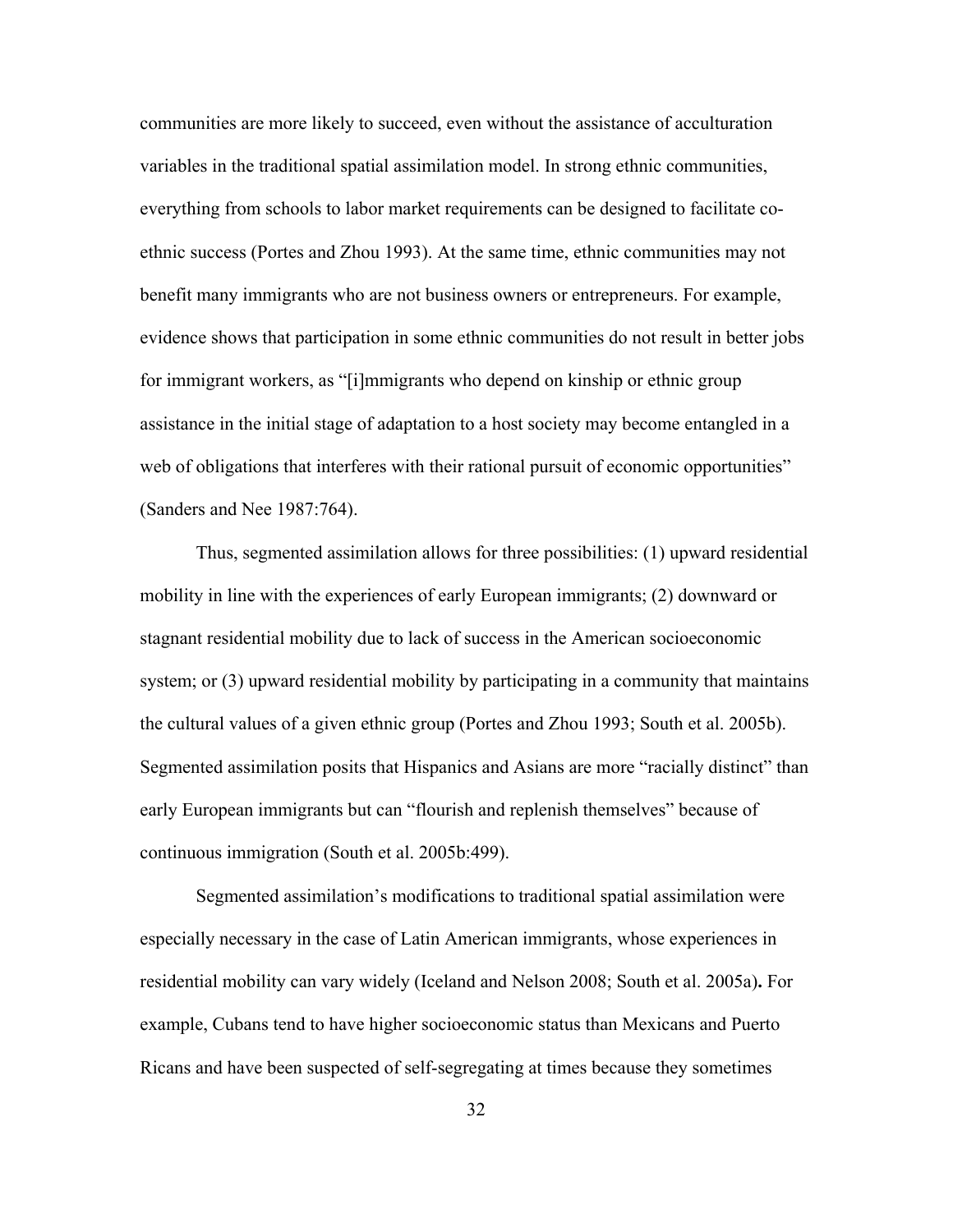appear to have little desire to move into diverse or white communities (Alba and Logan 1993; South et al. 2005b). To be sure, their success in business (particularly in Dade County, Florida) might remove them from the aspirations of early European immigrants. At the same time, Iceland and Nelson (2008) point out that more Cubans than Mexicans and Puerto Ricans selected "white" as their race in the 2000 decennial census. Moreover, South et al. (2005b) find that higher education among Cubans increases their integration into white neighborhoods, which is more in line with the experiences of early European immigrants. They theorize that perhaps education increases the desire to interact with the majority or other groups. Mexican immigrants can vary considerably in their residential mobility; while many advance in American society like early European immigrants, some evidence suggests that Mexicans can be disenfranchised due to lack of documentation, opportunity, or acceptance by the American mainstream (Alba 2006). At the same time, Mexicans seem to be the Hispanic subgroup most likely to follow patterns similar to those of early European immigrants, while all Hispanics seem to be more likely to experience traditional assimilation in terms of residential attainment if they are part of later generations with higher socioeconomic status and acculturation and have lighter skin color (Massey 1979; South et al. 2005b).

The segmented assimilation model also allows for the possibility of downward assimilation for dark-skinned immigrants who, upon facing discrimination from whites, might come to the conclusion that they cannot rise above their current status. Thus, these immigrants may seek refuge with the black urban underclass and never realize their potential (Alba and Nee 2003). This viewpoint could be rightly viewed as condescending toward minority urban black citizens, as most urban people hold jobs and take care of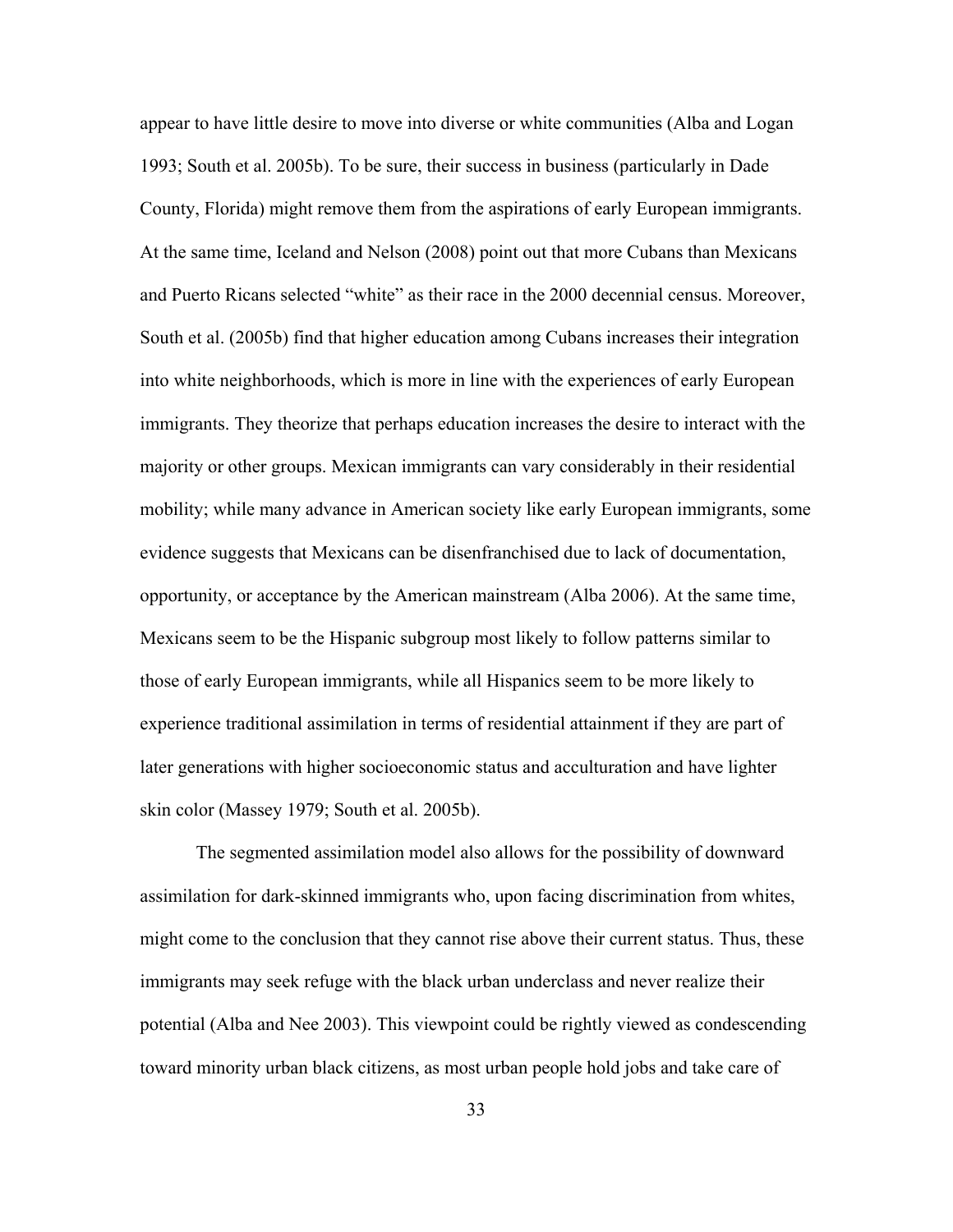their families. However, the discrimination component might very well play a role in creating differential outcomes within racial groups. For example, it is possible that darker Hispanics like Puerto Ricans may display "behaviors and attitudes that are similar to inner-city African Americans" that have historically brought about discrimination from whites (South et al. 2005b:514). Another possibility of downward mobility involves economic factors. Some immigrant niches might shrink due to loss of patronage or competition with other ethnic or mainstream businesses (Gans 1992).

In an accelerated path of upward mobility, some Asian immigrants come to the United States highly skilled and educated, translating their socioeconomic success in their respective homelands to "high-paying professional careers and comfortable suburban lives" upon entering the United States (Zhou 2004:31). Li's (1998) timely case study of the Chinese population in Los Angeles demonstrates how such an ethnic suburban community may arise. Before the 1960s, the Chinese population of Los Angeles was centralized in Chinatown. But as decades passed, Chinese households surburbanized and created what Li calls "ethnoburbs" (e.g., Monterey Park and Rosemead). In contrast to the ethnic enclaves typically described in traditional spatial assimilation, ethnoburbs are full of highly educated individuals who make high income, own businesses, and participate in politics. These communities also have their own patterns of stratification (Wen, Lauderdale, and Kandula 2009).

Alternative upward assimilation is not only possible for Hispanics and Asians but also for blacks (Alba and Nee 2003; Bonilla-Silva 2004). Additionally, scholars have found that returns on socioeconomic status have improved for blacks over time (Adelman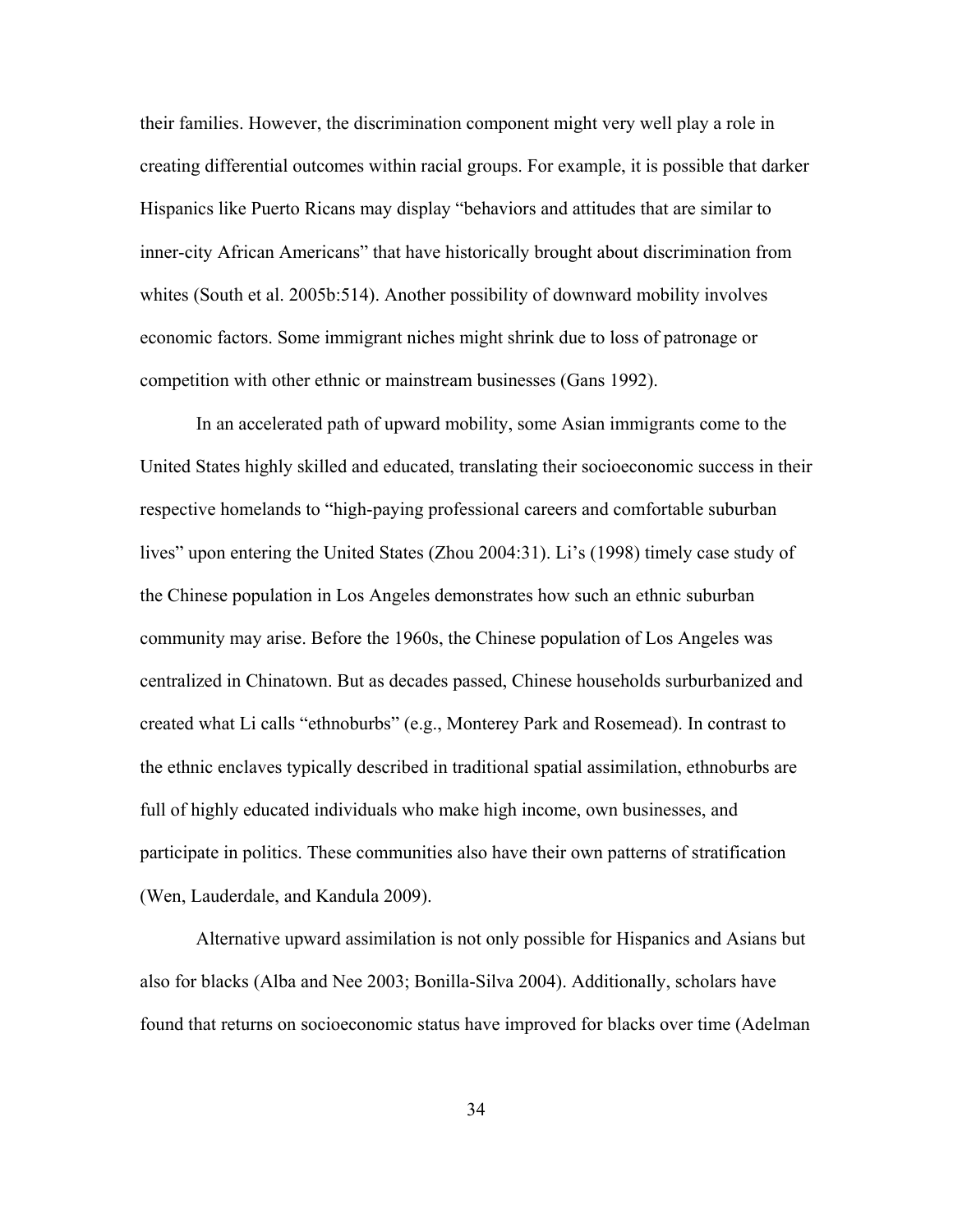et al. 2001; Farley 1977; Iceland and Wilkes 2006). Clark (2007:309) declares that "[t]here are fewer barriers to Black suburbanization than at any time in the past."

Lacy (2004) provides a specific theoretical argument for the alternative upward assimilation of blacks. She first observes that the literature largely concludes that being black is automatically a problem and a disadvantage, overlooking the "possibility that there is something enjoyable about being black and participating in a community of blacks" (911). In other words, although blacks may be considered to be at the bottom of the social order, some blacks have developed collective and individual strategies to reject and overcome this label, as in the concept of the Black Metropolis (Gregory 2005). Internal racial identification matters just as much as external racial identification, a point that race and residential segregation scholars overlook far too often (Frank et al. 2010; Lee and Bean 2010).

Lacy (2004) presents a more positive scenario for middle-class suburban blacks with what she terms "strategic assimilation," which ties into Du Bois' (1977 [1903]) concept of double consciousness, the idea that blacks must switch between two identities (mainstream American and black American) to function in the United States. In a way, she reconceptualizes Du Bois' idea as a source of strength for black people. Middle-class suburban blacks may keep their identities as members of the black community as they strive to succeed in white neighborhoods, schools, and workplaces. Lee and Bean (2010) indicate that black communities may frown upon blacks who are not black enough (i.e., those who act too white), though the burden of not acting white is not necessarily faced by successful black adolescents in school (Tyson, Darity, and Castellino 2005). Middleclass blacks benefit from the resources that can be found in black communities and are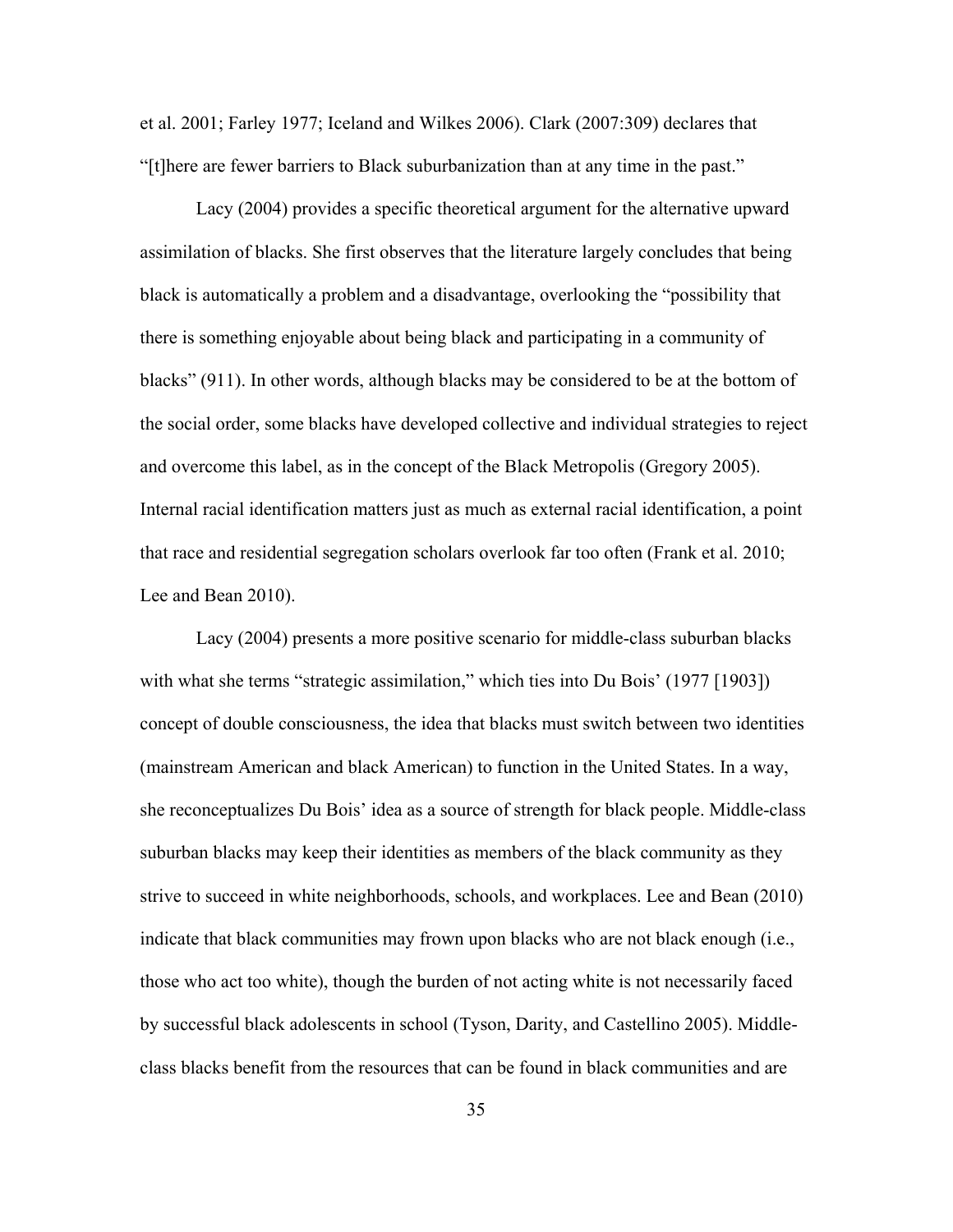trained and prepared as children to go back and forth between the refuge of the black world and the more discriminatory white mainstream world (Feagin 1991). While some may interpret the retention of one's black identity as a weakness, blackness can serve as a source of strength to deal with any adversity that a black individual might face. Like successful Hispanics and Asians who maintain their ethnic identity, middle-class blacks can capitalize on opportunities in the United States without fully assimilating into the white mainstream. Lacy's (2004) qualitative work in the suburbs of Washington, D.C., provides evidence for this strategic assimilation framework. The basic implication of her work is that since the early 20th century, some blacks have gotten better at navigating back and forth between white and black worlds in the United States, thus becoming more likely than other blacks to interact with whites in competitive colleges and labor markets. This observation is true, despite the fact that – or perhaps *because* of the fact that – advantaged blacks "report more discrimination than poor blacks, are less optimistic about racial progress, and are less inclined to believe that whites positively type blacks" (Lacy 2004:915).

Wen et al. (2009) test whether Li's (1998) case study is applicable to different parts of the United States and different racial groups. They find evidence of multiple Asian, Hispanic, and black ethnoburbs. In line with the varied paths that segmented assimilation predicts, different ethnoburbs have different socioeconomic levels, with Asian ethnoburbs having the highest median income, followed by Hispanic and black ethnoburbs. Black ethnoburbs showcase, on average, greater stability and more acculturation than Asian and Hispanic ethnoburbs. Wen et al. (2009) also find support for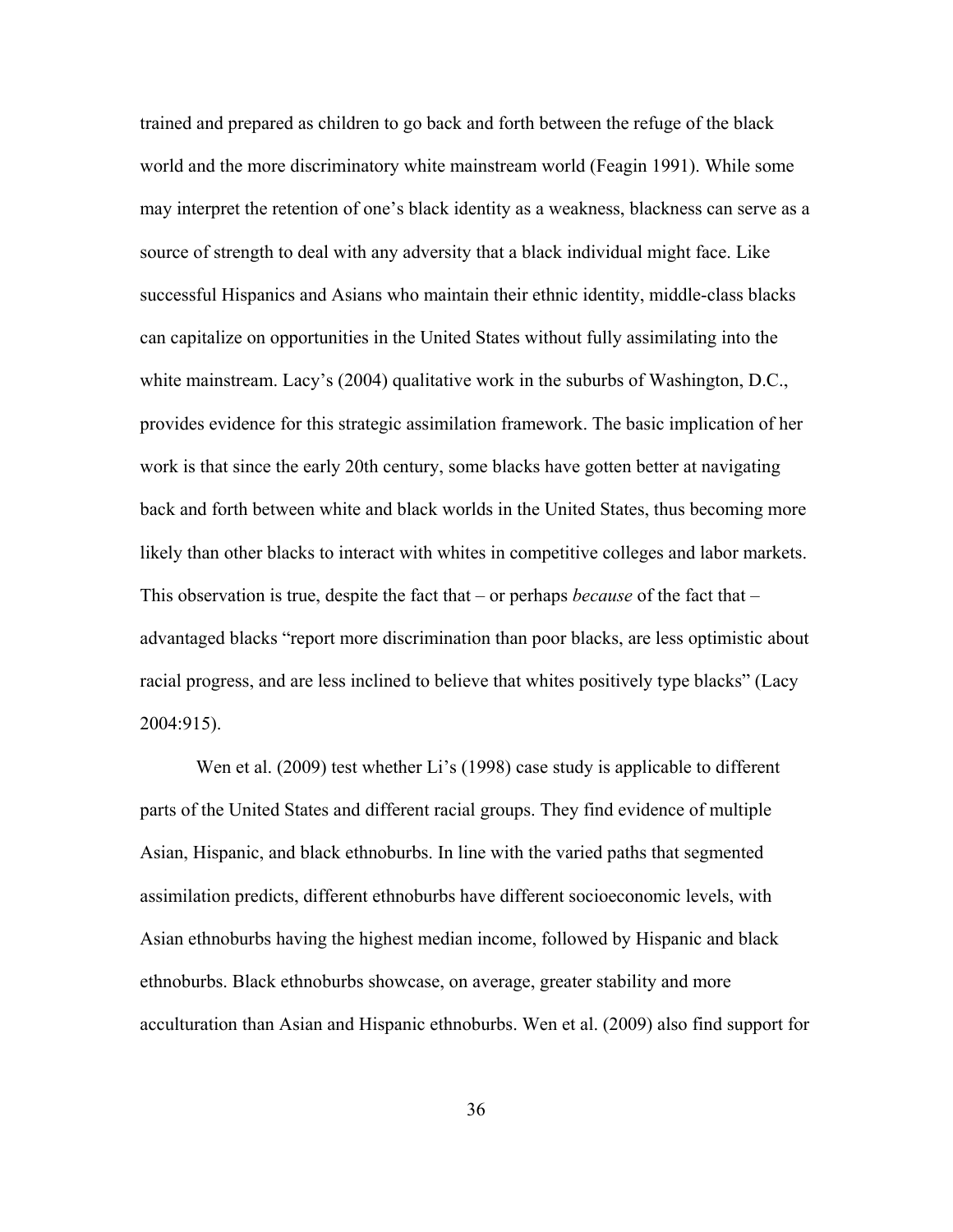traditional spatial assimilation in that higher income and acculturation increase the likelihood of minority groups living with whites.

However, even in studies that recognize the importance of the segmented assimilation model, any findings on new ethnic groups that seem in line with traditional spatial assimilation theory must be interpreted with caution. While Hispanics or Asians may be more likely to identify as white than as blacks, identity is a "dialectical process – one involving both internal and external opinions and processes" (Lee and Bean 2010:123), meaning that spatial assimilation may not reflect the true social distance between new immigrant groups and whites (Bonilla-Silva 2004). That is, residential integration may not even entail "whitening" due to continued discrimination (O'Brien 2008). Some evidence suggests that Hispanics who are more exposed to the United States – as indicated by higher incomes (a signifier of assimilation), children (a signifier of engaging with U.S. institutions like schools), and English proficiency – are more likely to refuse to identify as white (Frank et al. 2010). While Asians are more likely to live near whites than any other minority group, interethnic marriage between Asian subgroups (evidence of racialization) has increased more than Asian-white marriage; not all Asians want to be considered white; and a national survey reveals that Americans do not always think of Asians as the stereotypical "model minority" (Kim 2007). Kim and White (2010) state that "strengthening of identities based on panethnic classifications is an increasingly probably outcome" (1591). Perhaps surprisingly, Asian Indian immigrants in Princeton, New Jersey, were found to identify more with Jews than with blacks, other Asians, or whites, despite the fact that Jews are often considered white (Radford 2008).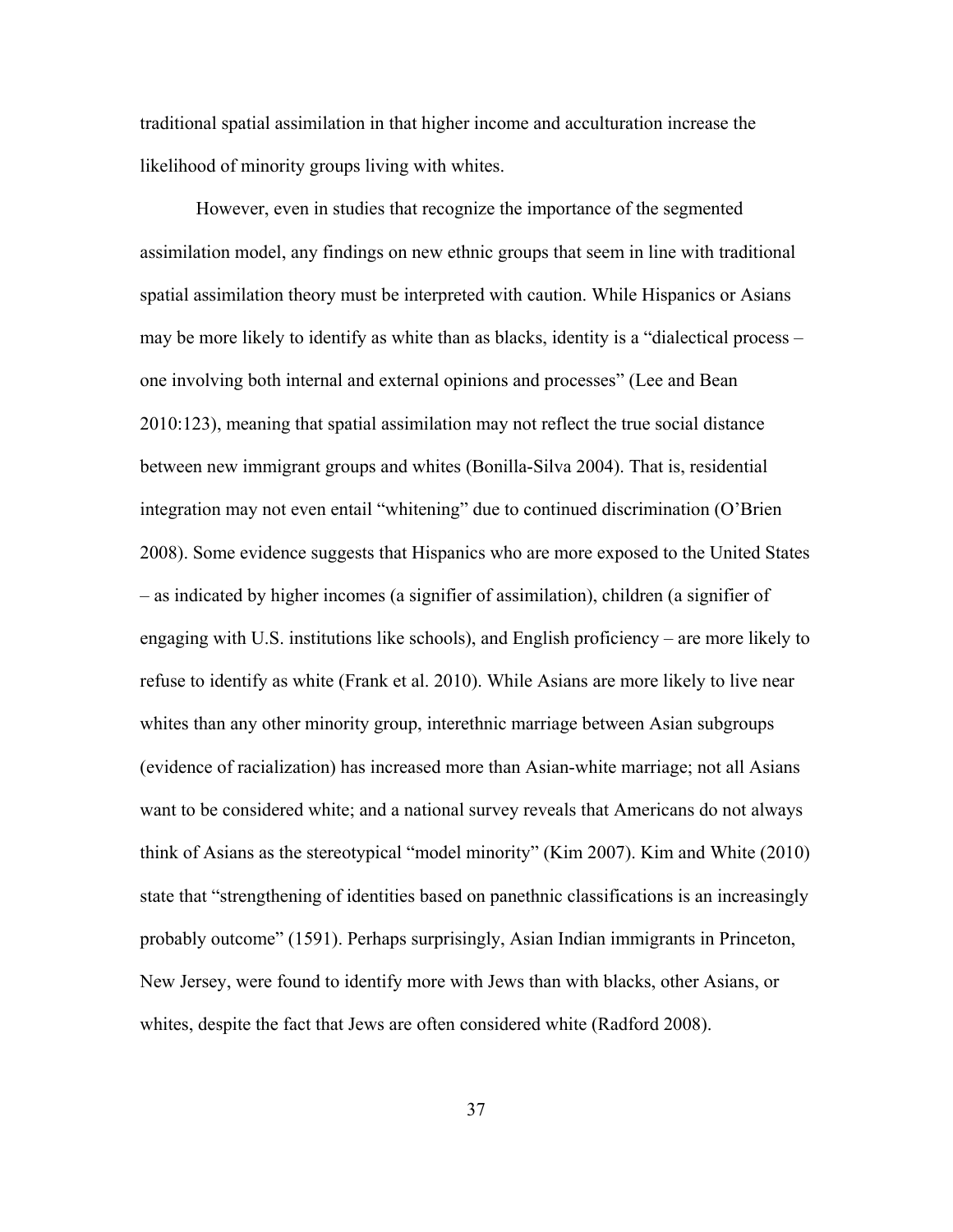Finally, despite their upward socioeconomic mobility, Asians and Hispanics are more likely to be seen as foreign or non-American because they do not come from Europe. In regard to Asian groups, Zhou (2004:36) concludes: "Americans of Asian ancestry still have to constantly prove they are loyal Americans." The effect of racial appearances is demonstrated by the fact that multiracial Hispanics and Asians are much more able to identify as white when compared to monoracial Hispanics and Asians (Lee and Bean 2010). Moreover, Gans (2005) indicates that the success of immigrants groups might bring about fear or discrimination from the white majority rather than recognition as model American citizens. For example, Japanese-Americans in California have endured racial hardships for generations because of their success in the labor market and schools. At the same time, Indian and Sri Lankan immigrants have rarely dealt with such discrimination, despite being darker than the majority of Asian groups. To be sure, traditional spatial assimilation cannot explain such phenomena, as the theory merely describes how people of European heritage assimilated with other people of European heritage (Lee and Bean 2007).

# **Place Stratification**

In terms of residential attainment, spatial assimilation does not fully explain the continued advantaged position of U.S. whites, the uphill struggle of blacks, or the varied outcomes of new immigrant groups from Latin America and Asia; it merely assumes that whites are the powerful majority because they founded the country and that everyone else must catch up. Segmented assimilation also has limitations, as its multiple pathways for assimilation still focus on economic factors and minority group agency. In contrast, place stratification offers an explanation that directly ties the majority of residential segregation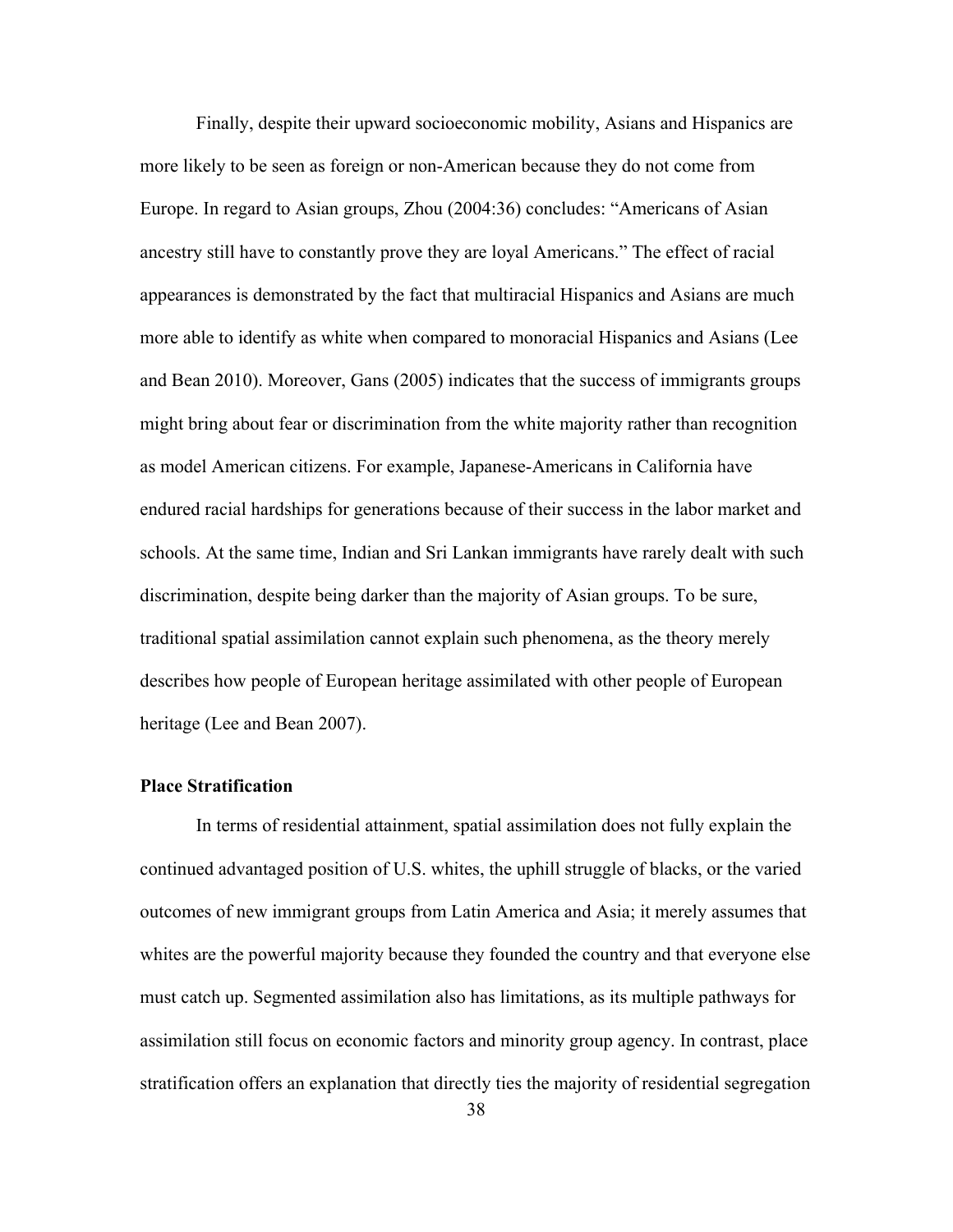to "racial prejudice and discrimination that preserve the relative status advantages of whites" (Charles 2003:182). Although racial prejudice and discrimination inspired this theory, scholars have offered other explanations that fit within the place stratification framework, including in-group preferences (wanting to live with one's own kind) and neighborhood stereotyping (associating minority groups with negative neighborhood qualities, such as crime). Charles (2003), however, holds that all explanations under place stratification involve race and prejudice.

Place stratification theorizes that residential differences reflect a hierarchy of racial groups that is the result of structural inequality, not coincidence (Logan and Alba 1993). Whereas spatial assimilation describes residential segregation as temporary, place stratification argues that segregation will remain as long as dominant groups maintain "mechanisms of both public and private discrimination" (Logan and Alba 1993:244) to protect their advantaged status and resources. While not commenting on discrimination per se, Hawley's (1986:99) human ecology theory contains an ironic demonstration of this idea: "Segregation of residents by type enables them to protect specific common interests, for example, property values, with a minimum of involvement in the affairs of coresidents." A group's position in the racial hierarchy affects potential quality of life, as location influences various factors that can be to the benefit or detriment of families and individuals. Judging by residential outcomes, blacks are at the bottom of the racial hierarchy, with Hispanics and Asians taking intermediate positions below whites (Logan, et al. 1996). On average, blacks are more segregated than Hispanics or Asians from whites (Charles 2003; Logan et al. 2004; Parisi et al. 2011; Taeuber and Taeuber 1965), but place stratification still predicts that acculturation and socioeconomic status will not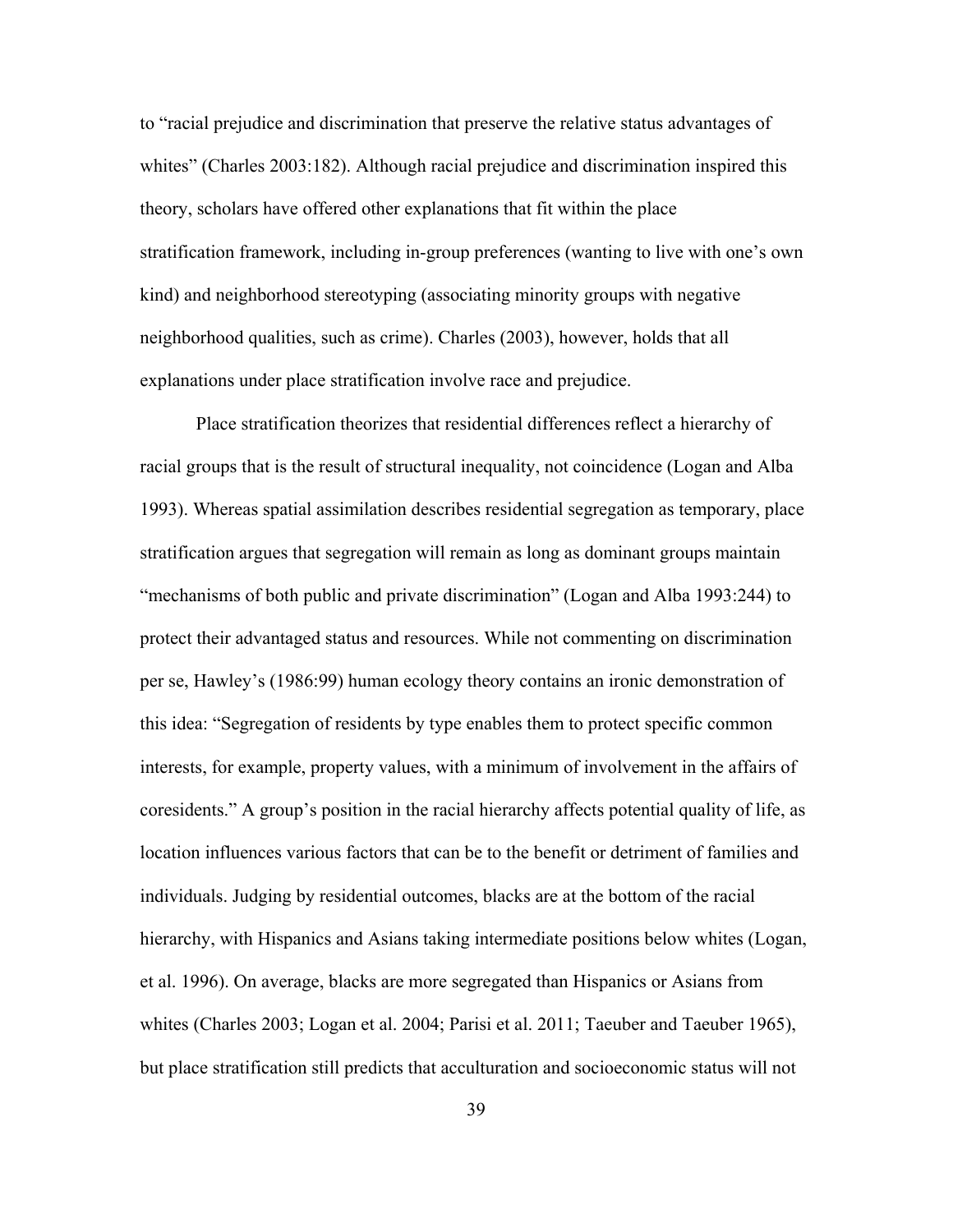place Hispanics and Asians on equal residential ground with the white majority (Iceland and Nelson 2008).

The benefits that socioeconomic status and acculturation bring are not discounted by place stratification. The theory simply argues that the returns on these benefits vary by minority group (Alba and Logan 1993). In cases like pre-Civil Rights central cities (Taeuber and Taeuber 1965), socioeconomic status only offers a "slight" explanation for residential separation of racial groups. This early observation about class and segregation has been corroborated by recent research from Crowder, South, and Chavez (2006) on the impact of wealth on racial differentials in neighborhood mobility. From a place stratification perspective, structural constraints make it more difficult for minority groups to achieve parity with the majority group in residential outcomes. Improvement, or lack thereof, in residence is tied to racial status. For example, while homes of first-time white homebuyers have a median of 642 square feet per occupant, the figure drops for their black and Hispanic counterparts to 527 and 389 square feet per occupant, respectively, which is lower than the figure (545 square feet per occupant) for all low-income firsttime homebuyers (Herbert and Belsky 2008a). Structural constraints also heighten the normal cost of improved residential outcomes, even if the minority member has high socioeconomic status and acculturation (Logan and Alba 1993). For example, it has been estimated that every black and Hispanic homebuyer pays a "discrimination tax" of about \$3,000 (Charles 2003:196).

There are two versions of place stratification that address the added costs to the residential mobility of minority groups: a "strong" version and a "weak version (Logan and Alba 1993). In the strong version, the locational return on socioeconomic resources is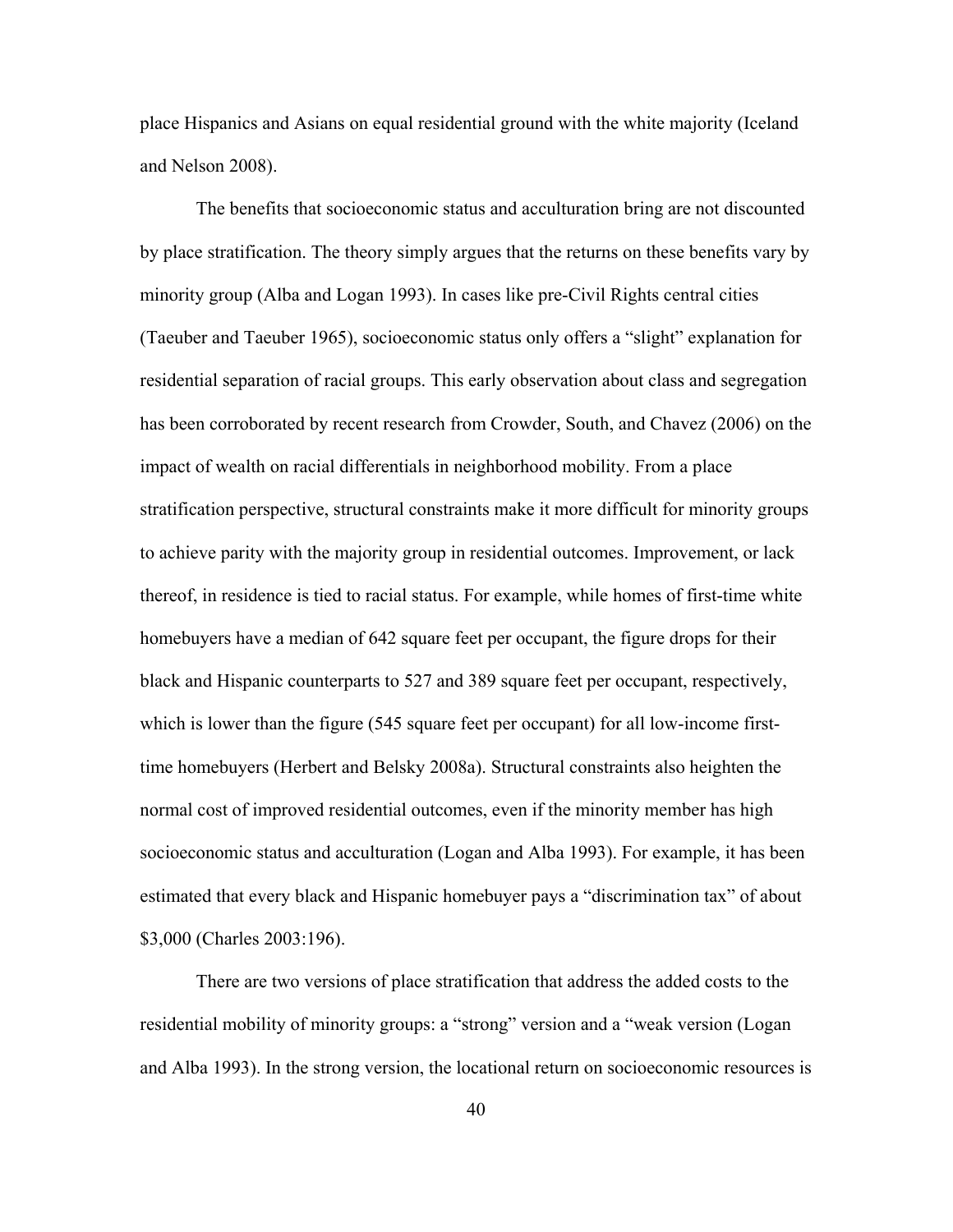substantially lower for minority groups. In the weak version, such return is greater even though more economically advantaged minority group members have poorer locational attainment compared to their white counterparts. In both versions, the cost is ultimately the diminished ability of minority groups to achieve a residential gain that accurately reflects their socioeconomic resources (Logan and Stearns 1981). For example, although a middle-class black suburb might make "residential life a little more comfortable," middle-class blacks must contend with higher rates of crime, joblessness, poverty, college dropouts, and single-parenting than middle-class whites and some poor whites (Pattillo 2005:323).

### *Structural Discrimination*

Scholars have identified several types of structural discrimination that contribute to the residential segregation of minority groups from whites. Perhaps the most compelling historical example is the systematic residential exclusion of blacks by the U.S. government during the early 20th century, when racial zoning laws prevented blacks from moving into certain places. Even after these laws were struck down by the Supreme Court in 1917, blacks were nonetheless excluded from certain advantaged residential areas by deed restrictions and covenants (Fischer 2008). For example, Farley and Frey (1994) indicate that 80 percent of Chicago's residential space in the 1940s had covenants that excluded blacks from entry. The residential gap between whites and blacks was made wider by federal laws and programs that provided assistance to already growing suburban communities for whites (Fischer 2008). The government simply did not favor black homeowners. The Home Owners' Loan Corporation (HOLC), for example, institutionalized the practice of "redlining." Essentially, the HOLC denied loans to

41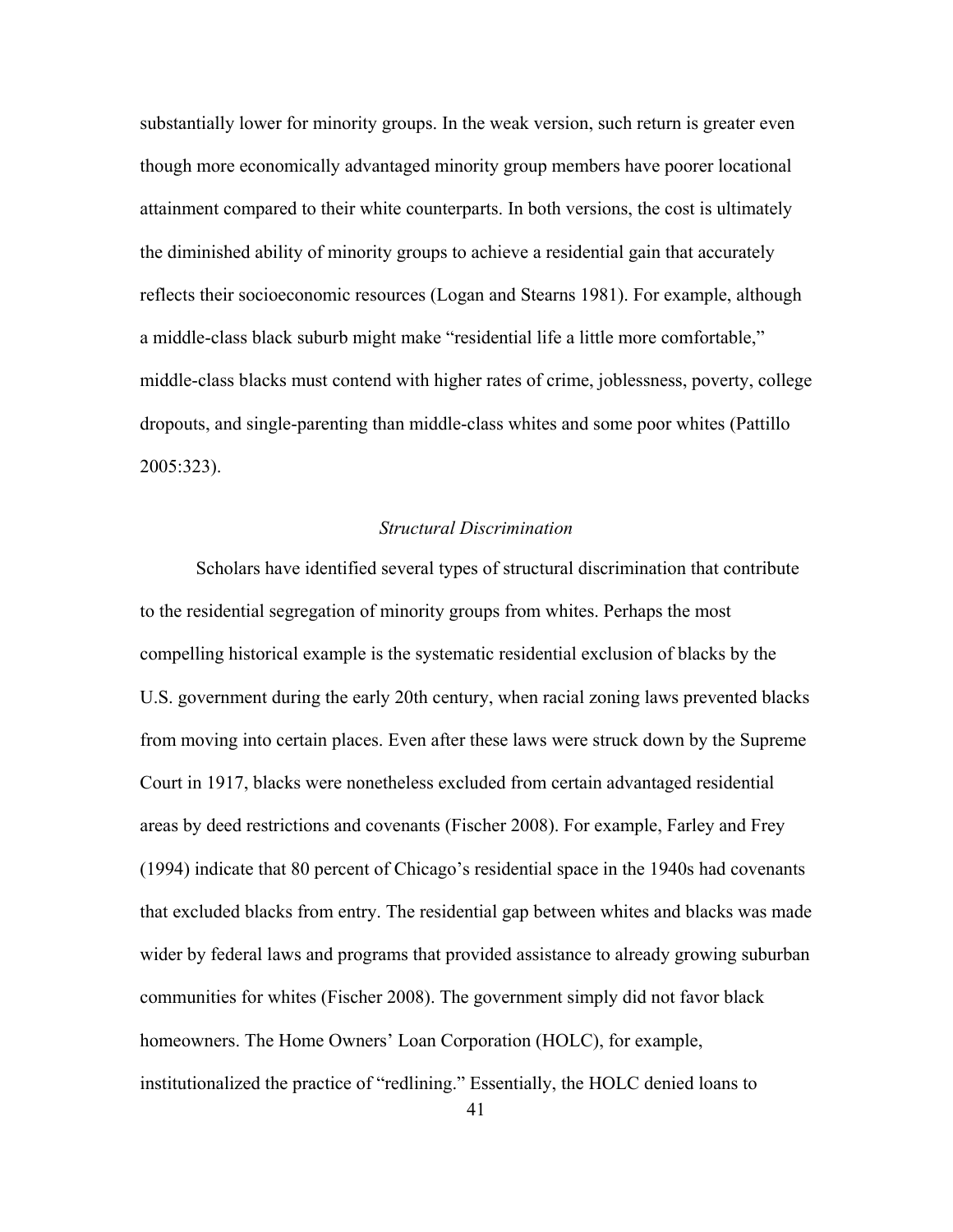homeowners if they resided in low-quality neighborhoods. A neighborhood was coded red if it was considered to be of the lowest quality, and any neighborhood near a redlined neighborhood would automatically be considered too high-risk for the HOLC. Virtually every black neighborhoods was coded red. The discriminatory lending system of HOLC was eventually adopted by private banks, which disenfranchised blacks on an even wider scale (Massey and Denton 1993).

After World War II, covenants still prevented blacks and other minority groups, like Asians, from purchasing houses, while banks made loans solely to white suburbanites. Indeed, Taeuber and Taeuber (1965:3) indicated that regardless of the socioeconomic status of blacks, only a "permissive housing market situation" could have led to a decrease in black-white segregation during this period. In addition to housing market discrimination institutionalized by the U.S. government, whites continued to perform individual discriminatory acts such as violence and intimidation that reinforced structural discrimination. As Fischer (2008) notes, the Fair Housing Act of 1968 came after the "physical separation of Blacks from Whites was firmly entrenched in urban space" (477), thus reducing the act's potential benefits despite good intentions.

Although institutionalized housing discrimination was prohibited with the Fair Housing Act (Fischer 2008), Charles (2003:191) indicates that housing discrimination has only become harder to recognize and identify, even for the victimized minority household, because of subtle prejudice. For example, whites can simply spend more money to live in nearly all-white neighborhoods. Perhaps the most damaging subtle discrimination comes from housing market agencies. In describing modern housing market discrimination against blacks, Massey and Denton (1993:97) provide a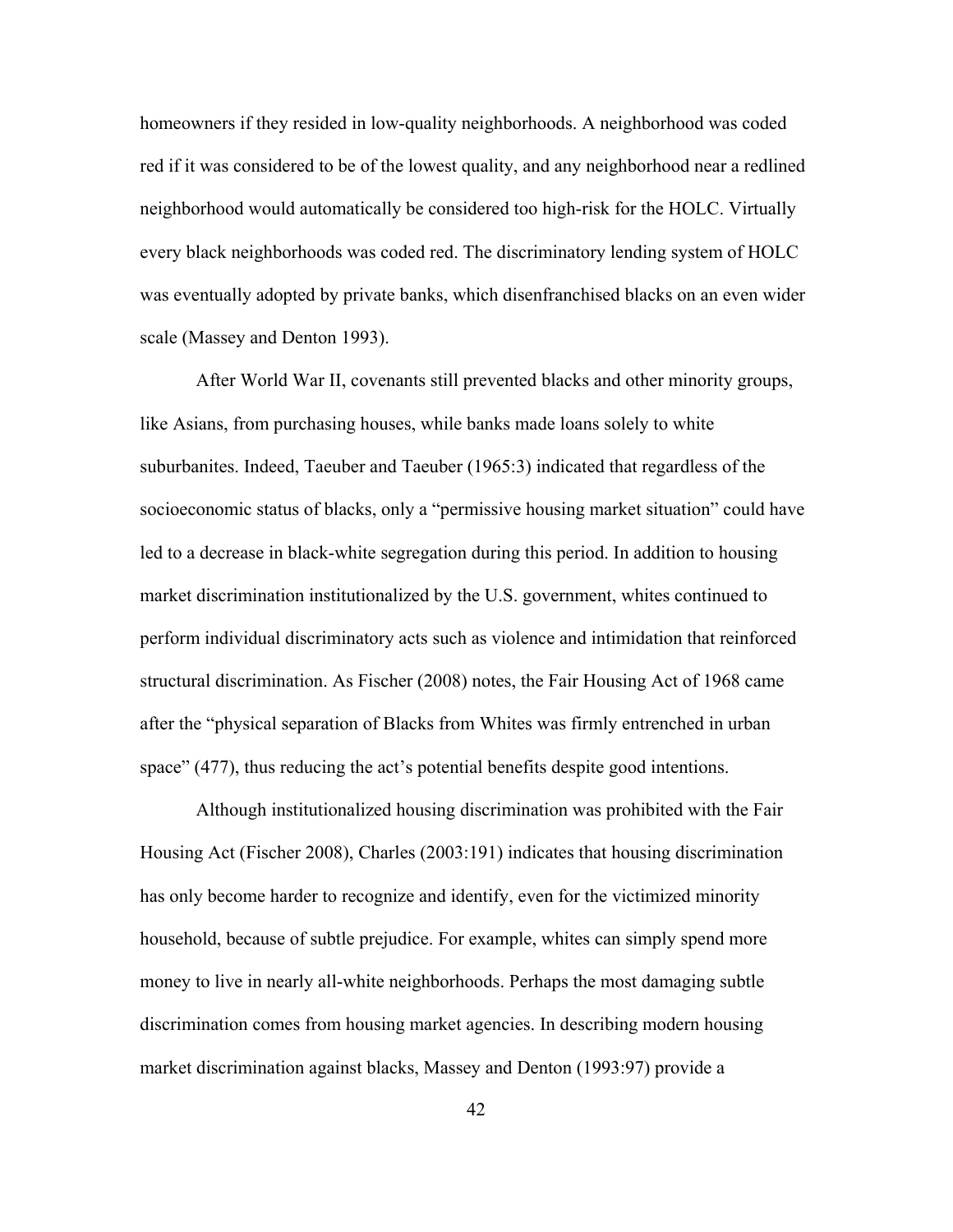devastating critique: "Instead of being greeted with the derisive rejection 'no niggers allowed,' they are met by a realtor with a smiling face who, through a series of ruses, lies, and deceptions, makes it hard for them to learn about, inspect, rent, or purchase homes in white neighborhoods." To detect such subtle discrimination in the housing market, social scientists have used pairs of housing auditors who pretend to be looking for a place to live. One auditor is white, while the other is usually black or Hispanic. The auditors are carefully trained to identify favorable or unfavorable treatment by real estate agents, as well as more blatant racial steering (Charles 2003).

Based on the housing auditor method, evidence indicates that white homebuyers are more likely than minority homebuyers to receive follow-up calls and incentives and to hear negative comments about units in integrated neighborhoods (Charles 2003). Several studies since the Fair Housing Act have consistently shown white favoritism. For example, studies of Chicago in the 1980s revealed that whites received financial and housing information at twice the rate offered to blacks (Massey and Denton 1993). Later, studies by the U.S. Department of Housing showed that such discrimination was common in metropolitan areas across the country in the 1970s and 1980s.

A recent study using 2000 Housing Discrimination Study data found that although housing discrimination against blacks had decreased overall since 1989, discrimination against black customers by large housing agencies had actually increased, with mixed results for Hispanic customers in general (Choi, Ondrich, and Yinger 2008). Charles (2003) adds that despite any overall improvement for black customers, blacks were more likely in 2000 than in 1989 to be "steered away from predominately white neighborhoods" (195), while evidence suggests that Hispanics currently experience more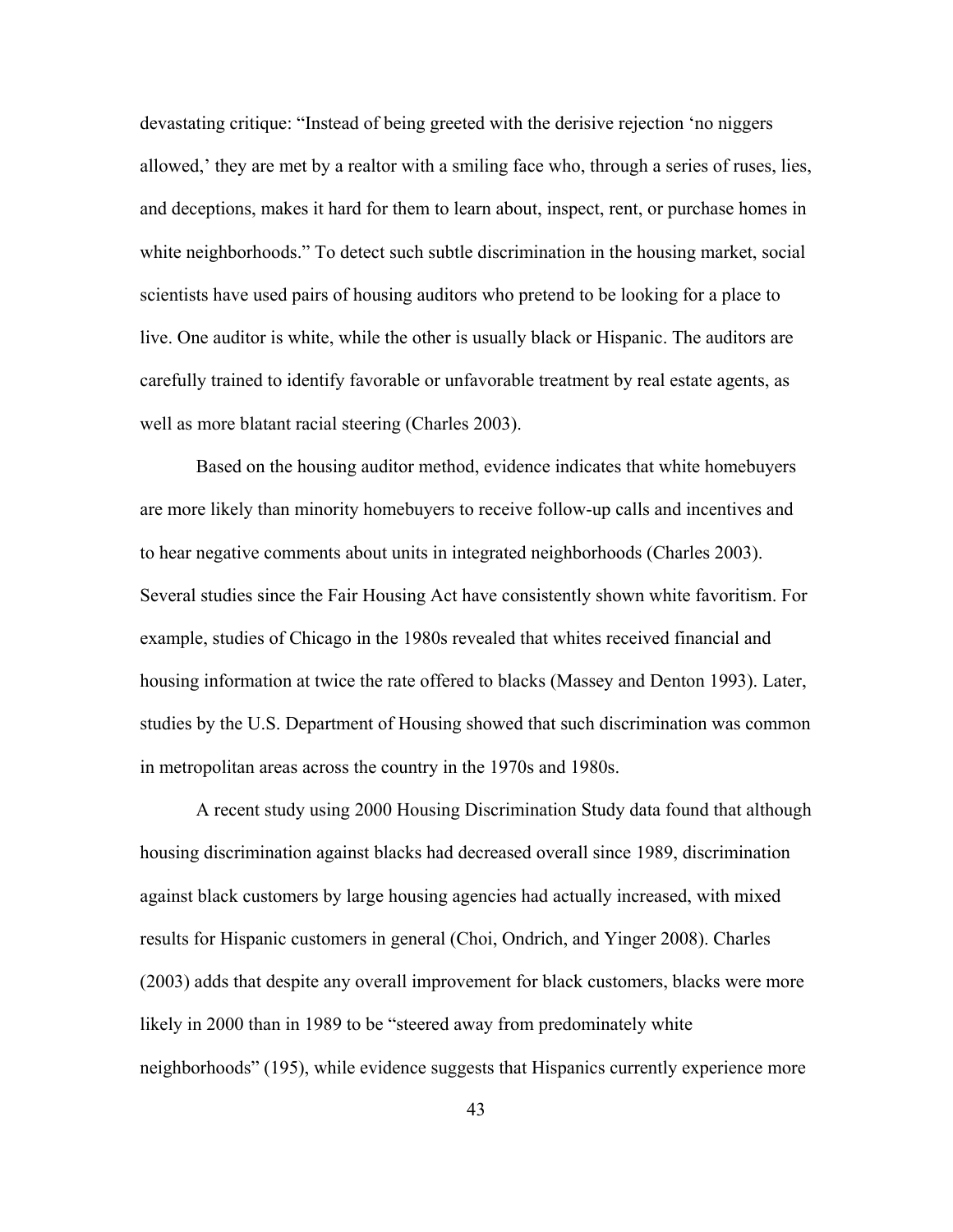discrimination than blacks when looking for a house. Moreover, Asian customers in Los Angeles experience as much discrimination as black and Hispanic customers, just in different ways (Charles 2003).

In addition to housing agent discrimination, housing industry marketing represents another potential method of racial steering (Massey and Denton 1993), as "black neighborhoods are not advertised as often, have fewer open houses, and are more likely to be represented by firms that are not part of a Multiple Listing Service" (Charles 2003:194). These discriminatory factors not only reduce the residential mobility of minority groups but have perhaps contributed to the low return on investment of homeownership for minority groups. Boehm and Schlottman (2008) are hesitant to cite racial discrimination per se, but they nevertheless indicate that "[t]he largest effect on house value for both high- and low-income households, controlling for as many socioeconomic characteristics as possible, is race" (114).

Other studies have shown evidence of discrimination in the lending market. As Chicago's black population grew between 1945 and 1966, fewer and fewer parts of the city received life insurance mortgage investments (Massey and Denton 1993). In a more nationally representative study of the 1980s, affluent blacks were less likely than lowincome whites to receive loans in 35 metropolitan areas. Charles (2003) further indicates that racial discrimination against minority groups was evident in nearly all aspects of lending during the 1980s, from advertising to the very locations of banks. Like housing market discrimination, lending market discrimination tends to be subtle. At the same time, Massey and Denton (1993) indicate that more blacks than whites anticipate lending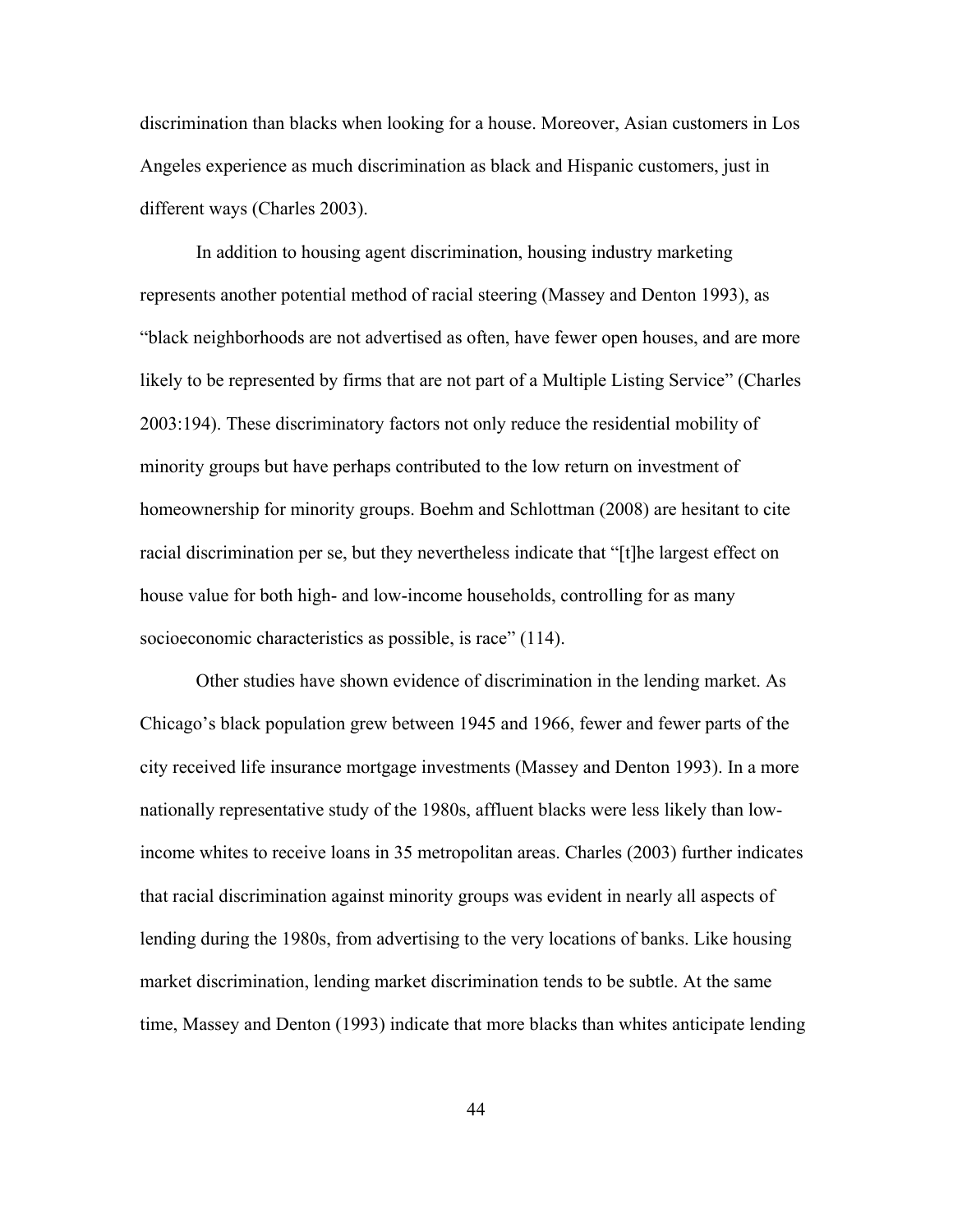market discrimination, which leads to blacks abandoning "their quest to purchase a home without really trying" (109).

The lending situation changed, however, during the 1990s and early 2000s, when homeownership significantly increased for low-income and minority households due to a combination of "[l]ow downpayment loans, loans to borrowers with tarnished credit histories or thin credit records, lower documentation of income and asset requirements, lower reserve requirements, and products that lowered initial payments at the risk of higher payments later" (Herbert and Belsky 2008b:6). Subprime loans – high-interest loans for those with poor credit histories – particularly made an impact, as they were given disproportionately to minority households.

While the increase in lending to minority groups might have appeared like less racial discrimination in the market, studies suggest that subprime loans represent a form of subtle discrimination (Brescia 2009). Recent lawsuits involving subprime lending are based on the concept of "reverse redlining," the practice of targeting minority groups for abusive lending. Moreover, increased lending to minorities in the form of subprime loans does not necessarily lead to decreased segregation from whites. Scholars point out that subprime loans tend either to reinforce or produce more residential segregation (Bond and Williams 2007; Peterson and Krivo 2010). Incidentally, the abundance of subprime lending helped create the 2008 U.S. housing crisis, which had a disproportionately negative impact on blacks and Hispanics, even with credit level controlled (Bocian et al. 2011). Bond and Williams (2007:692) warn that "persistent or even increasing levels of segregation may be one of the most important long-term consequences of the current home lending crisis."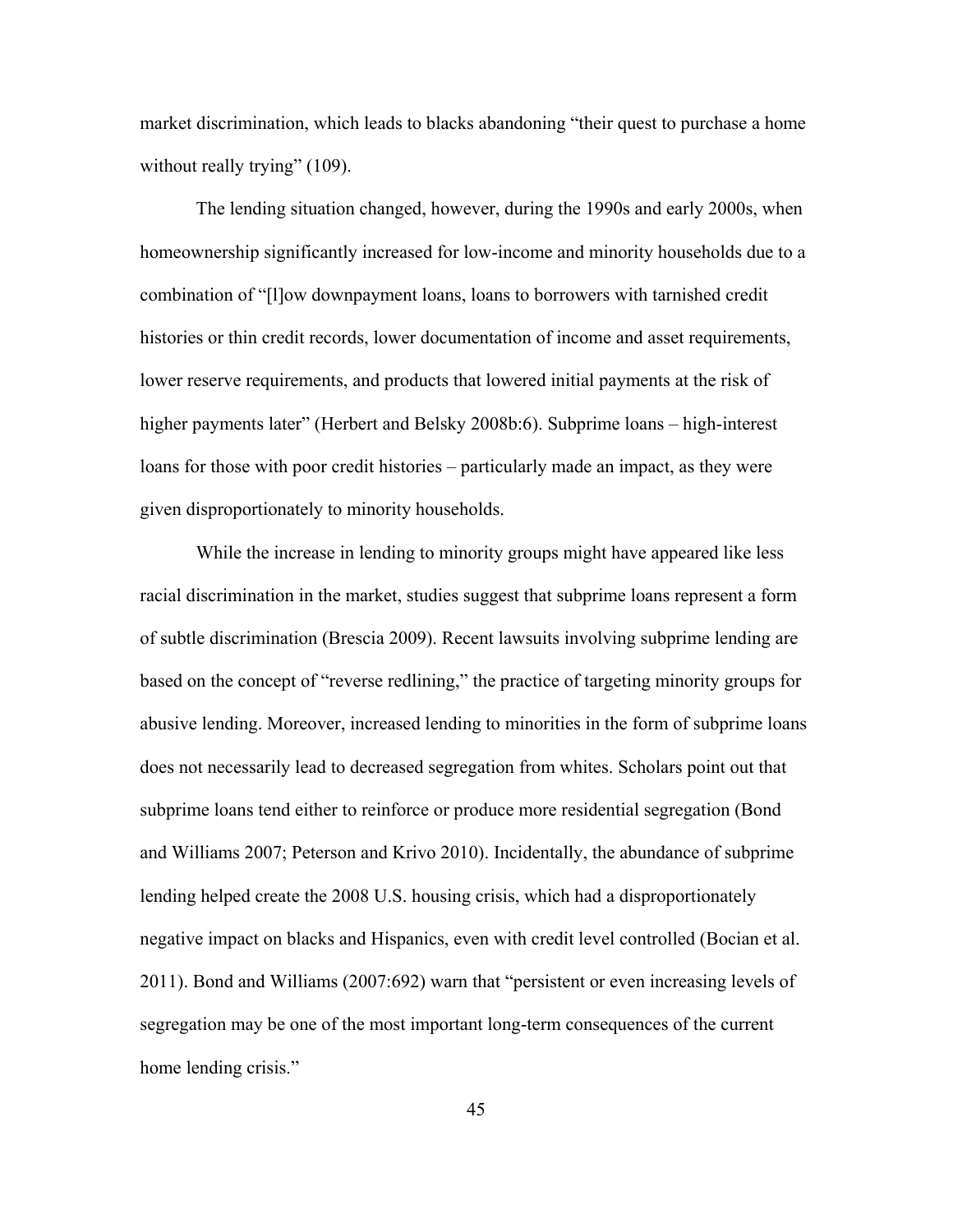In addition to predatory lending, another recent development in structural discrimination is low-density zoning, which has a significantly strong association with residential segregation (Massey et al. 2009; Rothwell and Massey 2009). Low-density zoning occurs when homeowner individuals and organizations, with the backing of local government, set limits on the amount of development in privileged communities that are already largely white. Rothwell and Massey (2009) suspect that blocking development in metropolitan areas goes directly against the interests of homeowners and businesses, suggesting that more development equals more opportunities for community members to consume, work, and make money (though this may not always be the case). Additionally, anti-density zones require fragmented governmental structures to be implemented. Thus, the scholars conclude that anti-density zoning in metropolitan areas are based on negative racial attitudes of local community stakeholders, i.e., the communities do not want too many blacks, especially those with less money, living among them. Anti-density zoning effectively limits the opportunities of lower-income blacks to find "housing outside of historically segregated neighborhoods" (Rothwell and Massey 2009:782). Zoning has been an effective form of structural discrimination in the post-Civil Rights era. At any point during the 1990s, black-white segregation could be associated with differences in density zoning patterns among metropolitan areas. After controlling for other socioeconomic and geographic factors, Rothwell and Massey (2009:801) find that metropolitan areas with more liberal density development zones "moved more rapidly toward racial integration than their counterparts with strict density limitations." The scholars conclude that the practice of low-density zoning is so tied to racial discrimination and political exclusion that the federal government should outlaw the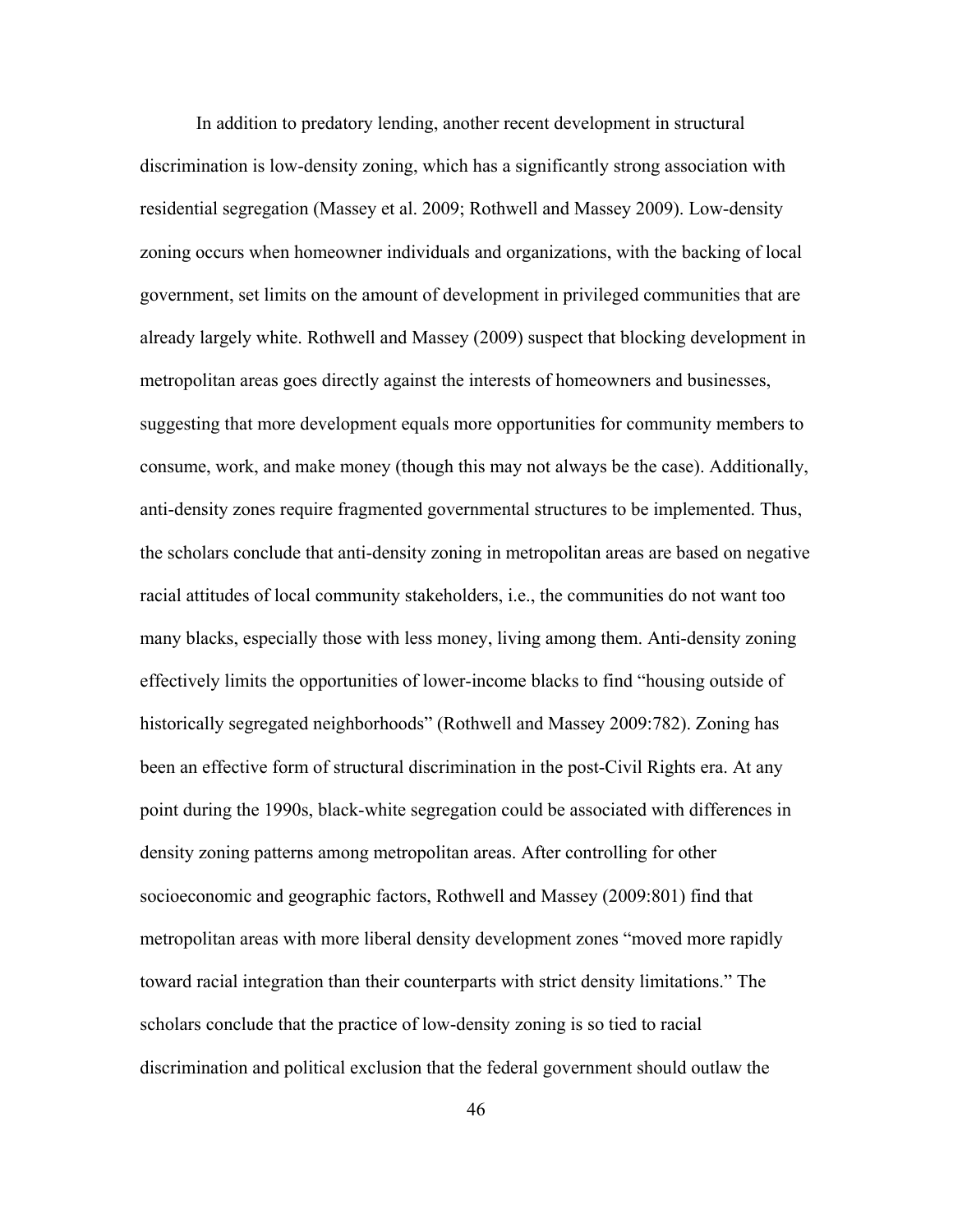strictest forms of density zoning. Similarly, Light (2008) shows how a combination of governmental enforcement and local efforts in Los Angeles deflected about 1 million poor Hispanic immigrants from the city.

#### *Urban Processes: Invasion-Succession and Neighborhood Transitions*

The place stratification model has been shown to be valid in the analysis of blackwhite invasion-succession process during the rapid growth of suburbs after World War II. Essentially, the black big-city population skyrocketed during the 1940s and 1950s as suburbs became popular destinations for whites and largely remained that way, which created a picture described as "chocolate city with vanilla suburbs" (Farley et al. 1978:318-19). How did this distinctive pattern occur? Taeuber and Taeuber (1965) outline a process in which racial transition depends on black and white population growth rates in a given neighborhood. As the growth rate of the black population approaches the growth rate of the white population in a neighborhood, it becomes more likely that the black population will grow even more, triggering a more rapid change in racial composition. On the other hand, a higher growth rate of the white population in a neighborhood entails a decline in the black population, triggering a slower change in racial composition. In cities that have a lot of older housing that costs more to maintain than more attractive new housing in the suburbs, the growth rate of the black population is more likely to outpace the growth rate of the white population, thus causing rapid racial change in city neighborhoods (Taeuber and Taeuber 1965).

When compared to modern interpretations of place stratification, the theoretical specifications of Taeuber and Taeuber (1965) are notably restrained insofar as attributing residential processes to racial discrimination. Although the two scholars admit that white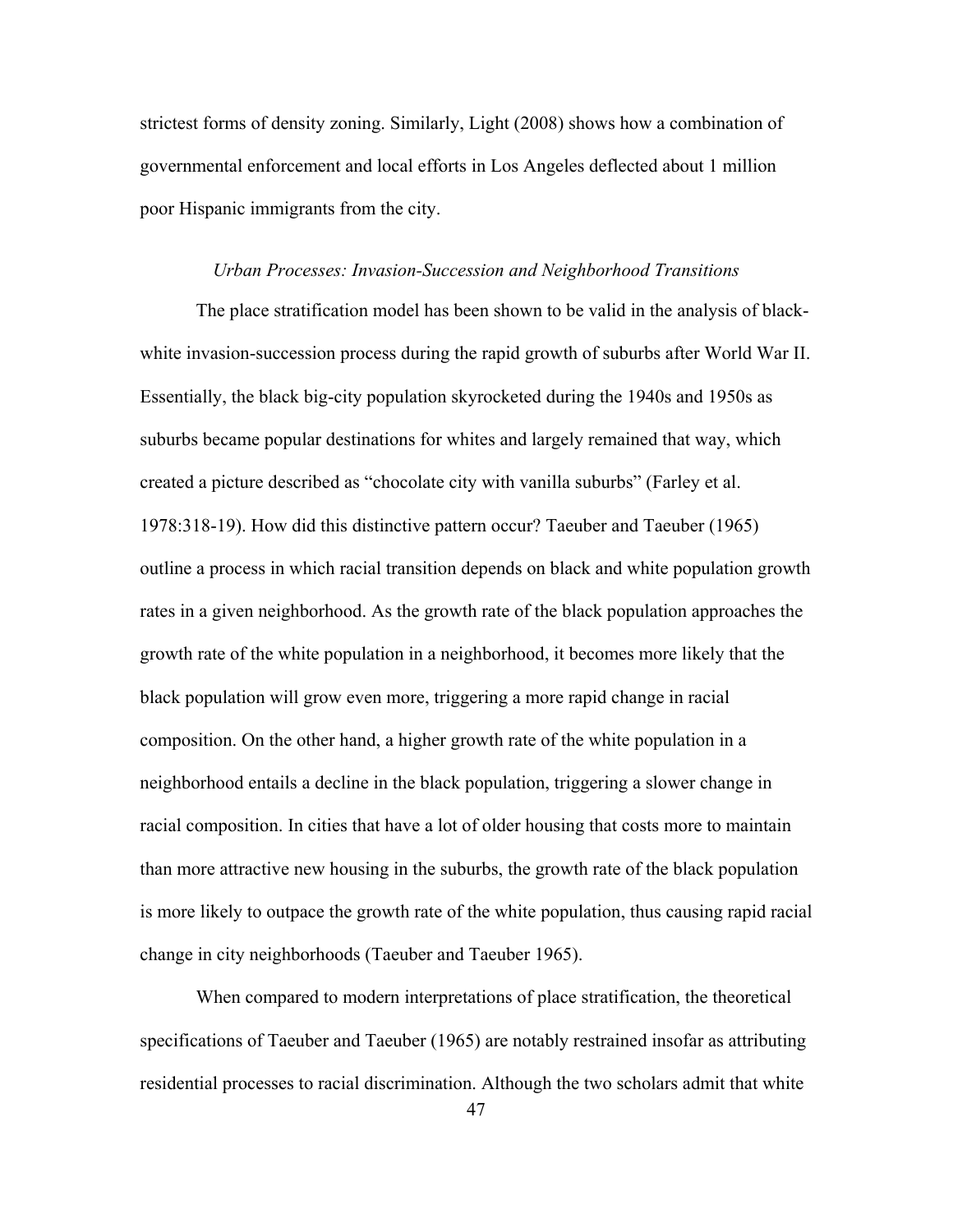attitudes toward blacks are important to consider, they criticize perspectives that emphasize "racial attitudes" as exaggerated and oversimplified. As they explain, it is "not inevitable that a neighborhood will rapidly become all-Negro once a few Negroes move in" (Taeuber and Taeuber 1965:21). They point out that recent invasion-succession processes have been highly influenced by the movement of affluent blacks who often have higher socioeconomic status than the affluent whites who move out of city neighborhoods for the suburbs. The affluent black population seeks better nearby neighborhoods, many of which are those that affluent whites leave for better neighborhoods in areas surrounding the city. The "invaded" neighborhoods, furthermore, are not falling apart; years later, Adelman et al. (2001) would also point out that living away from whites does not necessarily mean one resides in a low-quality neighborhood. Therefore, "general processes of urban change as well as the racial attitudes prevalent in the national society" affect racial residential segregation (Taeuber and Taeuber 1965:7). The whites and blacks who have the money to move to better places drive neighborhood change. The implication is that residential segregation, despite its negative social effects, is a profitable business for affluent blacks, affluent whites, and the housing industry.

In the invasion-succession process, a "tipping point" indicates when the proportion of blacks in a neighborhood reaches a height that is intolerable for whites, which accelerates the movement of whites to other neighborhoods. Once the tipping point is reached, the invasion-succession process is considered irreversible (Taeuber and Taeuber 1965). However, one cannot assume that invasion-succession is the sole reason for all-black neighborhoods. For example, unused land in a city can be developed into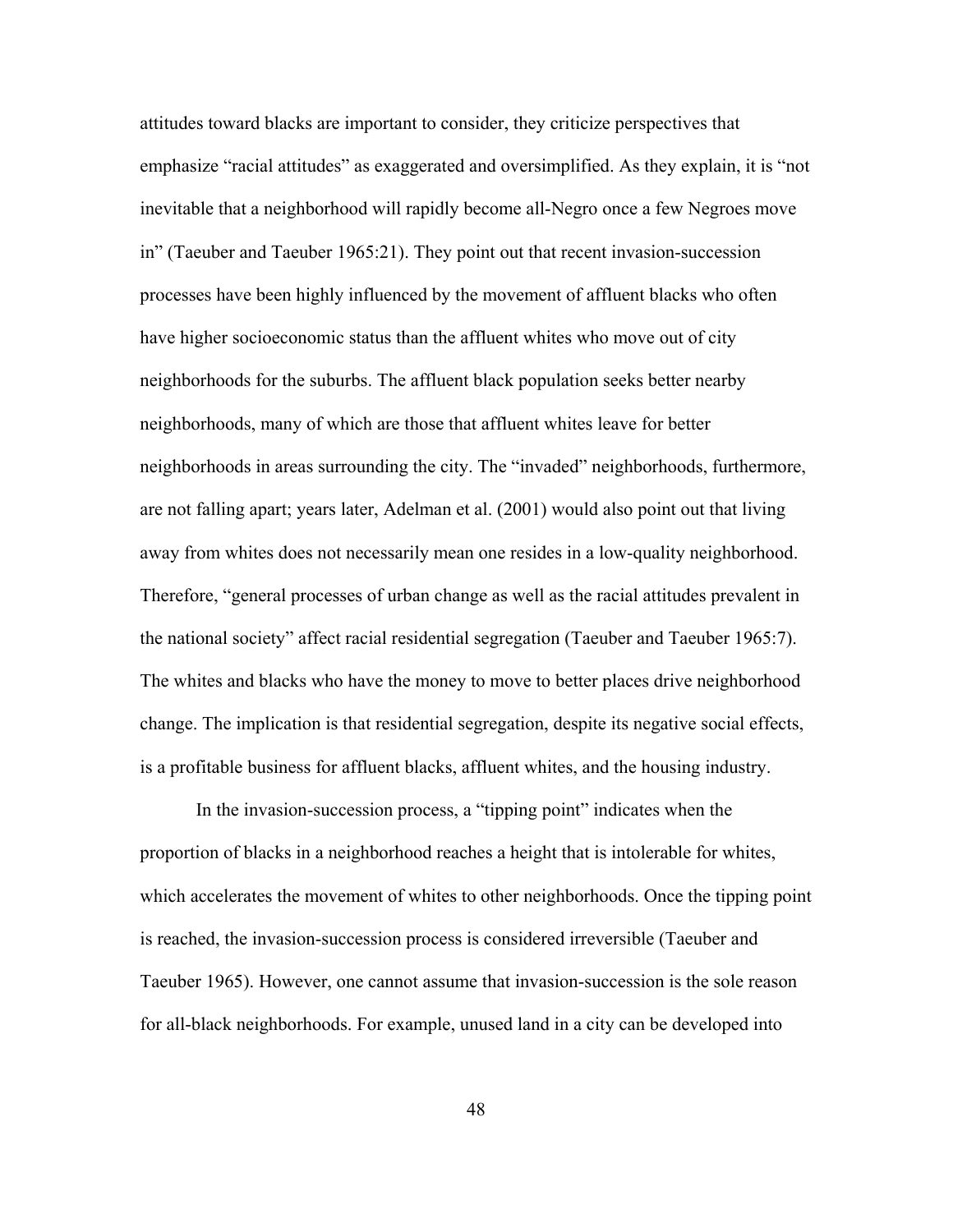housing units that can then be disproportionately bought by blacks. In other cases, black population loss in a neighborhood may not be as fast as white population loss.

Regarding invasion-succession processes that occurred after Taeuber and Taeuber's (1965) analysis, Marshall (1979) explored the following question: what factors influenced whites to move to suburban areas between 1965 and 1970? To illustrate the need for an analysis, the author points out that while whites may be suburbanizing in metropolitan areas with more crime and race riots in the central cities, this fact does not establish a causal relationship. Marshall (1979) admits that a popular notion is that whites move away from central cities because of concentrated blacks in the inner city, but the results of his analysis do not support this explanation. In a sample of 112 metropolitan areas, the study showcased how whites are attracted to suburbs rather than pushed away by the characteristics of central cities. One of the main factors appeared to be the demand for single family homes that was not met in the central cities; Marshall (1979) argues that "attracting new housing to central cities can significantly affect current trends [in blackwhite segregation]." Moreover, the idea that the growing black population in central cities pushed whites to suburban communities was completely rejected. At the same time, larger black populations were found to be more segregated than smaller black populations. Therefore, the conclusion is that whites did not have to worry about the larger black populations in central cities because they simply did not live near them (Marshall 1979).

Regardless of why whites left central city neighborhoods as the black population grew within those neighborhoods, the invasion/succession process was highly influential in sociology and impacted decades of research. At the same time, the growing diversity in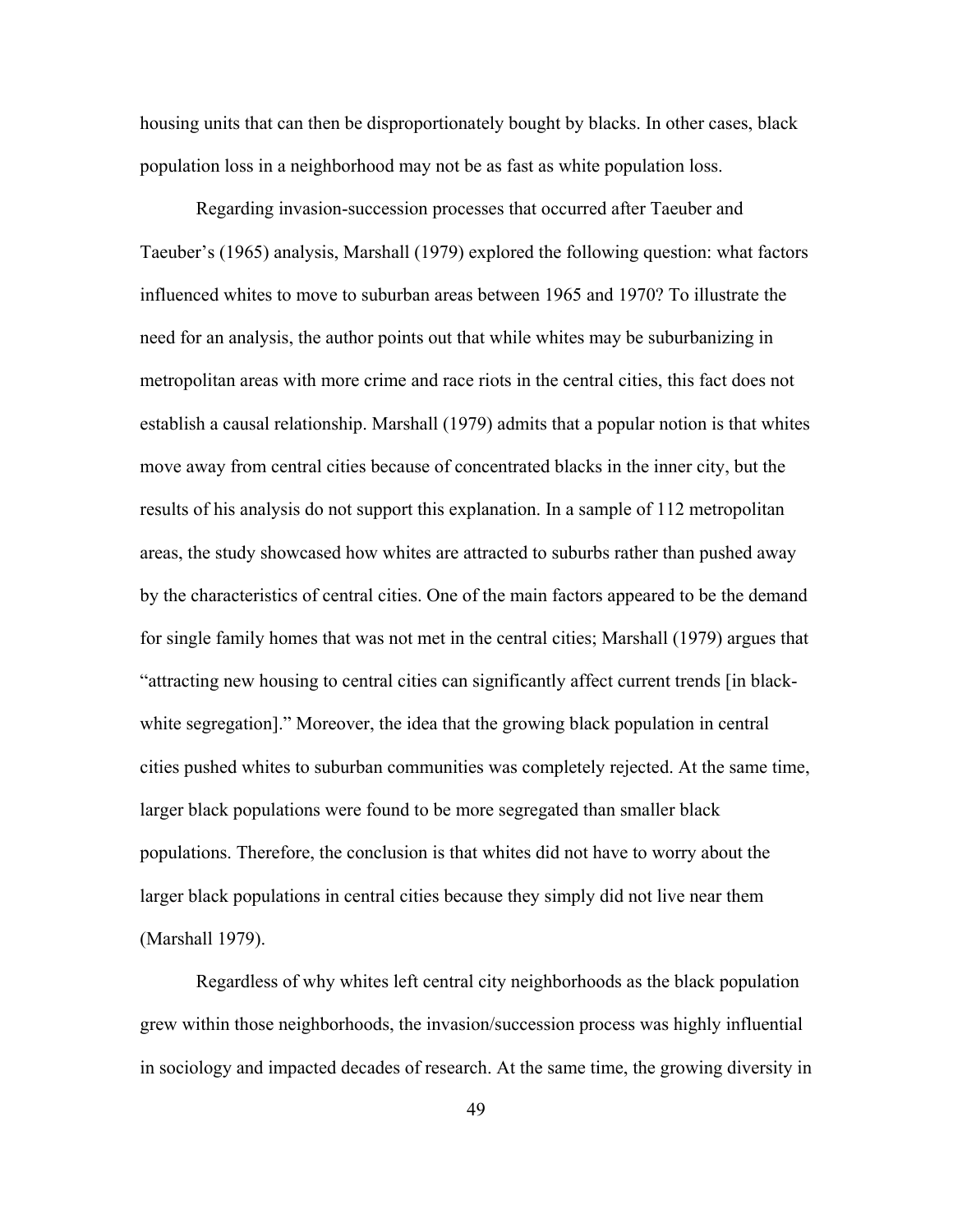metropolitan neighborhoods called for a study of new urban processes. Denton and Massey (1991) examined neighborhood processes for neighborhoods with different racial compositions: all white, all black, all Hispanic, all Asian, black and Hispanic, black and Asian, Hispanic and Asian, and black, Hispanic, and Asian. A major finding of the study was that the percentage of all white neighborhoods in the largest U.S. metropolitan areas declined considerably between 1970 and 1980. In short, "all-white neighborhoods had become a thing of the past" (Denton and Massey 1991:46). Furthermore, all neighborhood types tended to become more diverse. However, some neighborhoods containing blacks and another minority group tended to go back toward all-black, suggesting that Hispanics and Asians left black neighborhoods.

Alba et al.'s (1995) analysis of the New York metropolitan region improved Denton and Massey's (1991) approach by including more types of neighborhoods (e.g., black and white, all minority groups and white, etc.) to gauge how the white population reacts to different contexts. Alba et al. (1995) also examined whether new neighborhood diversity in New York between 1970 and 1990 was due to minority population growth and/or minority population shifts across neighborhoods. First, like Denton and Massey (1991), Alba et al. (1995) found a substantial decline in all-white neighborhoods. Even suburban whites were mainly living in neighborhoods with minority presences. Blackwhite neighborhoods also declined, but their transitions depended on location type. In central cities, many black-white neighborhoods became all-minority neighborhoods (either all black or black-Hispanic), and in the suburbs, black-white neighborhoods tended to become more diverse. Hispanic-white neighborhoods also declined, but Asianwhite neighborhoods increased and were mainly exclusive affluent communities. The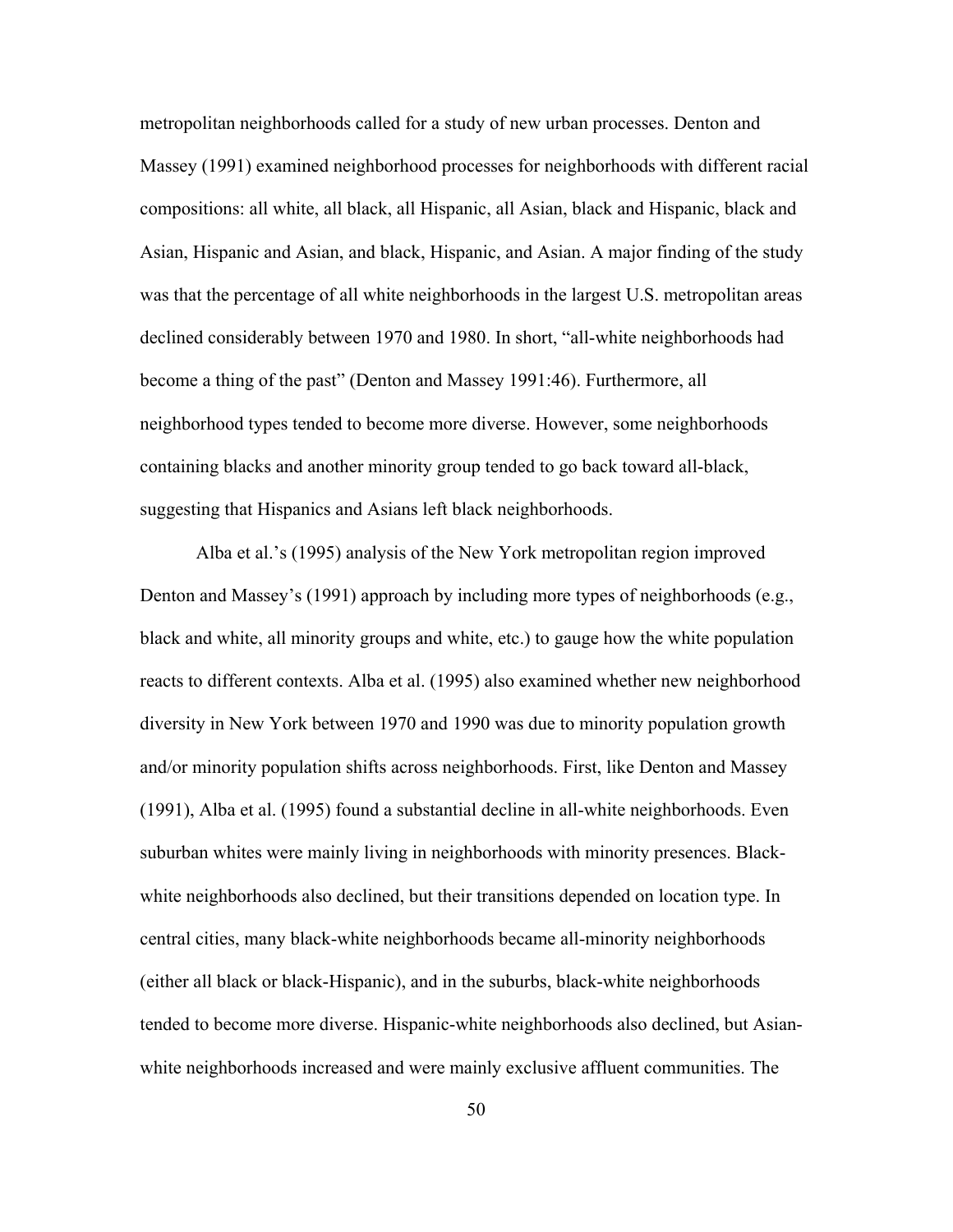study's major finding, however, is that the most diverse neighborhood types (i.e., Asian-Hispanic-white and Asian-Hispanic-black-white) increased substantially. In fact, Asian-Hispanic-black-white neighborhoods were the dominant neighborhood type in New York by 1990. Concomitant with the growth in diverse neighborhoods was the increase of allminority neighborhoods – specifically, all-black and black-Hispanic ghetto areas. Although the growth of diverse neighborhoods was both remarkable and unpredictable (many different neighborhood types became Asian-Hispanic-black-white by 1990), blacks tended to be excluded from diverse settings compared to the other three major groups.

Logan and Zhang (2010:1102) present evidence that "the traditional black-white color line is [being] replaced by a more complex array of whites, blacks, Hispanics, and Asians" within certain U.S. metropolitan areas. Their concept of "global neighborhoods" does not fit with traditional racial residential patterns of invasion and succession, though the latter process does play a role in their findings to an extent. They argue that invasion and succession do not typify the most diverse neighborhoods in the country – that is, neighborhoods with whites, blacks, Hispanics, and whites. Such neighborhoods are fueled by immigration and can remain stable if black households move in after Hispanics and Asians. Neighborhoods with all four major racial groups were notably stable over the 1980-2000 period and continue to emerge in metropolitan areas. However, patterns of white flight and avoidance still occur, and they are not only associated with high proportions of blacks but with high proportions of Hispanics and Asians within neighborhoods (Hispanic growth has the most significant association with white flight in the most diverse neighborhoods). Thus, all-minority neighborhoods increased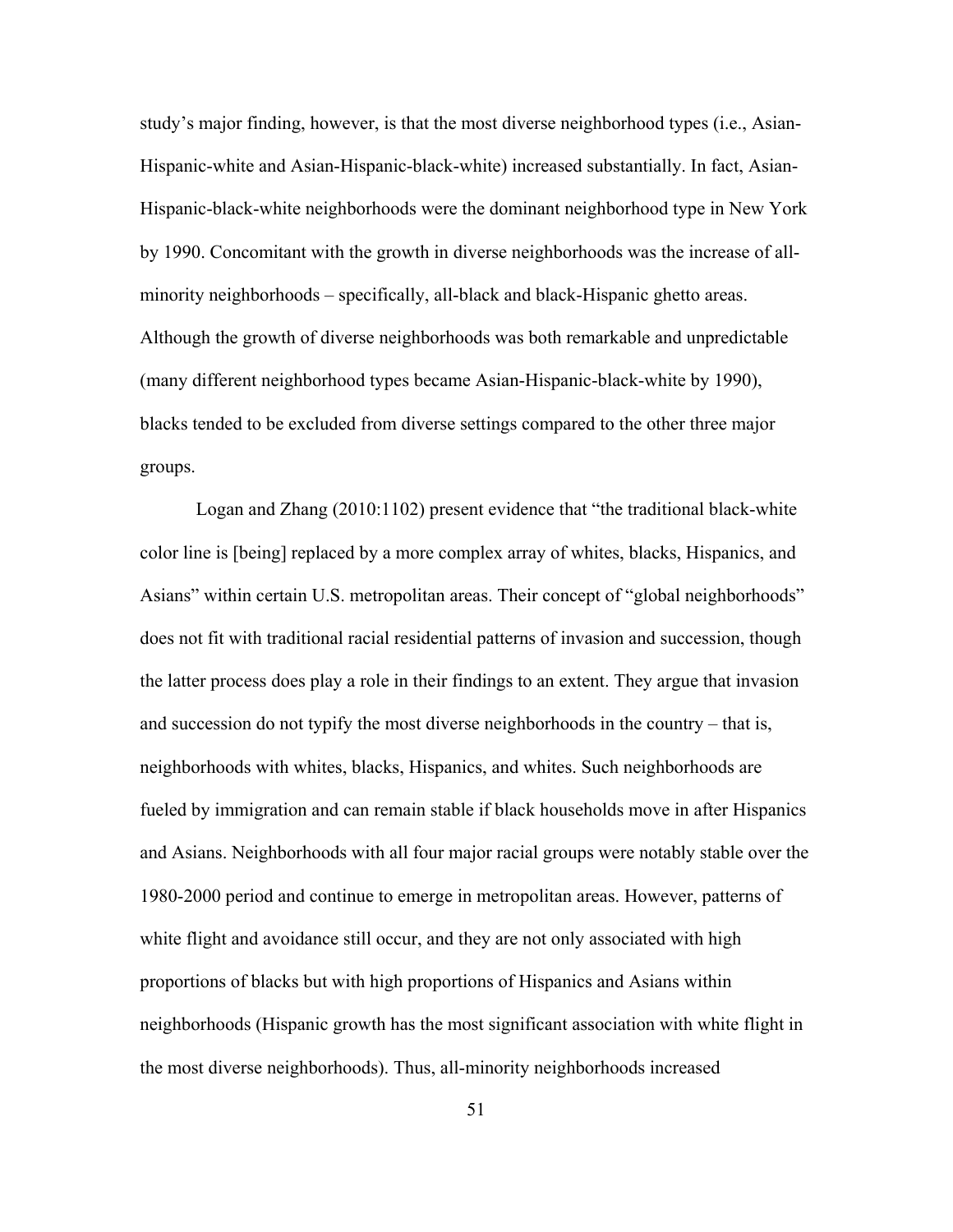substantially between 1980 and 2000 as well. Logan and Zhang (2010) show that white population change seems to go in one direction: down. Rarely do whites move to places without other whites. Although the number of all-white neighborhoods declined significantly in the 1980-2000 period, the scholars suggest that if racial diversity continues to grow, whites might increasingly move out of such neighborhoods when a certain threshold of minority groups is reached, suggesting a white-nonwhite divide.

### *Residential Preferences*

In the place stratification framework, not all racial residential segregation can be explained by structural discrimination or urban processes. Residential preferences of groups also play a role in the uneven distribution of racial groups across space (Charles 2003; Farley et al. 1978; Massey and Denton 1993). The traditional place stratification perspective on residential preferences states that whites do not desire to live with an abundance of blacks, which inspires discrimination by the housing and lending markets that restrict blacks from living in integrated neighborhoods or places (Crowder, Pais, and South 2012). Furthermore, if "more than token numbers" of blacks move into a largely white area, whites retain their "relative status advantages" by leaving white areas elsewhere rather than standing their ground (Charles 2003:182). This phenomenon is known as "white flight" (Massey and Denton 1993) and can be formulated as a threat hypothesis: as the minority group population increases in a neighborhood, the majority group feels more threatened or uncomfortable and is thus more likely to flee (Oliver and Wong 2003).

However, Taeuber and Taeuber (1965) are careful not to state that black population growth in a neighborhood causes negative racial attitudes, which can often be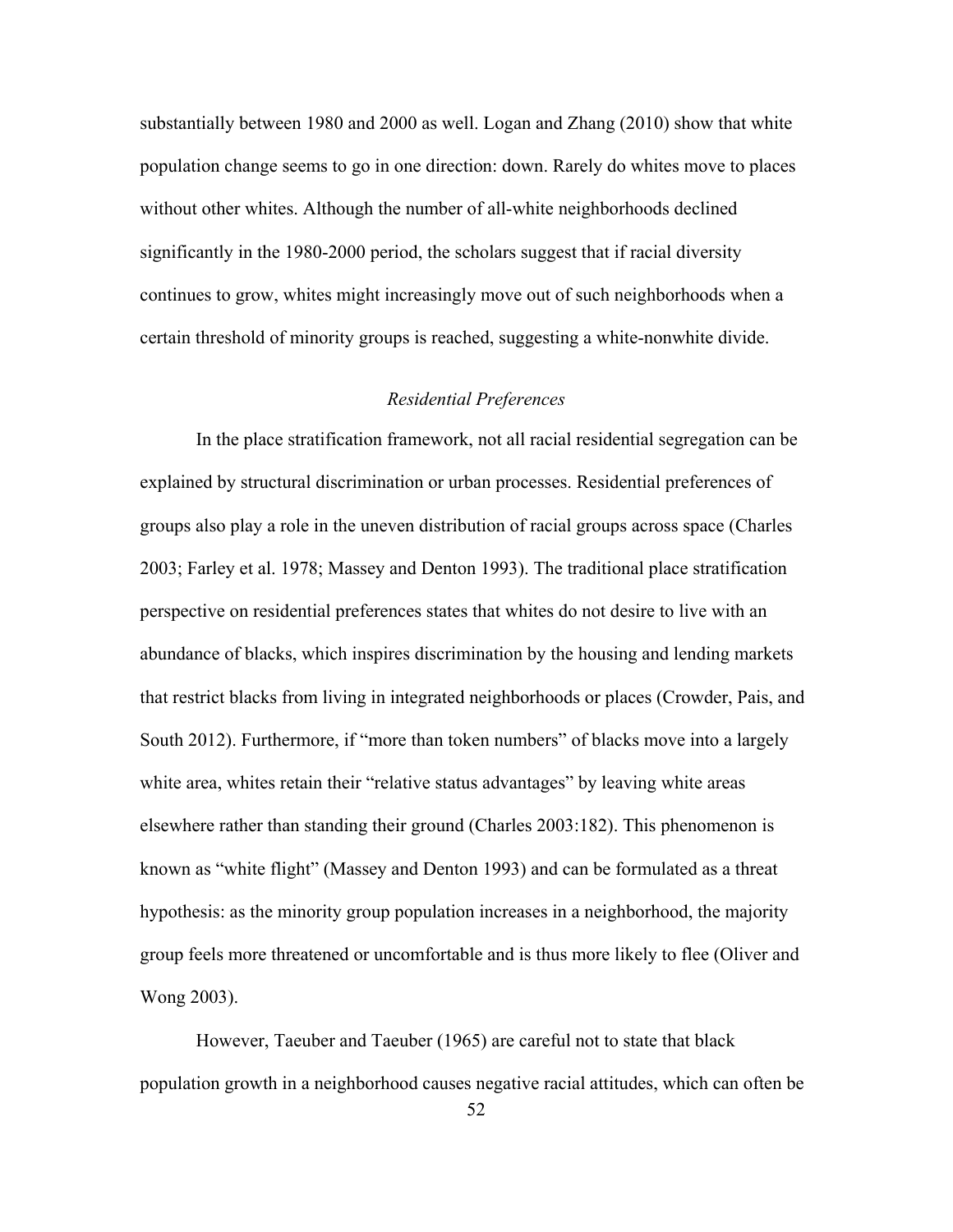suggested by the threat hypothesis. The scholars instead suggest that existing negative racial attitudes of whites are intensified by black population growth. Similarly, Oliver and Wong (2003) indicate that negative viewpoints of an out-group are not just due to outgroup size but "relative economic position, the historical period, and the contextual unit being measured" (579). For example, poor whites in a modern multiracial environment may display more negative racial attitudes than rich whites living in the same environment, but such a difference in racial attitudes between poor and rich whites may not be as wide in an environment that is relatively or mainly white.

On the neighborhood level, Oliver and Wong's (2003) study of racial attitudes in Atlanta, Boston, and Los Angeles reveals a more complex scenario than what the threat hypothesis suggests. With the exception of Asians, racial groups "who live amongst more of their own racial group hold more negative views of out-groups and perceive more competition from out-groups" (568). For example, whites in mainly white neighborhoods in Atlanta were more likely to hold negative views about other racial groups than were whites in more mixed neighborhoods. This pattern was held consistently by whites, blacks, and Hispanics throughout Oliver and Wong's (2003) sample. However, the threat hypothesis seemed to be more predictive on the metropolitan level. For example, blacks and whites in the multiracial Los Angeles metropolitan area tended to have stronger feelings about racial competition with Hispanics and Asians than did their black and white counterparts in the less diverse metropolitan areas of Boston and Atlanta.

Other neighborhood preference theories reduce the emphasis on outright racial prejudice and concentrate on other race-related factors. The in-group preference hypothesis states that a significant amount of residential segregation can be attributed to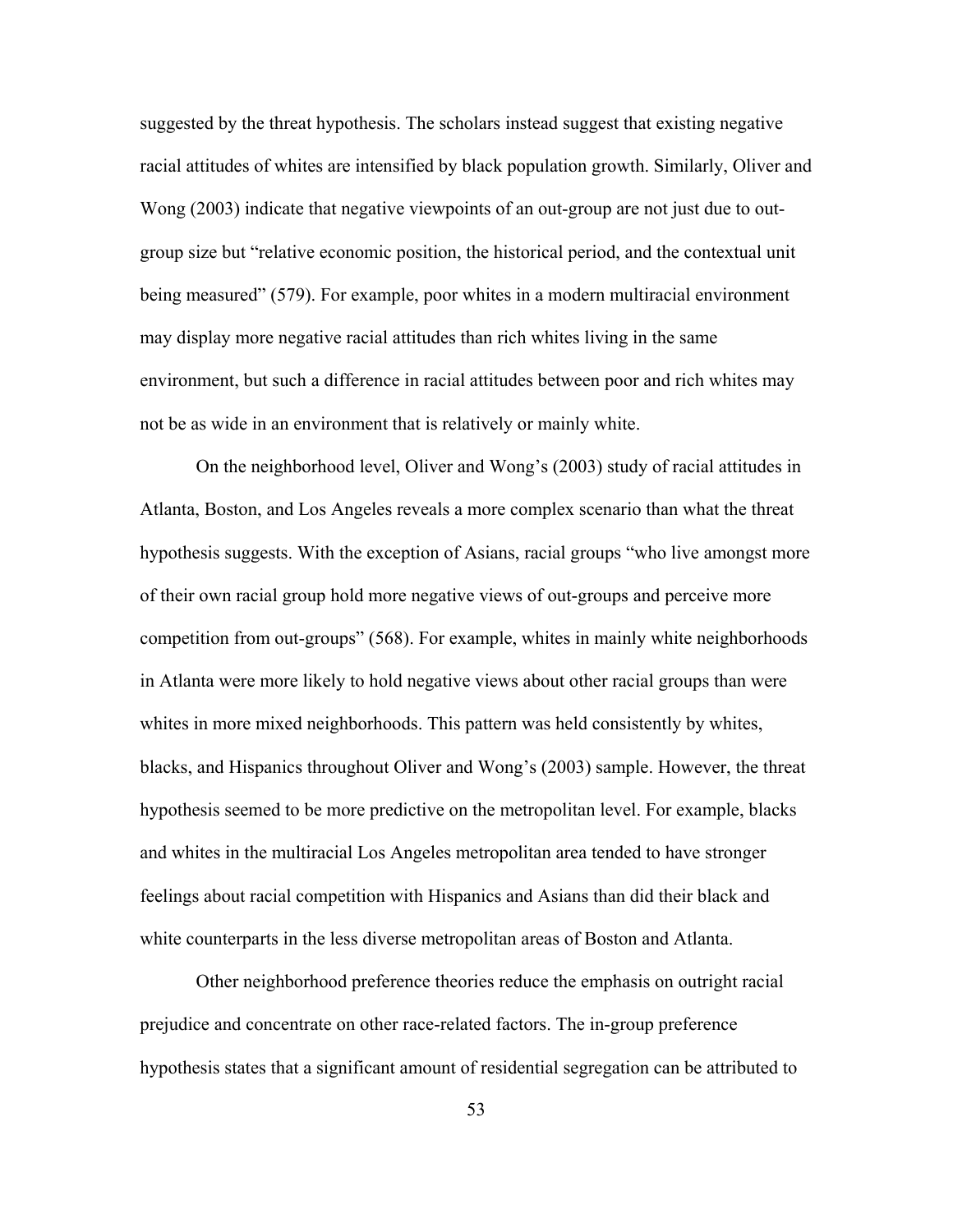the ethnic homogeneity thesis, i.e., the desire of all racial groups to live among their own kind. This tendency reveals a "simple, natural ethnocentrism rather than out-group hostility or an effort to preserve relative status advantages" (Charles 2003:182). In the case of continued black-white segregation, the in-group hypothesis would predict that blacks simply prefer to live with other blacks. Evidence does not back up the reasoning of this idea, though (Massey and Denton 1993). In national surveys, blacks are more likely to support integration rather than segregation or a scenario between the two extremes. In 1978, a clear majority of blacks indicated that they would vote for a law to ban housing discrimination in their community. By the middle of the 1990s, 87 percent of Americans embraced the idea of "equal residential rights" (Logan et al. 2004).

Other evidence shows that blacks want the least amount of same-race neighbors when compared to whites, Hispanics, and Asians (Charles 2003; Krysan et al. 2009). Furthermore, many blacks may avoid mostly black neighborhoods due to the association between all-black neighborhoods and poor delivery of public services, such as sanitation and police (Massey and Denton 1993). Although whites were shown to desire same-race neighbors more than any other group (Charles 2003) and have been shown to express more anti-integration sentiments (Massey and Denton 1993), the in-group preference hypothesis does not necessarily explain why whites have continued to live among their own racial group. White attitudes have improved considerably from decade to decade, as the percentage of whites who agree with the idea of keeping blacks out of their neighborhoods dropped from 60 percent in 1960 to 13 percent in 1996 (Logan et al. 2004).

54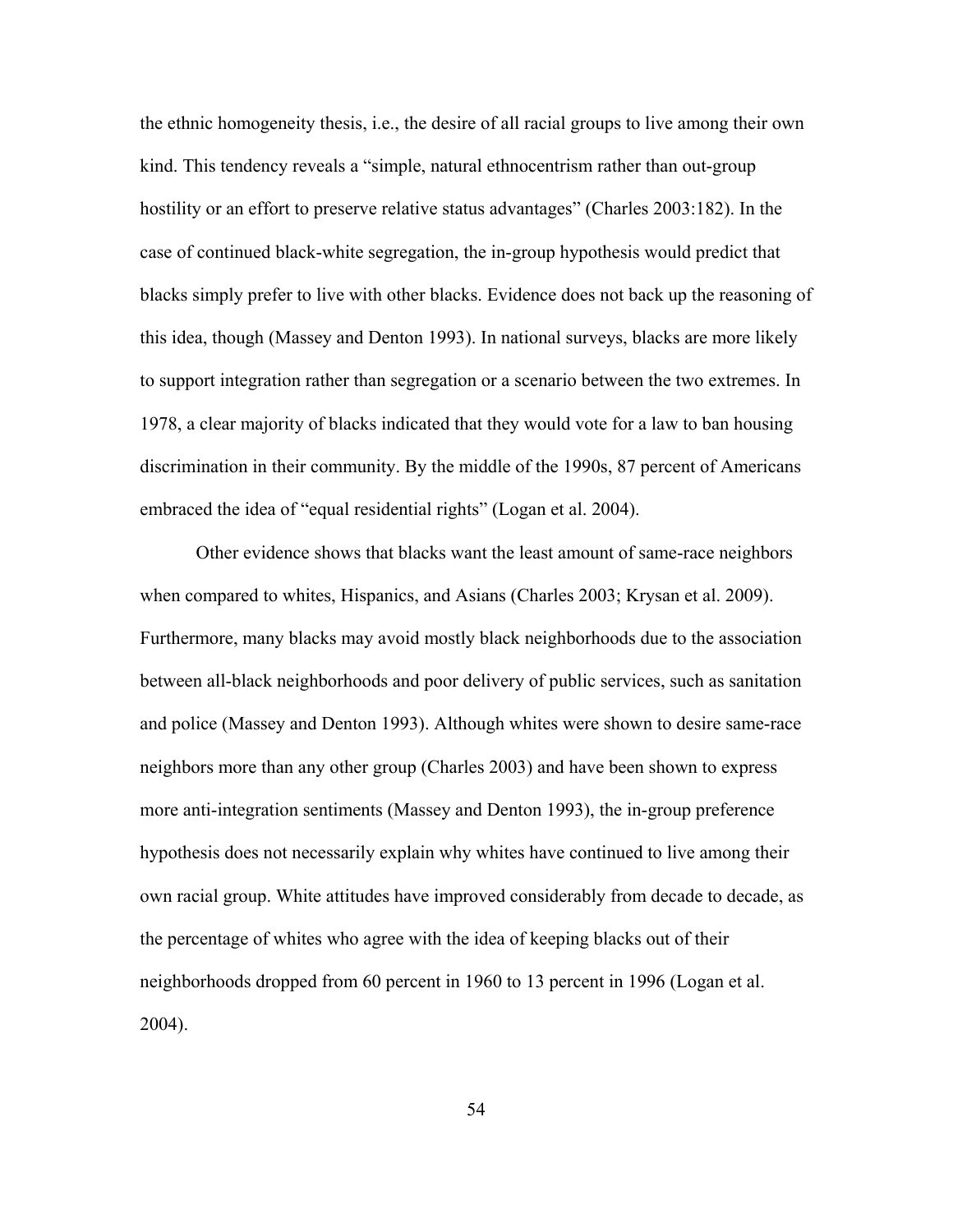At the same time, opinion surveys about segregation and integration cannot necessarily predict what blacks and white actually desire in a neighborhood in terms of racial composition (Massey and Denton 1993). Moving from abstract opinions on integration to feelings about specific interracial neighborhoods, Farley et al. (1978) use an innovative survey to measure black and white neighborhood preferences in Detroit, Michigan. The survey allows black and white survey respondents to look at drawings of neighborhoods with different proportions of black and white homes. For example, one neighborhood might have all white homes, another might have only one black home, and another might have a 50/50 distribution of white and black homes. The respondents then rank the attractiveness of the neighborhoods and report their willingness to move into such neighborhoods.

Results of Farley et al.'s (1978) study show that blacks were more receptive to integrated neighborhoods than whites. For example, 85 percent of black respondents said a 50/50 black-white neighborhood would be their first or second choice out of the possible hypothetical neighborhoods. Some black respondents also indicated that living in an integrated neighborhood would help them and their children get along better with whites. In contrast, 72 percent of white respondents said a 50/50 black-white neighborhood would make them feel uncomfortable; 25 percent even said a white neighborhood with only one black household would make them feel uncomfortable. One reason white respondents cited for discomfort is property values. They felt that blacks either do not respect property or that the value of their house would drop considerably in a neighborhood with black residents; indeed, Taeuber and Taeuber (1965) had observed that despite whether property values actually go down or not in black neighborhoods,

55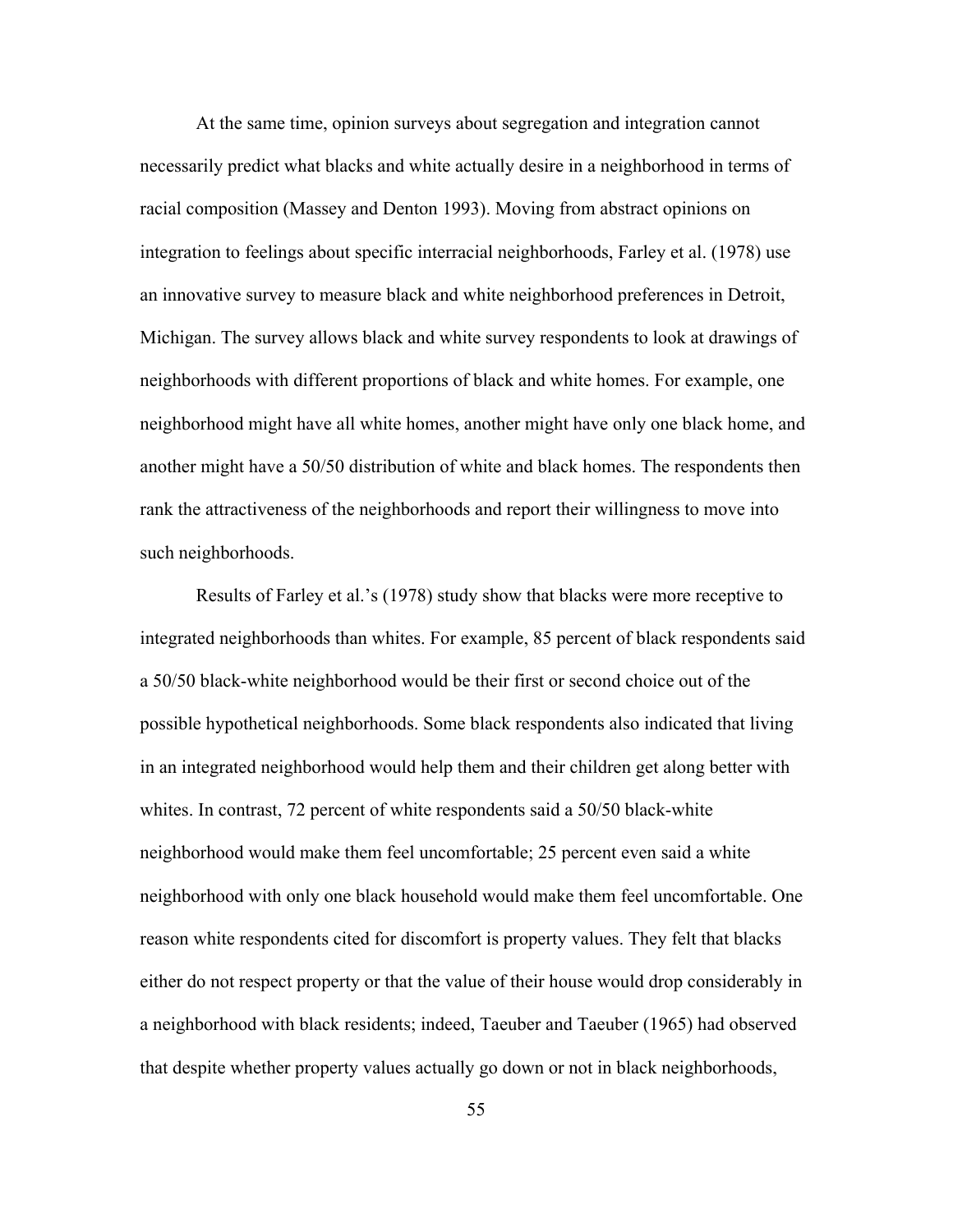there is a self-fulfilling prophecy that they will. The most common reason that white respondents cited for discomfort was crime. White respondents reported a belief that crime increases as the black population increases. Recent research by Quillian and Pager (2001; 2010) confirms that whites still associate crime with blacks and overestimate crime risks when the black population is larger in residential areas. Finally, although black respondents in Farley et al.'s (1978) study were open to moving into white neighborhoods with a couple of black households, they were much less willing to move into all-white neighborhoods, with many expressing fear that they would not be accepted in such a neighborhood or, in fewer cases, that they or their property would be burned by whites (Farley et al. 1978). This fear of white hostility has continued to be a factor in black neighborhood preferences (Logan et al. 2004).

Several studies in the 1990s used Farley et al.'s (1978) neighborhood preference methodology to examine neighborhood preferences in three cities (Atlanta, Boston, and Los Angeles) in addition to Detroit (Charles 2003). Hispanics and Asians were included in some of the studies to reflect the growing diversity of American residential areas. In these studies, white respondents showed more favorable attitudes toward neighborhoods with minority households than they had in previous decades. At the same time, their preferences backed up documented patterns of differential residential attainment between minority groups. That is, white respondents indicated more comfort with neighborhoods with Asian households than they did with neighborhoods with Hispanic and black households. Moreover, white respondents' willingness to move into racially integrated neighborhoods never matched their reported comfort level with such neighborhoods. For example, while 60 percent of white respondents expressed that they were comfortable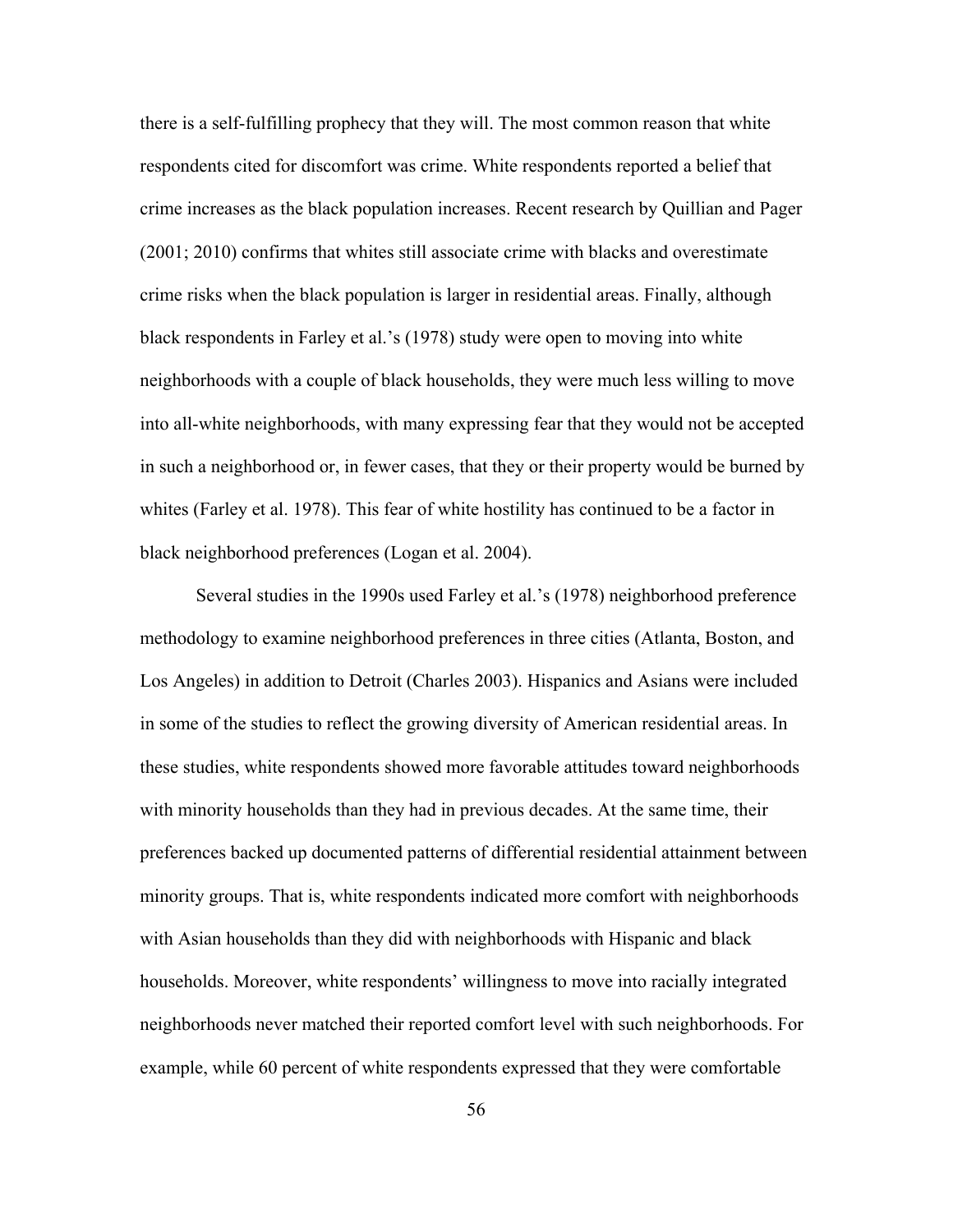with a neighborhood that is one-third black, less than half of the respondents were actually willing to reside in such a neighborhood (Charles 2003).

Farley, Fielding, and Krysan (1997), on the other hand, indicate that most white respondents in their study would feel comfortable in a neighborhood that is one-fifth black, suggesting that "if blacks and whites were evenly distributed in most U.S. metropolitan areas, the majority of whites would be comfortable with the racial composition of their neighborhood" (794). Indeed, the "tipping point" associated with white flight in the invasion-succession process is typically set at the point when a neighborhood's proportion of blacks reaches 20 percent. However, this figure does not represent a universal tolerance of blacks for white households. Rather, different neighborhood preferences of different groups are affected by each other in a dynamic process of segregation or integration (Schelling 1971). The majority of white households in a neighborhood may be quite tolerant of black neighbors (e.g., comfortable with the neighborhood being 40 percent black), but as less tolerant white neighbors – some of which may be intolerant of any black neighborhoods – move out of the neighborhood, the neighborhood's black percentage increases and begins to approach the black tolerance threshold of the remaining white households. Moreover, benign residential preferences may not necessarily result in integration, even in an environment "in which strongly institutionalized discriminatory practices are absent" (Koeler and Skvoretz 2010). For example, whites and blacks of a given sample may both prefer to live in an integrated neighborhood, but the black population may consider it more important than the white population, which can result in surprisingly divergent neighborhood patterns for both groups.

57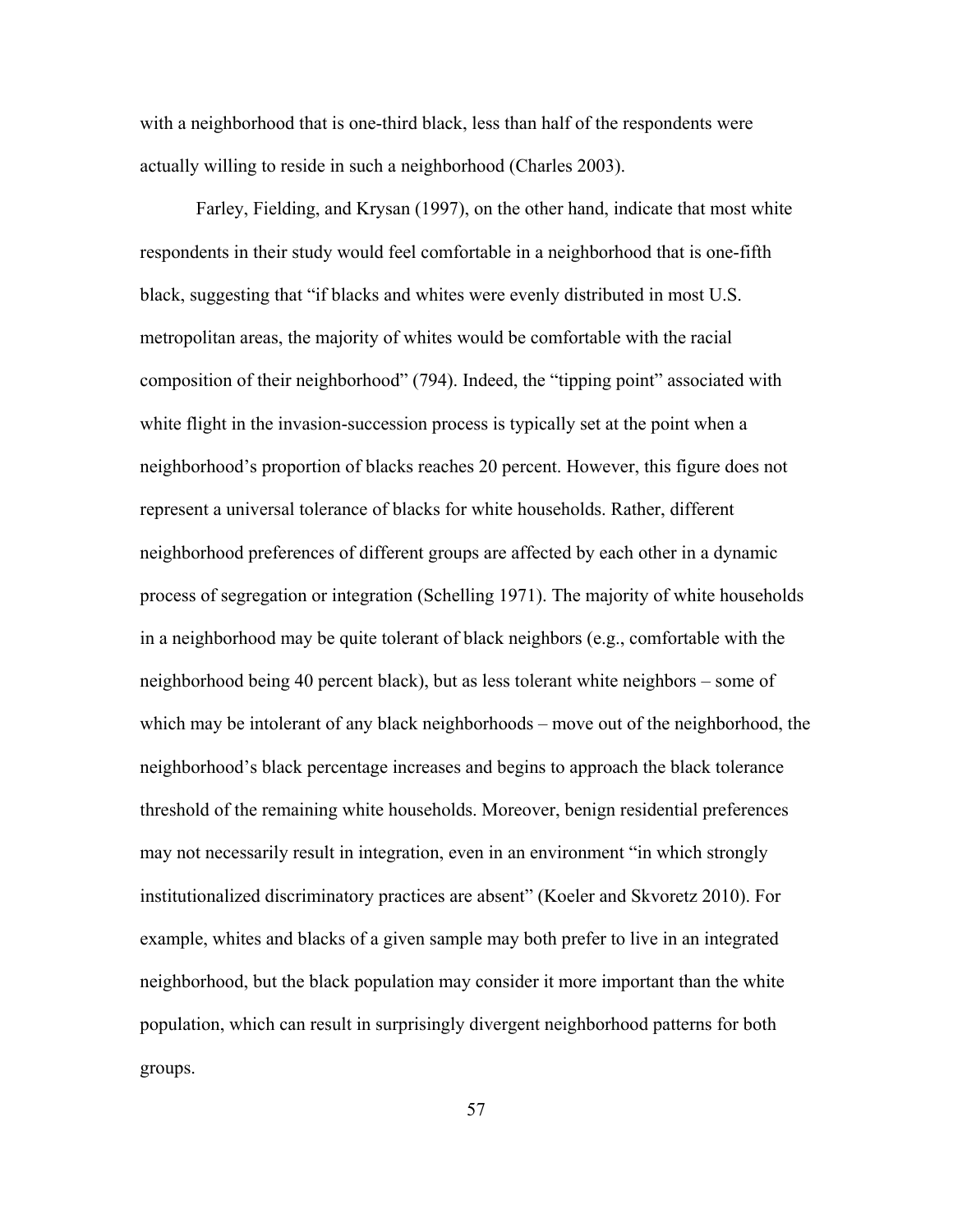In neighborhood preferences studies that examine all racial groups, minority groups tend to report a desire for integration as well as a significant presence of samerace neighbors (Charles 2003). Black respondents display the most comfort with integration, regardless of the out-group's racial category, while Hispanics and Asians display more comfort with white neighbors than they do with black neighbors. However, all three minority groups find all-white neighborhoods to be the least attractive. In a study that included hypothetical neighborhoods containing all four major racial groups (Charles 2000), results show that whites desire more same-race neighbors than any other group, while blacks desire the least amount of same-race neighbors. Additionally, across all groups, whites are the most desirable neighbors, and blacks are the least desirable neighbors. Charles (2003) shows evidence that neighborhood preferences are largely driven by racial stereotyping, though the desire to live with same-race neighbors plays a small role.

Krysan et al. (2009) disentangle the reasons why whites desire all-white neighborhoods over mixed and all-black neighborhoods. They find that whites with some in-group tendencies are "no more or less likely to be influenced by a neighborhood's racial composition" (549). The only in-group variable that influenced whites' neighborhood preferences was one that measured how whites felt about whites in comparison to blacks, but that indicator could have reflected out-group hostility as much as it did ethnocentrism. Krysan et al. (2009:550) also contend that other studies might "have overstated blacks' lack of interest in all-black neighborhoods," though blacks did not seem to desire all-black neighborhoods over mixed neighborhoods or vice versa. The scholars conclude that race matters less for blacks than it does for whites in neighborhood

58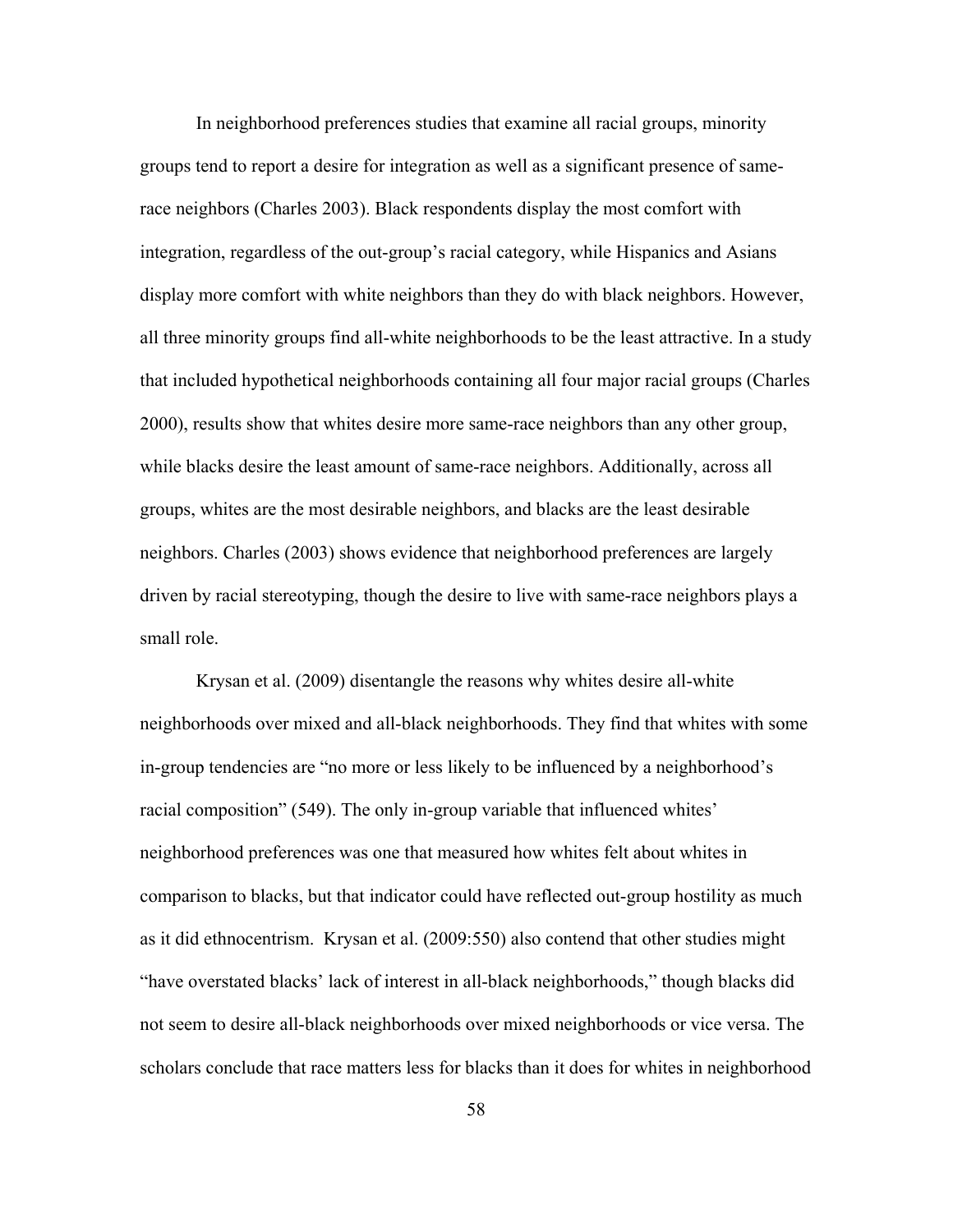preferences, a finding that reflects the relative socioeconomic advantages of whites as well as negative racial attitudes of whites.

#### **Summary and Implications for the Current Study**

Residential segregation is a major structure of social stratification in the United States, as it influences factors such as concentration of poverty, access to employment and educational opportunities, and other factors that impact quality of life (Logan and Alba 1993; Massey and Denton 1993). Originally, racial residential segregation was conceptualized as a "color line" between whites and blacks by Du Bois (1977 [1903]). However, the concept of a black-white color line is too simplistic and must be reformulated due to consistent and substantial Hispanic and Asian immigration to the United States (Lee and Bean 2010). Broadly, the United States might be divided by a black-nonblack or white-nonwhite color line.

Three broad perspectives provide a picture of a new dominant color line. First, black exceptionalism assumes the black-white color line will be replaced with a blacknonblack divide. This perspective predicts that new immigrant groups such as Hispanics and Asians will maintain physical and social distance from blacks in order to avoid the unfortunate ramifications of being identified or associated with the color black or dark skin in U.S. society (Gans 2005). High segregation of blacks from whites, Hispanics, and Asians support the viability of this perspective (Parisi et al. 2011).

Second, multiculturalism states that cultural distinctions between racial groups has become more acceptable in the United States and will continue to do so (Alba 1999; Alba and Nee 2003). Perhaps this development has led to the rise of global neighborhoods of multiple racial groups, as indicated by Logan and Zhang (2011). On the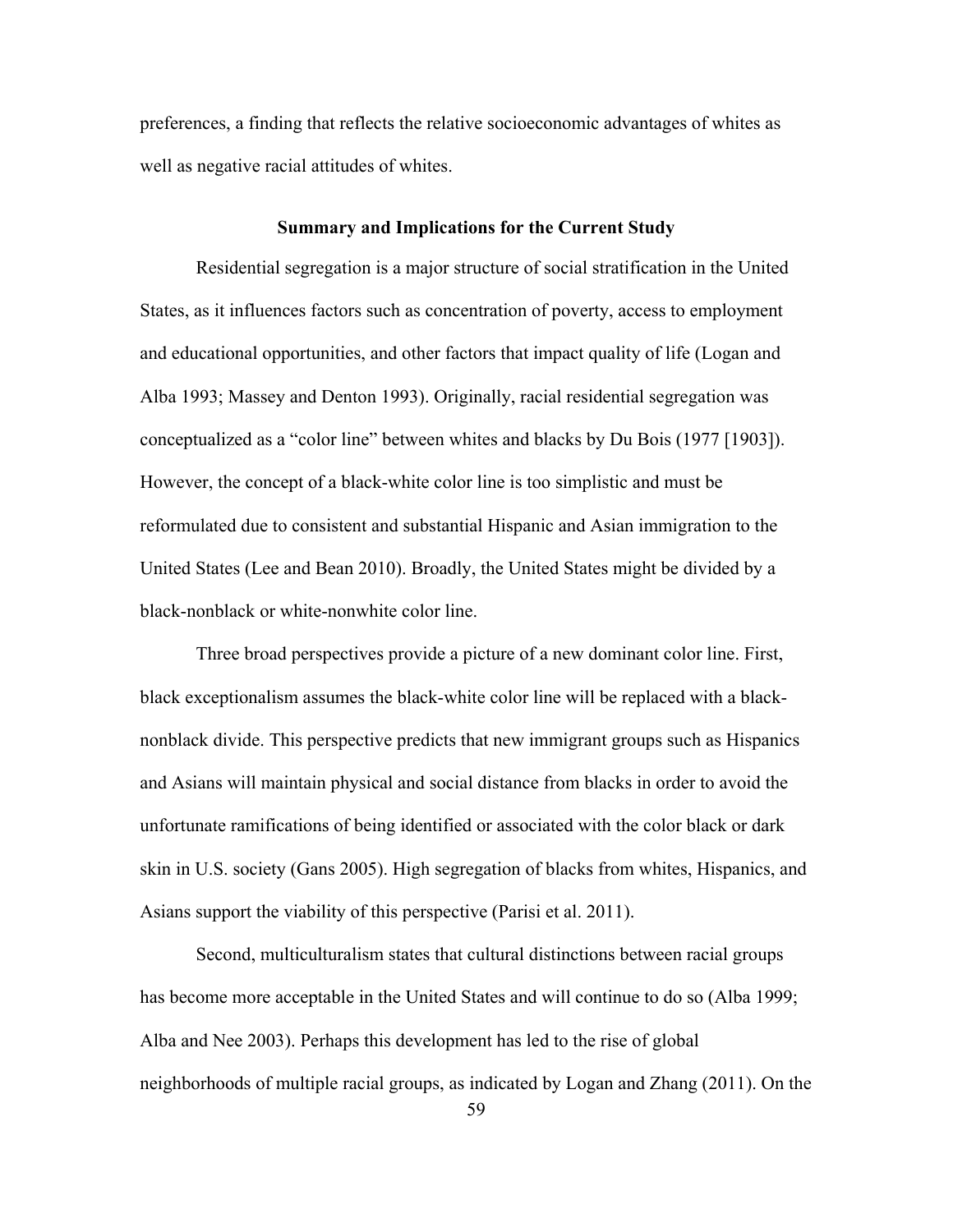other hand, multiculturalism could also point to the solidification of ethnic identities and thus ethnic communities, as outlined by research such as Portes and Zhou (1993) and Wen et al. (2009). Logan and Zhang (2011) also point out that whites tend to leave multiracial neighborhoods rather than move into them. Thus, multiculturalism could predict either lower or higher segregation between racial groups based on how racial identity is maintained or integrated in residential patterns.

Third, the tri-racial order perspective indicates that skin color will become even more important in stratifying groups in the United States (Bonilla-Silva 2004). This view predicts groups will fall into one of three categories: whites, honorary whites, and a collective black. While honorary whites will be considered superior to the collective black in terms of social standing, honorary whites will still face discrimination from the majority group, thus maintaining white privilege and dominance. The tri-racial order may therefore predict growing a black-nonblack divide and/or a growing white-nonwhite divide.

Two theoretical models, spatial assimilation and place stratification, provide reasoning for increasing or decreasing racial residential segregation in the United States (Charles 2003). Spatial assimilation emphasizes the role of socioeconomic and acculturation factors, while place stratification emphasizes the role of prejudice in the form of structural discrimination, neighborhood processes, and residential preferences. These models emphasize variables (e.g., income and racial diversity) that may be associated with residential segregation and change in residential segregation over the decades.

60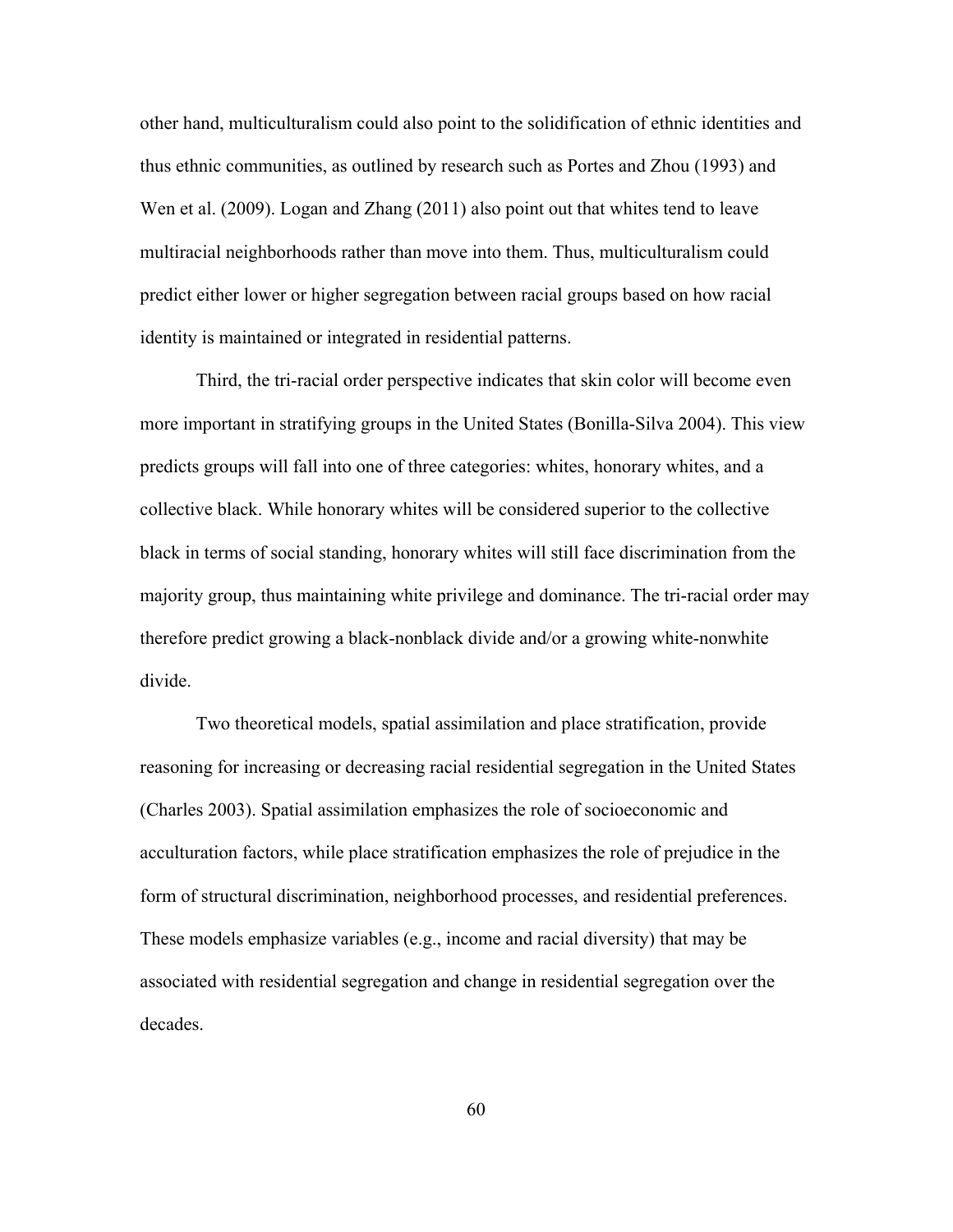This review of the theoretical literature leads this study to ask two broad research questions:

- 1. Is the traditionally dominant black-white divide being replaced by a blacknonblack divide or a white-nonwhite divide?
- 2. What factors are associated with the black-white, black-nonblack, and whitenonwhite divides?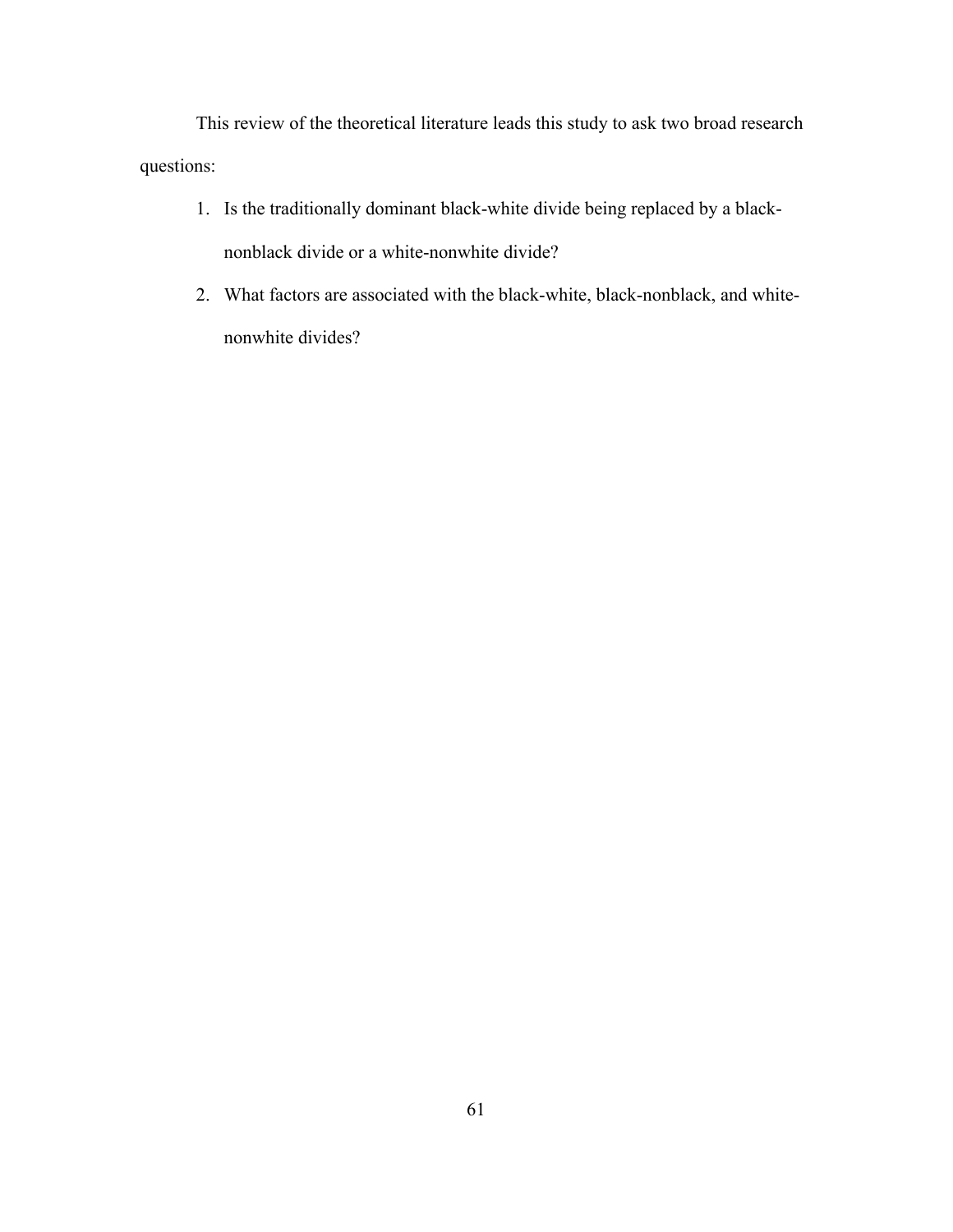# **CHAPTER III**

### TRENDS

This chapter reviews trends in racial residential segregation. First, the chapter presents an extensive review of black-white segregation trends in metropolitan areas in order to emphasize the unique position of blacks in the racial order of the United States. Next, the chapter explains why segregation trends in nonmetropolitan areas are relevant to the understanding of race relations. The chapter then reviews research and trends of residential segregation in nonmetropolitan areas. Finally, the chapter presents a series of research questions aimed at important differences between segregation trends in metropolitan and nonmetropolitan areas.

# **Black Segregation Trends in Metropolitan Areas**

Research on black segregation can be organized within four periods (Farley and Frey 1994; Massey and Denton 1993). The first period concerns residential patterns during the turn of the 20th century. At this time, blacks experienced less segregation from whites than one might have imagined in light of the legacy of slavery, as many metropolitan blacks were descendants of free people of color. All-black neighborhood blocks were not as common as they would become in future decades, and some of the most economically successful blacks even lived with whites in burgeoning neighborhoods. These patterns were observed in Northeastern, Midwestern, and Southern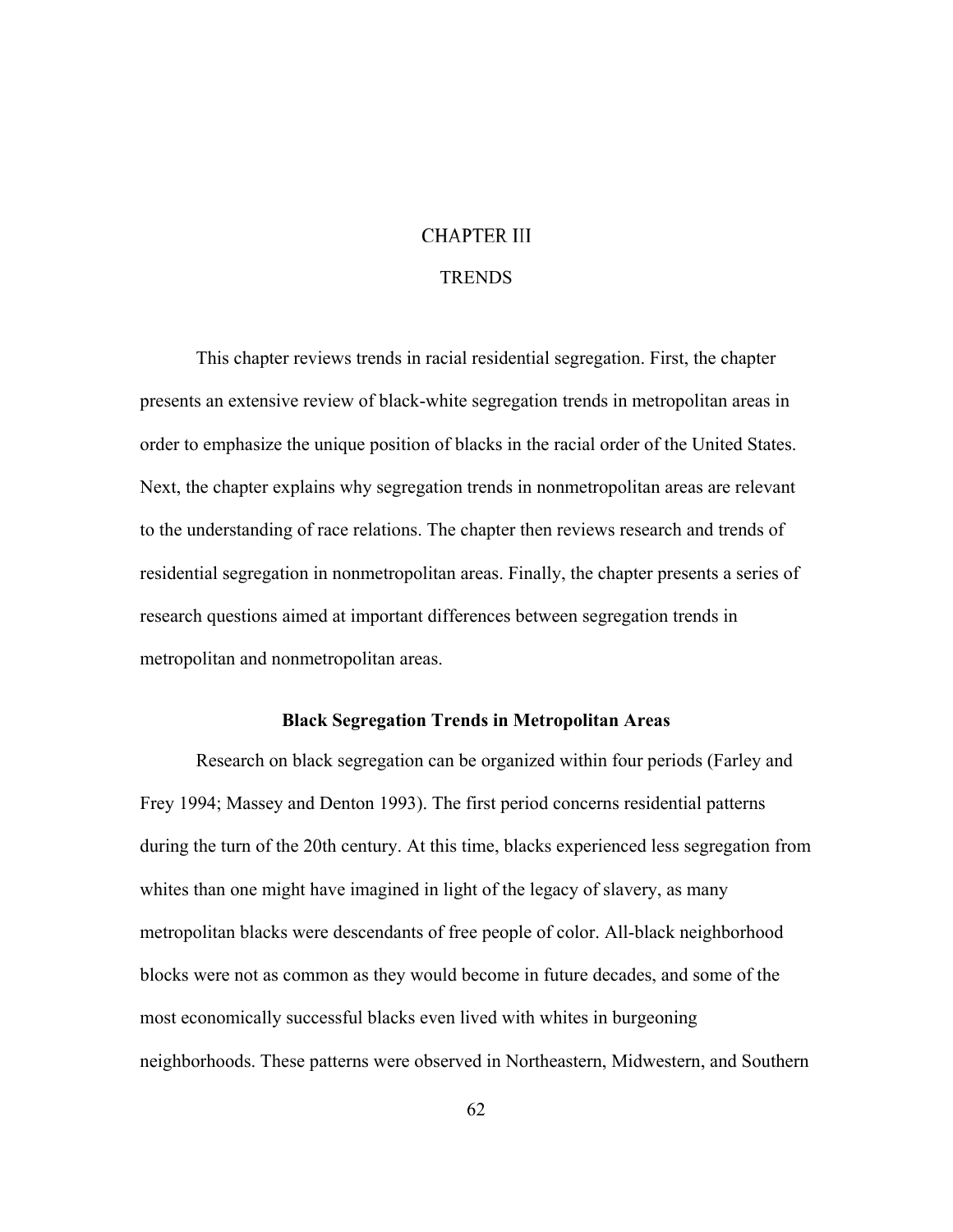cities. Despite these patterns, whites wanted to live apart from blacks. This desire led to some Southern cities passing laws to dictate where racial groups could live. Even though the NAACP had success in battling these laws, which the U.S. Supreme Court eventually struck down in 1917, it made no practical difference, as whites continued to devise ways of separating themselves from blacks, setting up a decades-long history of imposed residential segregation (Fischer 2008).

The second period of black segregation coincided with increasing black urbanization during the first few decades of the 20th century when "competition for urban space emerged" (Farley and Frey 1994:24). With the advent of industrialization in America, many blacks in the South began to pursue better opportunities in northern cities. The number of black migrants from the South skyrocketed during World War I when the need for industrial labor increased while European immigration decreased due to the war and restrictive immigration laws passed in 1921 and 1924. Given that European immigrants were the main source of labor for these industrial positions, employers in the North were happy to welcome black migrants into these positions (Massey and Denton 1993). Additionally, black migrants were happy to leave the South not only for work but also for the opportunity to live in places with less racial oppression. The movement of black (and white) migrants into the North came to be known as the Great Migration, a demographic trend that persisted throughout the Great Depression and ended in 1970 (Tolnay et al. 2002).

The continuous stream of blacks to northern cities was received by northern whites with "increasing hostility and considerable alarm" (Massey and Denton 1993:29), creating a strong disaffection toward blacks and a desire to maintain physical distance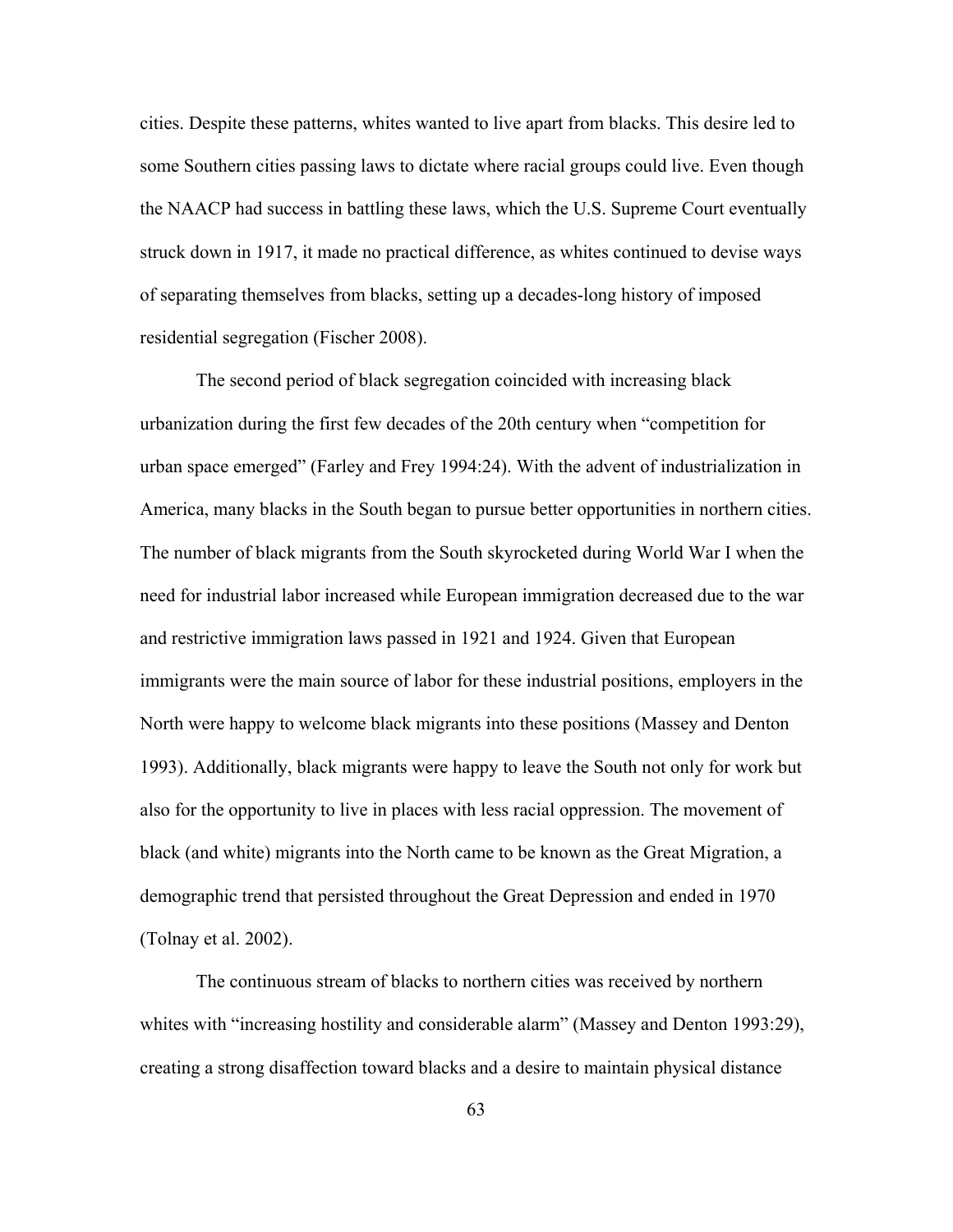from them. For example, in 1910, the average dissimilarity score for seven northern cities was 59, a 13-point increase from 46 in 1860. Furthermore, between 1890 and 1930, the average black isolation score increased from 6.7 to 29.9 for 18 northern cities (Massey and Denton 1993). The discontent of northern whites with blacks translated into the institutionalization of discriminatory practices, ranging from active violence to restrictive covenants that prevented the inclusion of blacks into white neighborhoods. This created a system of segregation that confined blacks, especially those from the South, in the least desirable residential areas of the city. Moreover, the discrepancy in neighborhood quality between whites and blacks was clearly linked to race, not class (Tolnay et al. 2002). Middle-class and affluent blacks faced residential difficulties similar to working-class and poor black migrants from the South. As Massey and Denton (1993:30) indicate, "[i]n white eyes, black people belonged in black neighborhoods no matter their social or economic standing."

By 1920, blacks were more segregated from whites than most immigrant groups (Tolnay et al. 2002). Two decades later, black-white segregation would reach astronomical levels. In 1940, the average dissimilarity index score for northern cities was 89 at the city block level (Taeuber and Taeuber 1965). Converting these block data to ward data reveals that "by 1940 at least 70% of northern black city dwellers would have had to move to achieve an even residential configuration in northern cities (compared with a figure of only 46% in 1860)" (Massey and Denton 1993:31). Black isolation levels also rose considerably. The most extreme case was Chicago: from 1910 to 1940, Chicago's isolation index for blacks increased from 5 to 70 percent. Other cities like Cleveland and New York showed increases of 8 to 51 percent and 7 to 42 percent,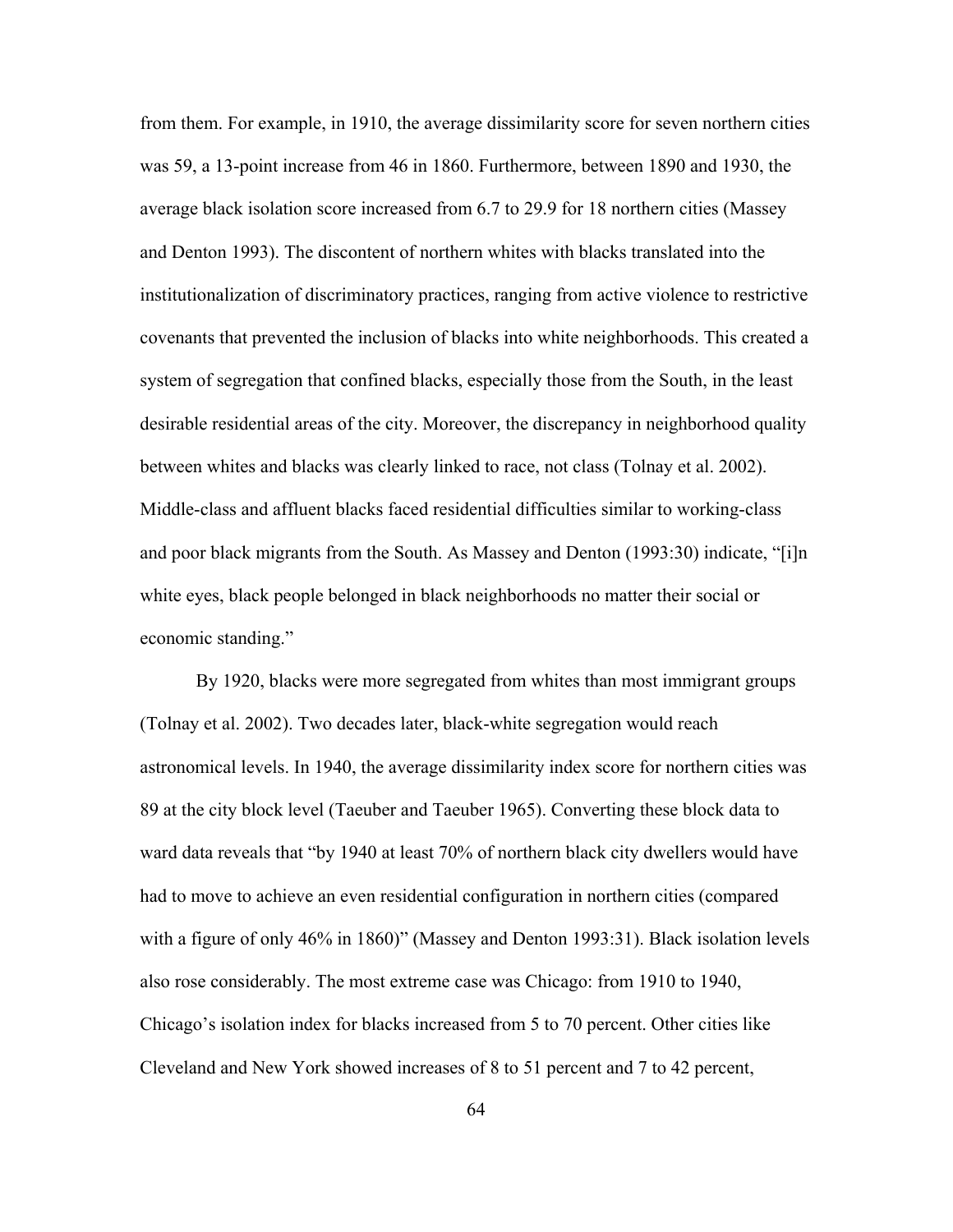respectively. After the United States entered World War II, the strong desire of whites to be physically separated from blacks was clearly expressed in a survey conducted by the National Opinion Research Center. In this study, 84 percent of the 3,600 respondents indicated that blacks should live in separate sections of towns and cities (Farley and Frey 1994).

The third period of black segregation coincides with the movement of whites from central cities to their surrounding areas, commonly known as suburban rings. By the end of World War II, the majority of the northern white population left most central cities, making "northern ghettos the homogeneously black communities they are today" (Massey and Denton 1993:43). This process of suburbanization was fueled by the economic expansion that accelerated with the end of World War II, the expansion of housing construction in the suburban ring, and the improvement of transportation (Massey 1985). While suburbanization provided opportunities for whites to seek new and improved residences, it also provided new opportunities for whites to further separate themselves from blacks, whose migration to northern cities picked up substantial steam at the beginning of World War II and onward (Massey and Denton 1993). As Taeuber and Taeuber (1965) and Massey and Denton (1993) show with block data, black-white segregation increased, on average, in cities between 1940 and 1950 for all regions, with many of Taeuber and Taeuber's (1965) sample of 100 cities exceeding scores of 90 on the dissimilarity index.

Another indication that the residential color line was becoming even more demarcated was the typical process of invasion/succession in neighborhood racial change (Taeuber and Taeuber 1965). As whites vacated neighborhoods in the city, blacks began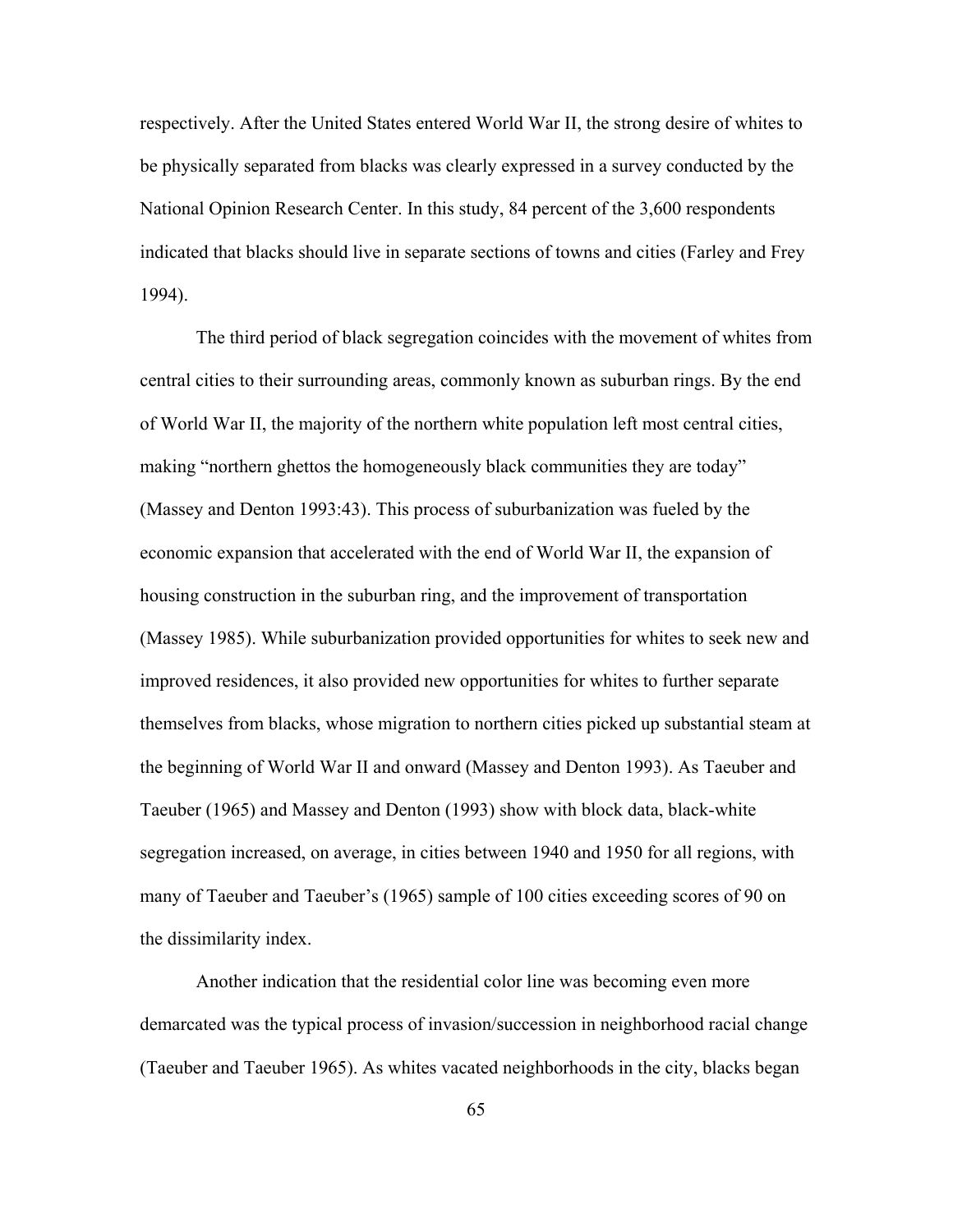to fill empty houses. The visible presence of blacks in the city pushed the remaining white residents out until city neighborhoods became virtually all black, giving rise to the expansion of the inner-city ghetto. Whites engaged in several practices to ensure that a system of segregation was in place, including housing market discrimination by real estate agents and lending institutions and sporadic acts of violence. Municipalities in the suburban area also became collective actors to keep blacks out of their communities by hiring only whites in their schools and other public service employment (Farley and Frey 1994). As the suburban areas became whiter and the central cities blacker, by 1960 the American metropolitan landscape took the proverbial form of the white doughnut around the black hole (Fischer et al. 2004). Although black-white segregation in most northern cities experienced declines between 1950 and 1960, the dissimilarity scores rarely dropped below 70 in block data analyses (Massey and Denton 1993; Taeuber and Taeuber 1965). Moreover, southern cities experienced substantial increases in blackwhite segregation during the 1950s.

Despite the fact that whites suburbanized more than blacks before World War II and in the 1950s, Farley (1970) points out that blacks have always had communities in suburban areas. In northern and western cities, these black suburban communities grew at a "correspondingly rapid rate" in comparison to their white counterparts (Farley 1970:514). In the early 20th century before the Great Migration, suburban areas in the South once held many rural places, where blacks made up about one-third of the residents. Southern cities also had lower segregation rates than their northern counterparts during this time (Massey and Denton 1993). Eventually, southern cities and their suburbs experienced growth, with the white population displacing or outpacing the black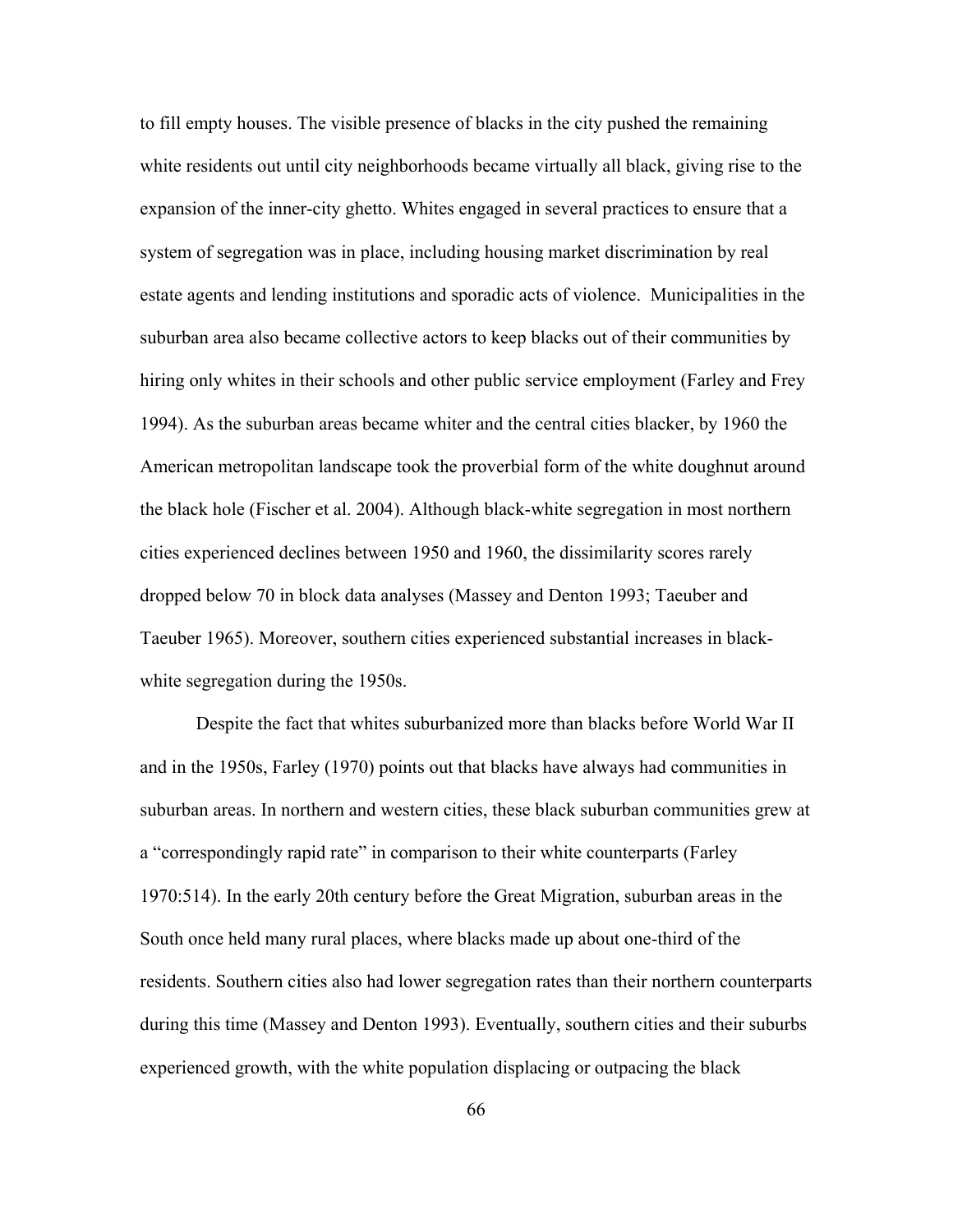population in suburbia, thus increasing residential segregation in Southern suburbs (Farley 1970).

The black suburbanization rate actually exceeded the white suburbanization rate in the North and West during the 1960s, but the overall metropolitan black population grew faster in central cities than in the suburbs. Additionally, the increased suburbanization of blacks had a caveat; three types of areas typified the suburban destinations of blacks during the 1960s: "older suburbs which are experiencing population succession, new developments designed for Negro occupancy, and some impoverished suburban enclaves" (Farley 1970:512). This study also indicated that blacks with higher incomes were more likely to suburbanize, though the overall black population in central cities was more educated and of higher socioeconomic status than the overall black population in suburban areas. Thus, residential segregation between blacks and whites remained prevalent in metropolitan areas despite increased black suburbanization. This observation echoed the warning of the Kerner Commission's report on civil disorders in 1968 that stated the United States is moving toward two metropolitan societies: an advantaged white society in the suburbs and a disadvantaged black society in central cities (Farley 1977).

Although black-white segregation declined during the 1960s, average dissimilarity scores for cities still exceeded 80 at the block level, while isolation index scores for blacks in 1970 were twice as high as they were in 1930 (Massey and Denton 1993). While Farley (1970) pointed out that black suburbanization could eventually result in a significant change in metropolitan residential segregation, the current picture at the time did not look promising: "the residential segregation patterns of central cities are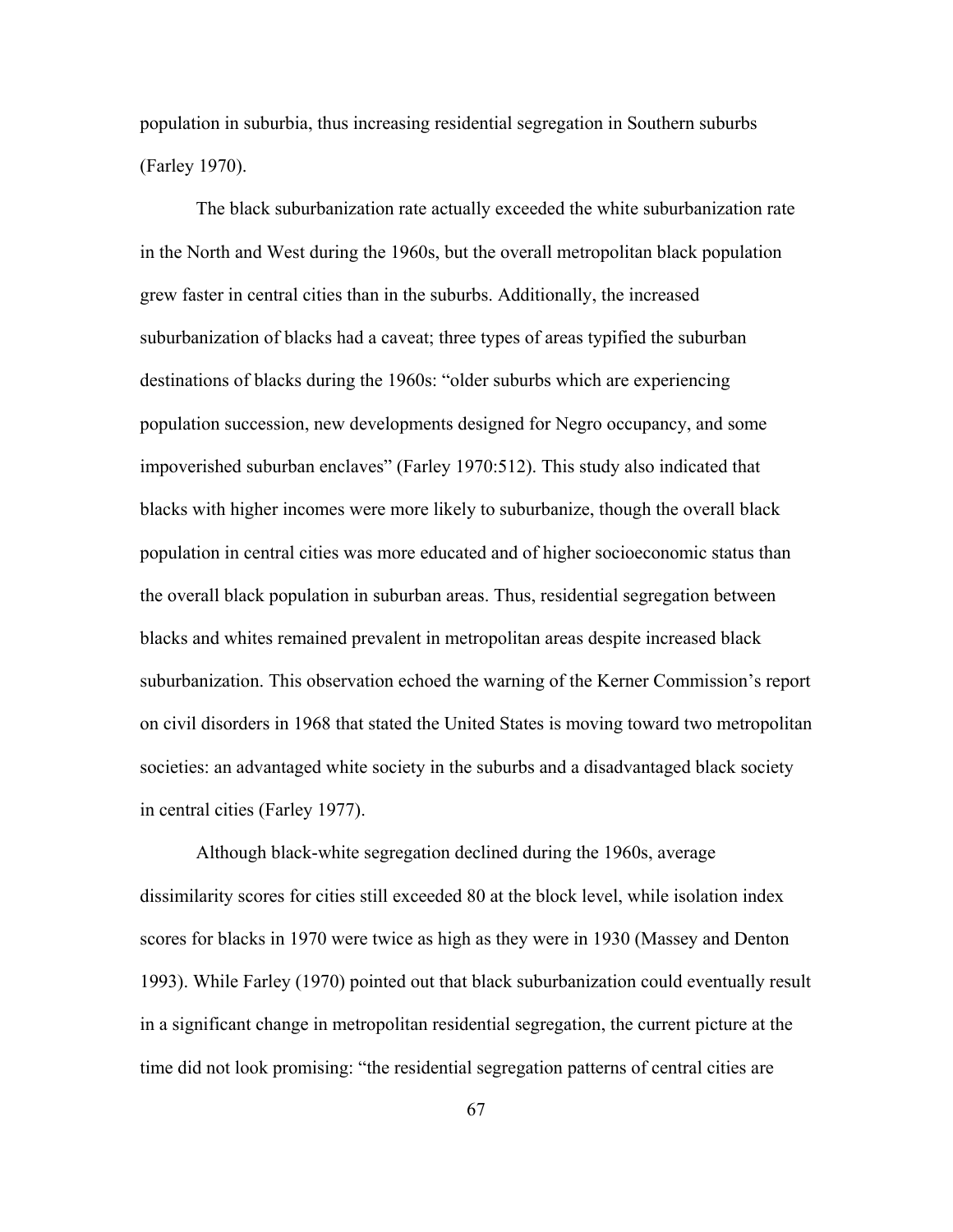reappearing within the suburbs" (527). Guest (1978) reiterated this assessment of suburban residential segregation: "The few Invasion-Succession suburbs more closely approximate the character of central city communities" (205). Using census tract data, Massey (1979) showed that blacks remained highly segregated in the 29 largest U.S. urbanized areas after the 1960s. In this study, suburban black-white segregation in 1970 reached an average of 75.4 on the index of dissimilarity, only 5.4 points lower than the average segregation of central cities. Finally, Farley's (1977) analysis of social class and racial segregation in 1970 showed that blacks and whites with similar education, income, and occupations were highly segregated in both central cities and suburban rings. Blackwhite segregation could not be predicted by class differences.

The fourth period of black segregation started with the challenge to end segregation and continues to this day. During the 1960s, three groundbreaking pieces of legislation were signed into law to end institutionalized racial discrimination in the United States. The first piece of legislation was the Civil Rights Act of 1964. This act sought to end discrimination in public accommodations, schools, federal funding, and employment. The second piece of legislation was the Voting Rights Act of 1965, which sought to end systemic political exclusion of black voters. The third piece was the Fair Housing Act of 1968. This law is perhaps the most important institutional change aimed at narrowing the residential disparity between racial groups (Farley and Frey 1994). The act banned racial discrimination in the sale and rental of housing and was strengthened by subsequent court decisions. The outcomes of these institutional changes were assumed to be the emergence of the black middle class and the increased willingness of whites to accept blacks in their communities, workplaces, media, and public lives (Farley 1977;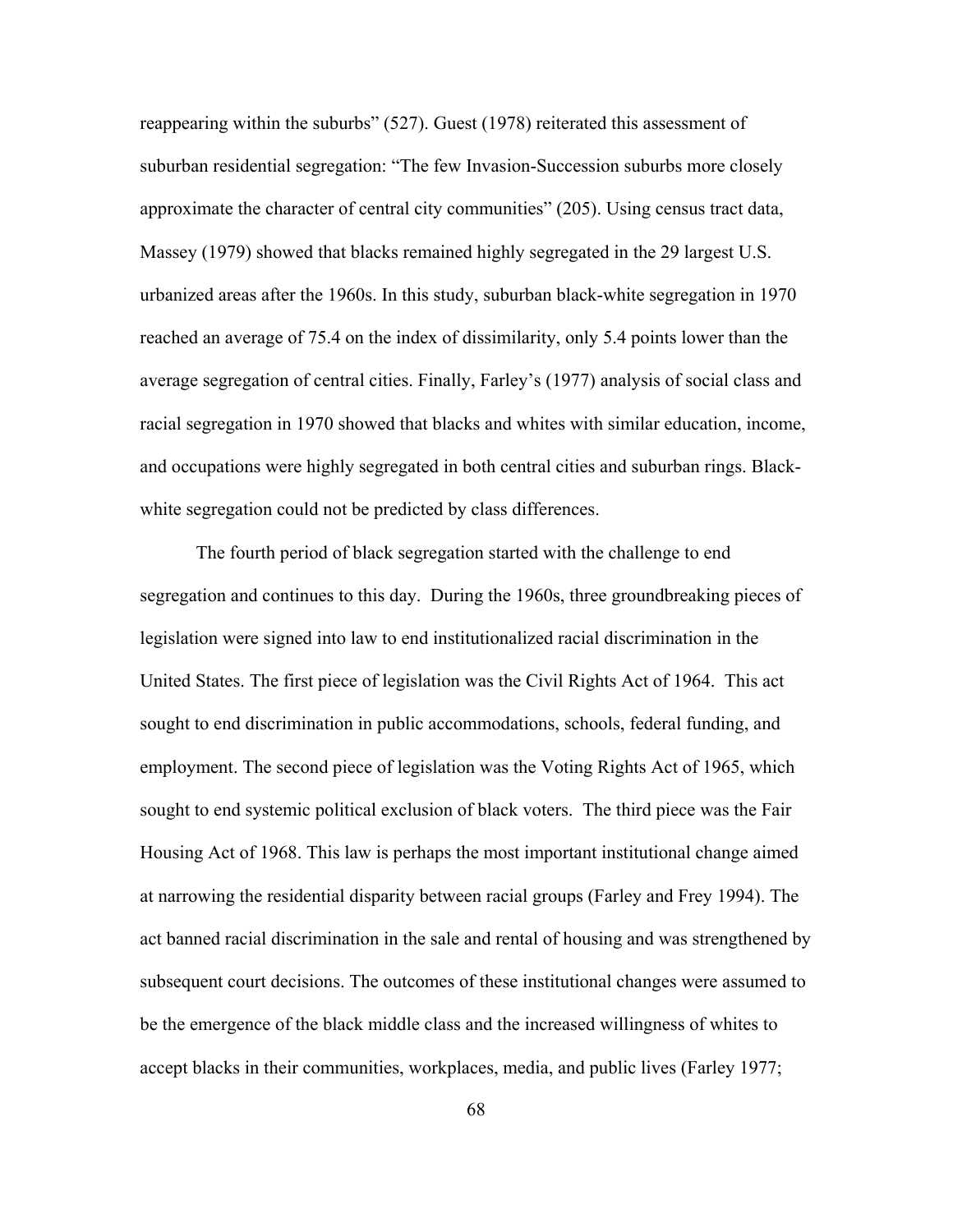Massey and Denton 1987). Perhaps most substantially, the majority of whites had abandoned the belief that blacks of the same social status should not be allowed to integrate with whites residentially (Massey and Denton 1987).

Massey and Denton (1993) indicate that the situation for decreased black-white segregation was hopeful not only because of Civil Rights legislation and improved white racial attitudes but also because of migration patterns and suburbanization trends in the 1970s. The Great Migration of blacks to northern cities ended in 1970. For the first time in the 20th century, the South experienced an increase in black migrants. This reversal of black migration patterns "eliminated a key supply-side factor that had contributed to ghetto formation and white racial hostility [in northern cities] for a hundred years" (Massey and Denton 1993:60).

During the 1970s, blacks suburbanized at a greater rate than they had in the 1960s (Frey 1985; Massey 1988a). Likening recent black suburbanization to patterns of white suburbanization during the 1950s, Frey (1985) shows that blacks of various geographic and educational backgrounds moved to suburban destinations much more frequently in 1975-1980 than they had in 1970-1975 and 1965-1970. Out of the 59 Standard Metropolitan Statistical Areas examined by Massey and Denton (1988a), only 11 had decreases in black suburbanization. In all but seven of the SMSAs, suburbanization was associated with lower black-white segregation at the census tract level (average score of 57 on the dissimilarity index). Black suburbanization increased during the 1970s for all four major regions of the United States, especially in the West.

Yet Massey and Denton (1988a) and others did not interpret the increased black suburbanization trends of the 1970s positively for various reasons. First, approximately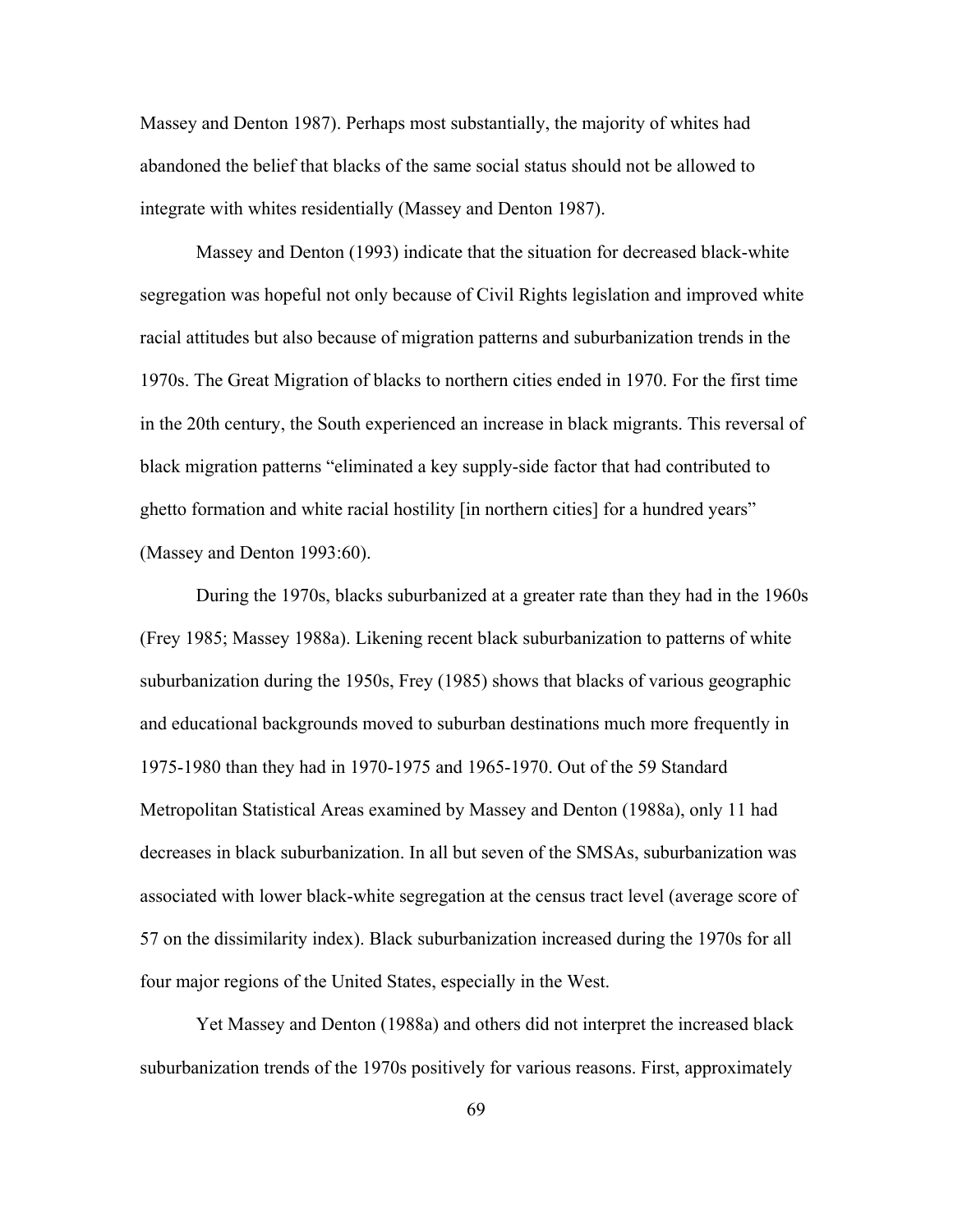40 percent of the suburban areas in Massey and Denton's (1988a) study had high segregation levels, and most scores in suburban areas were on the high end of the moderate range. Moreover, the lowest segregation scores tended to occur in suburbs with relatively few blacks. Second, in a few SMSAs, black-white segregation was greater in the suburbs in comparison to central cities. Third, while several southern and border-state areas had lower suburban black-white segregation than might be expected given their large black populations, the integration in these areas could have been due to "encroachment of white suburban development into rural black areas rather than from the movement of urban blacks into white suburbs" (Massey and Denton 1988a:606). Fourth, while the black population in suburban areas grew faster than the black population in central cities, research indicated that blacks usually moved to suburbs that were spatially close to central cities, as opposed to whites who tended to move farther into the suburban reaches. These differences in suburban location between blacks and whites were linked to the invasion-succession process (Schneider and Phelan 1993). Fifth, the suburbs that blacks tended to move to during the 1970s were described as less advantaged by some scholars. With community resources (as measured by household median income) as the prime indicator of socioeconomic advantage, Logan and Alba's (1993) study of New York City's metropolitan area in 1980 concluded that blacks tended to reside in disadvantaged suburbs. Even when individual factors like household income, education, and homeownership were controlled, blacks were not able to suburbanize to places with higher community median income as frequently as their white counterparts. For example, affluent blacks tended to live in segregated suburban areas, and if they did live in more racially diverse areas, those communities tended to have lower median income.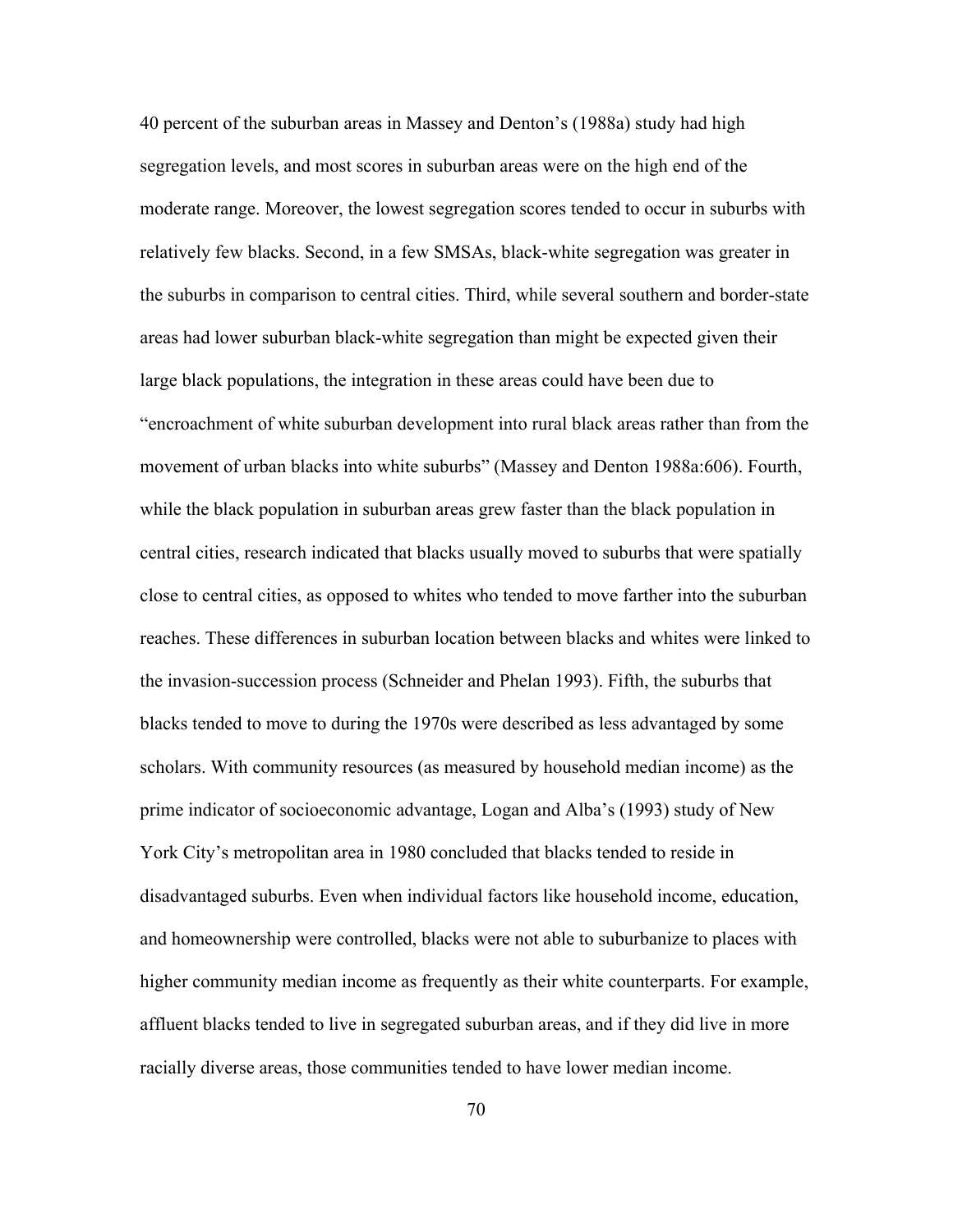Furthermore, Alba, Logan, and Bellair (1994) found that suburban crime differentially affected racial groups within a 1980 sample of suburbs in New Jersey. Regardless of whether they had high incomes or owned homes, blacks lived in poorer, more populous, and more segregated suburban areas with higher rates of crime.

Lastly, in predicting minority exposure to whites, typically the smaller the minority population, the higher the probability that members of the minority population will have contact with whites. However, suburban blacks were shown to have much lower probabilities of contact with whites in comparison to their Hispanic and Asian counterparts. The disparity between blacks and other minority groups in probability of exposure to whites held for entire metropolitan areas as well. Black suburbanization during the 1970s did not seem to increase the likelihood of contact or residential integration with whites (Massey and Denton 1987).

Logan and Schneider (1984:887) indicate that blacks during the 1970s mainly had access to "suburbs which have the weakest tax base and highest current tax rates and which may have the most difficulty providing municipal services at acceptable tax rates." Typically, white suburbs remained closed off to blacks while black suburban areas continued to experience change. Logan and Schneider (1984) also find patterns that suggest invasion-succession processes in the suburbs, echoing Guest's (1978) analysis of 1960s suburban black-white segregation. The data of this study do not give any clear evidence that black suburbanization during the 1970s reduced black-white segregation overall.

Although these studies tend to look at the glass as half empty, especially in regard to black suburbanization, Massey and Denton's (1993) data still show that black-white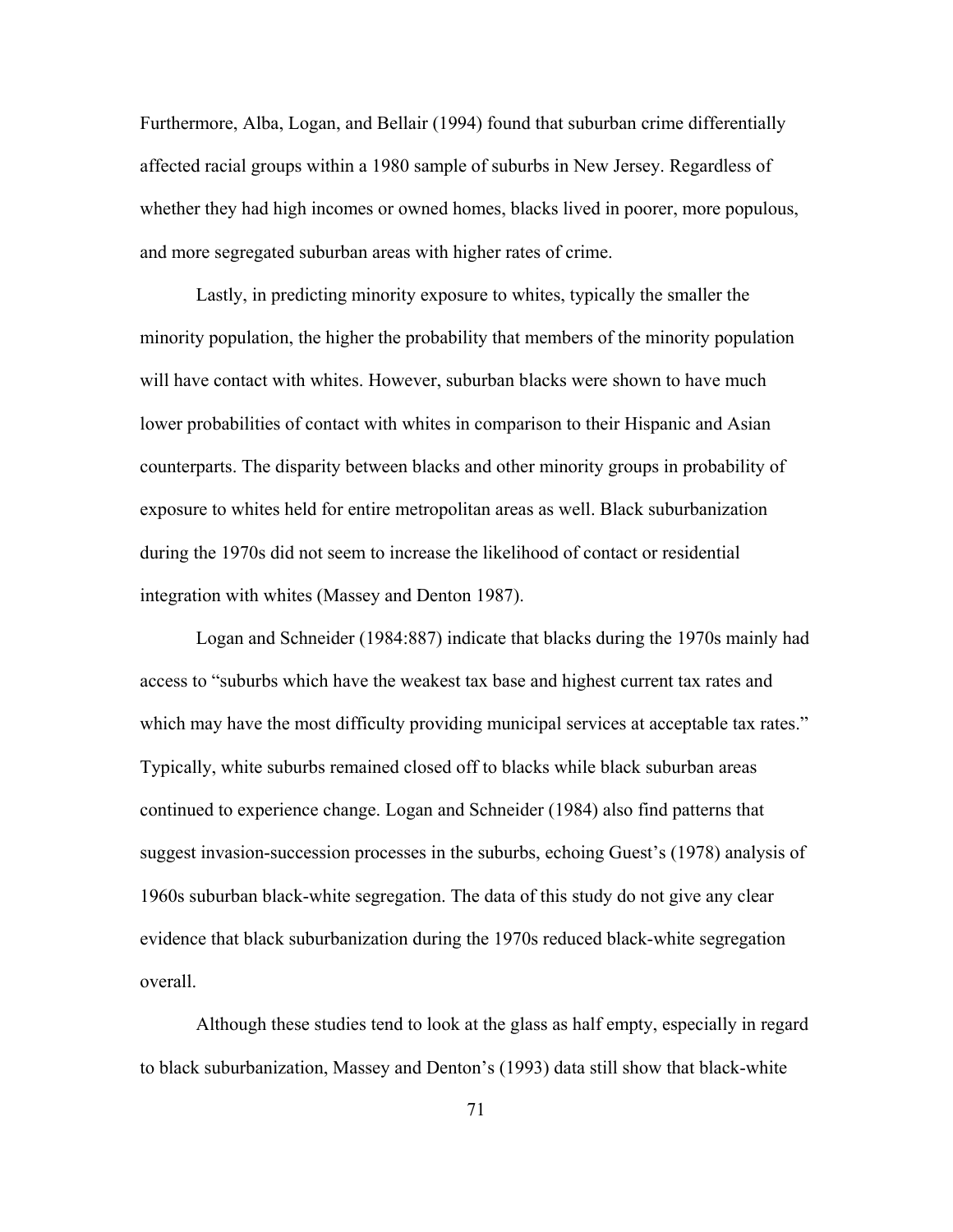segregation, as well as black isolation, declined in almost every one of the 30 largest U.S. metropolitan areas during the 1970s. Farley and Frey (1994) further point out that declines in black-white segregation occurred in the majority of the 318 metropolitan areas in the United States. On average, black-white segregation, though still high overall, declined more during the 1970s than Hispanic-white or Asian-white segregation (Massey and Denton 1987).

However, any optimism was muted by the level of hypersegregation of blacks from whites, which was unique among minority groups (Massey and Denton 1989). In 16 U.S. metropolitan areas during the 1970s, blacks were highly segregated (values above 60) on four or all of the five dimensions of segregation. The average values for the 16 metropolitan areas follow: evenness (82), isolation (71), clustering (58), centralization (88), and concentration (83). More than one-third of America's black population during the 1970s lived in these hypersegregated areas (Massey and Denton 1993).

Black-white segregation experienced another decline during the 1980s (Farley and Frey 1994; Massey and Denton 1993). Using census tract data, Massey and Denton (1993) showed a decrease in black-white segregation for both northern and southern metropolitan areas with the largest black populations, with the former having a slightly larger decrease than the latter on the index of dissimilarity (2.3 vs. 1.8). Southern metropolitan areas remained less segregated overall with an average dissimilarity score of 66.5, which was still a high degree of segregation. Using block group data to examine a wider range of metropolitan areas (232 in total), Farley and Frey (1994:30) found a "pervasive pattern of modest declines" in black-white segregation, with the average dissimilarity score dropping from 69 to 65. The scholars also noted that the number of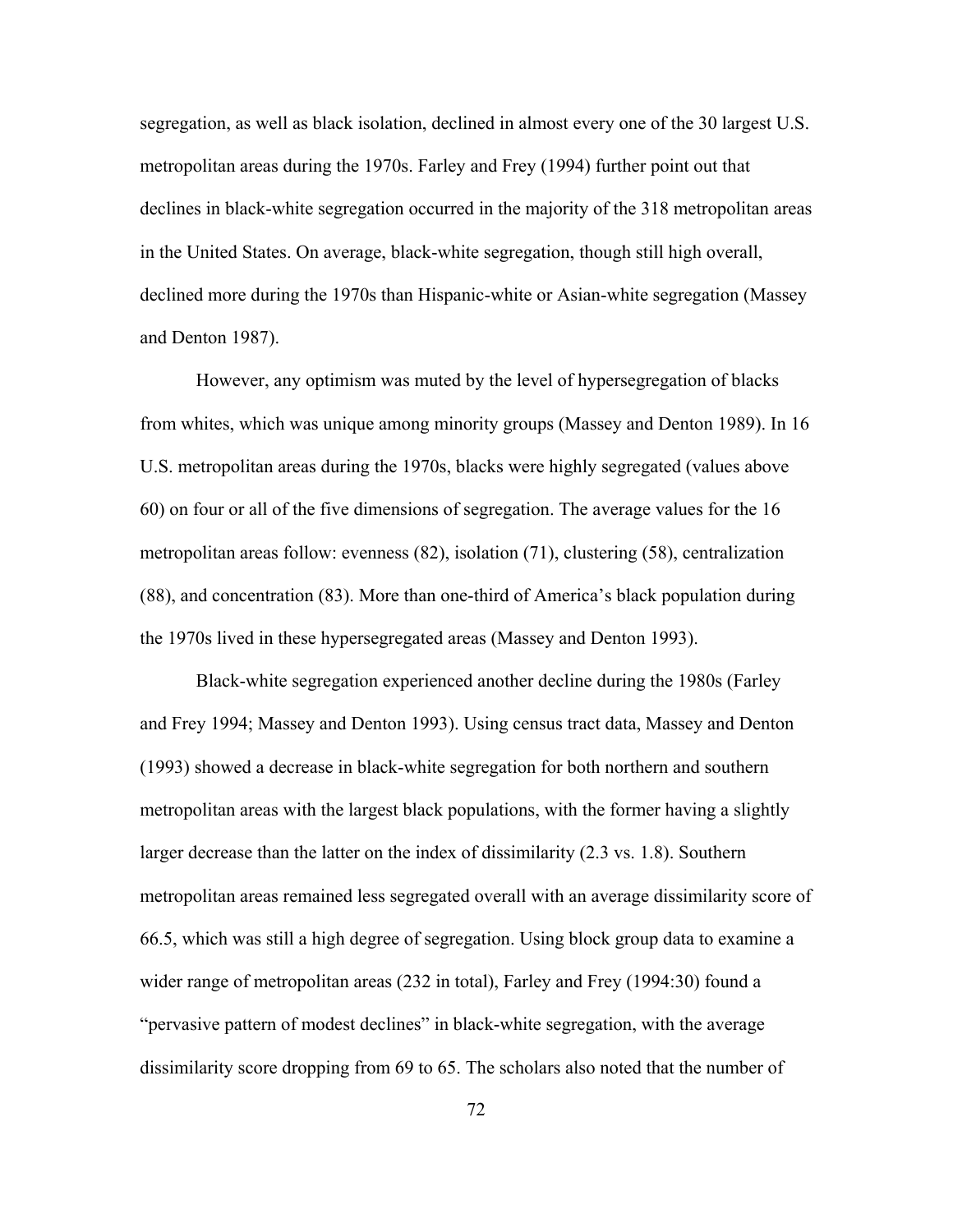metropolitan areas with moderate black-white dissimilarity scores (less than 55) increased from 29 in 1980 to 68 in 1990. Additionally, declines in black-white segregation during the 1980s were not limited to metropolitan areas with smaller black populations, as was the case during the 1970s. However, like Massey and Denton (1987), Farley and Frey (1994) were most hopeful about residential segregation patterns in developing metropolitan areas of the West and the South. Using census tract data to examine 331 metropolitan areas, Logan et al. (2001) show a modest decrease in blackwhite segregation during the 1980s similar to that of Farley and Frey (1994). However, the overall average black-white dissimilarity score was higher than the one observed by Farley and Frey (1994), dropping from 73.8 in 1980 to 68.8 in 1990 (Logan 2001). Unfortunately, blacks still experienced hypersegregation during the 1980s; in fact, there were more cases of black-white hypersegregation in the 1980s than in the 1970s. Metropolitan areas showing hypersegregation of blacks from whites nearly doubled by 1990, from 16 to 29 (Denton 1994).

The increased suburbanization of blacks during the 1980s has different interpretations. In 1980, about 10 percent of the suburban areas in Schneider and Phelan's (1993) sample contained no blacks or a very small number of blacks who were not reported by the Census. By 1990 census data showed that almost all of the suburban areas in their sample contained some blacks, which implies that black suburbanization mainly affected those suburban populations with fewer blacks in 1980. Furthermore, Schneider and Phelan (1993) identified a trend in 1980s black suburbanization similar to that of the 1970s: blacks tended to move to suburban neighborhoods near central cities. These areas also showcased low levels of median income, along with a weaker negative relationship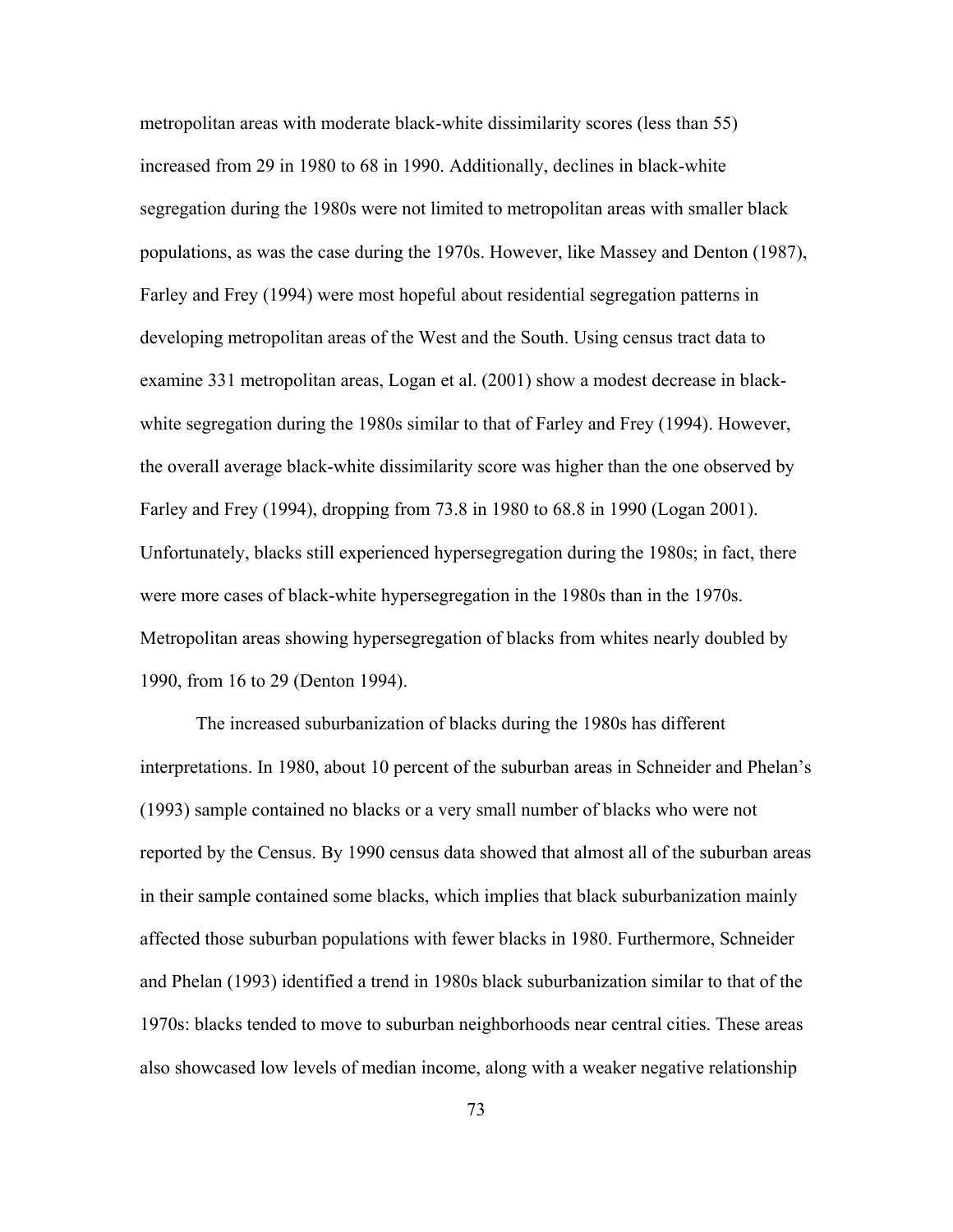between black suburbanites and "public goods and services" (Schneider and Phelan 1993:276). Although these suburban communities were superior to the central cities that blacks moved away from, they paled in comparison to other suburban communities. Overall, suburbs that were already open to black settlement tended to be the suburban areas with higher black population growth, leading Schneider and Phelan (1993) to conclude that evenness in black-white residential distribution within the suburbs was "a distant goal" (278).

But Farley and Frey (1994) interpreted black suburbanization in the 1980s in a more positive way. For instance, they noted that the number of middle-class blacks grew quickly in the 1980s (the "Reagan Years"), implying that this trend should inspire more blacks to look for better housing in the suburbs. If many middle-class blacks moved to suburban areas, perhaps black suburban communities with high socioeconomic levels could appear. The idea was that older metropolitan areas where residential segregation has traditionally been high may not change any time soon, leaving newer metropolitan areas with new suburban housing as an opportunity for a growing middle class of blacks (Farley and Frey 1994). Later research would lend evidence to this idea about regional differences in black suburban representation. Between 1990 and 2000, black presence was more prominent in the suburb areas of the South, but there were not as many black suburbanites in other regions (Frey 2001).

The 1990s brought another decline in black-white segregation, though smaller than the decline of the 1980s. With census tract data, Logan et al. (2004) showed a 3.7 point decline in the index of dissimilarity during the 1990s, slightly lower than the 4 point decline during the 1980s. Of the 255 metropolitan areas that were analyzed, only 15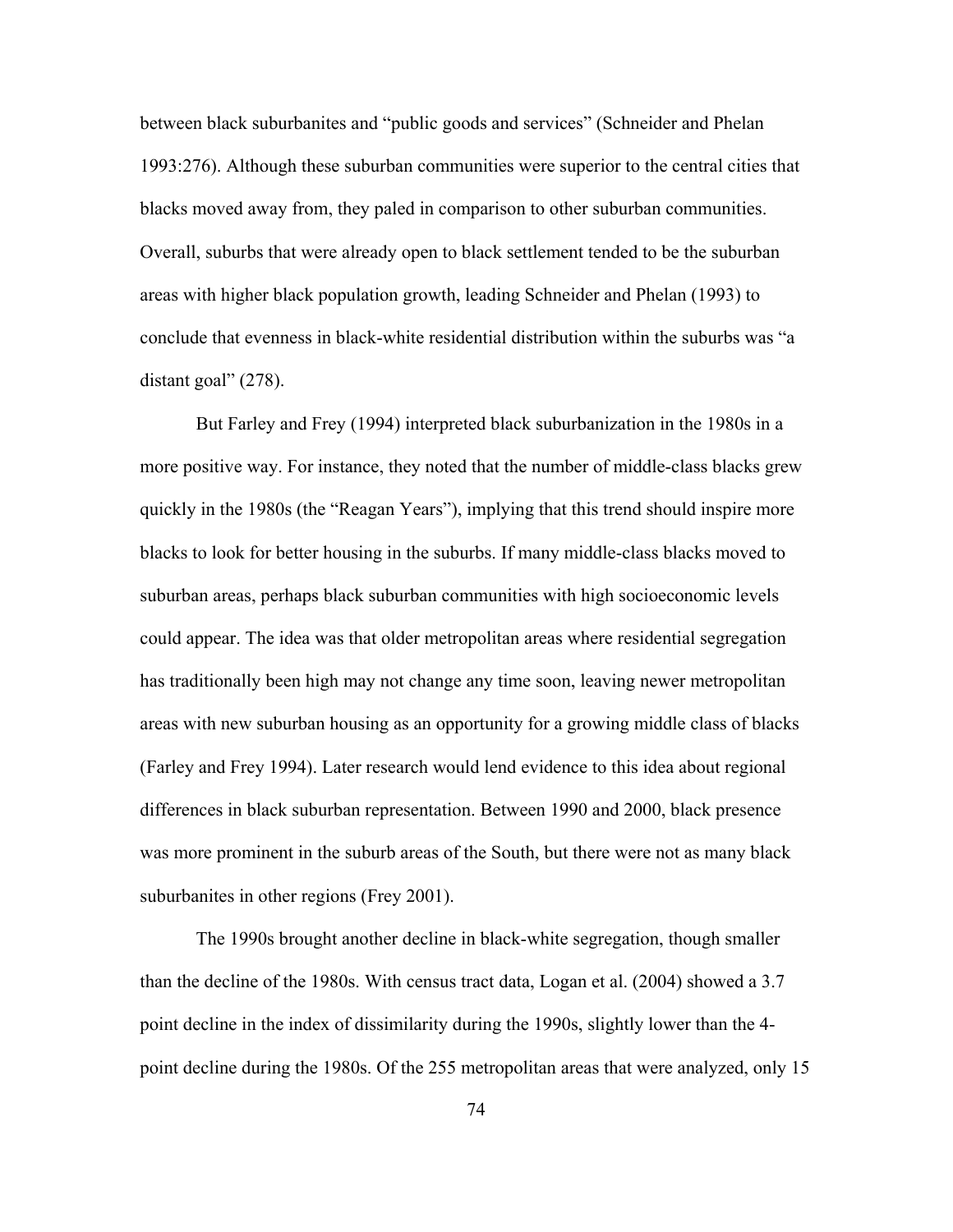showed increases in black-white segregation. This study also indicated an average dissimilarity score of 65.2 for black-white segregation. Iceland et al. (2002) found similar numbers with their census tract data, with an average dissimilarity score of 64 for 220 metropolitan areas, an approximately 4-point decline (compared to a 5-point decline for the 1980s). Additionally, black-white segregation declined on all five traditional dimensions of residential segregation. In a study using block data, Lichter et al. (2007) show a slightly larger decline in black-white metropolitan segregation at approximately 5 points. Moreover, their study also shows a slightly higher average dissimilarity score at 67.8 (weighted by minority population size). Lastly, Wilkes and Iceland (2004) indicated that black-white hypersegregation had declined to an extent in the 1990s. Using the same techniques as Denton (1994), they found that the number of hypersegregated metropolitan areas decreased from 29 to 23, though nine of the original 29 areas were no longer hypersegregated (three areas became hypersegregated over the 1990s).

Research examining 2000s trends in black-white segregation is relatively scarce due to the fact that data from the 2010 Census have only recently been made available. However, two studies offer vastly different interpretations of the residential segregation of blacks. Glaeser and Vigdor (2012) show significant progress in segregation between black and nonblack groups in the last few decades, with the average black-nonblack dissimilarity value dropping from about 80 in 1970 to about 55 in 2010. The study further points out that most neighborhoods in metropolitan American now have black residents. The scholars speculate the decline of black-nonblack segregation is mostly due to black suburbanization and the expansion of lending to minority households.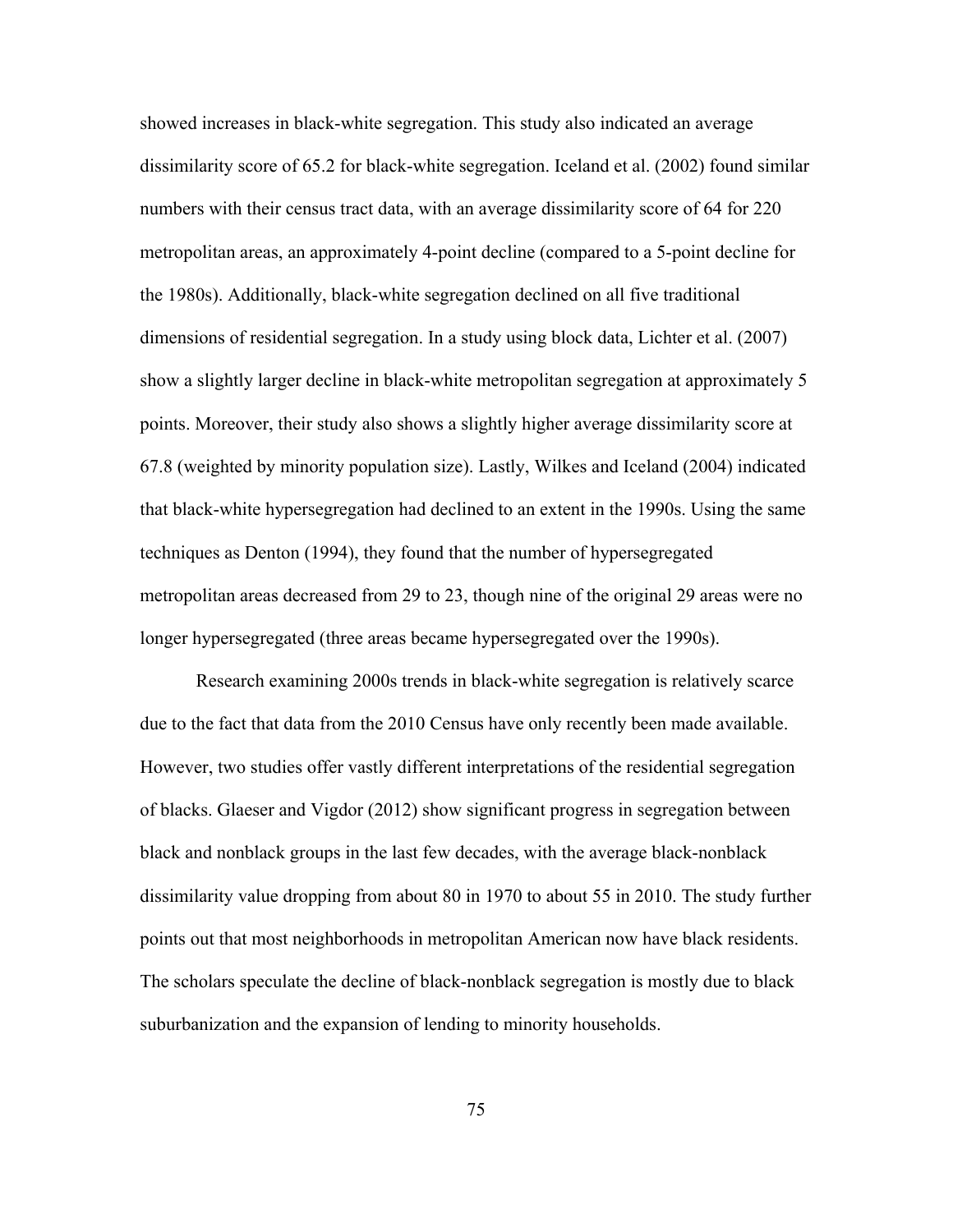Another study focuses directly on black-white segregation rather than blacknonblack segregation over the 2000s. Logan and Stults (2011) temper any optimism by revealing that black-white segregation is still very high in many of the U.S. metropolitan areas with the largest black populations. For example, black-white segregation in New York was 79.1 in 2010. The average dissimilarity score for the 50 metropolitan areas with the largest black populations dropped from 64 in 2000 to 59 in 2010. While this decline is about as large as declines in the 1980s and 1990s, the scholars expected a larger decrease. While Glaeser and Vigdor (2012) and Logan and Stults (2011) provide some reasons for the trends they report, the explanations are largely speculative and exploratory, as their studies do not account for ecological factors or provide any compelling evidence.

#### **The Importance of Nonmetropolitan Studies**

As the previous discussions demonstrate, the literature on racial residential segregation in nonmetropolitan settings is extensive, containing many different viewpoints and methods of measuring the physical separation of racial groups. In contrast, the literature on racial residential segregation in nonmetropolitan settings was for many decades limited to "small parts of case study descriptions of rural stratification systems" (Hwang and Murdock 1983:607). Before the reasons for this discrepancy are explored, it is important to define nonmetropolitan in the context of racial residential segregation. In the literature (e.g., Massey and Denton 1993), "urban" is often used synonymously with the census-defined "metropolitan statistical area," i.e., any area that contains a city with at least 50,000 population (surrounding counties, such as those that contain suburbs, may be included in this area) (U.S. Census Bureau 2010). Given that the urban literature largely focuses on these areas, "nonmetropolitan" is understood to be any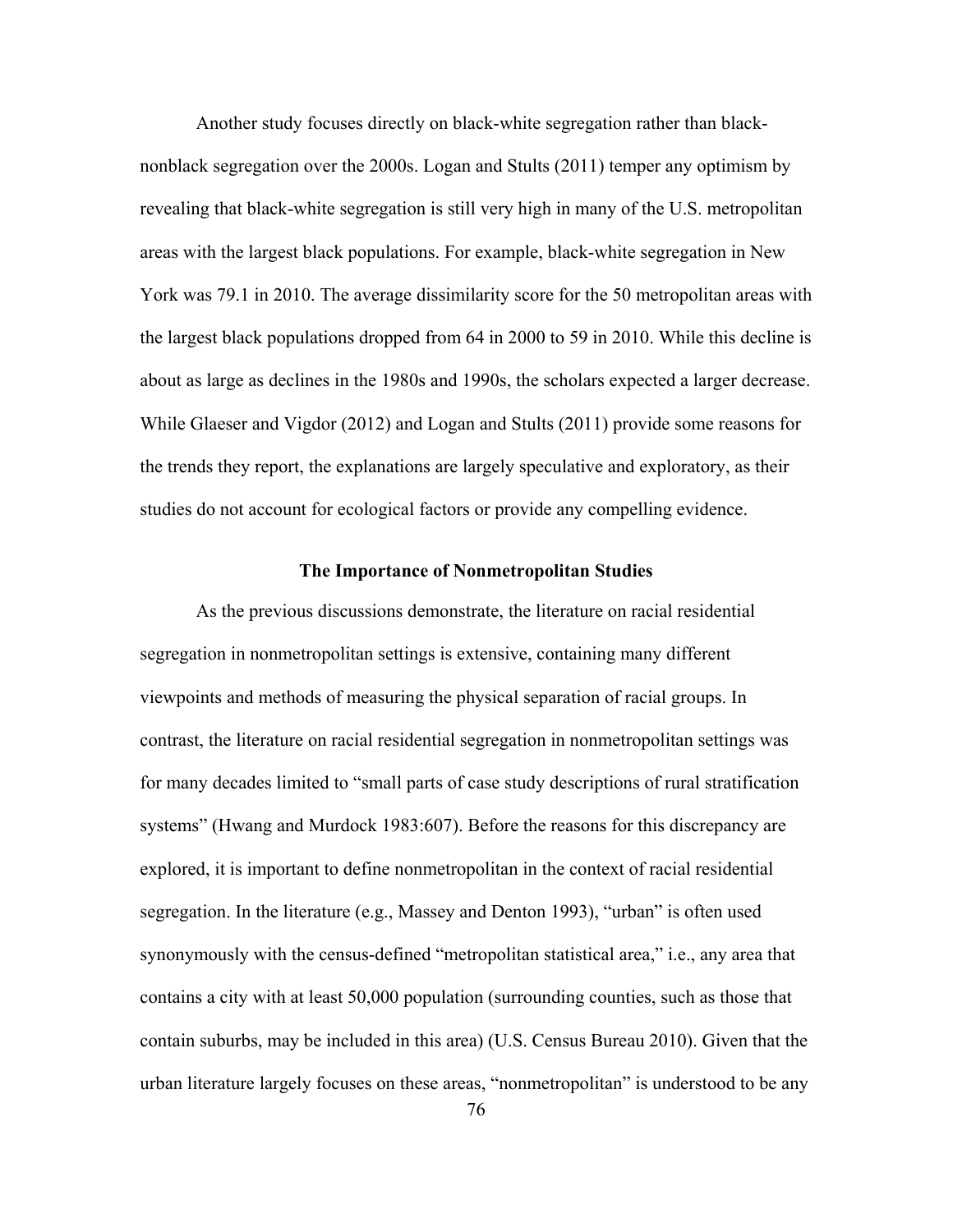area that does not fit the metropolitan statistical area definition of the U.S. Census Bureau. "Nonmetropolitan area" may refer to "micropolitan statistical areas," *i.e.*, any area that contains a city with a population of 10,000 or more but less than 50,000. The term may also refer to small towns and unincorporated areas. Furthermore, studies of nonmetropolitan segregation often use "nonmetropolitan" and "rural" interchangeably (Allen and Turner 2011; Hwang and Murdock 1983; Lichter et al. 2007). It should be noted, however, that the Census defines "urban clusters" as an area that has at least 2,500 population but less than 50,000, which would fall under a nonmetropolitan setting (U.S. Census Bureau 2010). For the sake of clarity, this study uses metropolitan and nonmetropolitan as its main terms for geographic differences.

Three reasons help explain why nonmetropolitan residential segregation has received limited attention. First, comparable aggregate data for nonmetropolitan areas have only been available for little more than 30 years. The 1980 Census was the first decennial census to offer block residential data by racial group for places in nonmetropolitan areas (Aiken 1987; Hwang and Murdock 1983). Thus, our understanding of racial residential segregation in nonmetropolitan America is relatively limited compared to the research on metropolitan residential segregation, for which census data have been available for several decades before 1980. Moreover, residential data on geographic units in nonmetropolitan areas have not been analyzed that often since 1980, meaning that scholars have not fully explored available information on nonmetropolitan residential segregation. Second, most people in the United States live in metropolitan areas; thus, it is not surprising that bigger places with more people might garner more interest from social scientists. Third, for decades the most significant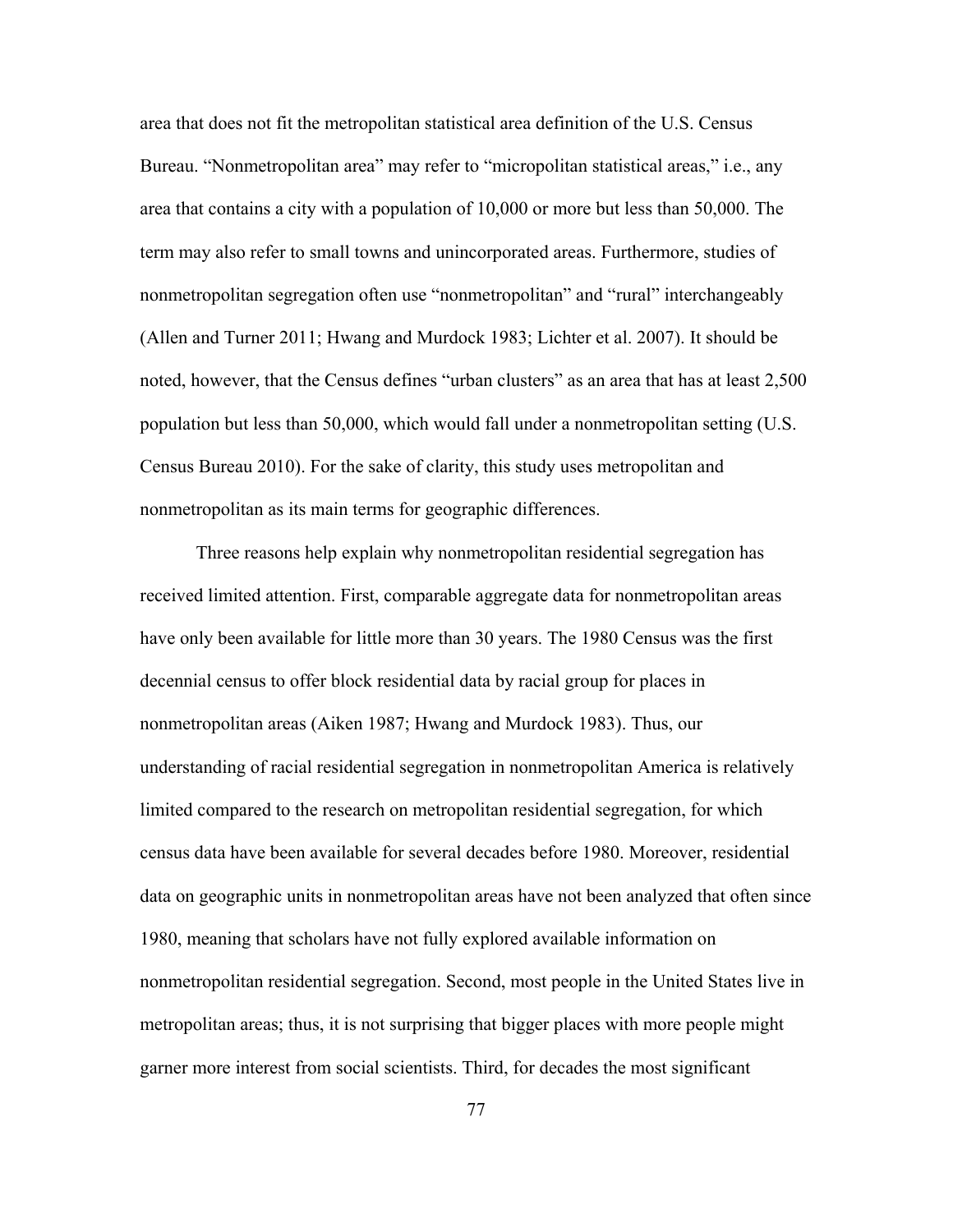population growth occurred in metropolitan areas, creating rapid changes in neighborhood racial composition that sociologists could readily examine. The Great Migration, for example, is largely associated with invasion-succession patterns in metropolitan neighborhoods. Rapid population growth of racial groups often leads to rapid residential segregation/integration, thus attracting considerable (and well-deserved) scientific attention.

But economic factors and population patterns that changed the racial landscape of northern cities since the Great Migration have significantly impacted the residential distribution of racial groups in nonmetropolitan settings as well. Although the residential segregation literature is full of references to the Great Migration's impact on black populations in the North, less has been said about blacks who stayed in the nonmetropolitan South. Wahl and Gunkel (2007:511) indicate that many nonmetropolitan blacks "are long-time residents, descendants of those who were too poor to join the Great Migration." An appreciable number of these descendants reside in the Black Belt, a collection of counties across southern states (e.g., Louisiana, Mississippi, Alabama, Georgia) that made up the center of the plantation economy. After World War II, the mechanization of farming was both a cause of blacks migrating to the North and a major disadvantage for blacks who stayed in the South, as advancements in machinery substantially decreased employment opportunities in agriculture, a main source of work for nonmetropolitan blacks who lived on farms (Aiken 1987; Albrecht, Albrecht, and Murguia 2005). As a result of the mechanization of farming, the black farm population went from representing 70 percent of nonmetropolitan blacks in 1940 to less than 3 percent of nonmetropolitan blacks in 1980 (Aiken 1985).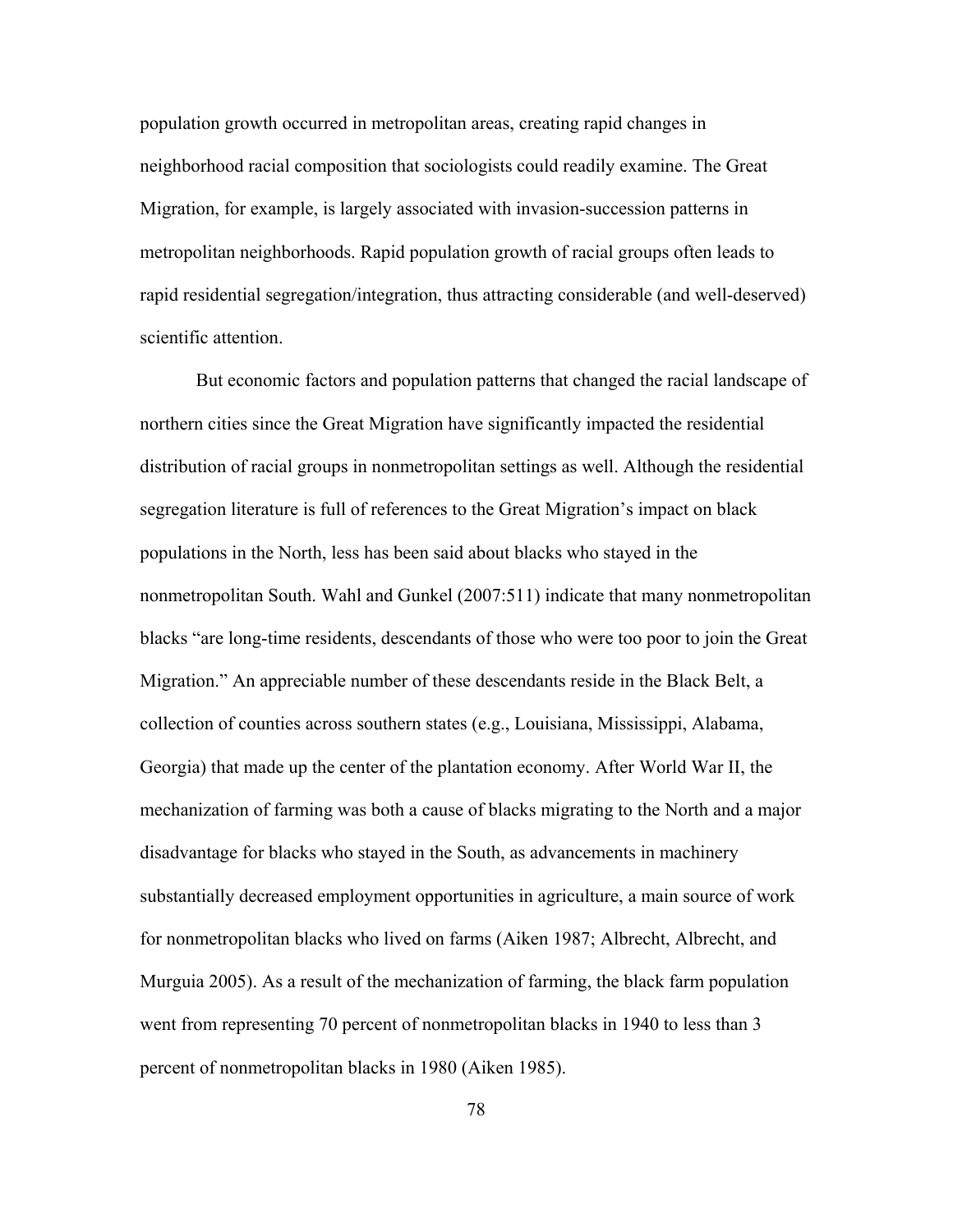As the agricultural economy transformed in many areas of the South, blacks who had worked and lived on farms found new homes on the boundaries of small towns. These homes were built by either blacks themselves or by the federal government. In some cases, the transition to new housing was an improvement for nonmetropolitan blacks, as many of them were "able to make quantum leaps from tenant shacks without plumbing to new dwellings with modern conveniences" (Aiken 1985:396). At the same time, many blacks still lived in substandard housing units, and high poverty rates persisted among the nonmetropolitan black population. The extreme poverty of areas like the Black Belt inspired the well-known War on Poverty from the federal government in the 1960s (Aiken 1987). Despite the government's efforts, more than 40 percent of black households still lived in poverty in some of the most impoverished counties of the South in 1979 (Aiken 1985).

Regional shifts in population demand that scholars pay more attention to residential patterns in nonmetropolitan areas and how they may reflect or differ from residential patterns in metropolitan areas. After the Great Migration unofficially ended in 1970, nonmetropolitan areas started to experience a population turnaround. The population story for blacks had been exodus: the nonmetropolitan South only accounted for 17 percent of all U.S. blacks in 1970, down from 70 percent in 1910. However, Lichter et al. (1985) indicate even though black population grew at a higher rate in metropolitan areas, the nonmetropolitan black population increased during the 1970s for the first time since the Great Migration. Both blacks and whites concentrated in adjacent and nonadjacent nonmetropolitan places, though blacks tended to concentrate in larger nonmetropolitan places, whereas whites tended to concentrate in more remote areas. This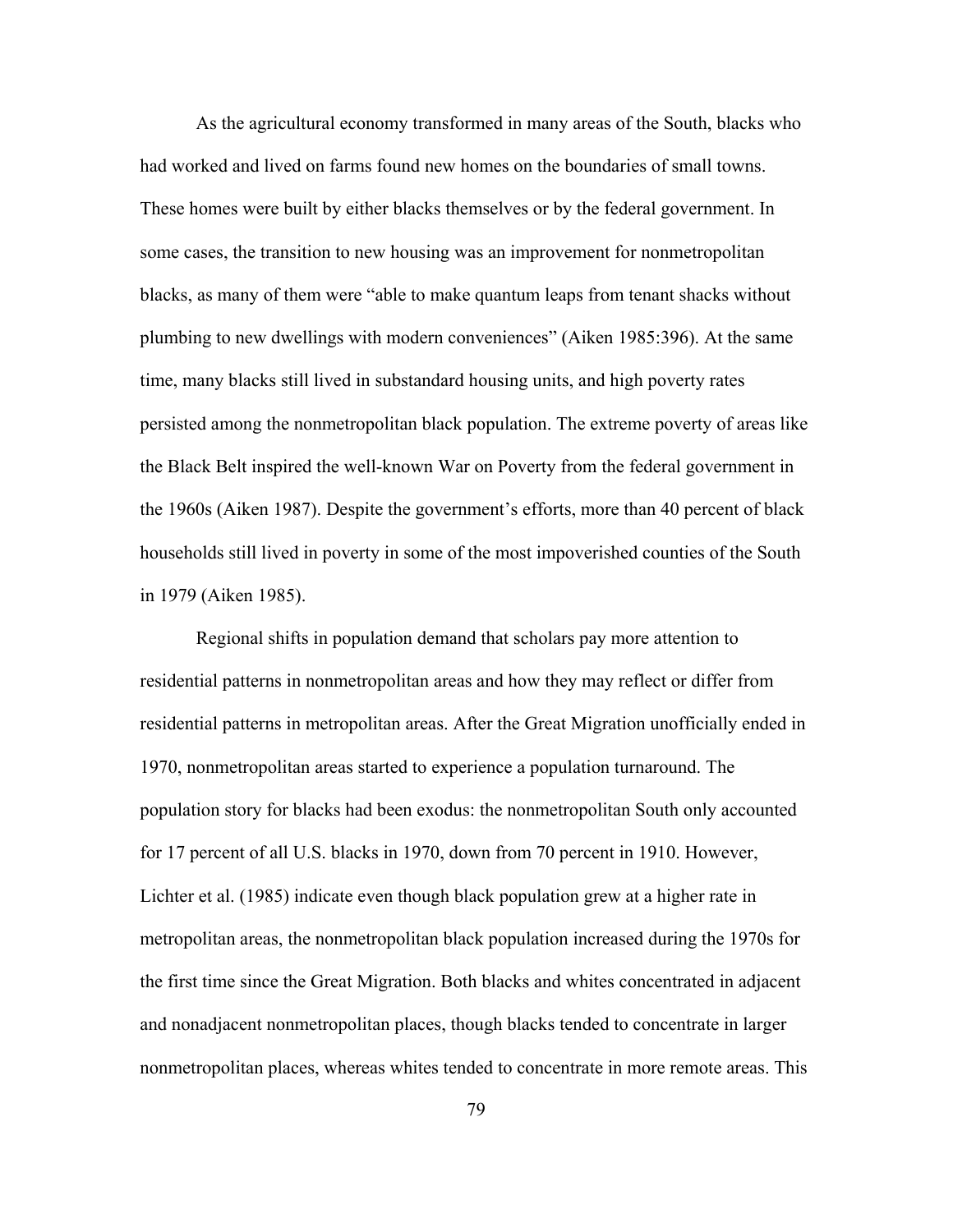finding leads Lichter et al. (1985) to question whether white flight also occurs in nonmetropolitan areas and to call for broader research on nonmetropolitan residential segregation.

Lichter and Heaton (1986) indicated that racial composition changes in nonmetropolitan places were minimal between 1950 and 1980 because of one population trend offsetting another (e.g., Great Migration vs. white urban-rural deconcentration). The South accounted for 70 percent of all U.S. blacks in 1950, but this figure dropped to approximately 50 percent by 1980, with a significant decline in the nonmetropolitan black population. However, percent black increased in urban areas (municipalities) of the nonmetropolitan South, similar to metropolitan patterns of percent black in central cities. Many southern counties during the 1970s experienced increases in percent black (i.e., the relative size of the black population). Percent black increases in the nonmetropolitan South happened for different reasons throughout the study period. During the 1950s, percent black increased the most in counties with both declining black and white populations. By the 1970s, the majority (about 80 percent) of percent black increases occurred in counties with growing black and white populations. The same could be said for percent white increases in nonmetropolitan Southern counties. These new trends were driven by white urban-rural deconcentration and black movement to nonmetropolitan municipalities. Lichter and Heaton (1986) concluded that racial composition in the nonmetropolitan South seemed to be more stable than racial composition in metropolitan areas.

Other research showed a more dynamic picture of racial composition in nonmetropolitan areas. Focusing on former plantation regions throughout the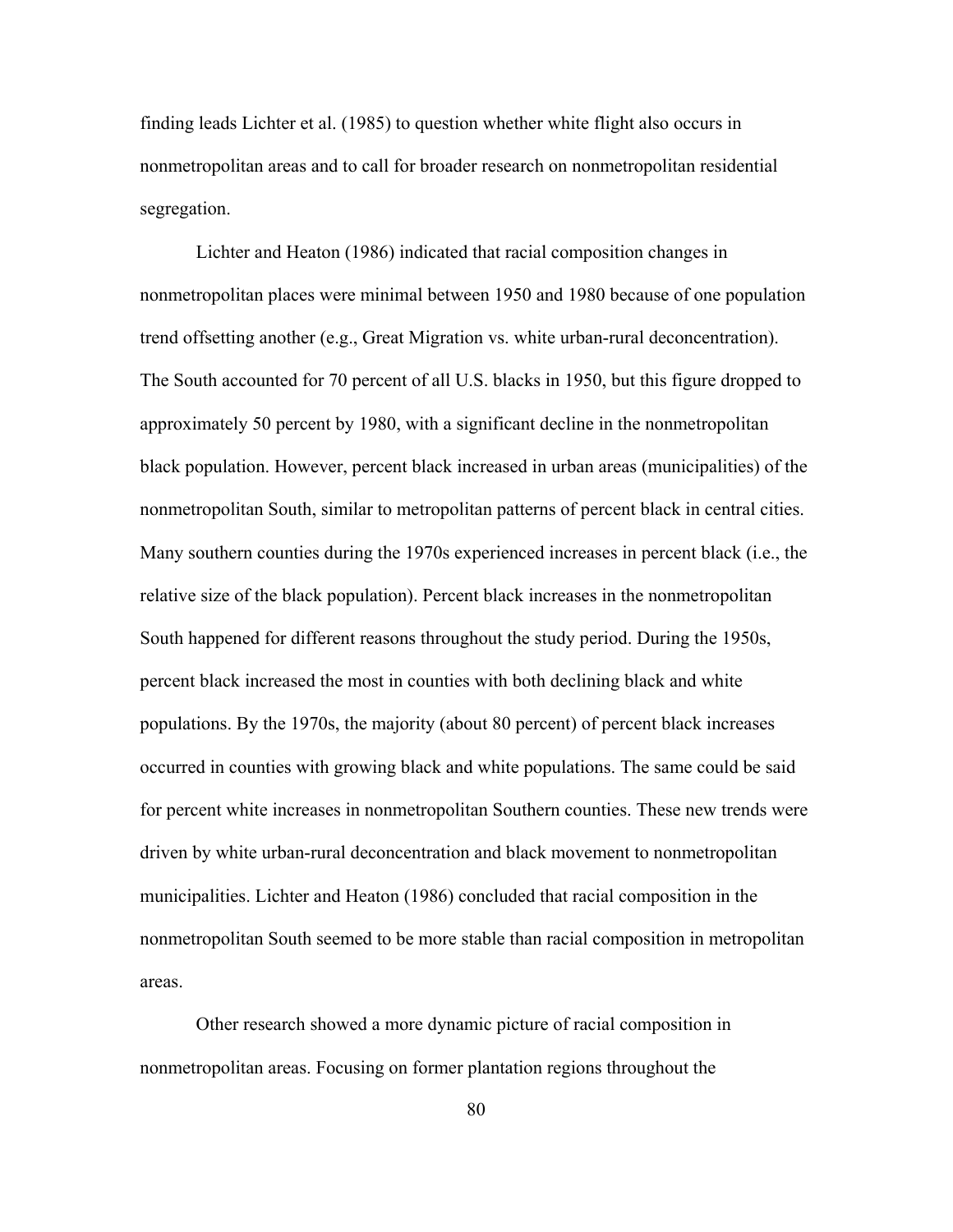nonmetropolitan South, Cromartie and Beale (1996) indicate that blacks and whites were increasingly living in different types of places in nonmetropolitan America between 1970 and 1990. Even though the nonmetropolitan black population was fairly stable from a total population standpoint (from 38 percent of total population in 1970 to 36 percent in 1990), racial population shifts within the Plantation South (i.e., nonmetropolitan counties that are 20 percent black) were significant. While blacks moved into more towns, whites moved to places outside of towns. In the countryside outside municipalities, the white population grew while the black population shrank. In towns with less than 1,000, black population decline and white population decline canceled each other out, but in towns with more than 1,000 in population, blacks grew while whites declined in population. Majority black nonmetropolitan municipalities increased from 261 in 1970 to 458 in 1990. These municipalities were also more likely to have an increase in percent black. Cromartie and Beale (1996) thus compared population patterns in the Plantation South to white flight identified in the metropolitan literature. Indeed, Massey and Hajnal (1995) point out that some municipalities in nonmetropolitan America became predominantly black between 1950 and 1990. In 1950, only two U.S. municipalities were more than half black. This number increased to 40 in 1990. Whites and blacks were segregated not only by neighborhoods, as the metropolitan literature overwhelmingly emphasizes, but also by entire small towns in the post-Civil Rights era (Massey and Hajnal 1995).

Wahl and Gunkel (2007) indicate that while the racial apartheid in the Old South drove blacks to northern cities during the Great Migration, blacks have been returning to the South for four decades due to a variety of push and pull factors. As a push factor, the high segregation of northern cities could have played a part in return migration of the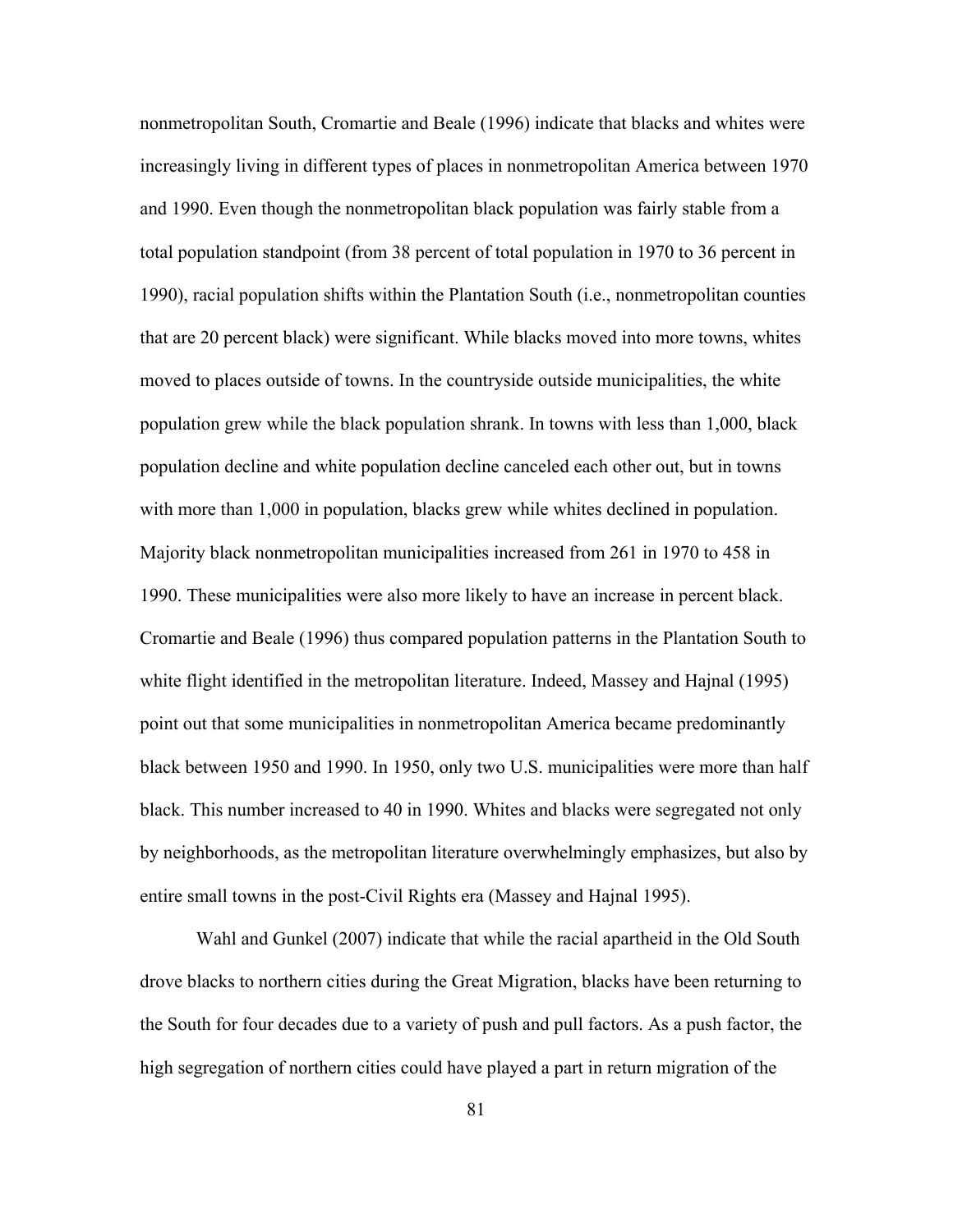black population. Other factors associated with big cities, such as crime, also influenced return migration. The South also offers pull factors. Manufacturing and other industries have grown in nonmetropolitan areas, presenting better employment opportunities for many blacks. In addition, cultural heritage and family roots have attracted black migrants to the South.

Hispanic immigration has also impacted the racial composition of the South, especially in recent decades. The nonmetropolitan Hispanic population doubled between 1980 and 2000 and was the fastest growing nonmetropolitan racial group during the period (Kandel and Cromartie 2004). Hispanics made up a small percentage of the 2000 U.S. nonmetropolitan population (5.5 percent), but they were responsible for a sizeable percentage of nonmetropolitan growth during the 1990s (25 percent). Even more notable, more than 100 nonmetropolitan counties would have suffered population loss without Hispanic immigration. Hispanics spread to new areas in the Northeast, Midwest, and South. By 2000, half of the nonmetropolitan Hispanic population lived outside the Southwest, the traditional focal point of Hispanic immigration. Many new Hispanic destinations were unprepared for foreign-born residents, particularly those with poor English and low education. Nonetheless, Hispanic growth in these places outpaced Hispanic growth in nonmetropolitan places in the Southwest. The 149 nonmetropolitan counties that experienced a 150 percent increase in Hispanic growth tell this story succinctly (Kandel and Cromartie 2004).

Kandel and Cromartie (2004) share three factors that explain nonmetropolitan Hispanic growth. First, old metropolitan hot spots for Hispanic growth, like Los Angeles, have crowded labor markets and/or stagnant economies, which forced some Hispanics to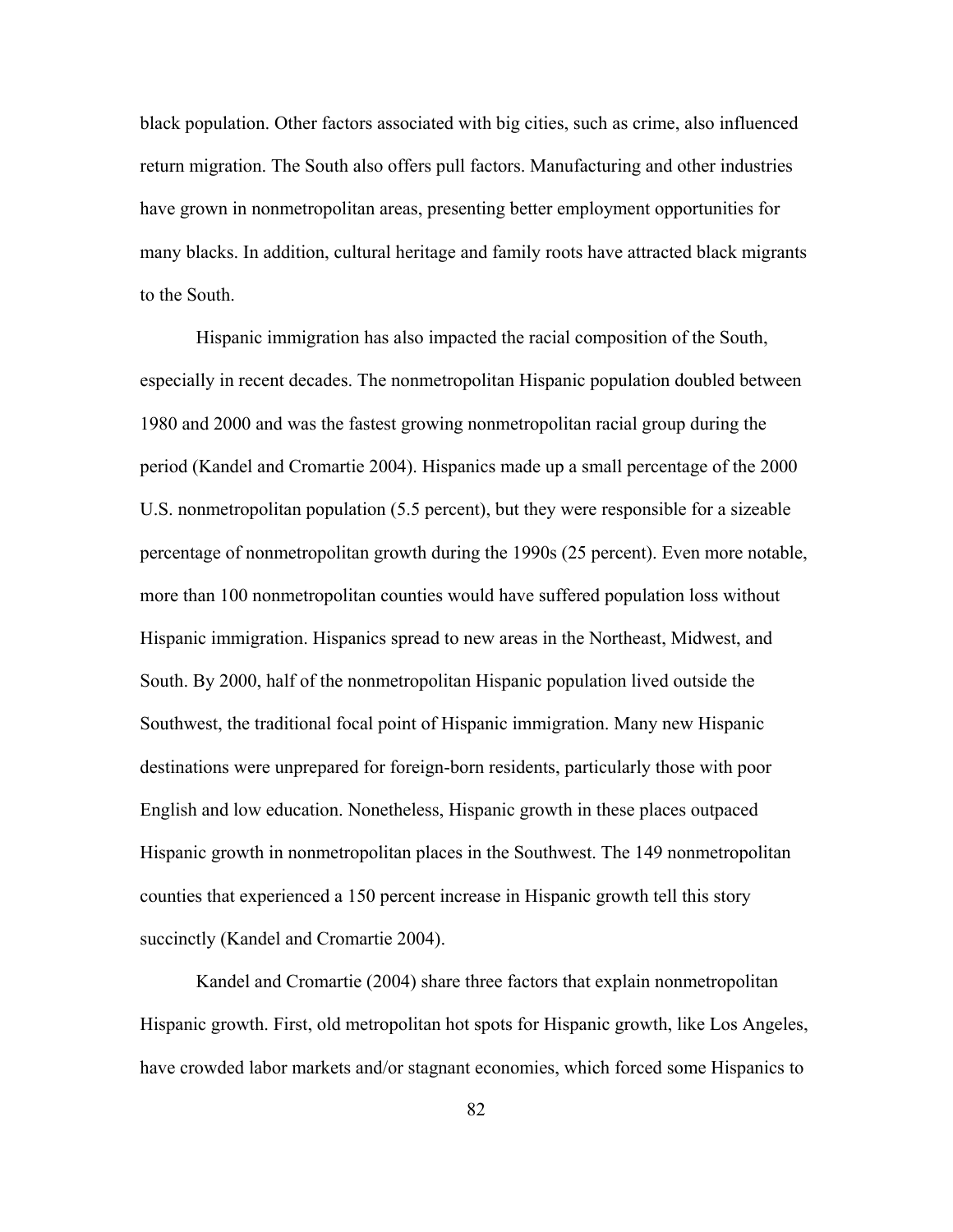look for work in new locations. Second, the expansion of border control in the United States has made immigration a more costly endeavor, thereby encouraging immigrants to stay in the United States longer and bring their families (Massey and Sanchez 2010). In the past, immigrants would go back and forth between countries more often, leaving their families in the country of origin. Census data also show that Hispanics in high-growth nonmetropolitan counties are more likely than whites to be married with children (Kandel and Cromartie 2004). Third, certain industries, like meat and poultry processing and construction, have been on the rise in nonmetropolitan locations. Nonmetropolitan labor markets demand many low-skill workers, many of whom are Hispanic immigrants. Even though the jobs in these industries do not require high education, they are good-paying and stable jobs that increase the likelihood of settlement. Wahl et al. (2007) further note that "rural industrialization" has driven much of Hispanic migration to micropolitan areas. Their example of Lexington, Nebraska, illustrates the point well: a large meatpacking plant opened in the small town in 1990. A decade later, the Hispanic population in Lexington had increased from 329 to 5,121, making the town a majorityminority place.

Lichter (2012) indicates that Hispanics accounted for even more nonmetropolitan growth during the 2000s (56 percent) than they did during the 1990s (25 percent). The nonmetropolitan Hispanic population is now almost as large as the nonmetropolitan black population. These population trends have a "potentially large urbanizing effect on rural America" (Lichter 2012:7). At the same time, Hispanic growth in nonmetropolitan areas is not evenly spread; for example, 8 percent of nonmetropolitan counties in the Midwest experienced 50 percent of the Midwest's total Hispanic growth. This concentration of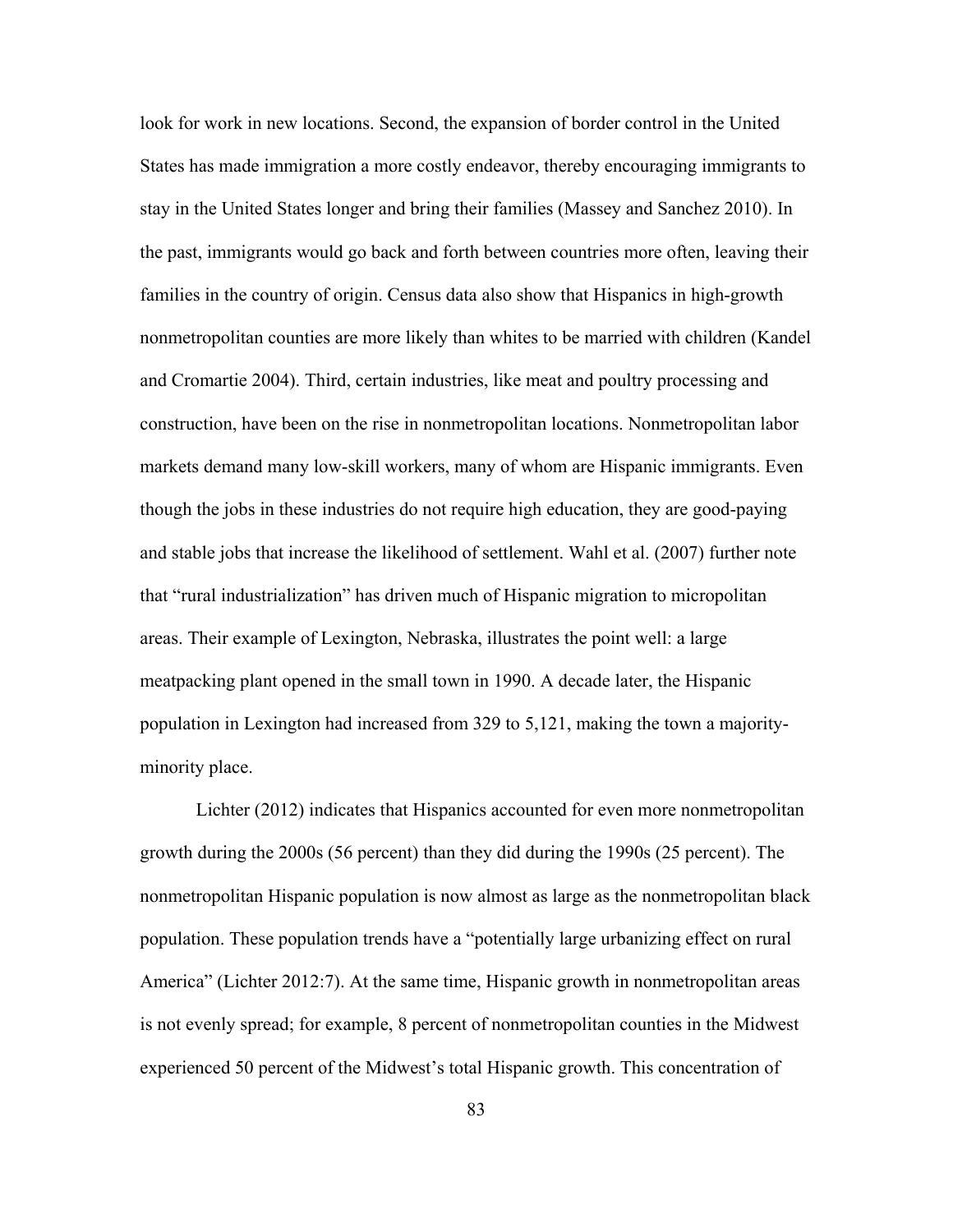growth is further illustrated by the fact that more Hispanic migrants are moving from nonmetropolitan to metro areas than vice versa. However, new immigrants from Mexico and other Central and South American countries are increasingly moving to nonmetropolitan communities. Growth is also occurring due to fertility; as Lichter (2012) states, many Hispanic destinations in nonmetropolitan areas are growing from the bottom up. Even though new immigrants have lower education and acculturation, new Hispanic destinations have lower poverty rates than established Hispanic places, most likely due to labor market factors outlined by Kandel and Cromartie (2004). There is also less crime in new Hispanic destinations, which may represent another significant pull factor to nonmetropolitan locations for immigrants. Nonmetropolitan America has always been home to many minority groups, and the new growth of immigrants in nonmetropolitan America "provides a natural laboratory for better understanding the implications of racial change and diversity" (Lichter 2012:5). Despite this great opportunity for understanding, big cities with multiracial populations have received most of the attention.

The literature also indicates that nonmetropolitan minority groups may be more or uniquely disadvantaged compared to their metropolitan counterparts. Although Snipp (1996) acknowledges the rich heritage of nonmetropolitan black communities, he also states that there is a division between the black middle class (largely metropolitan) and nonmetropolitan blacks due to uneven economic development in the nonmetropolitan South. Nonmetropolitan blacks did not experience the same benefits as nonmetropolitan whites with the "southern economic boom of the 1970s and 1980s" (Snipp 1996:131). Slack and Jensen (2002) use Current Population Survey data from 1968 to 1998 to examine nonmetropolitan underemployment (i.e., discouraged workers, the unemployed,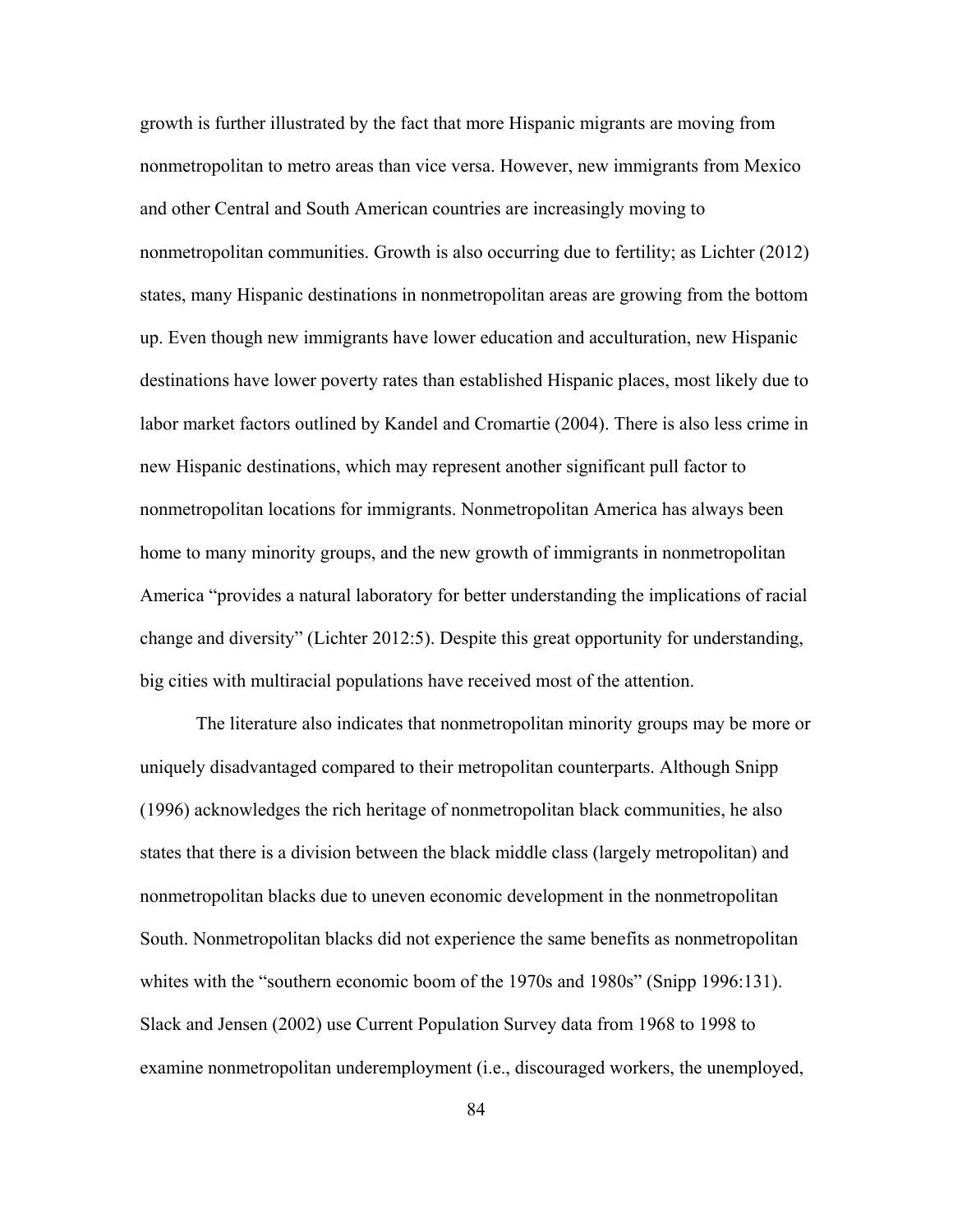involuntary part-time workers, and the working poor) among racial groups. They find that across the United States blacks "are plagued by considerably higher underemployment rates than their white counterparts" (219). However, underemployment is more rampant in nonmetropolitan areas, with nonmetropolitan blacks facing more underemployment than their metropolitan counterparts. Stable and sufficient employment is more important in nonmetropolitan areas because "reliance on earnings as a source of family income is especially great" (Slack and Jensen 2002:212). Employment by itself may not be enough to stay out of poverty in nonmetropolitan areas. This concept implies that even employed nonmetropolitan minorities could be especially disadvantaged, as nonmetropolitan blacks in 1998 had a poverty rate of 32.4 percent, compared to a central city black poverty rate of 27.8 percent. Employment in nonmetropolitan areas is especially challenging in isolated places with no economic diversification. In addition, nonmetropolitan areas have lost many manufacturing plants to other countries. A member of a minority group may face any or all of these factors as well as discrimination in nonmetropolitan areas (Slack and Jensen 2002).

Nonmetropolitan poverty may not have the same obvious negative appearance as metropolitan poverty. Aiken's (1990) study of the Mississippi Delta indicates that nonmetropolitan ghettos in the Delta are less conspicuous than metropolitan ghettos. While it is easier to spot concentrated poverty in isolated black metropolitan neighborhoods, the Delta's poverty is spread out over an entire region. In addition, some impoverished black towns look anything but disadvantaged with "new subdivisions and apartment complexes," resembling a "prosperous agricultural town or a metropolitan suburban community in an idyllic agrarian setting" (Aiken 1990:242). Cromartie and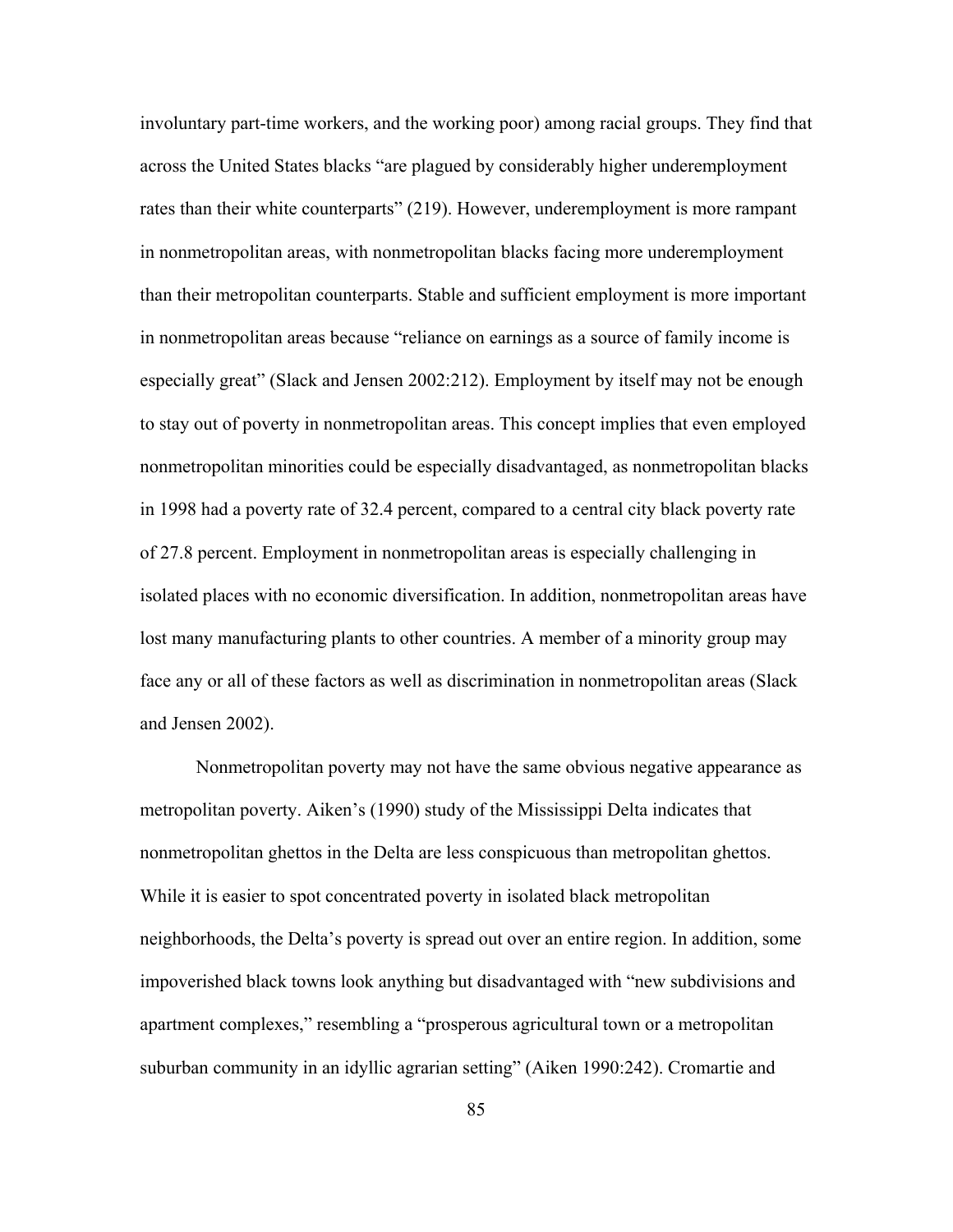Beale (1996) argues that not all nonmetropolitan places with larger black populations should be called ghettos. Some municipalities with growing black populations in their sample of Plantation South metropolitan areas had total population gains and healthy economies. Indeed, queuing theory indicates that minority concentrations can result in minorities getting good jobs based on the minority group's sheer numbers (Albrecht et al. 2005). Fossett and Seibert (1997) also indicates that the positive relationship between percent minority and racial inequality in nonmetropolitan areas had weakened over the decades.

However, Albrecht et al. (2005) found that that minorities fare better in white dominant (66 percent white) counties than they do in minority dominant (50 percent minority) and minority prominent (33 percent minority) counties in nonmetropolitan areas. Even with control variables, minorities in white dominant counties have better education, employment, and income. Whites also fare better in counties with fewer minorities, having more education and income and less poverty. When education and employment are included as independent variables, minorities and whites still have higher income and less poverty in counties with fewer minorities. As the minority population grows smaller, the disadvantages for minorities and whites decrease, all factors controlled. These findings point toward competition between races and possible discrimination against minorities. More minorities in a place does not automatically mean more poverty; lack of opportunity and discrimination have played major historical roles in disadvantaged minority communities. Nonmetropolitan areas are also more spread out than metropolitan areas and typically have fewer economic opportunities and lack public transportation. This geographic difference raises concerns about the concentration of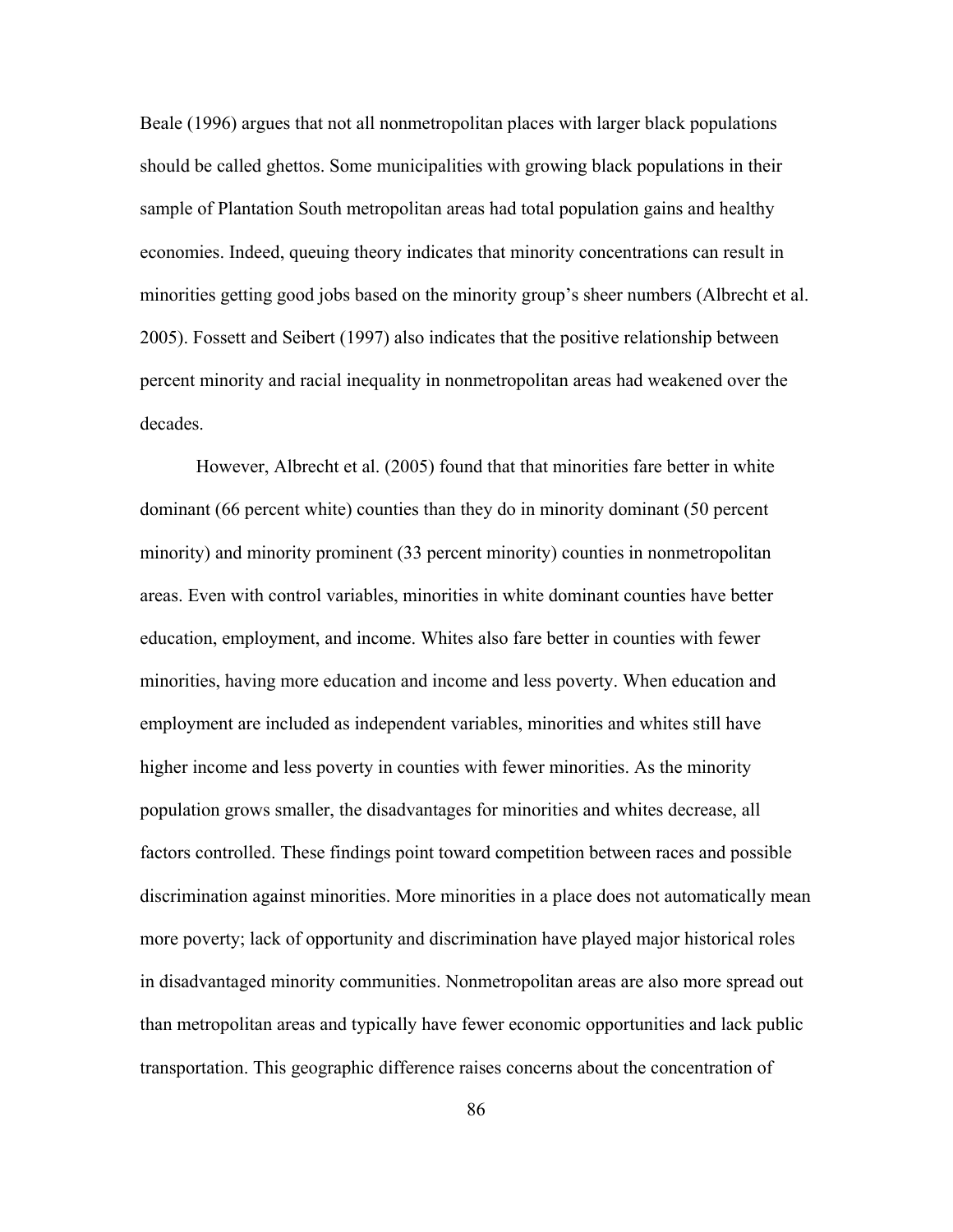minorities in nonmetropolitan areas, as they may deal with more isolation and lack of opportunity along with potential discrimination (Albrecht et al. 2005).

### **Black Segregation in Nonmetropolitan Areas**

During the 1980s, the literature on racial residential segregation in nonmetropolitan areas tended to be limited to studies of a single state or a region within a state. These early studies cannot be interpreted as detailed or accurate descriptions of metropolitan residential segregation throughout the United States. At the same time, they provide important early theoretical ideas as well as accounts of similarities and differences between metropolitan and nonmetropolitan areas in regard to racial residential segregation.

Hwang and Murdock (1983) was one of the first studies to use Census data to examine racial residential segregation in nonmetropolitan areas. The scholars theorized that patterns of segregation in nonmetropolitan cities would follow the structure of one of two nonmetropolitan ecosystems. The first type of ecosystem is based on a traditional community structure model. This model predicts that nonmetropolitan areas tend to be highly stratified by social and economic factors because of lags in population, technology, and sustenance in comparison to metropolitan areas. Thus, this kind of ecosystem predicts that "residential segregation in nonmetropolitan places should be high relative to that in metro areas, systematically related to proximity from the metropolitan central city, and markedly affected by social and economic differentials" (Hwang and Murdock 1983:609). On the other hand, a second type of ecosystem predicts that nonmetropolitan segregation patterns should mirror metropolitan patterns due to urbanization or decentralization processes, such as invasion and succession. The scholars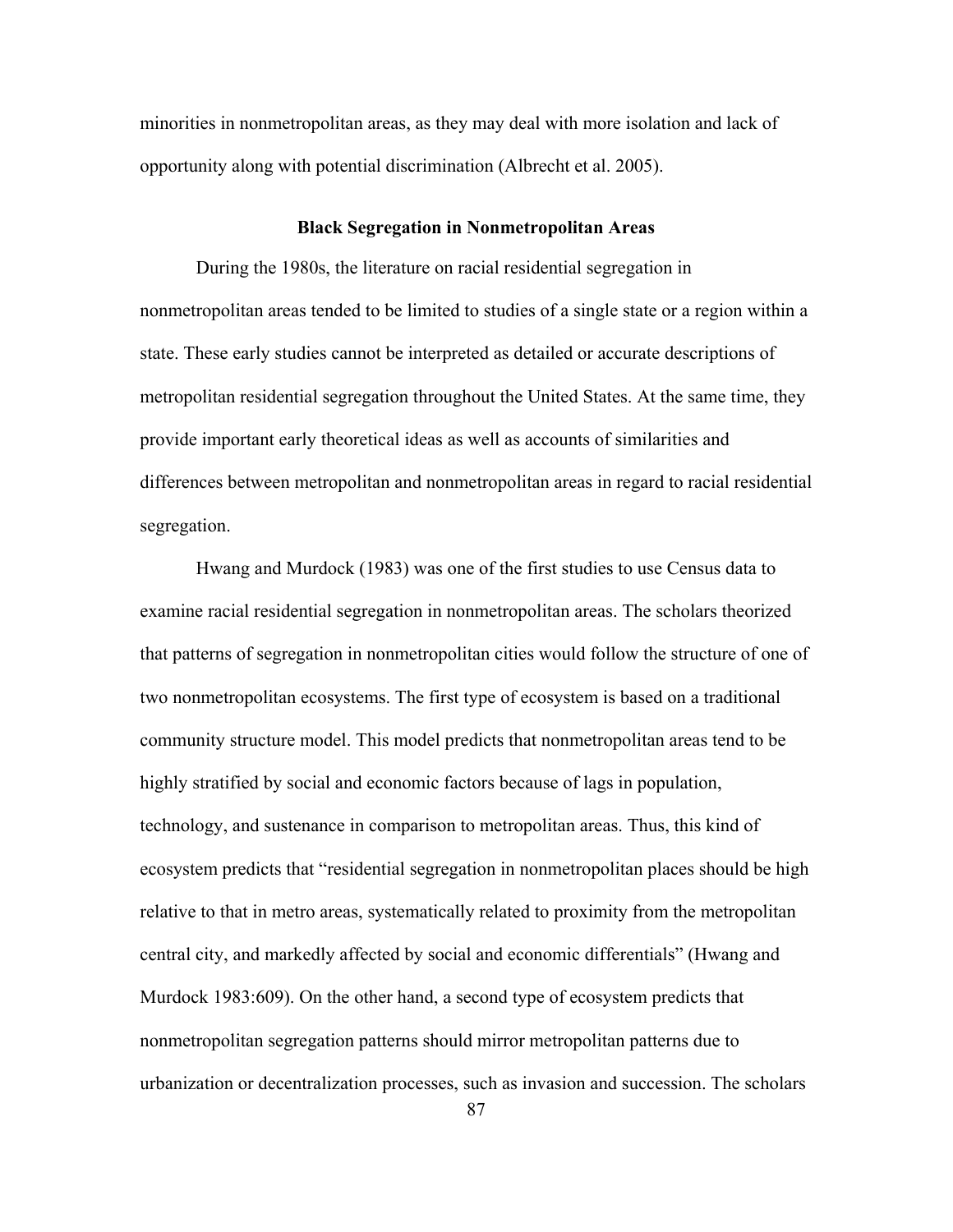intended to help determine which type of ecosystem is most dominant in nonmetropolitan areas.

Hwang and Murdock's (1983) study was limited to 1980 segregation scores in nonmetropolitan and metropolitan cities in Texas. The study found that mean segregation scores were highest in nonmetropolitan nonadjacent counties, followed by nonmetropolitan adjacent counties, central cities, and metropolitan suburbs. However, these differences were not statistically significant, with the exception of metropolitan suburbs. With control variables, segregation in nonmetropolitan areas was found to be significantly higher than segregation in central cities, with levels of black-white segregation in nonmetropolitan cities being 23 percent higher than those for central cities. Population growth was associated with lower segregation in nonmetropolitan areas, leading the scholars to state that "rapid population change should lead to a changing ecosystem structure, to a disruption of existing structural relationships, and, thus, to reductions in the higher levels of residential segregation usually associated with more fixed or stable ecosystems" (Hwang and Murdock 1983:616). In other words, smaller populations reinforce the rigid structure of traditional nonmetropolitan ecosystems, leading to more segregation. The scholars concluded that population growth may be the key to lower segregation in nonmetropolitan areas.

Murdock et al. (1994) continued Hwang and Murdock's (1983) work on residential segregation in Texas by examining segregation scores in nonmetropolitan and metropolitan cities in 1980 and 1990. This study also emphasized the importance of population growth as a predictor of lower segregation. The scholars found that in 1990 nonmetropolitan segregation levels were significantly higher than metropolitan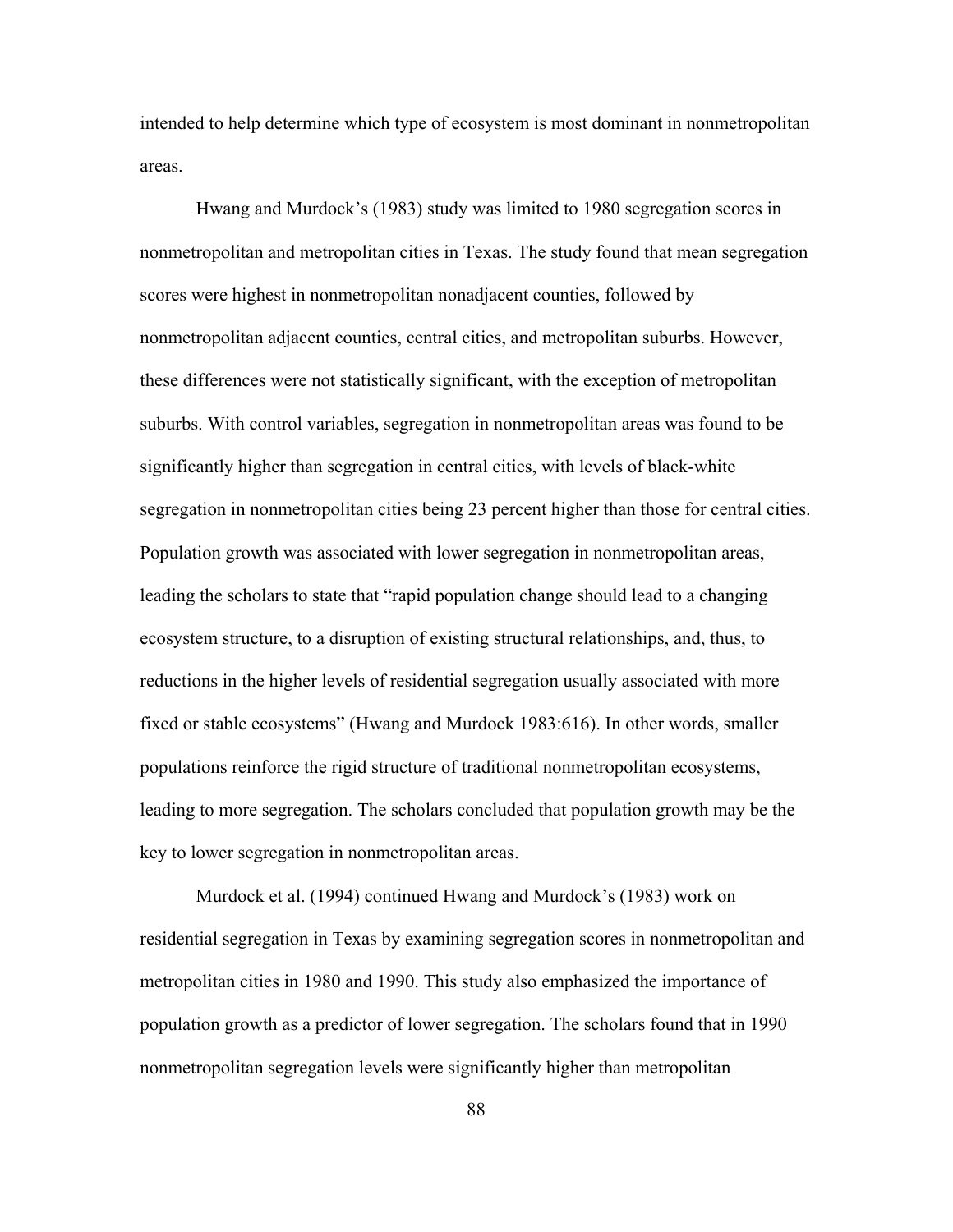segregation levels. Furthermore, the further a nonmetropolitan place was from a metropolitan area, the more it tended to be segregated, with nonmetropolitan places nonadjacent to metropolitan areas showing an average dissimilarity score of 65.8. The study also found that declines in segregation were greater for nonmetropolitan areas over the 1980s, with growing areas in nonmetropolitan and metropolitan areas experiencing greater declines in segregation. However, when controlling for other factors, these declines only remained significant for black-white segregation; Hispanic-white segregation did not decline more in growing places than it did in declining places. Black-Hispanic segregation increased over the 1980s, except in growing metropolitan places. The study concluded that "it is the patterns of population change rather inherently more inflexible social structures in nonmetro areas that explain differentials in segregation between metro and nonmetro areas" (Murdock et al. 1994:251). The scholars also admitted that their study was not representative of all cities in Texas, much less the nation.

Aiken (1990) provided a detailed view of residential segregation in the Yazoo Delta of Mississippi. He illustrated how population change caused the region to become more segregated than it was in the 1950s, before the Civil Rights Movement. Much like the metropolitan literature that describes many central cities as undesirable locations and their surrounding suburbs as beacons of socioeconomic opportunity, old studies of segregation in the Mississippi Delta point out the massive discrepancy in residential quality between the white and black sections of a municipality. These sections were often demarcated by railroads, businesses, streams, or a well-known street. Aiken (1990) indicated that areas began to develop in some Mississippi Delta towns wherein blacks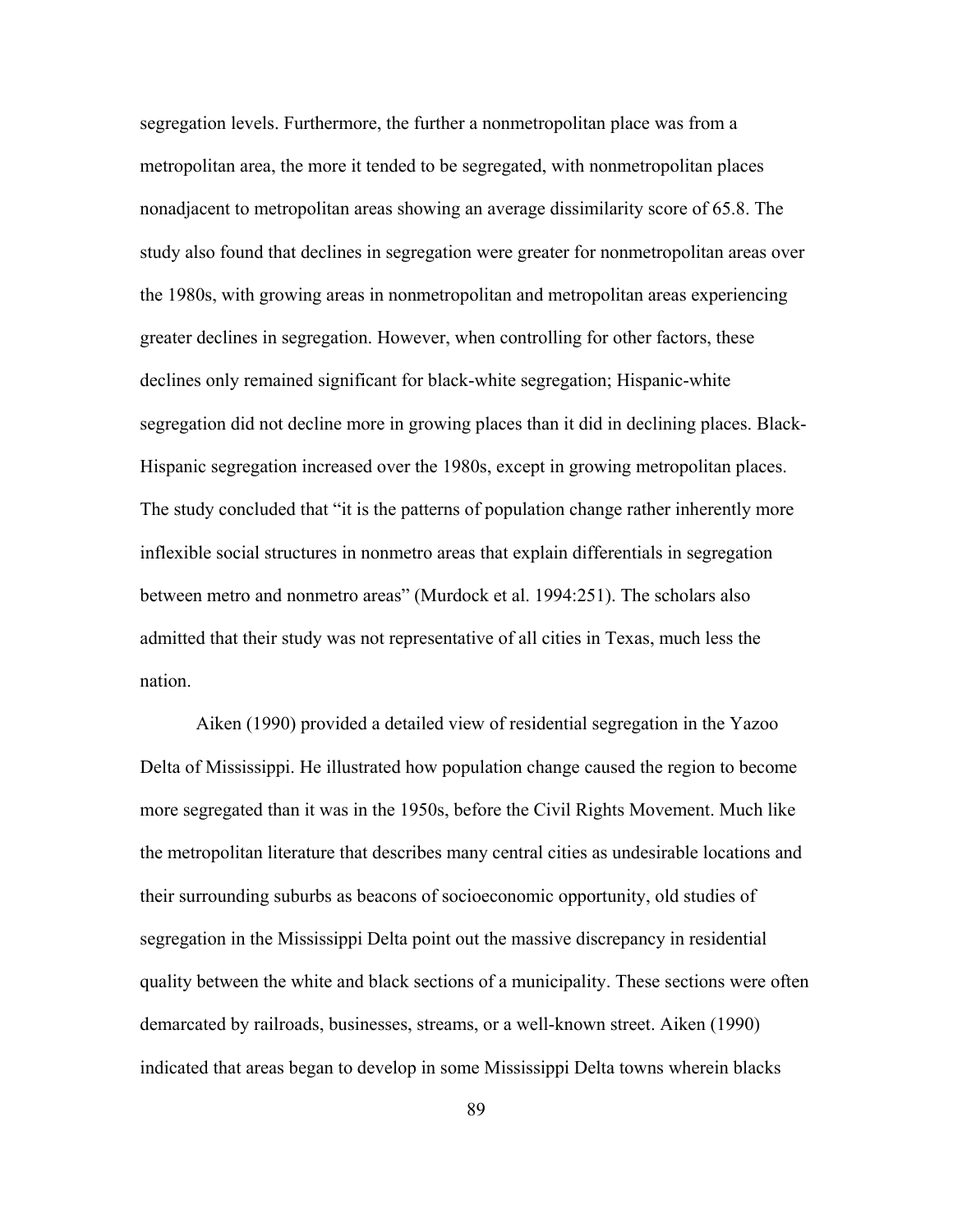started to encroach upon white territory. As more whites left the traditional white residential area, panic ensued and more "For Sale" signs went up. Retail trade deteriorated in these places and reoriented itself toward low-income blacks. Interestingly, federal housing did not play a strong role in this transition from white to black municipal territory, but it nevertheless tended to be concentrated in older black residential areas. Thus, federal housing and white flight contributed to segregation in the Yazoo Delta, with some towns showcasing complete segregation of blacks and whites (Aiken 1990).

Cromartie and Beale (1996) indicated that black-white dissimilarity, on average, tripled in the Plantation South between 1980 and 1990. Cromartie and Beale (1996) attributed this increase to increased white flight in the 1980s and overall population decline. They argued that Aiken's (1990) findings in the Mississippi Delta are applicable to other areas in the Plantation South as far as the emergence of black ghettos is concerned.

Aside from white flight, the literature has also acknowledged municipal underbounding as a potential mechanism that increases or maintains black-white segregation in nonmetropolitan settings. Aiken (1987) provides legal and demographic evidence of such racial exclusion in the municipalities of the Yazoo Delta in Mississippi. The study indicates that while most metropolitan blacks live in central cities, many nonmetropolitan blacks in the Yazoo Delta live in fringe areas that surround municipalities. These black fringe communities are often expanded by federal housing. Some black fringe populations in the Delta outnumber municipality populations and thus desire improved public services from and political representation in their respective municipalities. However, Aiken (1987) explains that the aspirations of black fringe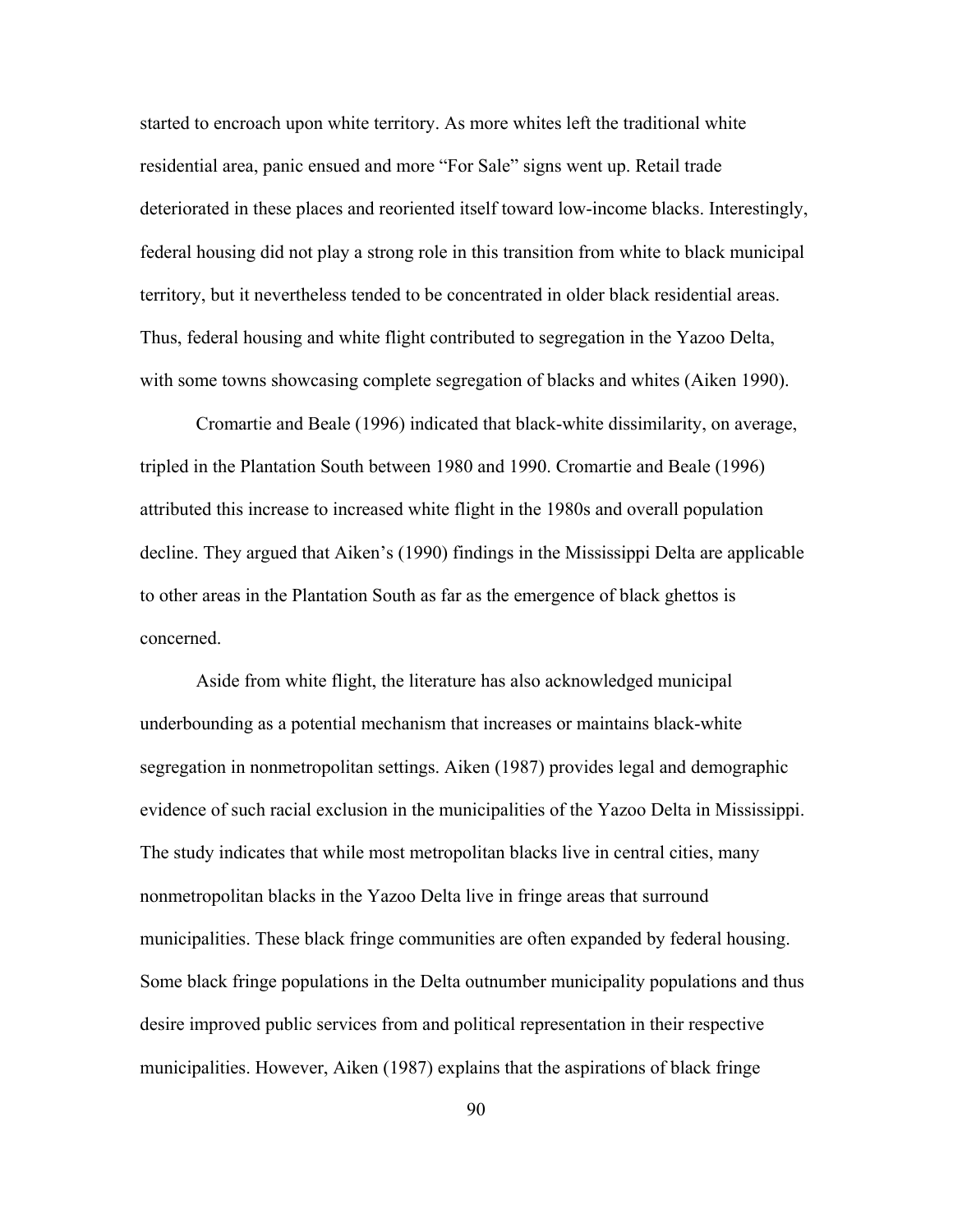populations are marginalized by municipal underbounding, wherein predominantly white municipalities fail to annex black fringe populations due to fear of diluting white voting power. Annexation documents clearly show that the 12 Delta municipalities in Aiken's (1987) study have been far more likely to annex white populations than black populations, with some municipalities, such as Indianola, facing legal action due to obvious discrimination in annexation patterns. The abundance of federal housing in black fringe communities is also influenced by political concerns in white municipalities. Although municipalities must extend water and sewer lines to these new housing units, the construction of "housing projects in the fringe rather than within the corporate limits is a compromise" for municipalities wanting to preserve white dominance in local politics (Aiken 1987:573). Furthermore, federal agencies that sponsor public housing are not concerned with the political or spatial ramifications of the concentration of public housing units in black fringe communities, provided that the communities have access to municipal services.

Aiken (1987) stated that the prevalent municipal underbounding in the Yazoo Delta can be generalized to other Southern municipalities. This idea has received some support. Johnson et al. (2004) show how institutional discrimination in Mebane, North Carolina, has prevented blacks from electing officials, denied proper and safe sewer services to the black populace, and planned a limited-access highway through two black communities that would destroy homes and local institutions. The majority of blacks live outside the city limits in Mebane, with some black neighborhoods separated from the white population by a single street. While blacks in Mebane are under the jurisdiction of the municipality, their communities have not been annexed, though white areas have been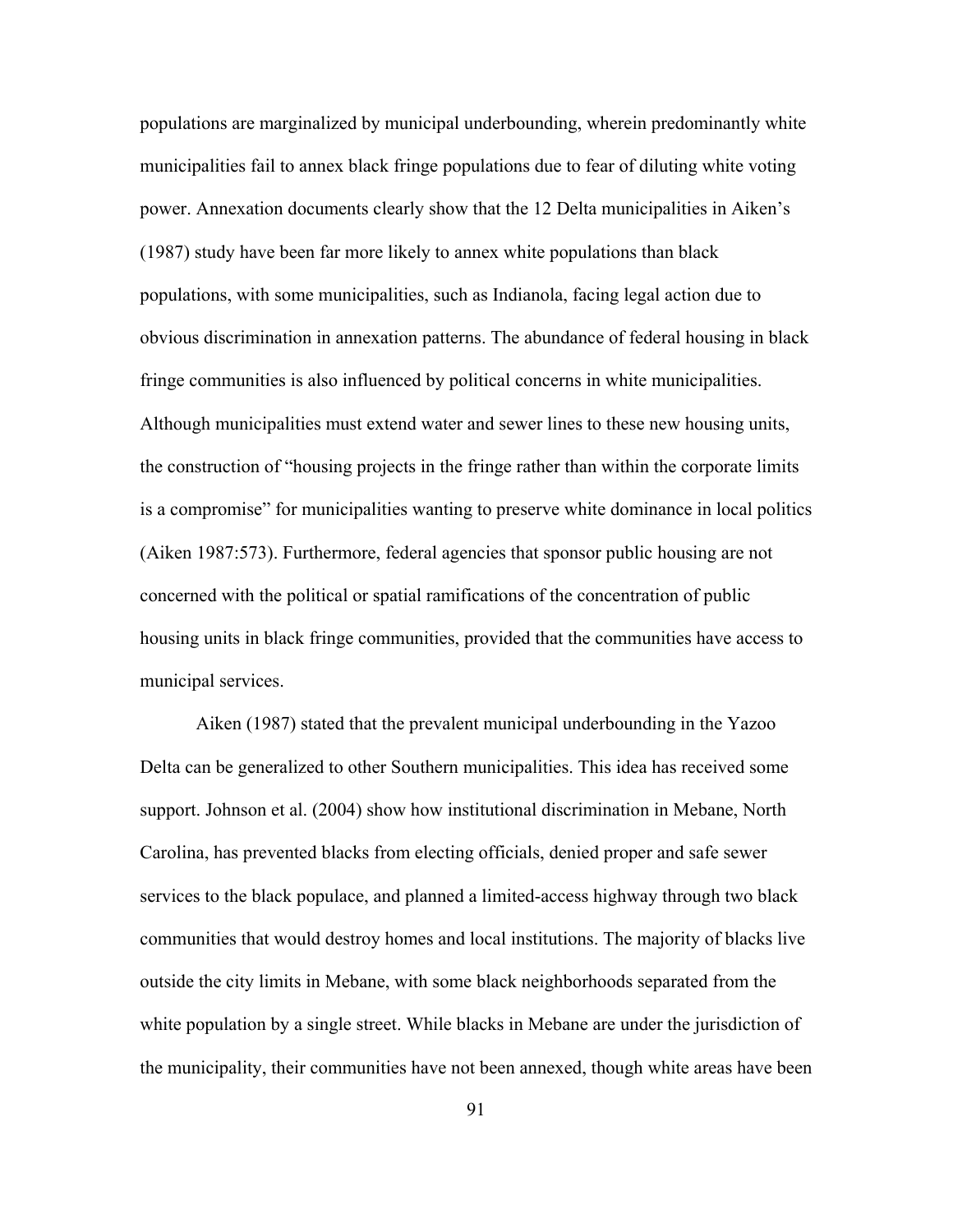annexed. In addition, black citizens have been silenced during public hearings involving annexation in Mebane.

Like Aiken (1987), Johnson et al. (2004) indicate that this sort of discrimination is unique to nonmetropolitan areas, speculating that municipal underbounding could be happening in thousands of small towns in the United States. The speculation from these scholars led Lichter et al. (2007b) to use a more extensive data set to examine the prevalence of municipal underbounding (racial exclusion via annexation) in the South. The initial analysis of the study found that small Southern towns were almost equally likely to annex white and black fringe populations. A closer look at key variables revealed more mixed findings. Municipalities with large black fringe populations were the least likely to annex populations, but the lack of socioeconomic control variables prevented the study from stating this was due to racial exclusion. The study also found that municipalities with larger white populations were significantly less likely to annex black fringe populations. In fact, most predominately white municipalities have largely white fringes. While the study provides some evidence of potential discrimination, Lichter et al. (2007b) state that municipal underbouding may not be as widespread as suggested by Aiken (1987) and Johnson et al. (2004).

Arguably, nonmetropolitan residential segregation did not receive the attention it deserved until the late 2000s. Lichter et al. (2007a) was the first study to document national trends of black-white, Hispanic-white, and American Indian-white segregation in both metropolitan and nonmetropolitan America. The study argues that just because segregation declines at one spatial level does not mean it has not been offset by increases at another spatial level. The study also argues for the use of blocks as opposed to census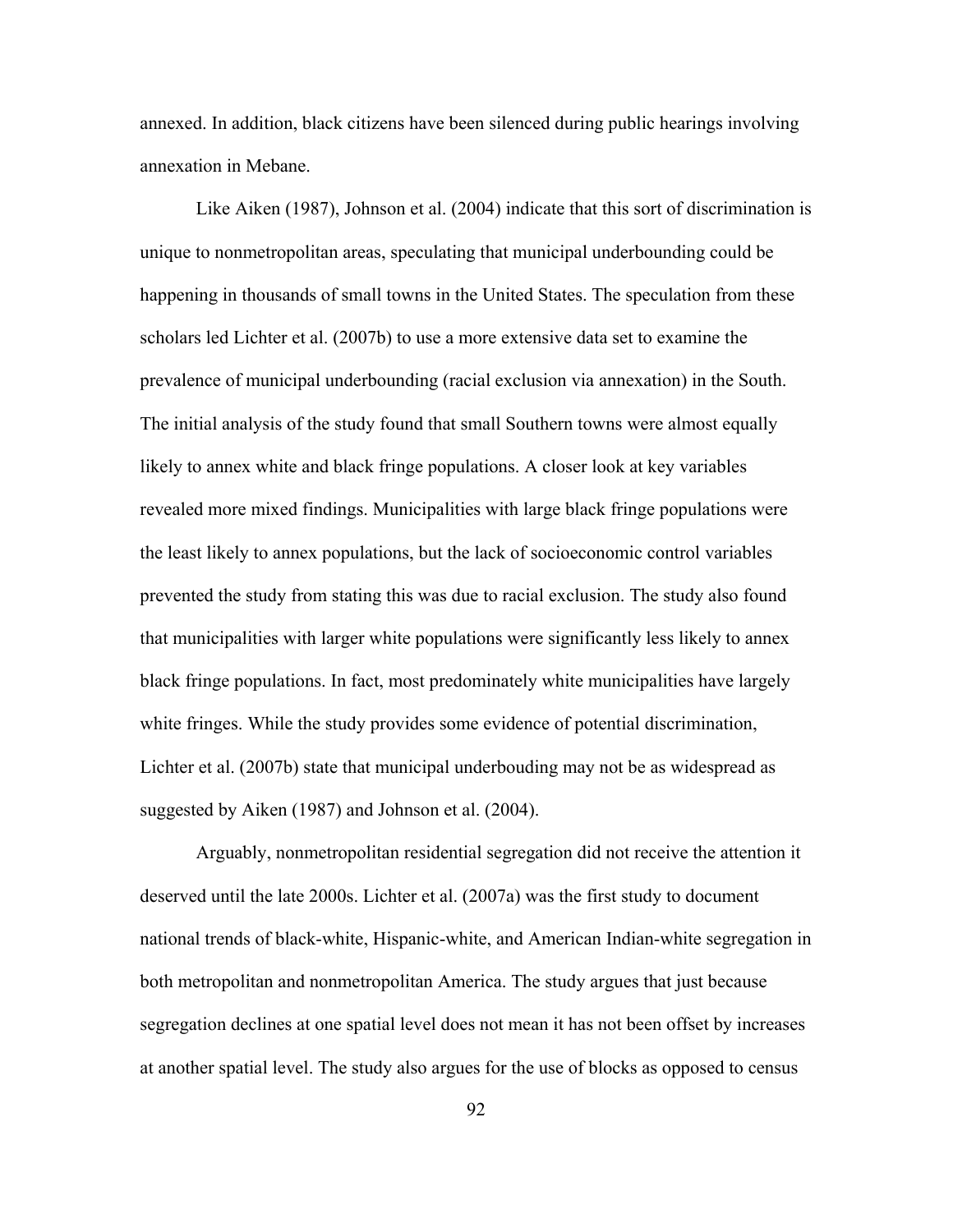tracts, as the former are more suitable for detecting fine-grained patterns of segregation in places that census tracts may conceal.

Lichter et al. (2007a) found that blacks in nonmetropolitan small towns were more segregated from whites than were other minority groups during the 1990s, similar to the patterns found in the literature on metropolitan areas. Small-town black-white segregation was also higher than metropolitan black-white segregation. However, blackwhite and Hispanic-white segregation declined in small towns just as they did in metropolitan areas. At the same time, more than 75 percent of small towns had high black-white segregation, compared to just more than half of metropolitan places. Additionally, small towns with high Hispanic-white segregation declined from about onethird to 14 percent between 1990 and 2000. The study also found that population size is positively associated with black-white segregation in small towns (in contrast to Hwang and Murdock 1983 and Murdock et al. 1994), in addition to black population share and minority share in the suburban ring. These results mirrored the results of the metropolitan study by Logan et al. (2004).

Unlike Lichter et al. (2007a), Wahl and Gunkel (2007) use census tract data to examine black-white segregation in southern micropolitan areas with at least 5,000 black residents. The study distinguishes between Black Belt and non-Black Belt areas. Following Iceland and Wilkes (2006), the scholars examine segregation patterns between blacks of all classes and whites, blacks and whites of similar classes, and blacks of particular classes and all other blacks. They first find that micropolitan blacks in the South have higher rates of poverty and lower education attainment than metropolitan blacks in the South and North. At first glance, these factors seemingly indicate that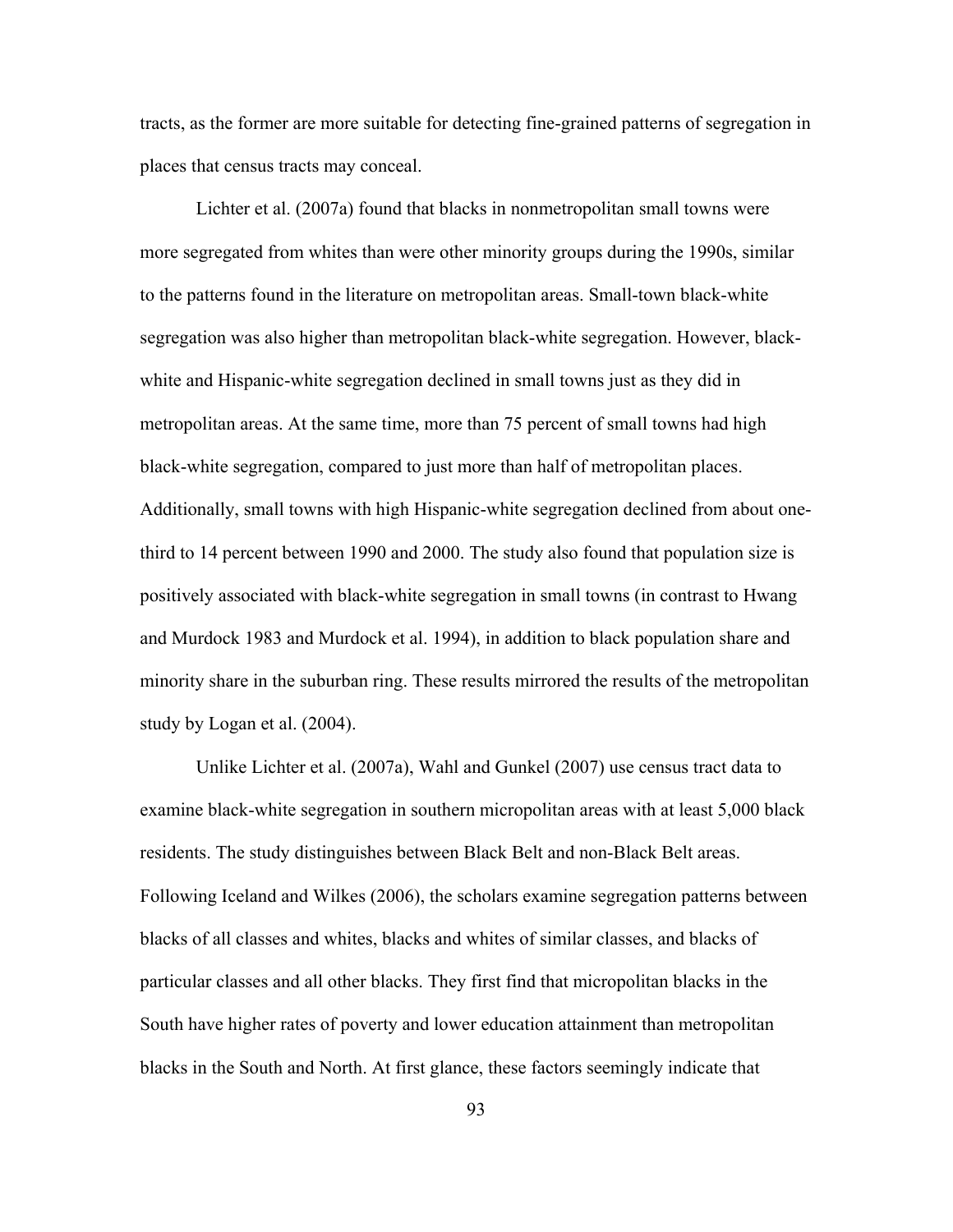segregation would be higher in southern micropolitan areas. However, micropolitan blacks in the South have higher rates of homeownership than their metropolitan counterparts in the South and North. In contrast to highly segregated metropolitan blacks, micropolitan blacks in the South are only moderately segregated from whites, with average scores resembling those of Asian-white patterns in metropolitan areas. Yet Wahl and Gunkel (2007) also find that education and income do not translate into spatial assimilation for micropolitan blacks in the South; poverty and homeownership, however, have significant positive and negative relationships with segregation, respectively. At the same time, the most advantaged blacks are more likely to live by other blacks and by whites of lower status rather than whites of equal status, a finding in line with work done by Pattillo (2005). Wahl and Gunkel (2007) suggest a "floor effect" could explain why socioeconomic status did not play a more significant role in black-white integration. That is, segregation can only decrease so much (to a "floor") before a tipping point is reached (Taeuber and Taeuber 1965). Wahl and Gunkel (2007) also find that percent black does not have much of an effect on segregation, as Black Belt and non-Black Belt tracts have very similar segregation levels. Finally, the scholars admit a limitation of their utilization of census tracts: blocks or block groups may be more suitable than tracts in defining boundaries of micropolitan "neighborhoods."

Allen and Turner (2011) examine segregation in U.S. counties with block data from 2000 and, like other studies, find that blacks and whites are more segregated than Hispanics and whites. Segregation is lower in the West and South, though regional differences are not substantial. Nonmetropolitan counties, on average, have higher segregation than metropolitan counties, with the South having the largest disparity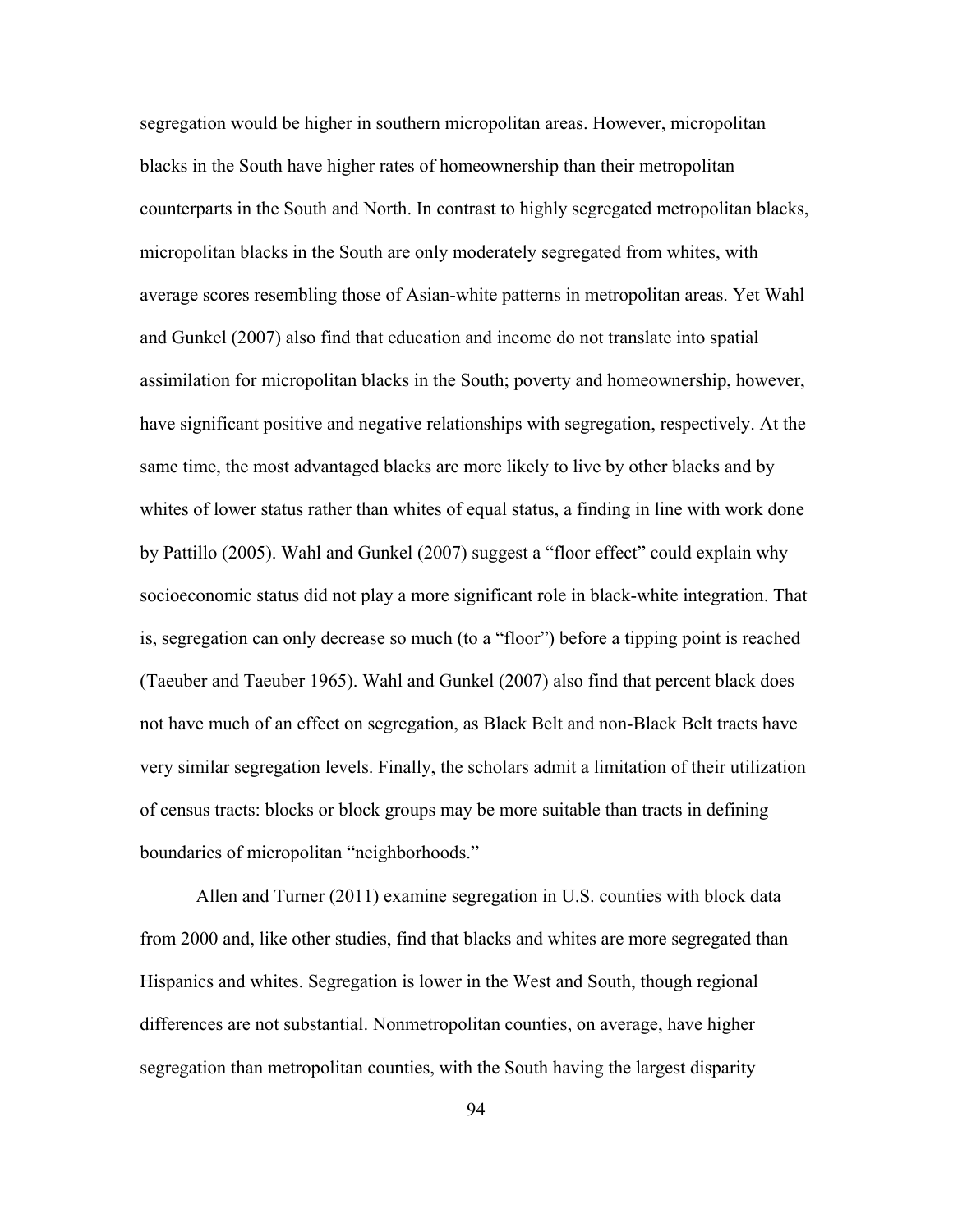between the two. The study also finds that black socioeconomic status tends to reduce segregation more in the South than in any other region. In line with the findings of Murdock et al. (1994), Allen and Turner (2011) indicate that population size and percent black are negatively correlated with segregation in the South (though percent black has a positive relationship with segregation in other regions). Certain patterns of segregation found in this study would have been masked if census tracts had been used.

### **Summary and Research Questions**

The most obvious and powerful example of residential segregation's impact on U.S. race relations is the historical black-white divide in metropolitan areas, which started to develop in the early 20th century and intensified after World War II (Massey and Denton 1993). However, trend studies show that black-white segregation has declined over the last few decades. Nonetheless, the black-white divide is the most dominant segregation pattern between a minority group and the white majority in America, trumping Hispanic-white and Asian-white segregation in terms of severity (Logan and Stearns 2011).

Metropolitan studies dominate the segregation literature, but a series of studies from the last three decades has emphasized another key element in U.S. race relations: residential segregation in nonmetropolitan areas. This emerging literature finds similar – and perhaps even greater – disenfranchisement of blacks in terms of residential attainment (Aiken 1990; Lichter et al. 2007). More recently, this literature has recognized the growth and importance of other minority groups in nonmetropolitan settings – the Hispanic population in particular (Lichter 2012).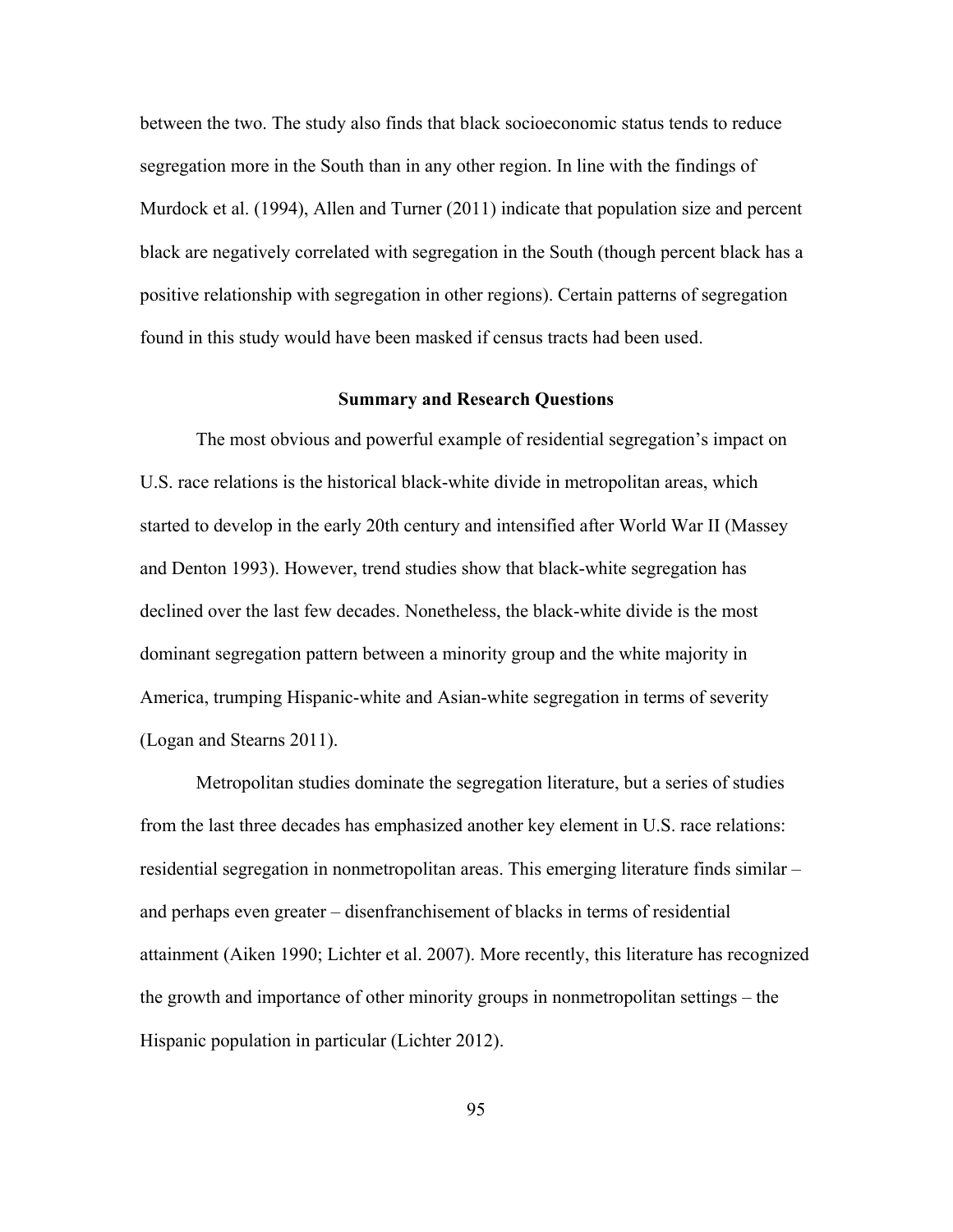Black-white segregation has been compared in metropolitan and nonmetropolitan areas (Allen and Turner 2011; Lichter et al. 2007), though the most recent trends in the 2000s have not been compared. Moreover, black-nonblack and white-nonwhite segregation patterns have received very little attention in terms of comparisons between metropolitan and nonmetropolitan areas. Thus, this study asks the following research questions:

- 1. How do black-white segregation patterns compare for metropolitan and nonmetropolitan areas in 1990, 2000, and 2010?
- 2. What factors are associated with black-white segregation patterns in metropolitan and nonmetropolitan areas in 2010?
- 3. How do black-nonblack segregation patterns compare for metropolitan and nonmetropolitan areas in 1990, 2000, and 2010?
- 4. What factors are associated with black-nonblack segregation patterns in metropolitan and nonmetropolitan areas in 2010?
- 5. How do white-nonwhite segregation patterns compare for metropolitan and nonmetropolitan areas in 1990, 2000, and 2010?
- 6. What factors are associated with white-nonwhite segregation patterns in metropolitan and nonmetropolitan areas in 2010?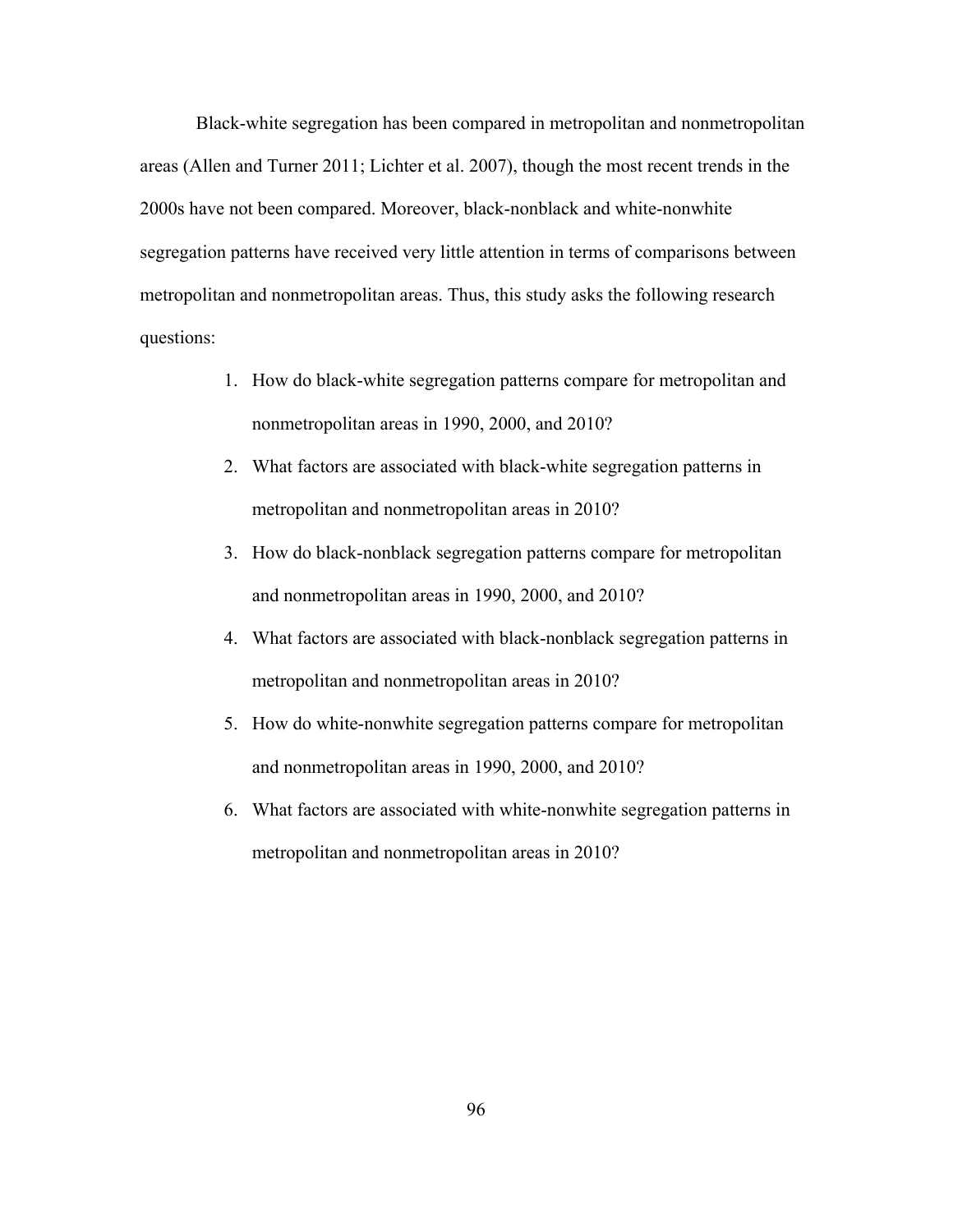# **CHAPTER IV**

## METHODS: DATA, MEASURES, AND ANALYTICAL STRATEGY

This chapter first provides a description of the data that will be used in this study. Next, it presents a description of the index that will be used to measure racial residential segregation. The chapter then presents a list of independent variables that will be used in the multivariate analysis. Finally, the chapter provides the analytical strategy that will be used to address the main objective of this study.

### **Data Description**

Data for the analysis will come from the last three U.S. decennial censuses: 1990, 2000, and 2010. The major geographic units will be metropolitan and nonmetropolitan areas. In this study, metropolitan and nonmetropolitan areas will be used as areas that best approximate labor and housing markets. To ensure comparability over time, the study will use constant 2009 metropolitan and nonmetropolitan areas, as defined by the Office of Management and Budget, for the 1990-2010 period (U.S. Census Bureau 2013).

The study will use blocks as the accounting unit of segregation within metropolitan and nonmetropolitan areas. Census blocks are the smallest geographical units from the decennial census for which race data are available. Traditionally, the census tract has been the most widely used unit to compute segregation scores in the residential segregation literature. The reason for this widespread usage is that census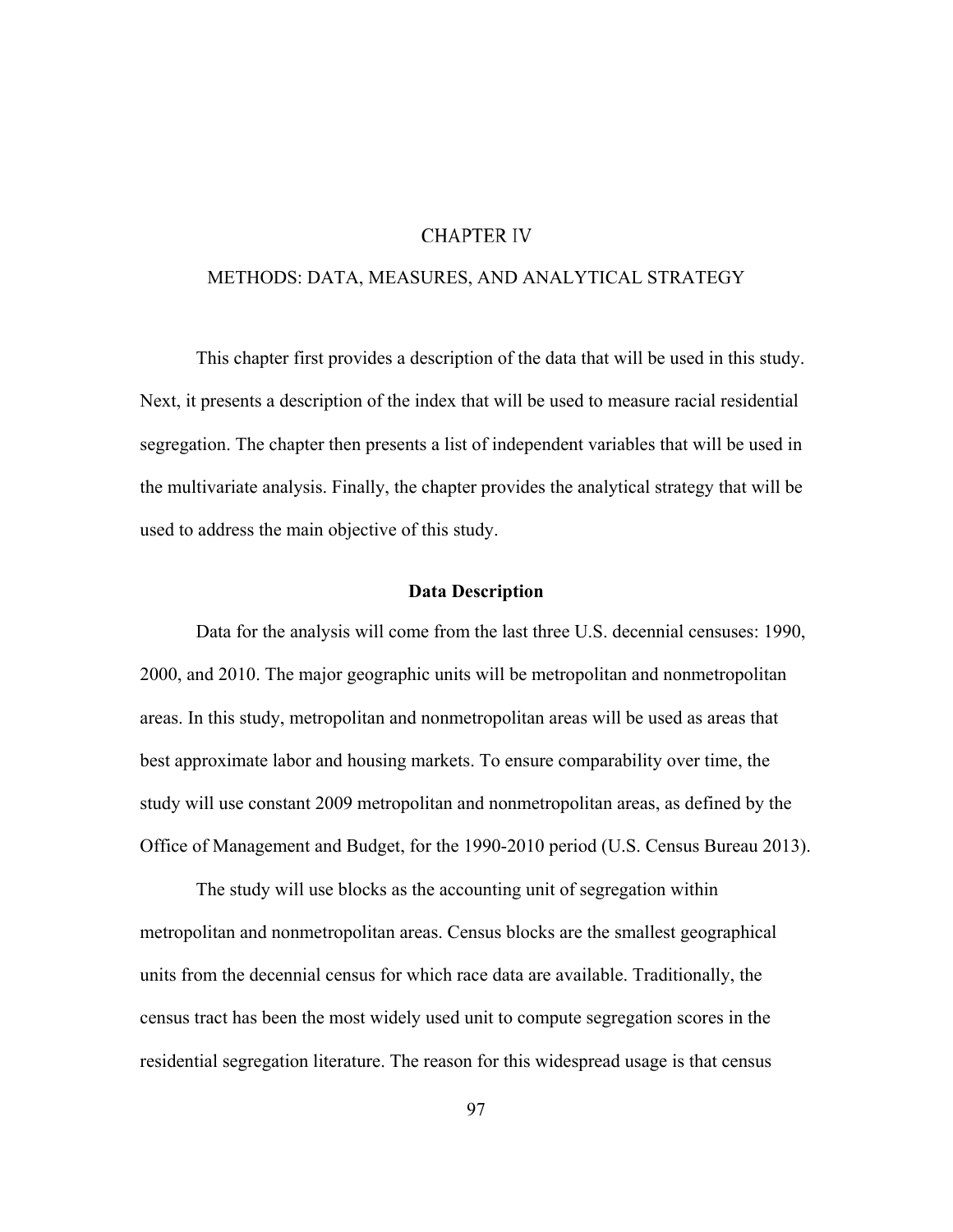tracts are viewed as proxies of metropolitan neighborhoods. However, Lichter et al. (2007a:568) claim that using census tract data to measure nonmetropolitan segregation, especially segregation in small towns, is "neither feasible nor defensible." The scholars provide three reasons for this strong statement. First, in the conceptual view, tracts are thought to delineate fields of social interaction between racial groups. While tracts might very well approximate such fields in a central city or suburban area with multiple neighborhoods, business districts, schools, and parks, many nonmetropolitan areas have very limited options in this regard. For example, everyone in a small town might use the same school because it is the only school in town. Second, related to the first point, many nonmetropolitan towns are only made up of a few census tracts. Thus, tracts do not allow one to capture the separation of racial groups in nonmetropolitan areas that are not densely populated. Third, census tracts are not necessarily accurate representations of neighborhoods and can also conceal segregation patterns within neighborhoods. Indeed, Allen and Turner (2011) indicate that tracts can contain multiple small ethnic neighborhoods. In nonmetropolitan areas, this limitation could especially result in downwardly biased scores of residential segregation, as "[nonmetropolitan] areas of even a few square miles can hide separate black and white settlements" (Allen and Turner 2011:7).

### **Measures**

### **Dependent Variable: Residential Segregation**

The spatial separation of racial groups within metropolitan and nonmetropolitan areas will be gauged using the index of dissimilarity (*D*). As previously discussed, the index of dissimilarity is the standard measure of racial residential segregation. Numerous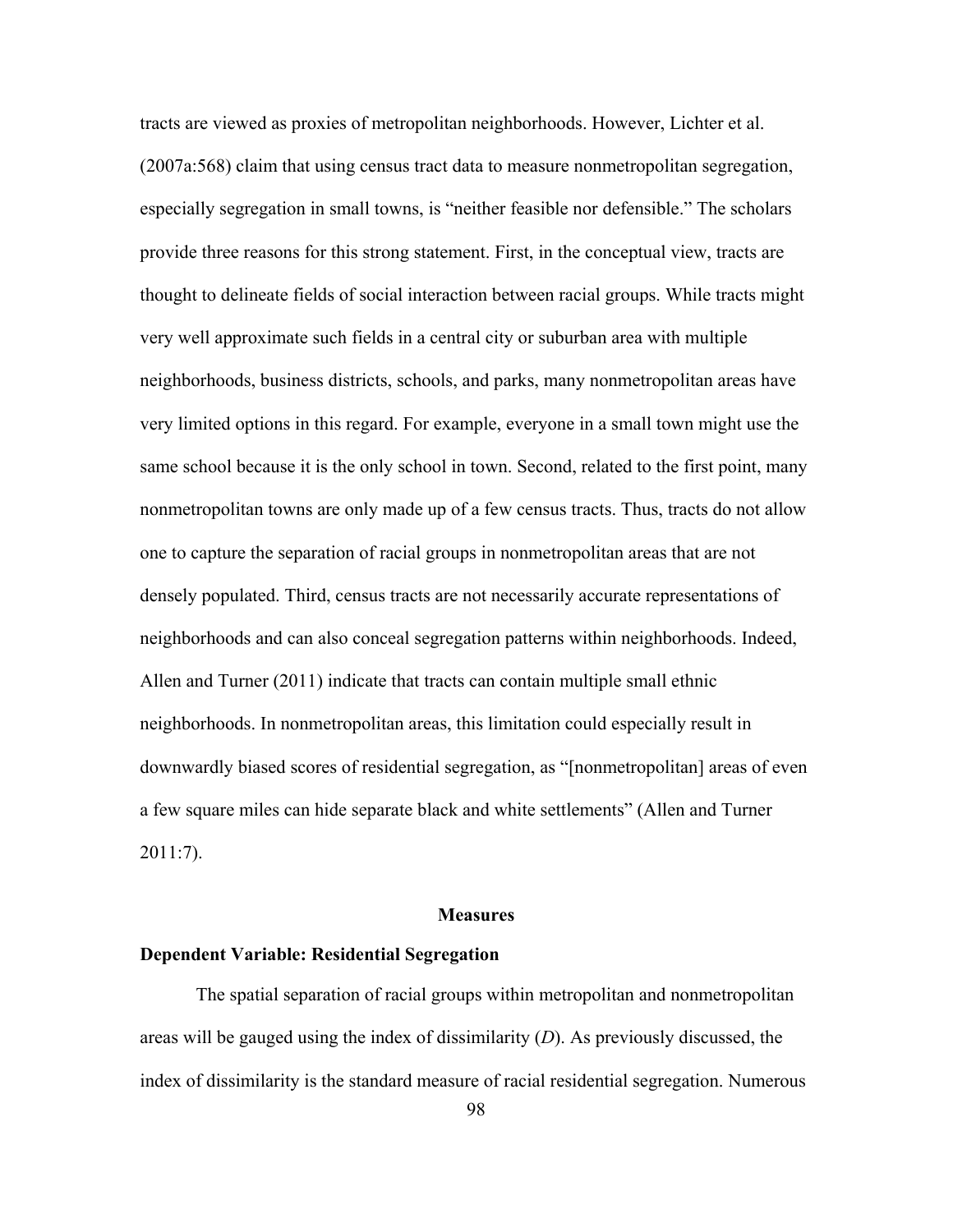important studies of segregation trends, from Taeuber and Taeuber (1965) to Massey and Denton (1993) to Logan et al. (2004), emphasize the use of the index as a broad indicator of segregation as well as a tool for comparisons with other studies. Therefore, this study will only use *D* for interpretative purposes, as the intention here is to provide a broad description of various segregation trends and to compare these findings with previous research.

The index of dissimilarity for black-white segregation, *Dt*, is defined as:

$$
D_t = \frac{1}{2} \sum_{i=1}^k b_{it} - w_{it}
$$
 (1)

where  $b_{it}$  and  $w_{it}$  are the respective percentages of the black population and whites residing in census block *i* at time *t*. This index is based on pair-wise comparisons and, after being multiplied by 100, varies from 0 (no black–white segregation) to 100 (complete segregation). *D* indicates the percentage of blacks (or whites) that would have to move to other blocks in order to achieve parity between blacks and whites in their percentage distributions across all blocks in either a metropolitan or nonmetropolitan area. The same index will be calculated to gauge black-nonblack and white-nonwhite segregation in metropolitan and nonmetropolitan areas.

This study asks a number of empirical research questions that are driven by a larger conceptual question: is the traditional black-white divide being replaced by a black-nonblack or white-nonwhite divide? Theoretical perspectives such as black exceptionalism, the tri-racial order, and perhaps even multiculturalism raise this question. One may question why this study does not also examine other patterns of segregation, such as Hispanic-white, black-Hispanic, and Asian-white, as in Parisi et al. (2011). After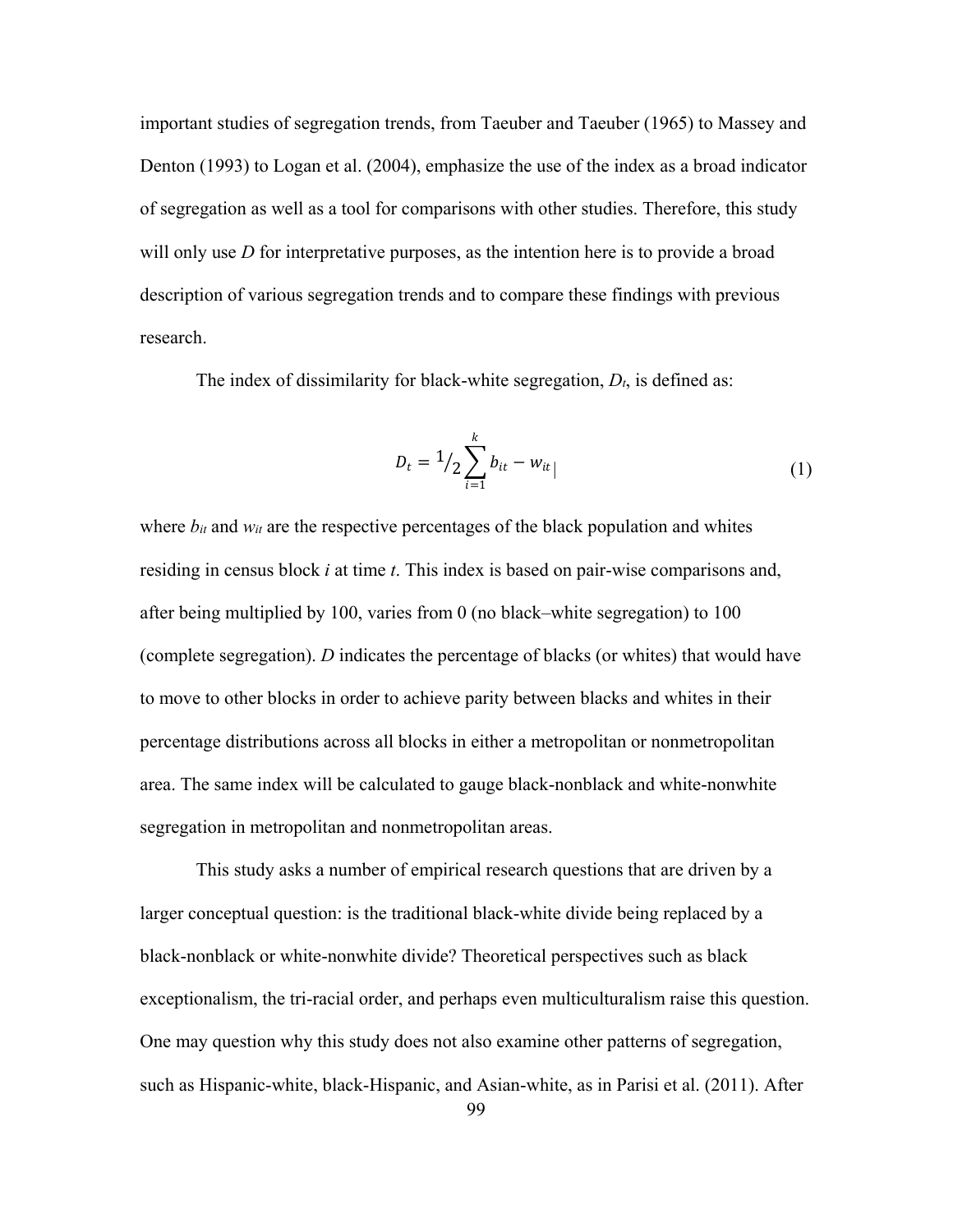all, as Lee and Bean (2010) indicate, the United States potentially has multiple color lines and not one dominant pattern. Huntington (2004), for example, argues that there will be a larger divide between Hispanics and whites in the United States. Although this study does not discount the value of such discussions, the intention here is to look more broadly at racial residential segregation in both metropolitan and nonmetropolitan areas. As such, it would be counterintuitive, for example, to examine Hispanic-white segregation over Asian-white segregation. The relatively low number of Asians in many nonmetropolitan areas would either force the study to focus more on Hispanic segregation or severely limit the sample size of geographic areas, which would not serve the broad conceptual question driving this research. Thus, for the purposes of this study, it is most appropriate to combine minority groups in nonblack or nonwhite categories to address the idea of a dominant color line in both metropolitan and nonmetropolitan America.

#### **Independent Variables**

#### *Diversity*

Diversity will be defined in two ways: (1) specific racial group composition as the percentage of the total population of a metropolitan or nonmetropolitan area and (2) overall racial diversity, measured using the entropy index. The entropy index will be calculated using a three-group composition (i.e., white, black, and others) to account for differences in racial composition between metropolitan and nonmetropolitan areas. The "others" category will account for all nonblack or nonwhite minority groups in each area. The entropy index is defined as follows: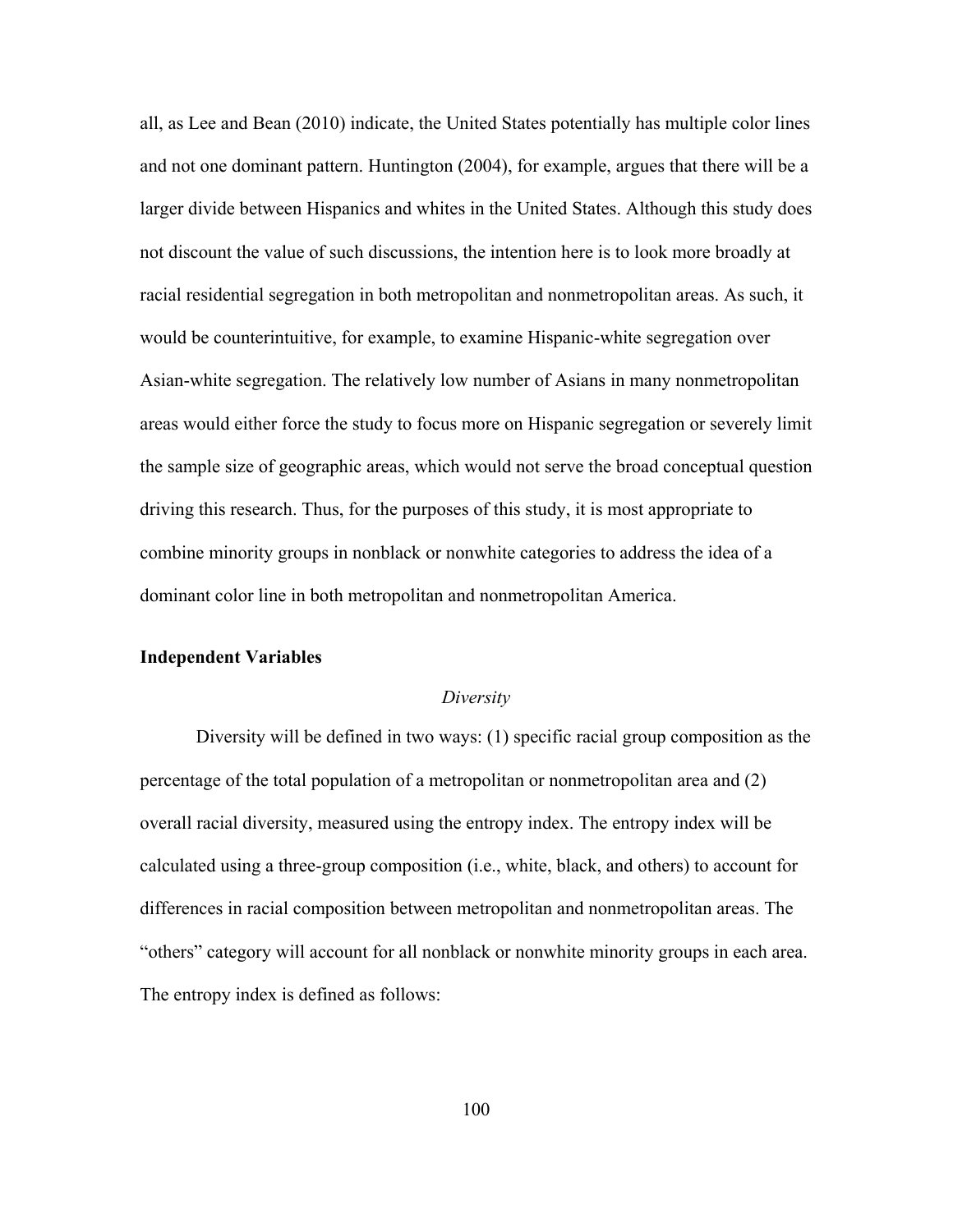$$
E = \sum_{r=1}^{n} p_r \ln\left(\frac{1}{p_r}\right) \tag{2}
$$

where *pr* refers to racial group *r*'s proportion of the population in a geographic unit, and *n* indicates the number of groups under consideration (in this case, three). The maximum value of *E* (the natural log of *n*) occurs only when all groups are of equal size. Since there is no fixed upper bound, a population consisting of more equal-sized groups will produce a higher *E* score than one consisting of fewer equal-sized groups. An *E* of 0 (complete homogeneity) means that the population comprises a single group. Dividing *E* by its maximum value standardizes it to a 0-1 range. The scores will be multiplied by 100 so that 0 equals the lowest level of diversity and 100 the highest.

Farley and Frey (1994) show that metropolitan areas with larger "other races" populations (i.e., larger shares of Hispanics and Asians) were associated with less blackwhite segregation. Subsequently, Frey and Farley (1996) offer the "buffer" hypothesis in regard to the effect of racial diversity on black-white residential segregation. The buffer hypothesis suggests that a significant population of Hispanics and/or Asians can decrease the likelihood of white flight by providing a buffer that reduces whites' perception of threat from blacks in neighborhoods. Frey and Farley (1996) find that most declines in black segregation during the 1980s were occurring in multiethnic metropolitan areas particularly in western and "new southern" multiethnic metropolitan areas, which do not have the same history of black-white antagonism as do northeastern, midwestern, and southern areas. Thus, the buffering theory suggests that other minority populations like Hispanics and Asians change the real estate market mentality of black vs. white. Farley and Frey (1996) then emphasize the idea that first-generation immigrants push second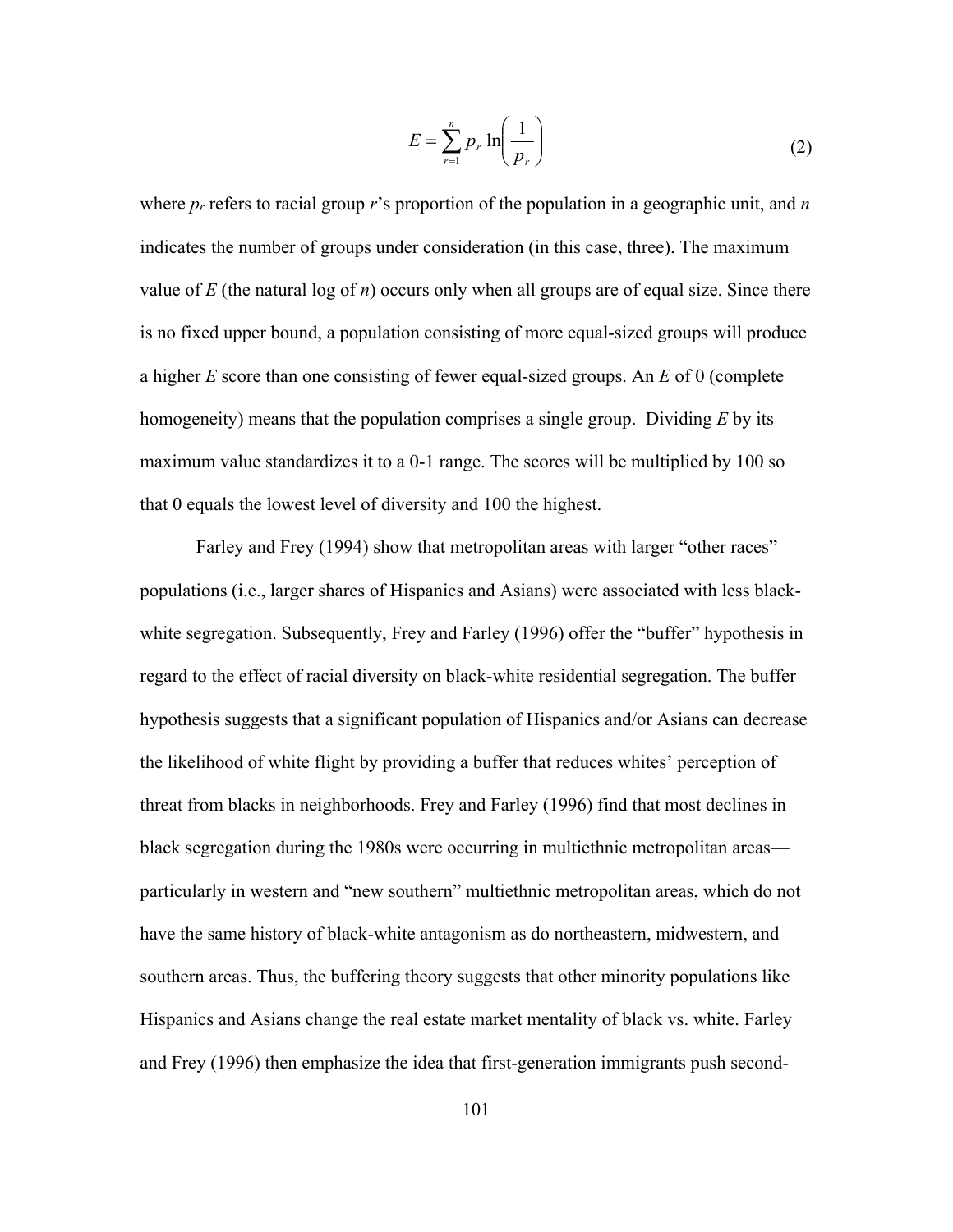and third-generation citizens to more integrated areas, thus opening the door to higherstatus communities for blacks. Their data further show that immigration has a negative effect on black segregation, and in general, black segregation declined the most in multiethnic and white-Latino areas. Higher Latino population growth, in relation to black population growth, lead to less black segregation. Conversely, Latino segregation was higher in multiethnic and white-Latino areas and was negatively affected by Asian population growth. Asian segregation, on the other hand, decreased with higher Latino population growth.

Logan et al. (2004) show that metropolitan areas with larger proportions of blacks in 1980 had slower decreases in segregation by 2000, though higher black population growth over the period was not significantly related to segregation. The very opposite was true for Asians and Hispanics; proportions of each group in 1980 did not affect their segregation from whites by 2000, but growth of Asians and Hispanics had a strong, significant effect on increasing Asian-white and Hispanic-white segregation, respectively.

Iceland (2004) also finds evidence of a buffer effect between 1980 and 2000, with black segregation from other groups decreasing in racially diverse metropolitan areas. At the same time, white segregation from minority groups increased in these areas. Metropolitan areas with the highest percentages of minorities had the highest segregation. The decline in black-nonblack and white-nonwhite segregation during the period was mainly due to declines in segregation among whites and blacks. Immigration seemed to be a key variable in explaining segregation, suggesting that Hispanic and Asian immigration can lead to ethnic enclaves that further segregate groups.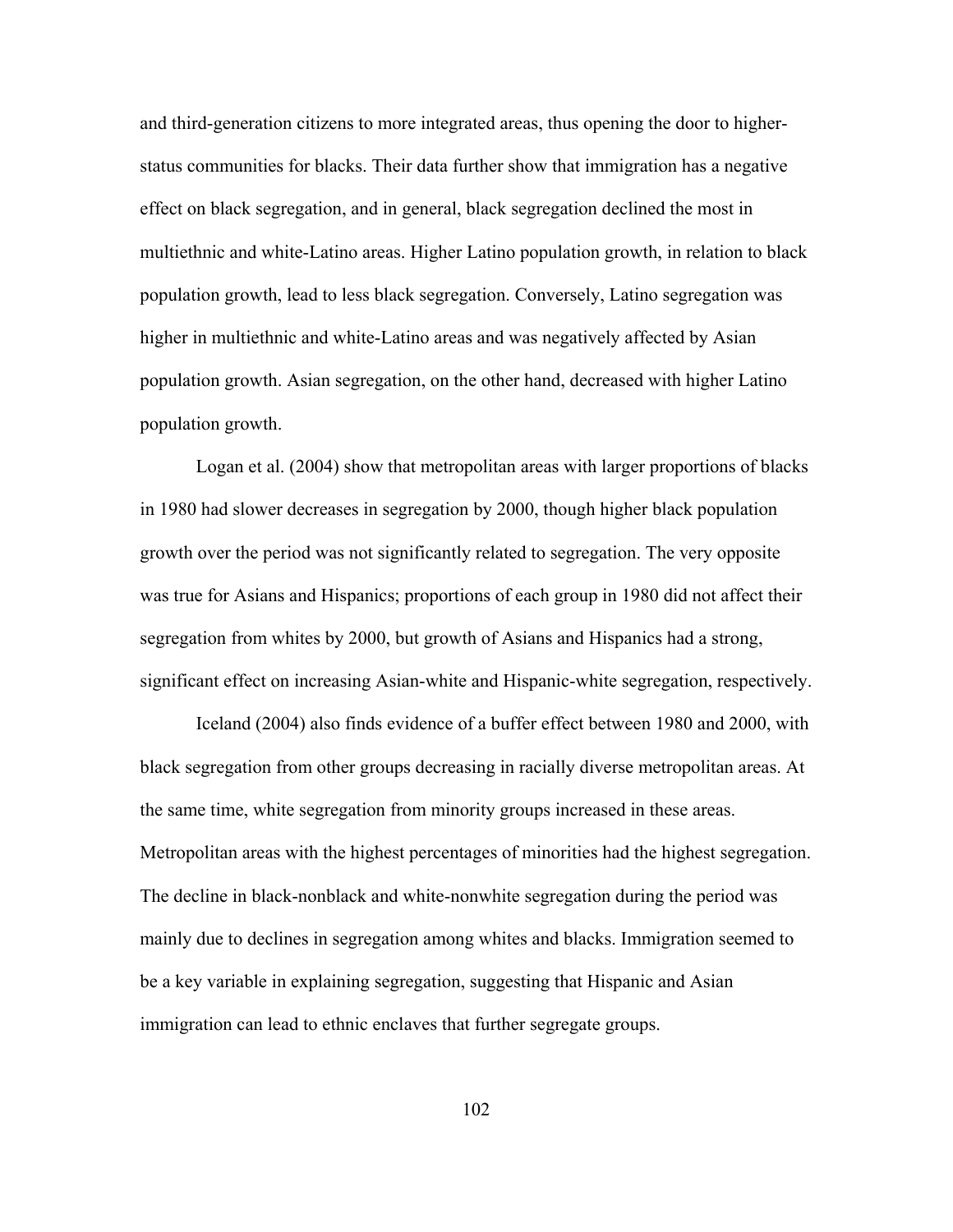## *Population Size*

Population size will be measured as the natural log of the population of a metropolitan or nonmetropolitan area. Farley and Frey (1994) and Logan et al. (2004) both find that population size is significantly related to higher residential segregation. Iceland (2004) also shows that segregation rates are higher in metropolitan areas with larger populations. Lichter et al. (2007a) find that population size is positively related to nonmetropolitan residential segregation.

# *Income Ratio*

Income will be defined as the median household income by racial group. The closer a minority group's income is to whites' income, the less segregated the two groups tend to be. Farley and Frey (1994) find a small but significant negative effect of blackwhite mean income ratio on segregation. Logan et al. (2004) show the same relationship with median income ratios between blacks and whites. Clark (2007) cites socioeconomic status as the variable that explains neighborhood patterns. With higher income levels, blacks are more likely to stay in white suburban neighborhoods. Clark's (2007) analysis shows that blacks in the suburbs have a median income of about \$32,000 median income (compared to \$24,000 for blacks in central cities). Another finding is that despite the increasing number of suburbanized blacks, a small number of suburban neighborhoods are majority black, which demonstrates the integration of higher-income blacks. Additionally, research shows that wealth can positively impact black households and families in terms of neighborhood attainment (Crower et al. 2006).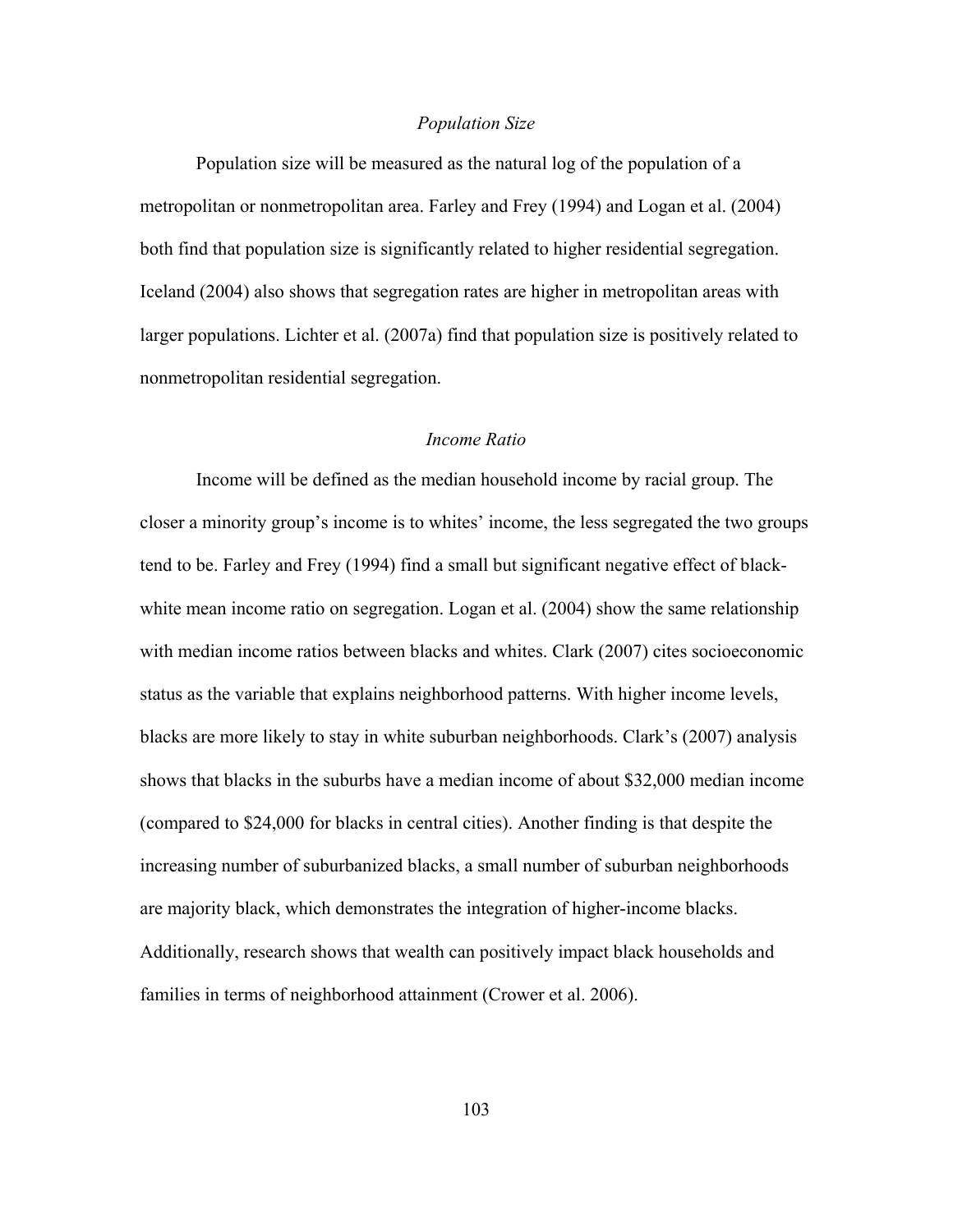# *Racial Population Growth Rate, 1990-2010*

This study will include a racial population growth rate variable. For black-white segregation, the variable will be black growth minus white growth to examine how black growth equal to or greater than white growth is related to segregation. For black-nonblack segregation, the variable will be black growth minus nonblack growth to examine how black growth equal to or greater than nonblack growth is related to segregation. For white-nonwhite segregation, the variable will be white growth minus white-nonwhite growth to examine how white growth equal to or greater than nonwhite growth is related to segregation.

Studies have found that growth rates of racial groups can have different relationships with segregation. For example, using block group data, Farley and Frey (1994) indicated that black growth greater than white growth was not significantly related to black-white segregation during the 1980s. On the other hand, Iceland's (2004) tractlevel study showed a positive relationship between greater black growth and segregation during the 1980s.

#### *Functional Specialization*

Functional specialization will be defined as the percentage of individuals that make up the manufacturing, government, education, and military sectors of metropolitan or nonmetropolitan areas (see Iceland and Sharp 2013 for a similar approach). While the manufacturing, government, and military percentages will reflect individual employment, the education percentage will reflect the college-age population (ages 18-24). Differences in economic bases, or functional specialization, between areas can affect racial residential segregation for three reasons (Farley and Frey 1994; Logan et al. 2004). First, the type of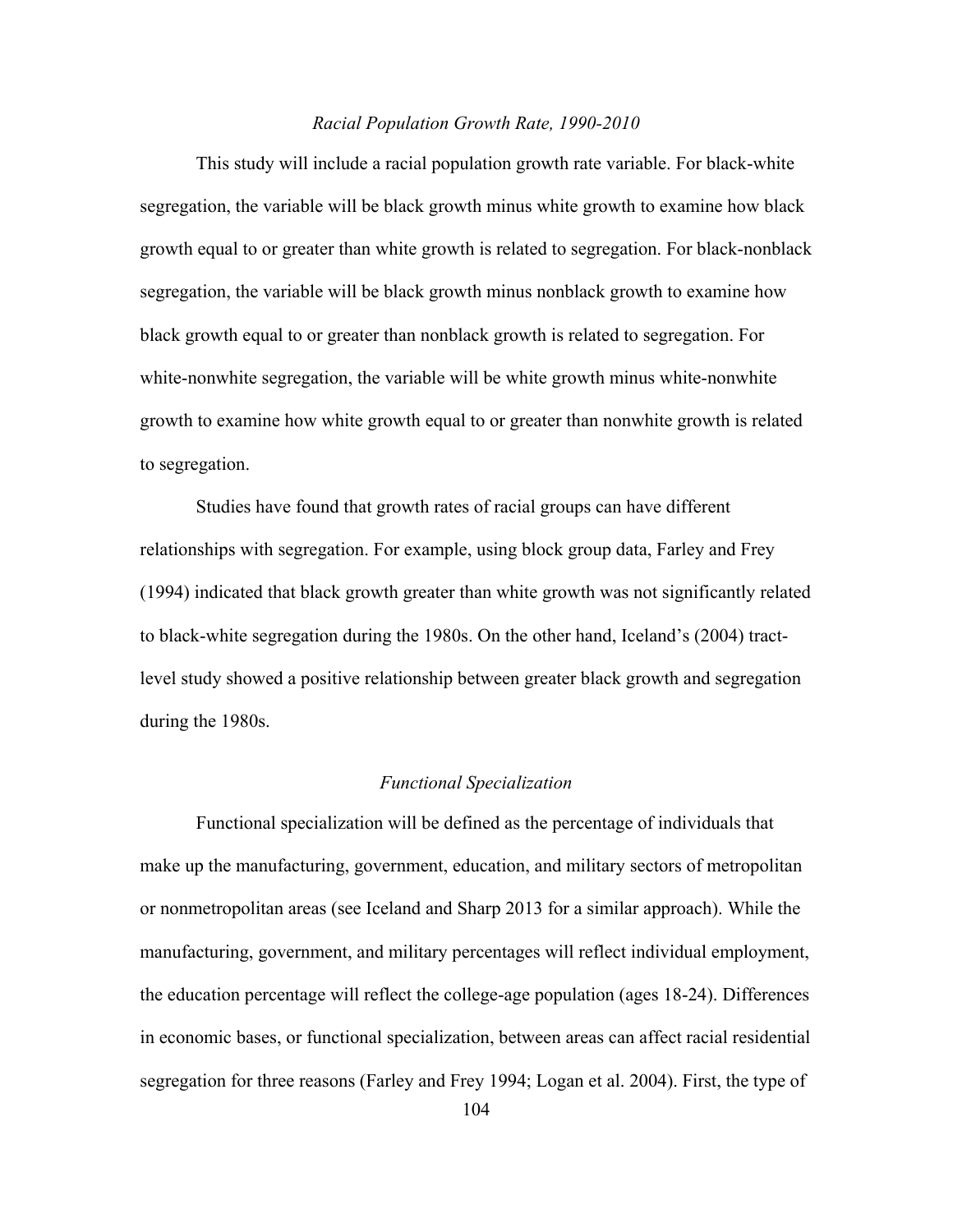residential units available can be directly affected by the prevailing economic base of the community. Second, different functional specializations entail different socioeconomic characteristics of the population. Finally, open housing laws can have different impacts based on differences in population and housing characteristics. The relationships between functional specializations and residential segregation are briefly described below.

### *Manufacturing Communities*

Lichter et al. (2007) found that manufacturing communities in small towns are less segregated than communities without a functional specialization in small towns.

## *Government Communities*

Communities with higher concentrations of local, state, and federal government tend to be among the least segregated. Many of these communities are state capitals. Therefore, perhaps fair housing laws tend to be more rigorously enforced in government communities. Farley and Frey (1994) seemed to find more moderate segregation in government communities than did Logan et al. (2004), but this discrepancy could be due to improvements in the enforcement of fair housing laws over time. Another possibility is that individual states could have passed stricter housing laws between the studies of Farley and Frey (1994) and Logan et al. (2004). Boyd (1994) indicates that government/public sector jobs traditionally provide better opportunities to blacks in terms of employment and advancement into the middle class, thus providing a way for blacks to afford residence in more integrated communities.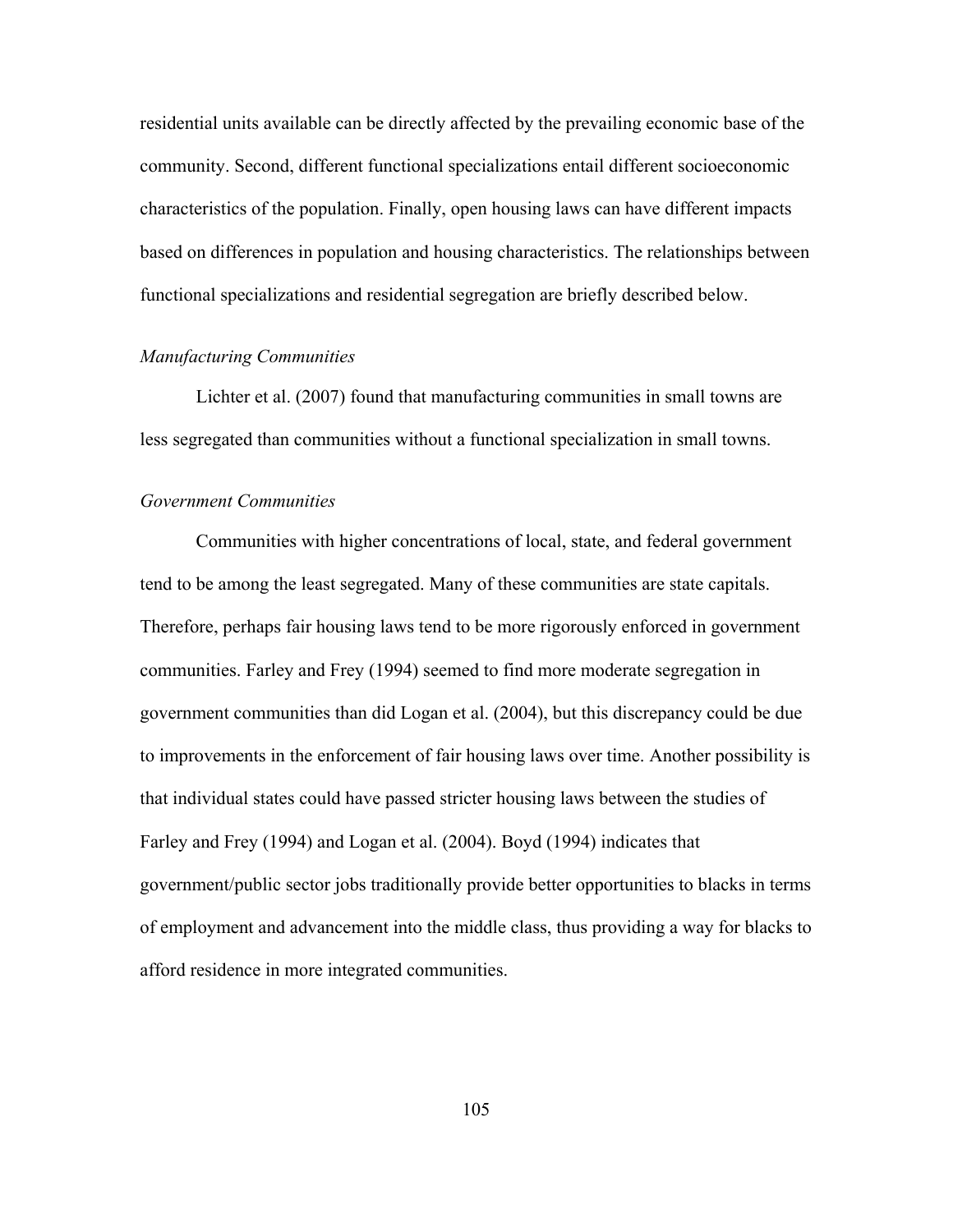## *Education Communities*

More educated communities not only tend to be more tolerant of all races but may also actively promote integration. Farley and Frey (1994:35) found "unusually low" segregation scores in Southern university communities. Logan et al. (2004) found that university communities have a negative effect on residential segregation, though the effect was not significant.

### *Military Communities*

Both Farley and Frey (1994) and Logan et al. (2004) found that military communities have the lowest overall segregation scores when compared to other functional specialization communities. Military communities can assign households to integrated areas on base or integrated off-base apartment complexes, thus nullifying the effects of structural discrimination, neighborhood preferences, and socioeconomic differences. Additionally, Moskos and Butler (1996) indicate that blacks and whites in the Army and on military bases show more positive attitudes about integration and make more of an effort to integrate than do blacks and whites in civilian life. Farley and Frey (1994) also find that military communities were the only type of functional specialization that had a significantly large effect on change in black-white segregation during the 1980s. Logan et al. (2004) also indicate that black-white segregation tended to drop between 1980 and 2000 in military communities.

# *New Housing Construction*

New housing construction will be measured as the percentage of housing built between 1990 and 2010 (i.e., percent housing change). In contrast to Taeuber and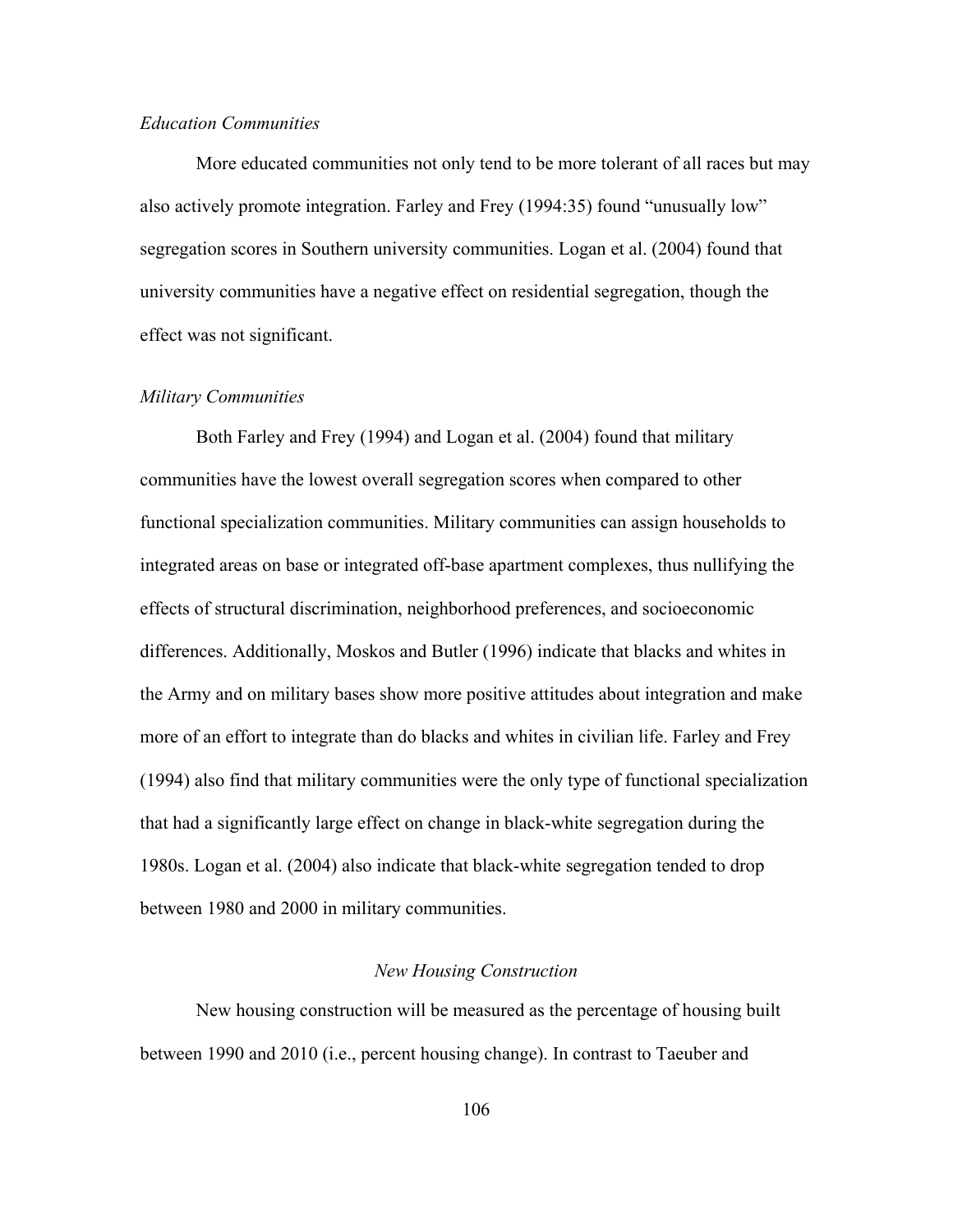Taeuber's (1965) observation that new construction in the suburbs played a role in creating mid-20th century black-white segregation, new housing units well after the Civil Rights movement tend to be less segregated than old housing units (Farley and Frey 1994). This difference is due to legislation in the late 1960s that made housing discrimination illegal. New housing construction is also tied to segregation differences between regions, as many southern and western metropolitan areas have had most of their housing units built after the Fair Housing Act of 1968. Farley and Frey's (1994) analysis shows that out of all metropolitan areas with substantial new housing construction during the 1980s, only six had dissimilarity scores higher than 75, but all six areas were retirement communities in Florida. New housing was also found to be significantly related to segregation declines, suggesting that new housing construction might encourage residential mobility. Logan et al. (2004) also find lower segregation in metropolitan areas with new housing construction.

### *Suburbanization*

107 For metropolitan areas, suburbanization will be defined as the percentage of the total population living outside the central city in suburban areas. The general expectation is that suburbanization should be associated with a lower level of segregation between minority groups and whites. When Massey and Denton (1988a:601) investigated the importance of suburbanization as a "key step in the process of spatial assimilation," they discovered that the average level of segregation fell for blacks who suburbanized. Other studies, however, suggest that there is no agreement among researchers about whether suburbanization reduces minority segregation from whites (Logan et al. 2004). In nonmetropolitan areas, the concentration of blacks within municipalities is expected to be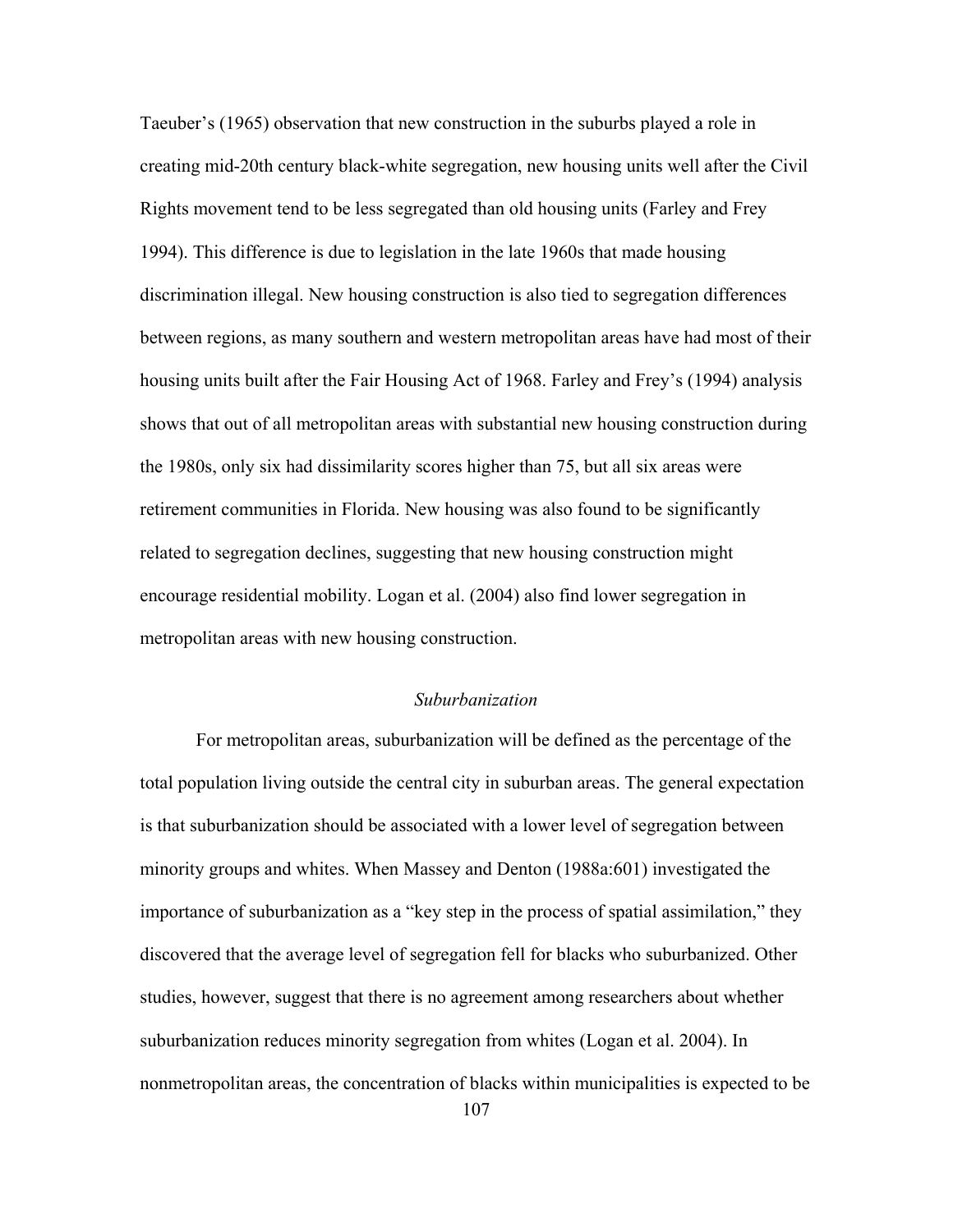associated with higher levels of segregation from whites based on prior research (Aiken 1990; Cromartie and Beale 1996). Nonmetropolitan areas outside municipalities can be compared to suburban areas of metropolitan areas.

## *Regional Location*

Regional location (or region) will be operationalized as a set of dummy variables classifying metropolitan or nonmetropolitan areas as falling within the census-defined West, Midwest, Northeast, or South regions. Scholars have continued to use region as an independent variable in ecological models (Iceland, Sharp, and Timberlake 2013). Different racial residential segregation scores in the West, South, Midwest, and Northeast are partly due to historical factors involving local government. During the late 1800s, states in the Midwest and Northeast gave significant independent power to their towns and cities, which lead to the development of many suburban areas with their own laws and public institutions like schools. As the Great Migration of Southern blacks took place, whites began to move to midwestern and northeastern suburbs that "either had histories of animosity toward blacks or that had developed strategies indicating that their neighborhoods, parks, and schools were for whites only" (Farley and Frey 1994:35).

In contrast, local authority in the South has traditionally been given to county governments that can be taken over by the state. For this reason, southern states do not have as many suburban areas as midwestern and northeastern states. Additionally, school districts in the South were drawn to follow desegregation mandates from the federal government. Other movements in the South encouraged integration of racial groups. Thus, southern whites have not had the historical and political background that allows for the continued residential exclusion of blacks (Farley and Frey 1994). Unlike midwestern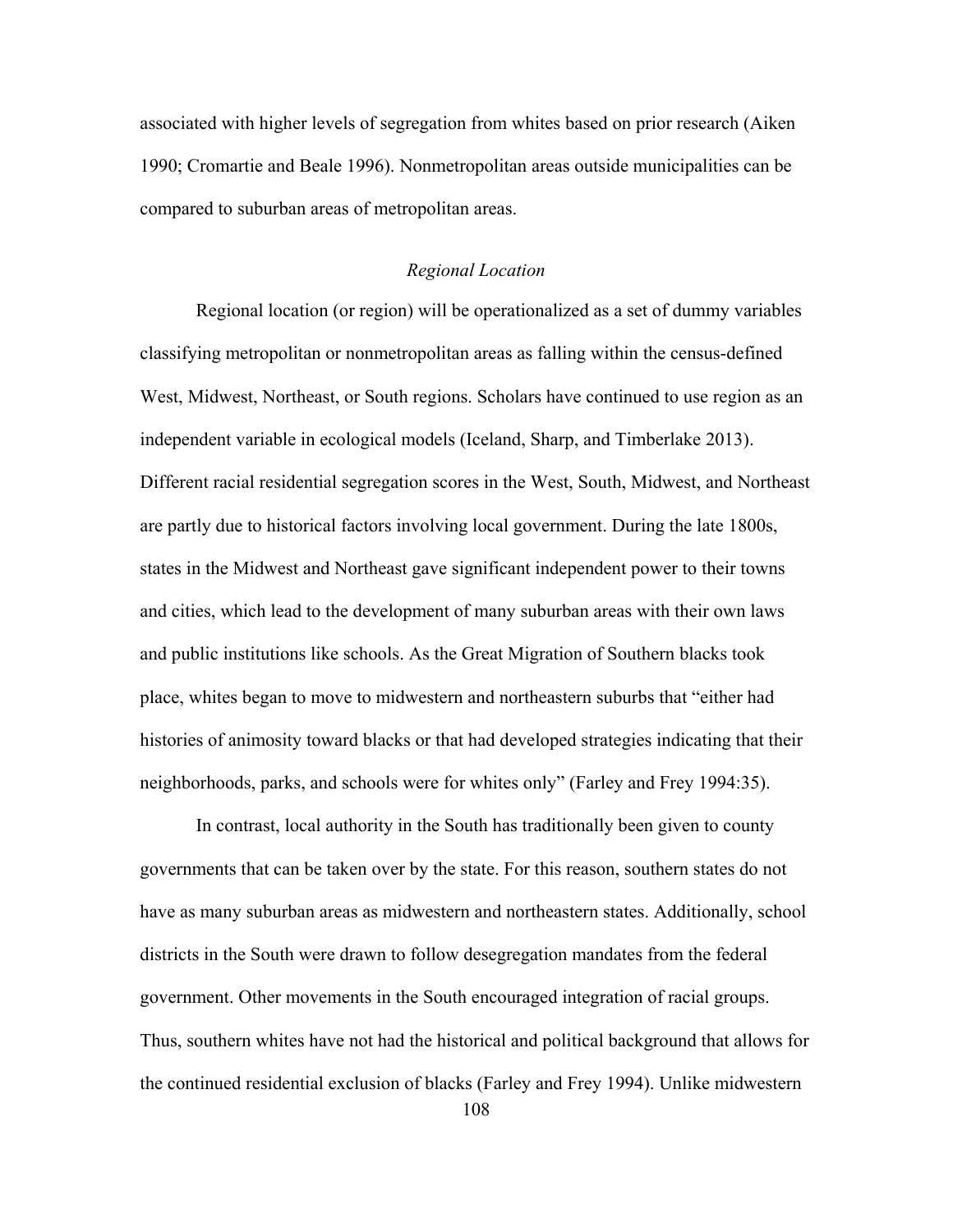and northeastern cities, southern and new western cities have been able to annex fringe territories for tax revenue. Annexation is associated with less residential segregation in metropolitan settings. Finally, many southern and western metropolitan areas came into being during the "automobile era," which allowed for wider dispersal of residential areas than in older northern and midwestern metropolitan areas.

Overall, Farley and Frey (1994) show that western metropolitan areas were the least segregated among all regions; only four of the western metropolitan areas in their study had segregation scores that exceeded 65. In contrast, four dozen of the midwestern metropolitan areas in the same study had segregation scores above 65. Logan et al. (2004) indicate that midwestern and northeastern cities are significantly more segregated than southern cities, with western cities, again, showing the least amount of segregation. However, the relationship between region and segregation is insignificant in regard to Asian-white segregation in Logan et al.'s (2004) study. In an analysis that measured the segregation of each major racial group from all other groups (e.g., blacks vs. all other races, whites vs. all other races, etc.), Iceland (2004) finds that segregation is highest in all cases in the Northeast or Midwest, with the South showing the lowest segregation for Asians and Hispanics and the West showing the lowest segregation for whites and blacks.

# **Analytical Strategy**

The analysis will begin with a description of patterns of black-white, blacknonblack, and white-nonwhite racial residential segregation in U.S. metropolitan and nonmetropolitan areas for the 1990-2010 period. The study will provide unweighted and weighted scores of *D*. Black-white and black-nonblack scores will be weighted by the size of the black population, which will give greater weight to places with larger black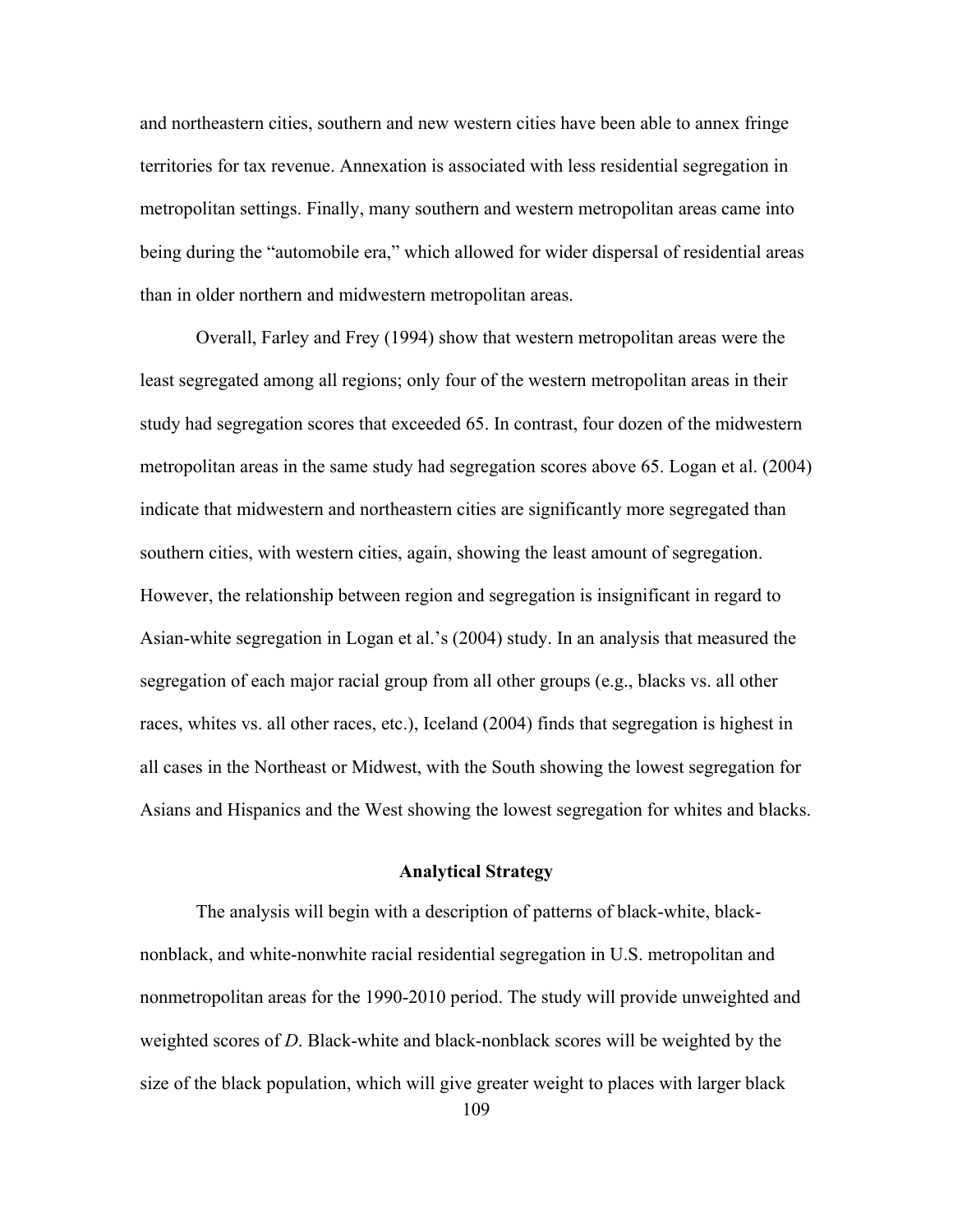populations. Weighted segregation scores indicate the average segregation of all blacks rather than of metropolitan and nonmetropolitan areas. Appropriately, white-nonwhite scores will be weighted by the size of the white population. The study will then fit ordinary least squares (OLS) regression models of black-white, black-nonblack, and white-nonwhite segregation to determine how and the extent to which ecological factors are related to levels of segregation in metropolitan and nonmetropolitan areas. The data in these models will be weighted in the same way that the average dissimilarity scores are weighted, that is, black-white and black-nonblack models will be weighted by the black population and white-nonwhite models by the white population.

#### **OLS Regression**

The regression models in this study are based on this equation:

$$
Y = \alpha + B_1 X_1 + B_2 X_2 + B_k X_k
$$
 (3)

Here, the dependent variable  $(Y)$  is a linear function of the independent variable (X) with slope (B) and Y-intercept ( $\alpha$ ). OLS regression is the appropriate statistical tool for this study because dissimilarity is a ratio-scale variable and the independent variables are measured on either ratio or ordinal (dummy variables) scales. OLS regression is useful for analyzing linear relationships between such variables. OLS rests on three assumptions: (1) the conditional distribution of *Y* is normal; (2) homoscedasticity, which means the distribution of *Y* has the same standard deviation regardless of the values of the independent variables; and (3) observations on *Y* are independent. Variance inflation factor (VIF) values will be used to examine any potential multicollinearity issues with the independent variables. VIF values that exceed 10 are commonly considered to indicate a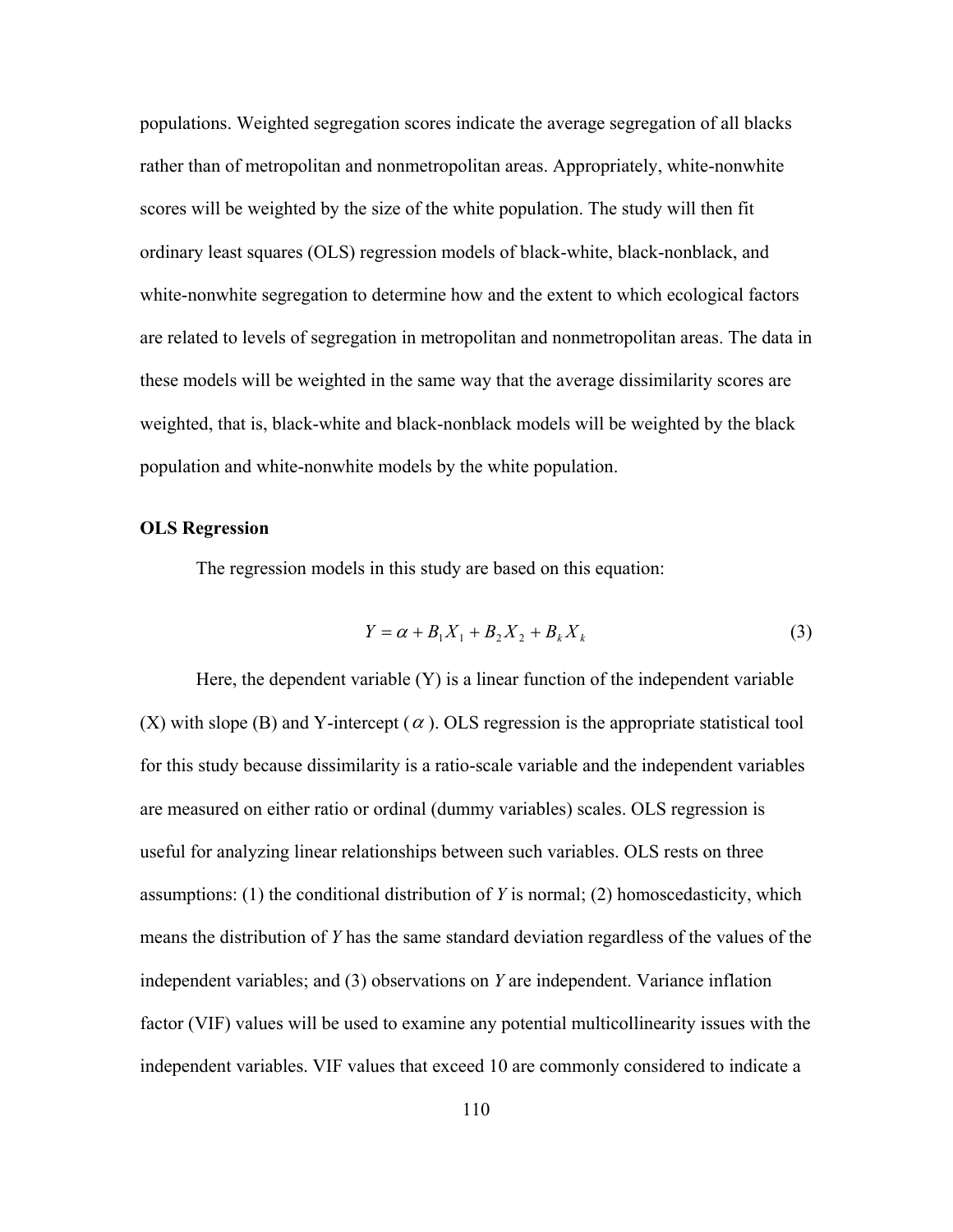multicollinearity issue (Belsley, Kuh, and Welsch 1980) (see Appendix A for VIF values).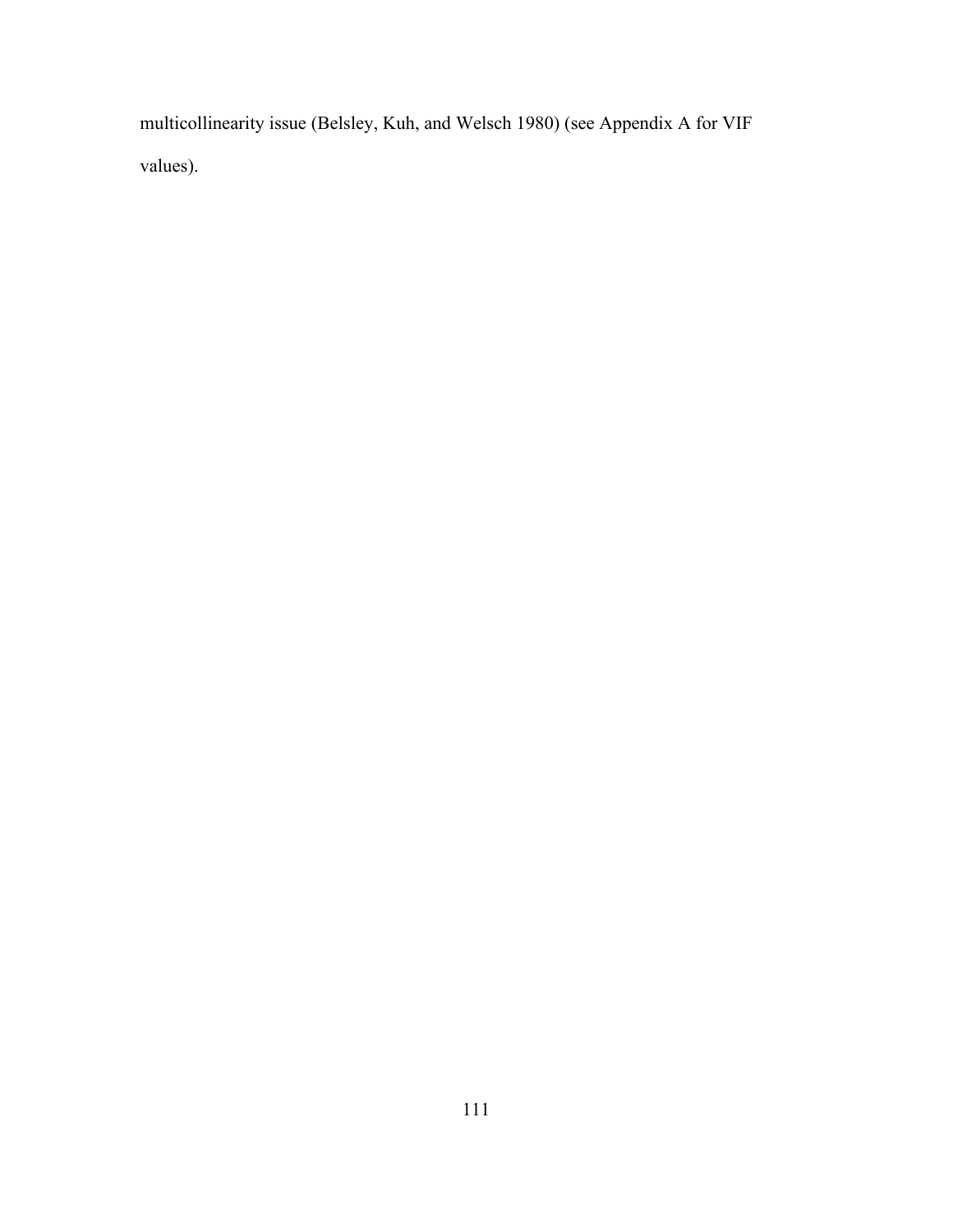# **CHAPTER V**

#### RESULTS

This chapter presents the results of the analysis in two sections. The first section contains average scores (means) of black-white, black-nonblack, and white-nonwhite residential segregation patterns from 1990 to 2010 for metropolitan areas, nonmetropolitan areas, and the United States as a whole. This section presents unweighted numbers and numbers weighted by the black (or white) population. The second section presents the results of a multivariate analysis examining factors associated with black-white, black-nonblack, and white-nonwhite residential segregation in 2010 for metropolitan and nonmetropolitan areas.

### **Black-White, Black-Nonblack, and White-Nonwhite Segregation, 1990-2010**

The first goal is to examine if the traditionally dominant black-white color line, as represented by segregation patterns, has changed in recent decades. The analysis will begin with the unweighted numbers shown in Table 1. The average dissimilarity index for black-white segregation in 2010 across the United States is 72. This finding means that 72 percent of blacks or whites would have to move to other blocks where they are underrepresented to achieve an even distribution (complete integration) throughout the United States. A dissimilarity index of 72 is considered high, but as indicated in other research (Logan and Stults 2011), the results show a decline in total U.S. black-white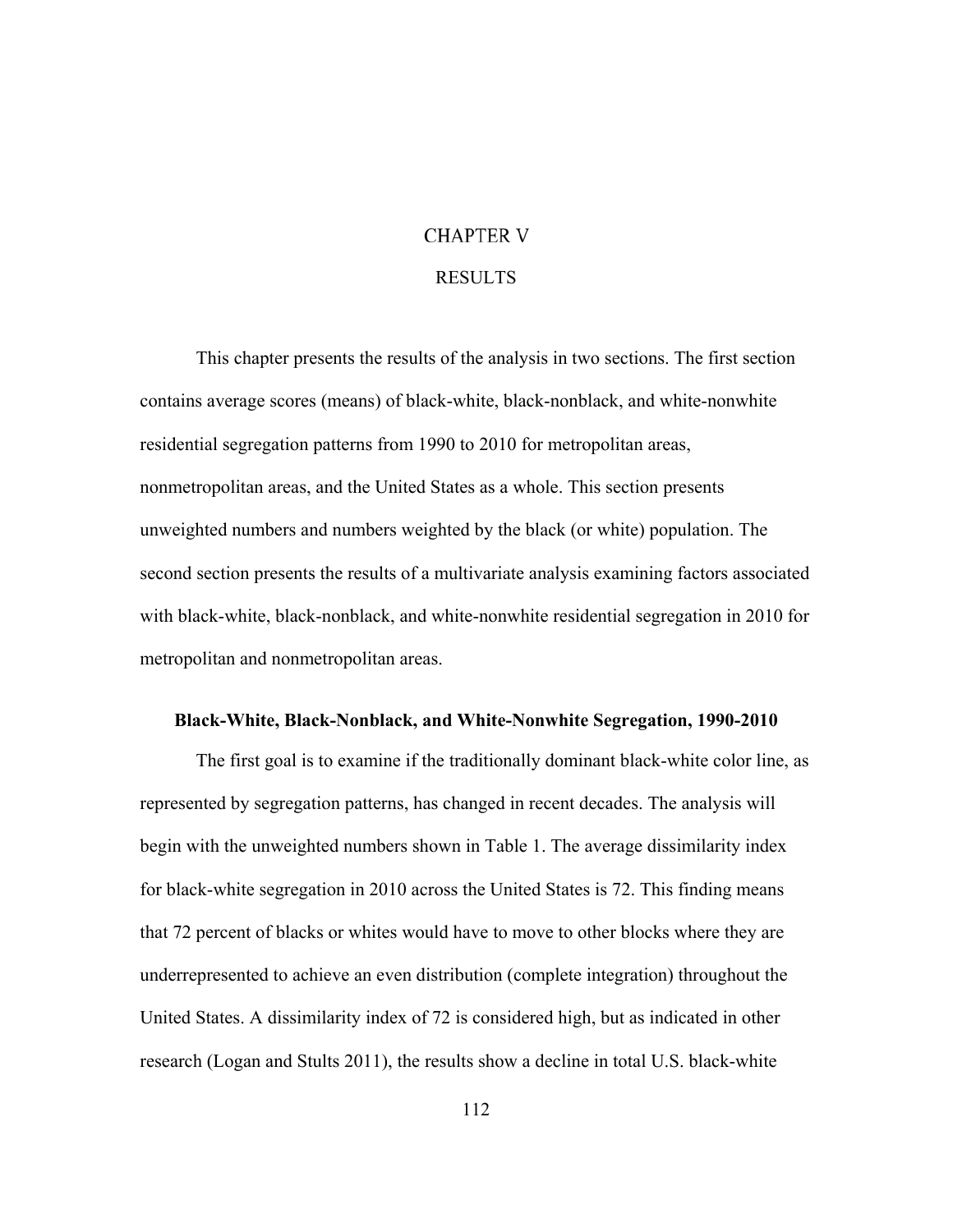segregation. Black-white dissimilarity indices were 79 and 75 in 1990 and 2000,

respectively, indicating a 7-point decline between 1990 and 2010.

|          | Black-White |       |                                         | <b>Black-Nonblack</b> |       | White-Nonwhite |  |
|----------|-------------|-------|-----------------------------------------|-----------------------|-------|----------------|--|
|          | Unweighted  |       | Weighted Unweighted Weighted Unweighted |                       |       | Weighted       |  |
| 1990     |             |       |                                         |                       |       |                |  |
| All      | 78.80       | 77.22 | 77.93                                   | 75.06                 | 69.22 | 66.93          |  |
| Metro    | 74.31       | 77.28 | 72.98                                   | 74.95                 | 63.98 | 66.31          |  |
| Nonmetro | 80.51       | 76.65 | 79.82                                   | 76.09                 | 71.22 | 72.80          |  |
| 2000     |             |       |                                         |                       |       |                |  |
| All      | 75.00       | 73.97 | 73.50                                   | 70.44                 | 64.52 | 63.81          |  |
| Metro    | 70.89       | 74.20 | 68.55                                   | 70.43                 | 60.49 | 63.47          |  |
| Nonmetro | 76.57       | 71.80 | 75.38                                   | 70.59                 | 66.05 | 67.06          |  |
| 2010     |             |       |                                         |                       |       |                |  |
| All      | 72.27       | 70.77 | 70.27                                   | 65.98                 | 60.94 | 59.90          |  |
| Metro    | 67.39       | 70.94 | 64.12                                   | 65.82                 | 56.37 | 59.51          |  |
| Nonmetro | 74.12       | 69.11 | 72.61                                   | 67.47                 | 62.67 | 63.55          |  |

Table 1 Average Segregation in Metro and Nonmetro Areas, 1990-2010

How do trends in black-white segregation compare for metropolitan and nonmetropolitan areas? Table 1 shows a moderately higher average dissimilarity index in 2010 for nonmetropolitan areas (74) compared to the average for metropolitan areas (67). As Hwang and Murdock (1983) theorized, higher black-white segregation patterns in nonmetropolitan areas could be due to the rigid structure of smaller nonmetropolitan areas that can only be overcome by urbanization or population growth (a hypothesis that will be reviewed in the multivariate analysis). Like the total United States, both metropolitan and nonmetropolitan areas experienced declines in black-white segregation. In metropolitan areas, the dissimilarity index was 74 in 1990 and 71 in 2000. In nonmetropolitan areas, the index was 81 in 1990 and 77 in 2000. Thus, total,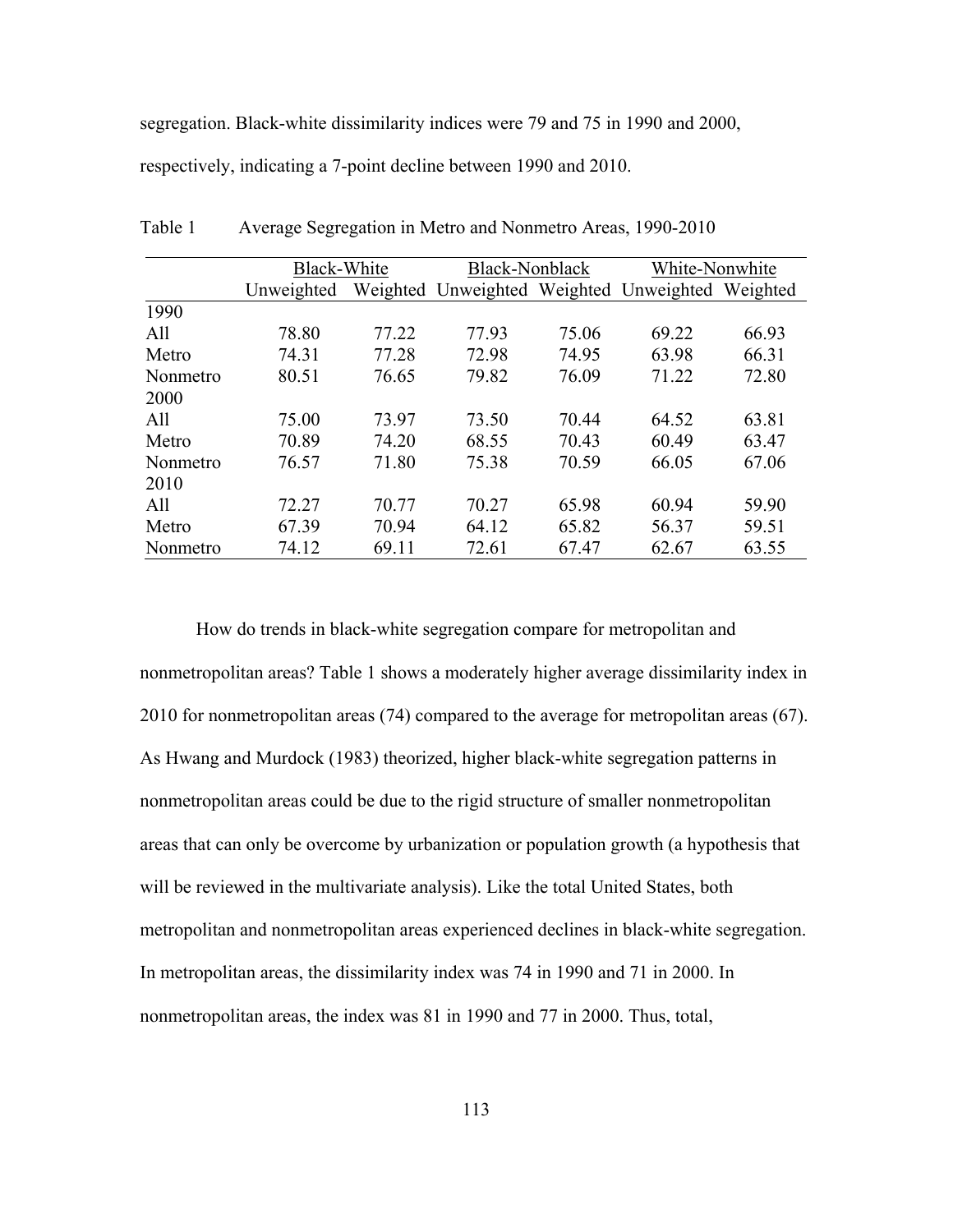metropolitan, and nonmetropolitan black-white dissimilarity all declined, on average, by seven points from 1990 to 2010.

The weighted dissimilarity scores of black-white segregation in Table 1 are slightly different than the unweighted scores. The weighted scores are weighted by the black population, which means that they reflect the average segregation of blacks rather than the average black-white segregation within geographic units. For the entire United States, the weighted average black-white dissimilarity index in 2010 is slightly lower at 71 compared to the unweighted score of 72. The weighted scores also reveal a slightly lower decline from 1990 to 2010 (6 points) compared to the decline for the weighted scores (7 points). Interestingly, the weighted figures show a reversal in the comparison of dissimilarity scores for metropolitan and nonmetropolitan areas. The weighted average dissimilarity index in 2010 for metropolitan areas (71) is slightly higher than the score for nonmetropolitan areas (69). Metropolitan and nonmetropolitan areas both had a weighted average score of 77 in 1990. These scores also show that the decline in the average segregation of blacks was greater in nonmetropolitan areas (8 points) than in metropolitan areas (6 points) over the last two decades.

Next, Table 1 shows national scores of black-nonblack segregation. For the whole country in 2010, the unweighted average black-nonblack dissimilarity score was 70, which is slightly lower than the black-white score (72). Similar to the case for blackwhite segregation, the country also experienced a decline in black-other segregation. Average indices for 1990 and 2000 were 78 and 74, respectively, indicating that blackother segregation declined, on average, by 8 points between 1990 and 2010.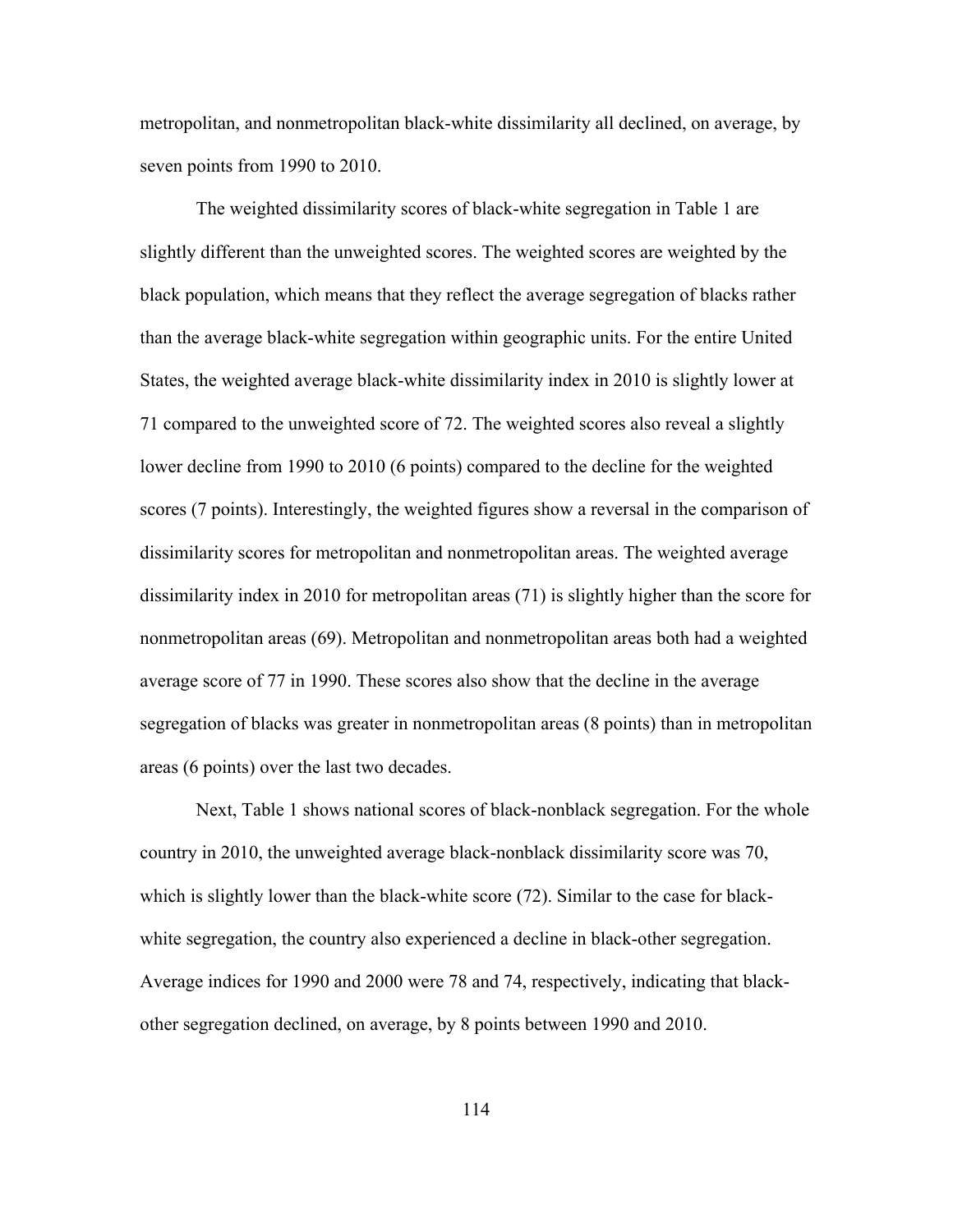How do trends in black-nonblack segregation compare for metropolitan and nonmetropolitan areas? Table 1 shows a higher average black-nonblack dissimilarity index in 2010 in nonmetropolitan areas (73) than in metropolitan areas (64). The unweighted metropolitan-nonmetropolitan difference (9 points) in black-nonblack segregation in 2010 is greater than the unweighted metropolitan-nonmetropolitan difference (7 points) in black-white segregation, which suggests that nonmetropolitan minority groups tend to live farther away from blacks than do metropolitan minority groups. At the same time, black-nonblack segregation is lower than black-white segregation in both metropolitan and nonmetropolitan areas, indicating that the traditional color line remains the most salient. Like black-white segregation, black-nonblack segregation has declined in both nonmetropolitan and metropolitan areas. In nonmetropolitan areas, the unweighted average black-nonblack score was 80 in 1990, 75 in 2000, and 73 in 2010. In nonmetropolitan, the score was 73 in 1990, 69 in 2000, and 64 in 2010.

The weighted average scores of black-nonblack segregation tell a slightly different story. For the entire United States, the weighted average black-nonblack dissimilarity index in 2010 is lower at 66 compared to the unweighted score of 70. Interestingly, the weighted black-nonblack nonmetropolitan score (67) is moderately lower than the unweighted black-nonblack nonmetropolitan score (73). On the other hand, the weighted nonblack-black metropolitan score (66) is slightly higher than the unweighted black-nonblack metropolitan score (64). In all cases, the weighted average black-nonblack segregation indices declined between 1990 and 2010 by 9 points – a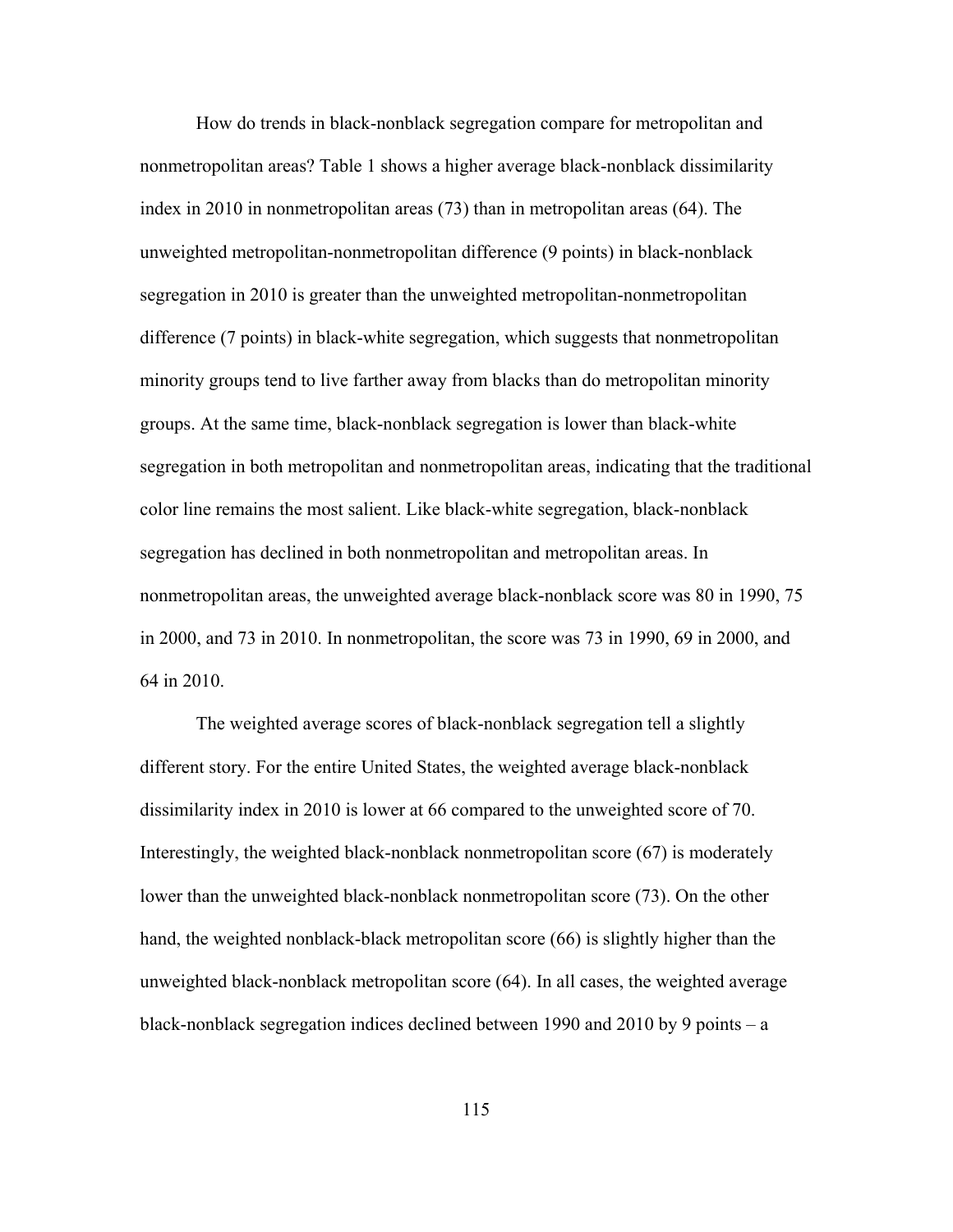slightly larger decline than the weighted average black-white segregation indices for the same period.

Finally, Table 1 shows national scores of white-nonwhite segregation. For all of the United States in 2010, the unweighted average white-nonwhite dissimilarity score was 61. This figure is notably lower than the unweighted black-white (72) and blacknonblack (70) scores, suggesting that (a) nonblack minority groups tend to live closer to whites than they do to blacks and (b) nonblack minority groups live closer to whites than do blacks. Like the black-white and black-nonblack scores, the white-nonwhite scores declined between 1990 and 2010. Specifically, the white-nonwhite scores were 69 in 1990, 65 in 2000, and 61 in 2010.

How do trends in white-nonwhite segregation compare for metropolitan and nonmetropolitan areas? Table 1 shows a higher average white-nonwhite dissimilarity index in 2010 in nonmetropolitan areas (63) than in metropolitan areas (56), suggesting that nonmetropolitan minority groups are more segregated from whites than are their metropolitan counterparts. The white-nonwhite color line also appears to be the least salient in both nonmetropolitan and metropolitan areas, which suggests that nonblack minority groups are moving closer to whites and perhaps maintaining physical distance from blacks. The unweighted white-nonwhite nonmetropolitan index is 63, which is at least 10 points lower than either the unweighted black-nonblack (73) or black-white (74) nonmetropolitan indices. Similarly, the unweighted white-nonwhite index for metropolitan areas (56) is lower than the unweighted black-nonblack (64) or black-white (67) indices for metropolitan areas. It is perhaps notable that the unweighted average white-nonwhite index for metropolitan areas is the only score in Table 1 that shows a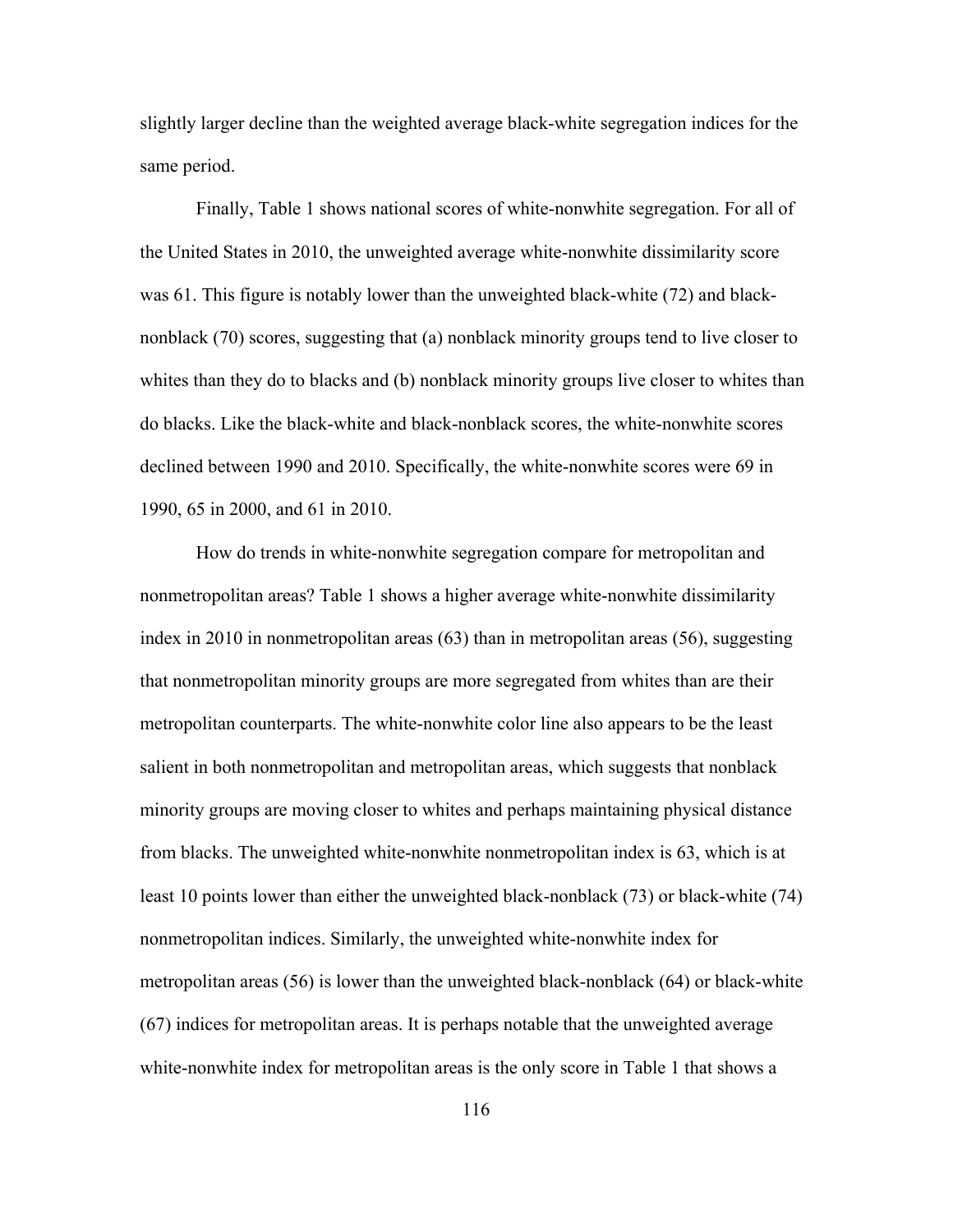moderate level of segregation as defined by Massey and Denton (1993). Still, a score of 56 suggests that more than half of the white or nonwhite population would have to other blocks to achieve an even distribution; in this respect, the level of segregation does not seem so moderate. The unweighted metropolitan and nonmetropolitan scores also indicate declines in segregation. Specifically, the white-nonwhite dissimilarity index declined by 8 points from 1990 to 2010 in both nonmetropolitan and metropolitan areas.

Table 1 shows a similar set of trends when the white-nonwhite dissimilarity indices are weighted by the white population, which reflects the average segregation of whites from minority groups. According to the weighted scores, white-nonwhite segregation in the United States was 60 in 2010, which is only one point lower than the unweighted white-nonwhite score (61). When weighted, white-nonwhite segregation is higher in both nonmetropolitan areas (64 vs. 63) and metropolitan areas (60 vs. 56). Declines in weighted white-nonwhite dissimilarity between 1990 and 2010 were similar to declines in the unweighted white-nonwhite indices for the United States, metropolitan areas, and nonmetropolitan areas. Lastly, across all weighted indices, the white-nonwhite scores were lower than the black-nonblack and black-white scores for all categories, suggesting that whites, on average, do not experience as much segregation from other groups compared to blacks.

#### **Multivariate Analysis**

117 Descriptive statistics for the independent variables are shown in Table 2. The analysis examines 275 metropolitan areas and 722 nonmetropolitan areas. In the sample, metropolitan areas have an average total population of approximately 852,000, while nonmetropolitan areas have an average total population of approximately 30,000. Both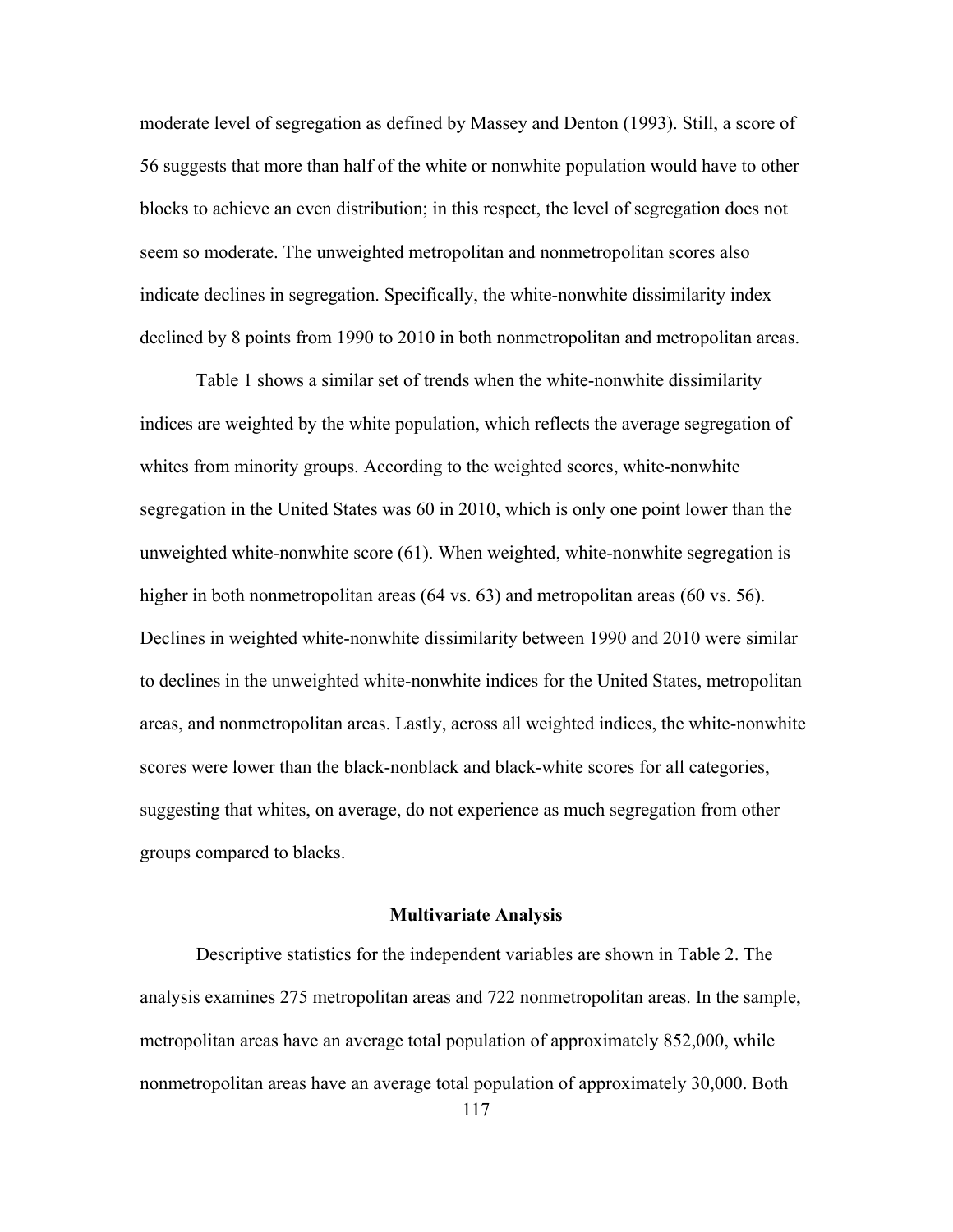metropolitan and nonmetropolitan areas have populations that are 71 percent white. The remaining metropolitan population is 13 percent black, 10 percent Hispanic, and 3 percent Asian. The remaining nonmetropolitan population is 18 percent black, 11 percent Hispanic, and 1 percent Asian. The diversity index, on average, is 53 in metropolitan areas and 44 in nonmetropolitan areas, indicating more diversity in the former.

| Variable<br>Mean<br><b>SD</b><br>Mean<br><b>SD</b><br>Population Size<br>Population<br>851,921<br>1,822,366<br>23,759<br>30,268<br>Diversity<br>Percent White<br>70.94<br>14.84<br>71.08<br>18.50<br>13.63<br>Percent Black<br>10.63<br>18.15<br>18.29<br>Percent Hispanic<br>10.40<br>11.81<br>7.68<br>11.27<br>2.59<br>2.72<br>Percent Asian<br>0.58<br>0.60<br>7.31<br>Percent Foreign-Born<br>6.07<br>3.34<br>3.71<br>52.60<br>16.25<br>43.66<br>16.83<br>Entropy Index<br>Metro/Nonmetro Population<br><b>Suburbanized Residents</b><br>59.45<br>17.25<br>Percent Black in Central City<br>59.06<br>24.95<br>63.03<br>Percent Black in Municipalities<br>27.70<br>Population Growth<br>White Growth Rate, 1990-2010<br>10.20<br>22.19<br>19.40<br>1.93<br>60.61<br>Black Growth Rate, 1990-2010<br>127.31<br>300.62<br>2,194.66<br>Median Income<br>65,065<br>White Household Income<br>11,919<br>52,881<br>8,243<br><b>Black Household Income</b><br>40,306<br>11,688<br>12,302<br>31,770<br><b>Functional Specialization</b><br><b>Percent Manufacturing</b><br>11.79<br>14.44<br>Percent Government<br>5.23<br>6.54<br>0.91<br>Percent Military<br>0.32<br>Percent Education<br>41.38<br>27.31<br>Region<br>Percent South<br>53.39<br>76.66<br>Percent Northeast<br>13.87<br>3.61<br>25.10<br>Percent Midwest<br>16.96<br>7.64<br>Percent West<br>2.77 |          | Metro |  | Nonmetro |  |
|----------------------------------------------------------------------------------------------------------------------------------------------------------------------------------------------------------------------------------------------------------------------------------------------------------------------------------------------------------------------------------------------------------------------------------------------------------------------------------------------------------------------------------------------------------------------------------------------------------------------------------------------------------------------------------------------------------------------------------------------------------------------------------------------------------------------------------------------------------------------------------------------------------------------------------------------------------------------------------------------------------------------------------------------------------------------------------------------------------------------------------------------------------------------------------------------------------------------------------------------------------------------------------------------------------------------------------------------------------------|----------|-------|--|----------|--|
|                                                                                                                                                                                                                                                                                                                                                                                                                                                                                                                                                                                                                                                                                                                                                                                                                                                                                                                                                                                                                                                                                                                                                                                                                                                                                                                                                                |          |       |  |          |  |
|                                                                                                                                                                                                                                                                                                                                                                                                                                                                                                                                                                                                                                                                                                                                                                                                                                                                                                                                                                                                                                                                                                                                                                                                                                                                                                                                                                |          |       |  |          |  |
|                                                                                                                                                                                                                                                                                                                                                                                                                                                                                                                                                                                                                                                                                                                                                                                                                                                                                                                                                                                                                                                                                                                                                                                                                                                                                                                                                                |          |       |  |          |  |
|                                                                                                                                                                                                                                                                                                                                                                                                                                                                                                                                                                                                                                                                                                                                                                                                                                                                                                                                                                                                                                                                                                                                                                                                                                                                                                                                                                |          |       |  |          |  |
|                                                                                                                                                                                                                                                                                                                                                                                                                                                                                                                                                                                                                                                                                                                                                                                                                                                                                                                                                                                                                                                                                                                                                                                                                                                                                                                                                                |          |       |  |          |  |
|                                                                                                                                                                                                                                                                                                                                                                                                                                                                                                                                                                                                                                                                                                                                                                                                                                                                                                                                                                                                                                                                                                                                                                                                                                                                                                                                                                |          |       |  |          |  |
|                                                                                                                                                                                                                                                                                                                                                                                                                                                                                                                                                                                                                                                                                                                                                                                                                                                                                                                                                                                                                                                                                                                                                                                                                                                                                                                                                                |          |       |  |          |  |
|                                                                                                                                                                                                                                                                                                                                                                                                                                                                                                                                                                                                                                                                                                                                                                                                                                                                                                                                                                                                                                                                                                                                                                                                                                                                                                                                                                |          |       |  |          |  |
|                                                                                                                                                                                                                                                                                                                                                                                                                                                                                                                                                                                                                                                                                                                                                                                                                                                                                                                                                                                                                                                                                                                                                                                                                                                                                                                                                                |          |       |  |          |  |
|                                                                                                                                                                                                                                                                                                                                                                                                                                                                                                                                                                                                                                                                                                                                                                                                                                                                                                                                                                                                                                                                                                                                                                                                                                                                                                                                                                |          |       |  |          |  |
|                                                                                                                                                                                                                                                                                                                                                                                                                                                                                                                                                                                                                                                                                                                                                                                                                                                                                                                                                                                                                                                                                                                                                                                                                                                                                                                                                                |          |       |  |          |  |
|                                                                                                                                                                                                                                                                                                                                                                                                                                                                                                                                                                                                                                                                                                                                                                                                                                                                                                                                                                                                                                                                                                                                                                                                                                                                                                                                                                |          |       |  |          |  |
|                                                                                                                                                                                                                                                                                                                                                                                                                                                                                                                                                                                                                                                                                                                                                                                                                                                                                                                                                                                                                                                                                                                                                                                                                                                                                                                                                                |          |       |  |          |  |
|                                                                                                                                                                                                                                                                                                                                                                                                                                                                                                                                                                                                                                                                                                                                                                                                                                                                                                                                                                                                                                                                                                                                                                                                                                                                                                                                                                |          |       |  |          |  |
|                                                                                                                                                                                                                                                                                                                                                                                                                                                                                                                                                                                                                                                                                                                                                                                                                                                                                                                                                                                                                                                                                                                                                                                                                                                                                                                                                                |          |       |  |          |  |
|                                                                                                                                                                                                                                                                                                                                                                                                                                                                                                                                                                                                                                                                                                                                                                                                                                                                                                                                                                                                                                                                                                                                                                                                                                                                                                                                                                |          |       |  |          |  |
|                                                                                                                                                                                                                                                                                                                                                                                                                                                                                                                                                                                                                                                                                                                                                                                                                                                                                                                                                                                                                                                                                                                                                                                                                                                                                                                                                                |          |       |  |          |  |
|                                                                                                                                                                                                                                                                                                                                                                                                                                                                                                                                                                                                                                                                                                                                                                                                                                                                                                                                                                                                                                                                                                                                                                                                                                                                                                                                                                |          |       |  |          |  |
|                                                                                                                                                                                                                                                                                                                                                                                                                                                                                                                                                                                                                                                                                                                                                                                                                                                                                                                                                                                                                                                                                                                                                                                                                                                                                                                                                                |          |       |  |          |  |
|                                                                                                                                                                                                                                                                                                                                                                                                                                                                                                                                                                                                                                                                                                                                                                                                                                                                                                                                                                                                                                                                                                                                                                                                                                                                                                                                                                |          |       |  |          |  |
|                                                                                                                                                                                                                                                                                                                                                                                                                                                                                                                                                                                                                                                                                                                                                                                                                                                                                                                                                                                                                                                                                                                                                                                                                                                                                                                                                                |          |       |  |          |  |
|                                                                                                                                                                                                                                                                                                                                                                                                                                                                                                                                                                                                                                                                                                                                                                                                                                                                                                                                                                                                                                                                                                                                                                                                                                                                                                                                                                |          |       |  |          |  |
|                                                                                                                                                                                                                                                                                                                                                                                                                                                                                                                                                                                                                                                                                                                                                                                                                                                                                                                                                                                                                                                                                                                                                                                                                                                                                                                                                                |          |       |  |          |  |
|                                                                                                                                                                                                                                                                                                                                                                                                                                                                                                                                                                                                                                                                                                                                                                                                                                                                                                                                                                                                                                                                                                                                                                                                                                                                                                                                                                |          |       |  |          |  |
|                                                                                                                                                                                                                                                                                                                                                                                                                                                                                                                                                                                                                                                                                                                                                                                                                                                                                                                                                                                                                                                                                                                                                                                                                                                                                                                                                                |          |       |  |          |  |
|                                                                                                                                                                                                                                                                                                                                                                                                                                                                                                                                                                                                                                                                                                                                                                                                                                                                                                                                                                                                                                                                                                                                                                                                                                                                                                                                                                |          |       |  |          |  |
|                                                                                                                                                                                                                                                                                                                                                                                                                                                                                                                                                                                                                                                                                                                                                                                                                                                                                                                                                                                                                                                                                                                                                                                                                                                                                                                                                                |          |       |  |          |  |
|                                                                                                                                                                                                                                                                                                                                                                                                                                                                                                                                                                                                                                                                                                                                                                                                                                                                                                                                                                                                                                                                                                                                                                                                                                                                                                                                                                |          |       |  |          |  |
|                                                                                                                                                                                                                                                                                                                                                                                                                                                                                                                                                                                                                                                                                                                                                                                                                                                                                                                                                                                                                                                                                                                                                                                                                                                                                                                                                                |          |       |  |          |  |
|                                                                                                                                                                                                                                                                                                                                                                                                                                                                                                                                                                                                                                                                                                                                                                                                                                                                                                                                                                                                                                                                                                                                                                                                                                                                                                                                                                |          |       |  |          |  |
|                                                                                                                                                                                                                                                                                                                                                                                                                                                                                                                                                                                                                                                                                                                                                                                                                                                                                                                                                                                                                                                                                                                                                                                                                                                                                                                                                                | Location |       |  |          |  |
| 76.04<br>Adjacent to Metro Area                                                                                                                                                                                                                                                                                                                                                                                                                                                                                                                                                                                                                                                                                                                                                                                                                                                                                                                                                                                                                                                                                                                                                                                                                                                                                                                                |          |       |  |          |  |

Table 2 Descriptive Statistics for Metro and Nonmetro Areas, 2010

*N* = 275 (Metro), 722 (Nonmetro)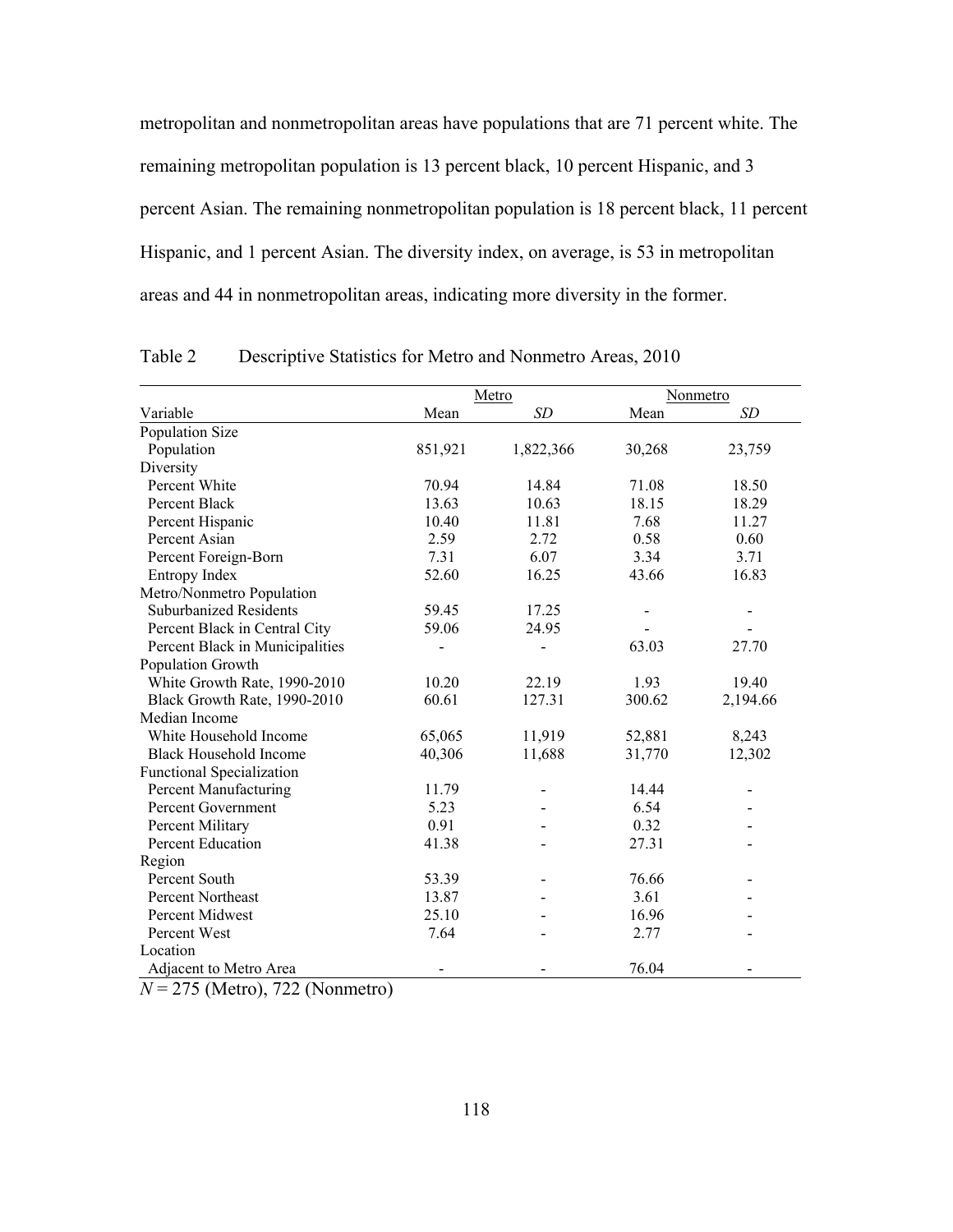In 2010, fifty-nine percent of metropolitan blacks lived in central cities, while 63 percent of nonmetropolitan blacks lived in municipalities. In the sample, 59 percent of the total metropolitan population resided in suburban areas. Over the 2000s, the white population in metropolitan areas grew by 10 percent, while the black metropolitan population grew by 61 percent. The white and black populations in nonmetropolitan areas grew by 2 and 301 percent, respectively, over the last decade. White median income and black median income in metropolitan areas were approximately \$65,000 and \$40,000, respectively, in 2010. In nonmetropolitan areas, the income figures were approximately \$53,000 for whites and \$32,000 for blacks. While nonmetropolitan areas had slightly higher percentages of individuals employed in manufacturing and government than do metropolitan areas (14 vs. 12 percent and 7 vs. 5 percent, respectively), metropolitan areas had a slightly higher percentage of individuals in the military (0.9 vs. 0.3 percent) and a substantially higher percentage of college-age (education) individuals (41 vs. 27 percent). Seventy-six percent of nonmetropolitan areas in the sample were adjacent to metropolitan areas. The South represented the majority of both metropolitan (53 percent) and nonmetropolitan areas (77 percent) in this sample.

This study fits two OLS regression models, weighted by either black or white population size, of black-white, black-nonblack, and white-nonwhite residential segregation for both metropolitan and nonmetropolitan areas in 2010. Each multivariate analysis begins with the associations between the independent variables, excluding the entropy (diversity) index, and patterns of segregation in metropolitan or nonmetropolitan areas in 2010. Each multivariate analysis then introduces the entropy index in a second model, while removing the percent black, percent Hispanic, and percent Asian variables.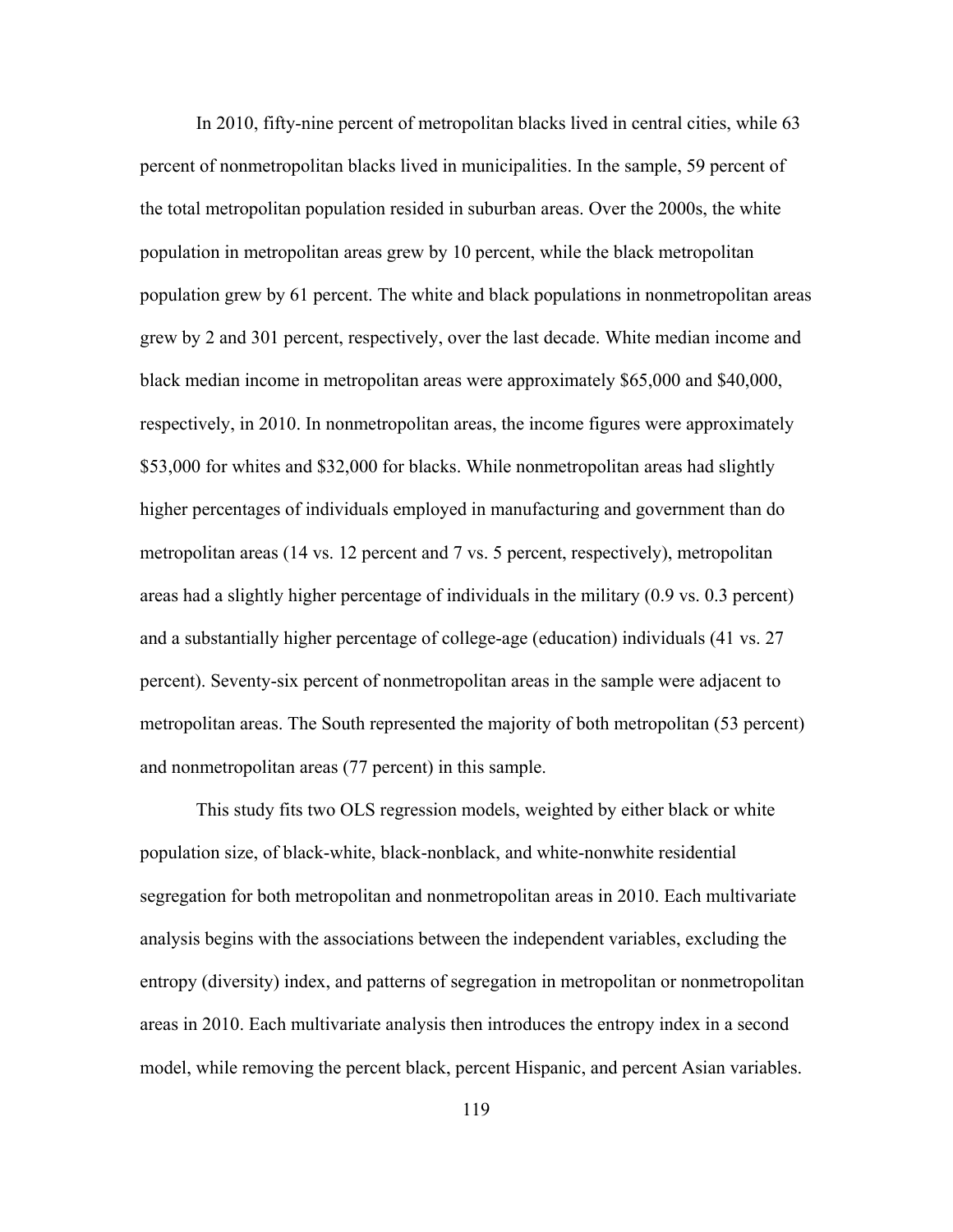### **Factors Related to Metropolitan Segregation**

In model 1 of Table 3, the associations between the independent variables and black-white segregation are largely consistent with Farley and Frey (1994)'s study. All of the associations are significant at the 0.001 level. Population size and percent black are positively associated with black-white segregation, with the former having a large association. Percent Hispanic and percent Asian, on the other hand, are associated with lower black-white segregation, thus supporting the buffer hypothesis. Percent foreignborn is negatively associated with black-white segregation. However, a high VIF value for the foreign-born variable suggests a multicollinearity issue (all VIF values can be found in Appendix A). Suburbanization of all groups has a negligible negative relationship with black-white segregation. Percent black in central cities is associated with higher black-white segregation, though the association is small. Black population growth (comparable to or greater than white population growth) has a negligible negative relationship with segregation. Percent housing change, as expected, has a negative, though small, relationship with segregation. Black-white median income ratio has a negative relationship with segregation, indicating that income might play a very important role in the residential location of blacks. The functional specialization variables are all associated with lower black-white segregation, with military communities having the largest relationship. With metropolitan areas in the South as the reference group, metropolitan areas in the Northeast and Midwest have relatively strong positive relationships with black-white segregation, while the West is associated with lower black-white segregation.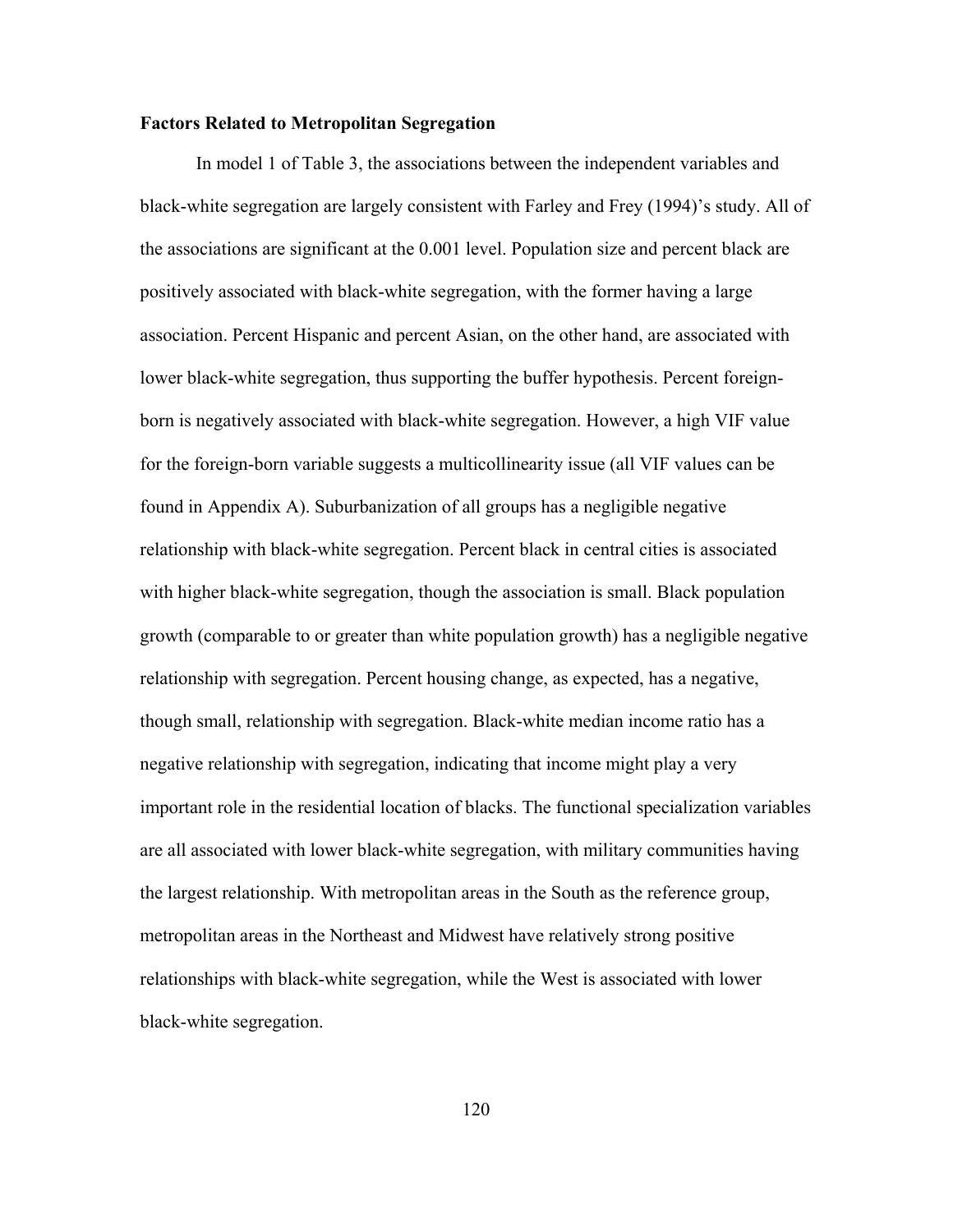|                                  | Model 1          |           | Model 2     |       |
|----------------------------------|------------------|-----------|-------------|-------|
|                                  | $\boldsymbol{b}$ | <b>SE</b> | b           | SE    |
| Population Size                  |                  |           |             |       |
| Log of Population                | 1.038***         | 0.001     | 1.589***    | 0.001 |
| Diversity                        |                  |           |             |       |
| Percent Black                    | $0.102***$       | 0.001     |             |       |
| Percent Hispanic                 | $-0.214***$      | 0.001     |             |       |
| Percent Asian                    | $-0.879***$      | 0.001     |             |       |
| Percent Foreign-Born             | $-0.707***$      | 0.001     | $0.406***$  | 0.000 |
| Entropy Index                    |                  |           | $-0.116***$ | 0.000 |
| Metro Population                 |                  |           |             |       |
| <b>Suburbanized Residents</b>    | $-0.033***$      | 0.001     | $-0.102***$ | 0.000 |
| Percent Black in Central City    | $0.009***$       | 0.001     | $0.020***$  | 0.000 |
| Population Growth, 1990-2010     |                  |           |             |       |
| <b>Black Minus White Growth</b>  | $-0.010***$      | 0.001     | $-0.004***$ | 0.000 |
| Housing Change and Income        |                  |           |             |       |
| Housing Built Since 1990         | $-0.143***$      | 0.001     | $-0.125***$ | 0.000 |
| <b>B-W Median Income Ratio</b>   | $-2.562***$      | 0.005     | $-5.512***$ | 0.006 |
| <b>Functional Specialization</b> |                  |           |             |       |
| <b>Percent Manufacturing</b>     | $-0.205***$      | 0.001     | $-0.287***$ | 0.000 |
| <b>Percent Government</b>        | $-0.313***$      | 0.001     | $-0.140***$ | 0.000 |
| Percent Military                 | $-1.482***$      | 0.001     | $-1.444***$ | 0.000 |
| <b>Percent Education</b>         | $-0.117***$      | 0.001     | $-0.159***$ | 0.000 |
| Region                           |                  |           |             |       |
| $(Reference = South)$            |                  |           |             |       |
| Northeast                        | 2.463***         | 0.003     | $1.052***$  | 0.003 |
| Midwest                          | 7.090***         | 0.002     | 7.339***    | 0.002 |
| West                             | $-0.380***$      | 0.003     | $-6.556***$ | 0.003 |
| Constant                         | 67.620***        | 0.013     | 73.522***   | 0.014 |
| Adjusted $R^2$<br>$***.7001$     | 0.838            |           | 0.794       |       |

Table 3 Metro Area Factors Related to Black-White Segregation, 2010

\*\*\* $p < 0.001$ 

When the entropy, or diversity, index is introduced in model 2 of Table 3, the directions of the associations remain the same, with the exception of percent foreign-born (a reversal that could be due to multicollinearity – see Appendix A). All associations remain significant at the 0.001 level. The strength of the associations remain very similar, though the negative associations between income and black-white segregation and the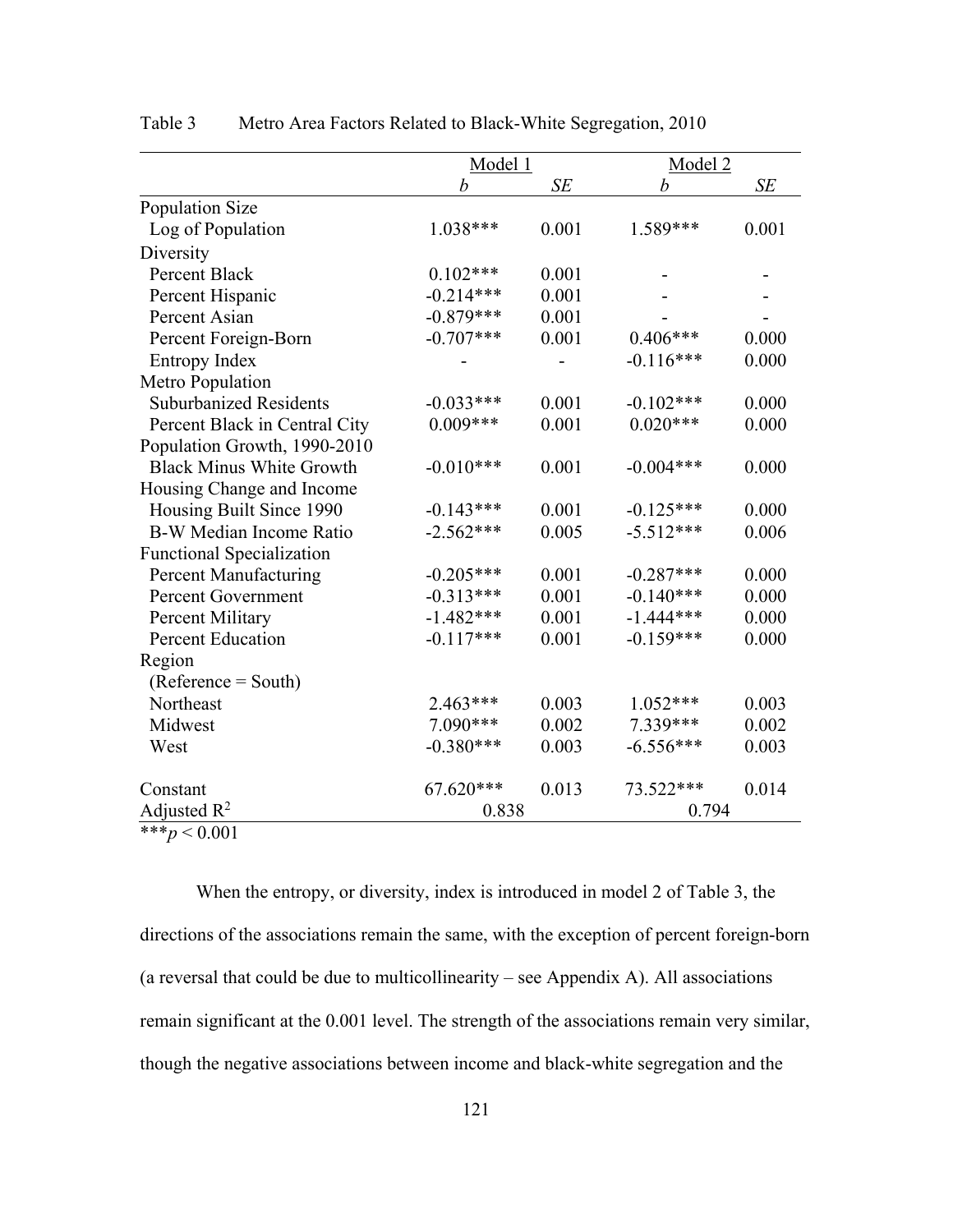West and black-white segregation are significantly larger in this model. The diversity index itself is associated with lower segregation, as expected.

|                                    | Model 1      |           |             | Model 2 |  |
|------------------------------------|--------------|-----------|-------------|---------|--|
|                                    | b            | <b>SE</b> | b           | SE      |  |
| Population Size                    |              |           |             |         |  |
| Log of Population                  | $1.077***$   | 0.001     | $1.900***$  | 0.001   |  |
| Diversity                          |              |           |             |         |  |
| Percent Black                      | $0.092***$   | 0.001     |             |         |  |
| Percent Hispanic                   | $-0.398***$  | 0.001     |             |         |  |
| Percent Asian                      | $-1.456***$  | 0.001     |             |         |  |
| Percent Foreign-Born               | 0.788***     | 0.001     | $0.336***$  | 0.001   |  |
| Entropy Index                      |              |           | $-0.247***$ | 0.001   |  |
| Metro Population                   |              |           |             |         |  |
| <b>Suburbanized Residents</b>      | $-0.028$ *** | 0.001     | $-0.127***$ | 0.001   |  |
| Percent Black in Central City      | $0.001***$   | 0.001     | $0.016***$  | 0.001   |  |
| Population Growth, 1990-2010       |              |           |             |         |  |
| <b>Black Minus Nonblack Growth</b> | $-0.009$ *** | 0.001     | $-0.005***$ | 0.001   |  |
| Housing Change and Income          |              |           |             |         |  |
| Housing Built Since 1990           | $-0.143***$  | 0.001     | $-0.112***$ | 0.001   |  |
| <b>B-NB</b> Median Income Ratio    | $-4.684***$  | 0.005     | $-7.003***$ | 0.005   |  |
| <b>Functional Specialization</b>   |              |           |             |         |  |
| <b>Percent Manufacturing</b>       | $-0.195***$  | 0.001     | $-0.320***$ | 0.001   |  |
| <b>Percent Government</b>          | $-0.268***$  | 0.001     | $-0.009***$ | 0.001   |  |
| Percent Military                   | $-1.334***$  | 0.001     | $-1.280***$ | 0.001   |  |
| Percent Education                  | $-0.063***$  | 0.001     | $-0.121***$ | 0.001   |  |
| Region                             |              |           |             |         |  |
| $(Reference = South)$              |              |           |             |         |  |
| Northeast                          | $-0.197***$  | 0.003     | $-1.970***$ | 0.003   |  |
| Midwest                            | 8.355***     | 0.002     | 8.599***    | 0.003   |  |
| West                               | $2.530***$   | 0.004     | $-7.681***$ | 0.003   |  |
| Constant                           | 66.935***    | 0.014     | 76.204***   | 0.017   |  |
| Adjusted $R^2$                     | 0.805        |           | 0.712       |         |  |

Table 4 Metro Area Factors Related to Black-Nonblack Segregation, 2010

 $**p < 0.001$ 

Model 1 of Table 4 shows the associations between the independent variables, excluding the diversity index, and black-nonblack segregation in metropolitan areas. As in the regression analysis for black-white segregation, the relationships between the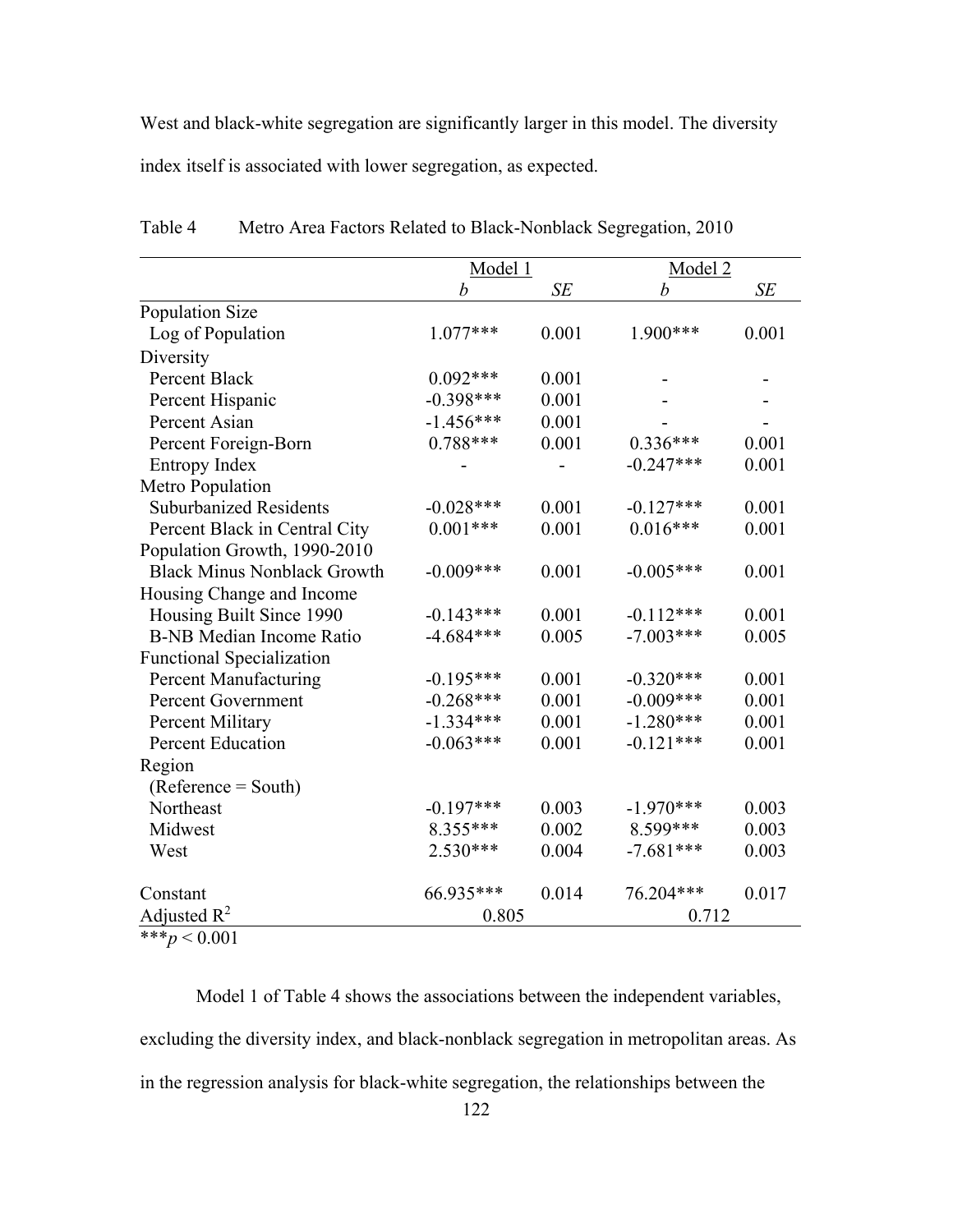variables and black-nonblack segregation are all statistically significant at the 0.001 level, and most of the relationships are very similar to those found in the black-white analysis. Metropolitan areas with larger populations tend to have higher black-nonblack segregation. Percent black is also associated with higher black-nonblack segregation in metropolitan areas (though the effect is quite small), while percent Hispanic and percent Asian are associated with lower black-nonblack segregation (similar to the findings for black-white segregation). Percent foreign born has a positive relationship with blacknonblack segregation, but multicollinearity likely plays a role in this finding as suggested by the VIF value (see Appendix A). Suburbanization has a very small negative relationship with black-nonblack segregation, while percent black in central cities barely has a positive relationship with black-nonblack segregation. Greater black population growth has a negative relationship with black-nonblack segregation, but the association is negligible as it was with black-white segregation. Percent housing change has a small negative relationship with black-nonblack segregation. Income seems to have a larger negative association with black-nonblack segregation than it did with black-white segregation; the higher the median income of blacks in relation to that of nonblack groups, the lower the black-nonblack segregation. The functional specializations again have negative relationships with black-nonblack segregation, with military communities having the largest association, as expected. In a reversal of what was found for blackwhite segregation, metropolitan areas in the Northeast are associated with lower blacknonblack segregation (South as the reference). On the other hand, the Midwest and West have very strong positive relationships with black-nonblack segregation, especially the Midwest.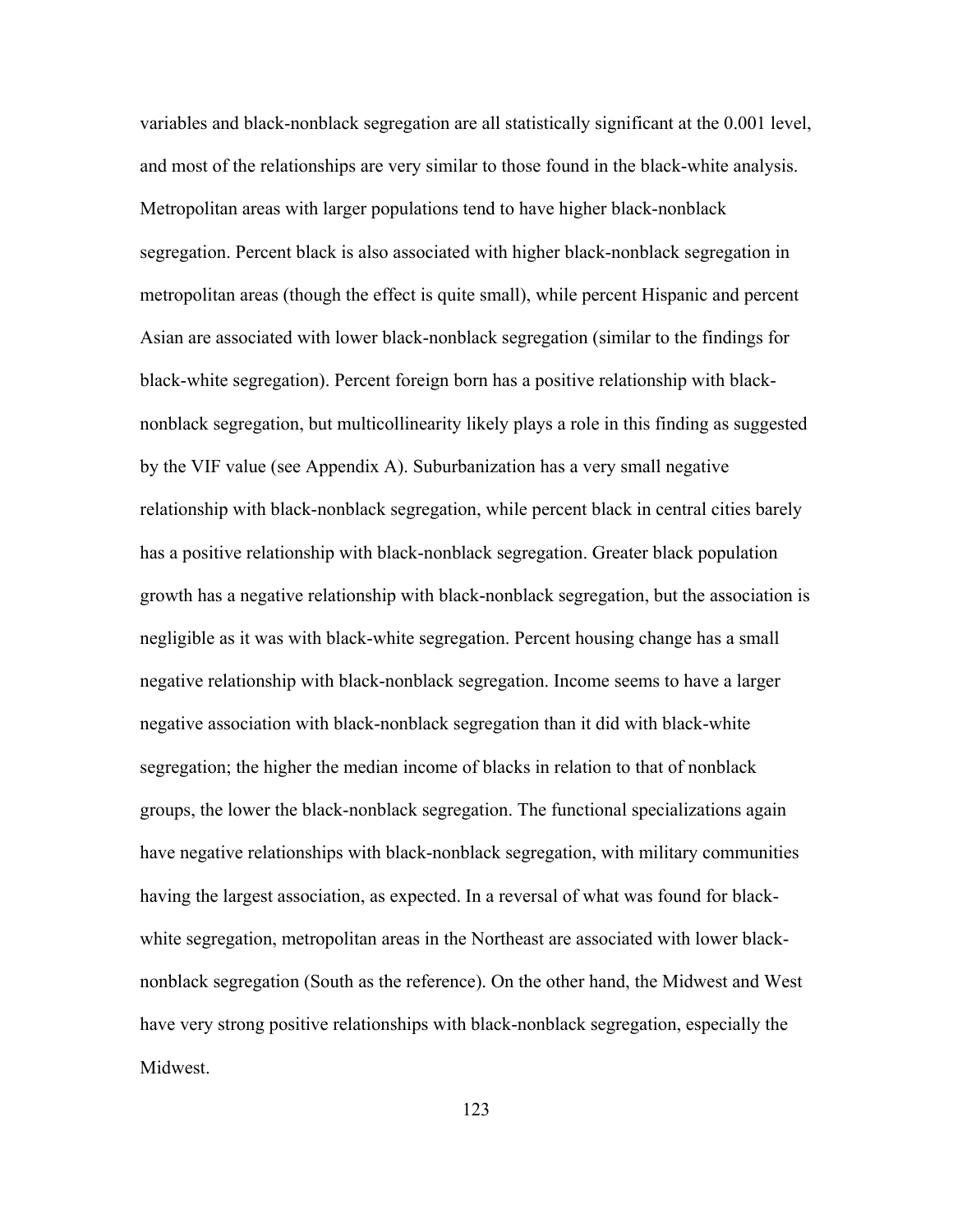When the diversity index is introduced in model 2 of Table 4, most of the independent variables maintain the direction of their respective relationships with blacknonblack segregation, and all of the relationships are statistically significant at the 0.001 level. Although the diversity index is associated with lower black-nonblack segregation, population size has a larger positive association with black-nonblack segregation than it did in model 1. The black-nonblack median income ratio has an even larger negative relationship with black-nonblack segregation. This finding supports the weak version of place stratification, suggesting that blacks with more income tend to live in less segregated areas. Perhaps the most striking change is in the region variables. While the Northeast gains a very large negative relationship with black-nonblack segregation, the West's positive relationship with black-nonblack segregation has completely reversed into a relatively large negative relationship, suggesting that diversity is an important variable to consider when studying segregation in western metropolitan areas.

Model 1 of Table 5 shows the associations between the independent variables, excluding the diversity index, and white-nonwhite segregation in metropolitan areas. All of the associations are statistically significant at the 0.001 level, and many of the relationships are similar in direction and size to those of the black-white and blacknonblack analyses. Population size and white-nonwhite segregation in metropolitan areas have a positive relationship, as does percent black and white-nonwhite segregation. As in the previous regression analyses, percent Hispanic and percent Asian are associated with lower segregation. Percent foreign-born has a positive relationship with white-nonwhite segregation, but multicollinearity could be an issue with this relationship. Suburbanization is associated with lower white-nonwhite segregation (though the effect

124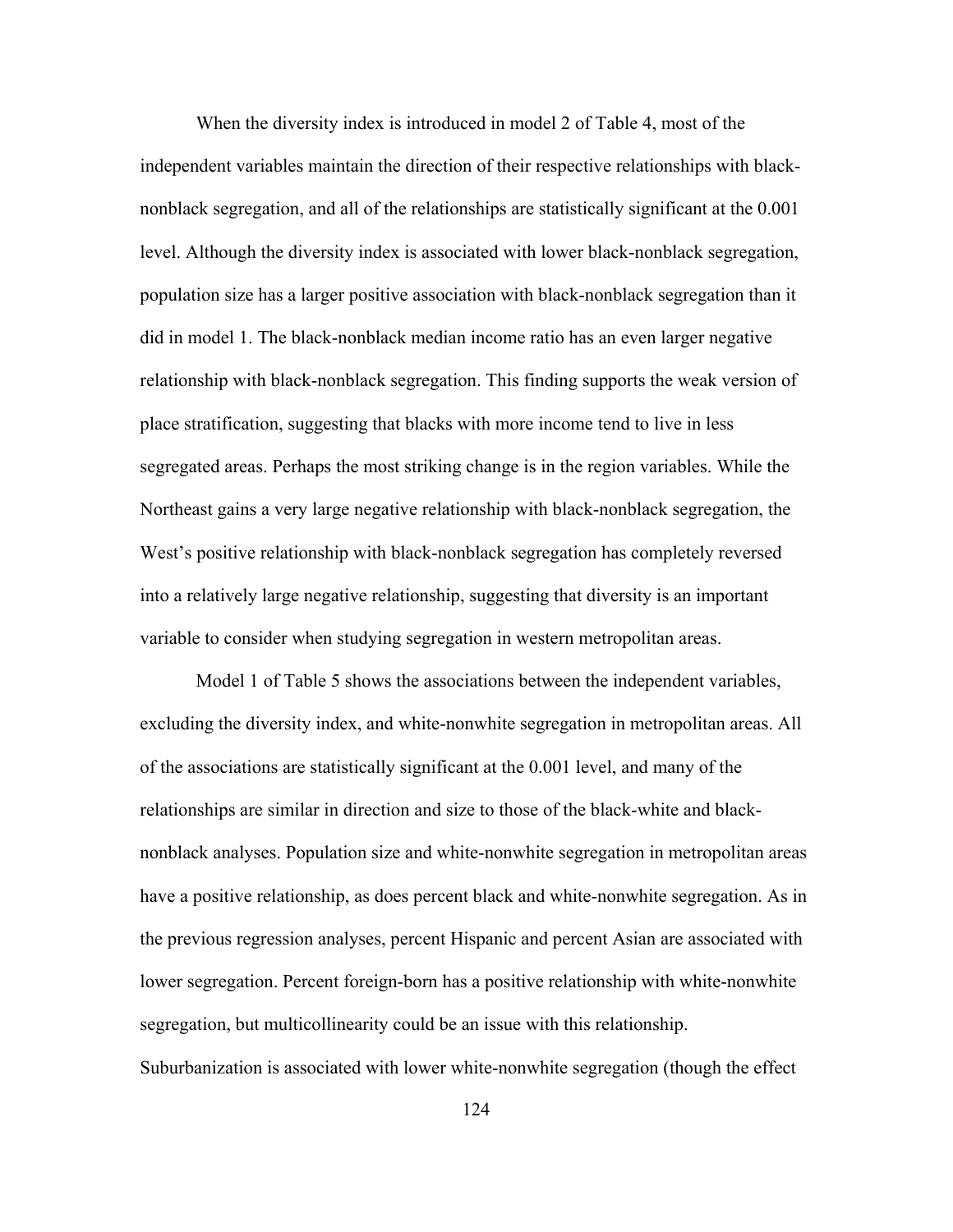is miniscule), and percent black in central cities has a negligible negative relationship with white-nonwhite segregation. White growth is positively related to white-nonwhite segregation. Percent housing change is associated with lower segregation.

|                                  | Model 1      |           | Model 2          |       |
|----------------------------------|--------------|-----------|------------------|-------|
|                                  | b            | <b>SE</b> | $\boldsymbol{b}$ | SE    |
| Population Size                  |              |           |                  |       |
| Log of Population                | $0.637***$   | 0.001     | 1.514***         | 0.001 |
| Diversity                        |              |           |                  |       |
| Percent Black                    | $0.354***$   | 0.001     |                  |       |
| Percent Hispanic                 | $-0.154***$  | 0.001     |                  |       |
| Percent Asian                    | $-1.037***$  | 0.001     |                  |       |
| Percent Foreign-Born             | $0.532***$   | 0.001     | $0.015***$       | 0.001 |
| <b>Entropy Index</b>             |              |           | $-0.082***$      | 0.001 |
| Metro Population                 |              |           |                  |       |
| <b>Suburbanized Residents</b>    | $-0.046***$  | 0.001     | $-0.168***$      | 0.001 |
| Percent Black in Central City    | $-0.002$ *** | 0.001     | $0.018***$       | 0.001 |
| Population Growth, 1990-2010     |              |           |                  |       |
| White Minus Nonwhite Growth      | $0.025***$   | 0.001     | $-0.172***$      | 0.001 |
| Housing Change and Income        |              |           |                  |       |
| Housing Built Since 1990         | $-0.135***$  | 0.001     | $0.003***$       | 0.001 |
| W-NW Median Income Ratio         | $-1.229***$  | 0.005     | $0.597***$       | 0.006 |
| <b>Functional Specialization</b> |              |           |                  |       |
| <b>Percent Manufacturing</b>     | $0.032***$   | 0.001     | $-0.198***$      | 0.001 |
| <b>Percent Government</b>        | $-0.345***$  | 0.001     | $-0.153***$      | 0.001 |
| Percent Military                 | $-1.377***$  | 0.001     | $-1.454***$      | 0.001 |
| <b>Percent Education</b>         | $-0.049***$  | 0.001     | $-0.112***$      | 0.001 |
| Region                           |              |           |                  |       |
| $(Reference = South)$            |              |           |                  |       |
| Northeast                        | $3.170***$   | 0.003     | $-0.913***$      | 0.003 |
| Midwest                          | 3.592***     | 0.002     | 2.095***         | 0.003 |
| West                             | 3.188***     | 0.003     | $-5.847***$      | 0.003 |
| Constant                         | 52.579***    | 0.017     | 78.464***        | 0.020 |
| Adjusted $R^2$<br>ماء ماء ماء    | 0.775        |           | 0.630            |       |

Table 5 Metro Area Factors Related to White-Nonwhite Segregation, 2010

\*\*\* $p < 0.001$ 

Interestingly, white-nonwhite median income ratio shows a negative relationship with white-nonwhite segregation in model 1. With the exception of the manufacturing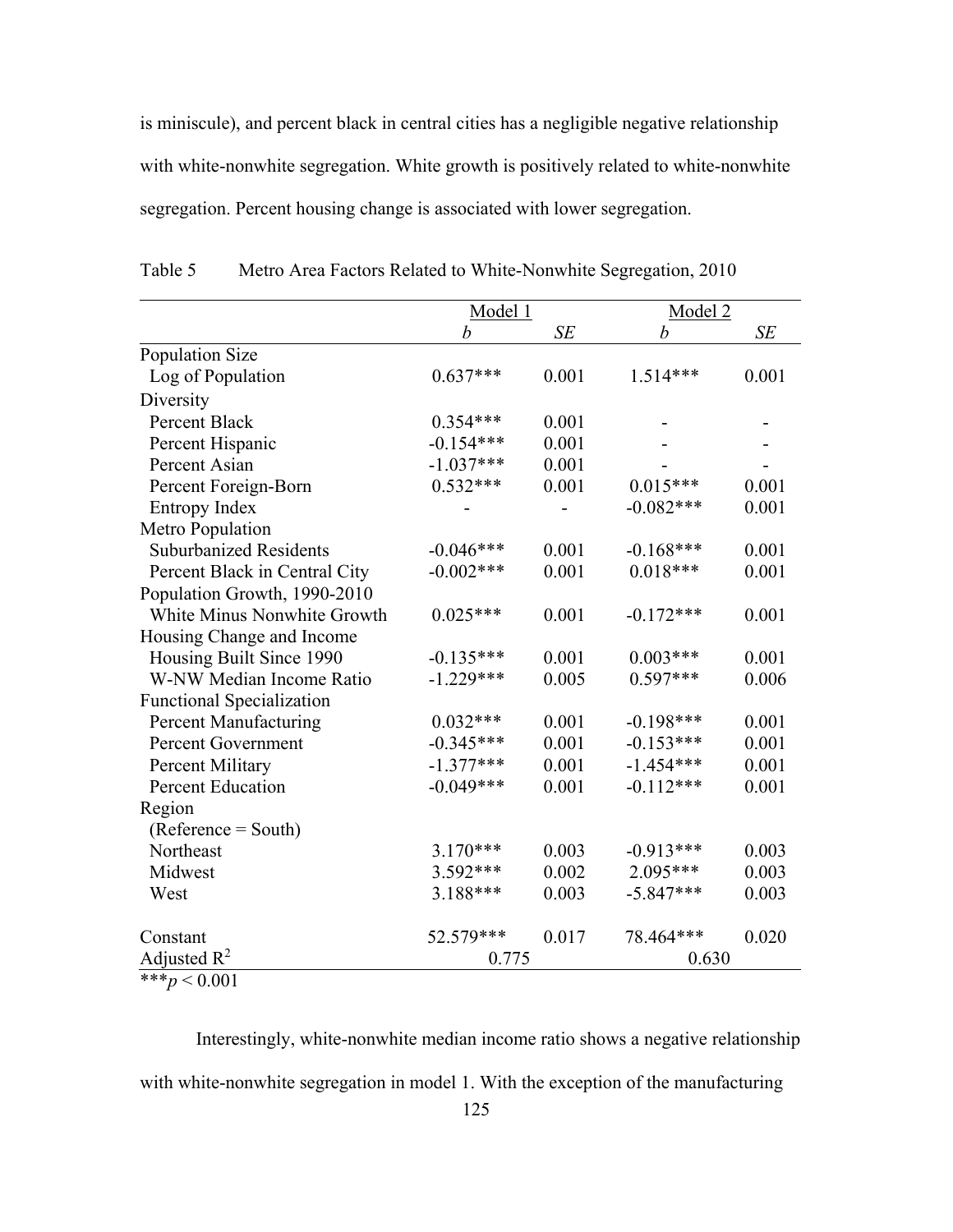functional specialization, all functional specializations have a negative relationship with white-nonwhite segregation. As expected, metropolitan areas with a higher percentage of individuals in the military tend to be less segregated than others. Finally, with the South as the reference, all regions have similarly large positive associations with whitenonwhite segregation.

When the diversity index is introduced in model 2 of Table 5, many of the relationships change direction – more so than the previous two regression analyses. All of the relationships are statistically significant at the 0.001 level. The diversity index has a negative relationship with white-nonwhite segregation, but the association is smaller than it was in the black-white and black-nonblack cases. Population size now has a larger positive association with white-nonwhite segregation, while percent foreign-born now has a negligible positive association (and a higher VIF value). Suburbanization has a slightly larger negative effect in the analysis, while black percent in central cities has reversed from a negligible negative relationship to an expected, but negligible, positive relationship with white-nonwhite segregation. Percent housing change changes direction and becomes a negligible factor with diversity in the model, while the white-nonwhite income ratio is now positively related to white-nonwhite segregation, suggesting that some whites with higher income may not prefer living in multiethnic areas. All functional specializations have negative relationships with segregation in model 2, with the military specialization, again, showing a larger effect. Similar to the case with the previous blacknonblack regression analysis, the addition of diversity as a control variable makes a striking difference for the region variables. The Midwest maintains its positive relationship with white-nonwhite segregation, but the Northeast and West now have

126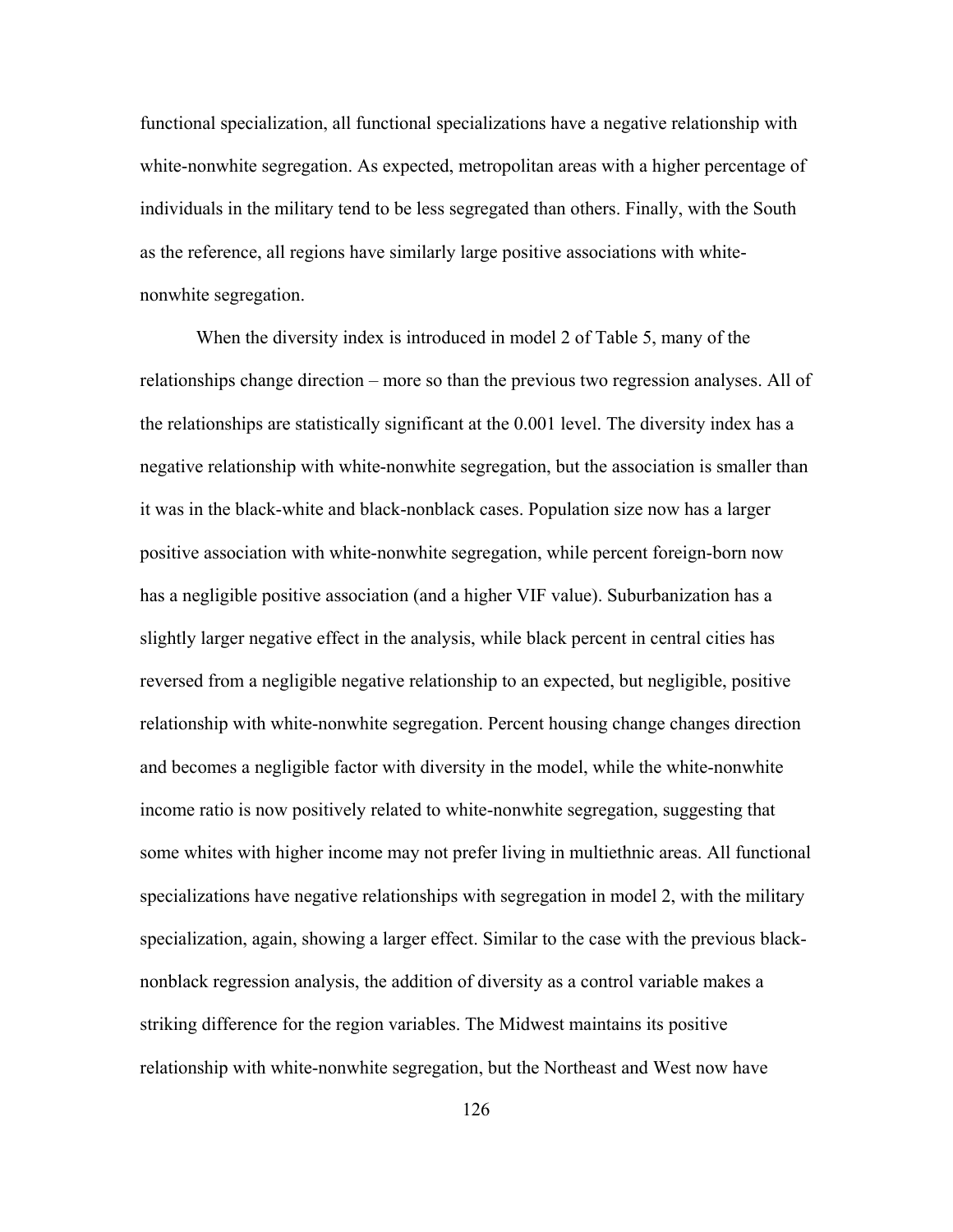negative relationships with white-nonwhite segregation, with the West having a larger association with segregation than it did in model 1.

### **Factors Related to Nonmetropolitan Segregation**

Model 1 of Table 6 presents the associations between the independent variables, excluding the diversity index, and black-white segregation in nonmetropolitan areas. Many of the associations are similar to the findings of Lichter et al. (2007) on blackwhite nonmetropolitan place segregation in 2000, but there are a few notable exceptions. In contrast to the previous metropolitan analyses in this study and the findings of Lichter et al. (2007) on nonmetropolitan small towns, population size has a negative association with black-white segregation in nonmetropolitan areas. This finding is in line with the proposition that overall population growth can lead to lower racial residential segregation in nonmetropolitan areas (Hwang and Murdock 1983), which has received some support from evidence in nonmetropolitan Texas (Murdock et al. 1994) and in Southern counties across the United States (Allen and Turner 2011). Percent black also has a very small negative association with black-white segregation in nonmetropolitan areas. Allen and Turner (2011) also found that percent black and white-black segregation were negatively related in Southern counties. Perhaps the large black proportion of the South's population and the lower cost of living in nonmetropolitan areas make it more difficult for blacks and whites to maintain patterns of segregation.

Other associations in model 1 of Table 6 are simpler to interpret. Percent Hispanic and percent Asian are associated with lower black-white segregation, similar to the findings in the previous metropolitan analyses. Percent foreign-born is also negatively related to black-white segregation in nonmetropolitan areas, but the association is small.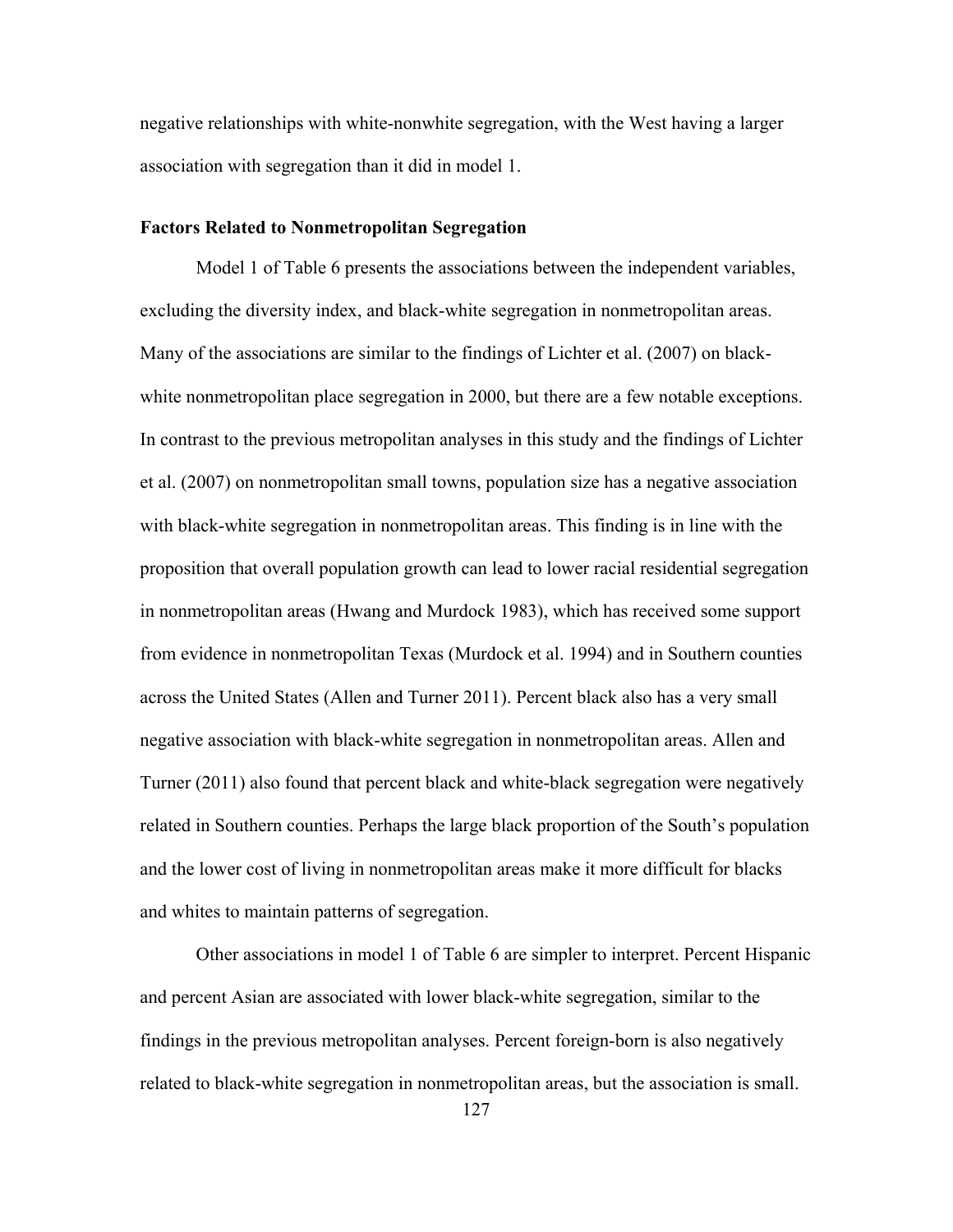Percent black in municipalities and black population growth have negligible positive relationships with black-white segregation. As in Lichter et al. (2007), percent housing change, black-white median income ratio, and the functional specializations all have negative relationships with black-white segregation. Nonmetropolitan areas that are adjacent to metropolitan areas tend to have lower black-white segregation, a finding consistent with prior research (Hwang and Murdock 1983). The micropolitan dummy variable is positively associated with black-white segregation, which seems odd given that population size is negatively associated with segregation in the same model (micropolitan areas, by definition, are larger nonmetropolitan areas). The region variables show very different relationships with black-white segregation in nonmetropolitan areas than they did in Lichter et al.'s (2007) study of small towns. With the South as a reference, all of the region variables are associated with higher black-white segregation in nonmetropolitan areas, especially the Northeast.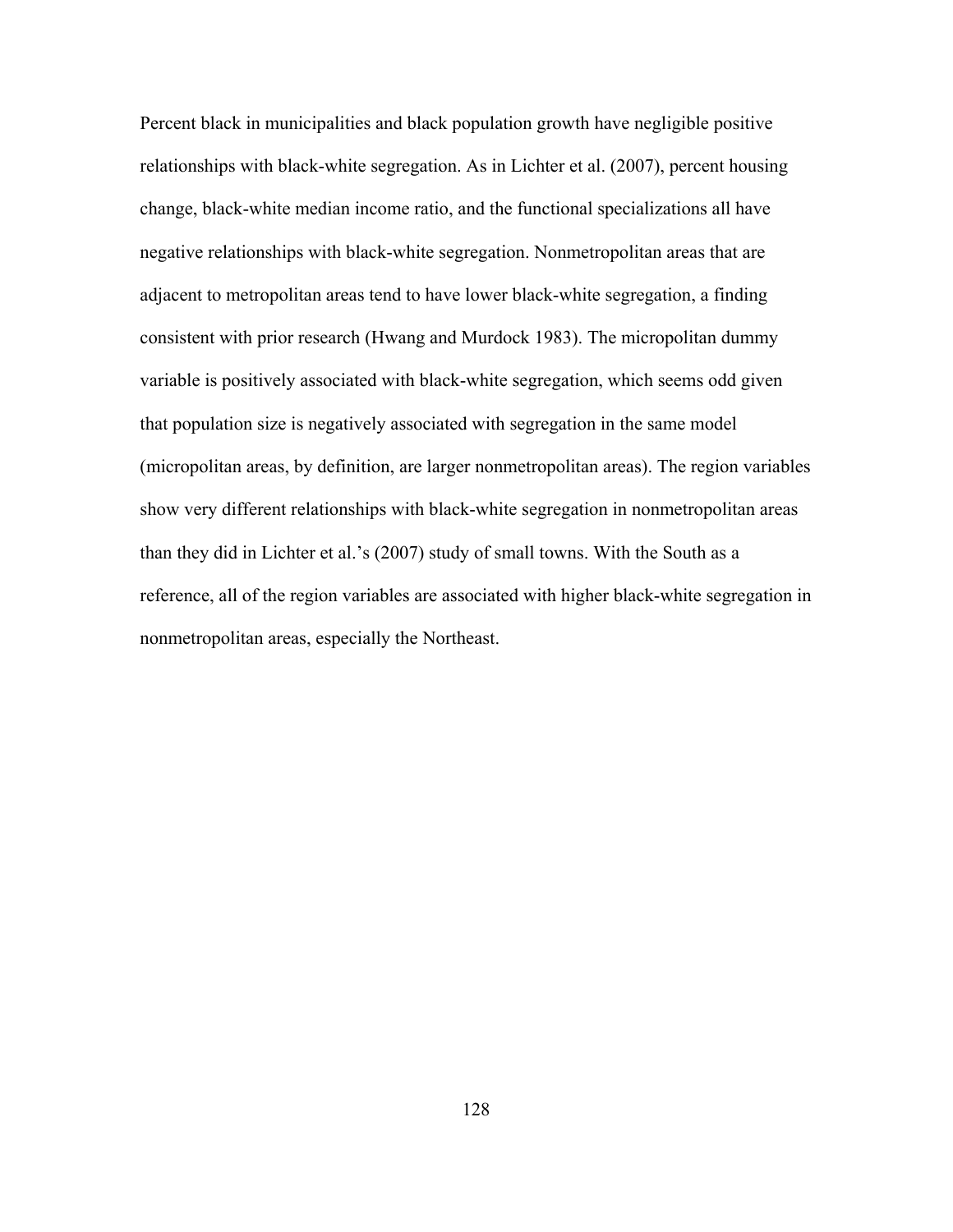|                                  | Model 1     |           | Model 2     |       |
|----------------------------------|-------------|-----------|-------------|-------|
|                                  | b           | <b>SE</b> | b           | SE    |
| Population Size                  |             |           |             |       |
| Log of Population                | $-1.397***$ | 0.007     | $-0.690***$ | 0.007 |
| Diversity                        |             |           |             |       |
| Percent Black                    | $-0.096***$ | 0.001     |             |       |
| Percent Hispanic                 | $-0.020***$ | 0.001     |             |       |
| Percent Asian                    | $-3.657***$ | 0.009     |             |       |
| Percent Foreign-Born             | $-0.153***$ | 0.002     | $0.299***$  | 0.001 |
| Entropy Index                    |             |           | $-0.224***$ | 0.001 |
| Nonmetro Population              |             |           |             |       |
| Percent Black in Municipalities  | $0.029***$  | 0.001     | $0.021***$  | 0.001 |
| Population Growth, 1990-2010     |             |           |             |       |
| <b>Black Minus White Growth</b>  | $0.005***$  | 0.001     | $0.005***$  | 0.001 |
| Housing Change and Income        |             |           |             |       |
| Housing Built Since 1990         | $-0.097***$ | 0.001     | $-0.103***$ | 0.001 |
| <b>B-W Median Income Ratio</b>   | $-3.334***$ | 0.024     | $-3.745***$ | 0.023 |
| <b>Functional Specialization</b> |             |           |             |       |
| <b>Percent Manufacturing</b>     | $-0.186***$ | 0.001     | $-0.163***$ | 0.001 |
| <b>Percent Government</b>        | $-0.381***$ | 0.001     | $-0.369***$ | 0.001 |
| Percent Military                 | $-1.508***$ | 0.002     | $-0.994***$ | 0.002 |
| <b>Percent Education</b>         | $-0.036***$ | 0.001     | $-0.079***$ | 0.001 |
| Region                           |             |           |             |       |
| $(Reference = South)$            |             |           |             |       |
| Northeast                        | $9.621***$  | 0.027     | 5.411 ***   | 0.028 |
| Midwest                          | 2.351***    | 0.016     | $-0.182***$ | 0.017 |
| West                             | 3.736***    | 0.049     | 1.432***    | 0.048 |
| Location                         |             |           |             |       |
| Adjacent to Metro Area           | $-1.508***$ | 0.008     | $-1.399***$ | 0.008 |
| Micropolitan Area (Dummy)        | $0.351***$  | 0.010     | $-0.851***$ | 0.010 |
| Constant                         | 99.015***   | 0.076     | 99.378***   | 0.074 |
| Adjusted $\mathbb{R}^2$          | 0.415       |           | 0.416       |       |
| *** $p < 0.001$                  |             |           |             |       |

| Table 6 | Nonmetro Area Factors Related to Black-White Segregation, 2010 |  |
|---------|----------------------------------------------------------------|--|
|         |                                                                |  |

When the diversity index is introduced in model 2 of Table 6, the directions of the associations remain largely the same, and all of the associations are statistically significant at the 0.001 level. The diversity index is negatively related to black-white segregation in nonmetropolitan areas, though the association is slightly larger than it was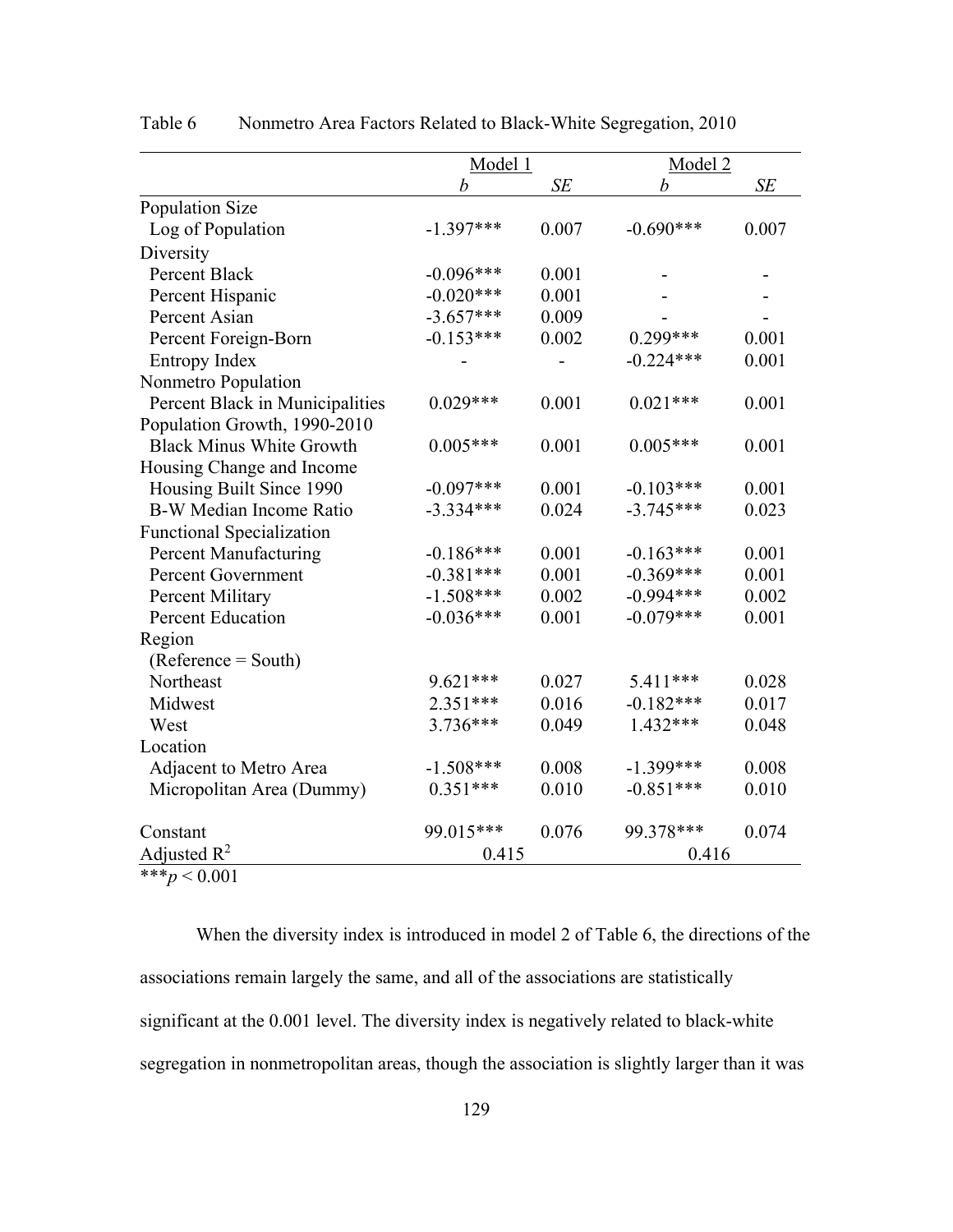in the metropolitan black-white analysis. Percent foreign-born is now positively associated with black-white segregation in nonmetropolitan areas, consistent with spatial assimilation theory, and the micropolitan variable now shows a negative relationship with segregation. The other associations remain very similar, but the region variables now show some notable differences in their relationships with black-white segregation (with South as the reference). Both the Northeast and the West are still associated with higher segregation, but the size of each relationship has been reduced. Interestingly, nonmetropolitan areas in the Midwest now show a small negative relationship with blackwhite segregation.

Model 1 of Table 7 shows the associations of the independent variables, excluding the diversity index, and black-nonblack segregation in nonmetropolitan areas. The results are remarkably similar to those of the black-white analysis above, and all of the associations are statistically significant at the 0.001 level. Population size has a negative relationship with black-nonblack segregation in nonmetropolitan areas. Percent black, percent Hispanic, percent Asian, and percent foreign-born also have negative relationships with black-nonblack segregation. Percent black in municipalities and higher black population growth have positive but negligible relationships with black-nonblack segregation in nonmetropolitan areas. Percent housing change is associated with lower black-nonblack segregation. In contrast to the findings in all previous analyses, the blacknonblack median income ratio is positively related to black-nonblack segregation in nonmetropolitan areas. This finding might suggest that blacks with higher income are either less able or prefer not to move into some integrated areas in nonmetropolitan America. As expected, the functional specializations have negative relationships with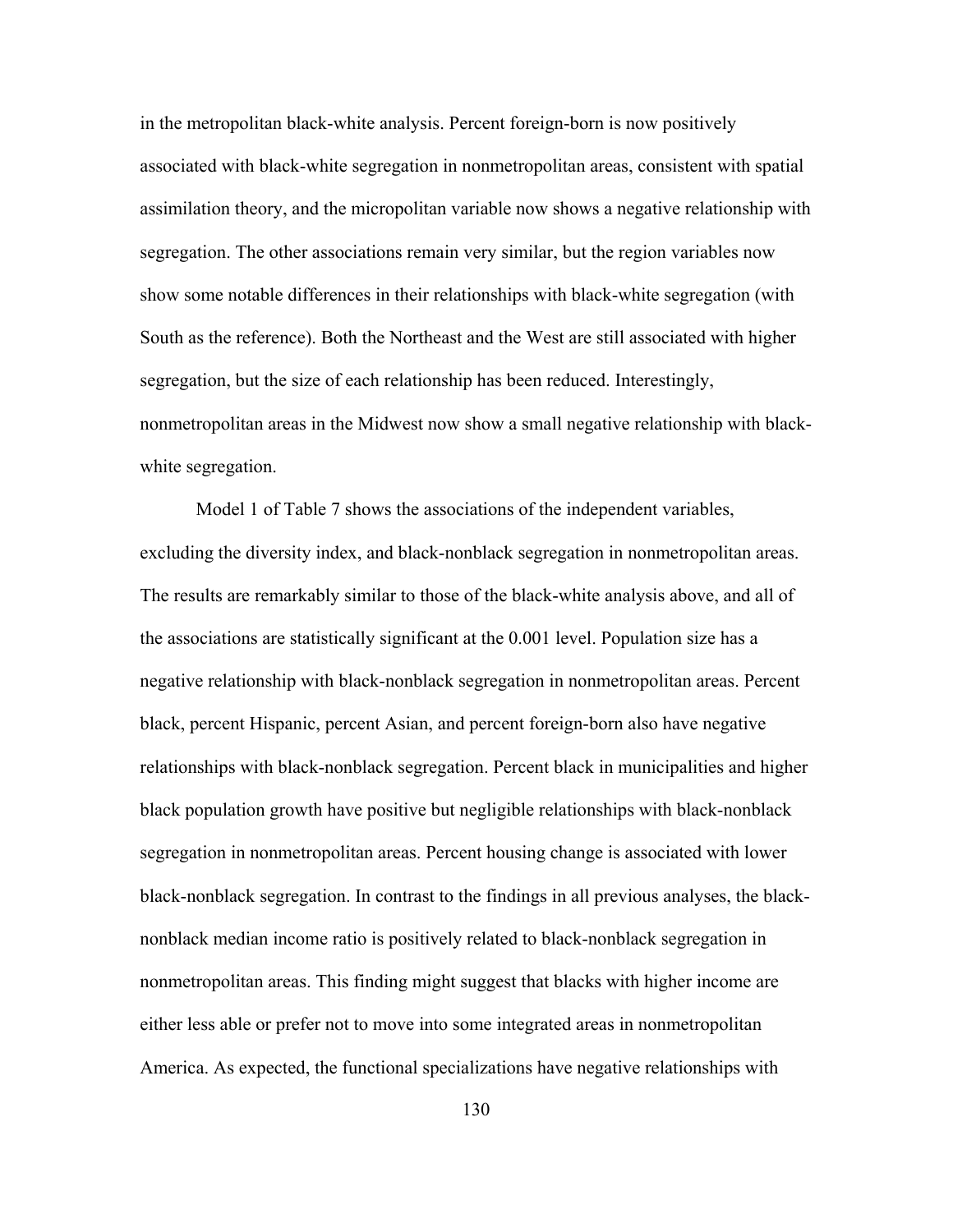black-nonblack segregation. Nonmetropolitan areas adjacent to metropolitan areas are less segregated along the black-nonblack color line, but the micropolitan variable is positively associated with black-nonblack segregation. As in model 1 of the black-white nonmetropolitan analysis, the region variables (with the South as the reference) are all associated with higher black-nonblack segregation, especially the Northeast.

|                                    | Model 1          |       | Model 2          |       |
|------------------------------------|------------------|-------|------------------|-------|
|                                    | $\boldsymbol{b}$ | SE    | $\boldsymbol{b}$ | SE    |
| <b>Population Size</b>             |                  |       |                  |       |
| Log of Population                  | $-1.589***$      | 0.007 | $-0.808***$      | 0.007 |
| Diversity                          |                  |       |                  |       |
| Percent Black                      | $-0.101***$      | 0.001 |                  |       |
| Percent Hispanic                   | $-0.089***$      | 0.001 |                  |       |
| Percent Asian                      | $-3.814***$      | 0.010 |                  |       |
| Percent Foreign-Born               | $-0.347***$      | 0.002 | $-0.007***$      | 0.001 |
| Entropy Index                      |                  |       | $-0.237***$      | 0.001 |
| Nonmetro Population                |                  |       |                  |       |
| Percent Black in Municipalities    | $0.032***$       | 0.001 | $0.023***$       | 0.001 |
| Population Growth, 1990-2010       |                  |       |                  |       |
| <b>Black Minus Nonblack Growth</b> | $0.005***$       | 0.001 | $0.005***$       | 0.001 |
| Housing Change and Income          |                  |       |                  |       |
| Housing Built Since 1990           | $-0.102***$      | 0.001 | $-0.105***$      | 0.001 |
| <b>B-NB Median Income Ratio</b>    | $0.619***$       | 0.013 | $1.116***$       | 0.013 |
| <b>Functional Specialization</b>   |                  |       |                  |       |
| <b>Percent Manufacturing</b>       | $-0.220***$      | 0.001 | $-0.195***$      | 0.001 |
| <b>Percent Government</b>          | $-0.450***$      | 0.001 | $-0.440***$      | 0.001 |
| Percent Military                   | $-0.839***$      | 0.002 | $-1.047***$      | 0.002 |
| <b>Percent Education</b>           | $-0.029***$      | 0.001 | $-0.072***$      | 0.001 |
| Region                             |                  |       |                  |       |
| $(Reference = South)$              |                  |       |                  |       |
| Northeast                          | 8.899***         | 0.028 | 4.469***         | 0.029 |
| Midwest                            | 2.116***         | 0.017 | $-0.703***$      | 0.017 |
| West                               | 4.015***         | 0.051 | $0.664***$       | 0.050 |
| Location                           |                  |       |                  |       |
| Adjacent to Metro Area             | $-1.804***$      | 0.009 | $-1.399***$      | 0.009 |
| Micropolitan Area (Dummy)          | 0.435***         | 0.011 | $-0.798***$      | 0.010 |
| Constant                           | 98.800***        | 0.078 | 98.278***        | 0.075 |
| Adjusted $R^2$                     | 0.436            |       | 0.442            |       |
| *** $p < 0.001$                    |                  |       |                  |       |

Table 7 Nonmetro Area Factors Related to Black-Nonblack Segregation, 2010

131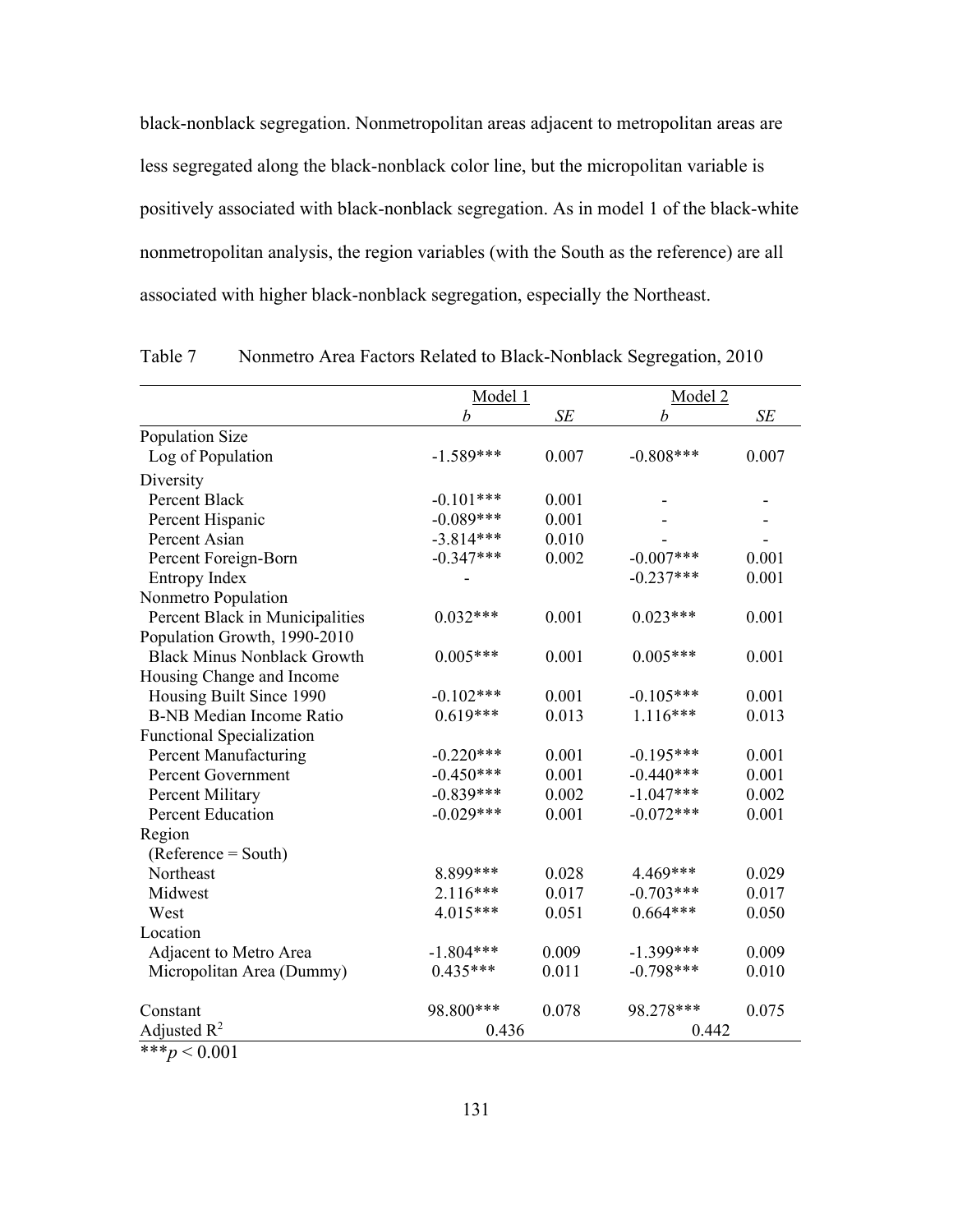When the diversity index is introduced in model 2 of Table 7, the directions of almost all associations remain the same, and the associations are statistically significant at the 0.001 level. The diversity index is negatively related to black-nonblack nonmetropolitan segregation, as is population size. Percent foreign-born now has a negligible negative relationship with black-nonblack segregation. The positive relationship between black-nonblack income ratio and segregation remains. The notable difference between models 1 and 2 is in the micropolitan and region variables. The micropolitan variable shows a negative relationship with black-nonblack segregation when diversity is controlled. While the Northeast and West are still associated with higher black-nonblack segregation, the associations have weakened considerably in model 2. However, the West now shows a negative relationship with segregation (similar to the case in model 2 of the black-white nonmetropolitan analysis).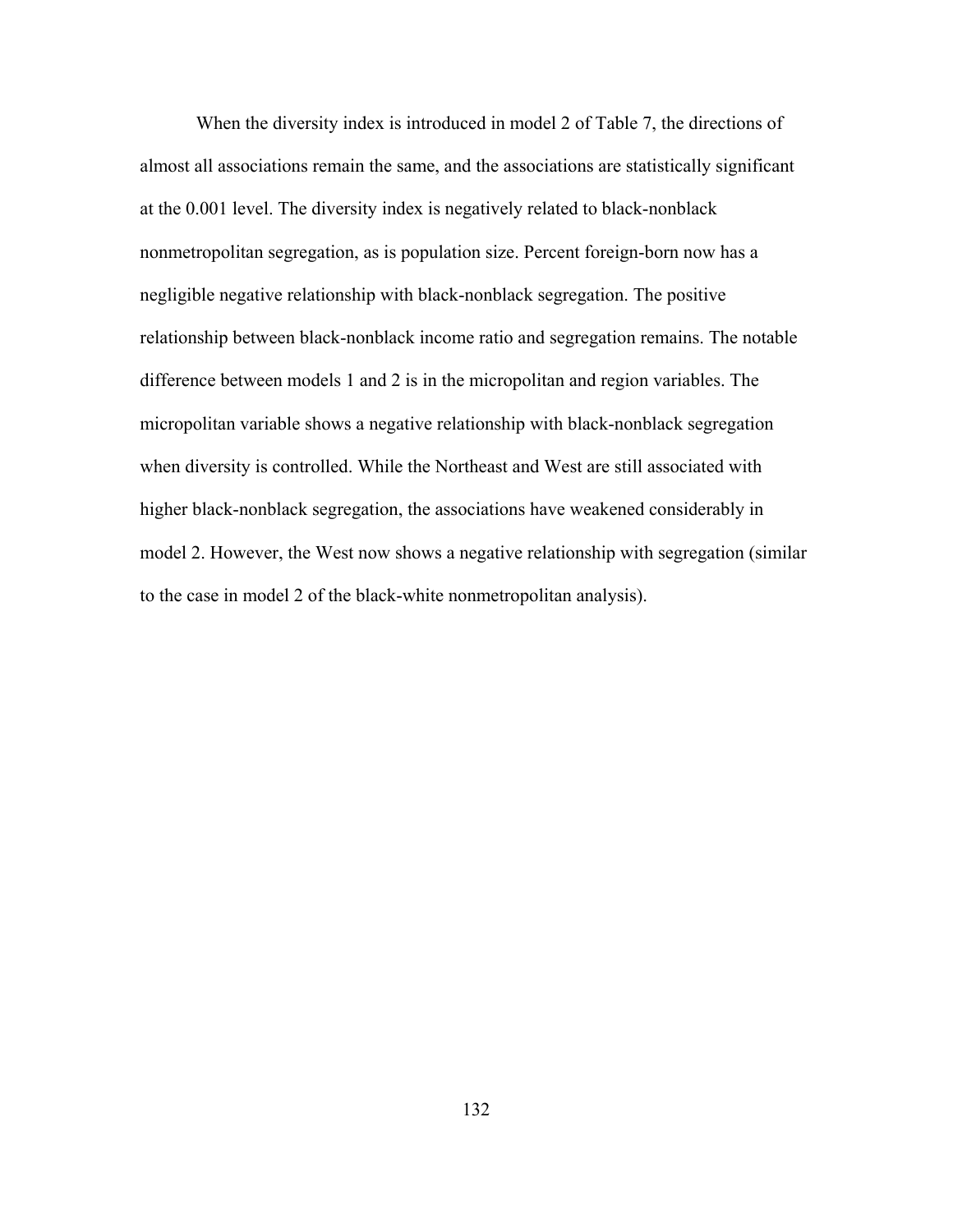|                                  | <u>Model 1</u> |           | Model <sub>2</sub> |           |  |
|----------------------------------|----------------|-----------|--------------------|-----------|--|
|                                  | b              | <b>SE</b> | $\boldsymbol{b}$   | $\cal SE$ |  |
| Population Size                  |                |           |                    |           |  |
| Log of Population                | $-1.098***$    | 0.007     | $-0.889***$        | 0.007     |  |
| Diversity                        |                |           |                    |           |  |
| Percent Black                    | $0.066***$     | 0.001     |                    |           |  |
| Percent Hispanic                 | $-0.342***$    | 0.001     |                    |           |  |
| Percent Asian                    | $-4.237***$    | 0.010     |                    |           |  |
| Percent Foreign-Born             | $0.014***$     | 0.002     | $-1.007***$        | 0.001     |  |
| Entropy Index                    |                |           | $0.044***$         | 0.001     |  |
| Nonmetro Population              |                |           |                    |           |  |
| Percent Black in Municipalities  | $0.016***$     | 0.001     | $-0.007$ ***       | 0.001     |  |
| Population Growth, 1990-2010     |                |           |                    |           |  |
| White Minus Nonwhite Growth      | $-0.067***$    | 0.001     | $-0.128***$        | 0.001     |  |
| Housing Change and Income        |                |           |                    |           |  |
| Housing Built Since 1990         | $-0.015***$    | 0.001     | $0.032***$         | 0.001     |  |
| W-NW Median Income Ratio         | 1.218***       | 0.009     | $0.944***$         | 0.009     |  |
| <b>Functional Specialization</b> |                |           |                    |           |  |
| <b>Percent Manufacturing</b>     | $-0.131***$    | 0.001     | $-0.103***$        | 0.001     |  |
| <b>Percent Government</b>        | $-0.376***$    | 0.001     | $-0.343***$        | 0.001     |  |
| Percent Military                 | $-0.583***$    | 0.002     | $-1.011***$        | 0.002     |  |
| <b>Percent Education</b>         | $-0.022***$    | 0.001     | $-0.058***$        | 0.001     |  |
| Region                           |                |           |                    |           |  |
| $(Reference = South)$            |                |           |                    |           |  |
| Northeast                        | $6.402***$     | 0.028     | 6.318***           | 0.030     |  |
| Midwest                          | $0.380***$     | 0.016     | $-0.038***$        | 0.018     |  |
| West                             | $0.138**$      | 0.044     | $-6.136**$         | 0.044     |  |
| Location                         |                |           |                    |           |  |
| Adjacent to Metro Area           | $-2.062***$    | 0.009     | $-2.510***$        | 0.009     |  |
| Micropolitan Area (Dummy)        | $-0.414***$    | 0.011     | $-1.090***$        | 0.011     |  |
| Constant                         | 88.837***      | 0.094     | 93.469***          | 0.085     |  |
| Adjusted $R^2$                   | 0.466          |           |                    | 0.412     |  |
| $***n<0.001**n<0.01$             |                |           |                    |           |  |

| Table 8 |  | Nonmetro Area Factors Related to White-Nonwhite Segregation, 2010 |  |  |
|---------|--|-------------------------------------------------------------------|--|--|
|---------|--|-------------------------------------------------------------------|--|--|

\*\*\**p* < 0.001; \*\**p* < 0.01

Model 1 of Table 8 shows the associations of the independent variables, excluding the diversity index, and white-nonwhite segregation in nonmetropolitan areas. All of the relationships are statistically significant at the 0.001 level, with the exception of the West region variable, which is significant at the 0.01 level. Unlike the case in the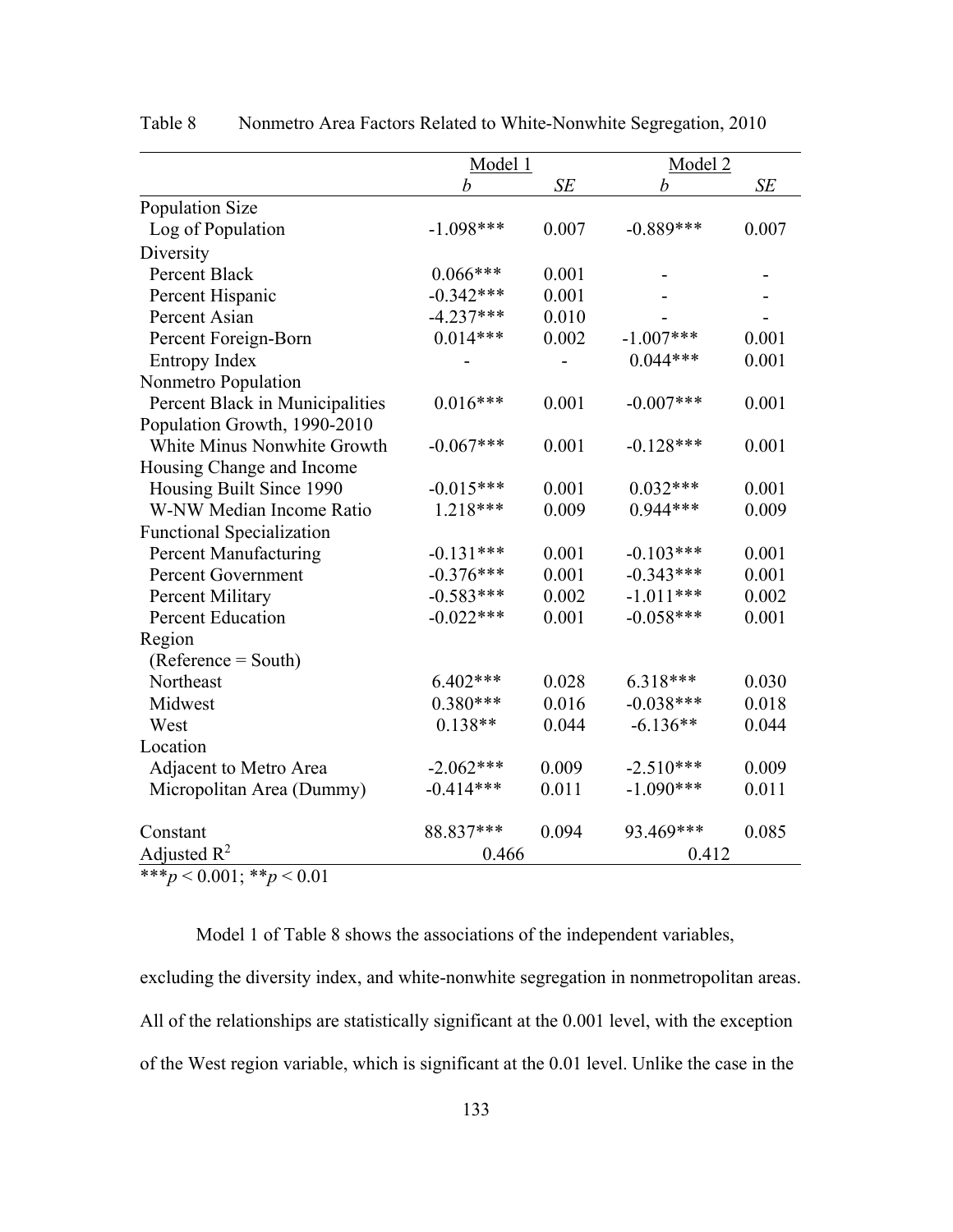white-nonwhite analysis of metropolitan areas, population size has a negative relationship with white-nonwhite segregation. In line with the white-nonwhite metropolitan findings, however, percent black has a positive, though small, relationship with white-nonwhite segregation in nonmetropolitan areas. Percent Hispanic and percent Asian have negative relationships with segregation (similar to what has been found in every previous analysis of this study). Percent foreign-born and percent black in municipalities have negligible positive relationships with white-nonwhite segregation, as does white population growth. White-nonwhite median income ratio has a positive relationship with segregation in nonmetropolitan areas, similar to the findings of the white-nonwhite metropolitan analysis. The functional specializations have expected negative relationships with segregation. Nonmetropolitan areas adjacent to metropolitan areas tend to have lower white-nonwhite segregation, as do nonmetropolitan areas that are classified as micropolitan areas. The region variables (with the South as the reference) are associated with higher segregation, though the associations are not as large as they were in the black-white and black-nonblack nonmetropolitan analyses.

When the diversity index is introduced in model 2 of Table 8, many of the associations change directions, though multicollinearity does not appear to be an issue (see Appendix A for VIF values). All of the relationships are statistically significant at the 0.001 level, with the exception of the Midwest region variable, which is significant at the 0.05 level. The diversity index has a negligible positive relationship with whitenonwhite segregation in nonmetropolitan areas. Percent foreign-born is now negatively related to white-nonwhite segregation. Percent housing change now has a small positive relationship with white-nonwhite segregation. The functional specializations are still

134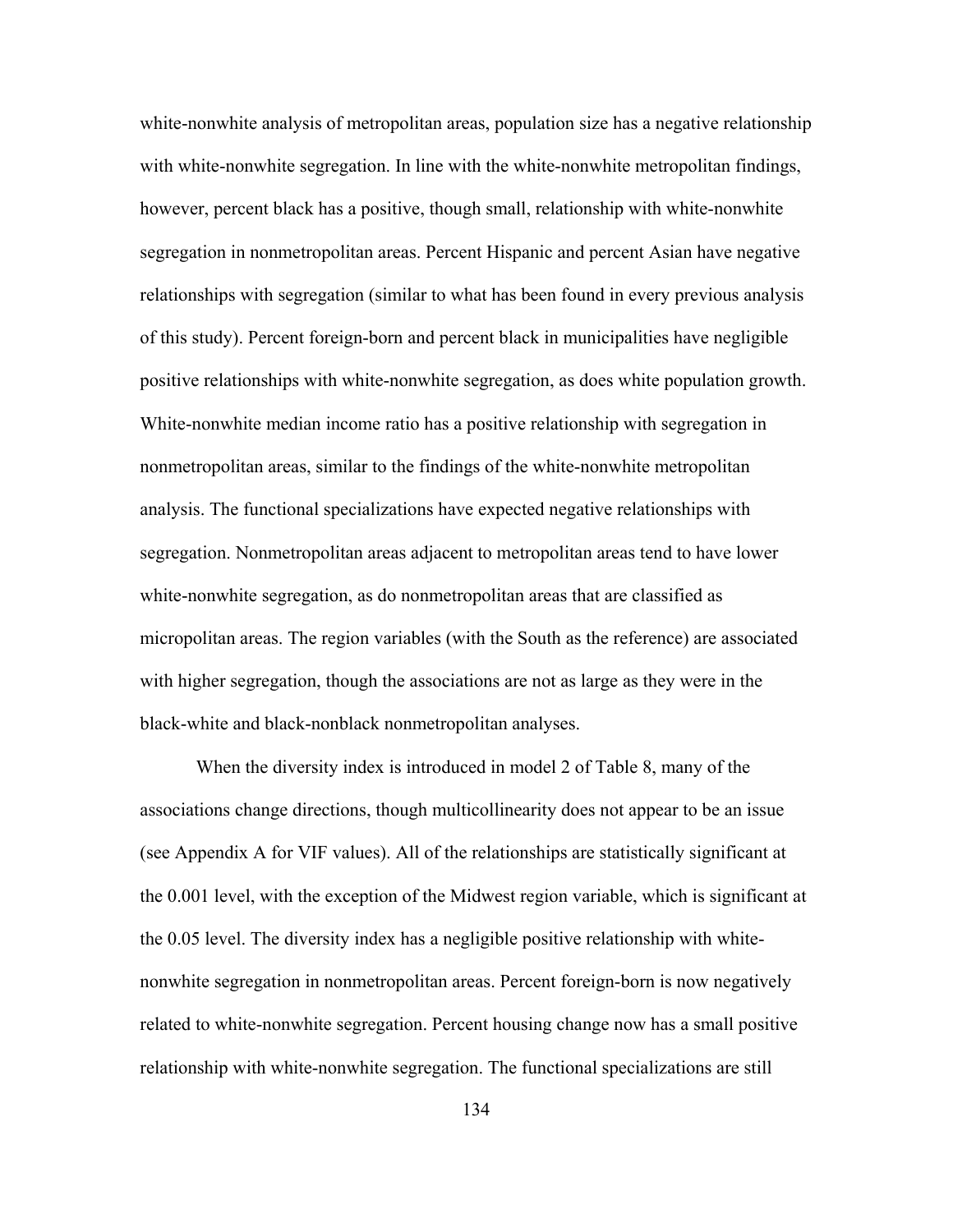negatively associated with white-nonwhite segregation. While the Northeast variable has maintained its positive relationship with segregation, the Midwest's association has gone in the opposite direction, though the effect is small. The West, however, now shows a strikingly negative relationship with white-nonwhite segregation in nonmetropolitan areas, which is similar to the findings in all of the metropolitan models with diversity controlled.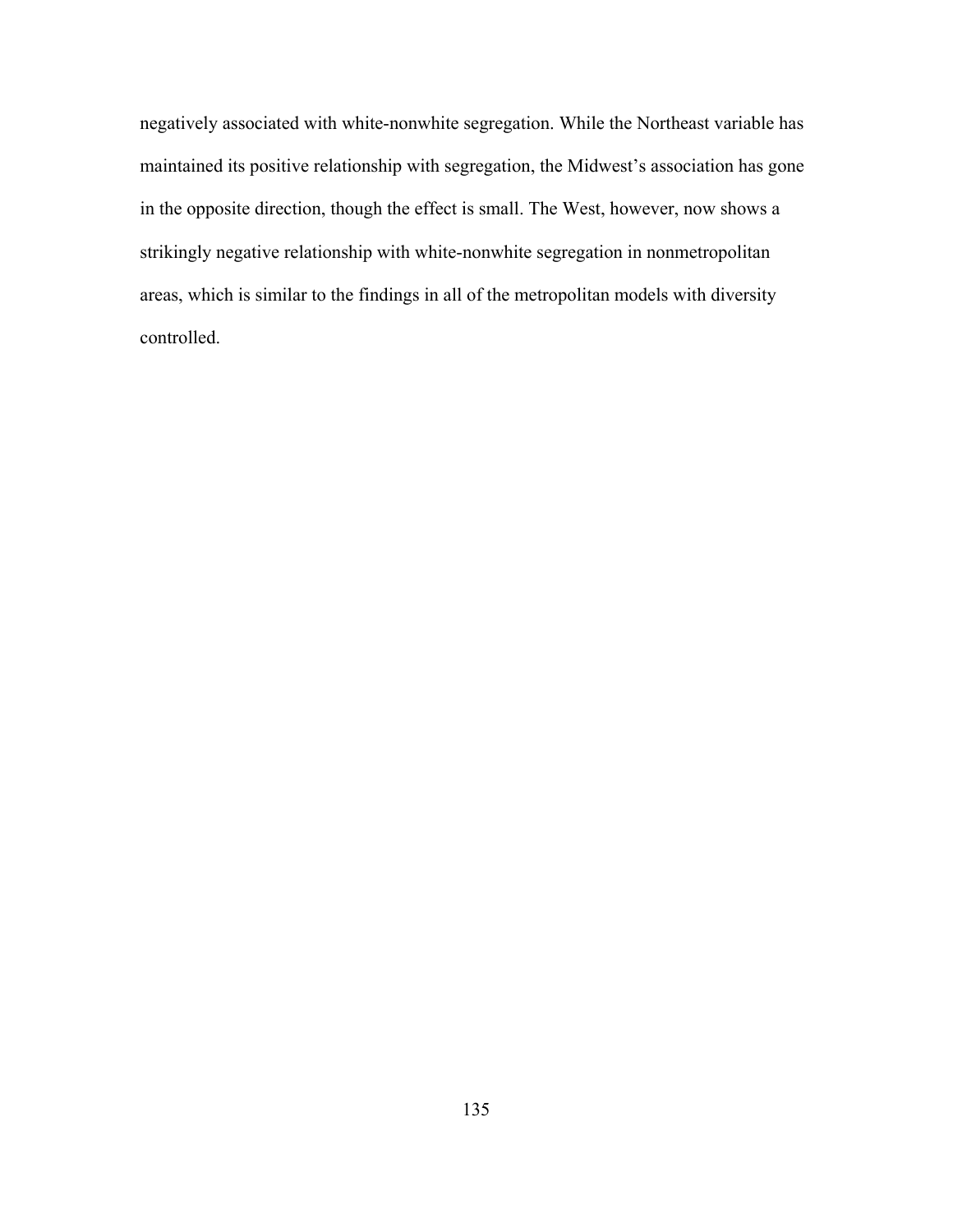## **CHAPTER VI**

## **CONCLUSION**

The goal of this study was to examine racial residential segregation in U.S. metropolitan and nonmetropolitan areas. The study was driven by the concept of a color line – an invisible but powerful social barrier between racial groups that can manifest itself via residential patterns. Throughout the majority of U.S. history, blacks and whites have been the main components of the dominant color line in society, but the persistent immigration of Hispanics and Asians, as well as other demographic factors, from the last several decades has created a more complex picture. Three broad theoretical perspectives – black exceptionalism, multiculturalism, and the tri-racial order – shed light on how population shifts of whites, blacks, Hispanics, and Asians might impact race relations in the United States. These considerations led to a broad question: is the historical blackwhite color line being replaced by a black-nonblack or white-nonwhite color line?

The study used block-level Census data and the dissimilarity index to answer this question. The results clearly indicate that although evidence exists for all three of these color lines (Lee and Bean 2010), black-white segregation is still the most salient pattern in 2010, whether it is compared to black-nonblack or white-nonwhite segregation in metropolitan areas, nonmetropolitan areas, or the United States as a whole. This finding was the same with unweighted numbers and numbers weighted by the black (or white) population.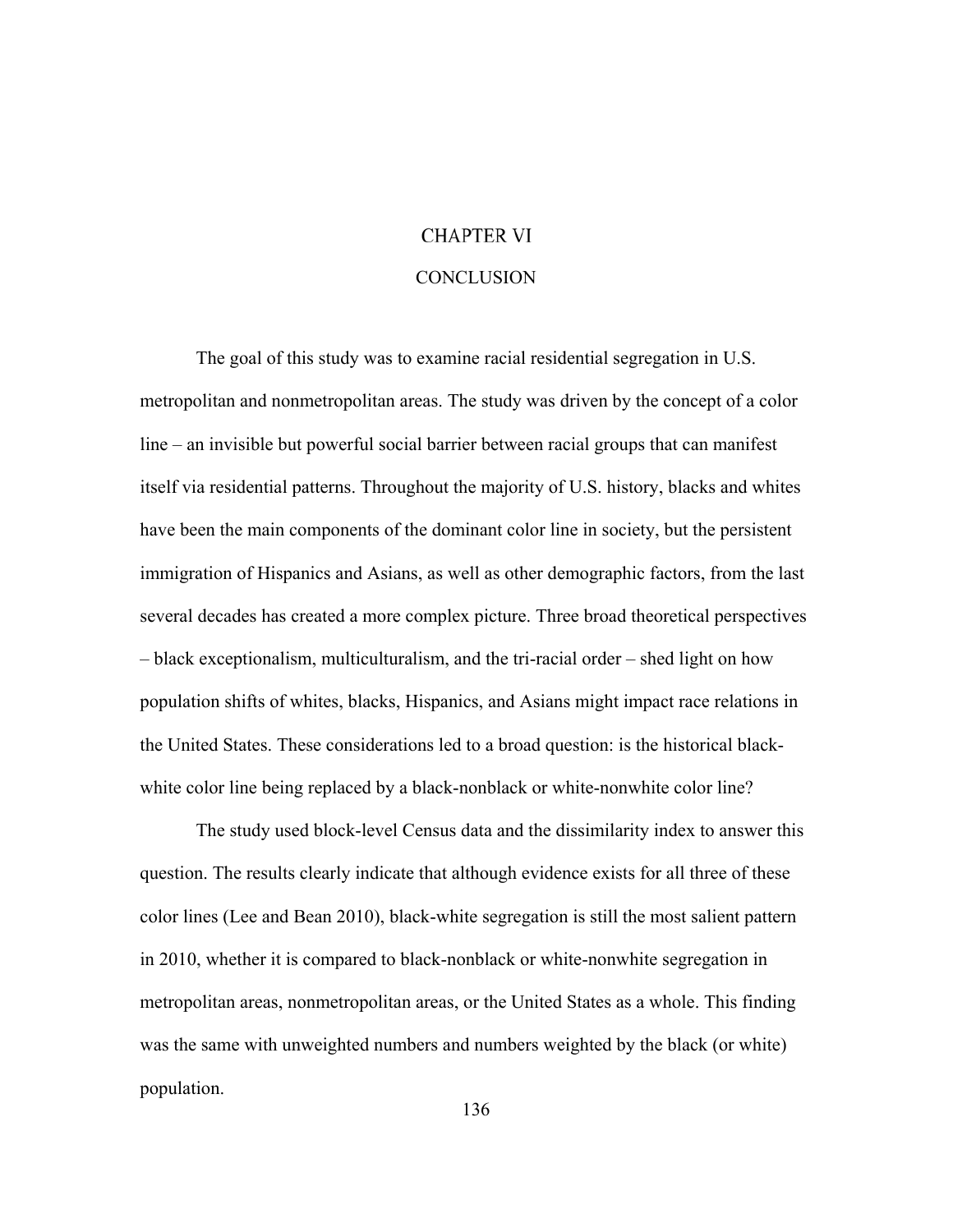However, the results also show that black-nonblack segregation, while slightly lower than black-white segregation, is several points higher than white-nonwhite segregation. Do these patterns of residential segregation reflect black exceptionalism? Possibly, but based on the results of this study, black exceptionalism arguably best describes the stubborn divide between whites and blacks, as whites show less segregation from Hispanics and Asians (Logan and Stults 2011). Parisi et al. (2011) show evidence of black exceptionalism in multiple patterns of segregation in 2000 but also indicate that national segregation scores can be influenced by multiple scales of geography. This study did not consider every such scale or every possible pattern of segregation; thus, any conclusion based on this study's findings must be cautious in declaring outright black exceptionalism. At the same time, the results of this study illustrate that whites are less segregated from other groups than blacks, on average. In terms of social and economic opportunities via residential location, perhaps whites and other groups tend to benefit more than blacks from multiculturalism, which seems to imply a form of black exceptionalism.

The results of this study also show that tract-level data might underestimate segregation, as suggested by other research (Allen and Turner 2011; Lichter et al. 2007). At the block level, this study shows that the average black-white dissimilarity score in 2010 for metropolitan areas was 67 (71 if weighted by the black population). In contrast, Logan and Stults (2011) found that the average black-white dissimilarity score in metropolitan areas was 59 in 2010 at the tract level. In the appendix to their study, they warn that tract-level segregation averages in metropolitan areas with smaller populations should be interpreted cautiously. Moreover, the current study's 2010 weighted average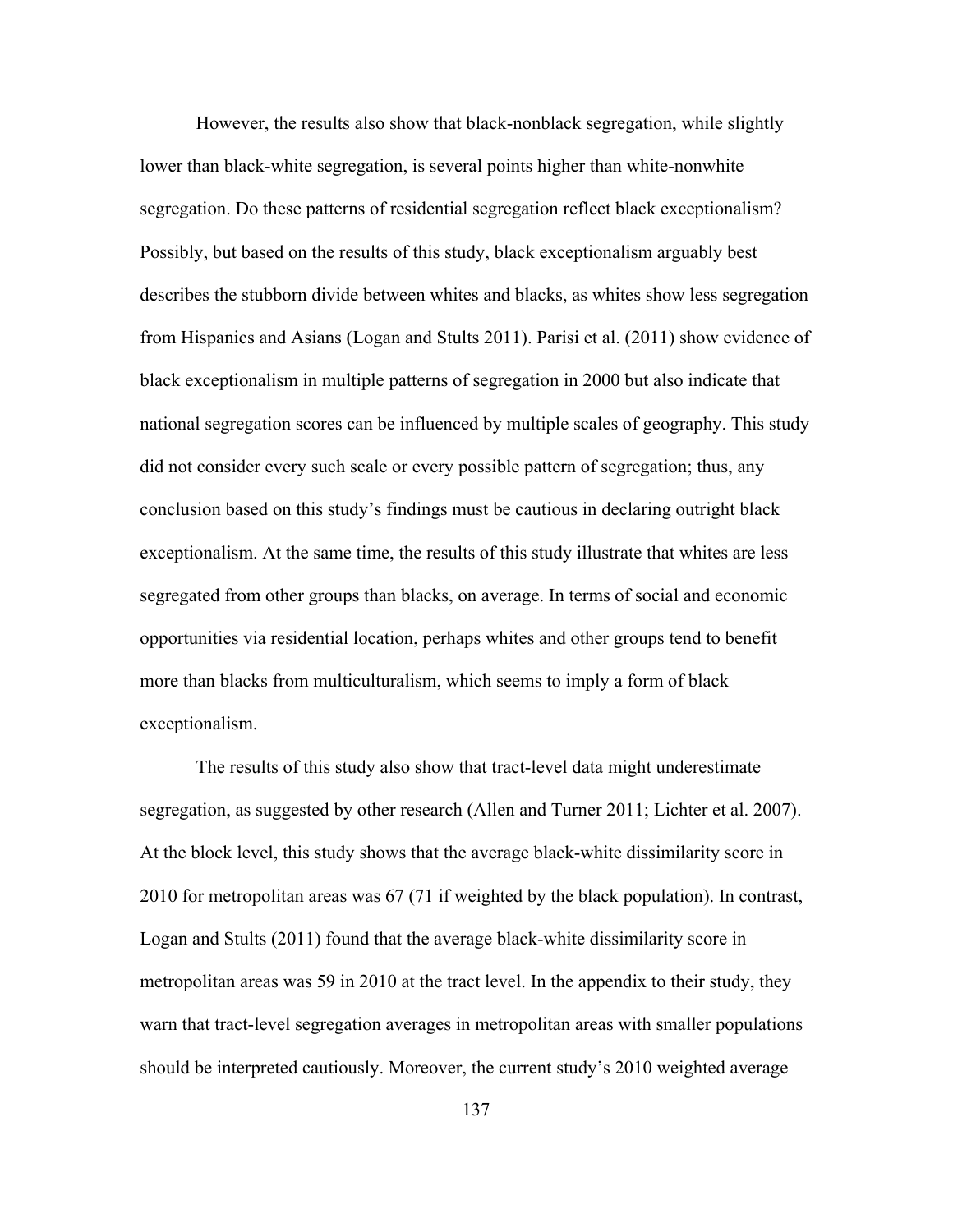black-nonblack (66) and weighted average white-nonwhite segregation (60) in metropolitan areas are noticeably higher than the tract-level numbers (55 and 45, respectively) reported in Iceland and Sharp (2013). Block-level numbers seem to account for more detailed patterns of residential segregation.

This study also reveals some differences in segregation patterns between metropolitan and nonmetropolitan areas. According to the unweighted numbers, blackwhite, black-nonblack, and white-nonwhite segregation patterns are moderately higher in nonmetropolitan areas, while declines in segregation between 1990 and 2010 for metropolitan and nonmetropolitan areas are quite similar. Interestingly, when black-white and black-nonblack segregation averages are weighted by the black population, the metropolitan and nonmetropolitan scores tend to equalize. Specifically, average blackwhite segregation is slightly higher in metropolitan areas, while average black-nonblack segregation is slightly higher in nonmetropolitan areas. White-nonwhite scores weighted by the white population still show higher segregation in nonmetropolitan areas, but the metropolitan-nonmetropolitan gap narrows by a few points, which are not significant in a substantive sense. These weighted scores indicate that blacks and whites tend to be similarly residentially segregated in metropolitan and nonmetropolitan areas.

The most important finding from the metropolitan and nonmetropolitan comparison is that almost every score shows high segregation, according to Massey and Denton's (1993) classification. The modest 1990-2010 declines in black-white, blacknonblack, and white-nonwhite segregation in both metropolitan and nonmetropolitan areas suggest that the color lines are quite resilient even though they may have weakened in recent years. These residential patterns suggest that metropolitan and nonmetropolitan

138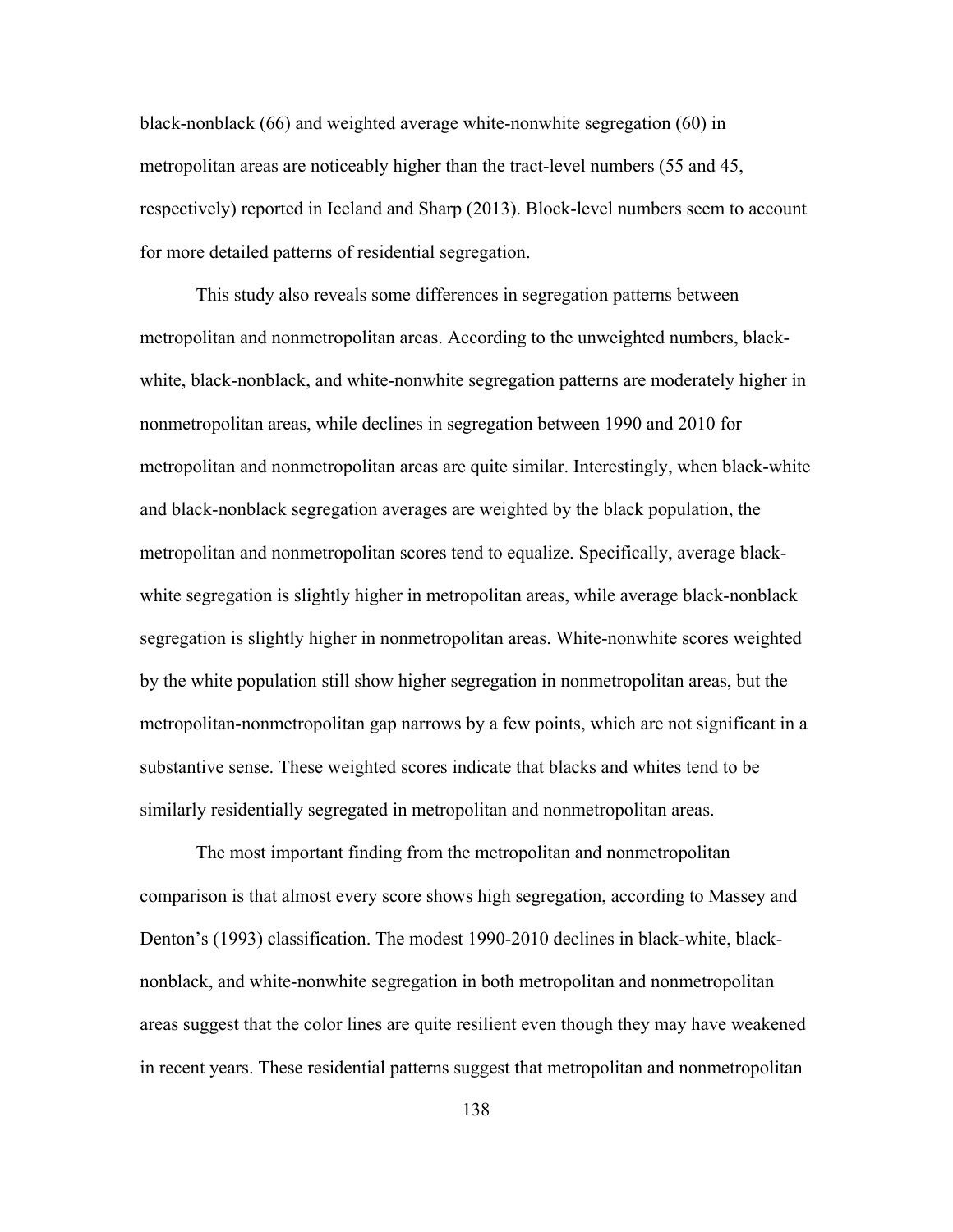racial groups still have significantly different access to jobs, schools, and other opportunities.

On the other hand, the results of the multivariate analysis show that metropolitan and nonmetropolitan segregation can have different relationships with independent variables. Population size tends to be associated with higher segregation in metropolitan areas and lower segregation in nonmetropolitan areas. This finding seems to support the theoretical idea that overall population growth can transform a rigid nonmetropolitan structure that fosters racial residential segregation (Hwang and Murdock 1983). Also, in contrast to the case for metropolitan areas, this study shows that percent black in nonmetropolitan areas tends to have a negative, though quite small, relationship with black-white and black-nonblack segregation.

While higher black median income tends to translate into lower black-white segregation in both metropolitan and nonmetropolitan areas, it has a negative relationship and a positive relationship with black-nonblack segregation in metropolitan and nonmetropolitan areas, respectively. This finding might suggest that higher-income blacks are less able or choose not to live in nonmetropolitan areas with other minorities. On the other hand, perhaps blacks and other minorities simply concentrate in different nonmetropolitan areas based on network ties. More research is needed on residential preferences in nonmetropolitan areas.

The region variables show that metropolitan areas in the West tend to be the least segregated. Moreover, metropolitan areas in the Northeast and West tend to be associated with less black-nonblack and white-nonwhite segregation when the diversity index is added to the model and the percent minority population variables are removed.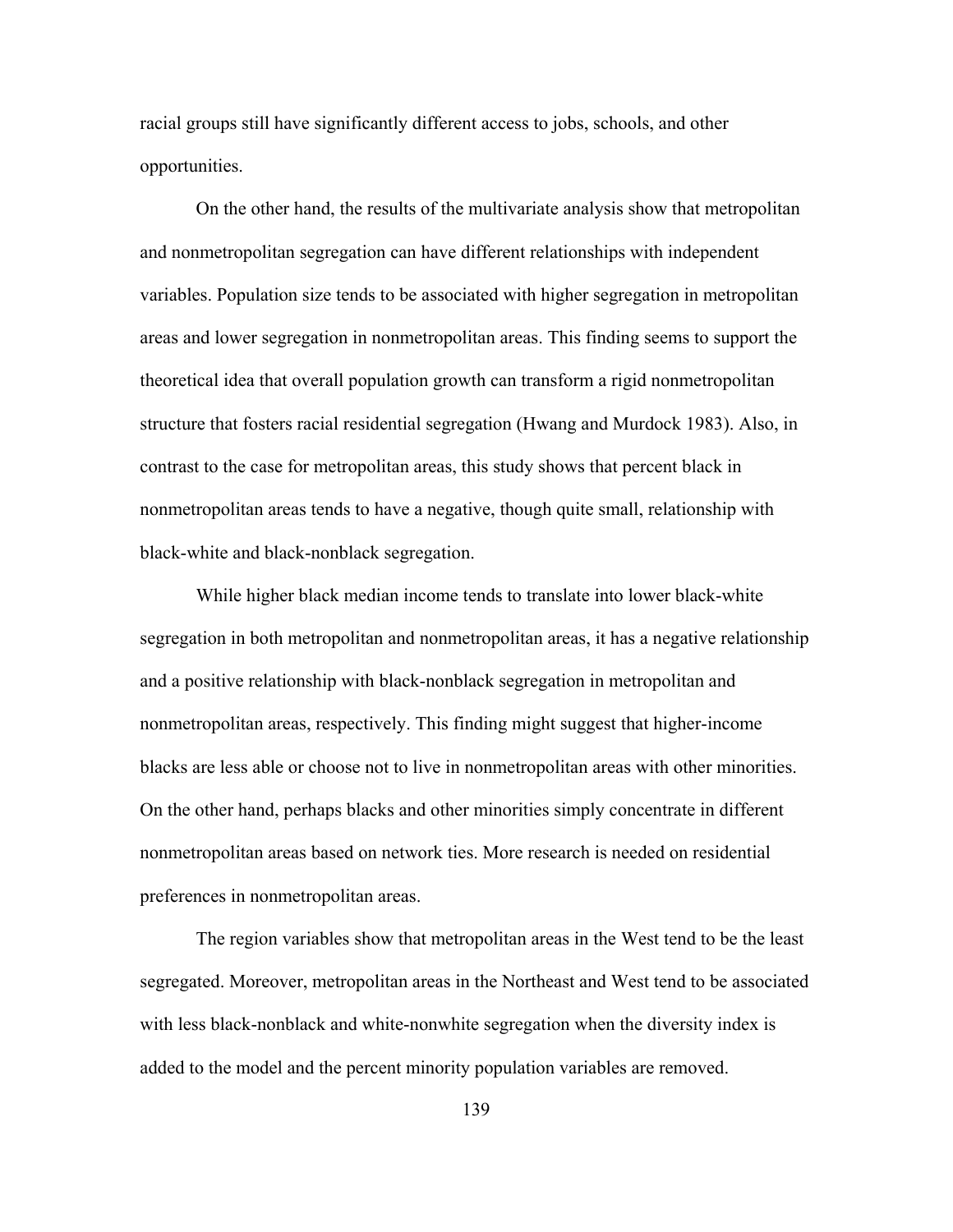Nonmetropolitan areas in the South tend to be less segregated. But when diversity is added to and the percent minority population variables are excluded from the nonmetropolitan models, black-white and black-nonblack segregation are lower in the Midwest than in the South, and white-nonwhite segregation has a relatively large relationship with the West in nonmetropolitan areas. Since segregation tends to drop more consistently and dramatically in the metropolitan Northeast and West when diversity is controlled, diversity and percent minority population share seem to matter even more in metropolitan areas. Clearly, scholars should continue to examine diversity as a significant factor in residential segregation patterns while accounting for minority population shares.

This study is the first to compare metropolitan and nonmetropolitan dissimilarity scores of black-nonblack and white-nonwhite segregation, two color lines that have received much attention in the recent literature. The metropolitan/nonmetropolitan comparisons do not matter, however, if the importance of nonmetropolitan research is dismissed. Such a stance would not be new; even after nonmetropolitan data were made available by the Census Bureau, the majority of residential segregation studies focused on metropolitan areas. The importance of studying metropolitan areas is not an issue but, rather, a standard. The popular American idea that "Size matters" might speak to the greater attention given to metropolitan areas. But this approach has limitations from a scientific standpoint.

A color line in the United States can affect any group of people anywhere, whether in the most diverse city in the country or an unincorporated area that might have one gas station. Following this fact, when this study asked the question about which color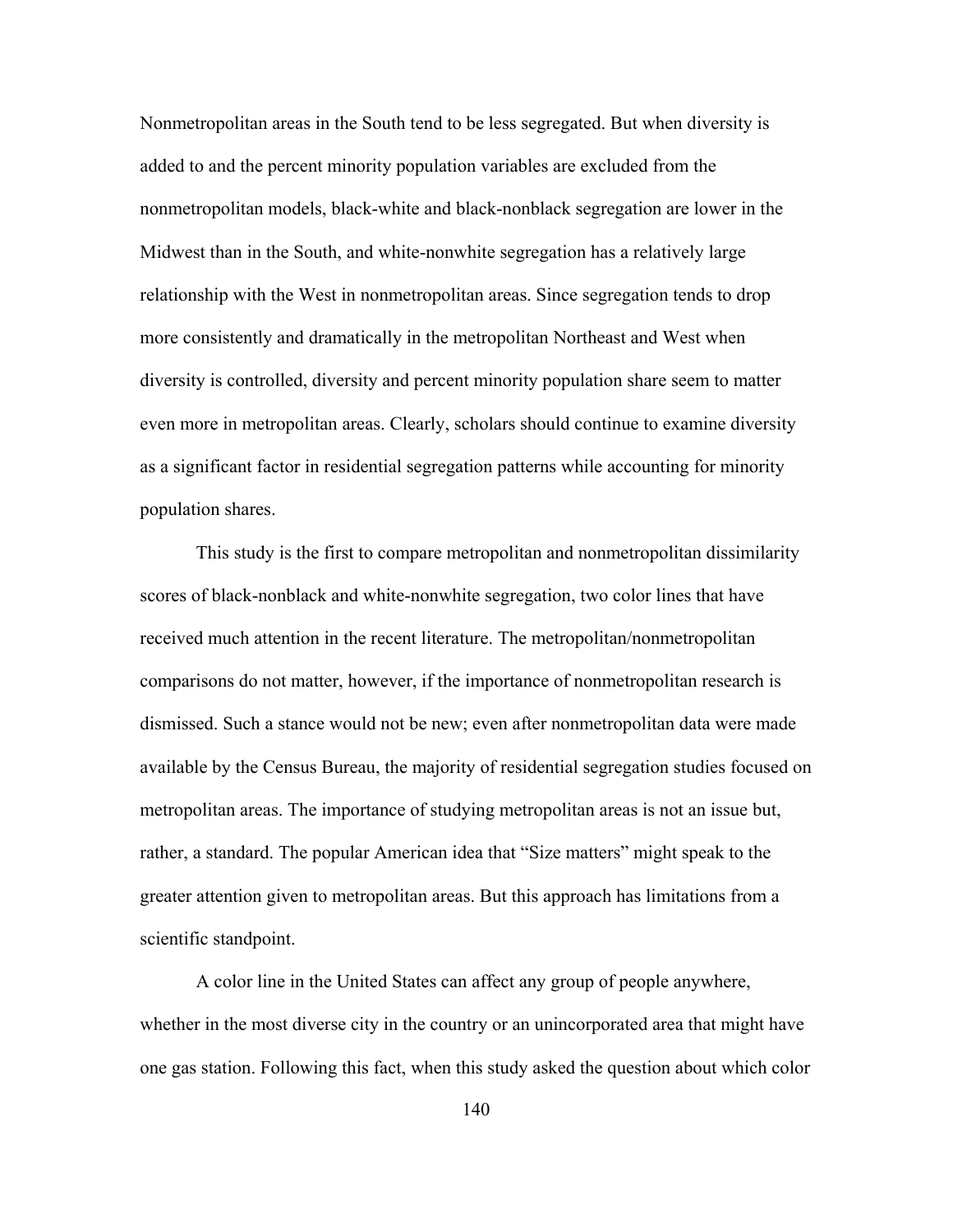line is the most dominant in the United States, both metropolitan and nonmetropolitan areas had to be considered. The size of a geographic area does not make it more or less important for scientific evaluation. To argue otherwise is akin to a biologist ignoring parts of the human body because they are smaller. Like the biologist that accounts for every part of the body, sociologists are capable of adopting an unending curiosity in the examination of segregation within all geographic units, whether metropolitan or nonmetropolitan.

Big areas can only grow so big. Minority population size is indeed greater in metropolitan areas, but minority population growth is surging and transforming what everyone thought they knew about nonmetropolitan areas. Lichter (2012:6) argues that just as Chicago in the 1920s and 1930s "provided a scientific laboratory for uncovering empirically the putative negative effects (e.g., anonymity, anomie, impersonal relationships) of rapid urbanization spawned by in-migration of foreign-born [groups]," the same can be said for nonmetropolitan areas that are currently experiencing rapid minority population growth. Hispanic immigration has already changed many nonmetropolitan places in the Midwest and South. How will Hispanic immigration change other places that it has not yet reached? Will a new stream of immigrants, perhaps from Asia, start settling in other nonmetropolitan areas during the 2010s or beyond? The possibility is certainly not out of the question, and sociologists should keep a close eye on these developments and the racial residential patterns that may or may not come with them. The black-white divide, for example, might remain dominant in metropolitan areas, but a different color line could eventually dominate nonmetropolitan areas.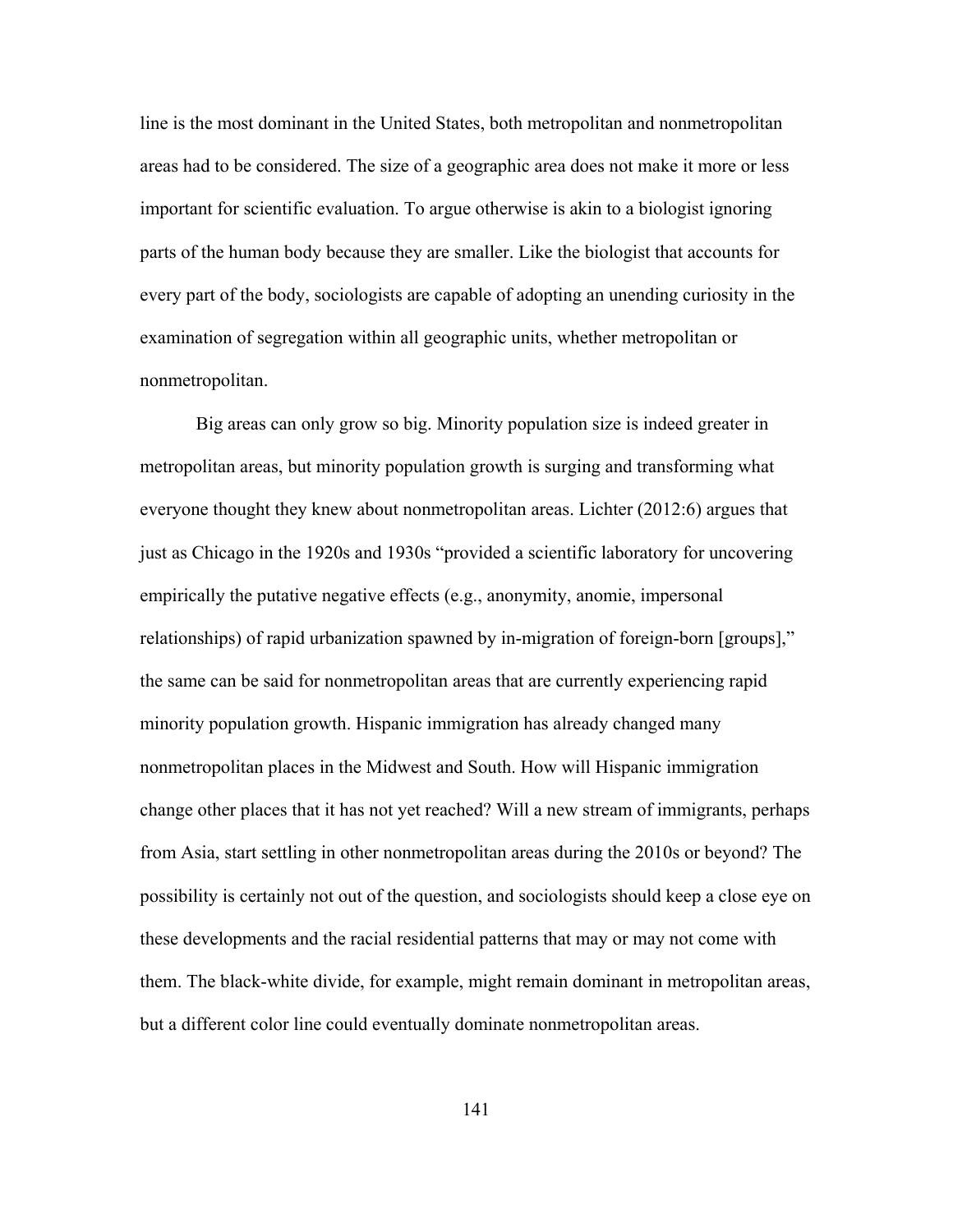How will increasing population and diversity in nonmetropolitan areas affect racial residential segregation of all groups in the far future? If "white flight" is still a major factor in residential segregation, many whites may not be able to fly forever. That fact can apply to any household, regardless of color or background, uncomfortable with neighbors of different appearances and cultures. Location is a resource that people guard (Logan and Alba 1993), but as expansive as it is, the United States has limited space. Eventually, racial groups will either start living among each other more often (Logan and Zhang 2010), or class will become the new dominant marker of residential segregation, as theorized by Massey et al. (2009). The steady decline of racial residential segregation shown in this study and in the larger literature seems to suggest it is only a matter of time. Most importantly, developments in metropolitan *and* nonmetropolitan areas will play an important role in how residential patterns transform in the next several decades.

This study is but a small step in evaluating the state of racial residential segregation for the entire U.S. body. Because residential segregation is more complex than ever, this study's broad and descriptive nature has several limitations. The first limitation involves the color line itself. Essentially, research that concentrates on residential segregation argues that "America's changing color line is perhaps best expressed in shifting patterns of neighborhood residential segregation" (Parisi et al. 2011:2), "perhaps" being the key word. Residential integration may not indicate "whitening," for example, as minority groups can face discrimination of many forms that do not merely reflect choice of residence (O'Brien 2008). America's color line can also be expressed through internal and external racial classification, intermarriage rates, and friendship ties, to name a few relevant concepts (Lee and Bean 2010). Scholars who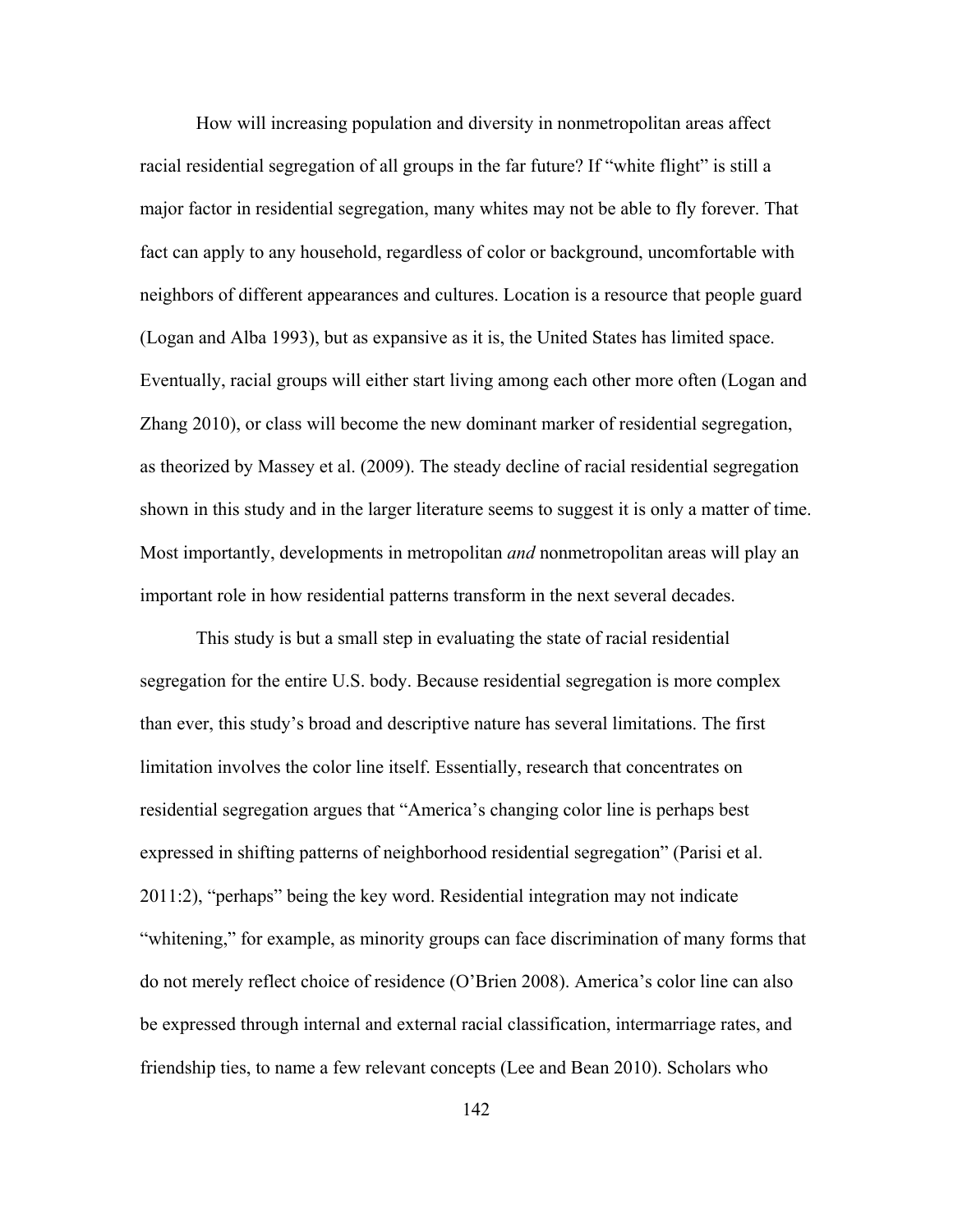focus on residential segregation might argue that residential patterns can influence these concepts, but these concepts can also influence residential segregation. Therefore, any color line in the United States is multidimensional and cannot be fully understand by studying residential segregation or any single variable alone.

Second, racial residential segregation itself is a multidimensional concept. This study focuses on evenness, measured by the index of dissimilarity, for reasons related to computation, interpretation, and consistency, but the other dimensions, such as exposure, can deliver different insights into racial residential segregation (Massey and Denton 1988b). Other scholars (Johnson et al. 2007) have attempted to redefine the traditional five dimensions to increase our understanding of how segregation affects racial groups.

Third, to identify the dominant color line in both U.S. metropolitan and nonmetropolitan areas, this study broadly defines racial groups as black, white, nonblack, and nonwhite. At the same time, this type of classification misses the incredible diversity of racial groups in the country. At the very least, this study does not specifically examine the residential segregation of two large racial groups: Hispanics and Asians. But even if the segregation of these groups had been examined, broad racial categories would still conceal a great amount of diversity within these groups that can have important insight for segregation studies. After all, segmented assimilation has been helpful in explaining the divergent mobility patterns of Hispanic subgroups (South et al. 2005a). Kim and White (2010) also indicate that subgroups within the broad Asian category show significant variation in residential patterns. Furthermore, the Census Bureau now allows individuals to classify themselves as multiracial. As Lee and Bean (2010) demonstrate, different multiracial people face different barriers. A compelling example is that while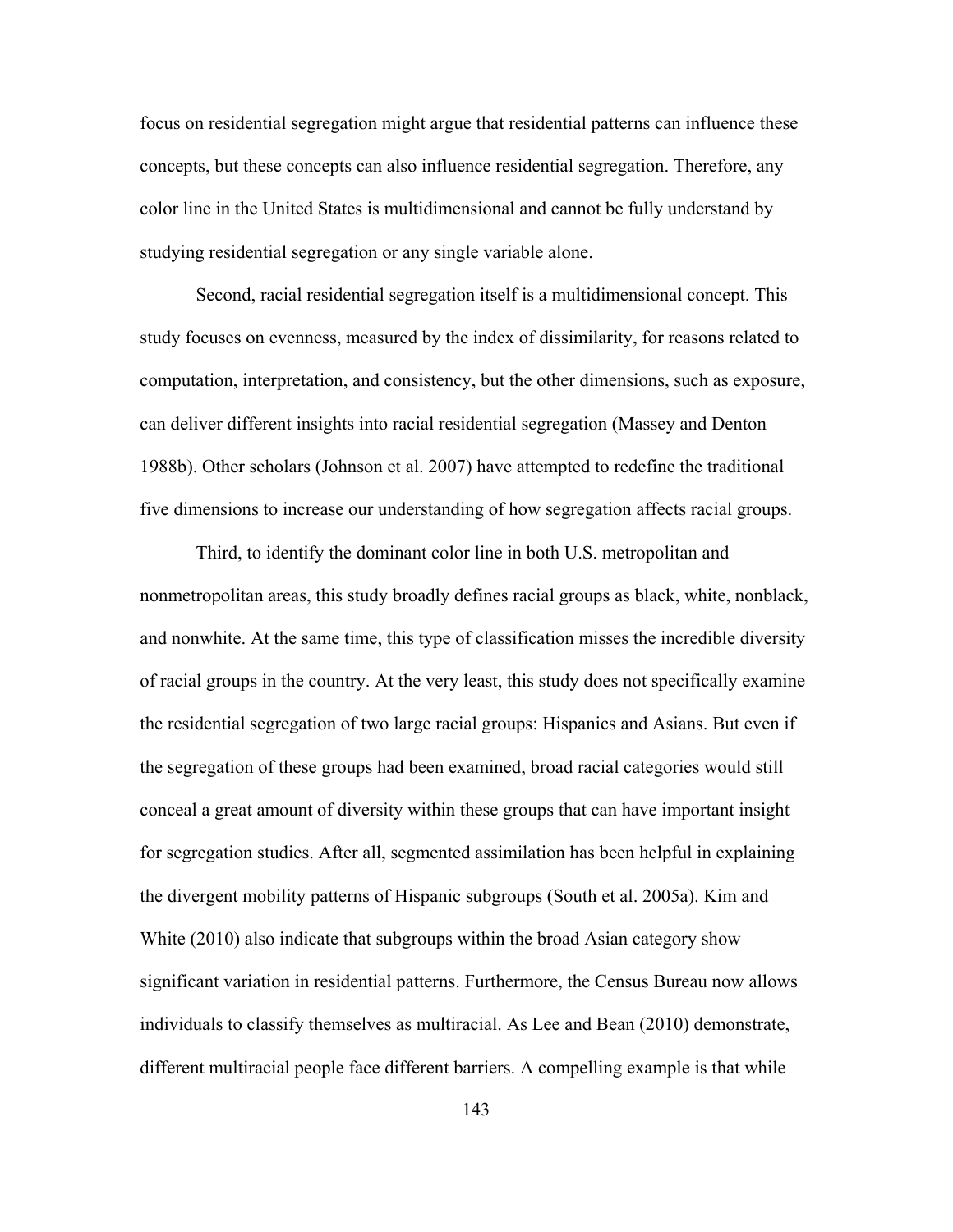multiracial Asians have more freedom to identify as "white," some ethnic Asian groups may discriminate against multiracial Asian children. In contrast, cultural reproduction of the one-drop rule makes it extremely difficult for multiracial blacks to identify as anything other than "black," but blacks tend to be very receptive of multiracial blacks (Lee and Bean 2010), which leaves strategic assimilation as an option for success (Lacy 2004). The growing recognition of multiracial individuals in U.S. society will continue to demand more attention from sociologists, including those who study residential segregation.

Fourth, the independent variables in this analysis are ecological and therefore may not necessarily capture behavioral factors that affect the residential segregation of groups. Residential preferences and avoidance of other groups can only be assumed when an ecological variable has a significant relationship with residential segregation. For example, metropolitan areas with higher percentages of blacks might be associated with higher segregation in a regression model, but one can only speculate that this finding means that whites make conscious choices to avoid metropolitan areas with higher percentages of blacks. Hence, there is a need for qualitative or ethnographic case-study research.

Fifth, and finally, this study did not analyze factors associated with changes in residential segregation between 1990 and 2010. This study is thus essentially a snapshot of the dominant color line in 2010. A longitudinal analysis could indicate whether, for example, diversity played more of a role in metropolitan segregation declines as opposed to nonmetropolitan declines.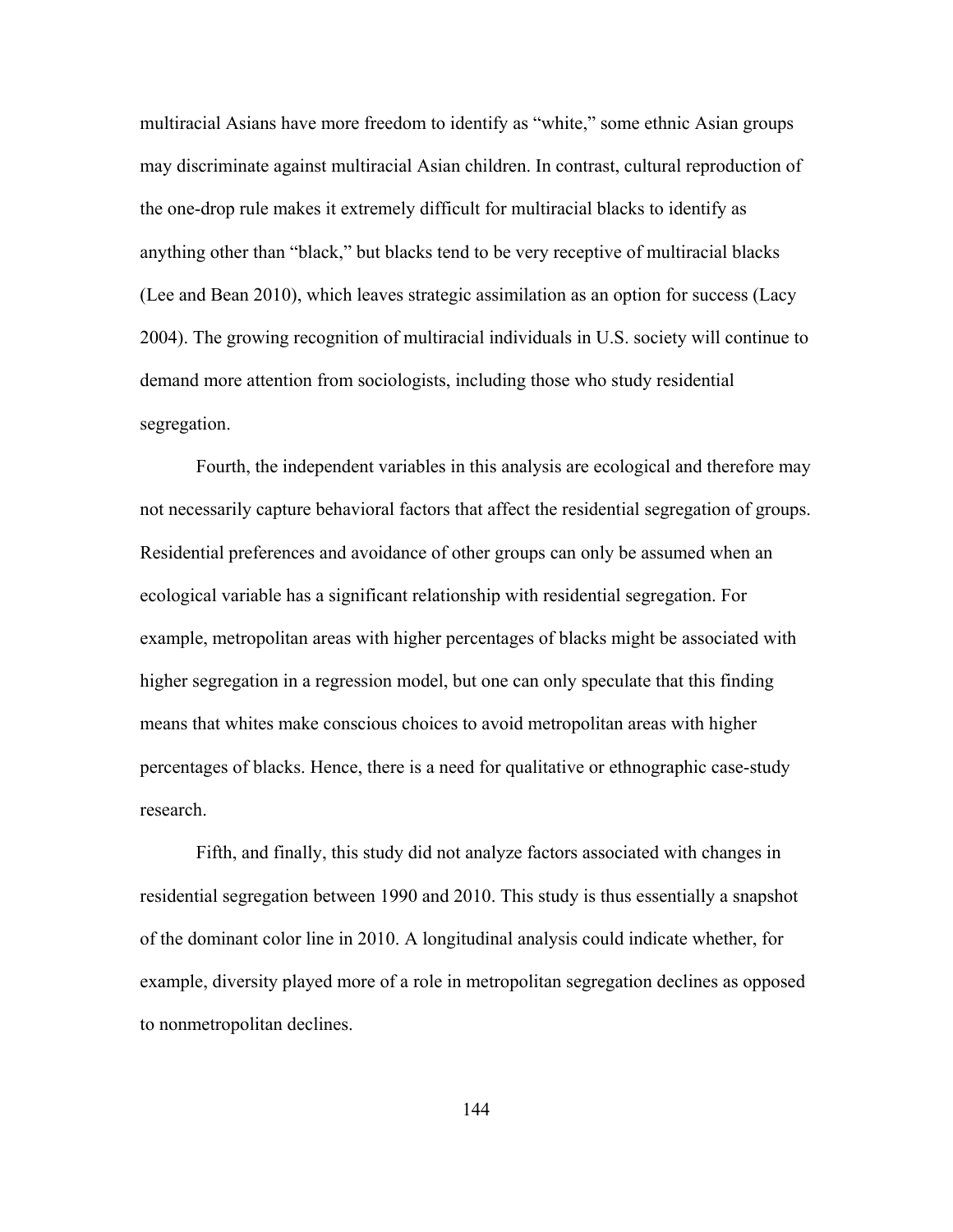Based on the results of the last two Presidential elections, the United States might be moving toward multiculturalism faster than what many might have predicted or, according to some sentiments, preferred. At the same time, President Obama's two terms could be interpreted by some as the beginning of a post-racial era, which Bonilla-Silva (2004) would describe as an effort to uphold white dominance. Ultimately, the politics of our time can only elucidate so much about racial dynamics. The idea that physical distance provides insight into social distance remains a key theoretical contribution from the field of sociology and a relatively reliable way to gauge progress in U.S. race relations. However, scholarly attention must be paid to all geographic areas, no matter the size, to assess what the country as a whole is truly experiencing in terms of a given color line. Otherwise, significant developments in diversity, avoidance, and integration could be lost to future generations of social scientists.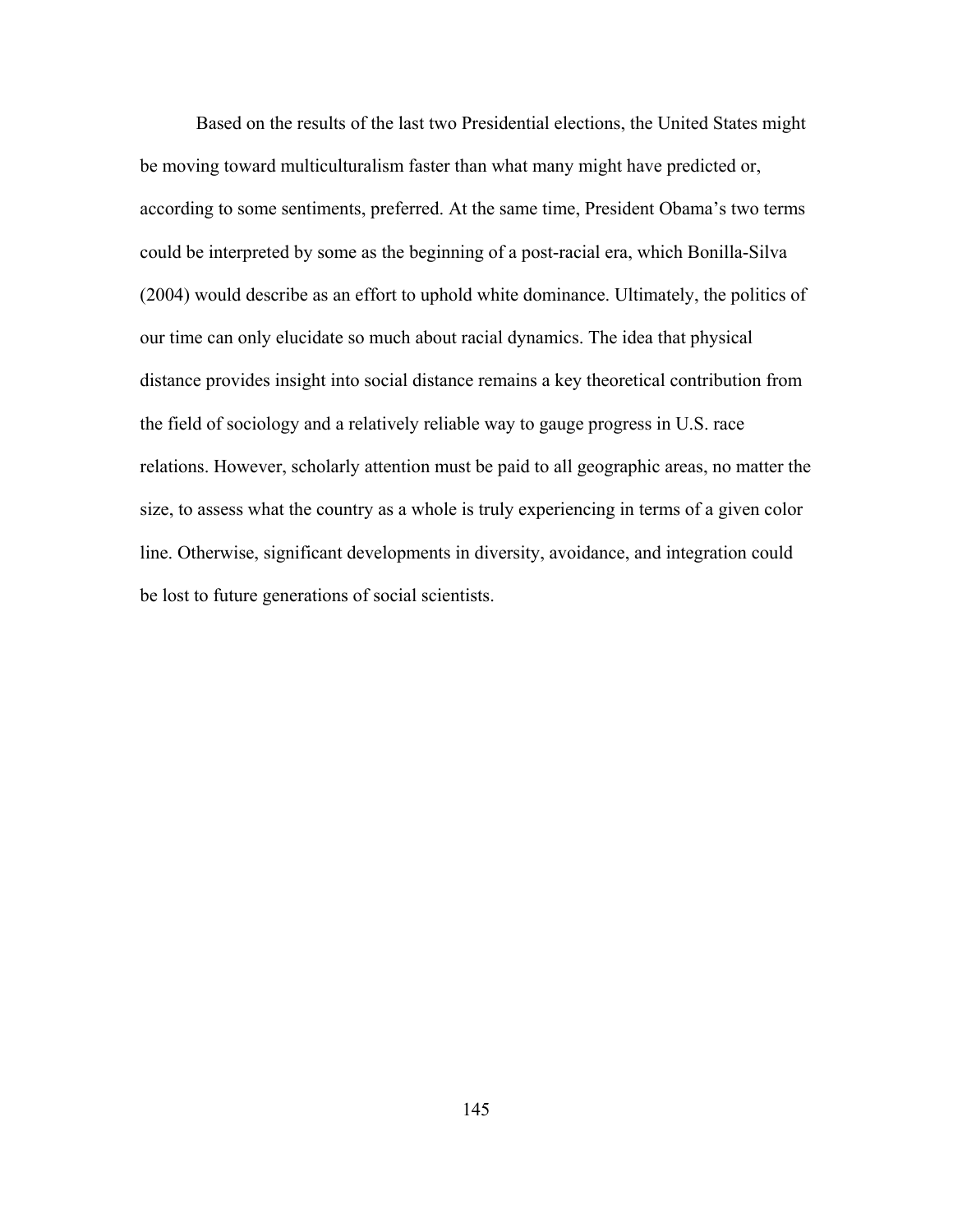## REFERENCES

- Adelman, Robert M., Hui-shien Tsao, Stewart E. Tolnay, and Kyle D. Crowder. 2001. "Neighborhood Disadvantage among Racial and Ethnic Groups: Residential Location in 1970 and 1980." *The Sociological Quarterly* 42:603-32.
- Aiken, Charles S. 1985. "New Settlement Pattern of Rural Blacks in the American South." *The Geographical Review* 75:383-404.
- Aiken, Charles S. 1987. "Race as a Factor in Municipal Underbounding." *Annals of the Association of American Geographers* 77:564-79.
- Aiken, Charles S. 1990. "A New Type of Black Ghetto in the Plantation South." *Annals of the Association of American Geographers* 80:223-46.
- Akins, Scott. 2007. "Racial Residential Segregation and Crime." *Sociology Compass*  1:81-94.
- Alba, Richard D. 1990. *Ethnic Identity: The Transformation of White America.* New Haven, CT: Yale University Press.
- Alba, Richard D. 1999. "Immigration and the American Realities of Assimilation and Multiculturalism." *Sociological Forum* 14:3-25.
- Alba, Richard D., Nancy A. Denton, Shu-yin J. Leung, and John R. Logan. 1995. "Neighborhood Change under Conditions of Mass Immigration: The New York City Region, 1970-1990." *International Migration Review* 29:625-56.
- Alba, Richard D. and John R. Logan. 1991. "Variations on Two Themes: Racial and Ethnic Patterns in the Attainment of Suburban Residence." *Demography* 28:431- 53.
- Alba, Richard D. and John R. Logan. 1993. "Minority Proximity to Whites in Suburbs: An Individual-Level Analysis of Segregation." *American Journal of Sociology*  98:1388-1427.
- Alba, Richard D., John R. Logan, and Paul E. Bellair. 1994. "Living with Crime: The Implications of Racial/Ethnic Differences in Suburban Location." *Social Forces*  73:395-434.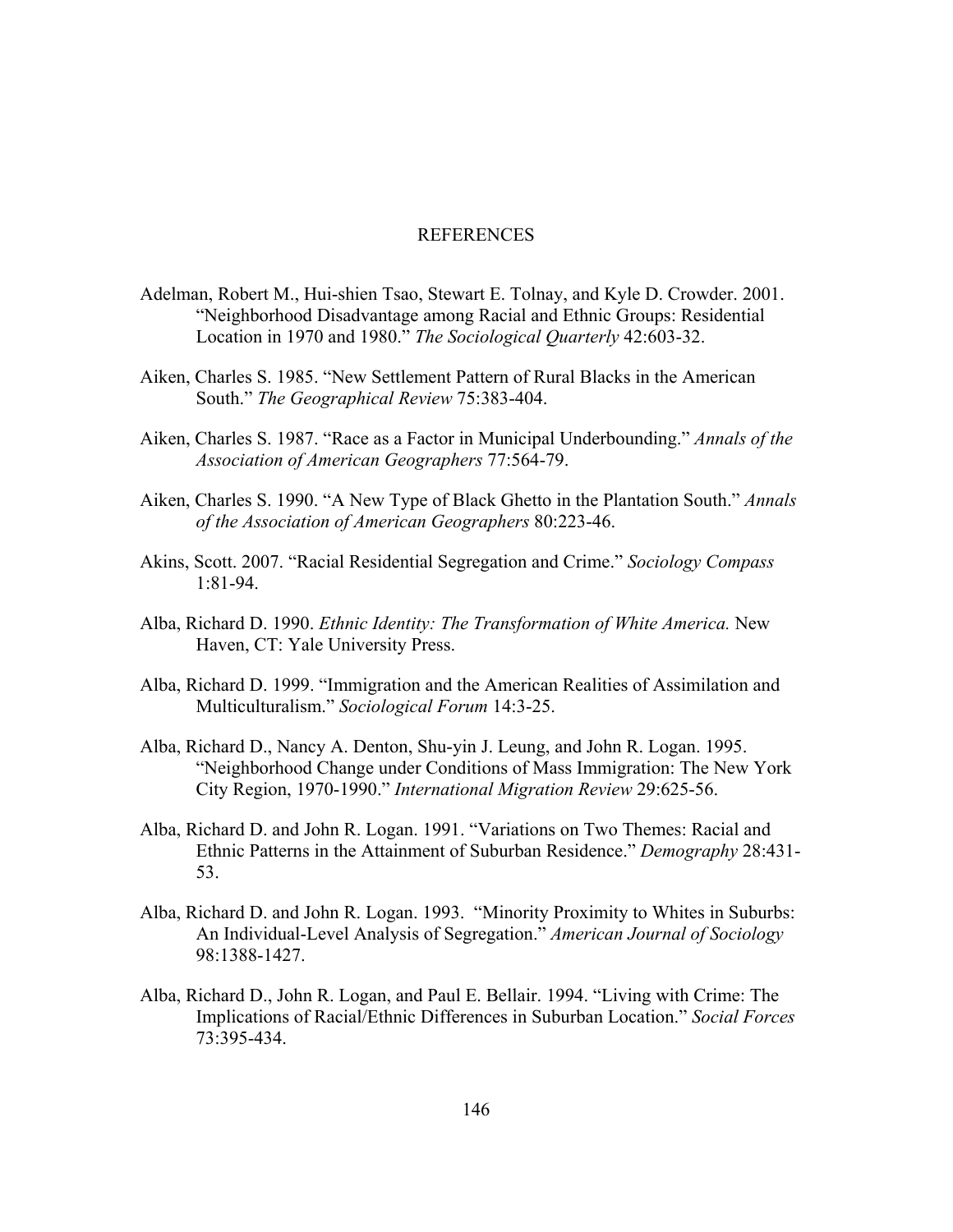- Alba, Richard D., John R. Logan, and Brian J. Stults. 2000. "The Changing Neighborhood Contexts of the Immigrant Metropolis." *Social Forces* 587-621.
- Alba, Richard D., John R. Logan, B.J. Stults, G. Marzan, and W.Q. Zhang. 1999. "Immigrant Groups in the Suburbs: A Reexamination of Suburbanization and Spatial Assimilation." *American Sociological Review* 64:446-60.
- Alba, Richard D. and Victor Nee. 2003. *Remaking the American Mainstream: Assimilation and Contemporary Immigration.* Cambridge, MA: Harvard University Press.
- Alba, Richard D. 2006. "Mexican Immigrants and the American Dream." *Political Science and Politics* 4:289-96.
- Albrecht, D.E., C.M. Albrecht, and E. Murguia. 2005. "Minority Concentration, Disadvantage, and Inequality in the Nonmetropolitan United States." *The Sociological Quarterly* 46:503-23.
- Allen, James P. and Eugene Turner. 2011. "Black-White and Hispanic-White Segregation in U.S. Counties." *The Professional Geographer*. Retrieved April 16, 2013 (http://dx.doi.org/10.1080/00330124.2011.611426).
- Belsley, David A., Edwin Kuh, and Roy E. Welsch. 1980. *Regression Diagnostics: Identifying Influential Data and Sources of Collinearity.* New York: John Wiley.
- Bond, Carolyn and Richard Williams. 2007. "Residential Segregation and the Transformation of Home Mortgage Lending." *Social Forces* 86:671-98.
- Bonilla-Silva, Eduardo. 2004. "From Bi-Racial to Tri-Racial: Towards a New System of Racial Stratification in the USA." *Ethnic and Racial Studies* 27:931-50.
- Bocian, Debbie G., Wei Li, Carolina Reid, and Roberto G. Quercia. 2011. *Lost Ground, 2011: Disparities in Mortgage Lending and Foreclosures.* Durham, NC: Center for Responsible Lending.
- Boyd, Robert L. 1994. "The Allocation of Black Workers into the Public Sector." *Sociological Focus* 27:35-51.
- Brescia, Raymond H. 2009. "Subprime Communities: Reverse Redlining, The Fair Housing Act and Emerging Issues in Litigation Regarding the Subprime Mortgage Crisis." *Albany Government Law Review* 2:164:216.
- Charles, Camille Z. 2000. "Neighborhood Racial-Composition Preferences: Evidence from a Multiethnic Metropolis." *Social Problems* 47:379-407.
- Charles, Camille Z. 2003. "The Dynamics of Racial Residential Segregation." *Annual Review of Sociology* 29:167-207.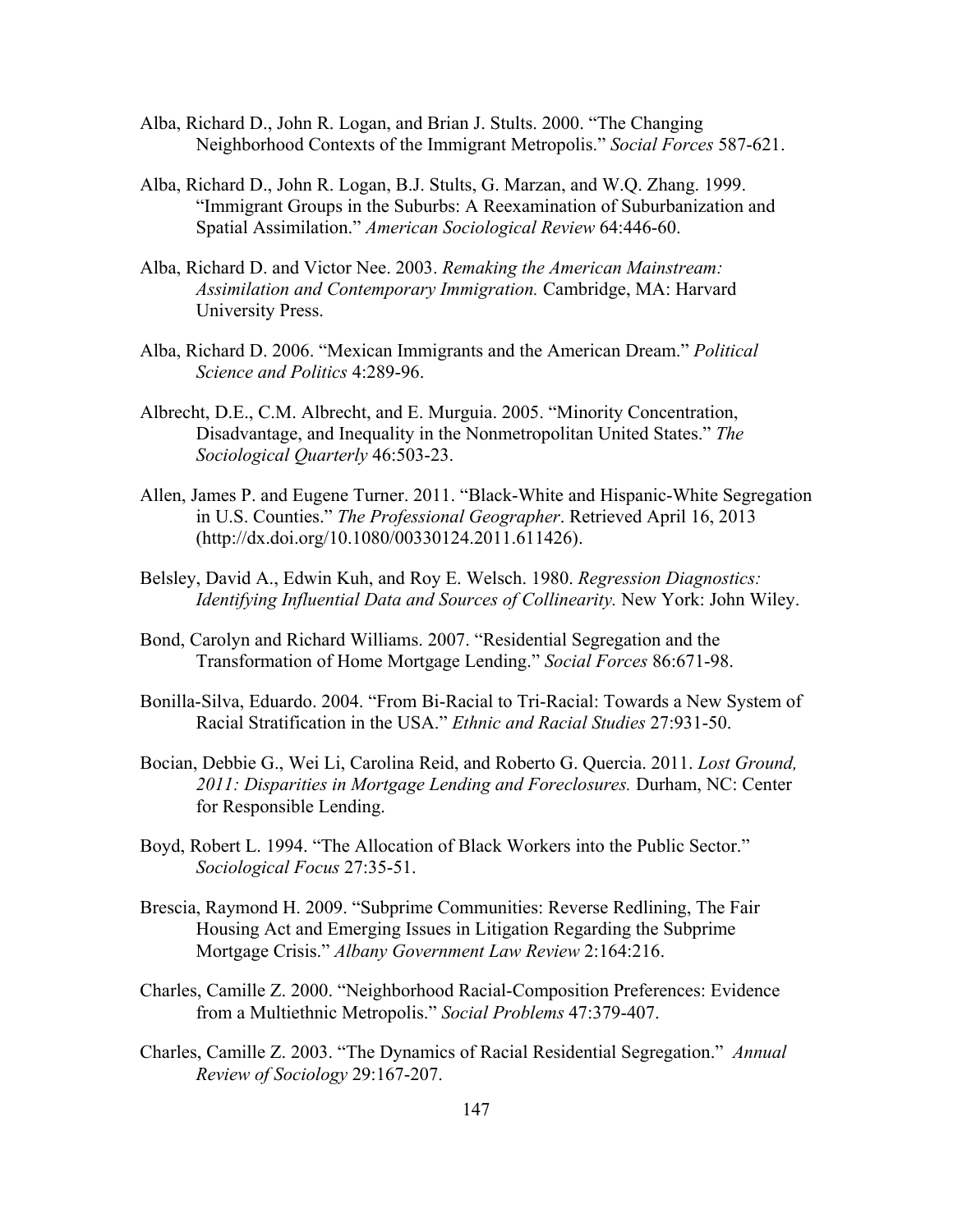- Choi, Seok Joon, Jan Ondrich, and John Yinger. 2008. "Changes in Rental Housing Discrimination Since 1989." *Cityscape* 10:301-30.
- Clark, William A.V. 2007. "Race, Class, and Place: Evaluating Mobility Outcomes for African Americans." *Urban Affairs Review* 42:295-314.
- Cromartie, John B. and Calvin L. Beale. 1996. "Increasing Black-White Separation in the Plantation South." Pp. 54-64 in *Racial/Ethnic Minorities in Rural Areas: Progress and Stagnation, 1980-90*, edited by Linda L. Swanson. Washington, DC: U.S. Department of Agriculture, Economic Research Service.
- Crowder, Kyle, Jeremy Pais, and Scott J. South. 2012. "Neighborhood Diversity, Metropolitan Constraints, and Household Migration." *American Sociological Review* 77:325-53.
- Crowder, Kyle, Scott J. South, and Erick Chavez. 2006. "Wealth, Race, and Inter-Neighborhood Migration." *American Sociological Review* 71:72-94.
- Denton, Nancy A. 1994. "Are African Americans Still Hypersegregated?" Pp 49-79 in *Residential Apartheid: The American Legacy*, edited by R. Bullard, C. Lee, and J.E. Grigsby. Los Angeles, CA: UCLA Center of African American Studies.
- Denton, Nancy A. and Douglas S. Massey. 1991. "Patterns of Neighborhood Transition in a Multiethnic World: U.S. Metropolitan Areas, 1970-1980. *Demography* 28:41- 63.
- Du Bois, W.E.B. 1997 [1903]. *The Souls of Black Folk*. Boston, MA: Bedford Books.
- Economic Research Service. 2013. "County Typology Codes." Retrieved April 16, 2013 (http://www.ers.usda.gov/data-products/county-typology-codes.aspx).
- Ellen, Ingrid G. 2000. *Sharing America's Neighborhoods: The Prospects for Stable Racial Integration.* Cambridge, MA: Harvard University Press.
- Farley, Reynolds. 1970. "The Changing Distribution of Negroes within Metropolitan Areas: The Emergence of Black Suburbs." *American Journal of Sociology* 75:512-29.
- Farley, Reynolds. 1977. "Trends in Racial Inequalities: Have the Gains of the 1960s Disappeared in the 1970s?" *American Sociological Review* 42:189-208.
- Farley, Reynolds, Elaine L. Fielding, and Maria Krysan. 1997. "The Residential Preferences of Blacks and Whites: A Four-Metropolis Analysis." *Housing Policy Debate* 8:763-800.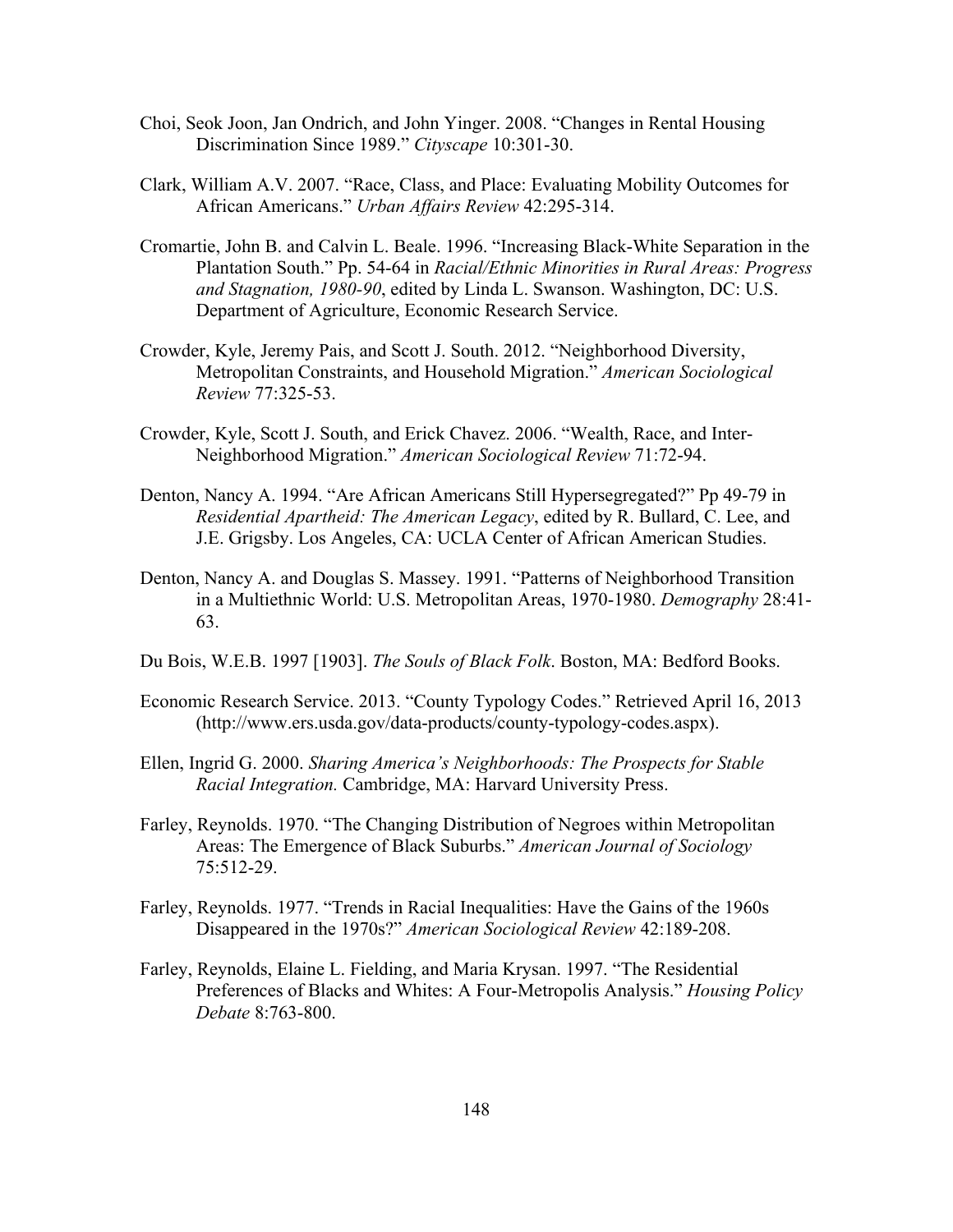- Farley, Reynolds and William H. Frey. 1994. "Changes in the Segregation of Whites from Blacks during the 1980s: Small Steps Toward a More Integrated Society." *American Sociological Review* 59:23-45.
- Farley, Reynolds, Howard Schuman, Suzanne Bianchi, Diane Colasanto, and Shirley Hatchett. 1978. "'Chocolate City, Vanilla Suburbs': Will the Trend Toward Racially Separate Communities Continue?" *Social Science Research* 7:319-44.
- Feagin, Joe R. 1991. "The Continuing Significance of Race: Antiblack Discrimination in Public Places." *American Sociological Review* 56:101-16.
- Fischer, Mary J. 2003. "The Relative Importance of Income and Race in Determining Residential Outcomes in U.S. Urban Areas, 1970-2000." *Urban Affairs Review* 38:669-96.
- Fischer, Mary J. 2008. "Shifting Geographies: Examining the Role of Suburbanization in Blacks' Declining Segregation." *Urban Affairs Review* 43:475-96.
- Fischer, Claude S., Gretchen Stockmayer, Jon Stiles, and Michael Hout. 2004. "Distinguishing the Geographic Levels and Social Dimensions of U.S. Metropolitan Segregation, 1960-2000." *Demography* 41:37-59.
- Fong, Eric and Kumiko Shibuya. 2005. "Multiethnic Cities in North America." *Annual Review of Sociology* 31:285-304.
- Fossett, Mark A. and Therese Seibert. 1997. *Long Time Coming: Racial Inequality in the Nonmetropolitan South, 1949-1990.* Boulder, CO: Westview Press.
- Frank, Reanne, Ilana Redstone Akresh, and Bo Lu. 2010. "Latino Immigrants and the U.S. Racial Order: How and Where Do They Fit In?" *American Sociological Review* 75:378-401.
- Frey, William H. 1985. "Mover Destination Selectivity and the Changing Suburbanization of Metropolitan Whites and Blacks." *Demography* 22:223-43.
- Frey, William H. 2001. *Melting Pot Suburbs: A Census 2000 Study of Suburban Diversity.* Washington, DC: Center on Urban and Metropolitan Policy, Brookings Institution.
- Frey, William H. and Reynolds Farley. 1996. "Latino, Asian, and Black Segregation in U.S. Metropolitan Areas: Are Multi-Ethnic Metros Different?" *Demography* 33: 35-50.
- Gans, Herbert J. 1992. "Second-Generation Decline: Scenarios for the Economic and Ethnic Futures of the Post-1965 American Immigrants." *Ethnic and Racial Studies* 15:173-92.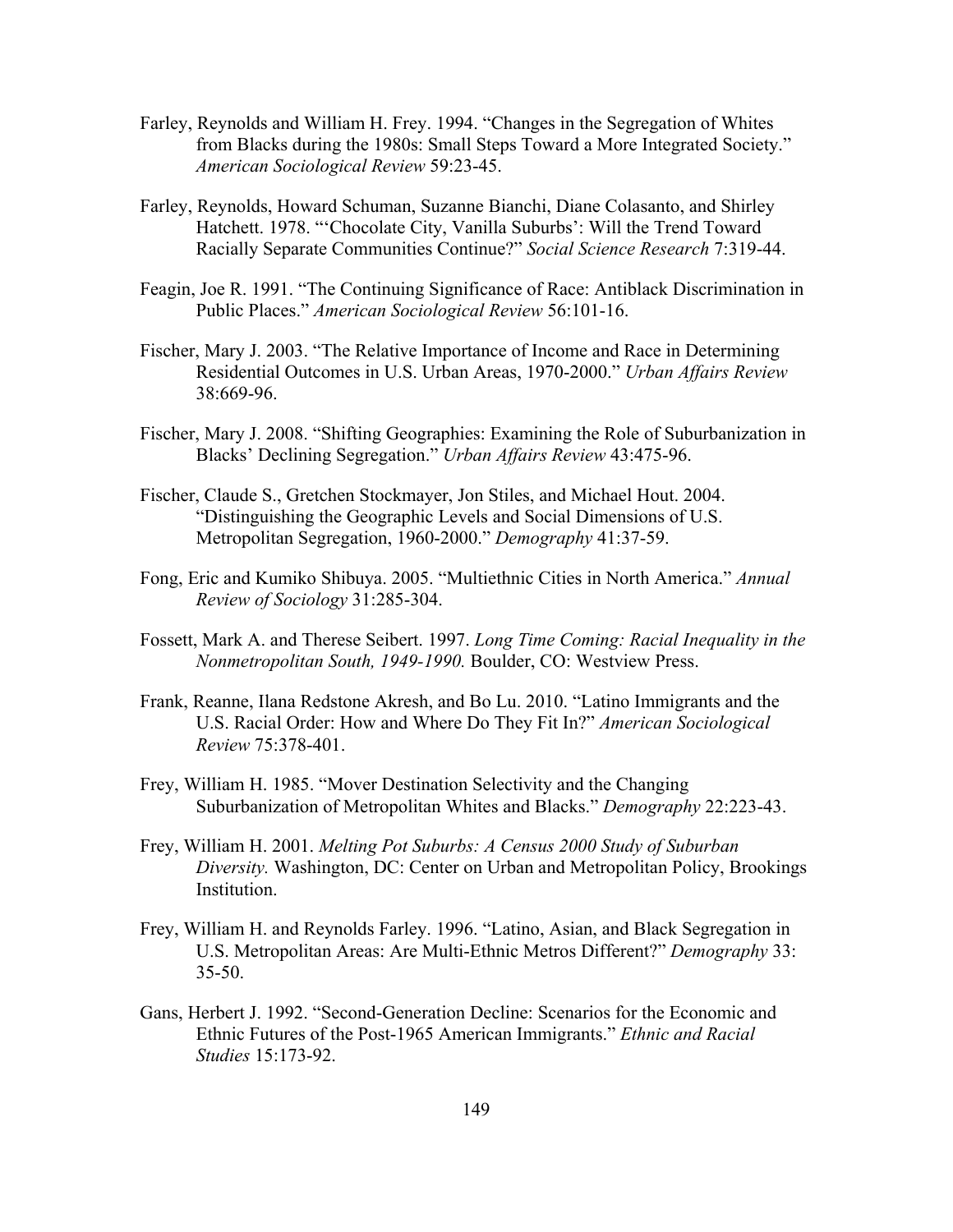- Gans, Herbert J. 1999. "The Possibility of a New Racial Hierarchy in the Twenty-First-Century United States." Pp. 371-90 in *The Cultural Territories of Race: Black and White Boundaries*, edited by Michéle Lamont. Chicago, IL: University of Chicago Press.
- Gans, Herbert J. 2005. "Race as Class." *Contexts* 4:17-22.
- Glaeser, Edward and Jacob Vigdor. 2012. *The End of the Segregated Century: Racial Separation in America's Neighborhoods, 1990-2010.* Civic Report 66. New York: Manhattan Institute.
- Gordon, Milton M. 1964. *Assimilation in American Life: The Role of Race, Religion, and National Origins.* New York: Oxford University Press.
- Gordon, Tracy M. 2004. "Moving Up by Moving Out? Planned Developments and Residential Segregation in California." *Urban Studies* 41:441-61.
- Gregory, James N. 2005. *The Southern Diaspora: How the Great Migrations of Black and White Southerners Transformed America.* Chapel Hill, NC: University of North Carolina Press.
- Guest, Avery M. 1978. "The Changing Racial Composition of Suburbs 1950-1970." *Urban Affairs Quarterly* 14:195-206.
- Hawley, Amos H. 1986. *Human Ecology: A Theoretical Essay.* Chicago, IL: University of Chicago Press.
- Herbert, Christopher E. and Eric S. Belsky. 2008a. "Initial Housing Choices Made by Low-Income and Minority Homebuyers." *Cityscape* 10:61-94.
- Herbert, Christopher E. and Eric S. Belsky. 2008b. "The Homeownership Experience of Low-Income and Minority Households: A Review and Synthesis of the Literature." *Cityscape* 10:5-59.
- Huntington, Samuel P. 2004. *Who Are We? The Challenges to America's National Identity*. New York: Simon and Schuster.
- Hwang, Sean-Shong and Steve H. Murdock. 1983. "Segregation in Nonmetropolitan and Metropolitan Texas in 1980." *Rural Sociology* 48:607-23.
- Iceland, John. 2004. "Beyond Black and White: Metropolitan Residential Segregation in Multi-Ethnic America." *Social Science Research* 33:248-71.
- Iceland, John, Kimberly A. Goyette, Kyle Anne Nelson, and Chaowen Chan. 2010. "Racial and Ethnic Residential Segregation and Household Structure: A Research Note." *Social Science Research* 39:39-47.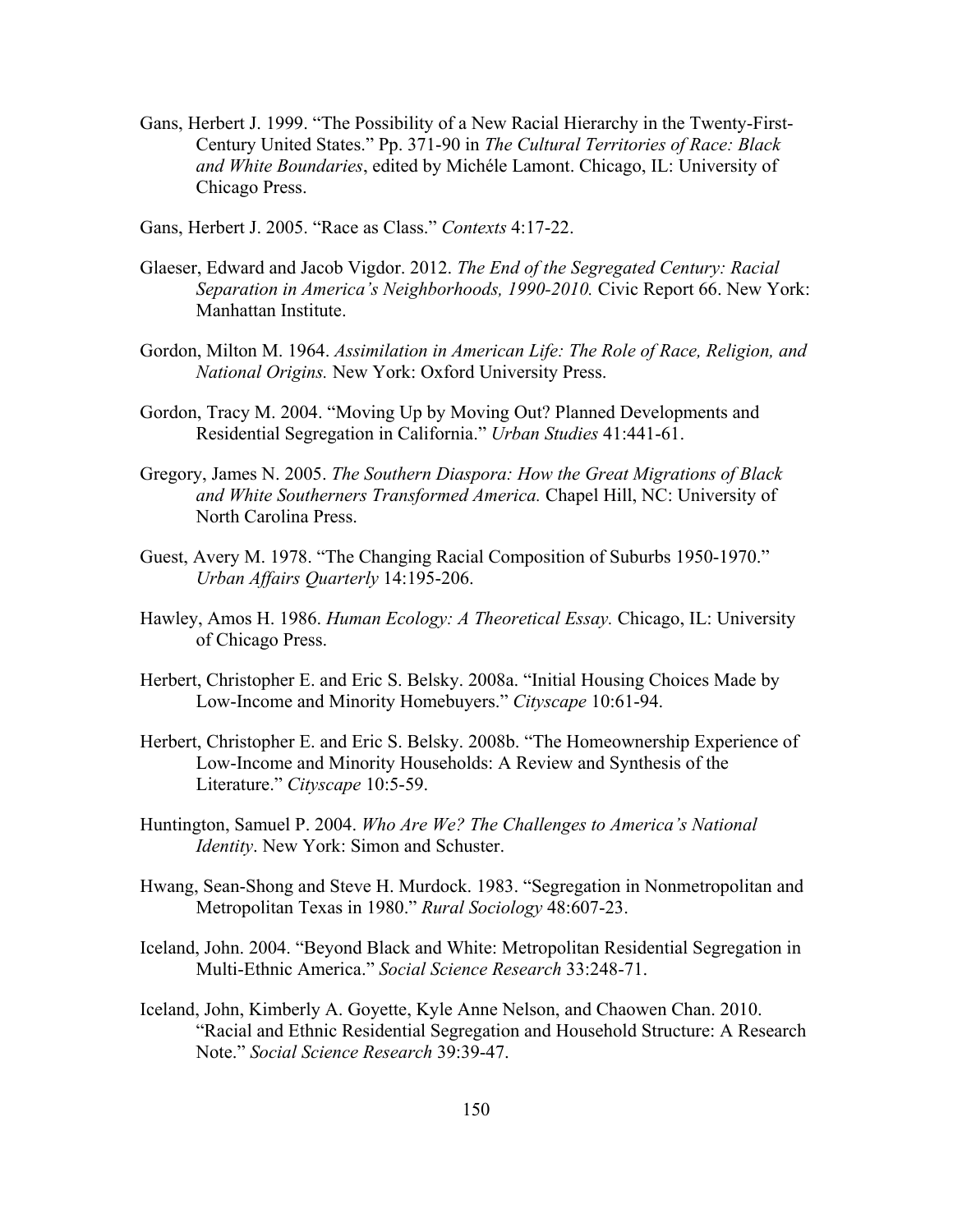- Iceland, John and Kyle Anne Nelson. 2008. "Hispanic Segregation in Metropolitan America: Exploring the Multiple Forms of Spatial Assimilation." *American Sociological Review* 73:741-65.
- Iceland, John and Gregory Sharp. 2013. "White Residential Segregation in U.S. Metropolitan Areas: Conceptual Issues, Patterns, and Trends from the U.S. Census, 1980 to 2010." *Population Research and Policy Review*. Retrieved June 6, 2013 (http://link.springer.com/article/10.1007/s11113-013-9277- 6/fulltext.html).
- Iceland, John, Gregory Sharp, and Jeffrey M. Timberlake. 2013. "Sun Belt Rising: Regional Population Change and the Decline in Black Residential Segregation, 1970-2009." *Demography* 50:97-123.
- Iceland, John, Daniel H. Weinberg, and Erika Steinmetz. 2002. *Racial and Ethnic Segregation in the United States, 1980-2000.* U.S. Census Bureau, Series CENSR-3. Washington, DC: U.S. Government Printing Office.
- Iceland, John and Rima Wilkes. 2006. "Does Socioeconomic Status Matter? Race, Class, and Residential Segregation." *Social Problems* 53:248-73.
- Johnson, James H. Jr., Allan Parnell, Ann Moss Joyner, Carolyn J. Christman, and Ben Marsh. 2004. "Racial Apartheid in a Small North Carolina Town." *The Review of Black Political Economy* 31:89-107.
- Johnston, Ron, Michael Poulsen, and James Forrest. 2007. "Ethnic and Racial Segregation in U.S. Metropolitan Areas, 1980-2000: The Dimensions of Segregation Revisited." *Urban Affairs Review* 42:479-504.
- Kandel, William and John Cromartie. 2004. "New Patterns of Hispanic Settlement in Rural America." Rural Development Research Report No. 99. U.S. Department of Agriculture, Economic Research Service, Washington, DC.
- Kim, Ann H. and Michael J. White. 2010. "Panethnicity, Ethnic Diversity, and Residential Segregation." *American Journal of Sociology* 115:1158-96.
- Kim, Nadia Y. 2007. "Critical Thoughts on Asian American Assimilation in the Whitening Literature." *Social Forces* 86:561-74.
- Koeler, Gretchen and John Skvoretz. 2010. "Residential Segregation in University Housing: The Mathematics of Preferences." *Social Science Research* 39:14-24.
- Krysan, Maria, Mick P. Couper, Reynolds Farley, and Tyrone A. Forman. 2009. "Does Race Matter in Neighborhood Preferences? Results from a Video Experiment." *American Journal of Sociology* 115:527-59.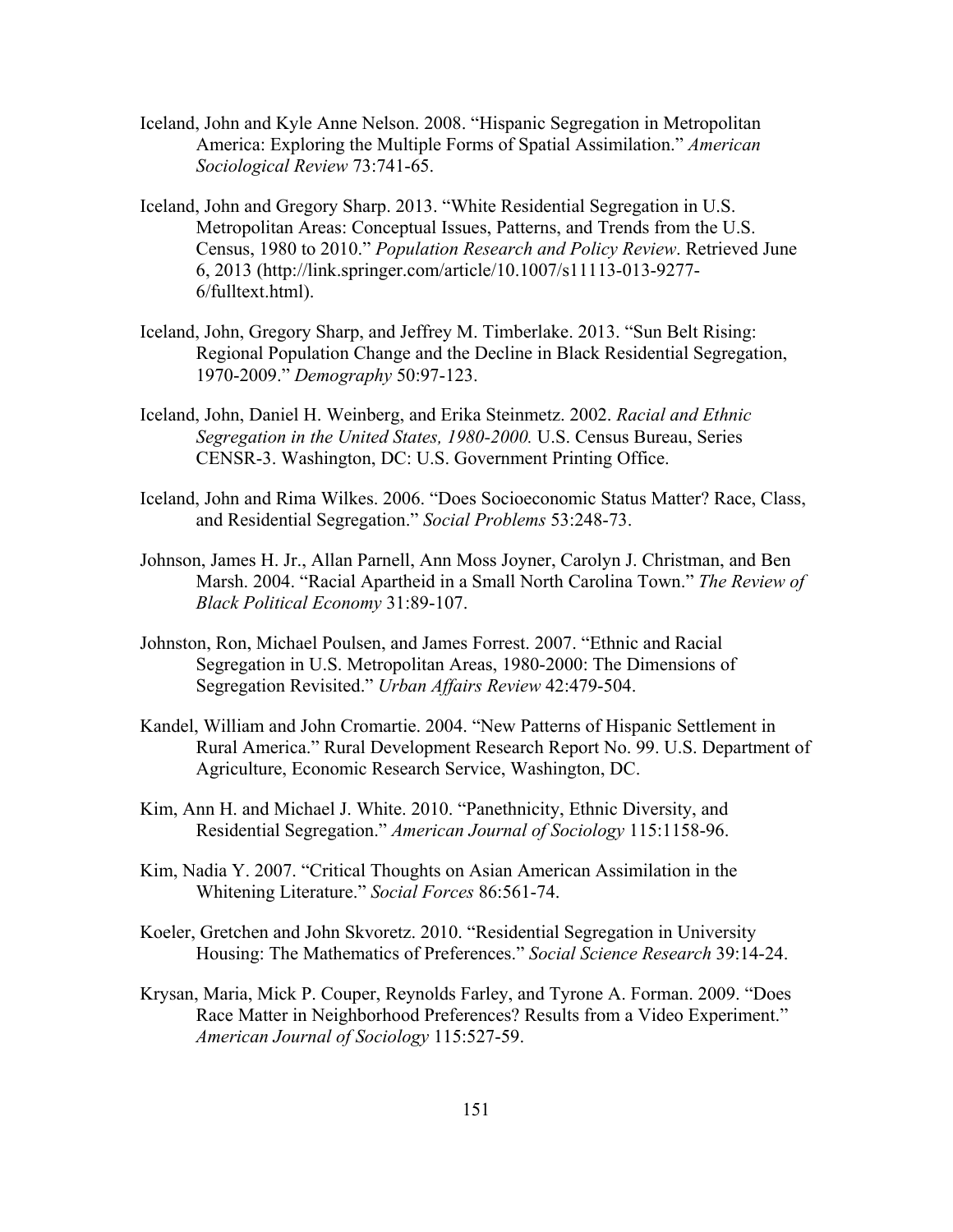- Lacy, Karyn R. 2004. "Black Spaces, Black Places: Strategic Assimilation and Identity Construction in Middle-Class Suburbia." *Ethnic and Racial Studies* 27:908-30.
- LaVeist, Thomas A. 2003. "Racial Segregation and Longevity among African Americans: An Individual-Level Analysis." *Health Services Research* 38:1719- 33.
- Lee, Jennifer and Frank D. Bean. 2007. "Redrawing the Color Line?" *City & Community*  6:49-62.
- Lee, Jennifer and Frank D. Bean. 2010. *The Diversity Paradox: Immigration and the Color Line in 21st Century America*. New York: Russell Sage Foundation.
- Li, Wei. 1998. "Anatomy of a New Ethnic Settlement: The Chinese Ethnoburb in Los Angeles." *Urban Studies* 35:479-501.
- Lichter, Daniel T. 2012. "Immigration and the New Racial Diversity in Rural America." *Rural Sociology* 77:3-35.
- Lichter, Daniel T., Glenn V. Fuguitt, and Tim B. Heaton. 1985. "Racial Differences in Nonmetropolitan Population Deconcentration." *Social Forces* 64:487-98.
- Lichter, Daniel T. and Tim B. Heaton. 1986. "Black Composition and Change in the Nonmetropolitan South." *Rural Sociology* 51:343-53.
- Lichter, Daniel T., Domenico Parisi, Steven Michael Grice, and Michael C. Taquino. 2007a. "National Estimates of Racial Segregation in Rural and Small-Town America." *Demography* 44:563-81.
- Lichter, Daniel T., Domenico Parisi, Steven Michael Grice, and Michael Taquino. 2007b. "Municipal Underbounding: Annexation and Racial Exclusion in Small Southern Towns." *Rural Sociology* 72:47-68.
- Lichter, Daniel T., Domenico Parisi, Michael C. Taquino, and Steven Michael Grice. 2010. "Residential Segregation in New Hispanic Destinations: Cities, Suburbs, and Rural Communities Compared." *Social Science Research* 39:215-30.
- Light, Ivan. 2006. *Deflecting Immigration: Networks, Markets, and Regulation in Los Angeles.* New York, NY: Russell Sage Foundation.
- Loewen, James W. 1971. *The Mississippi Chinese: Between Black and White*. Cambridge, MA: Harvard University Press.
- Logan, John R. 2001. "Ethnic Diversity Grows, Neighborhood Integration Lags." Pp. 235-55 in *Redefining Urban and Suburban America: Evidence from Census 2000, Volume 1*, edited by B. Katz and R.E. Lang. Washington, DC: Brookings Institution Press.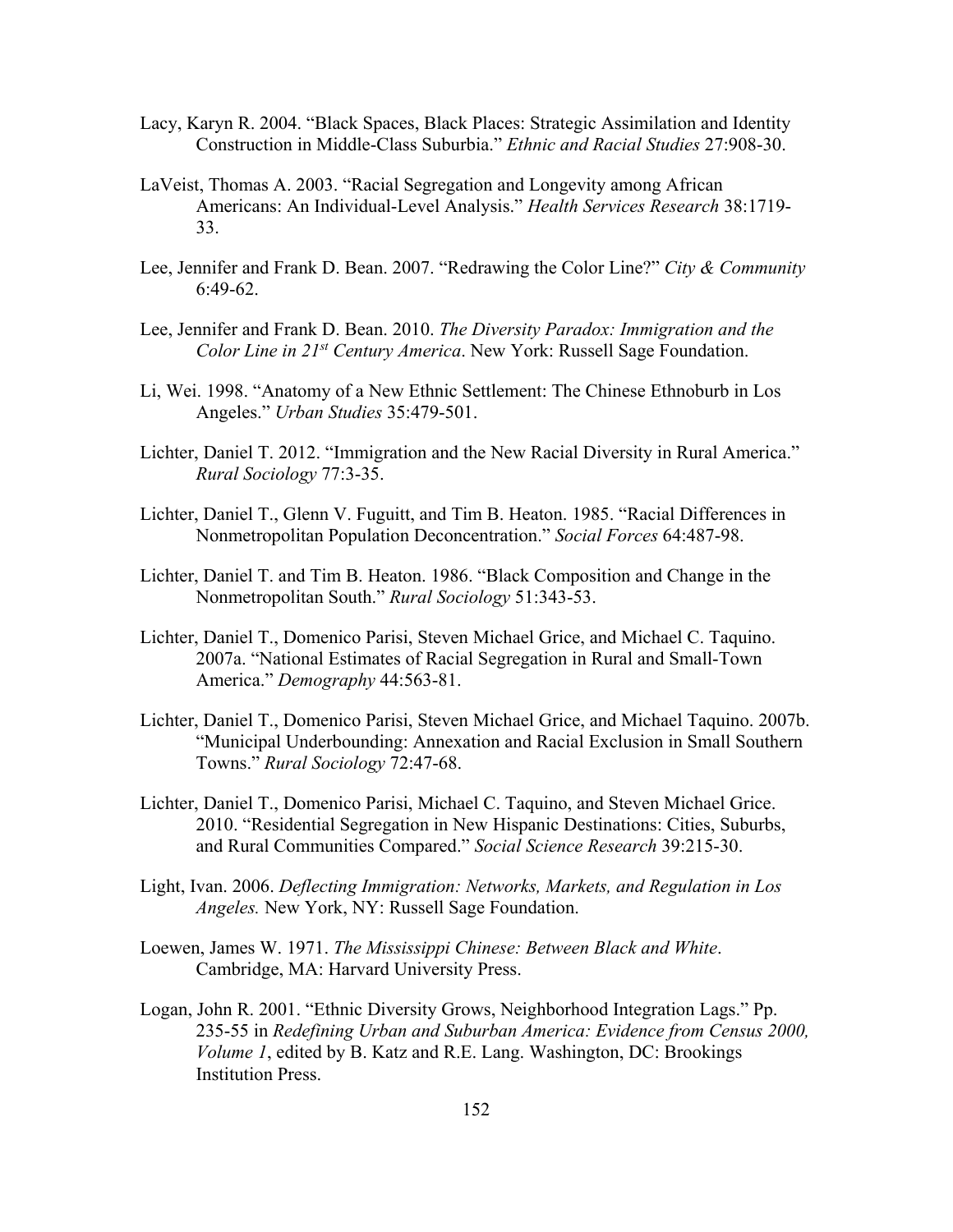- Logan, John R. and Richard D. Alba. 1993. "Locational Returns to Human Capital: Minority Access to Suburban Community Resources." *Demography* 30:243-68.
- Logan, John R., Richard D. Alba, and Shu-Yin Leung. 1996. "Minority Access to White Suburbs: A Multiregional Comparison." *Social Forces* 74:851-81.
- Logan, John R. and Mark Schneider. 1984. "Racial Segregation and Racial Change in American Suburbs, 1970-1980." *American Journal of Sociology* 89:874-88.
- Logan, John R. and Linda Brewster Stearns. 1981. "Suburban Racial Segregation as a Nonecological Process." *Social Forces* 60:61-73.
- Logan, John R. and Brian J. Stults. 2011. *The Persistence of Segregation in the Metropolis: New Findings from the 2010 Census.* New York: Russell Sage Foundation and Brown University.
- Logan, John R., B.J. Stults, and Reynolds Farley. 2004. "Segregation of Minorities in the Metropolis: Two Decades of Change." *Demography* 41:1-22.
- Logan, John R. and Charles Zhang. 2010. "Global Neighborhoods: New Pathways to Diversity and Separation." *American Journal of Sociology* 115:1069-1109.
- Marrow, Helen B. 2009. "New Immigration Destinations and the American Colour Line." *Ethnic and Racial Studies* 32:1037-57.
- Marshall, Harvey. 1979. "White Movement to the Suburbs: A Comparison of Explanations." *American Sociological Review* 44:975-94.
- Massey, Douglas S. 1979. "Residential Segregation of Spanish Americans in United States Urban Areas." *Demography* 16:553-63.
- Massey, Douglas S. 1985. "Ethnic Residential Segregation: A Theoretical Synthesis and Empirical Review." *Sociology and Social Research* 69:315-50.
- Massey, Douglas S. and Nancy A. Denton. 1987. "Trends in the Residential Segregation of Blacks, Hispanics, and Asians: 1970-1980." *American Sociological Review*  52:802-25.
- Massey, Douglas S. and Nancy A. Denton. 1988a. "Suburbanization and Segregation in U.S. Metropolitan Areas." *American Journal of Sociology* 93:592-626.
- Massey, Douglas S. and Nancy A. Denton. 1988b. "The Dimensions of Residential Segregation." *Social Forces* 67:281-315.
- Massey, Douglas S. and Nancy A. Denton. 1989. "Hypersegregation in U.S. Metropolitan Areas: Black and Hispanic Segregation Along Five Dimensions." *Demography*  26:373-91.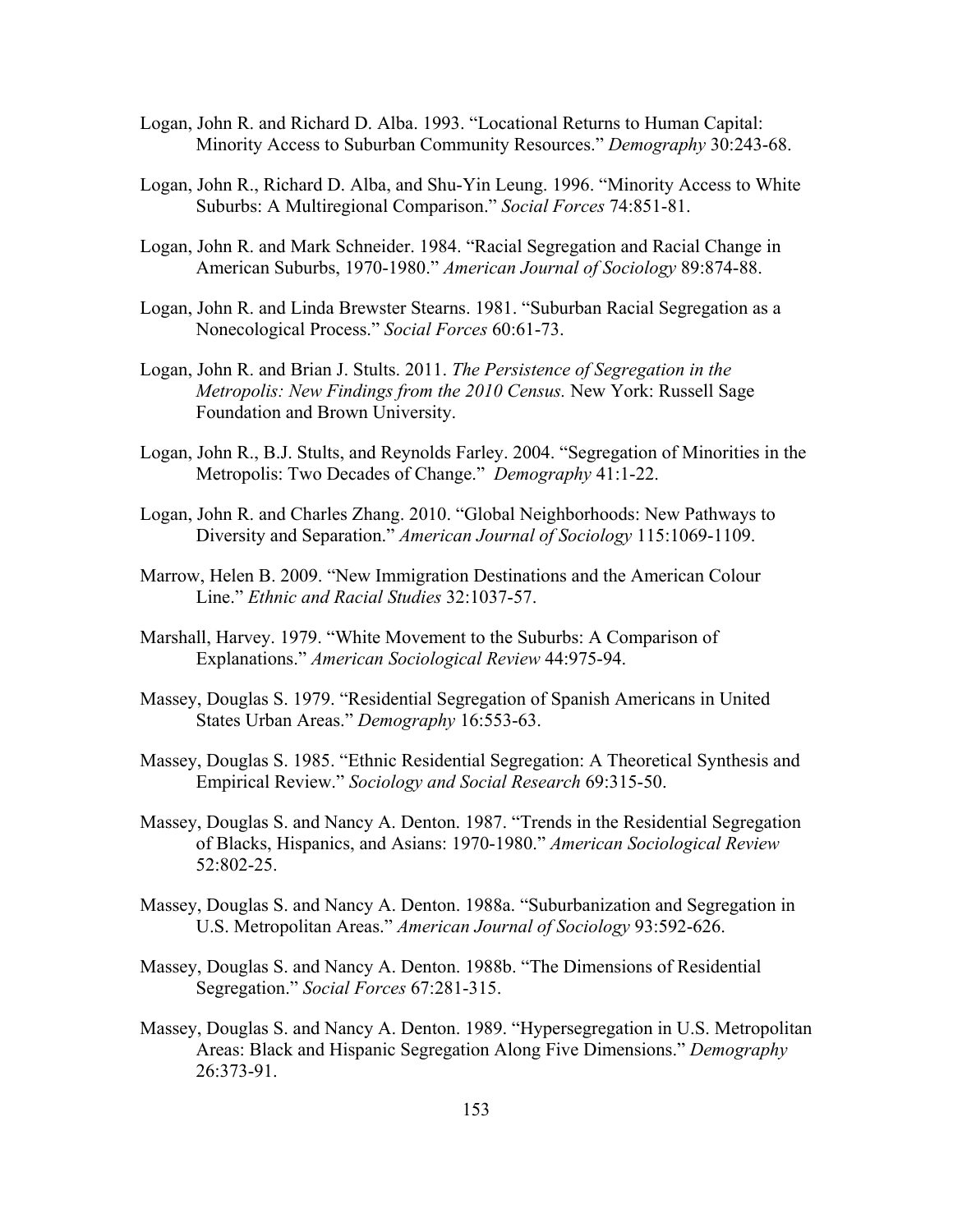- Massey, Douglas S. and Nancy A. Denton. 1993. *American Apartheid: Segregation and the Making of the Underclass.* Cambridge, MA: Harvard University Press.
- Massey, Douglas S. and Zoltan L. Hajnal. 1995. "The Changing Geographic Structure of Black-White Segregation in the United States." *Social Science Quarterly* 76:527- 42.
- Massey, Douglas S., Jonathan Rothwell, and Thurston Domina. 2009. "The Changing Bases of Segregation in the United States." *Annals of the American Academy of Political and Social Science* 626:74-90.
- Massey, Douglas S. and Magaly Sanchez R. 2010. *Brokered Boundaries: Creating Immigrant Identity in Anti-Immigrant Times.* New York: Russell Sage Foundation.
- Moskos, Charles C. and John Sibley Butler. 1996. *All That We Can Be: Black Leadership and Racial Integration the Army Way.* New York, NY: BasicBooks.
- Murdock, Steve H., Sean-Shong Hwang, and Md. Nazrul Hoque. 1994. "Nonmetropolitan Residential Segregation Revisited." *Rural Sociology* 59:236- 54.
- O'Brien, Eileen. 2008. "When Racism Is Not Black and White: Latinos, Asian Americans and Discrimination in the 'Racial Middle.'" Pp. 123-34 in *Racism in Post-Race America: New Theories, New Directions*, edited by Charles A. Gallagher. Chapel Hill, NC: Social Forces Publishing.
- Oliver, J. Eric and Janelle Wong. 2003. "Intergroup Prejudice in Multiethnic Settings." *American Journal of Political Science* 47:567-82.
- Parisi, Domenico, Daniel T. Lichter, and Michael C. Taquino. 2011. "Multi-Scale Residential Segregation: Black Exceptionalism and America's Changing Color Line." *Social Forces* 89:829-52.
- Park, Robert E. 1926. "The Urban Community as a Spatial Pattern and a Moral Order." Pp. 3-18 in *The Urban Community*, edited by Ernest W. Burgess. Chicago, IL: University of Chicago Press.
- Park, Robert and Ernest W. Burgess. 1969. *Introduction to the Science of Sociology.*  Chicago, IL: University of Chicago Press.
- Pattillo, Mary. 2005. "Black Middle-Class Neighborhoods." *Annual Review of Sociology*  31:305-29.
- Peterson, Ruth D. and Lauren J. Krivo. 2010. *Divergent Social Worlds: Neighborhood Crime and the Racial-Spatial Divide.* New York: Russell Sage Foundation.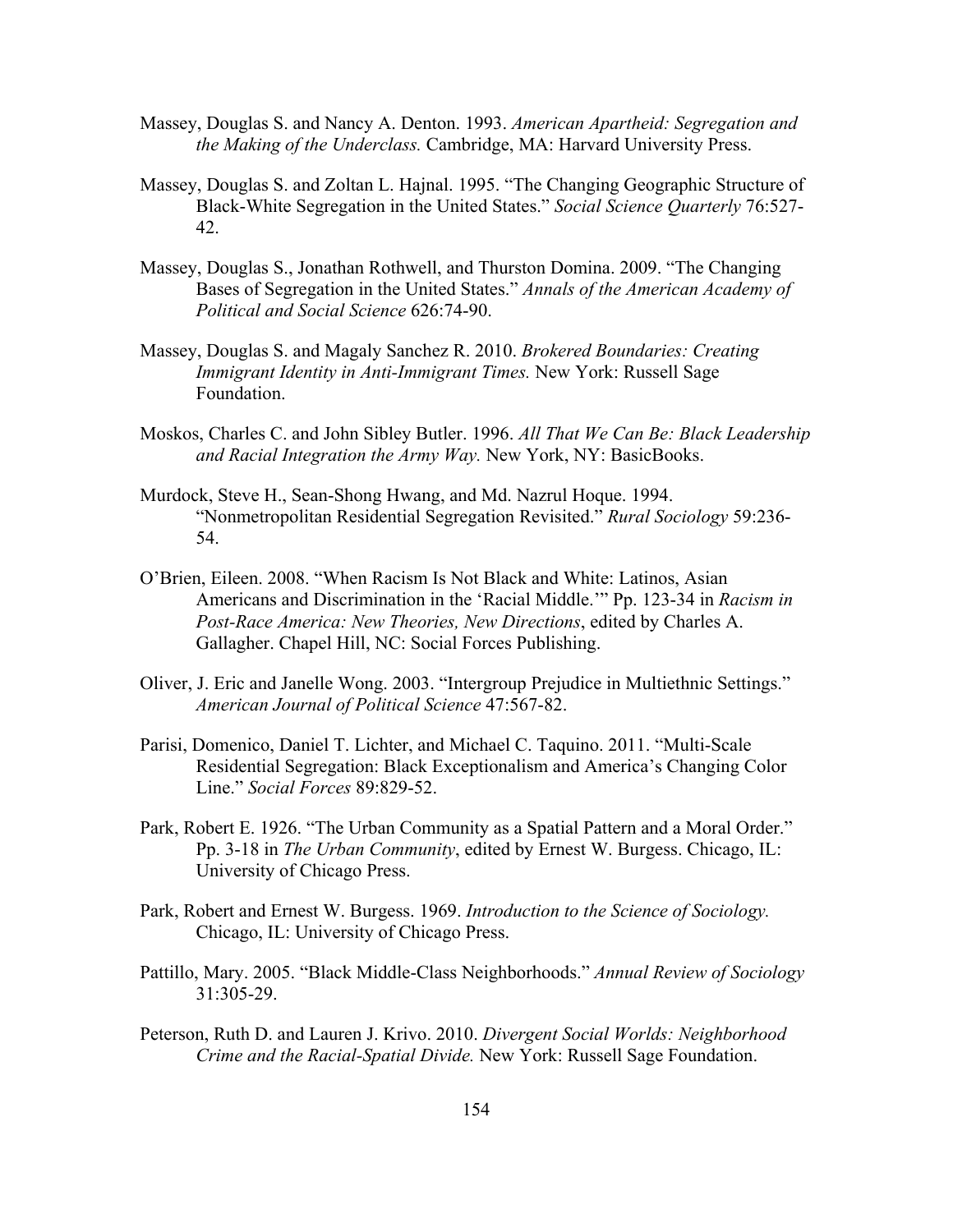- Portes, Alejandro and Min Zhou. 1993. "The New Second Generation: Segmented Assimilation and Its Variants." *Annals of the American Academy of Political and Social Science* 530:74-96.
- Quillian, Lincoln and Devah Pager. 2001. "Black Neighbors, Higher Crime? The Role of Racial Stereotypes in Evaluations of Neighborhood Crime." *American Journal of Sociology* 107:717-67.
- Quillian, Lincoln and Devah Pager. 2010. "Estimating Risk: Stereotype Amplification and the Perceived Risk of Criminal Victimization." *Social Psychology Quarterly*  73:79-104.
- Radford, Alexandria Walton. 2008. "Another Shade of White? Indian Immigrants' Identity in the United States." Pp. 95-106 in *Racism in Post-Race America: New Theories, New Directions*, edited by Charles A. Gallagher. Chapel Hill, NC: Social Forces Publishing.
- Rothwell, Jonathan and Douglas S. Massey. 2009. "The Effect of Density Zoning on Racial Segregation in U.S. Urban Areas." *Urban Affairs Review* 44:779-806.
- Sanders, Jimy M. and Victor Nee. 1987. "Limits of Ethnic Solidarity in the Enclave Economy." *American Sociological Review* 52:745-73.
- Schelling, Thomas C. 1971. "Dynamic Models of Segregation." *Journal of Mathematical Sociology* 1:143-86.
- Schneider, Mark and Thomas Phelan. 1993. "Black Suburbanization in the 1980s." *Demography* 30:269-79.
- Scopilliti, Melissa and John Iceland. 2008. "Residential Patterns of Black Immigrants and Native-Born Blacks in the United States." *Social Science Quarterly* 89:551-72.
- Sears, David O. and Victoria Savalei. 2006. "The Political Color Line in America: Many 'Peoples of Color' or Black Exceptionalism?" *Political Psychology* 27:895-924.
- Slack, Tim and Leif Jensen. 2002. "Race, Ethnicity, and Underemployment in Nonmetropolitan America: A 30-Year Profile." *Rural Sociology* 67:208-33.
- Snipp, C. Matthew. 1996. "Understanding Race and Ethnicity in Rural America." *Rural Sociology* 125-42.
- South, Scott J., Kyle Crowder, and Erick Chavez. 2005a. "Residential Mobility and Spatial Assimilation among U.S. Latino Immigrants." *International Migration Review* 39:577-607.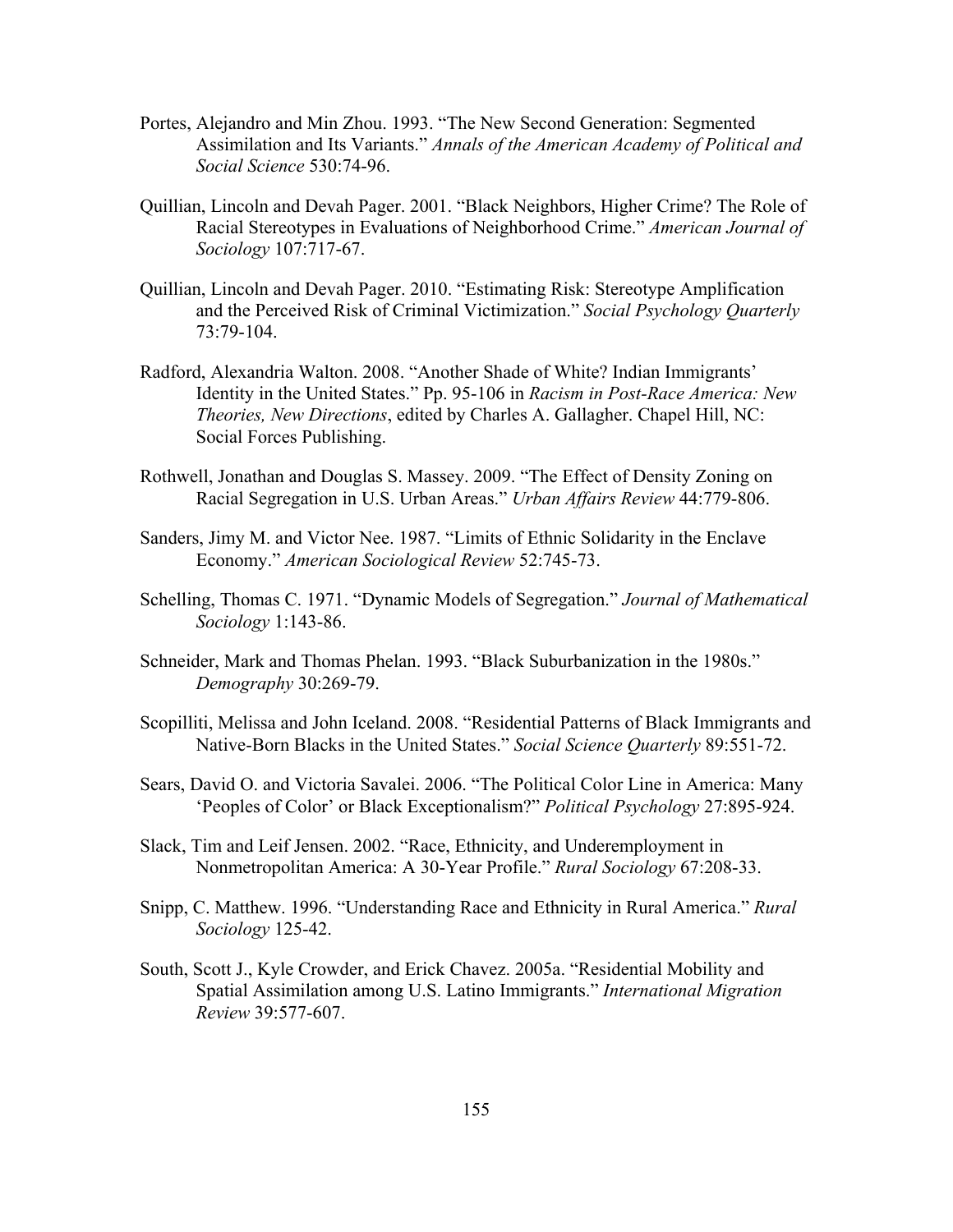- South, Scott J., Kyle Crowder, and Erick Chavez. 2005b. "Migration and Spatial Assimilation among U.S. Latinos: Classical Versus Segmented Trajectories." *Demography* 42:497-521.
- Taeuber, Karl E. and Alma F. Taeuber. 1965. *Negroes in Cities.* Chicago, IL: Aldine Publishing Company.
- Tolnay, Stewart E., Kyle D. Crowder, and Robert M. Adelman. 2002. "Race, Regional Origin, and Residence in Northern Cities at the Beginning of the Great Migration." *American Sociological Review* 67:456-75.
- Tyson, Karoyln, William Darity Jr., and Domini R. Castellino. 2005. "It's Not Just 'A Black Thing': Understanding the Burden of Acting White and Other Dilemmas of High Achievement." *American Sociological Review* 70:582-605.
- U.S. Census Bureau. 2012. "2010 Geographic Terms and Concepts." Retrieved April 29, 2013 (http://www.census.gov/geo/reference/terms.html).
- U.S. Census Bureau. 2013. "Metropolitan and Micropolitan." Retrieved April 29, 2013 (http://www.census.gov/population/metro/data/pastmetro.html).
- Wahl, Ana-Maria Gonzalez, R. Saylor Breckenridge, and Steven E. Gunkel. 2007. "Latinos, Residential Segregation and Spatial Assimilation in Micropolitan Areas: Exploring the American Dilemma on a New Frontier." *Social Science Research*  36:995-1020.
- Wahl, Ana-Maria Gonzalez and Steven E. Gunkel. 2007. "From Old South to New South? Black-White Residential Segregation in Micropolitan Areas." *Sociological Spectrum* 27:507-35.
- Waldinger, Roger. 1996. *Still the Promised City?: African-Americans and New Immigrants in Postindustrial New York.* Cambridge, MA: Harvard University Press.
- Warner, William Lloyd and Leo Srole. 1945. *The Social Systems of American Ethnic Groups.* New Haven, CT: Yale University Press.
- Wen, Ming, Diane S. Lauderdale, and Namratha R. Kandula. 2009. "Ethnic Neighborhoods in Multi-Ethnic America, 1990-2000: Resurgent Ethnicity in the Ethnoburbs?" *Social Forces* 88:425-60.
- Wilkes, Rima and John Iceland. 2004. "Hypersegregation in the Twenty-First Century." *Demography* 41:23-36.
- Wilson, William J. 1987. *The Truly Disadvantaged: The Inner City, The Underclass, and Public Policy.* Chicago, IL: University of Chicago Press.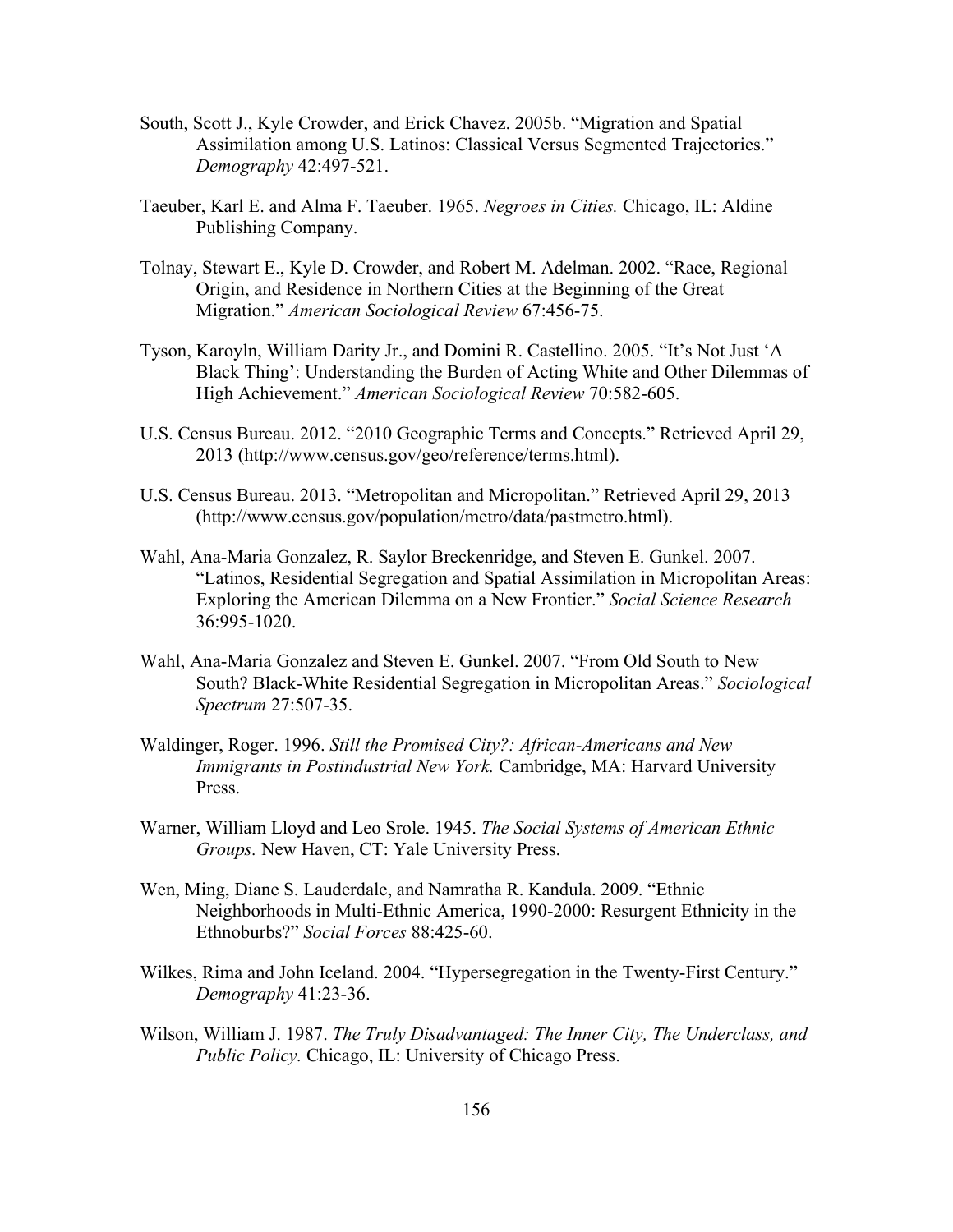Zhou, Min. 2004. "Are Asian Americans Becoming 'White?'" *Contexts* 3:29-37.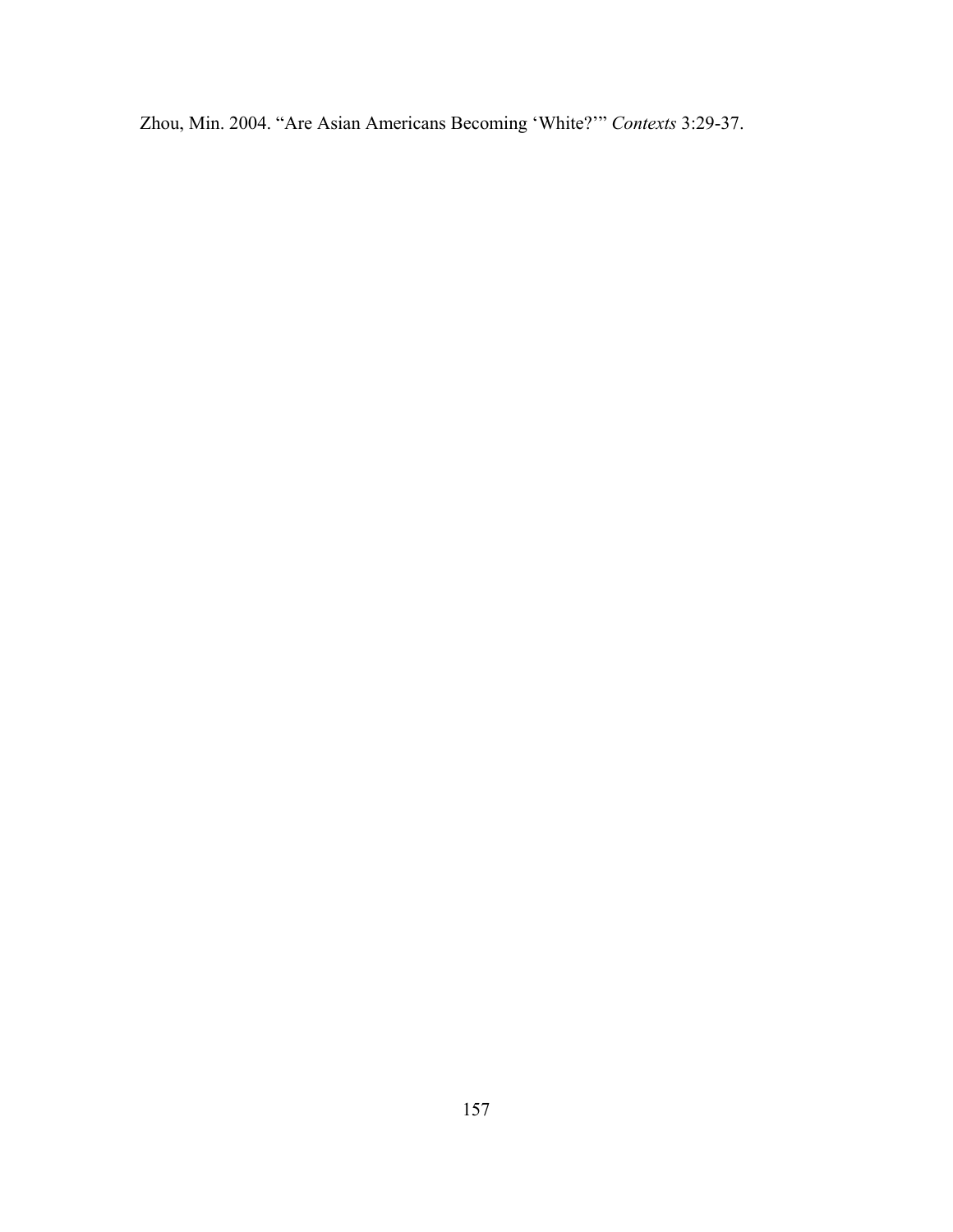**APPENDIX A** 

MULTICOLLINEARITY TEST: VARIANCE INFLATION FACTOR (VIF) VALUES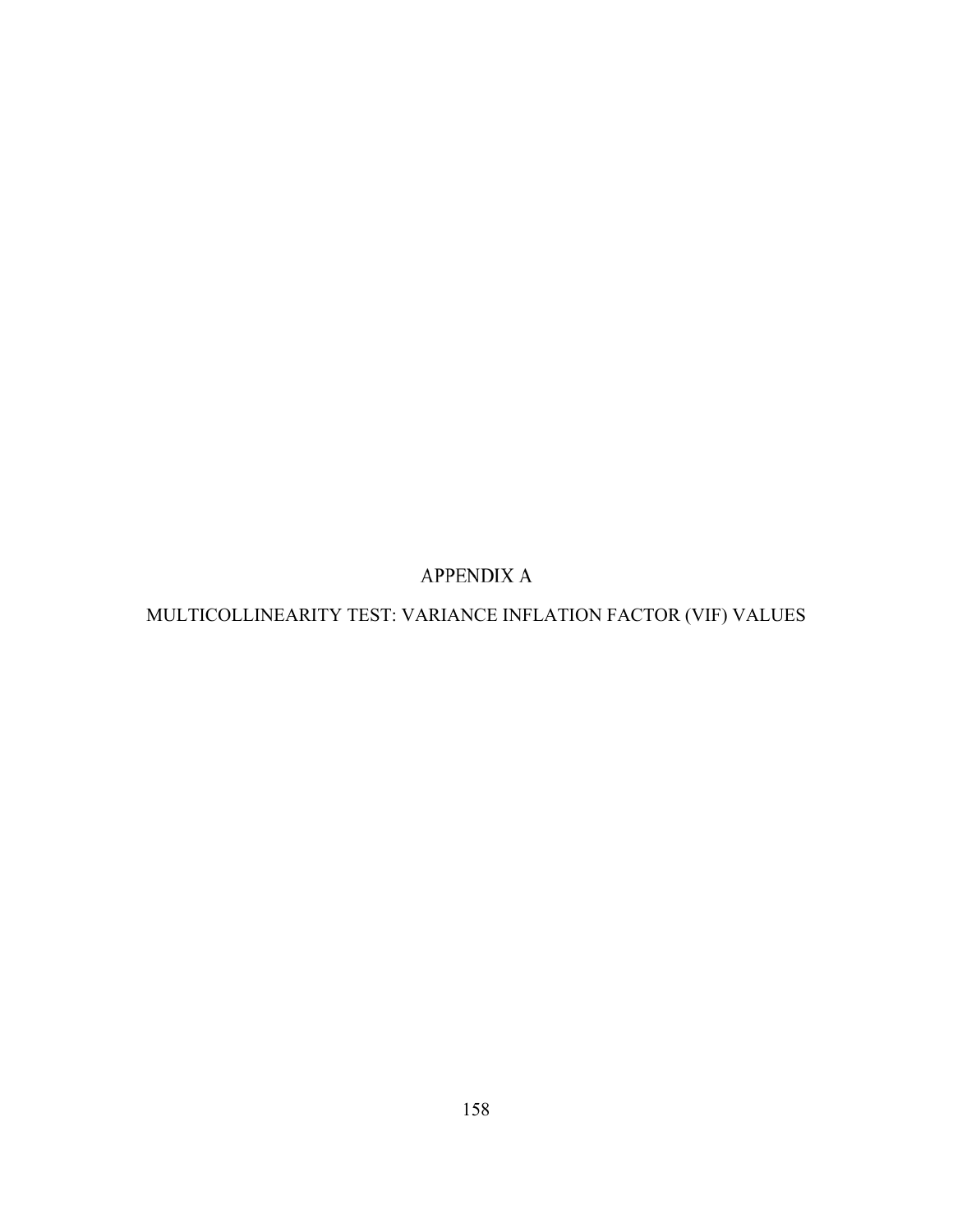|                                 | Model 1 | Model 2 |
|---------------------------------|---------|---------|
| Log of Population               | 4.67    | 4.65    |
| Percent Black                   | 3.56    |         |
| Percent Hispanic                | 7.46    |         |
| Percent Asian                   | 6.85    |         |
| Percent Foreign-Born            | 15.54   | 7.96    |
| Entropy Index                   |         | 5.39    |
| <b>Suburbanized Residents</b>   | 4.59    | 3.30    |
| Percent Black in Central City   | 1.97    | 1.93    |
| <b>Black Minus White Growth</b> | 1.89    | 1.83    |
| Housing Built Since 1990        | 3.49    | 2.89    |
| <b>B-W Median Income Ratio</b>  | 1.57    | 1.44    |
| <b>Percent Manufacturing</b>    | 3.03    | 2.98    |
| Percent Government              | 2.42    | 2.22    |
| Percent Military                | 1.55    | 1.56    |
| Percent Education               | 1.61    | 1.50    |
| Northeast                       | 3.78    | 2.91    |
| Midwest                         | 2.69    | 2.59    |
| West                            | 2.95    | 1.81    |
|                                 |         |         |

Table 9 VIF Values for Black-White Metropolitan Analysis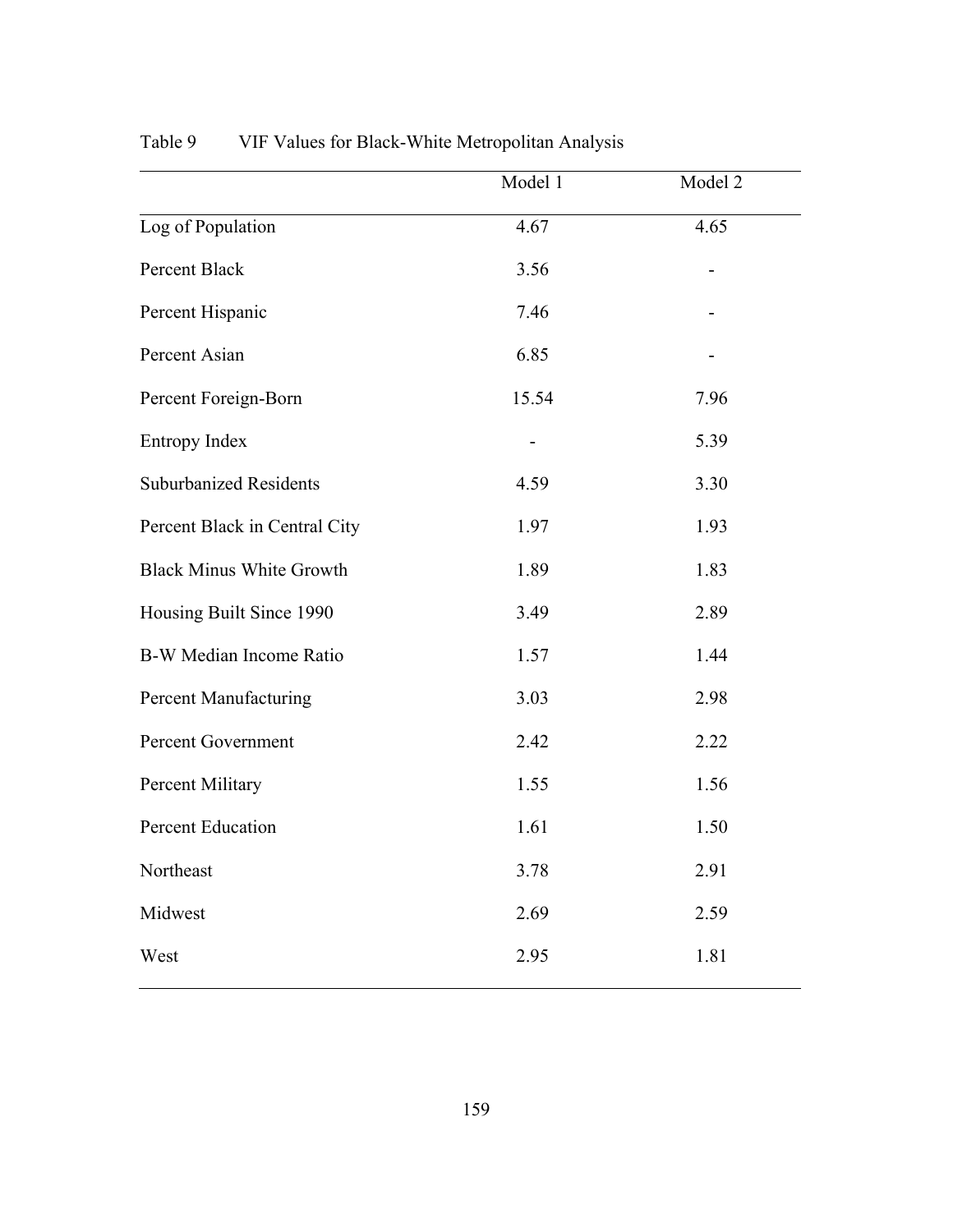|                                    | Model 1 | Model 2 |
|------------------------------------|---------|---------|
| Log of Population                  | 4.03    | 4.14    |
| Percent Black                      | 3.32    |         |
| Percent Hispanic                   | 7.42    |         |
| Percent Asian                      | 6.67    |         |
| Percent Foreign-Born               | 15.14   | 7.61    |
| Entropy Index                      |         | 5.28    |
| <b>Suburbanized Residents</b>      | 4.43    | 3.28    |
| Percent Black in Central City      | 2.00    | 1.97    |
| <b>Black Minus Nonblack Growth</b> | 2.60    | 2.59    |
| Housing Built Since 1990           | 4.23    | 3.69    |
| <b>B-NB Median Income Ratio</b>    | 1.33    | 1.28    |
| <b>Percent Manufacturing</b>       | 3.04    | 3.00    |
| Percent Government                 | 2.36    | 2.18    |
| Percent Military                   | 1.54    | 1.55    |
| Percent Education                  | 1.60    | 1.49    |
| Northeast                          | 3.74    | 2.93    |
| Midwest                            | 2.62    | 2.49    |
| West                               | 2.91    | 1.81    |

Table 10 VIF Values for Black-Nonblack Metropolitan Analysis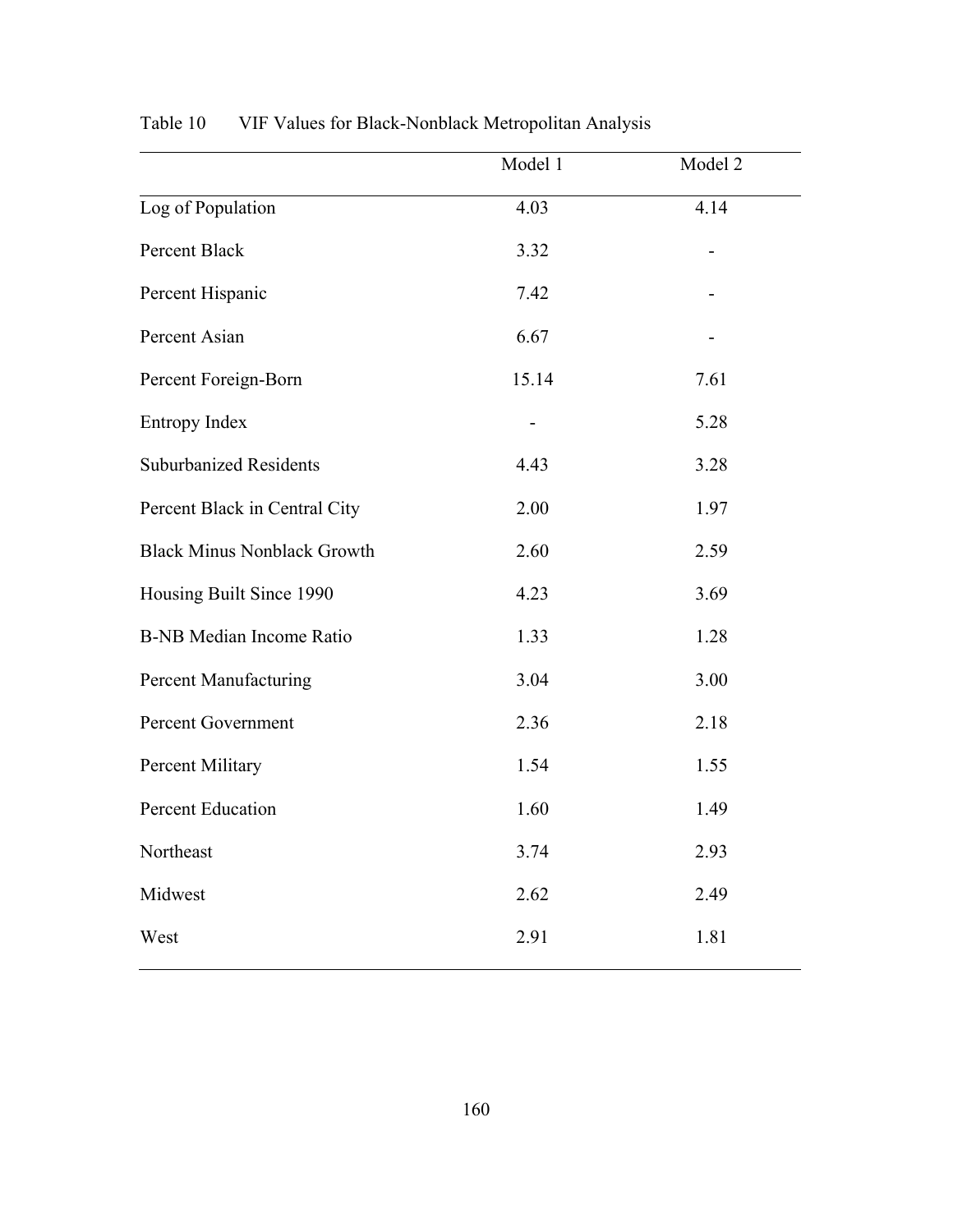|                               | Model 1 | Model 2 |
|-------------------------------|---------|---------|
| Log of Population             | 4.13    | 4.17    |
| Percent Black                 | 3.96    |         |
| Percent Hispanic              | 7.40    |         |
| Percent Asian                 | 7.13    |         |
| Percent Foreign-Born          | 19.25   | 10.26   |
| <b>Entropy Index</b>          |         | 5.11    |
| <b>Suburbanized Residents</b> | 4.39    | 3.39    |
| Percent Black in Central City | 1.92    | 1.90    |
| White Minus Nonwhite Growth   | 7.44    | 5.23    |
| Housing Built Since 1990      | 10.61   | 7.26    |
| W-NW Median Income Ratio      | 1.48    | 1.44    |
| <b>Percent Manufacturing</b>  | 3.11    | 3.00    |
| Percent Government            | 2.27    | 2.13    |
| Percent Military              | 1.53    | 1.55    |
| Percent Education             | 1.61    | 1.51    |
| Northeast                     | 3.79    | 2.93    |
| Midwest                       | 2.86    | 2.67    |
| West                          | 3.05    | 1.72    |

Table 11 VIF Values for White-Nonwhite Metropolitan Analysis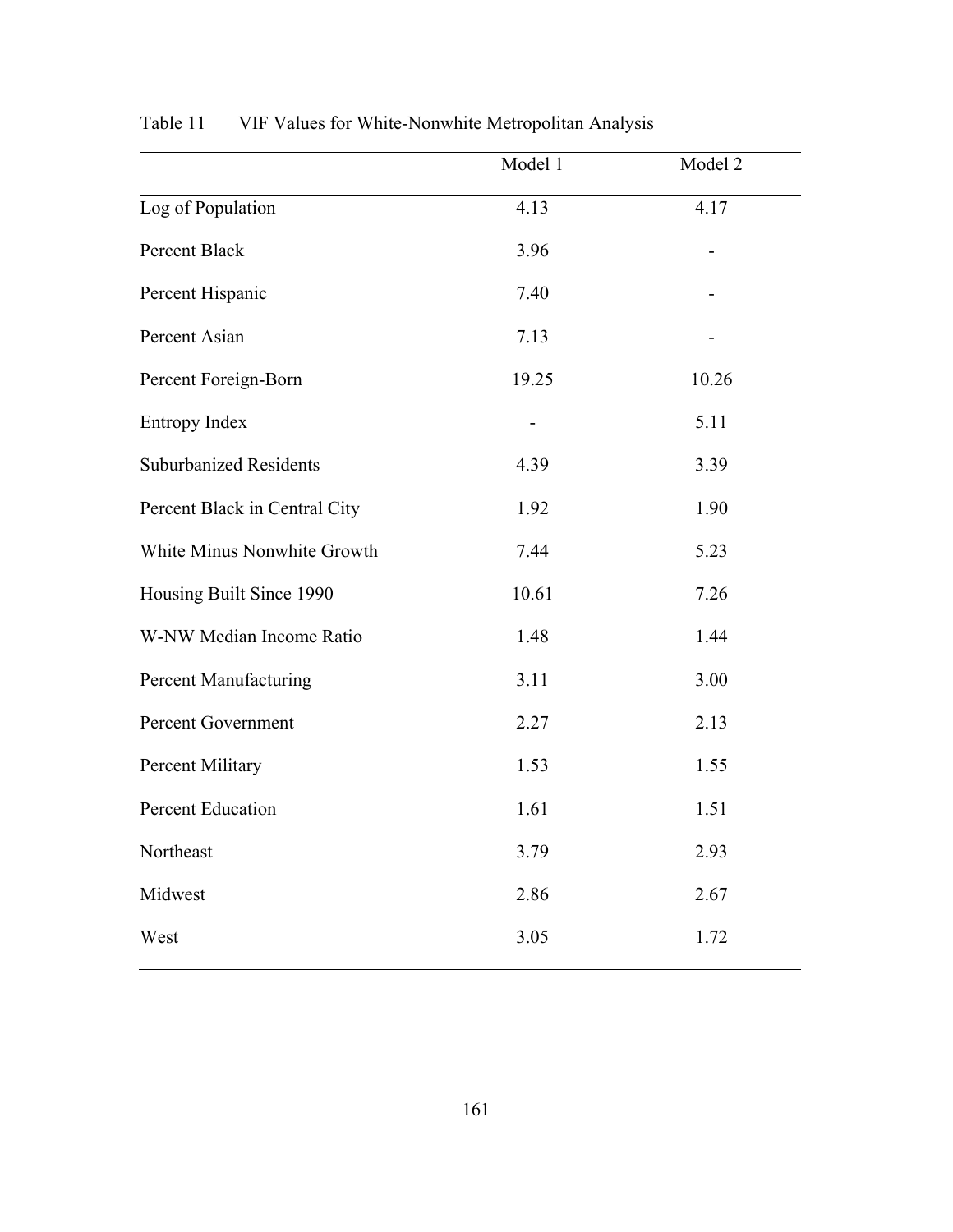|                                 | Model 1 | Model 2 |
|---------------------------------|---------|---------|
| Log of Population               | 2.56    | 2.48    |
| Percent Black                   | 2.22    |         |
| Percent Hispanic                | 4.00    |         |
| Percent Asian                   | 2.06    |         |
| Percent Foreign-Born            | 4.19    | 1.68    |
| Entropy Index                   |         | 2.19    |
| Percent Black in Municipalities | 1.77    | 1.57    |
| <b>Black Minus White Growth</b> | 1.09    | 1.09    |
| Housing Built Since 1990        | 1.95    | 1.60    |
| B-W Median Income Ratio         | 1.40    | 1.32    |
| <b>Percent Manufacturing</b>    | 1.32    | 1.30    |
| Percent Government              | 1.54    | 1.53    |
| Percent Military                | 1.50    | 1.27    |
| Percent Education               | 1.53    | 1.31    |
| Northeast                       | 1.23    | 1.32    |
| Midwest                         | 1.39    | 1.53    |
| West                            | 1.13    | 1.08    |
| Adjacent to Metro Area          | 1.11    | 1.10    |
| Micropolitan Area (Dummy)       | 2.79    | 2.66    |
|                                 |         |         |

Table 12 VIF Values for Black-White Nonmetropolitan Analysis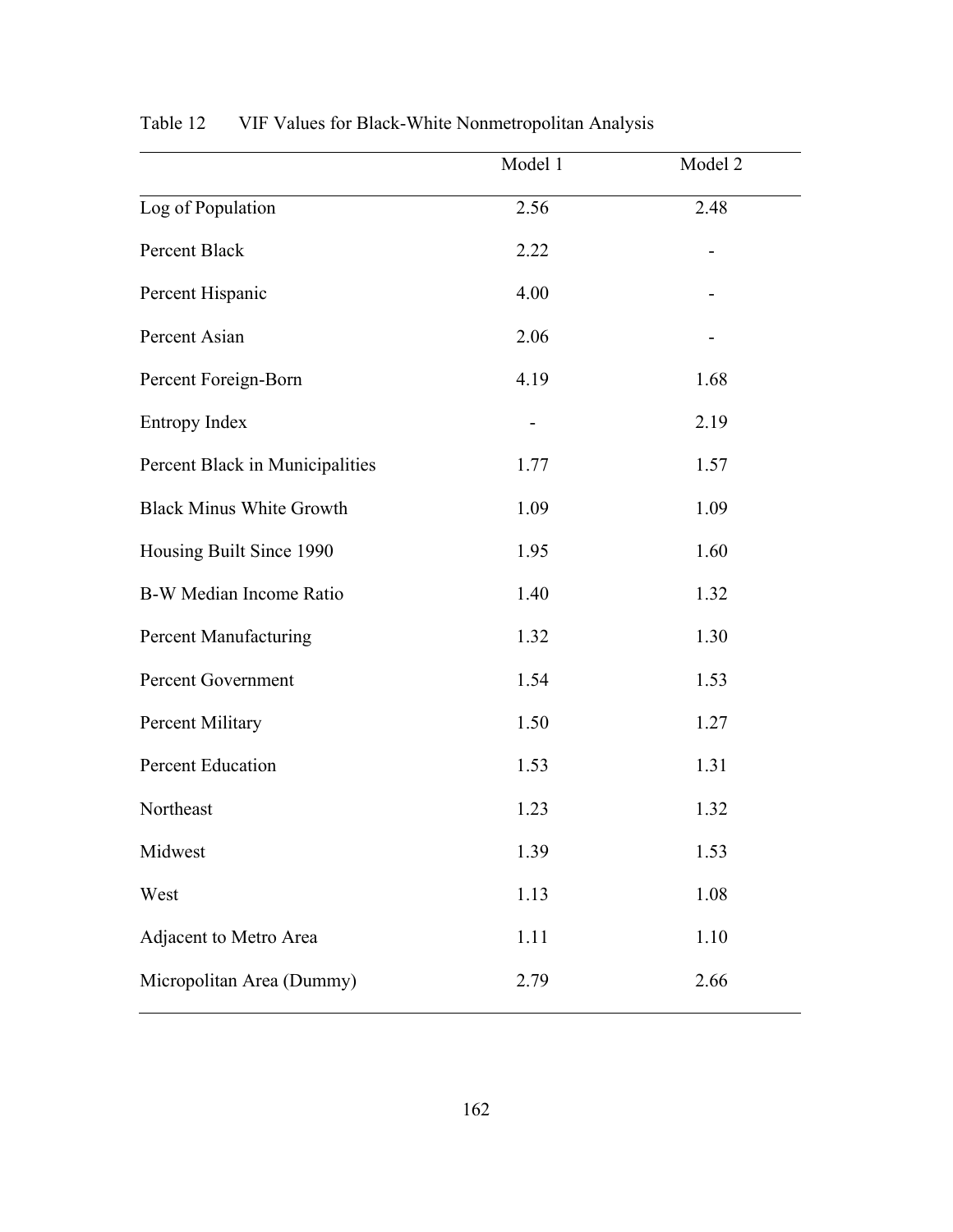|                                    | Model 1 | Model 2 |
|------------------------------------|---------|---------|
| Log of Population                  | 2.56    | 2.46    |
| Percent Black                      | 1.97    |         |
| Percent Hispanic                   | 3.99    |         |
| Percent Asian                      | 2.06    |         |
| Percent Foreign-Born               | 4.19    | 1.66    |
| Entropy Index                      |         | 2.01    |
| Percent Black in Municipalities    | 1.73    | 1.55    |
| <b>Black Minus Nonblack Growth</b> | 1.09    | 1.09    |
| Housing Built Since 1990           | 1.95    | 1.61    |
| <b>B-NB Median Income Ratio</b>    | 1.11    | 1.08    |
| <b>Percent Manufacturing</b>       | 1.32    | 1.30    |
| Percent Government                 | 1.52    | 1.52    |
| Percent Military                   | 1.48    | 1.24    |
| Percent Education                  | 1.51    | 1.30    |
| Northeast                          | 1.23    | 1.32    |
| Midwest                            | 1.38    | 1.53    |
| West                               | 1.13    | 1.08    |
| Adjacent to Metro Area             | 1.10    | 1.10    |
| Micropolitan Area (Dummy)          | 2.80    | 2.66    |
|                                    |         |         |

Table 13 VIF Values for Black-Nonblack Nonmetropolitan Analysis